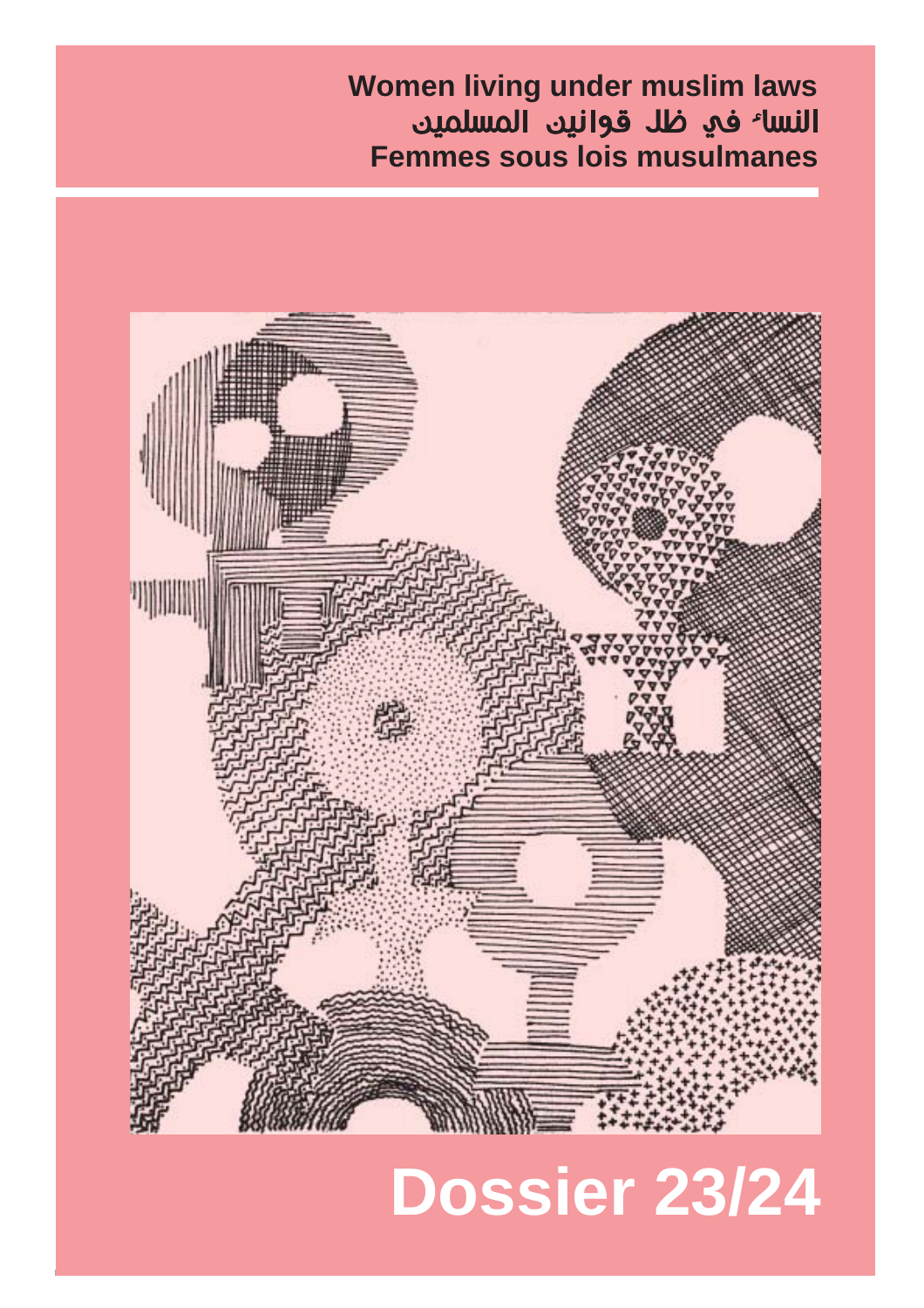# *Dossier 23/24*

Women living under muslim laws النسه في ظل قوآنيد، المسلميد Femmes sous lois musulmanes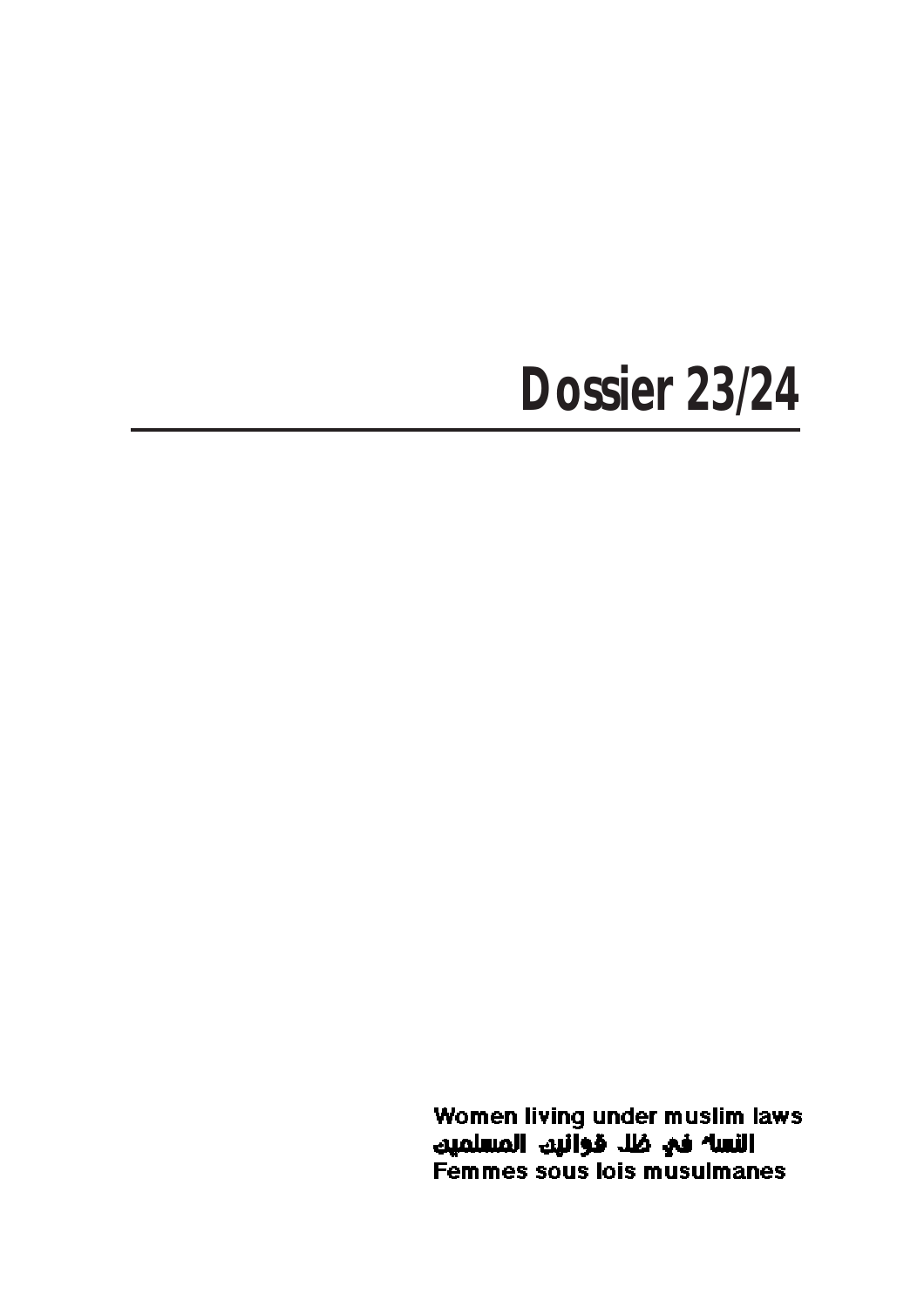Dossier 23/24 was edited by Harsh Kapoor.

Cover illustration by Vani Subramanian, 2000, New Delhi. Published by Women Living Under Muslim Laws. Design & layout by Crayon & cie, Montpellier, France.

#### **About the Dossiers**

The Dossiers are an occasional publication of the International Solidarity Network of Women Living Under Muslim Laws. Conceived as a networking tool, they aim at providing information about lives, struggles and strategies of women living in diverse Muslim communities and countries.

Women's groups may freely reproduce material, however we would appreciate acknowledgements. For those articles previously published in other journals, permission should be sought directly from them.

Information contained in the Dossiers does not necessarily represent the views and positions of the compilers or of the network Women Living Under Muslim Laws, unless stated. The Dossiers are meant to make accessible the broadest possible strands of opinion within varied movements / initiatives promoting greater autonomy of women. The Dossier seeks to inform and share different analysis and experiences.

Produced on non-profit basis through donations and grants, the Dossiers have, till now, mostly been distributed free of cost to women and women's organisations. Printing and distribution costs of one Dossier work out about 12 US\$. We appeal to readers to send donations to meet the production and postage costs. Any donation however small is extremely welcome.

To new readers of the Dossiers: Would you like to be placed on our mailing list? If you are associated with an institution / group would you consider setting up an exchange of publications with us?

For all correspondence write to:

Women Living Under Muslim Laws, PO Box 28455, London N19 5ZH, United Kingdom.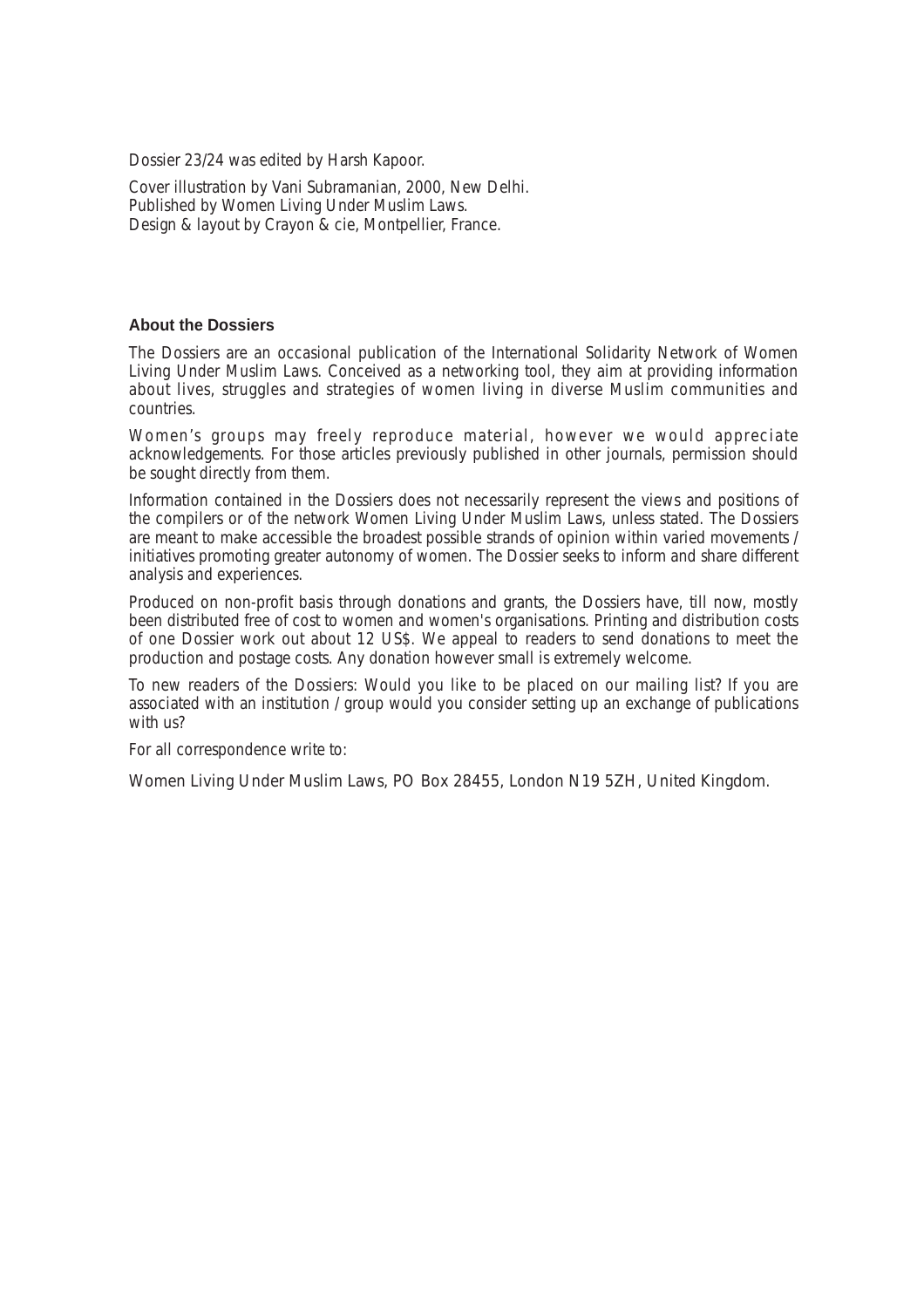## **Contents**

| <b>Introduction</b>                                                                                                                                  |                   | 3                                             |
|------------------------------------------------------------------------------------------------------------------------------------------------------|-------------------|-----------------------------------------------|
| <b>United Kingdom</b><br>'Race' and 'Culture' in the Gendering of Labour Markets:<br>Young South Asian Muslim women<br>and the British labour market | Avtar Brah        | 5                                             |
| <b>Identity Politics</b>                                                                                                                             |                   |                                               |
| Culture and Identity                                                                                                                                 | Amartya Sen       | 27                                            |
| <b>Muslim World</b>                                                                                                                                  |                   |                                               |
| Constructing Identities - Culture, Women's Agency<br>and the Muslim World                                                                            | Farida Shaheed    | 33                                            |
| <b>Identity Politics</b>                                                                                                                             |                   |                                               |
| What is your tribe ?: Women's struggles<br>and the construction of Muslimness                                                                        | M. A. Hélie-Lucas | 49                                            |
| <b>International Feminist Movements</b><br>The politics of theorizing 'islamic Feminism':<br>Implications for International Feminist Movements       | Shahrzad Mojab    | 64                                            |
| Iran                                                                                                                                                 |                   |                                               |
| Women in Iran Since 1979                                                                                                                             | Nikkir Keddie     | 81                                            |
| Chronology of events Regarding Women in Iran<br>since the Revolution of 1979.                                                                        | Elfiam Gheytanchi | 107                                           |
| (Un) Veiling Feminism                                                                                                                                | Afsaneh Najmabadi | 121                                           |
| Algeria                                                                                                                                              |                   |                                               |
| Algeria: Ordinary Fascism,<br>Fundamentalism and Femicide                                                                                            | Mahl              | 137                                           |
| Serbia                                                                                                                                               |                   |                                               |
| Kosovo War, Feminists and Fascism in Serbia                                                                                                          | Zarana Papic      | 144                                           |
| Kosovo/Serbia                                                                                                                                        |                   |                                               |
| Words of Flora Brovina during her Trial Ii Nis, Serbia                                                                                               |                   | 153                                           |
| <b>Resource Index</b>                                                                                                                                |                   |                                               |
| Legal Notes<br>Declarations and Statements<br><b>Newsbriefs</b><br>Organisations<br>Books and Papers<br>Periodicals<br>Audiovisuals                  |                   | 158<br>163<br>164<br>216<br>227<br>230<br>233 |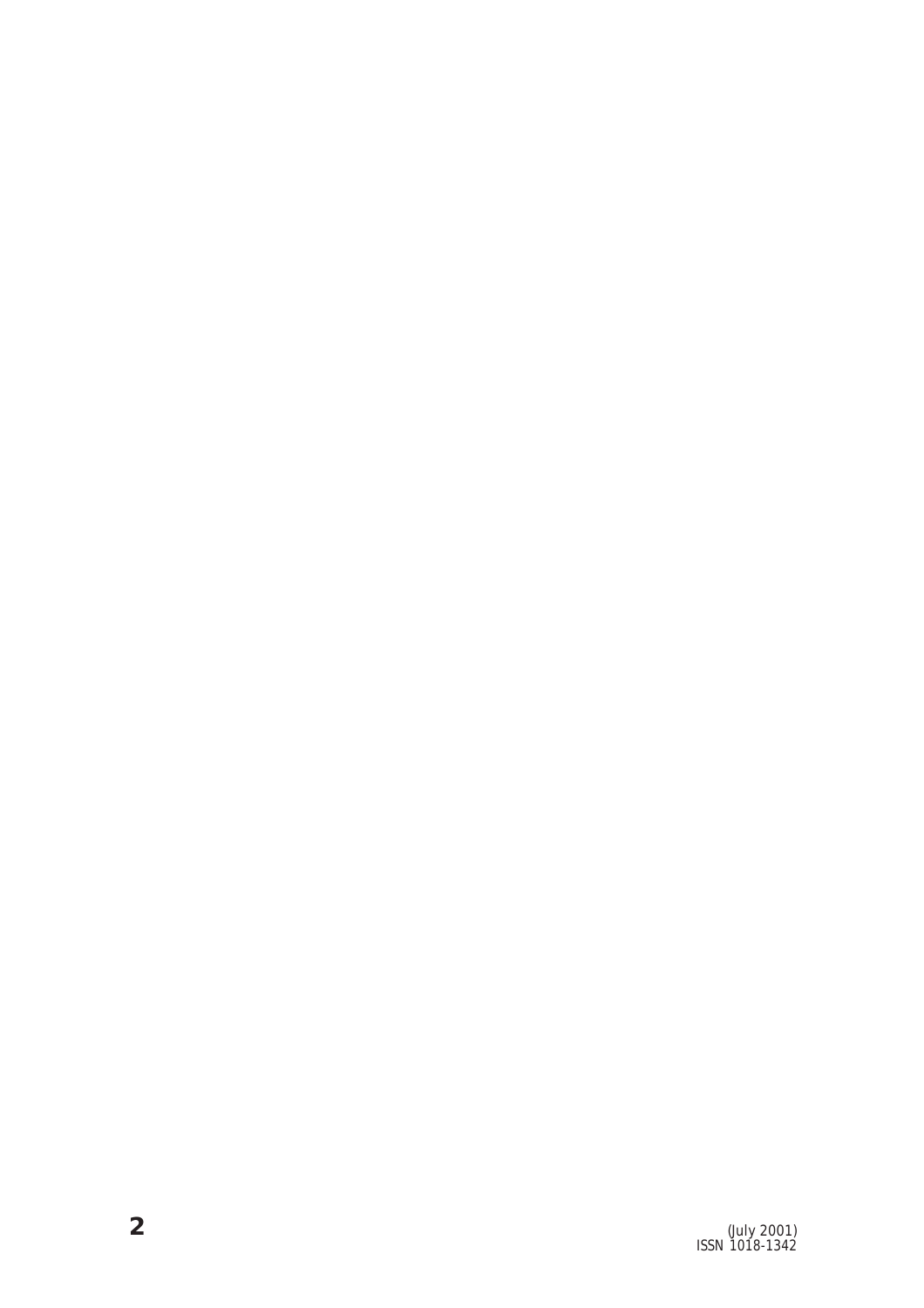## **Introduction**

Still to come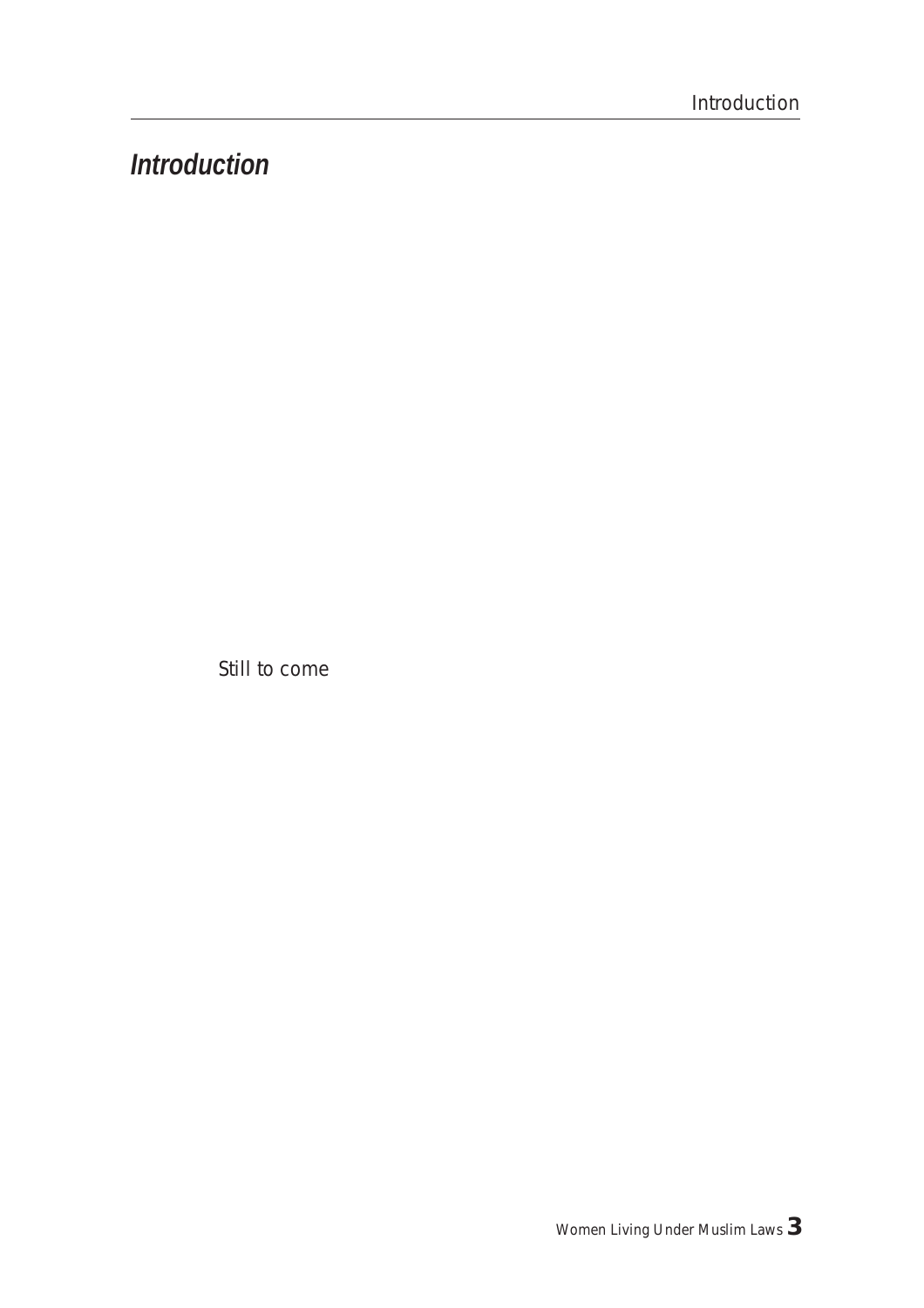*Introduction*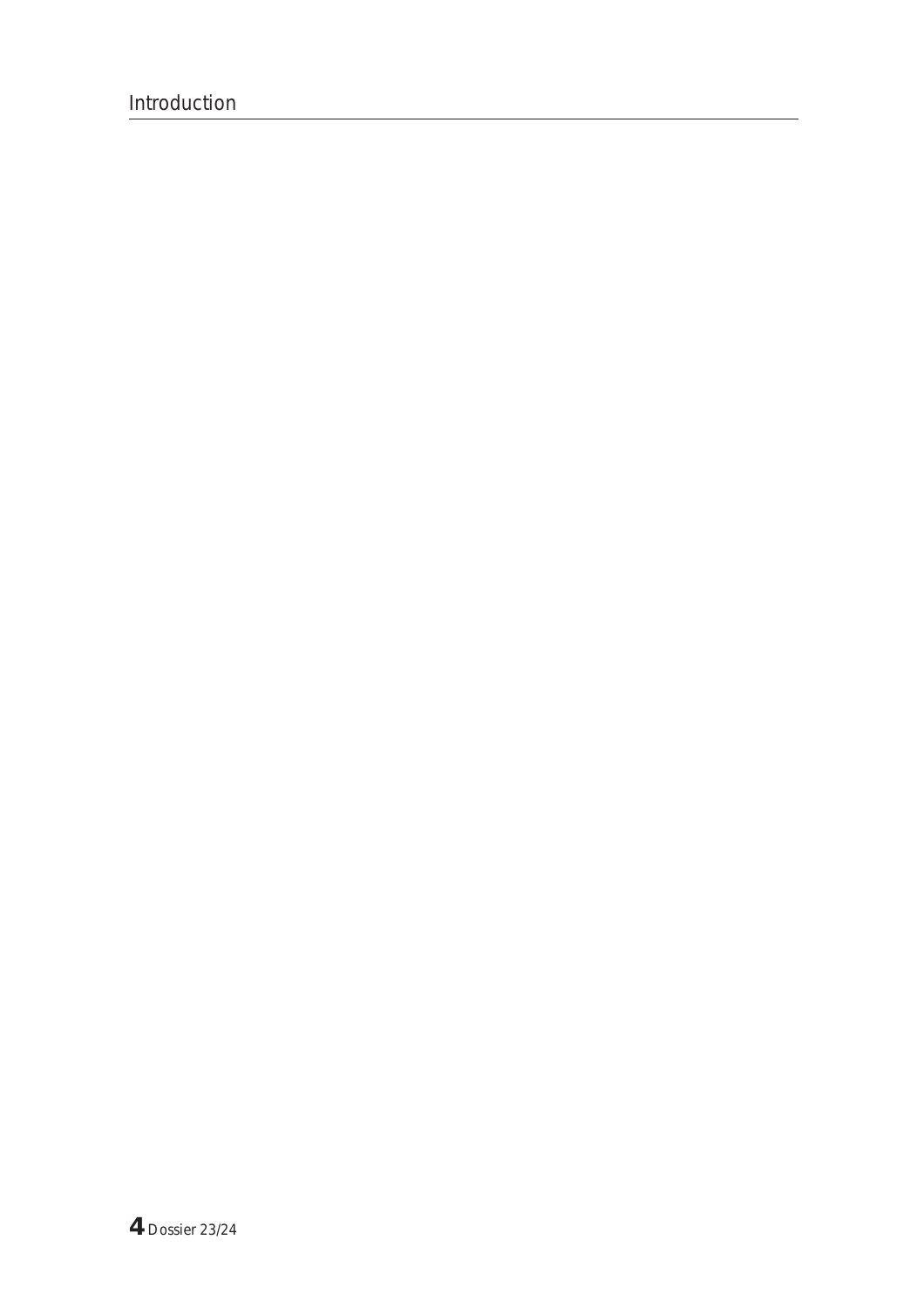# **'Race' and 'Culture' in the Gendering of Labour Markets:**

**Young South Asian Muslim women and the British labour market**

Avtar Brah

**Feminist critiques of gender-neutral approaches to the study of labour<br>markets have demonstrated that gender relations do not simply<br>articulate with, but are part of, the very fabric of labour markets as<br>they have develop** markets have demonstrated that gender relations do not simply articulate with, but are part of, the very fabric of labour markets as they have developed. That is, gender is a constitutive element in the formation of labour markets. Studies show that gender inscribes definition of skill, construction of the division between full-time and part-time work, the differential between men's and women's wages, the nature and type of hierarchies sustained by cultures of the workplace, and the experience of paid work in the formation of identities<sup>1</sup>. Much less attention has been paid to 'race', ethnicity, or racialised/ethnicised constructions of 'cultural difference' in the gendering of labour markets<sup>2</sup>. The point is that modes of differentiation such as 'race', class, gender, sexuality, ethnicity, age or disability are at the heart of the constitution, operations, and differential effects of labour markets.

But how are such links to be theorised? The task is made even more complex by a general tendency in the literature to theorise the 'macro' and 'micro' aspects of analysis as separate, almost 'independent' levels. My own interest resides in trying to understand how 'macro' and 'micro' inhere. The approach suggested here problematises this binary. This approach is offered as part of an effort to theorise more adequately the relationship of Asian young Muslim women to the British labour market, but the framework will have a wider applicability. The paper explores what the women themselves

<sup>1.</sup> cf. Beechey, V. (1988)' Rethinking the Definition of Work: Gender and Work', in J. Jensen, E. Hagen and G. Redd (eds) Feminisation of Labour Force, London Polity Press for an overview.

<sup>2.</sup> see'Unemployment, Gender and Racism: Asian Youth on the dole' in A. Brah. (1996) Cartographies of Diaspora, London Routledge; S. Westwood (1984) All Day Everyday, London, Pluto Press; A. Brah (1987) 'Journey to Nairobi', in S. Grewal et al. (eds) Charting the Journey: writings by Black and Third World Women, London: Sheba Press; S. Westwood and P. Bachu (1989) Enterprising Women, London: Routledge; A. Phizacklea (1990) Unpacking the Fashion Industry, London: Routledge; S. Walby (1990) Theorising Patriarchy, London: Basil Blackwell; K.K.Bhavnani (1991) Talking Politics, Cambridge: Cambridge University Press.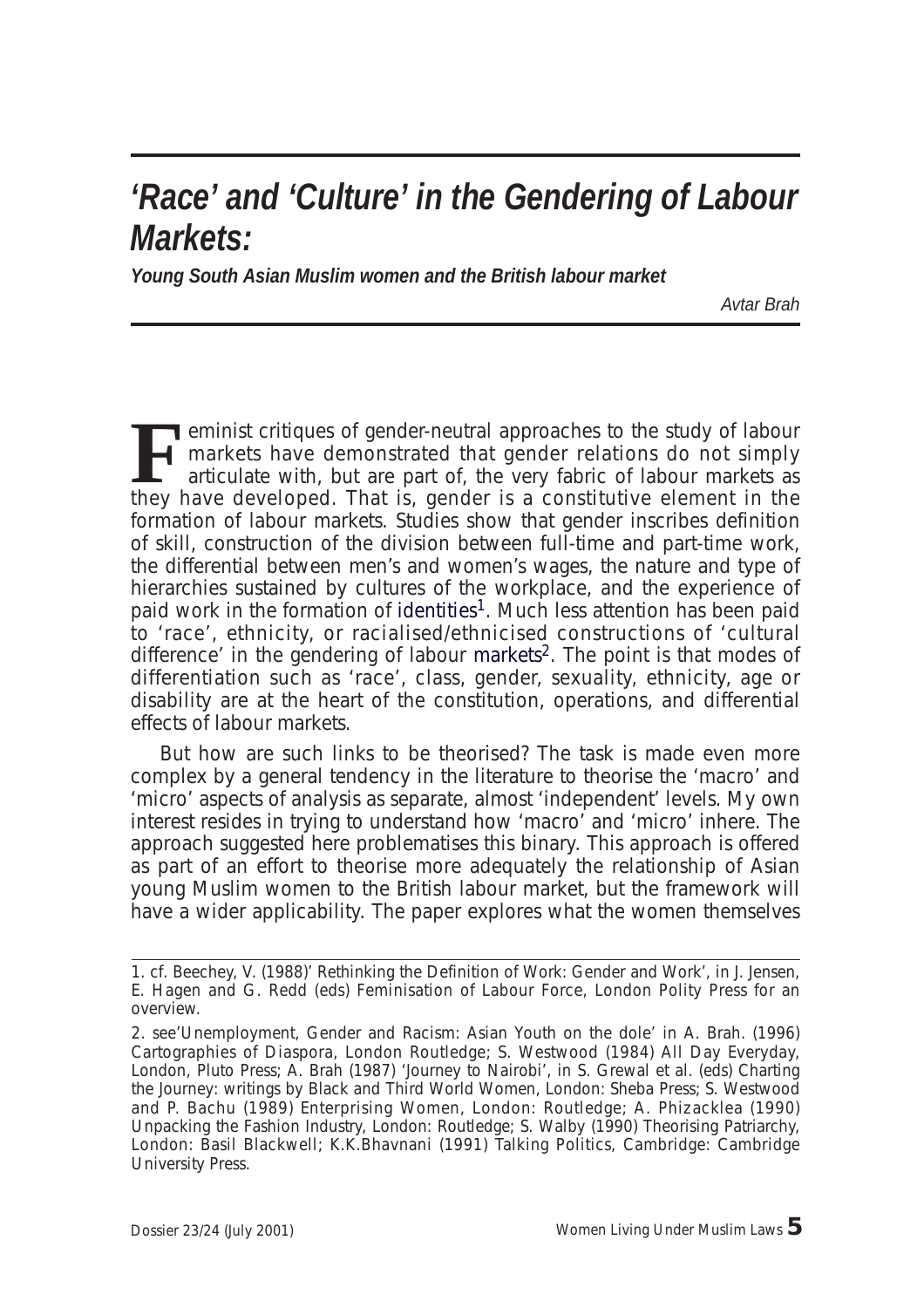have to say about the place of paid work in their lives, but, following the discussion of the concept of 'experience'3, it bears repetition that narratives are constructions and not transparent guides to 'reality'. That is, they are irreducibly marked by wider economic, political and cultural processes, but they neither directly 'reflect' nor are transparently 'reflected by' them. The self that narrates is already a modality of narration of such economic, political and cultural discourses and practices. In the approach I am advocating, structure, culture and agency are conceptualised as inextricably linked, mutually inscribing formations.

The analysis is based upon both in-depth interviews with individual young Muslim women of Pakistani origin, and group interviews with them. Arguing against a general theory of gender that could then be applied to analysing specific instances of paid work, the framework proposed highlights the importance of studying the articulations - between and across relations of gender, class, ethnicity, racism, religion and so on - empirically and historically as contingent relationships. The young Muslim women narrate the contradictory codes of such articulations in their daily lives.

Discussions on the subject of young South Asian Muslim women's employment tend to be dominated by a concern with statistics which point to lower economic activity rates for this category of women compared with other groups of Asian and non-Asian women in Britain. Studies which analyse the realities behind the statistics are as yet limited. Why are young Muslim women under-represented in the labour market? What is the nature and range of factors that limit young Muslim women's fuller participation in the labour market? What are the continuities and discontinuities in the life histories of those young women not engaged in paid work as compared with those who are in employment? What are the similarities and differences in the labour market experiences of different categories of Muslim women, comparing, for example, married women with single women, or women recently arrived from Pakistan with those who have been brought up in Britain? How are educational institutions or government training schemes perceived and experienced by Muslim women? Such questions have rarely been addressed by previous resdearch, but they form the core of a study<sup>4</sup> from which the interviews discussed here derive<sup>5</sup>.

<sup>3.</sup> in 'Refiguring the multi: The politics of difference, commonalty and universalism' in A. Brah. (1996) Cartographies of Diaspora, London Routledge

<sup>4.</sup> A.Brah and S.Shaw (1992) Working Choices; South Asian Young Muslim Women and the Labour Market, London: Department of Employment, Research Paper No.91.

<sup>5.</sup> The study upon which this [pap]er is based was funded by the Department of Employment. It focuses upon young women of predominantly Pakistani background living in Birmingham. It is a qualitative study, carried out during 1988/89, which involved 55 indepth interviews with individuals and group discussions with 50 women in the age group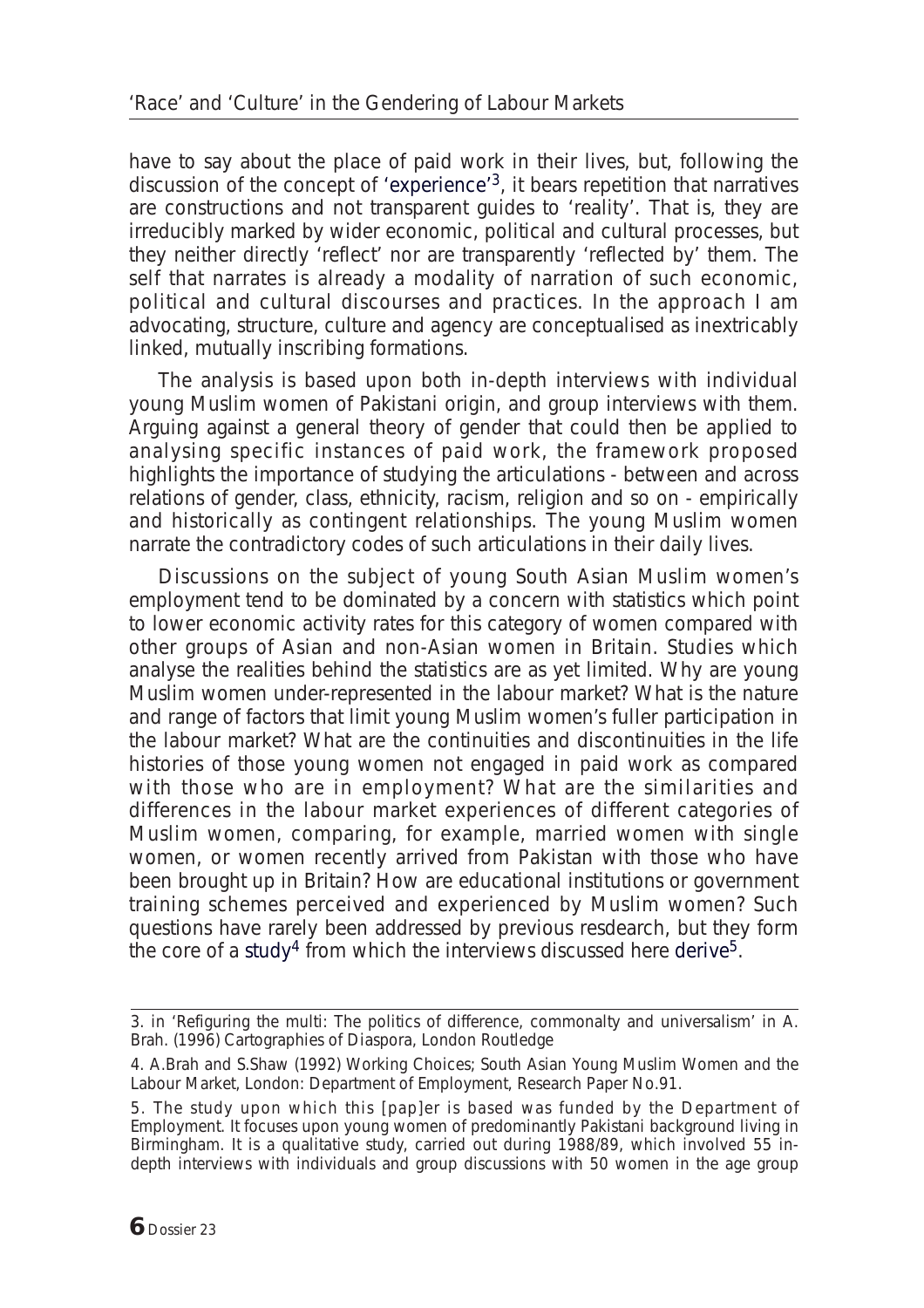## **Framing Labour Markets**

Discourses about Muslim women's paticipation in the labour market are suffused with 'culturalist' explanations. It is generally argued that Muslim women are prevented from taking up paid employment by Muslim men. The racialised themes in such discourses are now well documented (see Chapter Three). Such explanations fail to take account of a variety of aspects - discussed below - that are central to understanding the racialisation of gendered labour markets in contemporary Europe. I do not believe that analyses of women's employment necessarily demand a general theory of gender that can subsequently be deployed in analysing the specific instance of paid work. Rather, I favour a form of analysis which can address historically and culturally specific gendered processes without demarcating 'public' and 'private' as separate domains. Social labour is thus understood as gendered in historically variable forms. Such variation is embedded within histories of slavery, colonialism, imperialism and the currently evolving global order that is underpinned by 'G-Sevenism'.

I would re-emphasise the importance of studying the articulation between different forms of social differentiation, empirically and historically, as contingent relationships that are the effects of multiple determinations. Accordingly, a study of young Muslim women and the labour market would need to address how the labour of this category of women is:

- socially constructed and represented;
- experienced and figured in the landscapes of subjectivity;
- constituted by and is constitutive of labour markets; and it is
- framed within personal narratives and collective histories.

There is no suggestion here of a binary divide between culture and structure. A concept of culture that is evoked does not 'reference' an already fully constituted and fixed array of customs, values and traditions. Rather, culture is understood as a process; a nexus of intersecting significations; a terrain on which social meanings are produced, appropriated, disrupted and contested. Cultural specificities remain important but they are construed as fluid modalities, as motile boundaries constructed within a multiplicity of sites, structures and relations of power. Structure and culture are construed as relational processes. The one is not privileged over the other so that the focus shifts to how structures economic, political, ideological - emerge and change over time in and

<sup>16-24.</sup> The women had family origin in the Mirpur district of Azad Kashmir or in the Panjab. Most of the families came to Britain from rural parts of the sub-continent, but about a sixth of them had urban backgrounds prior to migration. The young women's parents worked mainly in manual occupations in Britain (Brah and Shaw 1992).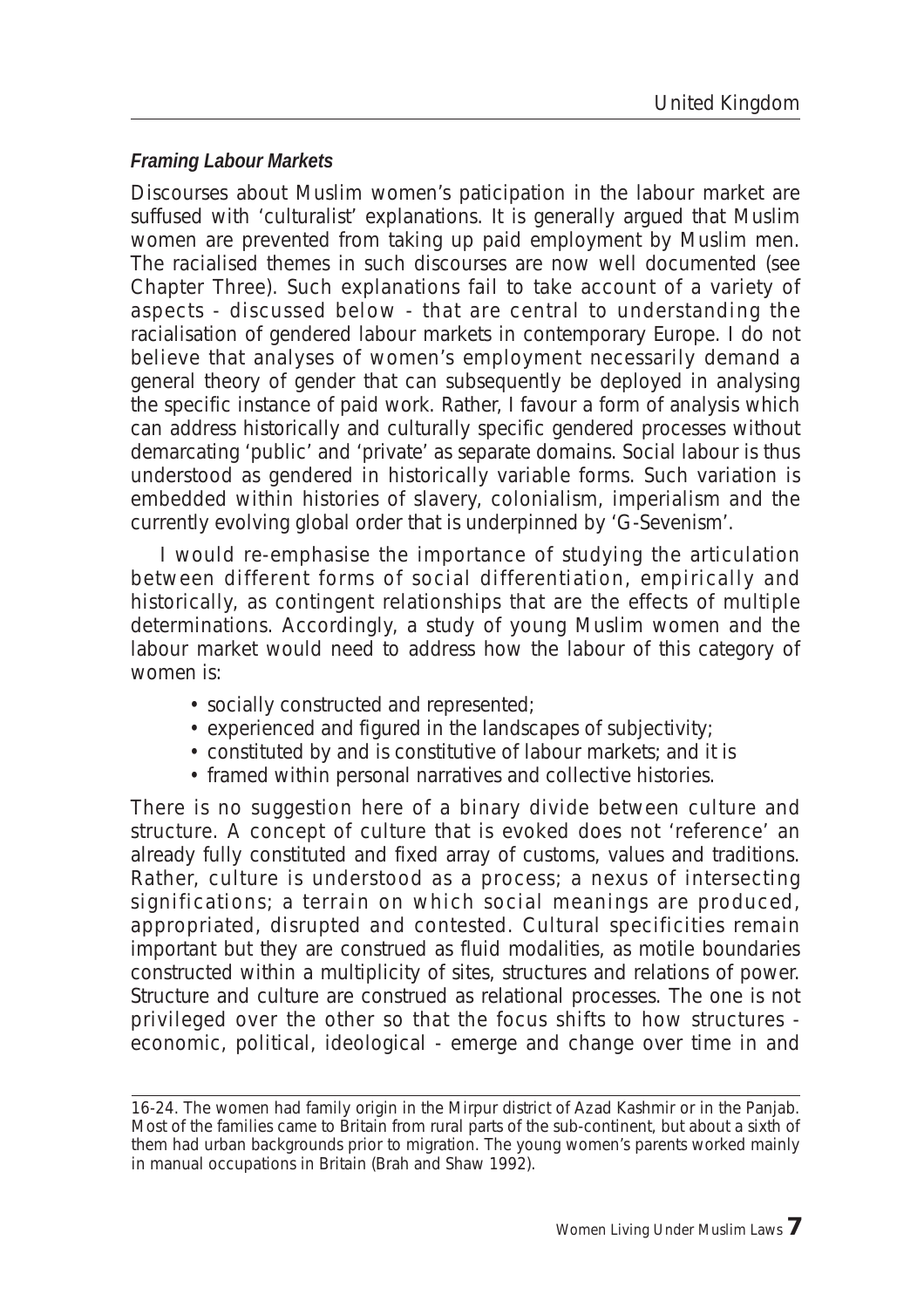through systems of signification, and how they in turn shape cultural meanings.

In order to understand the relationship of young Muslim women in Britain to the labour market using this approach, it would be necessary to deconstruct the concept of 'Muslim woman' as it has been constituted in British discourse. We would need to consider to what extent and in what ways these social representations construct 'Muslim woman' as a racialised category; that is, how stereotypes might serve to transmute diverse groups of Muslim women into a subject position as a racialised unit of labour. Such deconstruction would highlight discursive processes whereby labour markets are constituted as racially gendered. At the same time, analysis of women's interviews would foreground their positionality as self-narrated selves. How these self-narrations relate to 'Muslim woman' as a category of 'representation' in British discourse would, of course, be subject to empirical variation. What light do women's personal narratives throw on the way in which such 'representations' are implicated in their social identities? Do women occupy oppositional or non-oppositional subject positions within such discourses? Do their own preceptions of themselves reinforce or contest social meanings coded in such discourses?

The point I wish to stress is that it is crucial to make a distinction between 'Muslim woman' as a discursive category of 'representation' and Muslim women as embodied, situated, historical subjects with varying and diverse personal or collective biographies and social orientations.

There are at least seven dimensions which would seem critical to understanding the form, extent and patterns of Muslim women's participation on British labour markets. These are:

- 1 the histories of colonialism and imperialism which shaped the patterns of post-World War II migrations into Western Europe;
- 2 the timing of migration;
- 3 the post-war restructuring of the national and global economies;
- 4 changing structure of the regional and local labour markets;
- 5 state policies, especially on immigration control;
- 6 racism in the labour market;
- 7 segmentation of the labour market by gender, class, age and ethnic background.

I elaborate this framework below by drawing out its implications and by thinking it through the study referred to above6. In the first section I

<sup>6.</sup> A.Brah and S.Shaw (1992) Working Choices; South Asian Young Muslim Women and the Labour Market, London: Department of Employment, Research Paper No.91.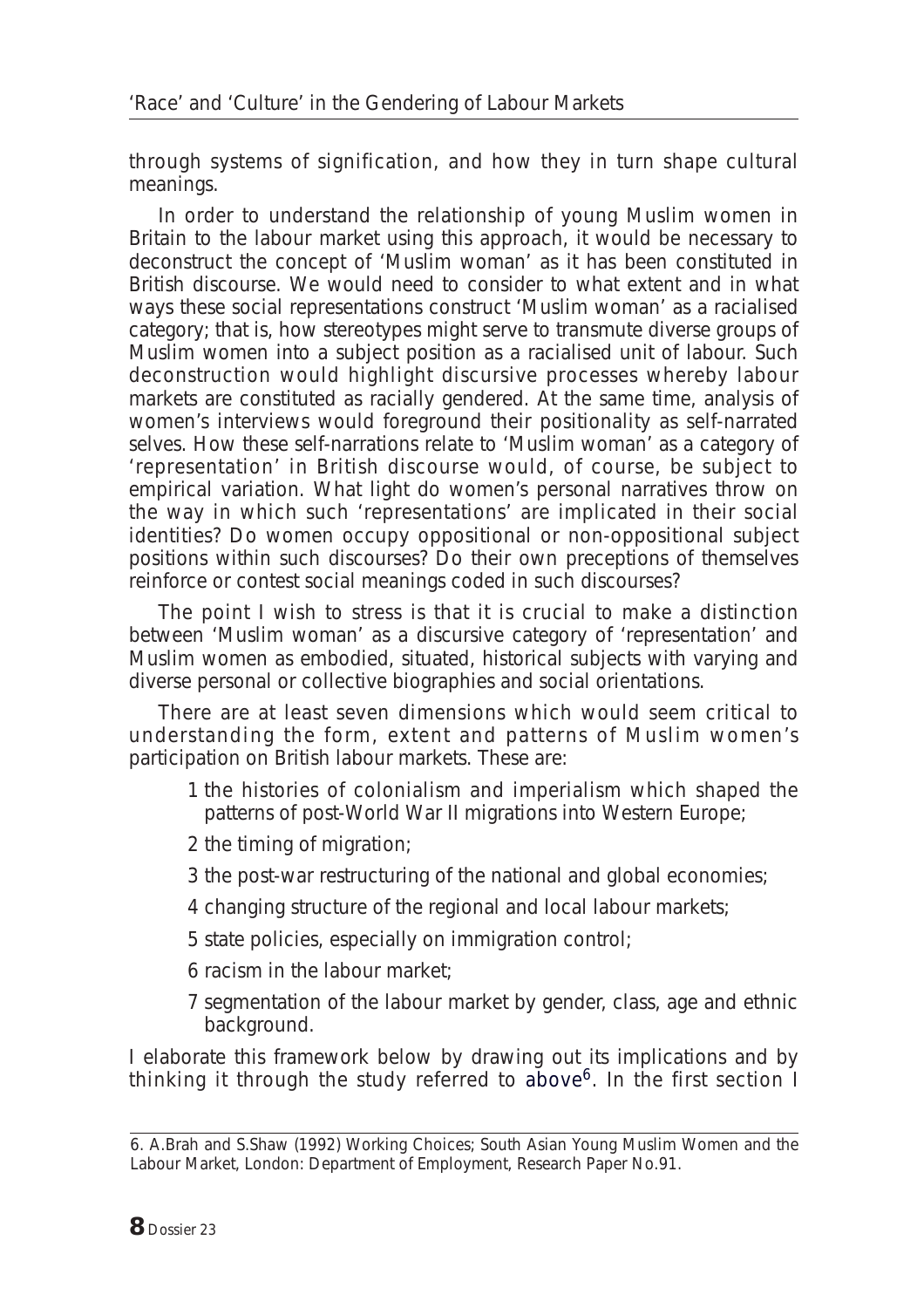consider how the seven dimensions listed above inscribe the terrain on which young Muslim women's relationship to the labour market is shaped and negotiated. The second section addresses the social imagery through which Muslim Women are socially constructed in Britain, and the impact this field of representation has on how young Muslim women are positioned in social relations. This is followed by an analysis of women's narratives.

How would the proposed framework inform a study of young Muslim women and the labour market, such as the one we made?

First, the emphasis on historical perspective draws attention to the colonial background that frames the formation of South Asian communities in Britain. The colonial encounter, as is now well known, was a complex and contested arena of economic, political and cultural relations marked by gendered forms of racism. As Mies<sup>7</sup> points out, colonial regimes of accumulation were centrally implicated in class-mediated changes in the organisation and structure of families and households in metropolitan societies as much as they were in the colonies. The emergence of the notion of a 'family wage' in Western societies, Mies argues, owes not a little to the extraction of surplus from the colonies. Certain weaknesses in parts of her argument notwithstanding<sup>8</sup>. Mies demonstrates the centrality of gender and racialisation processes as constitutive elements in the development of a global economy. She shows how patriarchal systems of colonisers and colonised have been interconnected since long before the post-World War II migrations from the sub-continent.

A historical perspective also draws attention to the conditions under which immigrant labour was deployed in post-war Britain. The economic boom from 1945 until the late 1960s that helped to draw a growing number of white British women in the labour force also led to the recruitment of workers from Britain's former colonies. Both sets of workers were employed predominantly in low-wage sectors of the economy. Segregation of the labour market by gender meant, however, that male and female workers were concentrated in different sectors of the economy. Asian women experienced the labour market not simply through their gender but also as racialised subjects. Even within a gender-segregated labour market they occupy a distinctive profile compared with white women. As we have already seen, overall, a higher proportion of women than men in Britain are engaged in part-time work. This pattern of employment is often taken as a major contributory factor towards women's low pay. However, a higher proportion of Asian women than white women are in full-time employment. Yet their earnings are lower compared with those of white

<sup>7.</sup> M. Mies (1986) Patriarchy and Accumulation on a World Scale, London: Zed Press.

<sup>8.</sup> cf. S. Walby (1990) Theorising Patriarchy, London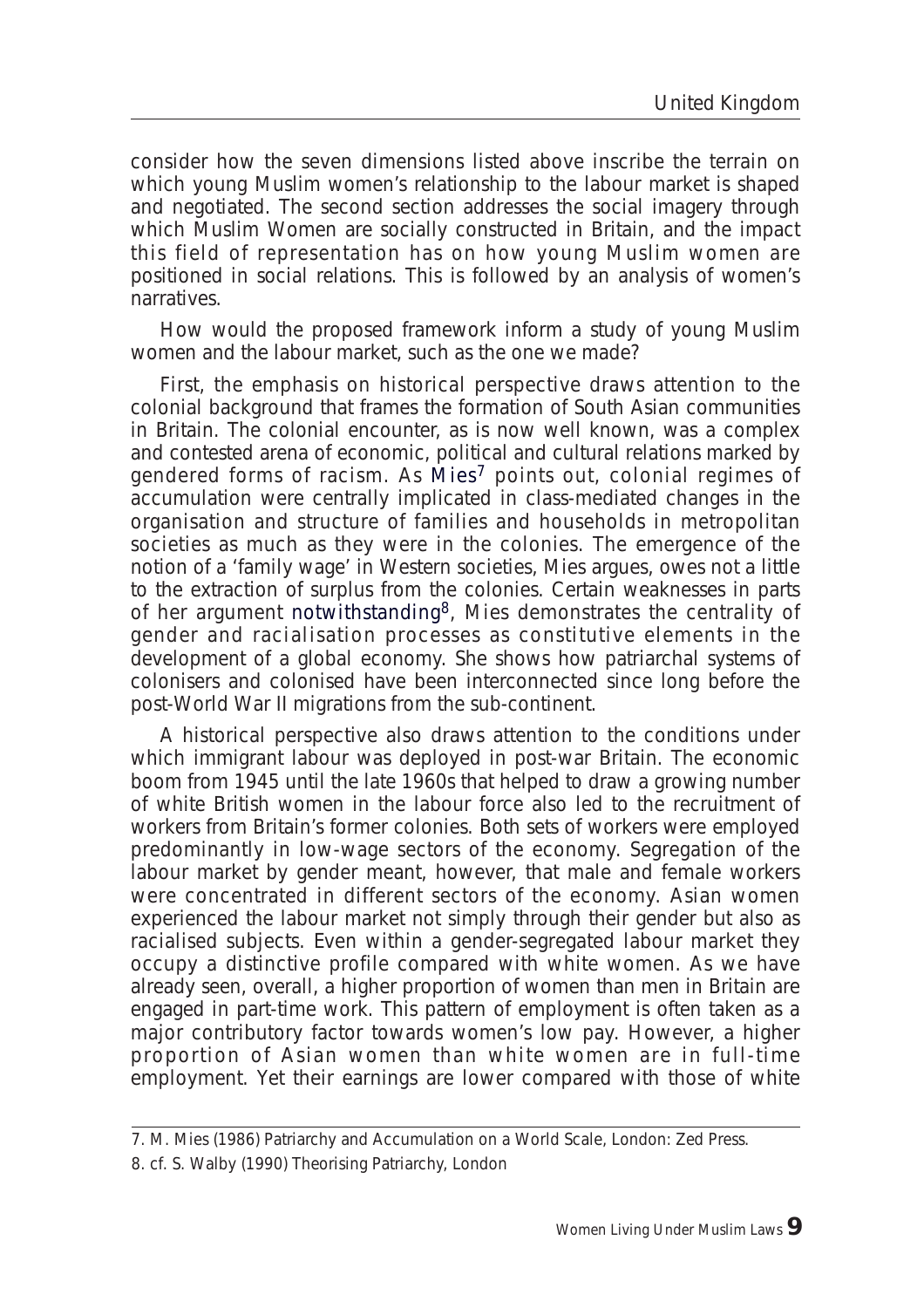women. Whereas the overall pattern for women in Britain is that they are concentrated in the service industries, Asian women are more commonly found in low-paid, semi-skilled and unskilled work in the manufacturing sector, particularly in the clothing and textile industries which have recently been in decline. Even in those industries where women predominate, Asian women are concentrated in the lowest level jobs, and unemployment rates among Asian women are much higher compared with white women<sup>9</sup>.

In the early phase of post-war migration, Pakistani men had arrived predominantly without their female kin. The class position of these men as low-wage workers resident in declining inner areas of British cities was to have a crucial effect on the type of employment available to Pakistani women as they began to arrive. The argument that fewer Pakistani women entered the labour market primarily due to 'cultural reasons' warrants interrogation rather than dismissal without consideration. I set this issue aside for the moment, and discuss the effects of timing of migration, economic change, immigration control and racism in shaping the structure of job opportunities for Pakistani women.

## **Timing of immigration and post-war socio-economic change**

Pakistani women migrated to Britain later than women from India (who were mostly Sikhs and Hindus). The former arrived mainly in the late 1960s and early 1970s, whereas Asian women who entered the labour market in the early phase of the post-war migrations were mainly Sikh and Hindu women. These Asian women took up paid employment at a time of economic growth and relative stability. Mass production concentrated in factories, and centralised forms of work organisation and managed national markets were a key feature of this phase. Most Asian women, including the small number of Muslim women in employment at this time, found paid work doing semi-skilled and unskilled jobs generated by this form of production.

From the 1970s, economies of the advanced industrial societies began to undergo fundamental restructuring. The global economy became increasingly transnationalised, creating new forms of the international division of labour alongside the older ones. In Britain, the decline in the old manufacturing sector, where Asian workers had been concentrated, led to large-scale job loss. These economic changes entailed a rise of 'flexible specialisation', leading to more decentralised forms of labour process and a greater emphasis on the contracting out of functions and services. New types of small business proliferated within national economies. There was a growth of jobs in the service sector, but the increase was concentrated

<sup>9.</sup> see Gendered Spaces: Women of South Asian Descent in 1980's Britain, in A. Brah. (1996) Cartographies of Diaspora, London Routledge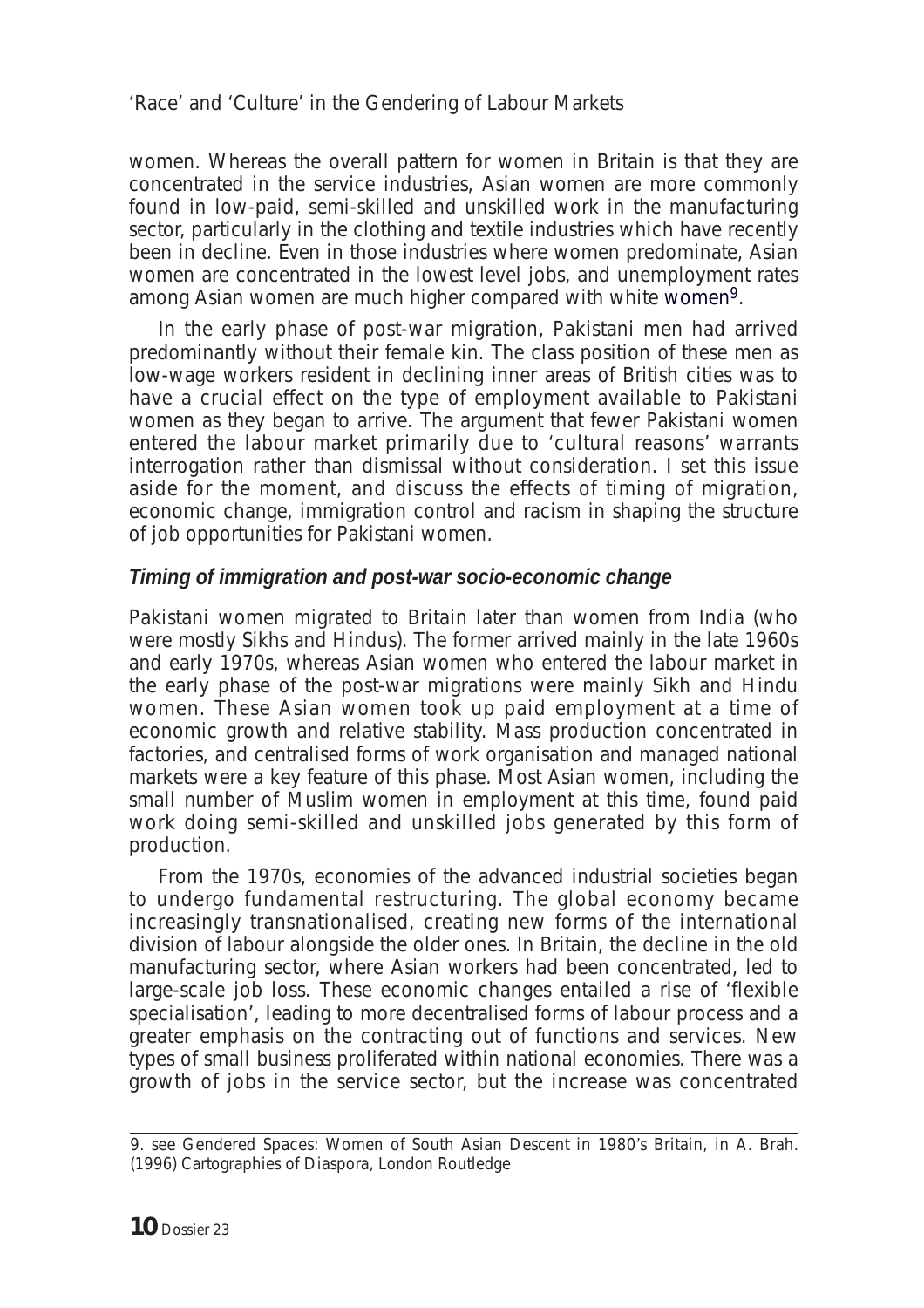primarily in low-status, part-time work and a variety of forms of 'homeworking'10.

It will be evident from the above that Muslim women arriving in Britain in the late 1960s and early 1970s would have encountered the labour market in a period of major economic restructuring and recession. While this resulted in the contraction of certain types of jobs, there was an expansion of small businesses, especially those which rely upon the 'putting out' system. The ready availability of paid work that could be carried out from home would have held a strong appeal for Muslim women with young families to care for. Over a period of time, as 'homeworking' became an established pattern, more and more women were likely to be drawn into it through kinship and friendship networks. In other words, the growing involvement of Muslim women in 'homeworking' during this period could not be explained simply in terms of 'cultural constraints'.

The relationship of Pakistani women to the labour market cannot be fully understood without an appreciation of the significance of region and locality. The South Asian groups are concentrated in specific regions. The highest concentrations of Pakistanis are found in London and the South East, with substantially large settlements also in Yorkshire, Humberside and in the North West. Our study<sup>11</sup> was made in the city of Birmingham in the West Midlands. During the 1980s, major job losses occurred in the West Midlands, especially in manufacturing where there has been a concentration of Asian workers. In the city of Birmingham, this pattern was even more pronounced. Between 1981 and 1984, Birmingham City declined twice as fast as the region as a whole (Birmingham City Council 1988). The devastating impact of this change on Asian households may be gauged given that, according to the 1971 census, just over 60 per cent of male workers of Pakistani and Indian origin in the West Midlands worked in the manufacturing industries. Asian women, too, have been concentrated in manufacturing, principally in textiles and clothing. While there has been a relative increase in employment in the service sector, this is primarily in those enclaves where the Asian workforce is as yet under-represented. Moreover, according to Birmingham City Council's 1986 Review of Economic Strategy, such expansion mainly consists of growth in low-paid employment, and self-employment at lower levels of the income scale.

<sup>10.</sup> S.Mitter (1986) Common Fate, Common Bond: Women in the Global Economy, London: Pluto Press; Allen and Massey (1988) The Economy in Question, London: Sage; J. Jensen et al. (1988) Feminisation of Labour Force, London: Polity Press; S. Hall and M.Jacques (1983) The Politics of Thatcherism, London: Lawrence & Wishart; Phizacklea (1990) Unpacking the Fashion Industry, London: Routledge.; Nazir (1991) Local Development in the Global Economy: The Case of Pakistan, Aldershot: Avebury Press.

<sup>11.</sup> A.Brah and S.Shaw (1992) Working Choices; South Asian Young Muslim Women and the Labour Market, London: Department of Employment, Research Paper No.91.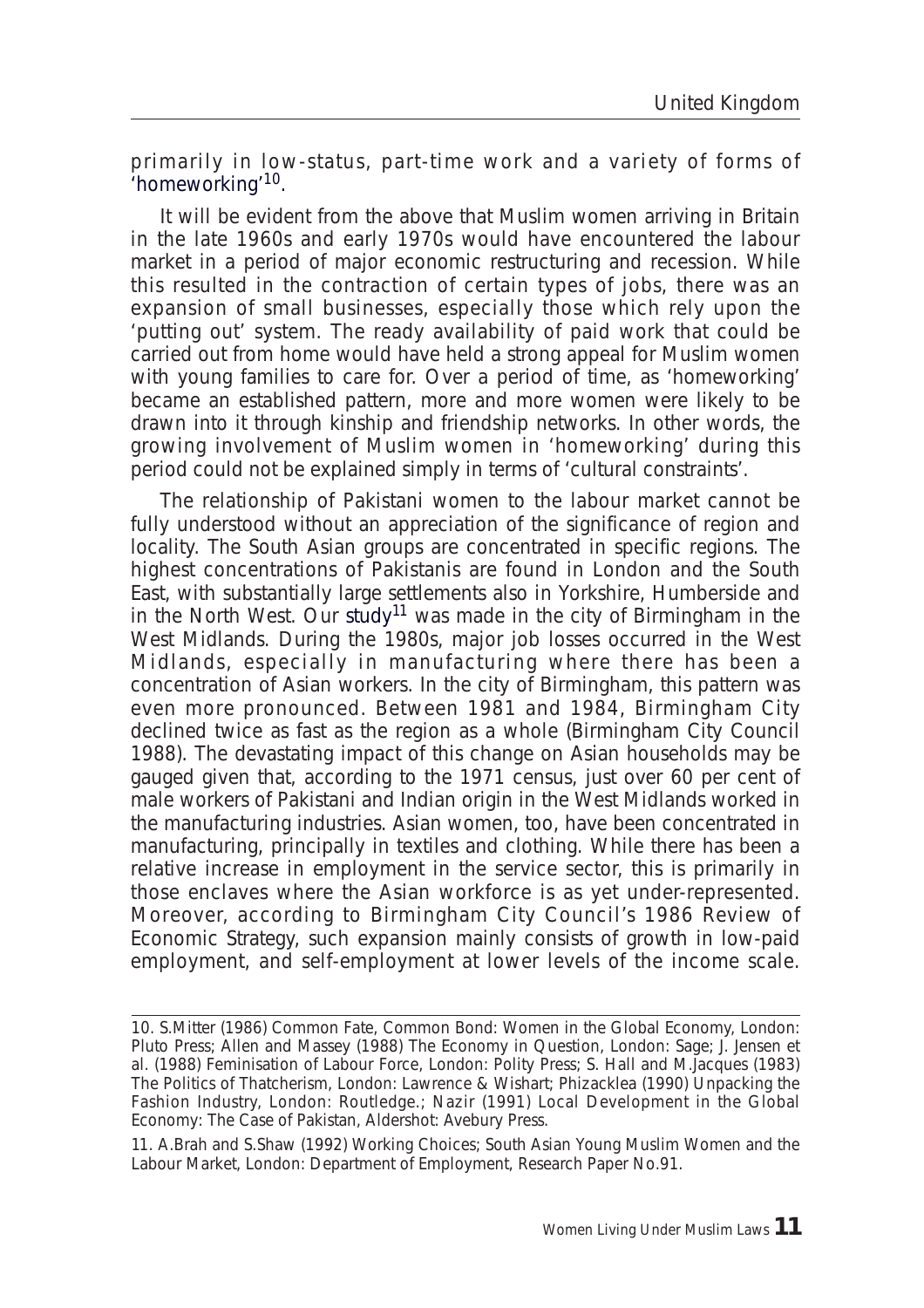Such regional and local trends have been crucial to the type, range and extent of employment available to young women.

#### **Immigration control**

The impact of immigration legislation on Asian families is now well documented. Social constructions of Asian marriage and family relations as a 'problem for British society' have been pivotal in the legitimation of British immigration policy. Images of 'tidal waves' of Asian men scheming to circumvent immigration restrictions through the arranged marriage system were commonly invoked in the justification of immigration control. While the Asian male was defined as a prospective worker posing a threat to the employment prospects of white men, Asian women were defined in immigration law as 'dependants'. This social imagery of Asian women as hapless dependants who would most likely be married off at the earliest possible opportunity has played an important role in constructing the 'commonsense understandings' which teachers, employment advisers, training officers and other professionals might hold of young Muslim women's education and employment prospects. Such professionals have an important role to play in encouraging or discouraging young Muslim women from pursuing certain types of education or employment<sup>12</sup>.

There is now an extensive literature that documents direct and indirect discrimination in the labour market in terms of access to employment, promotion and training<sup>13</sup>. Such discriminatory practices are constituted in and through a variety of racialised discourses and practices that construct the racialised group as inherently 'different'. Just as patriarchal discourses may represent women's labour as 'different' and/or inferior, racialised discourses call into question the abilities, aptitudes, cultural attributes, and the general suitability of a group for certain types of jobs and positions within the employment hierarchy. Research shows that teachers, careers officers and employers can all be implicated in practices that have life-long adverse consequences for individuals<sup>14</sup>.

<sup>12.</sup> Cross et al. (1990); A.Brah and S.Shaw (1992) Working Choices; South Asian Young Muslim Women and the Labour Market, London: Department of Employment, Research Paper No.91.

<sup>13.</sup> cf. W.W.Daniel (1968) Racial Discrimination in England, Harmondsworth: Penguin; D.Brooks and K.Singh (1978) Aspirations versus Opportunities: Asian and White School Leavers in Midlands, London: Commission for Racial Equality; C.Brown (1984) Black and White Britain, London: Heinemann; D.Drew et al. (1991) Against the Odds: The Educational and Labour Market Experiences of Black Young People, Sheffield: Department of Employment Training, Research and Development Series.

<sup>14.</sup> G.Lee and J.Wrench (1983)Skill Seekers, Leicester: National Youth Bureau; M.Cross et al. (1990) Ethnic Minorities and the Careers Service: Investigation into Processes of Assessment and Placement, London: Department of Employment, Research Paper No. 73; D.Drew et al. (1991) Against the Odds: The Educational and Labour Market Experiences of Black Young People, Sheffield: Department of Employment Training, Research and Development Series.;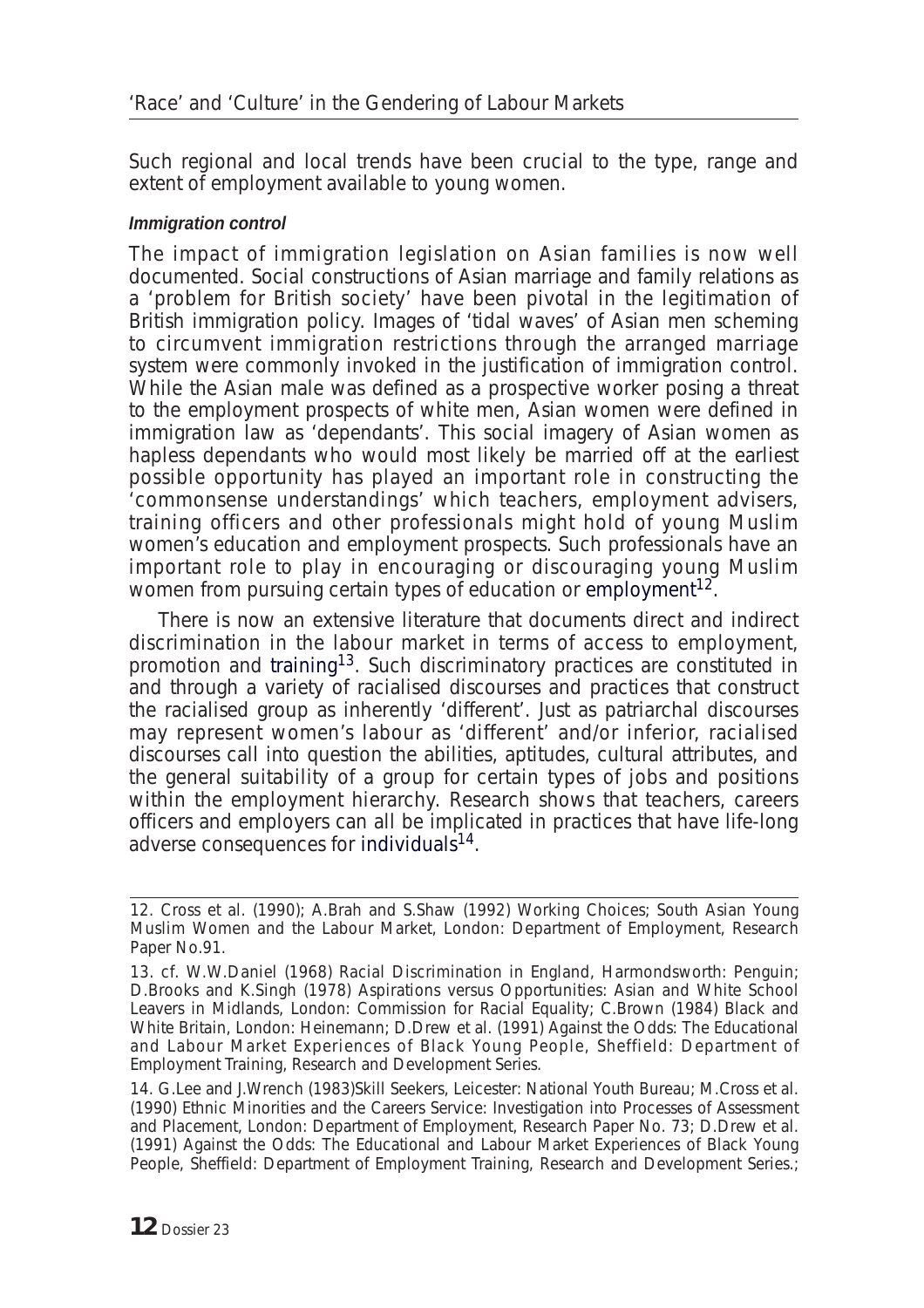#### **Images, representations, and lived culture**

Where Asian women are concerned, racialised constructions articulate with those of gender, ethnicity, religion and class in the social representations of this category of women in Britain. There is a long history of orientalised discourses embedded in literature, paintings, drawings, photography, 'scientific' discourse, political debate, state policies and practices and in 'commonsense'. The 'oriental female', especially the Muslim woman, came to occupy a position of the quintessential 'Other' in this discursive space of desire15. Whether she is exoticised, represented as ruthlessly oppressed and in need of liberation, or read as a victim/enigmatic emblem of religious fundamentalism, she is likely to be cast as the bearer of 'races' whose 'alien' cultures continually threaten to disrupt 'civilised values'. She excites Western fantasies of transgression: mystique, lust, danger. The 'veil' is the ultimate icon of this fantasmatic field, frustrating the Western gaze by its opaqueness and its apparent dismissal and disregard for its hegemonic moves. 'Veil' is the metaphor for the orientalisation of the contradictions of gender and imperialism. But orientalisation is a process, and there is no one-to-one direct correspondence either between colonial representations of groups who were 'orientalised' (Arabs, Turks, Indians, for example, have been orientalised in different ways), or between colonial representations and contemporary discourses. There are continuities as well as discontinuities across this discursive field. Hence, social images of Pakistani women in present day Britain may in part derive from colonial representations of Muslims in colonial India, but, essentially, they are an integral component of the field of representation associated with the Pakistani presence in post-war Britain. Such social imagery connects also with discourses of 'the Muslim' in Western Europe as a whole. There would seem to be substantial overlap in the available imagery of young Muslim women in different parts of Western Europe<sup>16</sup>.

But how do such images of Muslim or other categories of Asian women affect their employment trajectories? They do so when, as noted above, these stereotypes are translated into institutional practices with adverse

see also Gendered Spaces: Women of South Asian Descent in 1980's Britain, in A. Brah. (1996) Cartographies of Diaspora, London Routledge

<sup>15.</sup> cf. Said (1978)Orientalism, New York: Pantheon Books; Alloula (1986) ' The Coloniaal Harem', Theory and History of Literature, Minneapolis: University of Minnesota Press.

<sup>16.</sup> see Gendered Spaces: Women of South Asian Descent in 1980's Britain, in A. Brah. (1996) Cartographies of Diaspora, London: Routledge; Parmar (1982)' Gender Race and Class: Asian Womeen in Resistance', Centre for Contemporary Conflict Studies, University of Bermingham, The Empire Strikes Back, London: Hutchinson.; A.Brah and R.Minhas (1985)' Structural Racism or Cultural Difference?: Schooling for Asian Girls', in G. Weiner (ed.) Just aa Bunch of Girls, Milton Keynes: Open University Press; H.Lutz (1991) Migrant Women of 'Islamic Background': Images and Self Images, Amsterdam: Middle East Research Associates, Occasional paaper (11).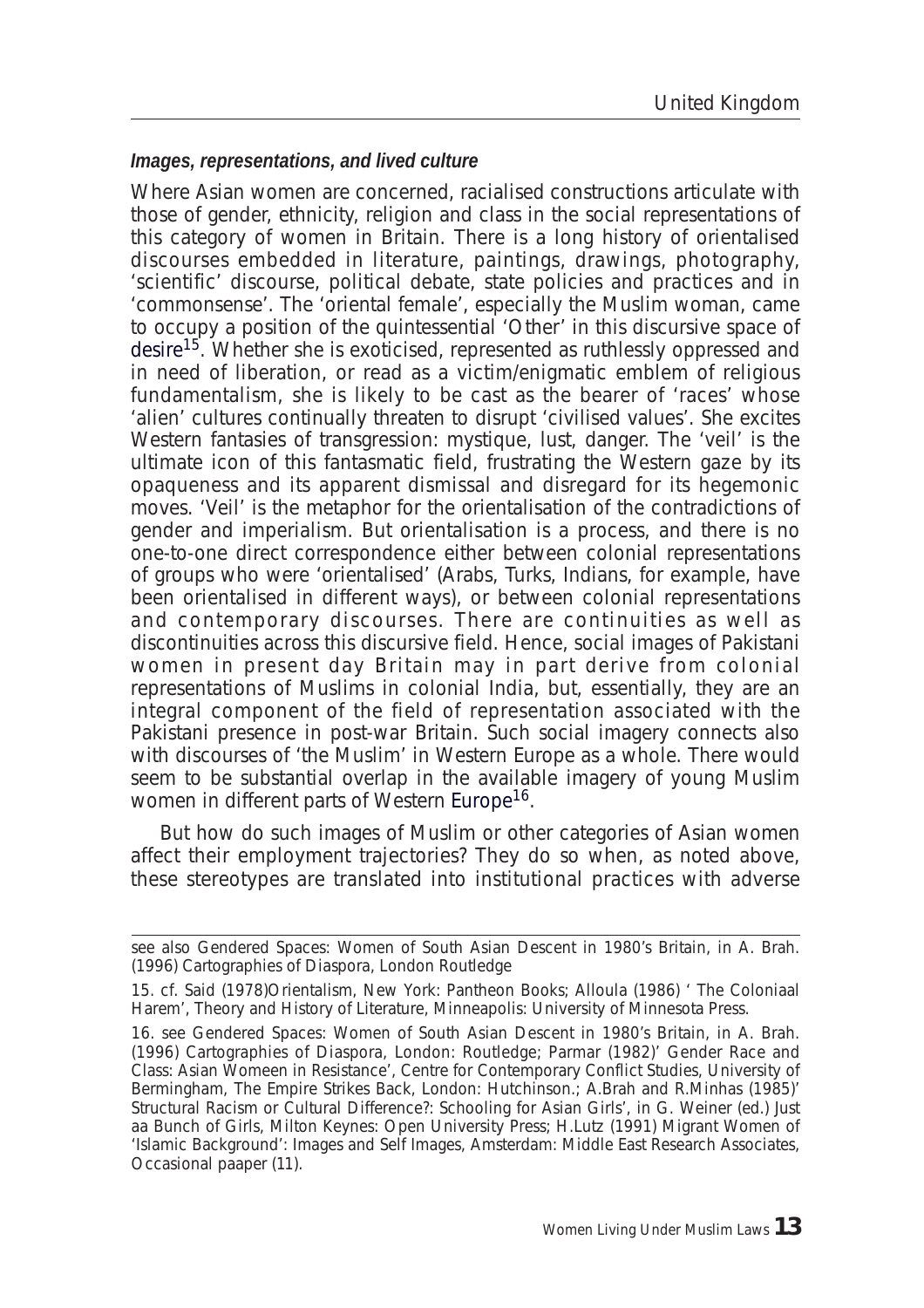consequences for women's position in the labour market. For example, the discourse of 'cultural constraints on Muslim women' is played out within a myriad of practices on the part of teachers, education and training guidance providers, recruitment and personnel officers, youth workers, social workers, and so on. The general currency of such ideas on a wide scale through the media means that they have become sedimented into a collective common-sense. Their influence can be all-pervasive, although the precise meaning and significance attached to them would depend upon how they articulate under given circumstances.

To highlight the discourse of 'cultural constraints' as ideology is not to deny the importance of culture. But what do we mean when we speak of cultural constraints? In discussions of Muslim women the 'cultural' constraint that is most frequently invoked is the institution of 'purdah' - a series of norms and practices which limit women's participation in public life. It is important to point pout that this social concept signifies practices which vary enormously from one historical period to another, from one country to another, and from one social group to another. Even within the same social group its patterns of observance can differ considerably along class, caste and other dimensions<sup>17</sup>. Nor is this institution confined to Muslims in the Asian sub-continent. Versions of 'purdah' are also observable among Hindus and Sikhs. Indeed, Sharma (1980) argues that, in terms of its broader meaning as a sign for the complex of discourses and practices which circumscribe women's participation in public life, the concept may have some applicability in all societies. In this sense, the segregation of the labour market by gender in Britain, for instance, could be understood as a set of patriarchal ideologies and practices that are not entirely different from 'purdah'. Nevertheless, it is important to acknowledge the specificity of Islamic forms of 'purdah', but without viewing the institution as uniform, fixed or unchanging. The important issue, then, is how 'purdah' is played out differently among different Muslim groups and other South Asian communities in Britain, and how it articulates with other British patriarchal ideologies and practices. The point I wish to stress is that 'Asian' patriarchal discourses and practices in Britain are not exogenous to British society; they are very much an internal dynamic of the British social formation.

The lived cultures that young Muslim women inhabit are highly differentiated, varying according to such factors as country of origin, rural/urban background of households prior to migration, regional and linguistic background in the sub-continent, class position in the subcontinent as well as in Britain, and regional location in Britain. Asian-British

<sup>17.</sup> N. El Sadawi (1980)The Hidden Face of Eve, London: Zed Press; U.Sharma (1980) Women, Work and Property in North India, London: Tavistock Publications.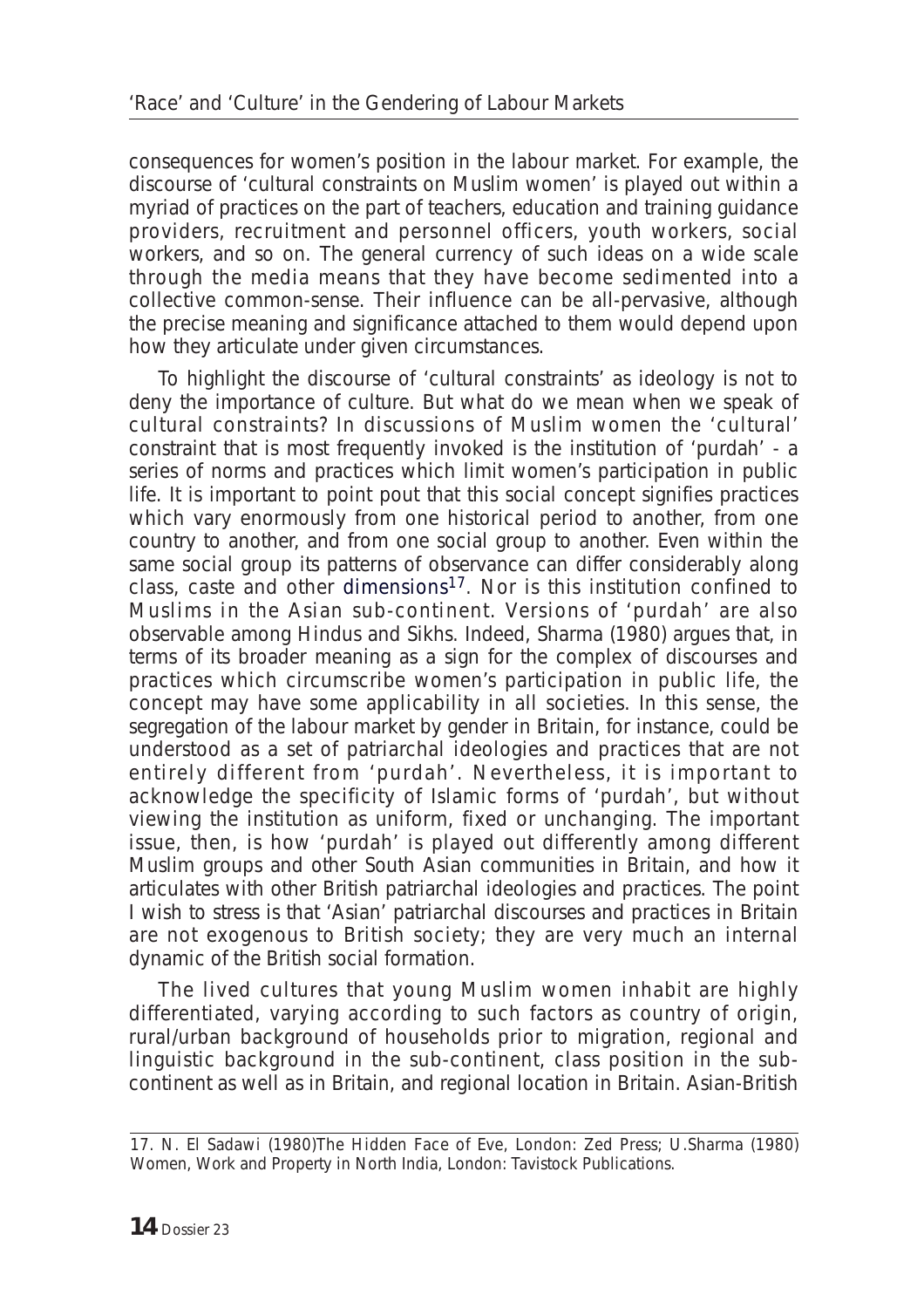cultures are not simply a carry-over from the sub-continent but are now 'native' to different regions and localities of Britain. Asian cultures of London, for example, may be distinguished from those of Birmingham. Similarly, East London Asian cultural life has its own distinctive features compared with the local cultures of West London. There are some commonalties, of course, depending upon which particular modality religion, region, language, class, etc. - is singled out. For example, Panjabi cultures have their own specificities compared with Gujerati or Bengali cultures. On the other hand, all Muslim groups, be they Panjabi, Gujerati or Bengali, share certain cultural specificities. But each case is simultaneously a dimension of region and locality - of 'Englishness', 'Scottishness', 'Welshness', 'Irishness', or of 'Geordiness', 'Cockneyness', 'Yorkshireness', and so on. In the everyday lives of women, these are not separate but enmeshing realities. They can not be disaggregated into 'Asian' and 'British' components. They are fusions such that 'Asian-British' is a new ensemble created and played out in the everyday life world.

Theferore, as I said earlier, it is crucial to distinguish between 'young Pakistani women' as a generalised object of social discourse and young Pakistani women as embodied historical subjects. The latter are a diverse and heterogeneous category of people who occupy a multiplicity of subject positions. As is the case with other subjects, their everyday lives are constituted in and through matrices of power embedded in intersecting discourses and material practices. The next section examines how the respondents to the study are constituted by and in turn elaborate the discourse of women's paid and unpaid labour. We examine the ways in which women's narratives represent a range of responses and strategies- of accomodation, complicity, resistance, struggle, transgression - as they negotiate the many and varying facets of power in their everyday lives. The aim is to explore how wider social structures are implicated in the lived cultures that the women inhabit.

### **Narrating Self and the Rest**

It is axiomatic that paid employment is only one form of work. Although wage labour has existed for many centuries, the almost total dependence of households on a wage is a relatively recent phenomenon. In Europe, where it is now the dominant pattern, it only dates from the nineteenth century (Pahl 1988). It is a commonplace to say that women have always worked. In most societies, however, some of the most demanding work that women perform, i.e. housework, child care and caring work for other members of the family, is rarely regarded as 'work', such as the notion of 'work' is now a synonym for paid work. While many women are engaged in paid forms of work, whether inside the household in some form of homeworking or on an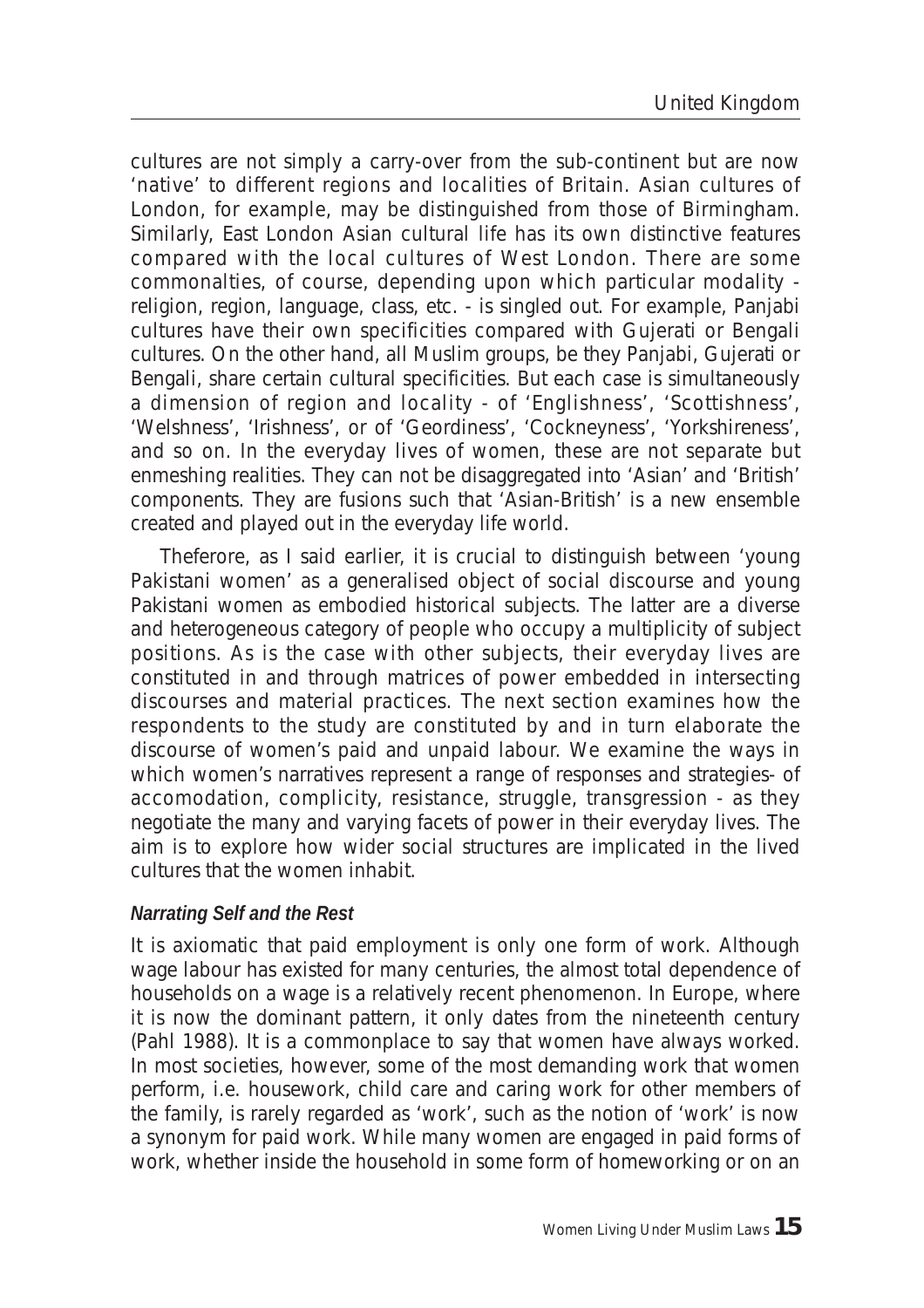employer's premises, the ideology of the male breadwinner is still pervasive in advanced industrialised societies<sup>18</sup>.

In less industrialised countries, the subsistence sector is comparatively large and the demarcation between 'productive' work and work for creation of 'use values' is less clear. Women may be involved in a variety of tasks which simultaneously form part of the market economy and in the production of goods and services directly for consumption within the household<sup>19</sup>. In South Asia, women perform a wide range of economic activities both inside and outside the household. In urban Pakistan, women may work in a variety of professions such as teaching, medicine and social work. Women may also be found in some of the lowest status forms of paid work, including road and building construction, municipal street sweeping and domestic service. In rural areas, women are likely to be responsible for the care of domestic animals and the processing of food for preservation and storage; they may undertake specialised forms of agricultural work such as the transplanting of rice, and take part in general sowing and harvesting of crops; and they may weave, sew and produce handicrafts alongside other domestic and child care responsibilities<sup>20</sup>. In other words, Pakistani women who migrated to Britain are likely to have been involved in a variety of economic activities prior to migration. What would be new when they migrated would not be the prospect of 'working' but rather the experience of paid work in an advanced industrialised society.

There is a dearth of research case lore from which to develop a systematic picture of the labour market realities of young Muslim women. Much of the research carried out relates to the immigrant generation<sup>21</sup>. One exception is a pilot study involving a dozen households where the author

<sup>18.</sup> cf. D. Leonard and M.A.Speakman (1986)'Women in the Family: Companions or Caretakers?, in V. Beechy and E. Whitelegg (eds) Women in Britain Today, Milton Keynes: Open University Press; S.McRae (1989)Flexible Working Time and Family Life, London: Policy Studies Institute; C.Hall (1992) White, Male and Middle Class: Explorations in Feminism and History, London, Verso.

<sup>19.</sup> L.Beneria and G.Sen (1981)' Accumulation, Reproduction aand Women's Role in Economic Development: Boserup Revisited', Signs, 7(2).; K.Young and C.Wolkowitz (eds.)(1981) Of Marriage and the Market: Womens Subordination in International Perspective, London: CSE Books; Redclift (1985) ' The Contested Domain: Gender Accumulation and the Labour Process', in N. Redclift aand E. Mingion (eds.) Beyond Unemployment, Oxford Basil Blackwell.

<sup>20.</sup> Papaneck (1971) ' Purdah in Pakistan', Journal of Marriage and Family, August; Nazir (1991) Local Development in the Global Economy: The Case of Pakistan, Aldershot: Avebury Press.

<sup>21.</sup> Dhaya (1974)' The Nature of Pakistani Ethnicity in Industrial Cities in Britain, in A. Cohen (ed.) Urban Ethnicity, A.S.A. Monograph (12) London: Tavistock Publictions.; U.Saifullah-Khan (1974) Pakistani Villagers in a British City, unpublished PhD Thesis, University of Bradford; P.Jeffery (1976) Migrants and Refugees, Cambridge: Cambridge University Press; M.Anwar (1979) The Myth of Return, London: Heinemann.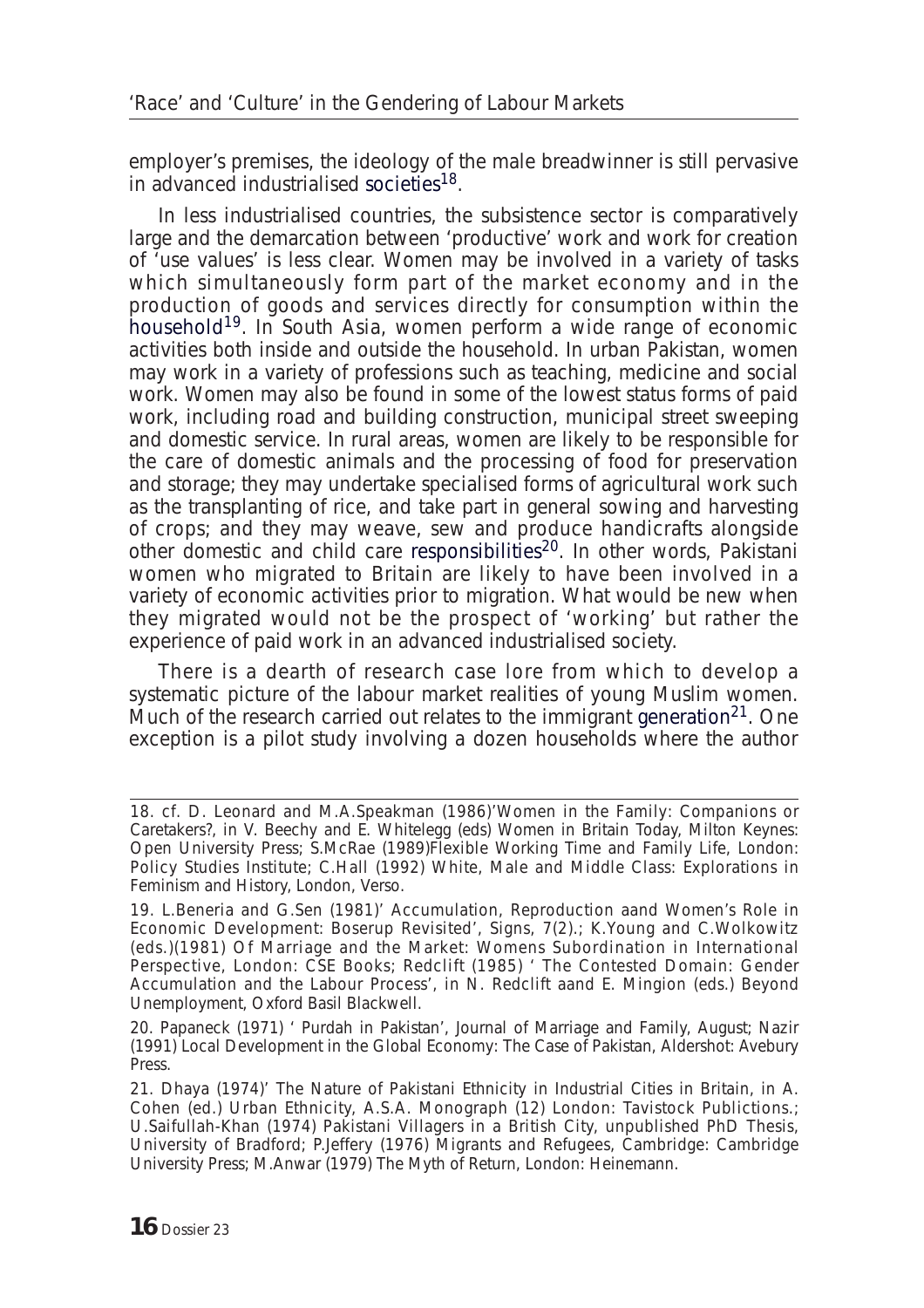interviewed daughters, mothers and grandmothers in the city of Bradford<sup>22</sup>. In this account, we encounter women employed largely as homeworkers, although some women had worked in mills before the birth of their children, or as unpaid workers in a family business - and, in some cases, as 'career women'. Clearly these women were economically active, although few would be included in formal statistics.

In our study we interviewed five categories of women: those who were not looking for paid employment; those engaged in paid work (both those working on employers' premises and homeworkers); unemployed women; trainees on Government Training Schemes; and students in courses of further or higher education. This range of women were interviewed because, in order to fully understand why some Muslim women do not enter the labour market, we needed to know why others already have done so. Also, it is important to know what perceptions and aspirations are represented among women enrolled on courses of education and training.

#### **To work or not to work?**

This question held different significance depending upon whether the respondent was a student or a trainee, an unemployed young woman, a woman with young children weighing the advantage of an income against the cost of paying a childminder or nursery fee, or someone already engaged in paid work outside the home or as a 'homeworker'. The most striking common aspect of the responses we received was that the women overwhelmingly supported women's right to paid work. Irrespective of whether or not they themselves wished, or were in a position, to find employment, this support was consistently echoed in the interviews. It represents a serious critique of patriarchal discourses which privilege male income and construct women's labour as singularly appropriate to caring responsibilities in the household. It interrogates the hegemonic claims of such ideologies. Women's earnings were considered by our respondents as an indispensable contribution to the income of households. Paid work was also valued for offering women a measure of independence and a sense of confidence.

When performed outside the household, paid work was thought to provide a much needed network of contacts beyond those of family and kinship. Employment outside the home was considered an antidote to the boredom and isolation of staying at home. Workplace friendships were experienced as a source of fun. Women talked about the joy of sharing a joke, teasing, engaging in casual banter, sharing out items of lunch brought from home, gossiping, offering a sympathetic ear to workmates experiencing domestic or other problems, sharing 'a moan' against

<sup>22.</sup> H. Afshar (1989) ' Gender Roles and the " Moral Economy of Kin" among Pakisstani Women in West Yorkshire', New Community, 15(2): 211-24.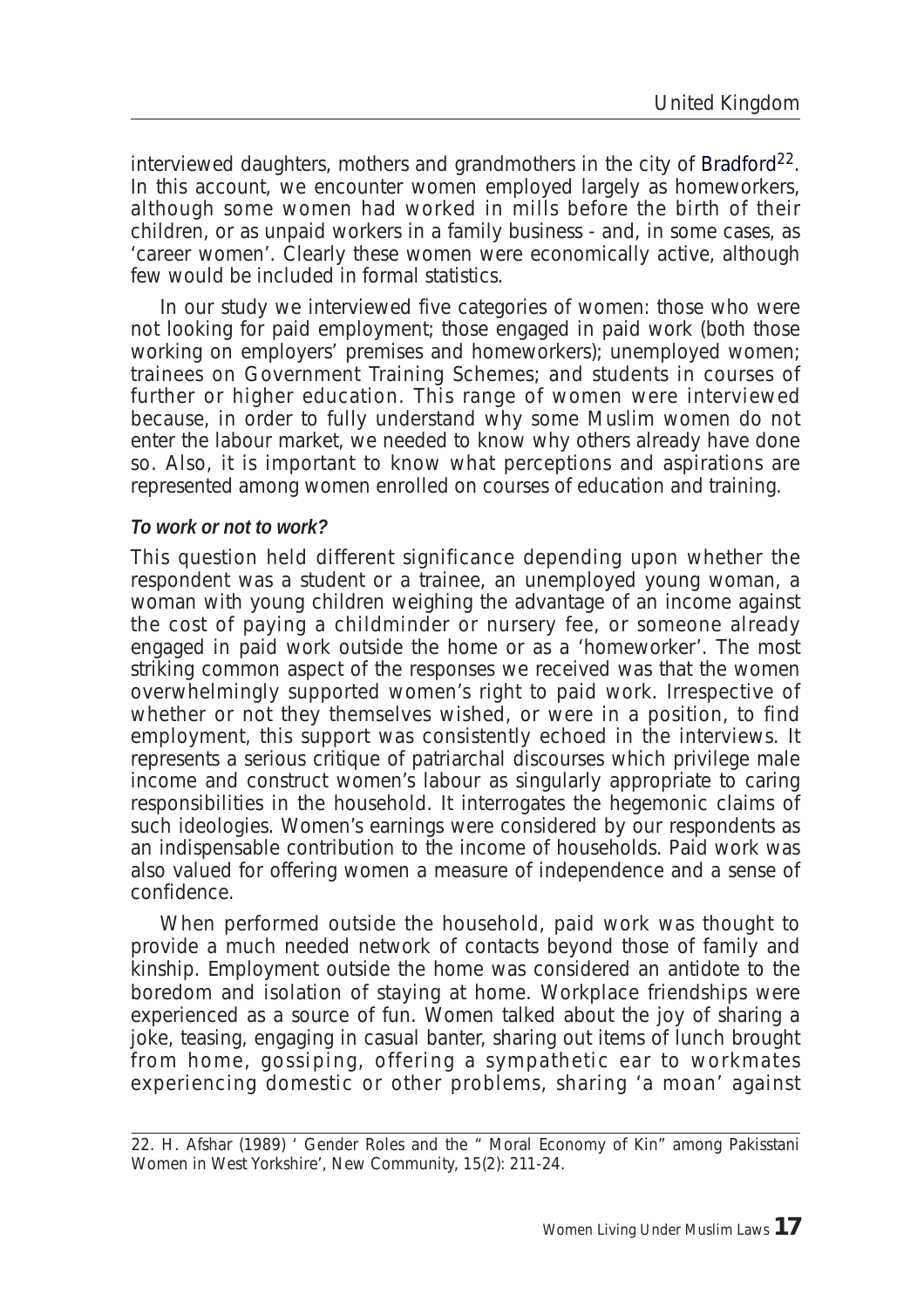employers, and so on. Contradictions of gender, ethnicity, racism, class and generation seemed to be played out in all their complexity in these workplace cultures. The importance attached by women to workplace cultures is also attested by ethnographic studies of women in the workplace<sup>23</sup>.

### **Barriers to employment**

If the great majority of women emphasised the importance of paid work for women, why were some of them not looking for employment? All the women who fell into this category - both married and single - cited housework and other caring responsibilities as taking up most of their time. The single women often had to share responsibility for looking after their younger brothers and sisters, or, in some cases, their nephews and nieces. In instances where a mother suffered ill health, the single woman had to assume the overall responsibility for the household. There was no doubt that, for these women, housework and other forms of caring work including child care, care of elderly parents-in-law, or that of other members of the extended family, constituted 'work' par excellence:

How can I look for other work, I can't even finish my housework. I have plenty of work to do: wash, iron, make dinner and all that. My mum can't do it because of poor health, so I have to do the housework.

### *18-year-old single woman*

Housework takes up all my time. There are eight of us at home. Cooking, cleaning the house, washing clothes, ironing - it never finishes.

### *20-year-old single woman*

I have four children, three boys and a girl. I have my hands full… Besides, if I did work I would have to place the children in a nursery. That costs more than the wage I would earn.

### *Young married woman*

Of course, there is a sense in which these narratives might be understood as being typical of any woman under such circumstances. But while these women are not alone in finding domestic responsibilities onerous, there are two factors that have a particular bearing on this group. First, these women often had responsibility for larger-than-average households, which sometimes included members of the extended family. Second, domestic appliances such as washing machines or dishwashers that might relieve the pressures of housework were not a common feature of many households, especially those facing difficult material circumstances in a period of high

<sup>23.</sup> cf. A.Pollert (1981) Girls, Wives, Factory Lives, Basingstoke: Macmilan; S.Westwood (1984) All Day Everyday, London: Pluto Press.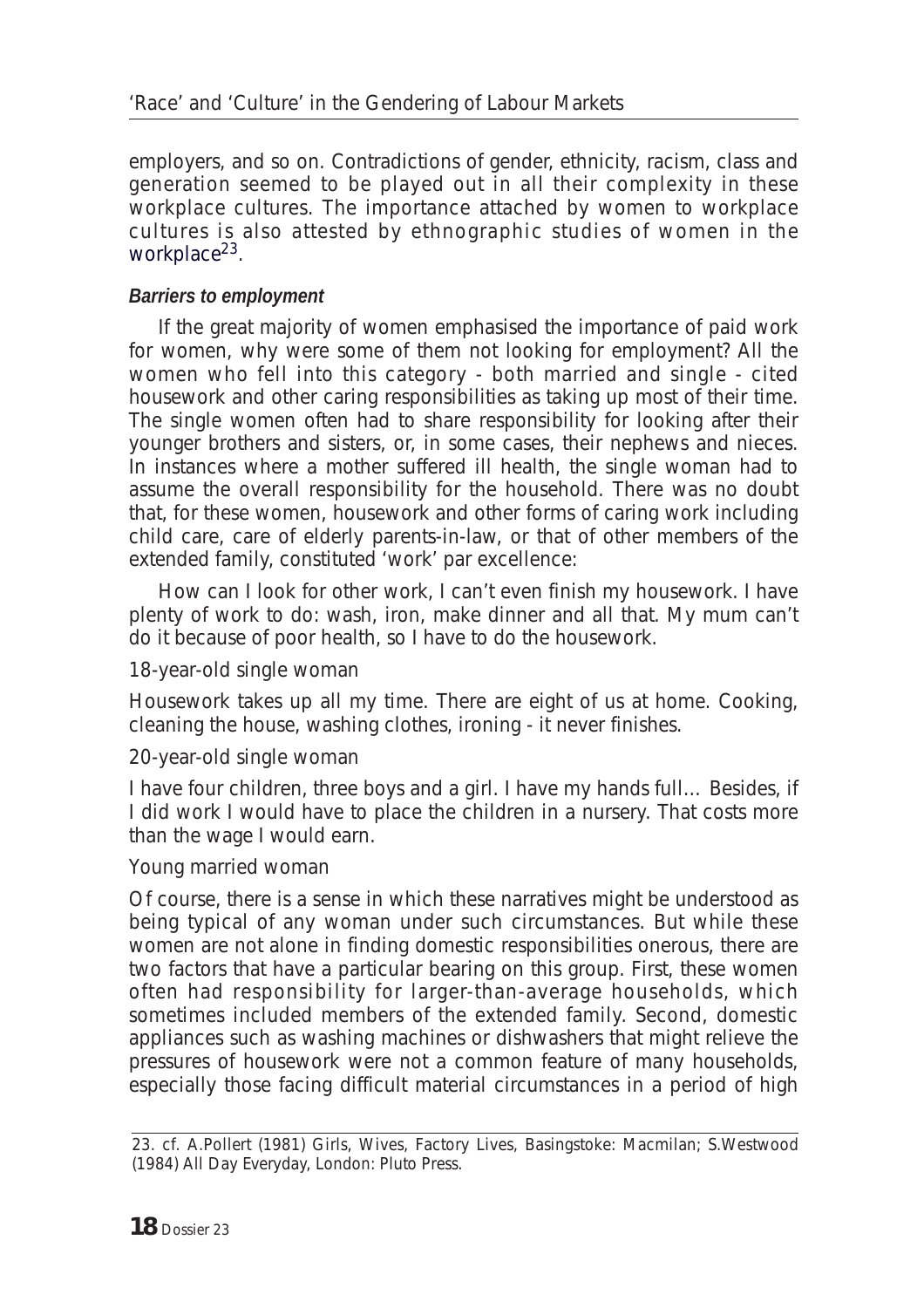unemployment. A similar finding is reported by Shaw<sup>24</sup> (1988). It is worth bearing in mind that both during and since the last decade, Pakistani households in Birmingham have been one of the hardest hit by job losses in the area. In our study, we came across families where several members of the household were unemployed. Moreover, even when a household might not be directly affected by unemployment, low income might still be a problem due to the concentration of Pakistanis in low-paid jobs. Moreover, the financial demands of mutual obligations amongst extended kin may further deplete disposable household income.

It is sometimes suggested that South Asians from rural Pakistan, as compared to those from urban centres, might be more inclined to restrict women's entry in the labour market. However, we did not find any major differences in family background prior to migration between women who were not searching for a job and those who were 'economically active' that is, who were either unemployed or employed. The families of the majority of women in all three categories migrated from rural parts of Pakistan. Rural origin in itself, therefore, could not account for whether or not young Pakistani women would take up employment. Nor did marital status emerge as a particularly important determinant of women's propensity to seek paid work. Although single women were more likely to be economically active, they were also strongly represented among those not looking for paid work.

One factor that did seem to have a clear influence on the likelihood of a woman participating in the labour market was her length of stay in Britain. We found that the great majority of women who were active in the labour market were born here or arrived here as children. In contrast, most of the women who were not pursuing employment came to Britain as teenagers or later and, as a consequence, their experience of schooling in Britain was limited. In Pakistan they had attended mainly village schools. In Britain the majority had left school without achieving any formal qualifications, and some experienced difficulty in using English. Such women often perceived their lack of formal qualifications and their limited facility in the English language as a barrier to 'good jobs'.

Sitting at home you get bored. But finding jobs is not easy. I have to learn English first.

At the moment I don't know. When I have learnt English and other things I'll see whether I want to work or not. English is a big problem for me.

These women were not unaware of jobs in the secondary sector of the labour market, especially in the clothing industry in Birmingham where

<sup>24.</sup> A. Shaw (1988) A Pakistani Community in Britain, Oxford: Basil Blackwell.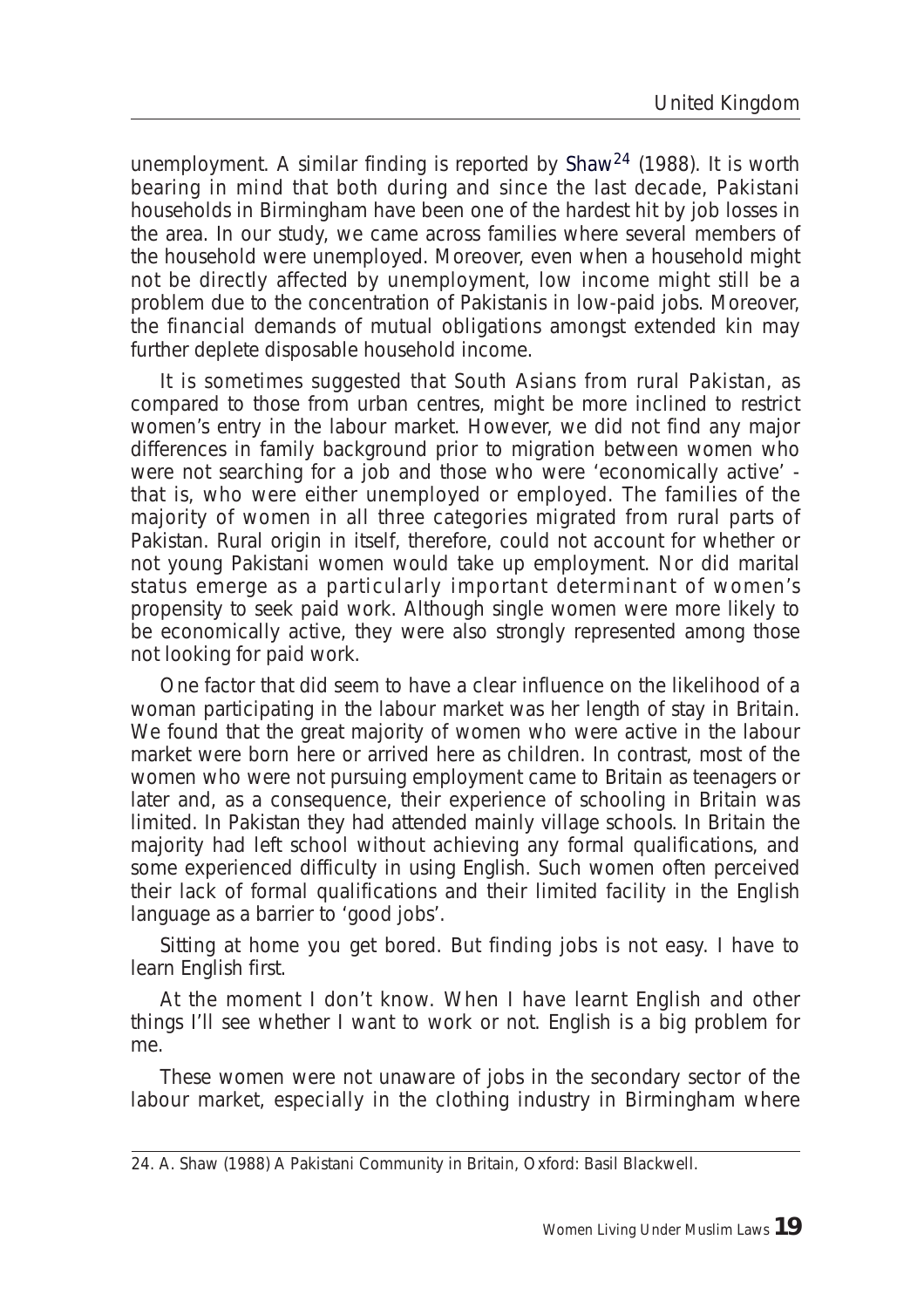employers asked no questions about knowledge of English or other types of formal qualification. But the young women categorised these as 'bad jobs' with low rates of pay and poor working conditions. Such jobs held no attraction for the women, since they would merely impose an extra burden on existing demands on their time from domestic responsibilities, without any of the advantages of a well-paid job with good working conditions.

I said earlier that women's position in the labour market is defined, not simply by the structure of the labour market or the needs of the economy, but also by patriarchal ideologies which define women's position in society. Social norms about 'women's work' and 'men's work' are constitutive of the unequal division of labour in the household, occupational segregation of the labour market by gender, and the possibility that a substantial number of women may never enter the labour market. Patriarchal ideologies have a bearing on all women in Britain, but they may take specific forms in relation to young Muslim women. Notions of 'purdah', as has already been pointed out, vary enormously among Muslim groups. But where families do wish to observe such norms the prospect of women going out to perform paid work causes deep concern because it is thought to signal the inability of men to provide for the economic maintenance of the household. The generalised ideology of the male as breadwinner, common in Britain and other Western countries, emerges in this system of signification as 'family honour'. The prospect of young women working away from home unchaperoned is understood as providing fertile ground for malicious gossip. Such gossip is considered a serious threat to a woman's reputation. Sue Lee's<sup>25</sup> work demonstrates the power of gossip and innuendo in casting doubts on a young woman's reputation in British schools. A white girl who has been constructed as a 'slag' may redeem her reputation by finding a steady boyfriend. Such possibility of patriarchal 'redemption' through the heterosexual economy of desire is not available to young Asian women. They must have a reputation of no sexual involvement prior to marriage if they are to help maintain their 'family honour', something that was not generally uncommon in Britain that long ago. The point is that both instances are exemplars of patriarchal practices.

What is interesting in terms of our study is that only about a quarter of our respondents gave their families' opposition to women holding jobs away from the home on the grounds of 'izzat' and 'purdah' as the major reason why they were not doing paid work. But when opposition did occur constraints could be quite stringent:

My parents want me to stay at home… The relatives are the same as well. They say she shouldn't go out… I don't even sign on. I think they wouldn't mind me doing homeworking… If I was at home they could keep

<sup>25.</sup> As we saw in Gendered Spaces: Women of South Asian Descent in 1980's Britain, in A. Brah. (1996) Cartographies of Diaspora, London Routledge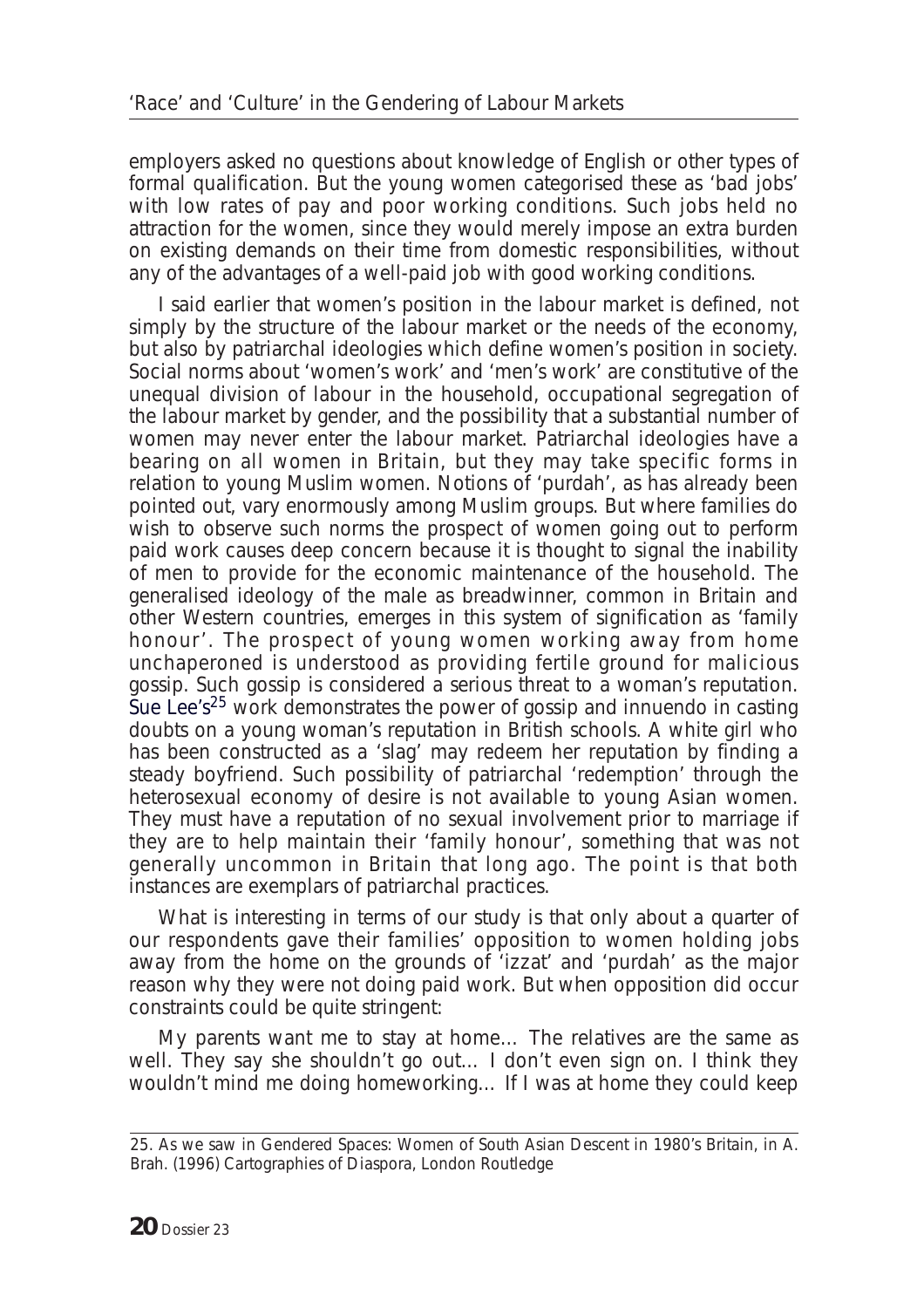an eye on me. If I went to a factory they might think I will go somewhere else with a friend, or I might find a boyfriend.

My parents didn't let me out of the house. Straight home from school, do the housework and stay in. Didn't see my friends. My Mum is stricter than my Dad. Dad used to say 'let them go out', but she wouldn't. She said people would talk.

Patriarchal norms and practices cannot, however, be regarded simply as 'external constraints'. As we saw in the last chapter and in the first part of this one, at any given moment our subjectivity is marked by the discursive field of complex articulation between the psychic and the social. We have different investments in different political positions. That is, women may be positioned or even consciously position themselves differently within patriarchal discourses, not because they are either 'oppressed' or 'forced' to do so or because they are propelled by an enlightened self-referencing agency, but because they are emotionally, psychically, subjectively invested in specific positionalities where the effects of the social dynamics of power are non-reductively interiorised into the contradictory modalities of the mind. So, how did the young women who were not looking for employment construct themselves in terms of the cultural parctices that serve to exclude women from the labour market? In some cases the young women echoed the gender-specific injunctions that mark the concept of 'izzat'. As one woman observed:

When women work outside the home it brings 'Be Izzti' (dishonour) on the family. I do not think women should work outside the home. I do not want a daughter of mine to work! [translated]

But other women opposed the idea that women should not hold jobs outside the home. Their responses to the personal circumstances that had led to their own exclusion from the labour market differed considerably. One single woman, currently unable to take up paid work due to the opposition of her parents, lived in the hope that her future partner would be more liberal on the subject. A second young woman, whose parents had not considered it appropriate for unmarried women to work outside the home, and who was married soon after leaving school, found that her husband too was not in favour of her finding a job. Feeling isolated and bored at home, she feels quite disenchanted with this aspect of her life. But she is determined to ensure that when she has children her daughter will get similar opportunities to a son. Her own life might have been constrained by the normative construction of the male as breadwinner, but she is keen to negotiate a different future for her daughter. A third woman, who was twenty-four-year-old young mother with three children, would not take up employment because of child care responsabilities, but she was planning to train as a nursery nurse when her children were older. Her husband and in-laws were supportive of her job aspirations. It is clear that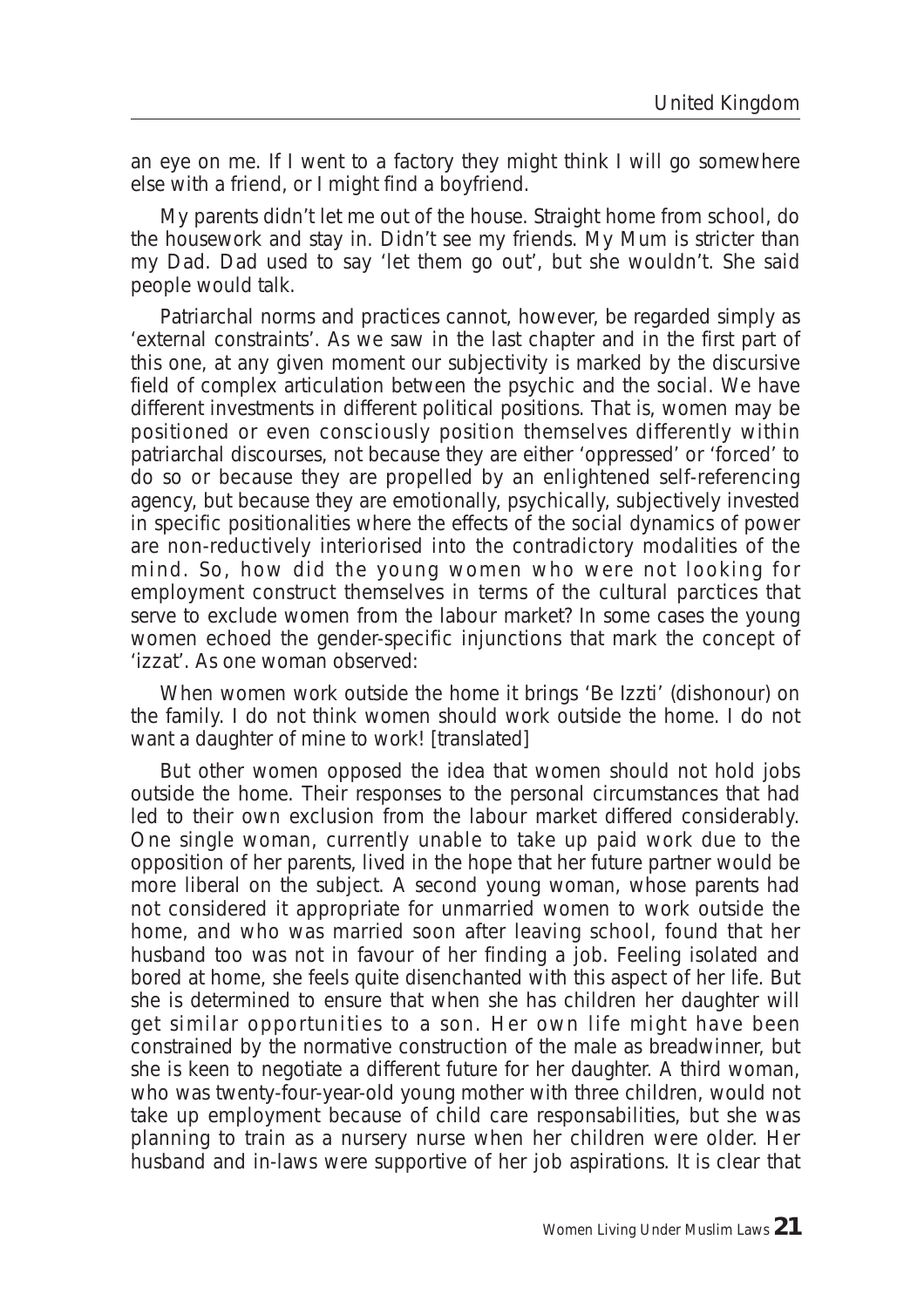young Pakistani women who are outside the labour market constitute a diverse and differentiated category of individuals.

#### **Dilemmas of paid work**

Muslim women may be under-represented in those forms of paid work which are accessible to statistical collation. But they are far from absent in the lahour market. As we saw earlier, evidence suggests that a substantial proportion of these women may be engaged in 'home-working'. On the other hand, Muslim women are also employed in a range of manual, office and clerical, as well as professional, jobs in Britain. This range was reflected among our employed respondents, with three of them working in a clothing factory, one self-employed as a graphic designer, one a primary school teacher. Another respondent worked for the local authority in a middle-range advisory/managerial post, three worked in the voluntary sector as community workers or advice workers, and two worked from home as 'homeworkers'. Another twelve women were unemployed. A common characteristic of both employed and unemployed women was their determination to find a job. They placed great emphasis on the need for women to be economically active:

I think men and women should have equal rights. If men work why can't women? Women are not just there to do the housework.

I strongly disagree with those who think that women should not work outside the home. Well, why should they stay at home? Why can't men stay at home?

I think that both men and women should work. You can't live on one person's income… It is important to me not to be dependent on anyone my Mum or husband. I am ambitious for myself.

A substantial proportion of our respondents belonged to families who were quite flexible about women holding jobs. In such instances, parents had been at the very least non-obstructive and, in several cases, positively encouraging about the education and career ambitions of their daughters:

When I decided to look for jobs my parents were not overjoyed. But they didn't stop me either.

My parents left the choice to me: you can stay at home or go to work just as long as you don't give me a bad name and people can't point the finger.

My parents were very encouraging. They said, 'do what you want to do'.

Where families were initially reluctant, the women used a variety of strategies of persuasion to obtain consent, often recruiting the support of sympathetic relatives of family friends to help negotiated a desired outcome. Academic and professional jobs are especially highly regarded among Asian groups. Even those parents who might at first be ambivalent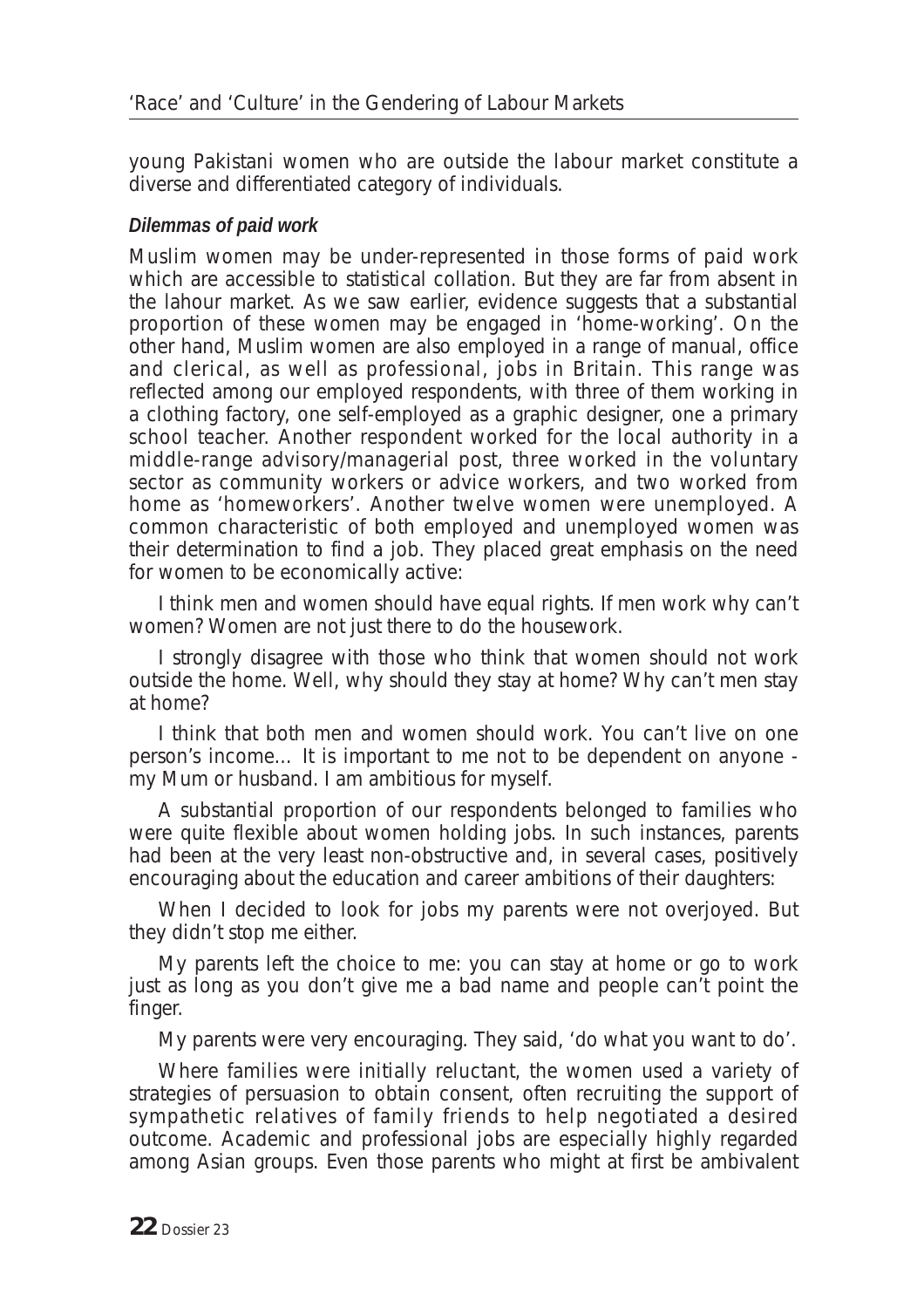about a daughter pursuing higher education/professional qualifications for fear that the young woman may become 'wayward', as one respondent put it, will feel quite proud once she has achieved such qualifications.

Not surprisingly, economic necessity emerged as one of the most effective persuaders:

At first I didn't work because my parents didn't want me to. Dad is unemployed now. It is hard. I am looking for work now.

Well it is hard because my Mum doesn't really want me to have a job. But we have been forced to because we've got no money… My parents want me to sew at home [homeworking]. Loads of girls my age [17] do it around here. But I don't want to.

When my father retired of ill health we actually had to support ourselves… There's no way my sisters could have got married - right - the dowry, the jewelry and hiring the hall, feeding the guests - all that - without previous employment.

The effects of immigration legislation were also cited as influencing women's decision to participate in the labour market. Our respondents argues that the law discriminates against Asians, and the young women are particularly caught up in this through the 'primary purpose' clause which places the onus on an applicant from the Asian sub-continent married to a British-born Asian woman to provide the burden of proof that the marriage was not contracted primarily for the purpose of immigration to Britain. The immigration rules also stipulate that persons wishing to bring their spouses over to live in Britain must be able to support them without recourse to public funds. Families are often divided across continents due to these laws, and the women who wish to sponsor a spouse must find employment in order to provide proof of being able to support a spouse withour recourse to public funds26.

Whatever the reasons given for holding a job, and irrespective of the level of social importance attached to women's right to employment by individual women, paid work was not always experienced as an unequivocal advantage. Managing the 'double-shift' of domestic responsibilities alongside paid work was likely to be exhausting<sup>27</sup>. For most women combining these two types of work the day could start as early as five or six o'clock in the morning, and may not end until ten or eleven o'clock at night after the household chores, or the task related to paid work (e.g. marking student essays or preparing for the next day's lessons, in the

<sup>26.</sup> cf. R.Sondhi (1987) Divided Families, London: Runnymede Trust

<sup>27.</sup> see'Unemployment, Gender and Racism: Asian Youth on the dole' in A. Brah. (1996) Cartographies of Diaspora, London Routledge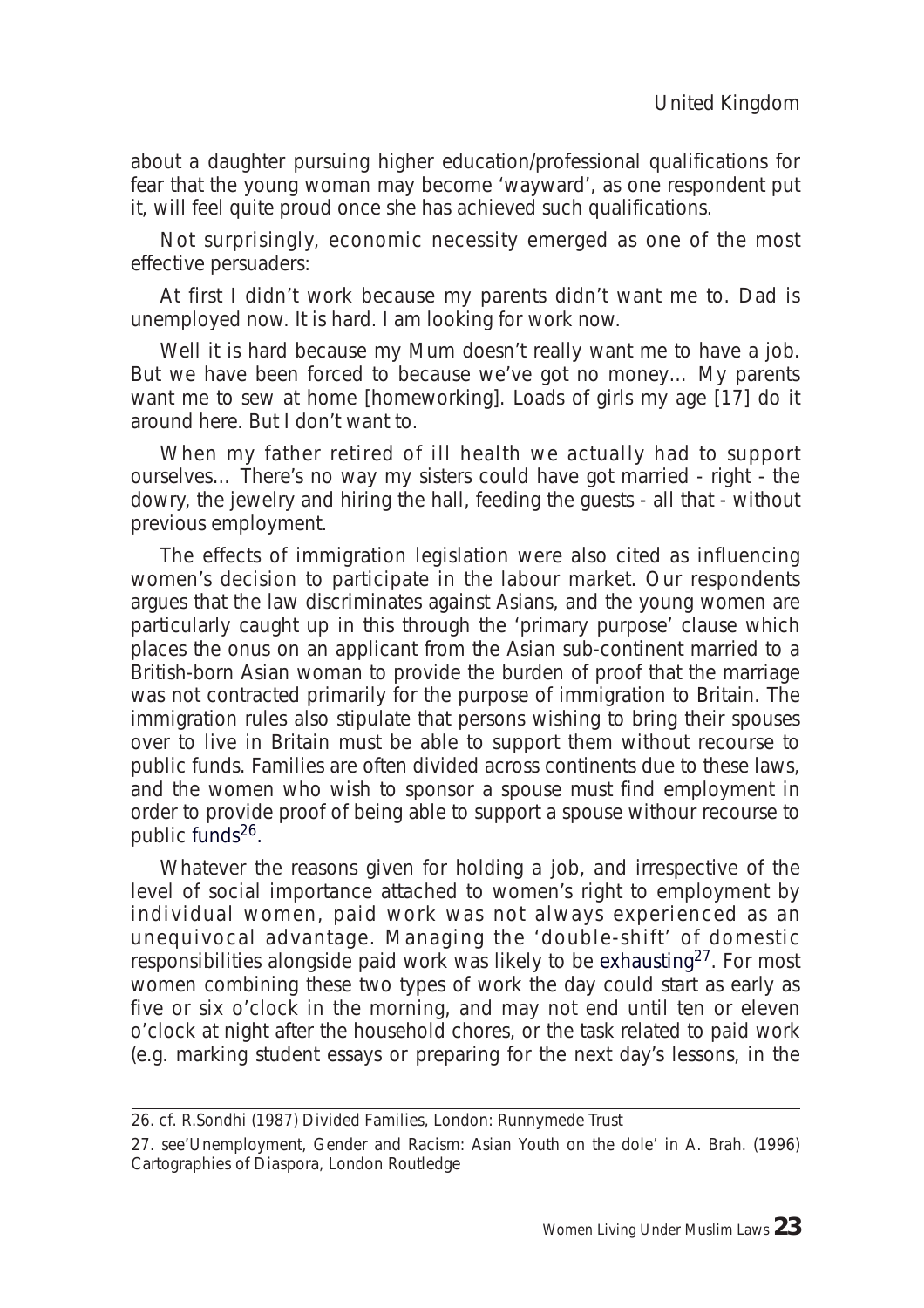case of a teacher; or completing the piece-work quota for the day in the case of a 'homeworker') had been completed<sup>28</sup>.

Our interviews with 'homeworkers' support the evidence from other studies which points to low wages, insecurity of employment, boredom and isolation, unbearable pressures resulting from sudden deadlines imposed at short notice by suppliers, and overall lack of employment protection, as characteristic features of 'homeworking'<sup>29</sup>. This should not be taken to imply, however, that women working at employers' premises considered themselves as being better off. Indeed, several women working outside the home in low-waged, non-unionised sectors of the economy complained bitterly about conditions of work. Any attempts at unionisation of the workforce, they said, could result in dismissal. Fea of 'the sack' was a powerful deterrent against collective action. As one woman put it:

They treat you like animals but everyone fears the sack because you can't get a job that fast.

Poor working conditions - whether associated with 'homeworking' or with work carried out from employers' premises - were deplored across the board. Women condemned such conditions even though they may have no option themselves but to accept such employment through necessity and lack of available options.

Overall, 'homeworking' was regarded by the women as the least favoured form of paid work. They described it as sheer drudgery and exploitation. They saw it as reinforcing social isolation and leading to loneliness, and in some cases to acute forms of depression. Correspondingly, low-skilled forms of 'factory work' or non-manual work were also met with little enthusiasm, although they were generally preferred over homeworking. Women wanted 'good jobs with decent pay' and a creative and positive working environment. Yet they possessed a fairly realistic assessment of the limited range of jobs available to the majority of Asian women. Living in working-class areas of decaying urban centres, women were fully aware of the limitations of the local labour market. They spoke of how 'home-working', certain types of factory work, or at best, lowskilled low-paid non-manual work in the service sector had become the norm for Asian girls in the minds of local employers, teachers, education and guidance advisers, as well as among sections of the Asian communities. There is not the space here to discuss our respondents'

<sup>28.</sup> see case studies in A.Brah and S.Shaw (1992) Working Choices; South Asian Young Muslim Women and the Labour Market, London: Department of Employment, Research Paper No.91.

<sup>29.</sup> cf. L. Bisset and U. Huws (1984) Sweated Labour: Homeworking in Britain Today, Pamphlet No.33, London: Low Pay Unit; S. Allen and C.Wolkowitz (1987) Homeworking: Myths and Realities, Basingstoke: Macmillan Education; A.Phizacklea (1990) Unpacking the Fashion Industry, London: Routledge.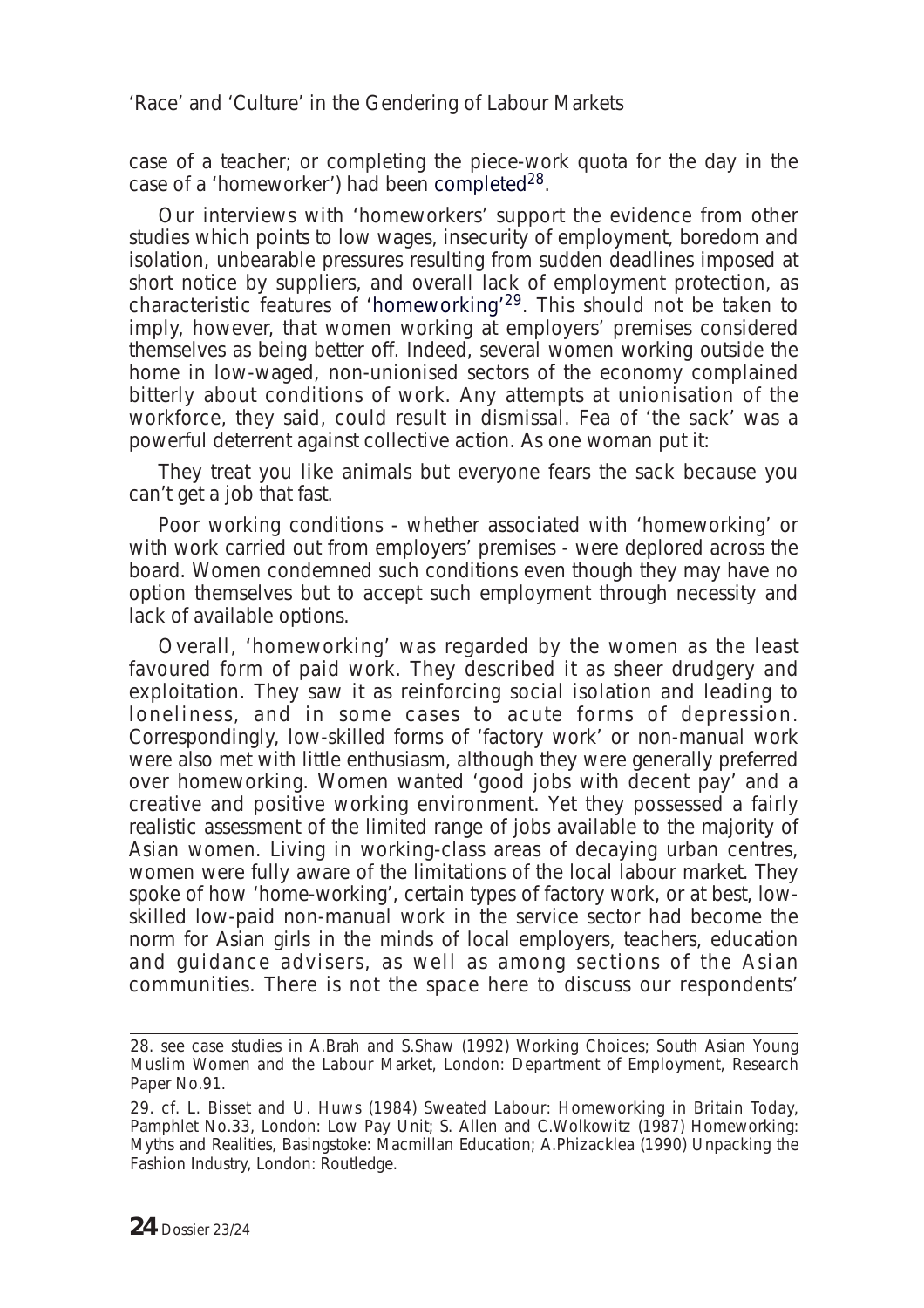experiences of education, the Government Training Schemes, and the education and training guidance services. Suffice is to say that the young women reported low expectations and stereotypic perceptions of Asian girls, their aspirations, abilities and parental cultures, on the part of educational professionals. The professional gaze in which a young Muslim woman is always an object rather than a subject of her own destiny was seen by our interviewees as a major obstacle to Asian girls' success in the labour market.

Racism and discrimination were cited as another huge barrier to entry and success in the labour market:

Racism is a problem. It is easier for white peole to get jobs. If a white person advertised a job he would probably want a white person to do it.

It is difficult for us. They give the white people jobs first and then us last.

There are some white people who do not like Asian people. When they see them on the streets they shout abuse and swear words. It makes me really angry. Some employers don't like to give jobs to Asians.

### **Contingent Positionality**

It is clear from women's narratives that they are 'situated' differently and differentially across a variety of dicourses. While some women endorse a woman's rights to employment and thereby pose a challenge to patriarchal notions of the male as breadwinner, other women's narratives reiterate partriarchal values. There was no direct correspondence between, on the one hand, their views on women's participation in the labour market as a desirable and desired general goal and, on the other hand, individual women's own involvement in paid forms of work. The latter was circumscribed by such aspects as the form and extent of their caring responsibilities, the fiancial circumstances of the household, the structure of opportunities available through the local market, encouraging/discouraging attitudes on the part of relations/teachers/employment advisers, and racism and racial discrimination in employment. But the point is that women's experience is not unmitigated uni-directional 'oppression', nor are their narratives a straightforward codification of 'social orientation' waiting to 'burst out' as voluntaristic agency.

Rather, the narratives 'perform' variable modalities of subjectivity as the site of 'social' and 'psychic' simultaneity of positionality. Women's views about paid employment narrate articulating but distinctive and differentiated gender identities. As previously discussed, identity may be understood as that process whereby the instability and contradiction of the subject-in-process is signified as having stability and coherence as a 'core' which is enunciated as the 'I'. The 'I' is non-identically but relationally installed as the 'we' across the discursive space of subjectivity and institutional power and practice. In this sense, the collective agency of the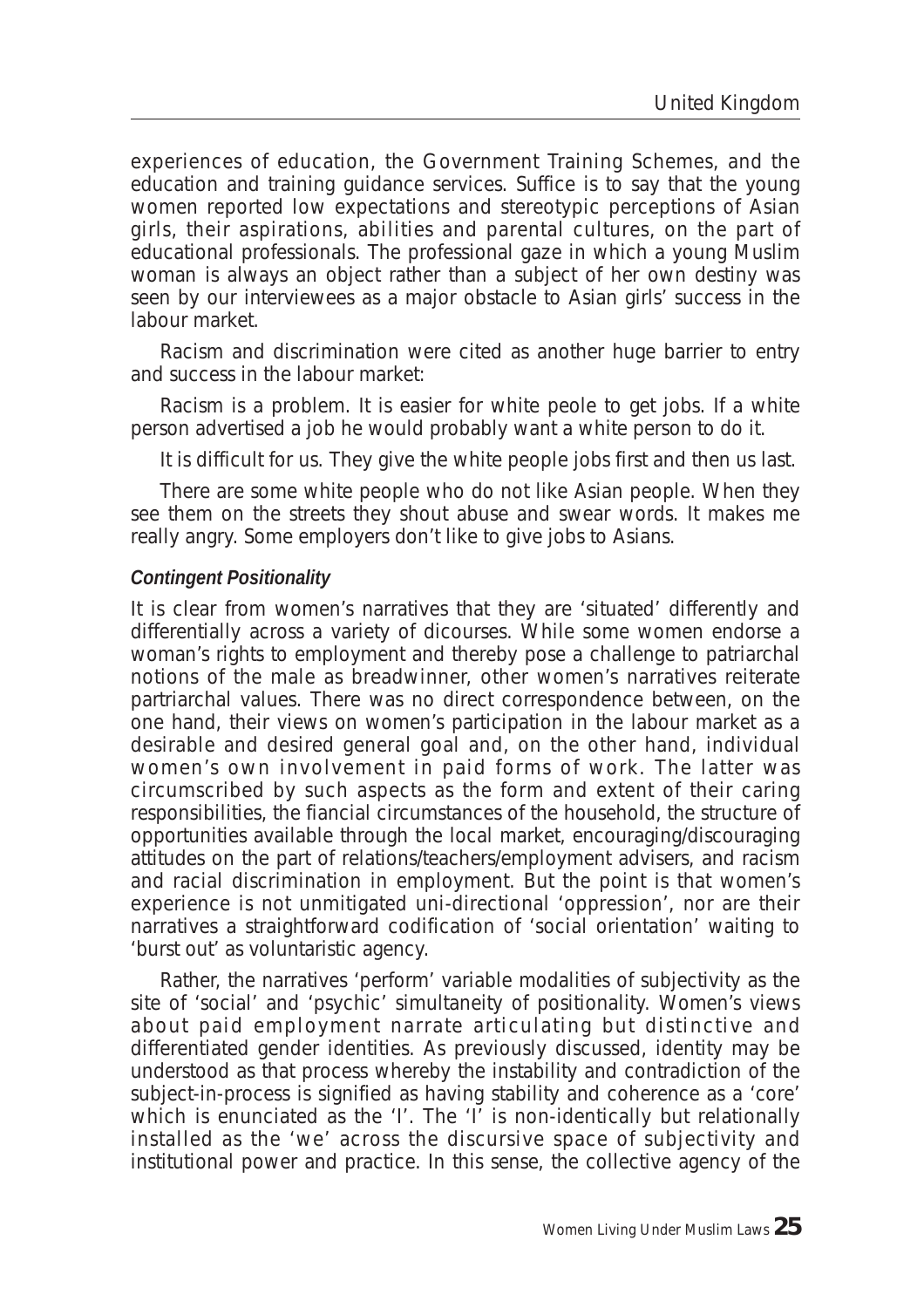women we interviewed was deeply marked by different political subject positions, but not necessarily those which neatly fit certain received notions of the 'political', where political agency signals a certain kind of 'consciousness' and a certain kind of 'action'. By placing a strong emphasis on the importance of women having access to well-paid jobs with good working conditions, our respondents articulated a gendered discourse of social equity and justice. As we have seen, some of these young women were not 'economically active' themselves, but they persisted in the pursuit of everyday strategies that would facilitate and strengthen the opening up of socially just options for women, even if, as in their own cases, such a goal had to be deferred for a generation and achieved through daughters, or partially gained by supporting friends or female relatives. Women who already held jobs created cultural spaces where the pleasures of sociality could be experienced in the everyday minutiae of life in the workplace. Paid work embodied all the contradictions of class, gender, ethnicity and racism as women sought to balance the 'double-shift' of combining domestic responsibilities with a job. In their varying capacity either as 'homeworkers', workers in low-waged occupations on employers' premises, or doing various clerical, managerial and professional jobs, women came face-to-face with gendered forms of radicalised class exploitation. Their everyday life world whispered myriad configuration of power relations.

Overall, the young women's relationship to the labout market was constructed by a multiplicity of discourses and institutional practices, such as the impact of the global and the national economy on the local labour markets; discourses about women's suitability for caring responsibilities and women's own positionality in such discourses - how they might 'feel' and 'think' about them; the role of education in the social construction of gendered job aspirations, and racism. In other words, 'structure', 'culture' and 'agency'; the social and the psychic are all implicated. They are all integral to the framework I have outlined.

Source:

#### **Cartographies of Diaspora: Contesting identities**

by Avtar Brah Routledge, London and New York (First published 1996 by Routledge 11 New Fetter Lane, London EC4P 4EE) Simultaneously published in the USA and Canada by Routledge, 29 West 35th Street, New York, NY 10001 © 1996 Avtar Brah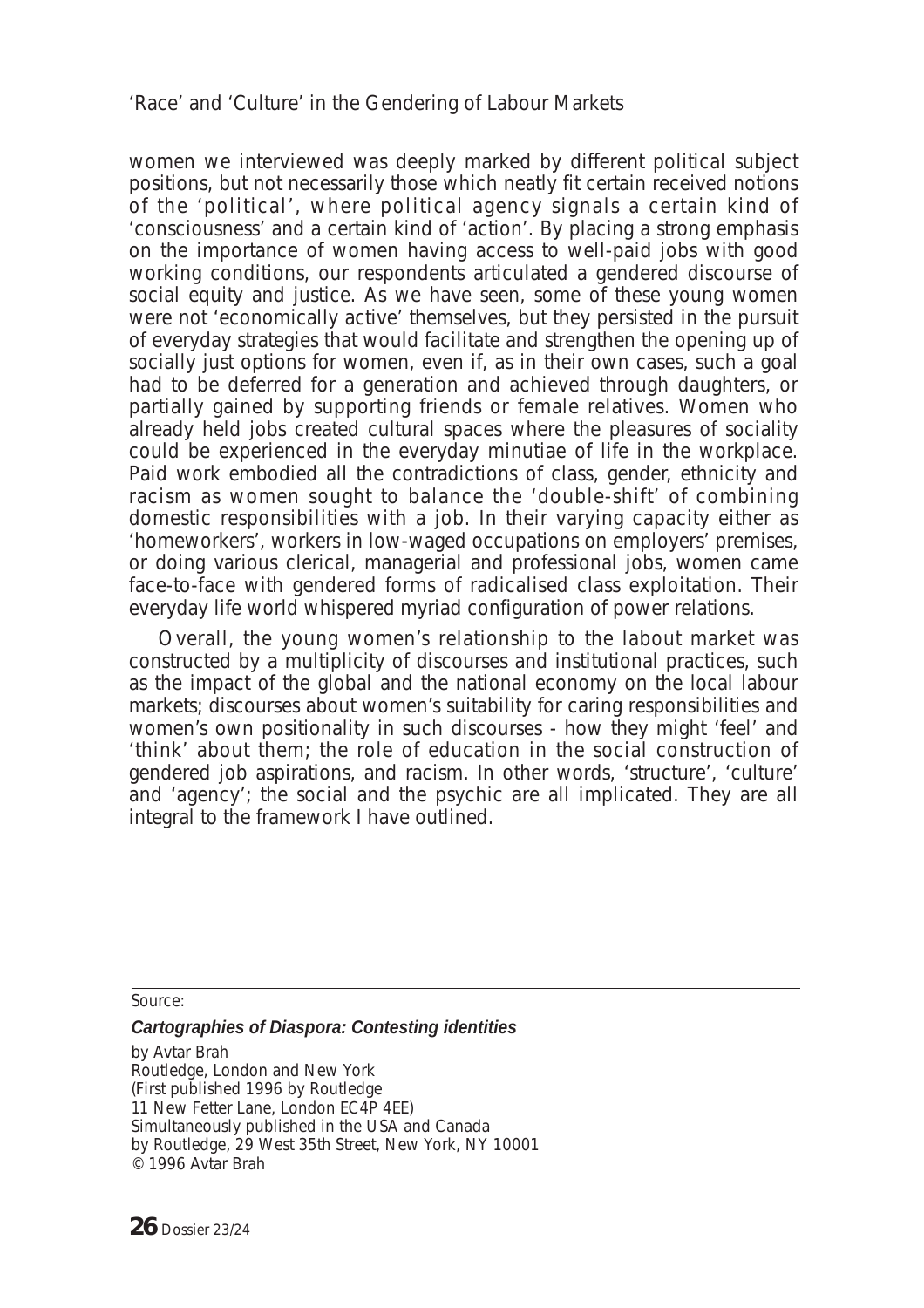Amartya Sen

**Thatever we understand and enjoy in human progress instantly** becomes ours, wherever it might have its origins.

Identity is a subject which needs some reflection because I believe that certain things are taken for granted in this subject which do not, by any means, survive the scrutiny. This is not in any way to deny the importance of identity in our lives. It affects our actions, governs the loyalties that we have, the tides that we respect. It affects our reflections. It affects the way that we see ourselves. But it's also the source of a lot of our problems.

We live in a divisive world today, and a lot of battles are fought on identity. Some countries themselves have been party to many of these disputes in the past, and they continue across the world today. We are involved in strongly divisive identities of various kinds and that is at the level of politics, nationalism, sectarian differences and so forth.

On the abstract level, in terms of cultural and literary studies, just to give an example, the issue of identity in a big way defines the nature of the literary commitments that people have across the world. On the one side there is the kind of fear that the non-Western cultures and literatures may be overwhelmed by the dominance that we see coming from the West. On the other side, some people find the cultural separatist position that is often taken in this rather self-consciously anti-colonial literature to be also tremendously historically constrained. The colonial heritage, which gave us very good reason to be critical of the West and to assert our independence, has continued to dominate our thought, even though India has been independent now for 50 years. The anti-colonial psychology, I think, is very strong and we have to examine how much of it is still justified and how much should be rejected in the world in which we live.

For Indians, the issue of identity is a problem even more than for an average member of the world's population. India has some special features. First of all, the country is very diverse, very complex. I can think of no other country which has as much diversity of language groups, religious groups, local cultures, political convictions, literary traditions, classical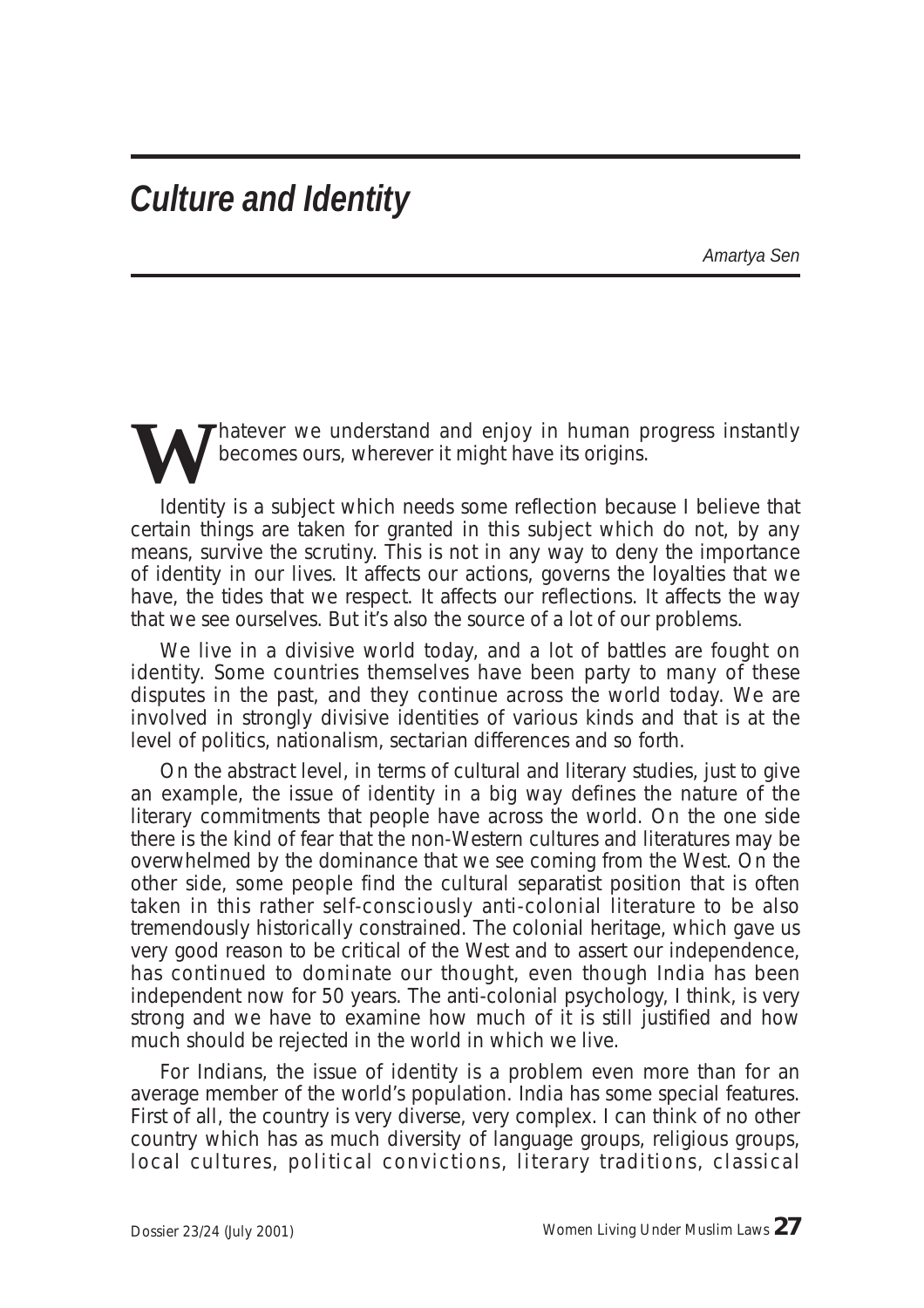backgrounds and various alternative traditions, Sanskrit, old Persian, Arabic, and so on.

All these differences, nestled side by side, are quite significant as a fact about India. Just to recount the nature of the religious diversity, India has more Hindus than any other country in the world, more sects than any other country, more languages than any other country, and more religions than any other country. It is the third largest Muslim country in the world after Indonesia and Pakistan. It is the country of origin of Buddhism, even though Buddhism is not practised as widely in India.

When I was in my very anti-religious school days, I tried to establish in my school records that I was a Buddhist, because when I first tried to put down that I had no religion, I was told by my headmaster that no religion was not a possible answer to the question. So I put down Buddhism because that was the only religion I could think of which did not require as much submissiveness. My headmaster called me in and asked if I would be disturbed by the fact that there were no other Buddhists within 300 miles around. I said it didn't disturb me in the least.

But even though Buddhism as a religion has declined in India, India is the country of its origin, and one has to only go through Buddhist literature to see how profound its connection is with Indian thought. Of course some of the influences of Buddhism survive today. It is not often recognized that there was essentially no vegetarianism in India before the Buddhist period, and that Indian vegetarianism is really a heritage of Buddhist convictions. In some parts of the country, like Bengal, where I come from, the Buddhist kings ruled until about the Eleventh century, so the gap between the Buddhist kings and the Muslim kings is a very thin one.

Thus in many ways it is still present with us, and, of course, you also ought to assert that India has had Christianity longer than Britain has had … from the 4th century AD. There is a tradition claiming that Thomas the Apostle came to India. Whether or not that is true, there are some records from 4th century AD of Christians in India. Jews came to India shortly after the fall of Jerusalem. Thus, we have a very long tradition of diversity, which is very important to assert in this context.

The second reason why identity issues are complex and important is the presence of us, expatriate Indians across the world. They represent a very large group, which is not only large numerically, but it is often quite influential in local communities. It is also a community where the identity of origin in very influential.

There is a kind of hardiness about the Indian identity, which is important. It is even formalized into categories as in the category of Non Resident Indian. I don't know of similar categories of Non Resident Kurds, Non Resident Iranians, etc., but in our eyes it is a very established category and it has a kind of definite legal status. It is an engulfing identity and the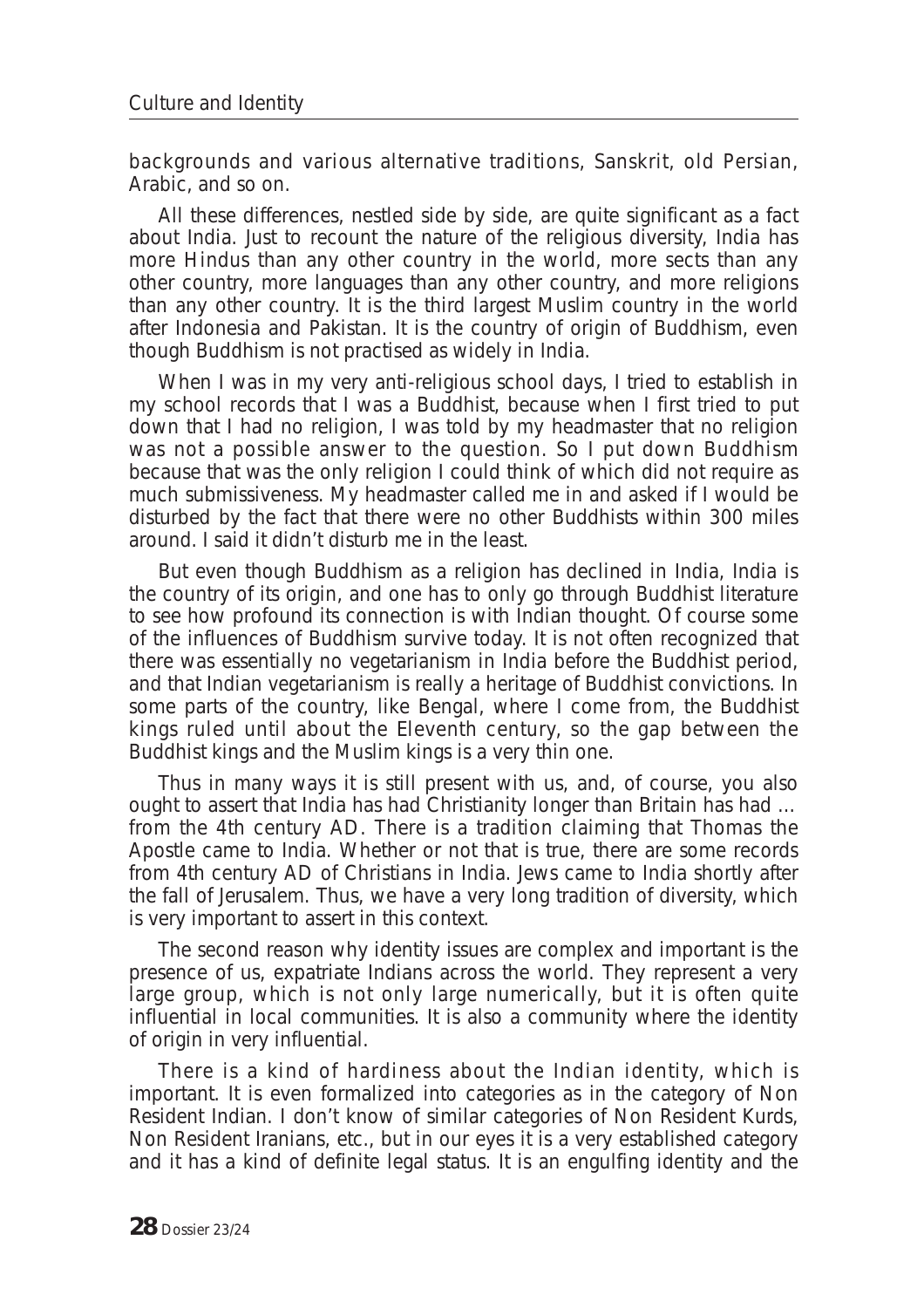law so defines it. If you marry someone, whether or not that person happens to be from India, they are immediately classified according to Indian law as non resident Indians, which my wife, with great pleasure, learned when she was trying to get an Indian visa. She was told since she was an Indian origin foreigner, she could get a five year visa, which was wonderful since she was born in London and had no connection with India before marriage. So, it is not only a surviving identity but an absorbing identity, which is important to mention.

But there is another reason why this issue is important. India also belongs to Asia. Quite often in the context of cultural contrasts, claims are made on behalf of Asia that we have to scrutinize and understand and subject to critical examination. One of them that comes up often is the claim that Asian values are "somehow hostile to democracy and human rights." In truth in India, not just since independence, but even before independence, the whole Indian national movement has been committed to democracy and the problems of pluralism and tolerance. It is very important for us to examine whether we accept this way of interpreting Asian values, which also mean Indian values, since we are a major part of that population. So all these questions bring up, for Indians in particular, the question of identity as a very essential one in our lives.

I would like to make a few claims. First of all, one of the things that Indian history teaches us (it is not the only source from which we learn, but it certainly is one of the major sources) is the fact that identity need not be seen in unique terms. It is fundamental that we all have many identities. We have a very strong identity because of our citizenship and nationality. We could have strong commitments to regional loyalties, we could have commitments to language groups and cultures. We could have an identity connected with our community and religious backgrounds. We could have identities of friendship and other commitments of political beliefs and so on.

I think that part of the difficulty of identity politics is in the presumption that only one identity is permitted. I think that is a great mistake. In my more ambitious days, I was trying to look at the issue of identity widely. I was even trying to work out to what extent you could define an individual as an intersection of a variety of identities, which might not uniquely define a person but might get very close to defining that person in terms of all his characteristics. In fact, we can see how one can attempt it, which is perhaps just amateur philosophy. If you describe a person, you describe certain features: where she comes from, her nationality, her gender, her language, her cultural background and her history. Now each of these characteristics belong to a group. Looking at the intersection of these groups, do I arrive at this person's description?

Thus, I think the first, and perhaps the most important thing to emphasize is that identity is not a unique feature and that to assert one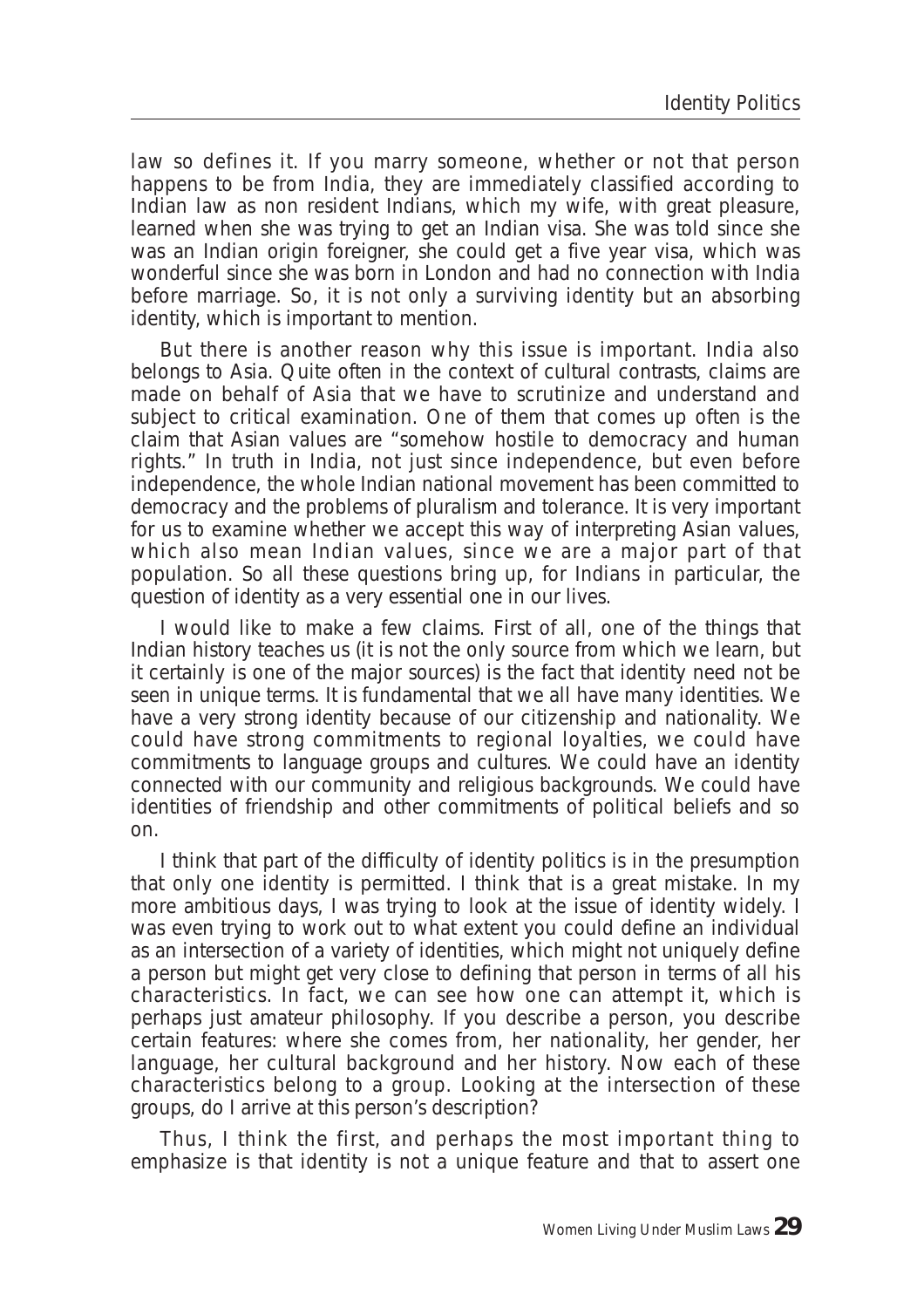identity is not to deny another, because it is the coexistence of various identities that make us what we are. In the Indian context, this is a particularly important. It is almost a characteristic feature of the idea of India. And the claim here is that we have separateness, which are these separate identities, but it is a question of how intensely conscious we are of how hostile the other group is. Mann, in describing his own identity (in the lectures he gave in Oxford in the thirties), describes himself as coming from the confluence of Hindu, Islamic and British culture, because he is a part of the heritage that he himself had got, and he could have gone on to describe other features like language groups and so on. So I believe this is the first issue to be asserted, since we see so much of the identity discussions assuming that asserting identity must involve denying other identities.

The second point, is that we should not think of some of the positive aspects of our identity as being fragile. I think the assumption of fragility has done great damage, a lot of harm to our ability to absorb things from elsewhere and still retain a broader sense of our identity.

We sometimes underestimate the extent to which cultures absorb. Let's take post-colonial trends in contemporary literature. There is a tendency to assume that they need to be separate worlds where the Western world is one safe place and other worlds are separate and cannot survive without banishing Western culture.

But that is not the way cultures ever developed. Just to give an example, think about how Indian culture generally has benefited immensely from interaction with the world. Indian drama was transformed by contact with Greek drama, and some of the world views in the art of dramatics in India are clearly of Greek origin. Literature has been strongly influenced by things happening elsewhere. We cannot even understand fully the medieval and mystical Hindu literature without looking at Muslim Sufi influences on it, the interactions with it, which are very strong.

If you look at even the art of cooking - the distinctive feature of Indian cooking is thought to be the food being hot and the liberal use of chilies. But chilies were unknown in India until the Portuguese brought it. And yet, when we think about Indian food being hot, we don't think of it as a Western product. We think that is the nature of Indian cooking. It doesn't make it any less Indian that the Portuguese brought it to us. That is also true, of course, in other countries as well. I'm very impressed to find examples of how much Indian food has taken over Britain. It is the largest variety of ethnic food - including English - that is served in Britain. An interesting note is that the British tourism brochures now tout that the authentic British food is curry.

So with some things, when the circle is completed, we are not quite clear on the origin of them. Just to give you another example of a complex origin, this one from mathematics, when Western trigonometry was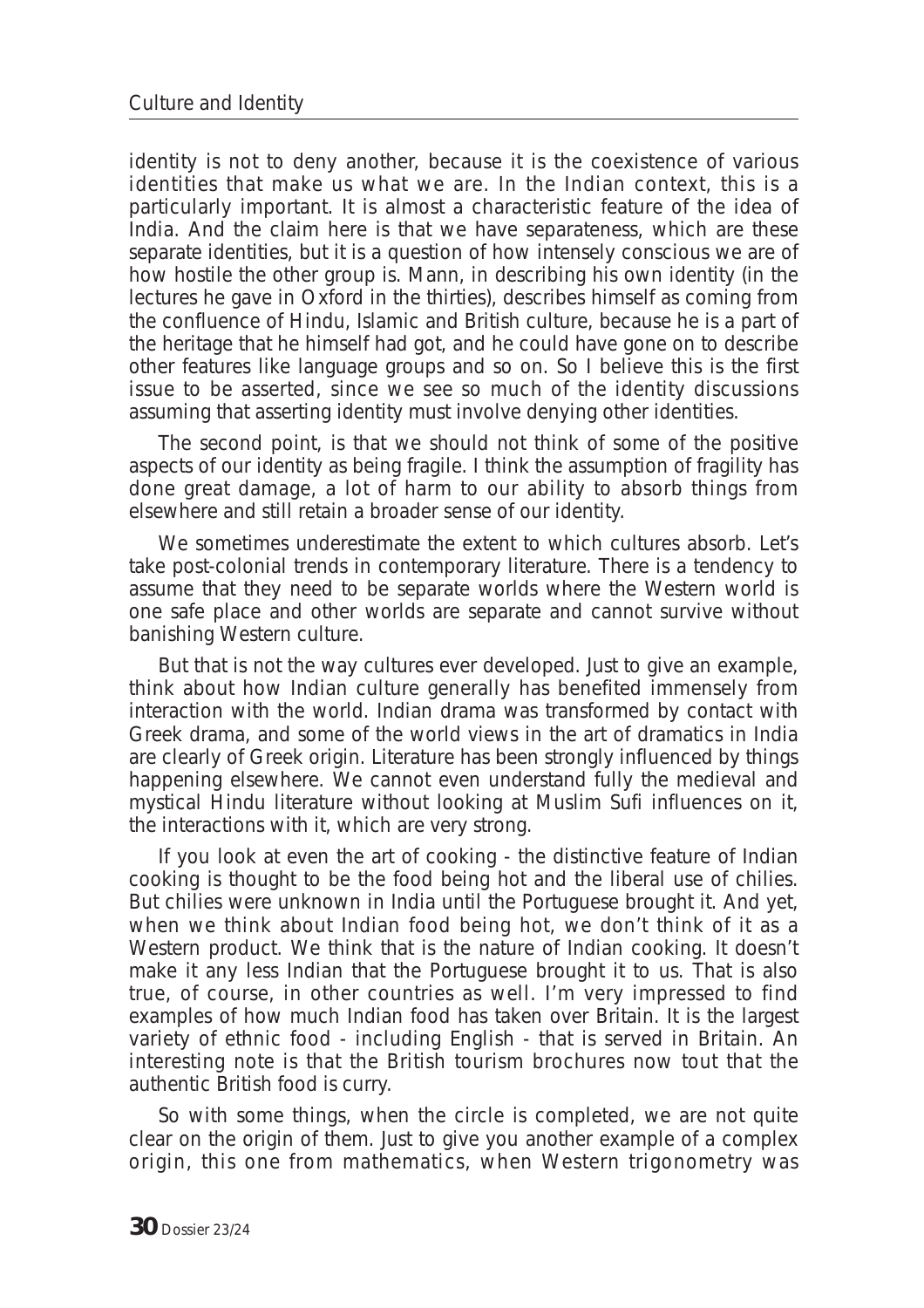introduced in India, there was a lot of discussion as to whether we should use Western terminology or whether we should use Sanskrit and Bengali terms for it. I studied in a Bengali school so I studied all these in Bengali terms. But sometimes when these thoughts come to us, we learn how to recognize how much they have migrated. Knowledge is such a collaborative activity that to take this kind of very separated view is not a sustainable tradition. Therefore, I believe that the fragility assumption is often very mistaken.

A lot of people in India are irritated by the invasion of MTV. And there are moments when one might take just that view. But I think to take a view that this is a threat to Indian culture is a mistake. The fear of the foreign, the fear of invasion is something which has become so dominant today that one really has to diffuse it.

Let me return to the question that I referred to earlier, the issue of Asian values. What we mean by Asian values is mostly Asian culture. That applies not just to the Indian subcontinental part of Asia, it also applies to Far East itself. Quite often what is called Asian values is nothing other than a kind of cosmetic reading of Confucianism. First of all, Confucianism is not the only part of Asian culture, and not the only part of Chinese culture. In fact, one has to only spend a little time in any museum, whether it is in Beijing or Taiwan, to recognize how much of the Chinese past is a Buddhist past.

There is no earlier discussion of the value of the universal tolerance than in the Buddhist writing, particularly in the writing from Ochuga. The 4th century BC writing in India on the subject of tolerance is very striking. Sometimes people make the mistake of identifying the politics of, say, Confucianism by attacking another group, and by not being tolerant of it we weaken the group to which we belong. Very essential to my belief is John Walters discussion of imperial justice and the nature of tolerance being part of what he called political liberalism.

So not only is it the case that Asian values are not intolerant of democracy and human rights, it may be exactly the opposite. We find some of the earliest discussions of the importance of tolerance and universal tolerance in Asia itself, in India particularly.

Identity is very important and it is right that we should think about it. But identity need not be seen in unique terms. It is a non-unique characteristic. It is a non-fragile characteristic. In fact, interaction happens to be enriching, rather than impoverishing. Along with the separateness of identity, we have to consider also the strength that is involved in tolerance. It is not a sign of weakness to have a sense of identity and yet to recognize other people's identity in non-hostile terms. It is something in which we have a long classical tradition to fall back on, which I would like to emphasize very much.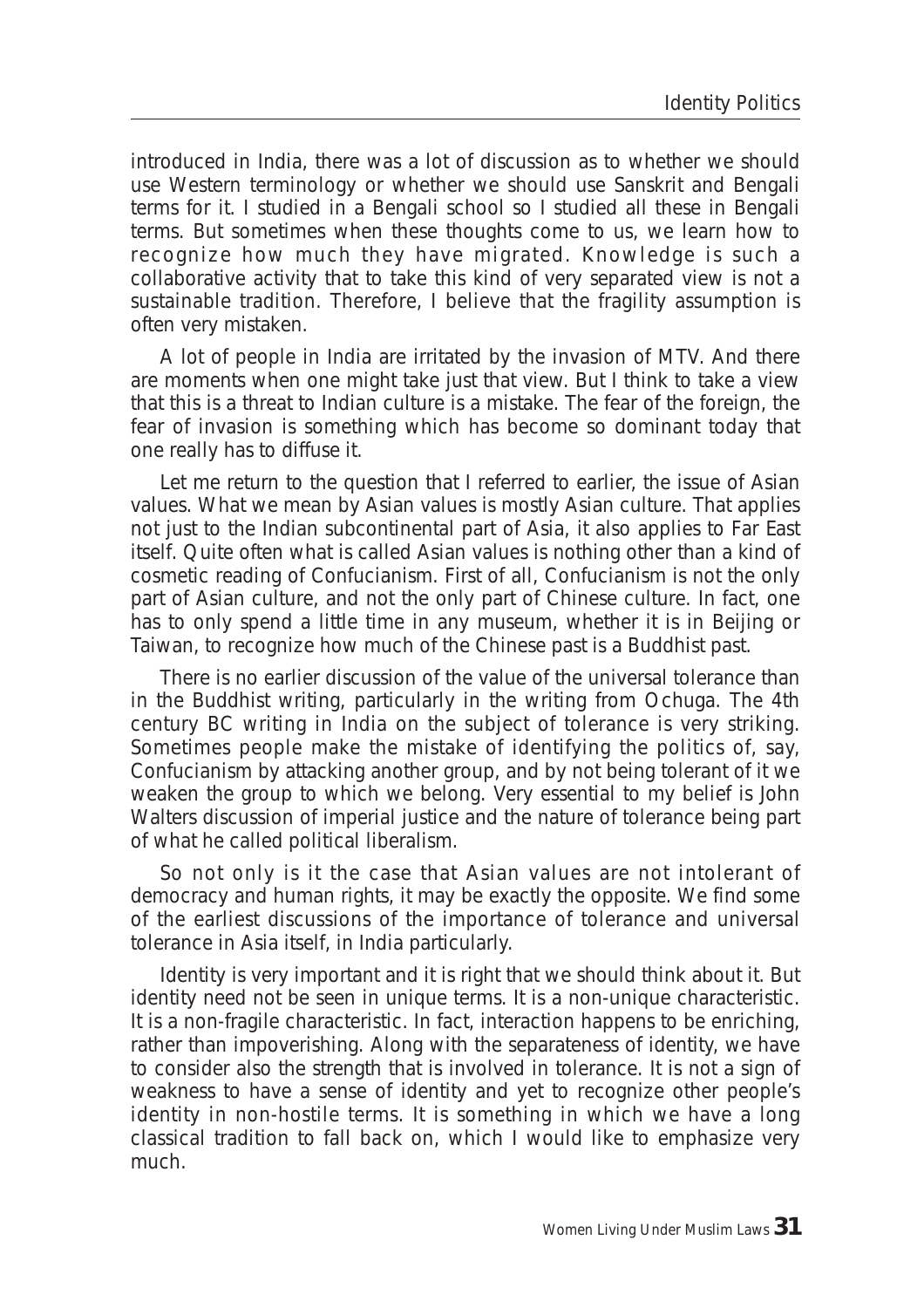Whatever we understand and enjoy in human progress instantly becomes ours, wherever it might have its origin. And I think there is a really wide source in that and a source which has returned again and again in the subcontinent.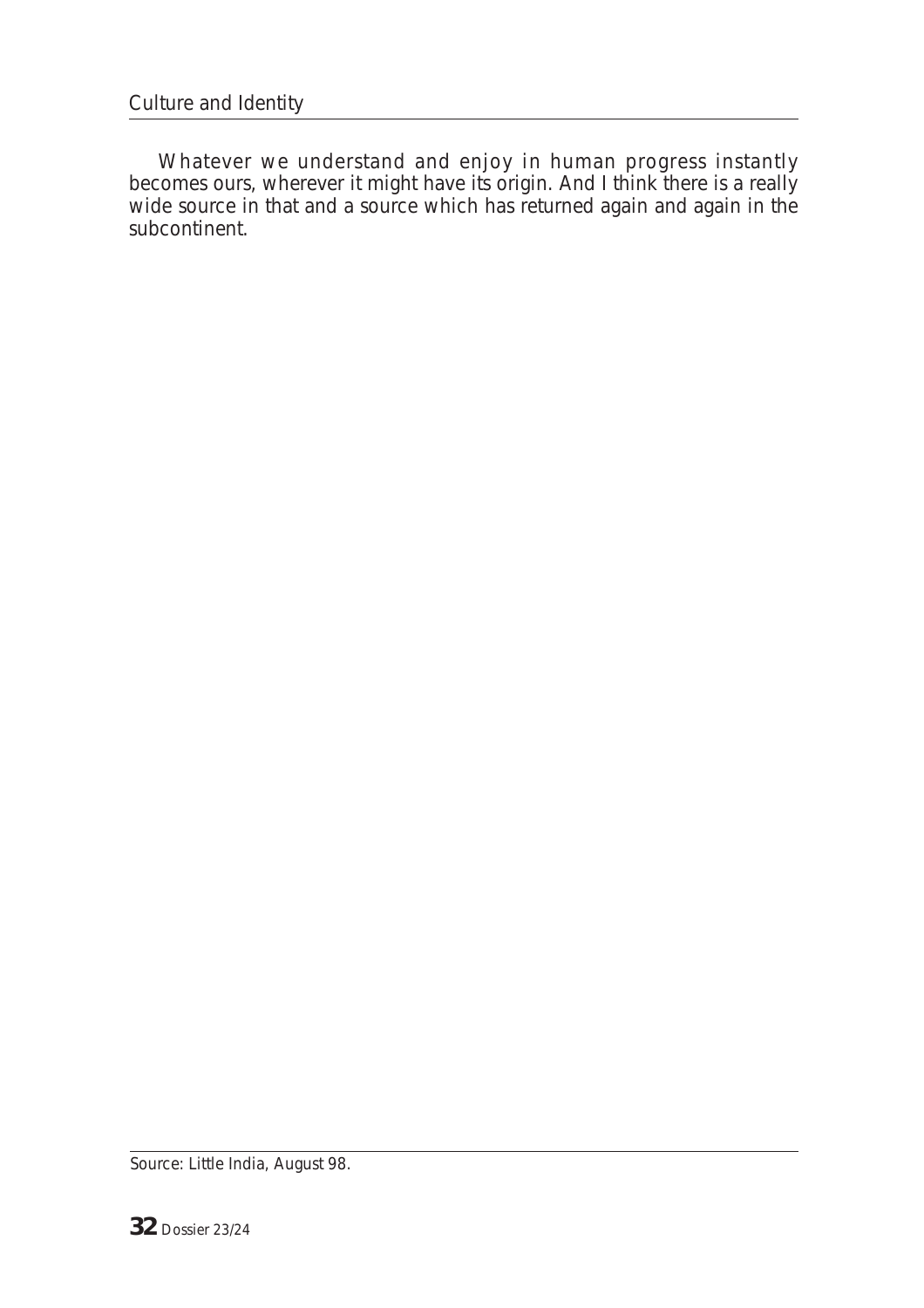# **Constructing Identities - Culture, Women's Agency and the Muslim World**

Farida Shaheed

[July 1998]

#### **Abstract**

This paper looks at the intersecting dynamics of power and identity as<br>they relate to the struggles for women's empowerment with special<br>reference to the Muslim world and the experience of the<br>international network for inf they relate to the struggles for women's empowerment with special reference to the Muslim world and the experience of the international network for information, solidarity and support: Women Living Under Muslim Laws.

#### **The Muslim world in context**

Internationally, it has become quite fashionable to speak of living in a global village. The expression is usually intended to positively express the linkages now established throughout the world, the similarities of issues confronting the different people who inhabit it and our ability, therefore, to connect with one another. If the expression implies a sense of collective responsibility, more pragmatically, it describes the integration of the world's economies into a global system that, on inspection, does indeed resemble a village, particularly those in the South that I know best. Like most villages, it is characterised by deep structural imbalances between men and women, between different castes and ethnic groups (in the global village, states and sub-state groups), between the elite decision-makers and those bereft of power and influence in which democratic norms are all too often circumscribed by the underlying inequalities in access to resources, information and power. Yet, the manner in which the term "global village" is used carries with it a clear - though unarticulated - invitation to people to shed their "parochial" identities to become citizens of the world. In reality our global village is increasingly plagued by violent conflicts directly linked to issues and assertions of identity at the state and sub-state levels, most gruesomely epitomised in ex-Yugoslavia and Rwanda. While much of the politics of identity is related to ethnicity, under certain circumstances, the fault lines of ethnicity are or become defined along the lines of religion so that ethnicity and religion merge. In Sri Lanka, for example, the ethnically differentiated Muslim population in Sri Lanka today is seen and views itself as a separate "ethnic" group (see Ismail 1995). Clearly, therefore the world's citizens are not quite ready to abandon smaller entities to define their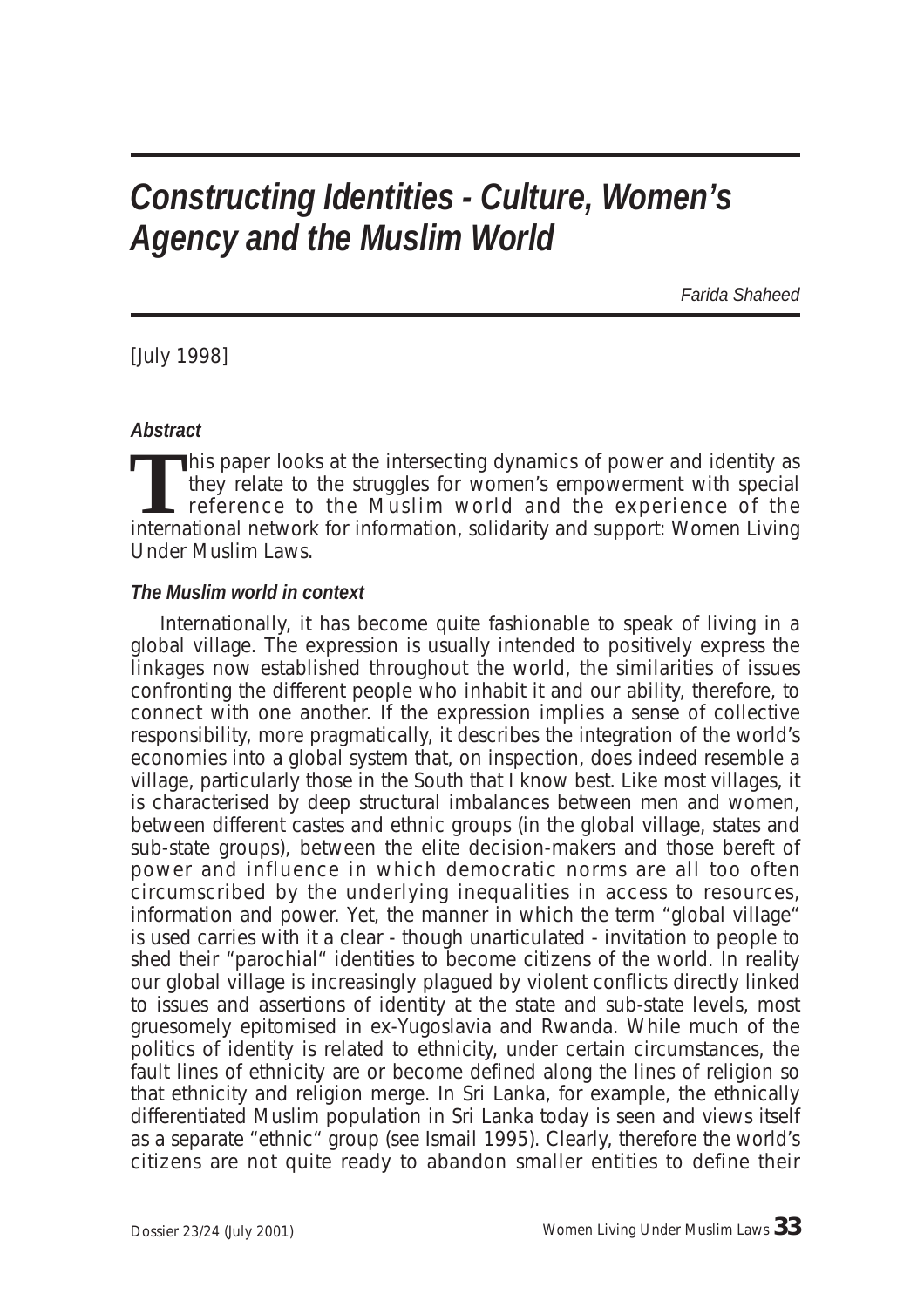collective identity. Amongst other reasons, the world is probably too large and impersonal an entity to enable an individual to relate to it in the same manner that s/he relates to a smaller community that allows for direct personal interaction and identification with its members. Nor,on the whole, do people perceive the world as an undifferentiated mass of individuals. In the last ten to fifteen years, the frequency with which I have been asked to speak on the topic of "the women's movement in the Muslim world", or to elaborate on "the position and status of Muslim women" has increased. Given my association with a network called "Women Living Under Muslim Laws", these requests are understandable. Nevertheless, they still leave me feeling somewhat uncomfortable. Partly, because to do justice to such a vast topic would require a depth and breadth of scholarship which I do not presume to have, but partly also because the formulation of such requests implicitly over-determines the role of Islam in the lives of women while glossing over the complexities involved. The assumption of a uni-polar relationship between religion and women in the Muslim world is even more apparent in titles such as "Refuges in Islamic Societies", "Birth Control in the Islamic World", and "Islam, Women and Development". Such titles suggest that in matters relating women (whether this is a question of health, employment, crisis shelters or some other issue) a qualitative difference predicated on the presence or absence of Islam automatically separates women in Muslim communities from others (the problematic use of the term Islamic is discussed later). They imply a universality and uniformity that simply does not exist, and further that Muslims somehow manage to live in a world that is defined solely by a religious identity, is exclusive of all non-Muslims and that is insulated from any other social political or culturally relevant influences such as structures of power, the technological revolution, the culture of consumerism, etc. While references to the women's movement in a particular country or region run a similar risk of over-simplification, they have the advantage of referring to geographical locations - rather than to a presumed adherence to a faith - and therefore do not connote as uni-polar or as pre-determined a relationship. Moreover, I do not recall ever hearing references to the women's movement in the Christian, Hindu, Buddhist, or atheist worlds, even though religion is an issue addressed by women activists and academicians interested in the dynamics of gender and culture. Consequently, when reference is made to "the women of the Muslim world," I cannot help but ask myself which women in which world are being referred to ? Chechnya or Fiji, South Africa or Turkey, Indonesia or Lebanon, India or the United States ? The list is a fairly long and complicated one. The approximately 1.2 billion persons who make up the "Muslim world" are divided by class and social structures, political systems, cultures, ethnic and racial identities, natural, technological and economic resources, and differing histories to mention only the more obvious dividing lines. Women in this "world" spanning many continents, are themselves neither uni-dimensional entities defined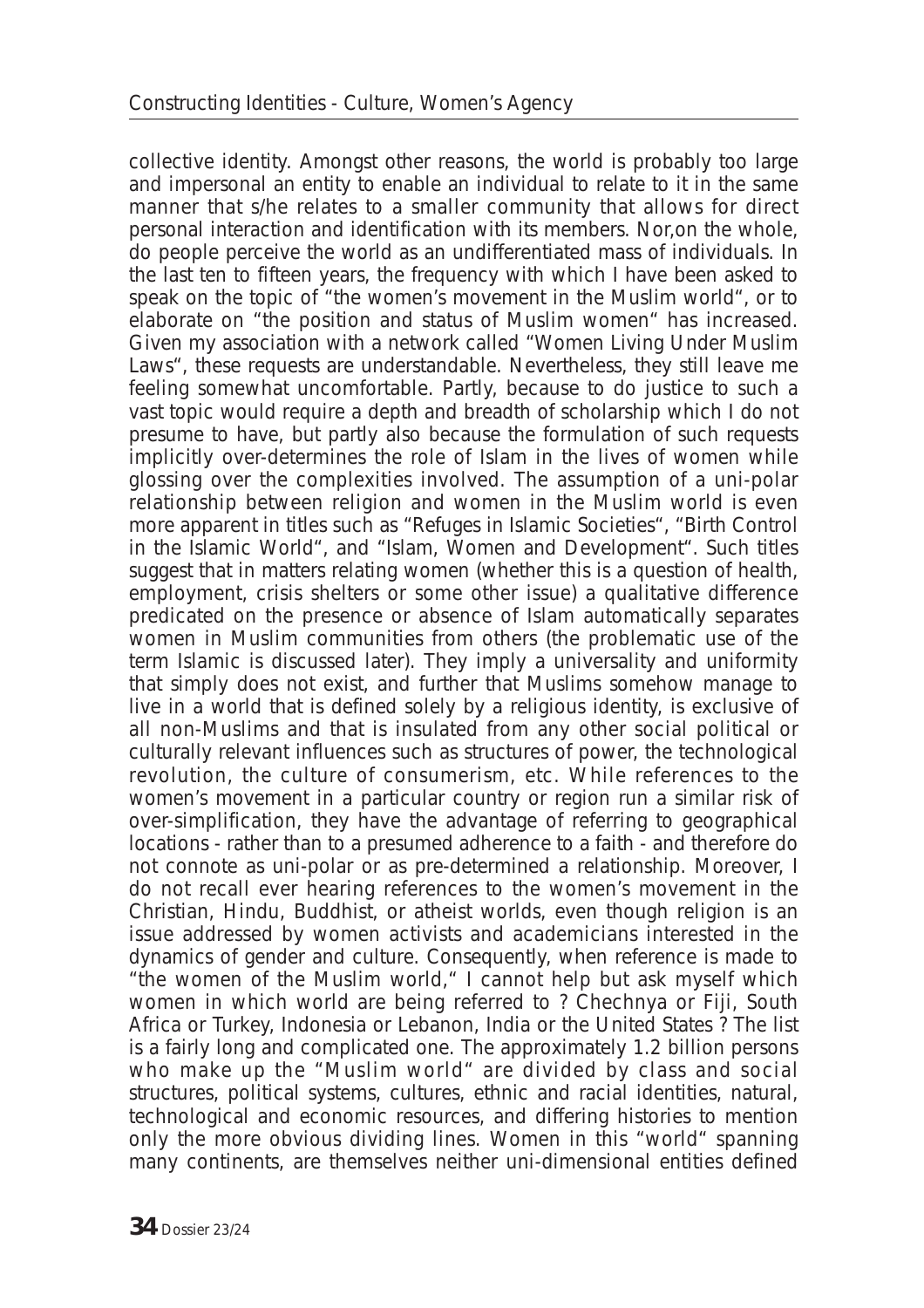exclusively by their sex or by their religious identity, nor are they silent and passive victims. Instead like women everywhere, women in Muslim communities are "fully fledged actors, bearing the full set of contradictions implied by their class racial and ethnic locations as well as gender" (Kandiyoti 1994, 8). In combination with personal influences, such contradictions determine many of their personal and political choices including the level of importance that each woman accords religion in her personal, social and political life. Similarly, the essential components of patriarchy in a Muslim society are no different from those found elsewhere and women's subordination occurs at multiple levels: in the immediate structures of family and kinship, in state-building projects, and also at the level of international policy-making. The subordination is visible regardless of whether religion is a player or not since policies such as the structural adjustment programmes, which are undoubtedly religion-neutral, nevertheless produce a gendered impact whether in the Muslim world or elsewhere. These structures and the issues they raise link the women (and the men) in the Muslim world struggling for women's human rights to the global women's movement and the human rights agenda. If the term "women's movement" is meant to refer to a cohesive entity, then it is not possible to speak of a women's movement in the Muslim world.

Modulated by a complex web of influences, women's responses to their local situations in the Muslim world and their survival strategies are as diverse as their realities. Their strategies range from theological interpretations to a radical rejection of religion, from individual strategies of personal assertion and career development to armed struggle. Some put primacy on class struggle, others on ethnic identities, yet others on preserving the status quo. Many identify with the larger global women's movement that itself consists of multiple strands and tendencies, others reject such integration.

Indeed, the diversities are so pronounced that they beg the question of whether the term 'the Muslim world' - that refers to such an amorphous, divergent, shifting composition of individuals and societies (not infrequently in conflict with one another) that comprise it - is at all meaningful ? Yet, where it is true that the patriarchal structures and attendant discriminatory practices flowing from this are similar in and outside the Muslim world, it is equally true that, to the extent that religion is a salient feature in people's self-definitions and culture, religion does influence the contours of women's lives and the scope for their self-assertions. In much of the Muslim world Islam is an everyday reality for people. It is integral to how they define themselves as a society with the consequence that the cultural articulation of patriarchy is mostly expressed (and justified) by reference to Islam even though Islam itself may be defined differently in different societies.

The attitudes and practices of the adherents of Islam vary with ethnic and class identity, and with sect. Additionally, in each society Islam bears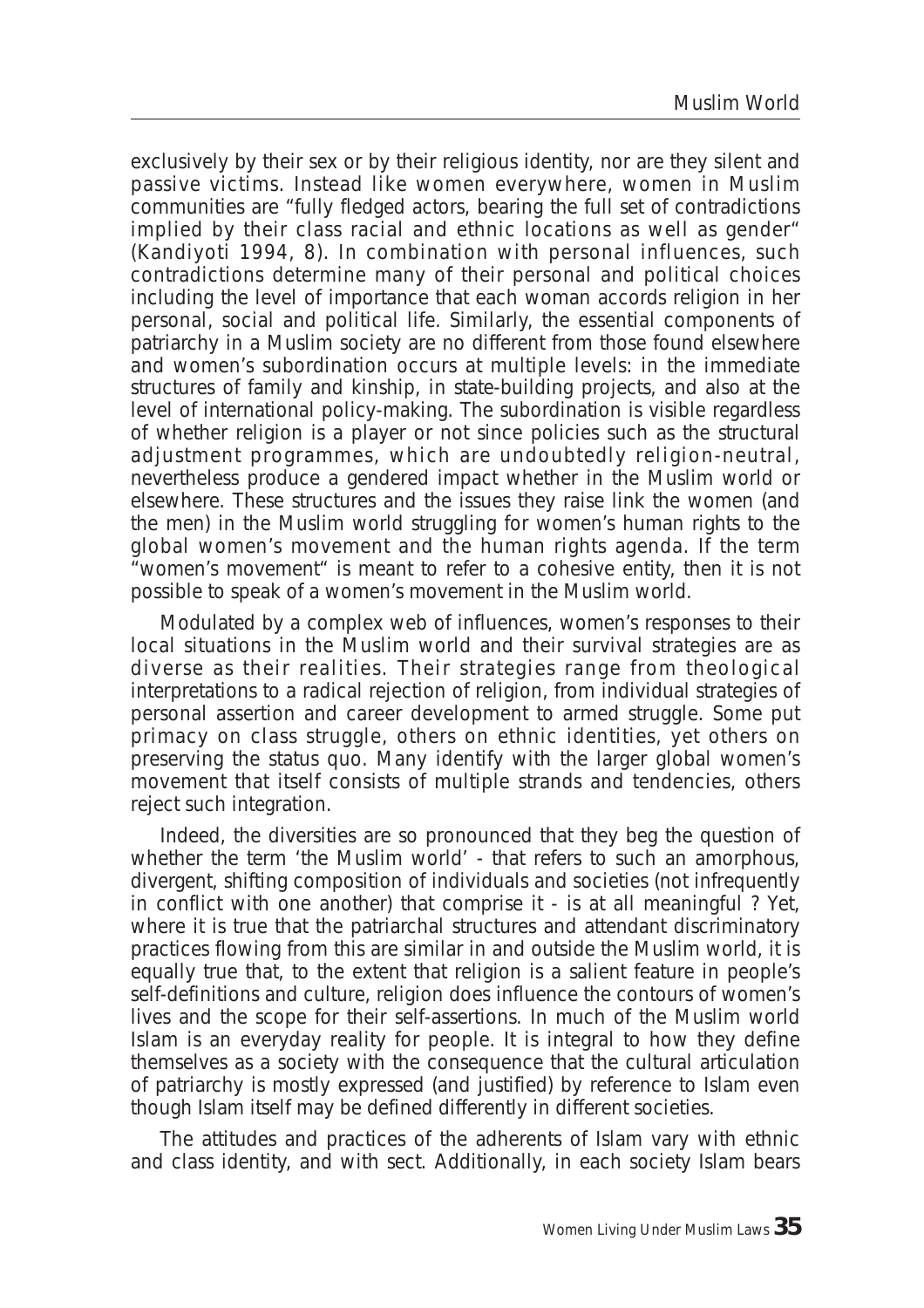the unmistakable imprint of the regional culture and of traditions that either pre-date Islam or have been absorbed through subsequent developments and influences. It is important to underline, therefore, that while Islam undoubtedly does make a difference to the mode of oppression and also resistance in Muslim societies, it does so in different ways in different societies and always in conjunction with the other facets of these societies. There are two other important factors which need to borne in mind when considering women, identity and the Muslim world. First, almost without exception, the societies comprising "the Muslim world" share a history of colonisation or hegemonic rule and control.

Most became nation-states without the benefit of an historical evolution of a nation and all of them have had to grapple with the challenges posed by state-building burdened by the dislocation of indigenous socioeconomic structures and cultural systems. In seeking to integrate the citizens of the state, political elites (themselves often ethnically and religiously distinct) have carefully selected "out of an infinite range of possible cultural identities that one ? as the political identity which offers the greatest scope of political success". (Taylor and Yapps 1979, x) It is when such states have pursued policies that, instead of promoting democratic rule and an equality of benefits and opportunities to the state's disparate regions and peoples, have deepened inequality between regions, urban and rural localities and discriminated against specific groups within the state, that those in power have sought to assert their own control and quell opposition - and those in opposition to mobilise people to gain state control or privileges - through an appeal to religious, regional or ethnic identity. Second, in the New World Order, the grounds of politics generally appear to have shifted away from defining the nature of the state and the appropriate socio-economic and political system, to trying to work out the best deal within the existing system.

This reinforces the tendency to make demands on the basis of identity rather than a well-articulated political agenda spelling out economic and social programmes. Articulating demands on the basis of identity leads to more and more rigidly defined markers of exclusivity that demarcates the boundaries between oneself and those who then become defined as the other, that other more and more being defined as hostile. For women, who are frequently made the repositories of culture, the issue of identity is crucial. Women's empowerment both challenges and is challenged by cultural and political issues of identity/identities: how identity is formed, who defines it, how definitions of gender fit into definitions of community and those of a collective and personal self, the interplay between definitions at the local, regional and international levels are of direct consequence to women wanting to redefine the parametres of their lives.

The dynamics underlying definitions of self, gender and collectivity are relevant everywhere since each society has to deal with three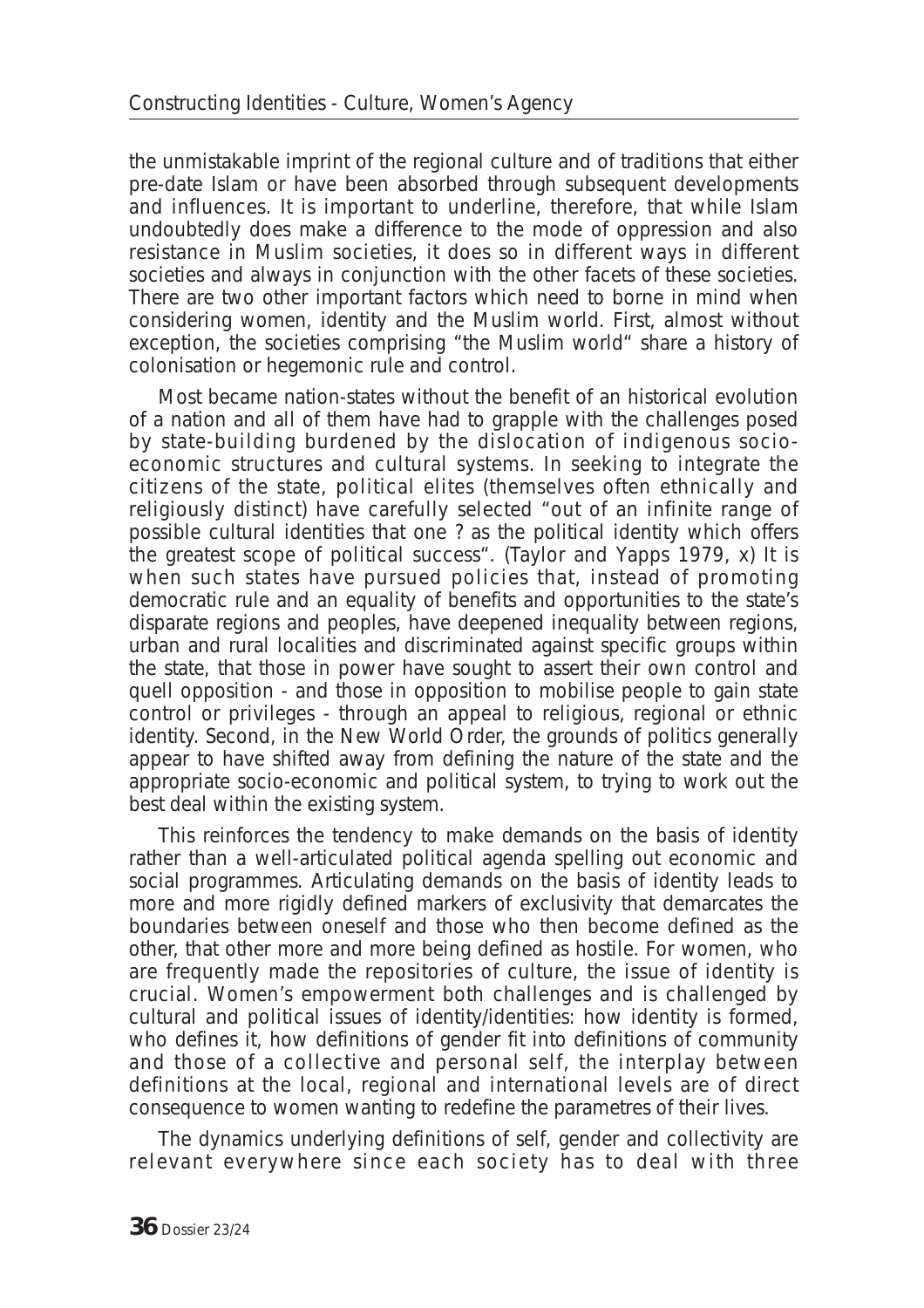incontrovertible and inescapable truths: birth, life, and the reality of two sexes. Consequently, gender definitions are necessarily a part of all cultures and as such are essential ingredients of the collective identity of any group. Hence, when women seek to expand their space as women by rejecting and re-defining the roles previously designated for them, they are in fact challenging more than "just" the contours of their own lives. If culture is an expression of a collective identify, and if all societies have to address the issue of gender, then re-definitions of gender automatically necessitate a readjustment of the broader culture and collectivity concerned, irrespective of whether the society in question is dynamic or stagnant, ancient or contemporary, atheist or religious, and of course, Muslim or non-Muslim.

## **The Creation of a Network**

It is in the context of identity as control and identity as autonomously defined self-expression, that Women Living Under Muslim Laws was created as an international network that locates itself in the global struggle for women's empowerment while addressing the issue of 'the Muslim world' with the aim of exposing the differences and underlying contradictions the term tends to plasters over and the dynamics of control that operate within it. The network is intended to provide a vehicle for mutual support between women struggling to expand their space and redefine their lives, while simultaneously recognising the diverse circumstances and factors that women confront and that influence their personal and political strategies for change.

Underlying the creation of the WLUML network, is an understanding of the way issues of women's empowerment and the challenges women mount to patriarchal control intersect with issues of collective identities and the creative or inhibiting tension that may exist between individual women (and men) and their community through the controls that the collectivity exercises over its members. In this, the network works closely with other networks and groups of women throughout the world, including those addressing similar issues arising from the growth of new fundamentalisms of religion, ethnicity and totalitarian regimes (these include Women Against Fundamentalism, Catholics for a Free Choice, Communalism Combat, and numerous programmes and forums around issues of laws, customs and development such as the Women and Law in Southern Africa programme).

That the network, despite a somewhat cumbersome title formulated for conveying a specific meaning, is all too frequently understood in a collapsed - and inaccurate - form as a network of "Muslim women" or one concerned with "Islamic Law", is symptomatic of the over-determined role of Islam and underscores the difficult nature of its central theme which is to challenge the myth of one monolithic Muslim world in which a single "Islamic" law prevails. In its name and work, the emphasis is on women themselves and their situations and not on the specific politico-religious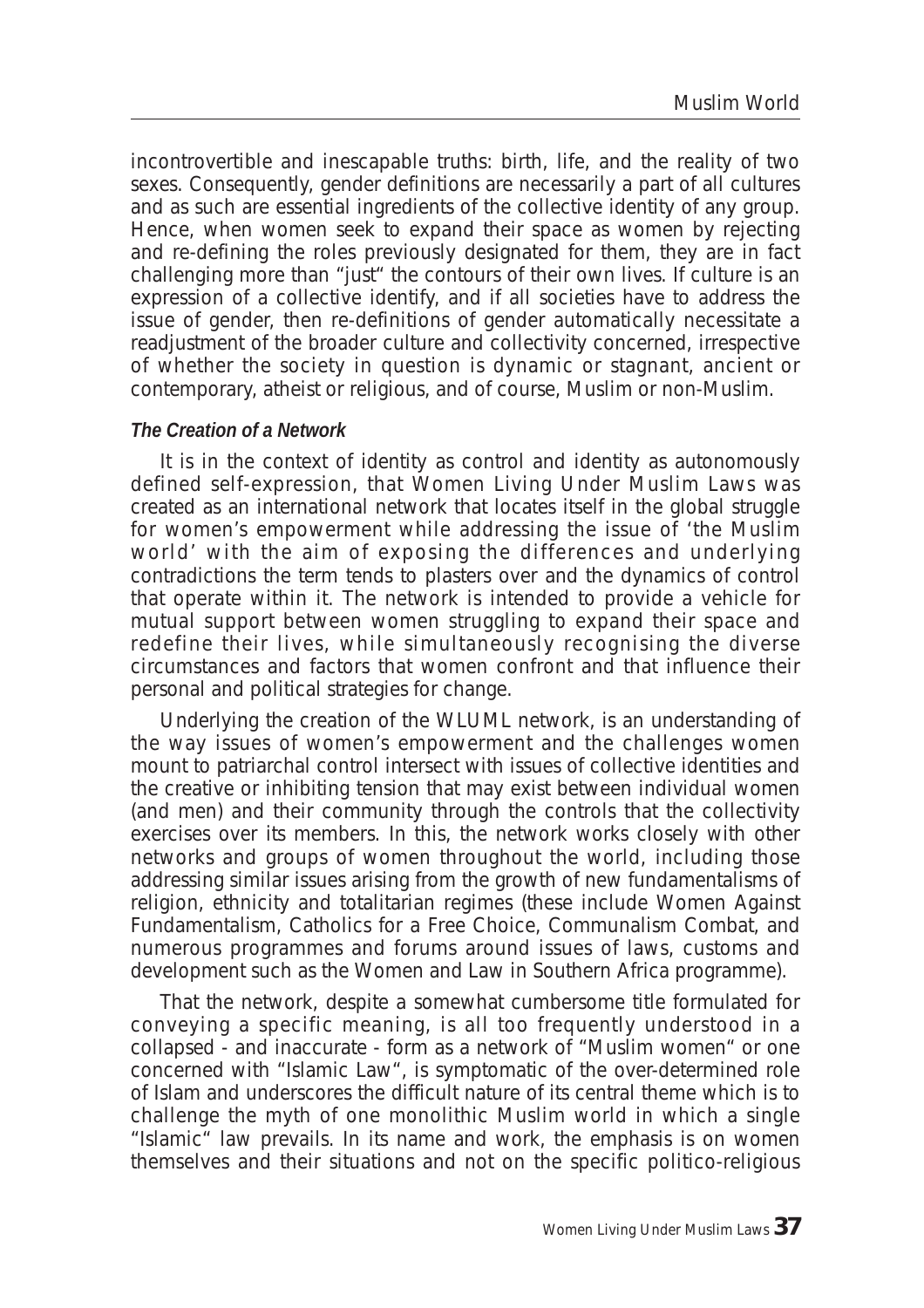option they may exercise. Not all women affected by Muslim laws are Muslim. Many non-Muslim women are affected by the laws prevalent in a Muslim majority country irrespective of their religious affiliation, others have Muslim laws applied to them through marriage or their children, and some may not chose to identify themselves as Muslims at all, preferring other markers of political or personal identity.

The women linked through WLUML live in countries where Islam is the state religion and in Muslim communities ruled by religious minority laws; in secular states where a rapidly expanding political presence of Islam increasingly provokes a demand for religious law and in migrant Muslim communities in Europe, the Americas, and Australasia. The network has been shaped by the specific human rights advocacy campaigns that led to its creation and by the analysis and experience of the women (as also the men) involved in its work. The immediate catalyst was provided in 1984 by a number of un-related events in different parts of the world that each concerned women's rights, laws and Muslim communities.

In Algeria, three women had been jailed without trial for having discussed with others the contents of a new set of personal laws that would severely undermine women's rights. In India, a Muslim woman challenged the existing Muslim personal laws in the Supreme Court as being violative of the constitutional rights of Muslim women as citizens.

In Abu Dhabi, a pregnant Sri Lankan woman tried and found guilty of adultery was condemned to stoning to death two months after giving birth.

In Europe, the Mothers of Algiers (a group formed by women divorced from Algerian men) were seeking access to or custody of their children. Except for the woman condemned to death in Abu Dhabi, the others all sought and received international support for their local struggles and issues from within and outside the Muslim world.

Amongst the campaigners a feminist from the Muslim world saw in these international campaigns how potentially effective mutual support between women in the Muslim world could be in strengthening the local struggles of individuals and groups. She single-handedly set about creating links across countries and cultures to bring about such a system of support. At a feminist gathering in Amsterdam, she encountered a handful of other women from the Muslim world. It is unlikely that, at that time, these women saw themselves as such i.e. as "women from the Muslim world" since their commonality lay in a shared perspective of international feminism that had brought them to the meeting rather than their communities of origin. Be that as it may, in their collective discussions, the women rapidly arrived at the following set of conclusions that even today underpin the network's activities:

1) even though women's lives vary enormously from one Muslim context to another, each woman's life is undoubtedly influenced to a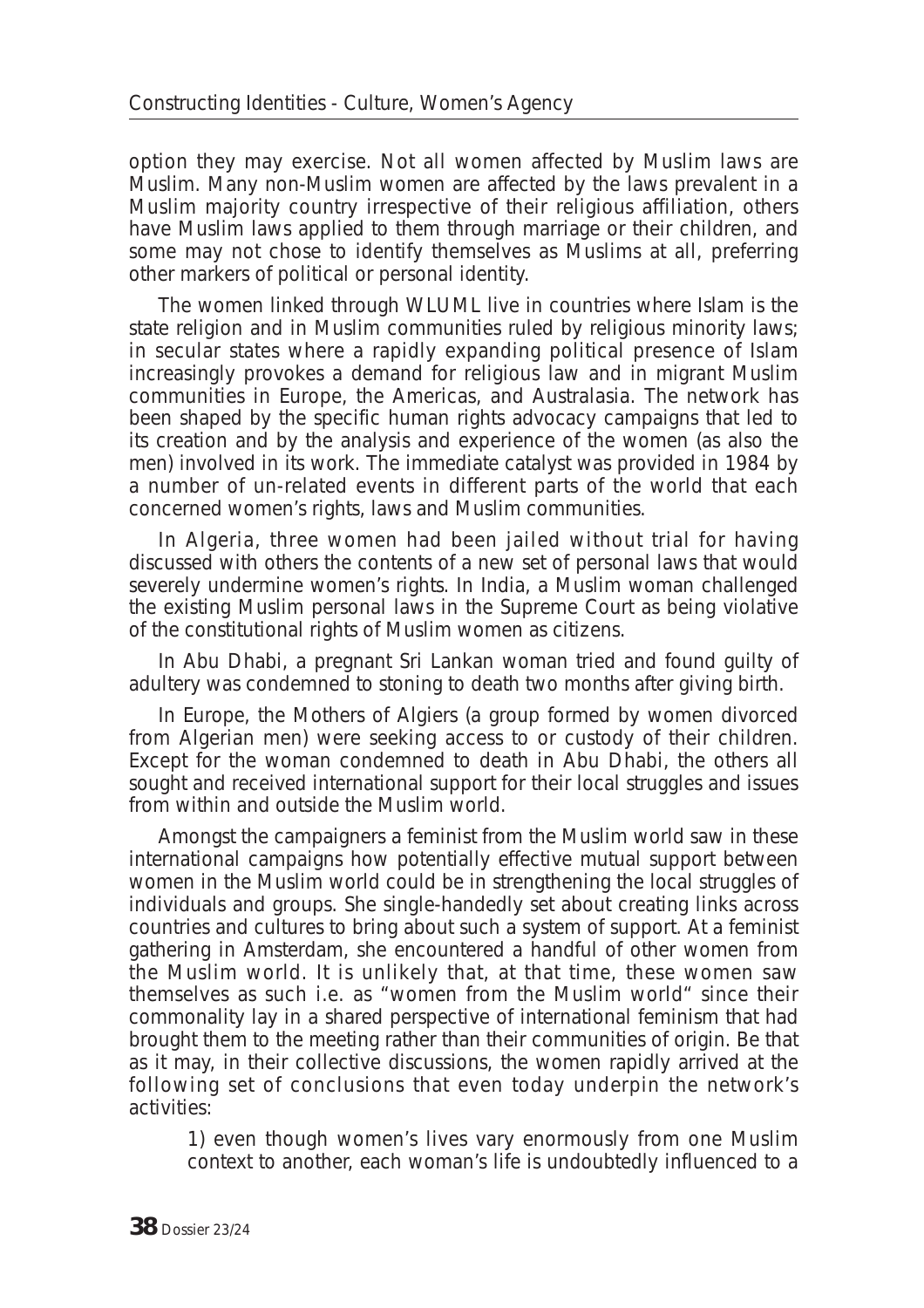greater or lesser extent by laws and customs said or perceived to be Islamic or Muslim in her own context; that customs are as essential and potent as ingredients of control over women as the law itself, and that for a variety of reasons, many non-Muslim women are also affected by these,

2) generally speaking, the interconnection between laws, culture and religion has been used by men and the state under various political regimes to maintain a patriarchal control over women; that recent years had marked an increased tendency of political forces in and out of office to formulate or make demands for legislation, policies and demands justified by reference to Islam which - amongst other things - undercut women's autonomy and rights; that whereas the underlying contest is not one of religion but a tussle for political power and pre-eminence, the political use of Islam often has a negative impact on women's ability to intervene for their rights, and that

3) women have actively struggled (as individuals and as groups) against both the traditional restrictions and the newly imposed ones but that they have usually been obliged by circumstances to carry out their struggles in isolation. This isolation amplifies their vulnerability and is an important factor that can constrain effective intervention and narrow the impact of their struggles.

As defined by the group, the challenge was not how to mobilise women affected by Muslim laws, but how to strengthen women's on-going struggles. The consensus was for the formation of a network that would help break women's isolation by providing information, solidarity and support and yet have the fluidity and flexibility needed to ensure the autonomy of each person or group in formulating priorities and strategies based on their own understanding of their particular circumstances.

The fluidity of a network, makes it possible to bring together diverse and divergent opinions and experiences around a common goal, providing insights and generating new ideas and strategies. Importantly, networks can do this without any compulsion to impose homogeneity amongst those involved or to exercise any control over the personal and/or political choices made by them.

The commonality within the WLUML network is defined internally by analysis and goals and externally by having to grapple with a patriarchal system traditionally justified by reference to Islam. This commonality is tempered however by an understanding that individual women will have different strategies and priorities when challenging their oppression; that the choice made by one may not be the best choice for another, or even a choice at all. Consequently the network is able to bring together women who define their struggle in exclusively secular terms as well as those who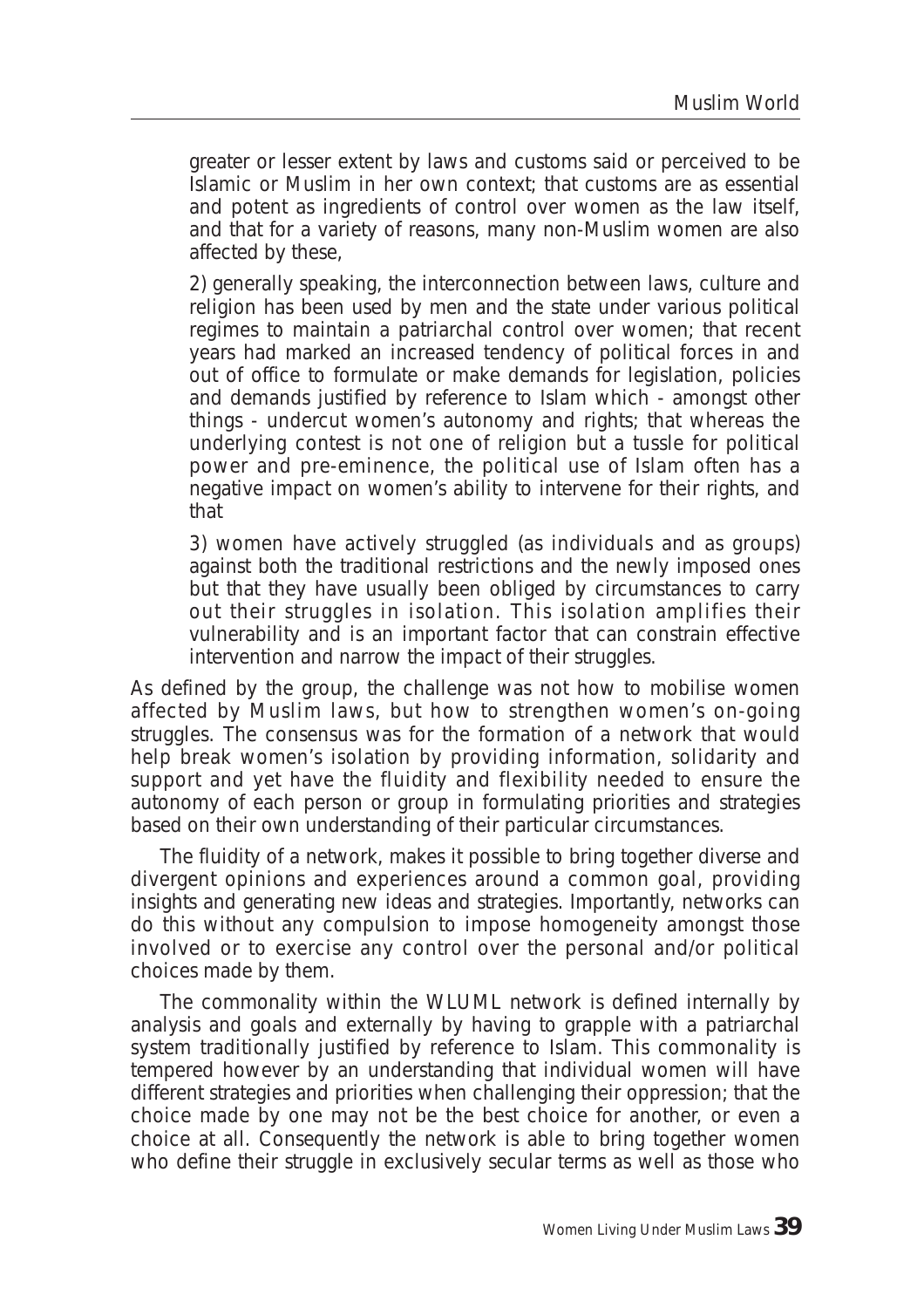prefer to work from within the framework of religion to share and learn from each other despite their differences.

#### **Of Collective and Personal Identities -The Mechanisms of Control to a Woman's Identity**

The network purposively uses the word "Muslim" rather than "Islamic" to underscore that laws in fact are made by men and are not pre-ordained, and the plural "laws", rather than a singular "law", to convey both the complex nature of the issues involved as well as the diverse realities confronting women. First, the laws classified as Muslim vary - sometimes radically - from one country to another. Second, a number of countries have two or more officially recognised formal sets of laws: civil, religious (e.g. India, Philippines) and customary (e.g. Senegal). Each of these may provide or deny women different rights. Most relate to personal status law. In some places couples have a choice to register their marriage under one or the other (Sri Lanka, Senegal), in others the parallel laws preclude personal choices (Pakistan). Third, and perhaps most importantly, in addition to however many parallel formal laws may exist, informal customs and traditions operate in every society which can be as, if not more, important that the formal laws in controlling women's lives.

For the purpose of the network, these customs are considered to be uncodified laws, and included in the rubric "laws". In each society, the corpus of formal and informal laws - particularly in the area of personal and family matters critical to gender definitions - in large measure defines in women's everyday lives what is possible and what is improbable (not to say impossible) at the personal, community, and national levels. Whether formal or informal, by prescription and by omission laws project an ideal for society and it is in projecting this ideal that the cultural rooting and definitions of a collective self become visible in both statutory law as well as customary practice. In this sense "Muslim laws" extend well beyond the strict parametres of "laws" in personal and family matters to govern the relationship of individuals with the socio-economic and political environment in which they are concentrically located. The formal laws themselves are rarely gender-neutral in either the text of the law or in its application.

Moreover, laws display a disproportionate focus on gender as part of cultural identity. Even a cursory review of legislation in most parts of the Muslim world shows that the scope of Muslim jurisprudence (or shari'ah) is severely restricted. The bulk of legislation pertaining to matters such as commerce, revenues/taxes, administrative matters, public service, or other public sectors such as banking, standing armies, or political structures, consists of laws and regulations either inherited from the ex-colonial power or adopted from elsewhere.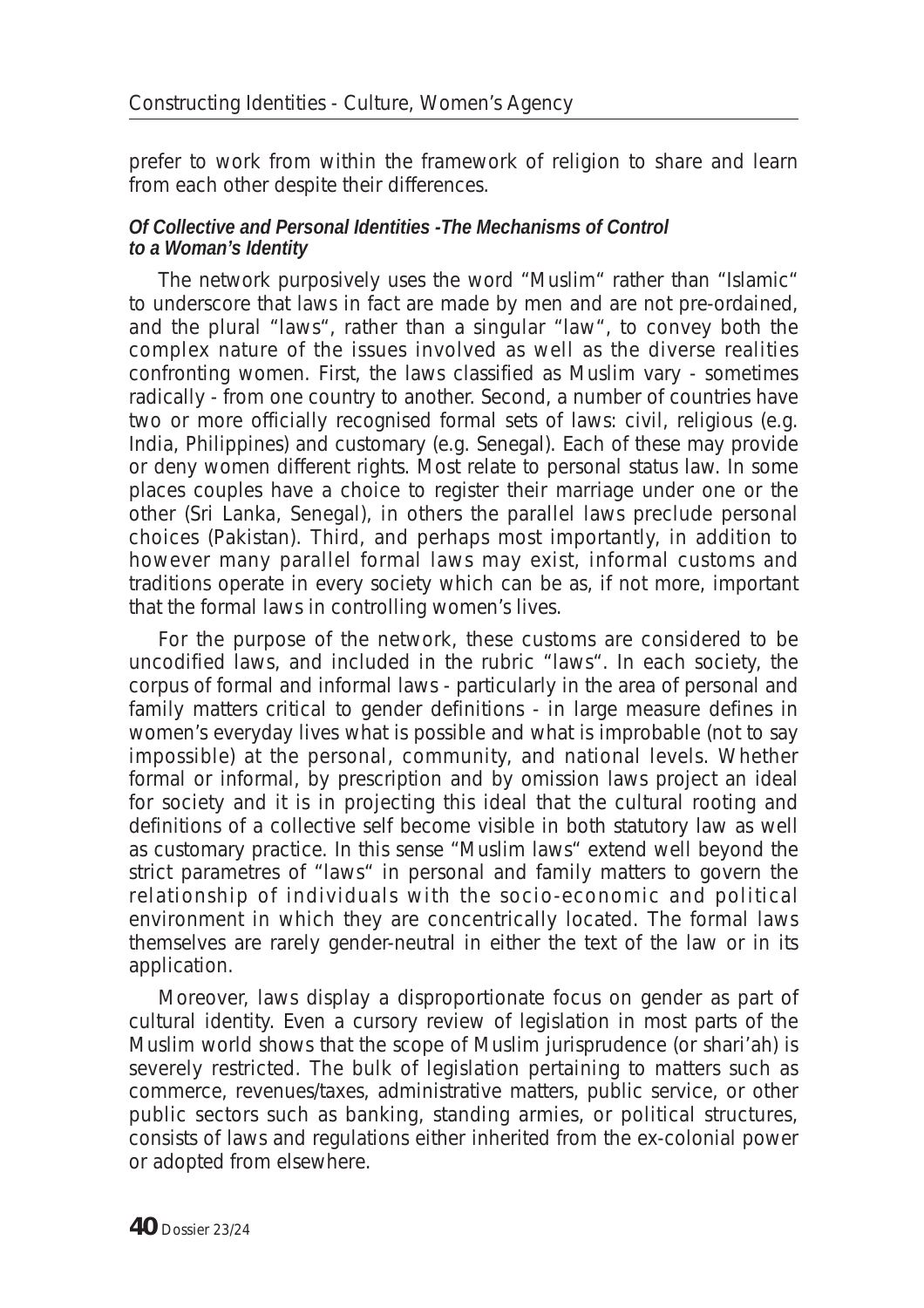In sharp contrast, laws governing personal and family matters are regulated almost universally through Muslim jurisprudence and justified by reference to Islamic injunctions. But the emphasis on personal status law (that has the most immediate consequences for gender-relations) as a key component of community identity is not limited to Muslim majority states. Many states in the South have maintained personal laws for different communities. This is usually presented as a measure allowing space for ethnic/religious minorities to retain their cultural identity. That such an arrangement may be at the expense of the women of that community has rarely been of concern.

Moreover, discourses relating to gender have almost inevitably accompanied conflicts of power and, for example, gender has been a key component of colonial and post-colonial discourses (see Leila Ahmed 1992 on the Middle East, Lata Mani 1989 and Zoya Hasan 1994 on South Asia).

For their part, the power of customary practices or informal laws can be gauged by the absence in most countries of legal restrictions on women's apparel, women's mobility, or women's entry in specific fields of education or employment. The lack of legislation has not, however, prevented women's lives from being circumscribed in all these fields in Muslim and non-Muslim societies alike. These constraints are imposed through a culturally specific process of socialisation that takes place in every community and in which girls/women (and boys/men) are taught and internalise a fairly complex set of rules of acceptable and unacceptable behaviour. This social code ends up being obeyed either automatically through self-censorship or from a fear of some physical or other forms of reprimand that a digression from the norm will entail.

Much like the law, ignorance is rarely an excuse and the punishment for transgressions of these unwritten but binding codes can be severe. The impact of such unwritten laws is disproportionately felt in the areas where gender is defined and experienced. Tove Bolstad, a Norwegian feminist, views such "informal laws" as "rules which are adhered to because they are perceived as a moral duty and because they may be sanctioned by, for instance, some people becoming angry if such duties are not fulfilled. Such informal regulations arise steadily in semi-autonomous spheres. Family life ...is precisely such an area". (Bolstad 1995, 26-27)

Speaking of the enormous force of these customs in the context of Norway which, arguably, has some of the most gender-neutral formal laws, she says: "[a]ll cultures contain spheres in which it is impossible for the members 'to think that they are thinking wrongly' - things are obvious, selfevident and natural. These are implicitly areas of silence, of inarticulation, arenas into which language does not intrude or in which it is forbidden to speak". (Bolstad 1995, 7) In those societies where religion continues to operate as an important force in people's lives, it usually provides an overarching umbrella for definitions of the collective self and the likelihood is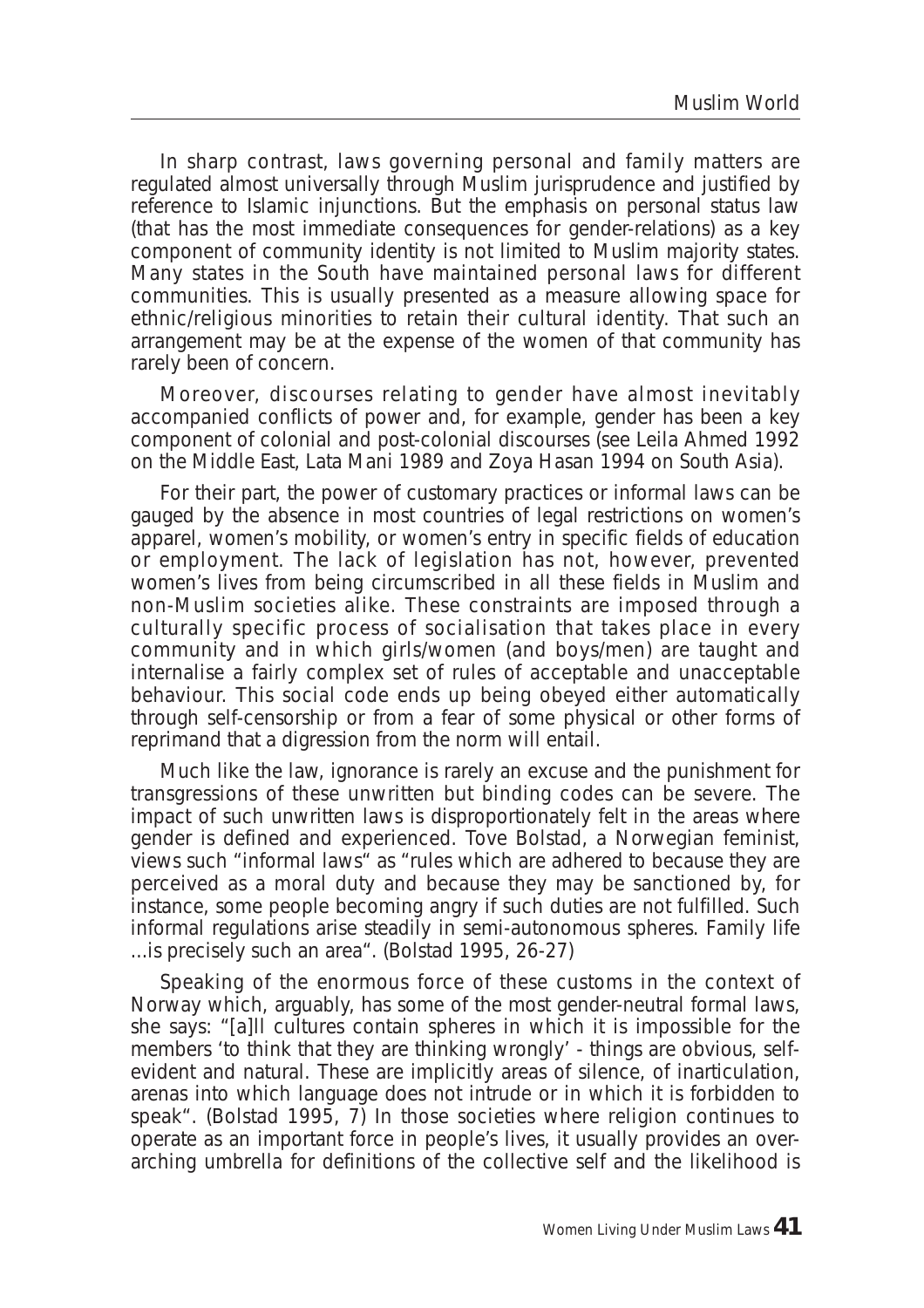that the prevalent customary practices will be presented and accepted as being inherently religious even if, in fact, they are diametrically opposed to the religious doctrine in question. As such it becomes even more impossible for women to question existing practices, to "think that they are thinking wrongly".

In the Muslim context, the internalisation of all customs as having religious sanction and approval has now been amply documented in a number of the 18 country projects mapping customary practices, the laws and women's initiatives undertaken as part of the WLUML "Women and Law In the Muslim World" action-research programme.

The specific laws governing personal and family matters delineate the boundaries within which a Muslim woman can hope to define her own identity. Precisely because personal/family laws are so consistently labelled "Muslim" and justified with reference to Islamic doctrine or culture, in each particular - and often very varied - cultural context, the identity/space defined for women is put forward as that of a "Muslim woman". A person who challenges any aspect of law relating to family or personal matters is therefore deemed to be refuting - or at the very least challenging - the very definition of Muslim womanhood in her own setting.

The threads of religion and custom are so tightly interwoven that, for example, where it is practised amongst Muslims, female circumcision or female genital mutilation (FGM) is considered to be a religious act. This, despite the fact that where it exists, it is practised by non-Muslims and Muslims alike and that FGM is unknown to the majority of Muslim communities, who not only have never heard of it, but are frequently shocked at the thought that it is deemed to be even remotely Islamic. Nevertheless, for women living in communities that practise FGM, challenging FGM is equivalent to challenging religious doctrine. On the other hand, the Gambia Women and Law team indicated how exposure to and knowledge of the existence of other Muslim women who do not practice FGM provoked women to question the existence of FGM in their own community, breaking the taboo of thinking the unthinkable.

There are of course many more, if less striking, examples of such differences within the Muslim world underlining the extent to which insularity keeps people ignorant of how alien the local "Islamic" practices taken for granted in one's own cultural context can appear to others from within the Muslim world (e.g. women from the Middle East never cease to be amazed that Muslims in South Asia should have such a widespread practice of dowry).

In certain aspects of women's lives, the formal law may be the dominant factor of control, in others the uncodified "laws" internalized by women, and maintained through social pressure, may have a greater impact. Nevertheless it is painfully clear is that whenever an option is provided by a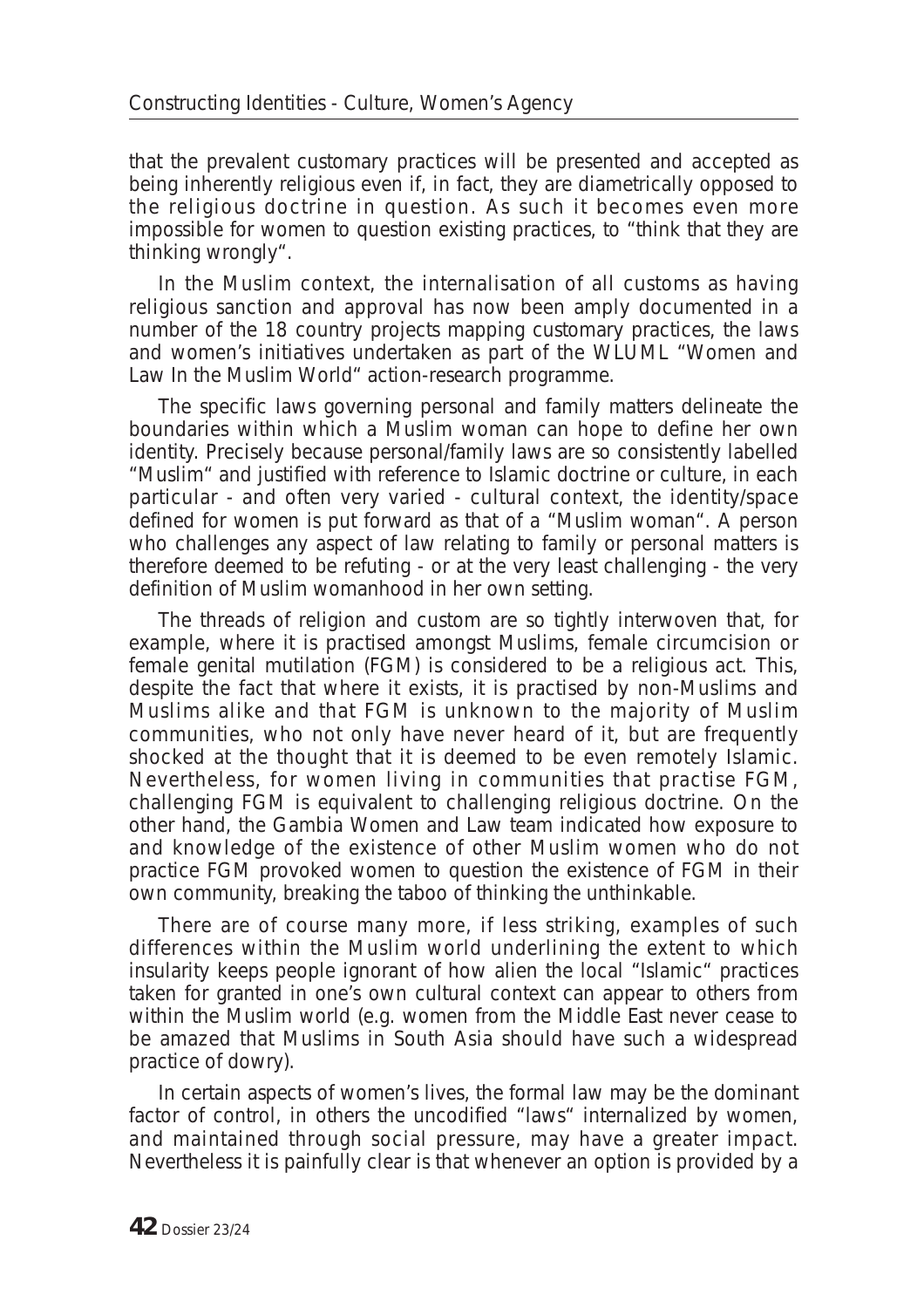conflict between religious doctrine, customary practices or state law, the one least favourable to women, offering them the least rights is the one that will actually be implemented, a tendency signaling the over-riding importance of patriarchal concerns in the control of women, rather than religious or other considerations.(see Mayer 1996 on the Maghreb) This can be illustrated by taking examples from Pakistan (which I am more familiar with) where variously customs have been preferred over religious doctrine, or religious doctrine over formal law. In the matter of immovable property, British colonial laws had deprived Muslim women of their religiously sanctioned right to own and inherit property (this was justified by reference to existing Hindu customs, but significantly, on being challenged with respect to Muslims, it was justified by the British colonial rulers by reference to the fact that British women did not enjoy this right) (Mumtaz & Shaheed 1987).

Today, after fifty years of independence women continue to be deprived of inheritance by reference to local customs despite the earlier law having been a non-Muslim colonial law that negated rights granted by religion and despite its subsequent amendment to grant women this right by reference to Islamic doctrine.

On the other hand, in matters of divorce, the formal law is flouted by reference to religious interpretations. Where the formal state law rejects oral repudiation as a legitimate procedure for a Muslim man divorcing his wife, this is socially practised and accepted by reference to Islam even though the formal law itself is also derived from Muslim jurisprudence.

Finally, Punjabi communities traditionally dealt with adultery through a combination of forced marriage, social ostracization, and public humiliation. These practices have now been displaced by the introduction in 1979 of a supposedly Islamic law regulating extra-marital intercourse that provides for imprisonment, flogging, fines and - under certain circumstances - stoning to death. In this instance, customs have been abandoned in favor of the formal law that both violates human rights and discriminates against women.

Another vivid illustration from Pakistan of the exercise of the worst option for women is the occurrence of polygyny (albeit rarely) amongst poor Christians who have assimilated this from their predominantly Muslim environment. In contrast, the Christian community has, so far, failed to be influenced by the more liberal grounds for divorce that exist for the Muslim majority community with greater rights for women, making divorce virtually impossible for Christians (the sole acceptable ground being adultery, which however exposes those seeking divorce to the current laws regarding adultery mentioned above).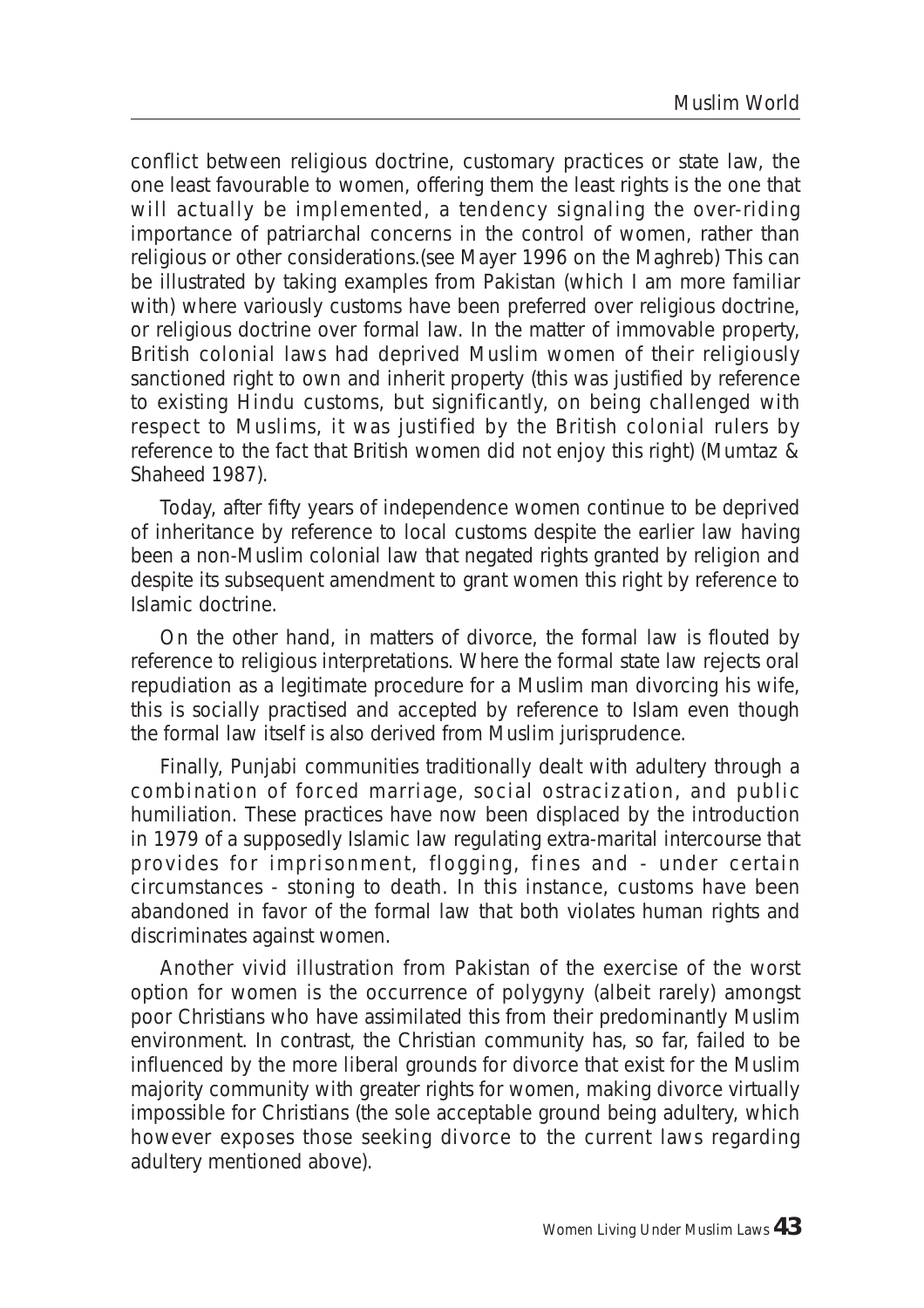## **Identity and the Wider Political Arena**

Further complicating the issue of religion, women and rights is the use of religion in the political arena. As stated at the beginning of this paper, the concept of one homogeneous Muslim world is a myth. Further, while it is not uncommon to hear of a state, society or community referred to as being "Islamic" (regardless of whether this is an external or internal label), the fact remains that it is not Islamic (implying something ordained by religious scriptures) only Muslim (i.e. comprised of people who adhere to Islam).

Today, when a religious idiom is increasingly visible in the political discourse of so many Muslim communities, it is particularly important to insist on this distinction and also to place the ever more strident claims and counter-claims of being the only true mantle-bearers of Islam in their proper context which is the contest for political power. In reality, these claims and the often violent dynamics they entail, have little to do with religion. It is just that political parties and groups have found it expedient to use a religious idiom to express and mobilise support for their political agendas. Such politico-religious groups also find it convenient to cite so-called Islamic laws already being applied in different Muslim countries in support of their own demands for more stringent, essentially undemocratic or discriminatory "Islamic" laws, that amongst other things usually militate against the rights of women and minorities.

Against this background, viewing the problems facing women in Muslim societies as being derived uniquely from Islam and their identity as Muslims is more than merely unfortunate. It impedes an understanding of the structural inequalities; it belittles the efforts of those who are striving for change within their societies - sometimes at the cost of their lives, more often of their freedom; it clouds the different political and social forces that are often in conflict in the relevant countries or regions, and, finally, it puts Muslims as a whole on the defensive, thereby blocking the potential for self-critical analysis leading to growth and change. In global terms it counter-poses a religion to systems and structures and plays into the hands of those these days who pose as self-proclaimed mantle-bearers of Islam. In an article examining the counter-posing of Islam and democracy, Fatima Mernissi says: "Few words in contemporary political and ideological lexicons have been as misused, and abused, as 'Islam' by both Muslims and non-Muslims alike. The term, meaning peace and submission, now invokes images of violence, totalitarianism, and irrationality. Speculation on the chances for peace in the Middle east usually centers on an embarrassingly racist question: are Islam and democracy compatible ? The question ? reduces a set of complex, multifaceted, and global contradictions between Muslim and Western states to an opposition between medieval religion and a modern political system..[and] assigns rationality to democracy and irrationality to Islam." (1995, 33) This is not very different from having meetings to discuss "Islam, Women and Development" that suggest that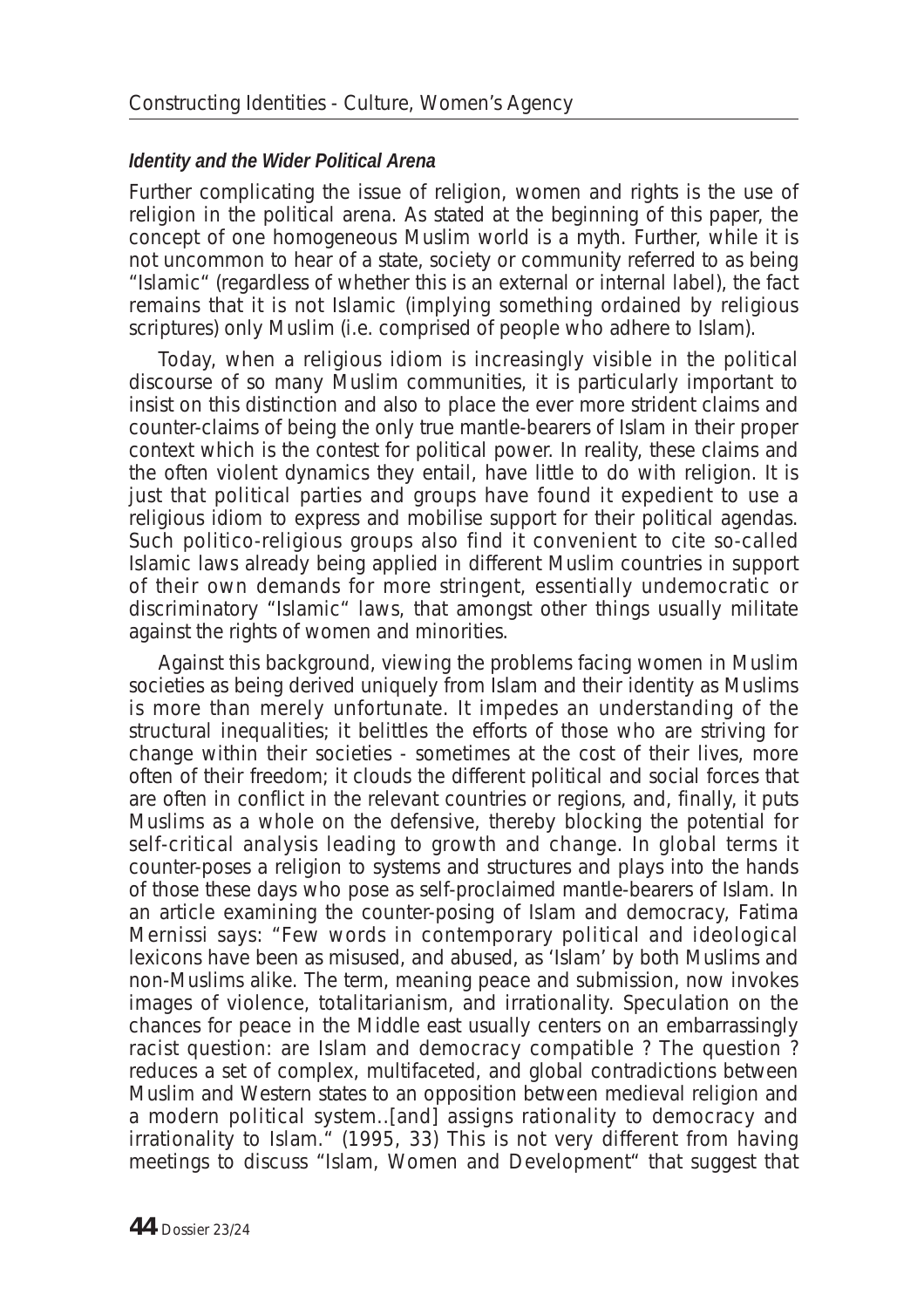development is dependent on religious faith rather than on the capacity of states to govern, deliver on the social contract and negotiate in the international market; on the presence and strength of institutions of civil society; on the political configuration of contests of power.

In part the network, Women Living Under Muslim Laws (WLUML) came about in response to what women activists were experiencing as a pincer movement: pressure from retrogressive elements and groups seeking to monopolize the political discourse and impose their version of "Muslim womanhood" and Muslim society within our own communities and countries on the one hand and, on the other, being put on the defensive either by the too facile association of Islam with irrationality, fanaticism and misogyny by the non-Muslim world in general, or by the attack on one's community by another within the same country. Perceptions as well as the real experiences of belonging to a community under attack make it that much more difficult to raise one's voice against discrimination and oppression within the community. Therefore taken together the internal and external pressures induced and encourage silence and undermine initiatives for change. The primacy accorded religion in the case of the Muslim world both by outsiders and those vying for power, often by violent means, erodes the women's ability to assert themselves by diverting attention from issues of structures and systems that help keep women subordinate and by giving currency to the idea that there is a single way of being a woman in a Muslim environment, bolstering the notion of the Muslim woman. In the words of the WI UML network:

"Interaction and discussions between women from different Muslim societies have shown us that while some similarities exist, the notion of a uniform Muslim world is a misconception imposed on us... Our different realities range from being strictly closeted, isolated and voiceless within four walls, subjected to public floggings and condemned to death for presumed adultery (which is considered a crime against the state) and forcibly given in marriage as a child to situations where women have far greater degree of freedom of movement and interaction, the right to work, to participate in public affairs and also exercise a far greater control over their own... We have erroneously been led to believe that the only possible way of 'being' is the one we currently live in each of our contexts. Depriving us of even dreaming of a different reality is one of the most debilitating forms of oppression we suffer.." (1986, 5)

### **Breaking the Isolation of Women**

Dreaming of an alternative reality is not merely a matter of inspiration. To even conceive of different realities, women must first question the given parametres of their current lives, amongst other things by unravelling the composite strands of the current identity imposed on them as integral whole. Only then can they hope to find or create the space in which to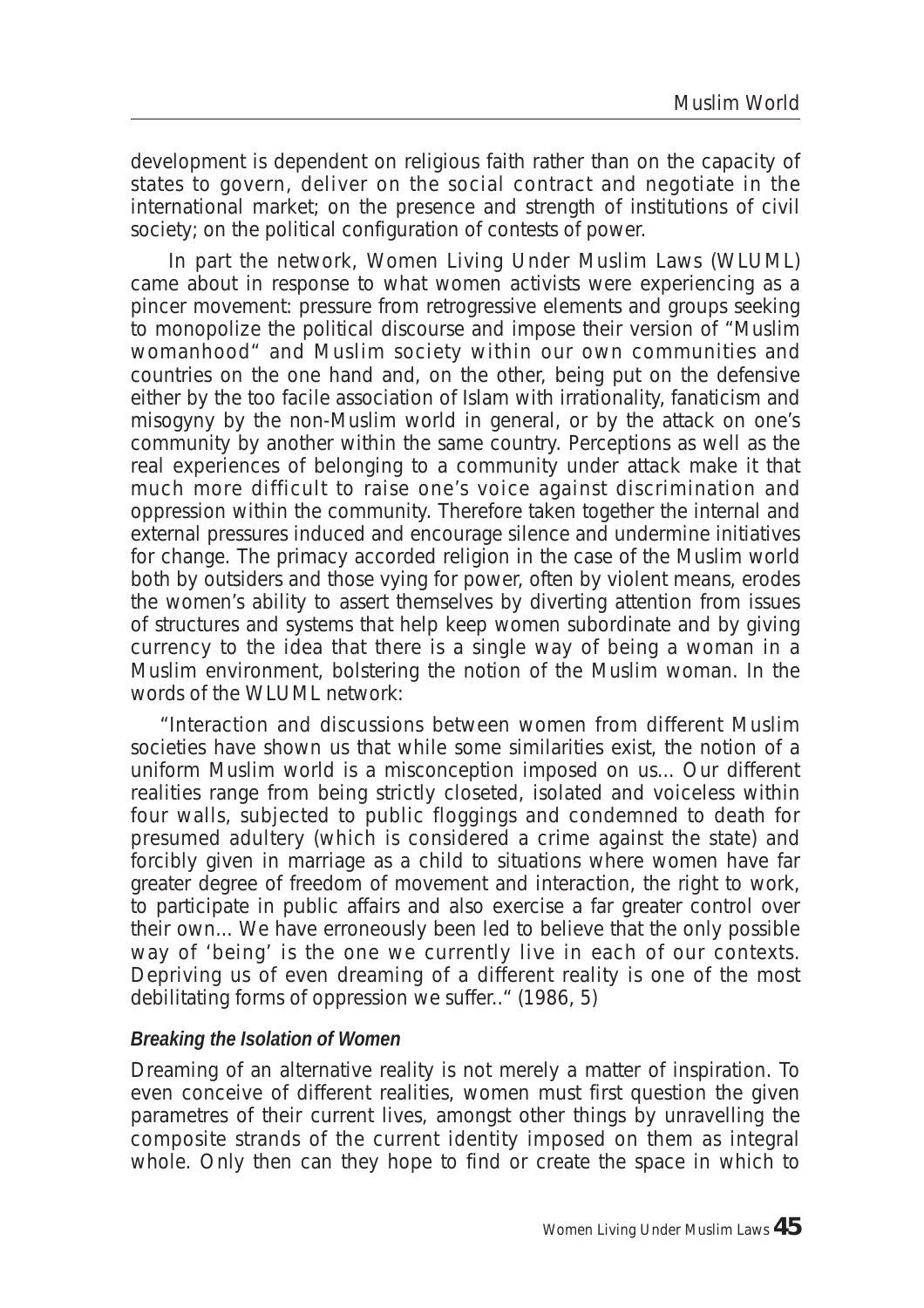imagine new self-definitions. Information on the law as well as on the sources of law and customary practices and on the political and social forces that determine women's current reality can facilitate this process.

A primary task of the WLUML network is thus to try and ensure that women affected by Muslim laws and customs have access to this type of information by systematically collecting and disseminating information on the laws of different countries, highlighting the differences between laws and customs and demystifying the sources of each. Equally important is to share information about the strategies women have individually and/or collectively devised to expand their space and rights, to share experiences of struggles and the discussions and debates that flow from these which inspire by example or insight, or alternatively indicate what may not work.

To act upon these dreams of course requires a different set of support systems to be in place. WLUML addresses this through its solidarity and support actions. These fall into two distinct categories: international human rights campaigns in instances where women's rights are threatened, or violated either as an individual or because of a general law or policy that exists or is being proposed (similar to those that catalysed the network's formation). Though this type of lobbying (alerts for action) and human rights campaigns are now fairly regular features of numerous human rights groups, when WLUML started there were few institutions that ran such campaigns other than Amnesty International. In any case, Amnesty's specific framework for intervention largely excluded the types of issues on which WLUML ran its campaigns. The other type of solidarity interventions carried out by WLUML go beyond international campaigns to provide immediate assistance to individual women whose child may have been abducted, whose family may be attempting to impose a forced marriage, or whose very life may be threatened because of either her actions or opinions.

Such interventions include identifying and mobilising lawyers and support groups across countries and continents, facilitating access to shelters, doctors and social workers, not to mention moral and emotional support to the person and her family. In this sense the network functions as a safety net at least for some women attempting to redefine their lives either politically or personally. Beyond the immediate relief such actions provide to the individuals and groups concerned, the very knowledge that such support is available, opens a window of potential change for others. In this as in much of its work, WLUML works closely with women's rights groups throughout the world, and consciously works to build and strengthen links of women across national and religious boundaries.

Demonstrating that a global women's movement does, indeed, exist, the support received and provided by WLUML in solidarity actions and other aspects of its activities slices across boundaries and other barriers that may distinguish but do not necessarily divide women activists. But perhaps what remains unique to the WLUML network is the less tangible support it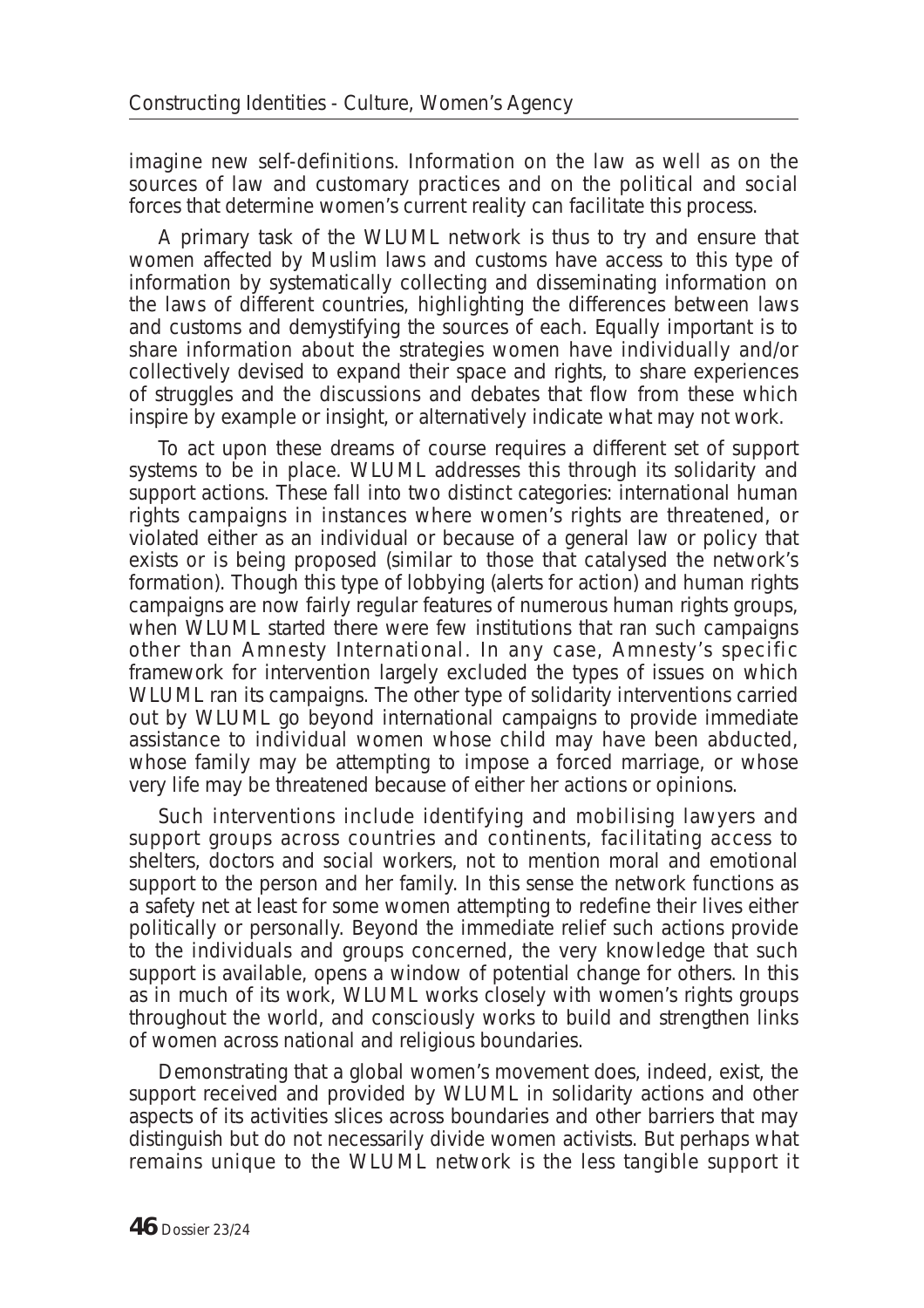provides with respect to people's pyshological need to belong to a collectivity. When challenging "Muslim" laws is condemned within one's own community as a rejection of Islamic injunctions and the very concept of Muslim womanhood, and/or when challenging existing customs is condemned as a rejection of, or challenge to the very basis of a community's self-definition, those who dare to question existing laws and practices run the risk of at least ostracism, if not more severe punishments. (Similar mechanisms are used to maintain ethnic or other identity-based control over members of the community.) This is a formidable obstacle, for the fear of being pushed beyond the collectivity of one's nation, religion, and ethnic group - of losing one's identity - militates against women's selfassertion and initiatives for change. Under these circumstances, questioning, rejecting, or reformulating "Muslim" laws is an intimidating task especially for women who on the whole have the least political and economic resources, and also have the least voice in formulating cultural definitions of a collective self (including matters relating to law, customs and religion).

Consequently, if women can rely on the support of some collectivity that functions as an alternative reference group, it becomes far easier to initiate steps challenging what has traditionally being understood to be "Muslim laws" in one's own context. Where information on the diversity of existing laws and practices within the Muslim world lends material shape to alternatives, contacts and links with women from other parts of the Muslim world within and outside national boundaries - whose very existence speaks of the multiplicity of women's realities within the Muslim context are a significant catalyst in releasing the creative energy of envisaging alternatives for oneself. The connections made and sustained through the network can therefore function as an alternative reference group(s) for the women it links. It is in opening the doors to a multiplicity of possible alternatives, that the WLUML network hopes to make its most important contribution by furnishing women with the information and the tangible and less tangible support they need to think the unthinkable, question what is taken for granted. and start assuming the right to define for themselves the parameters of their own identity and thereby that of their community however that may be defined by them.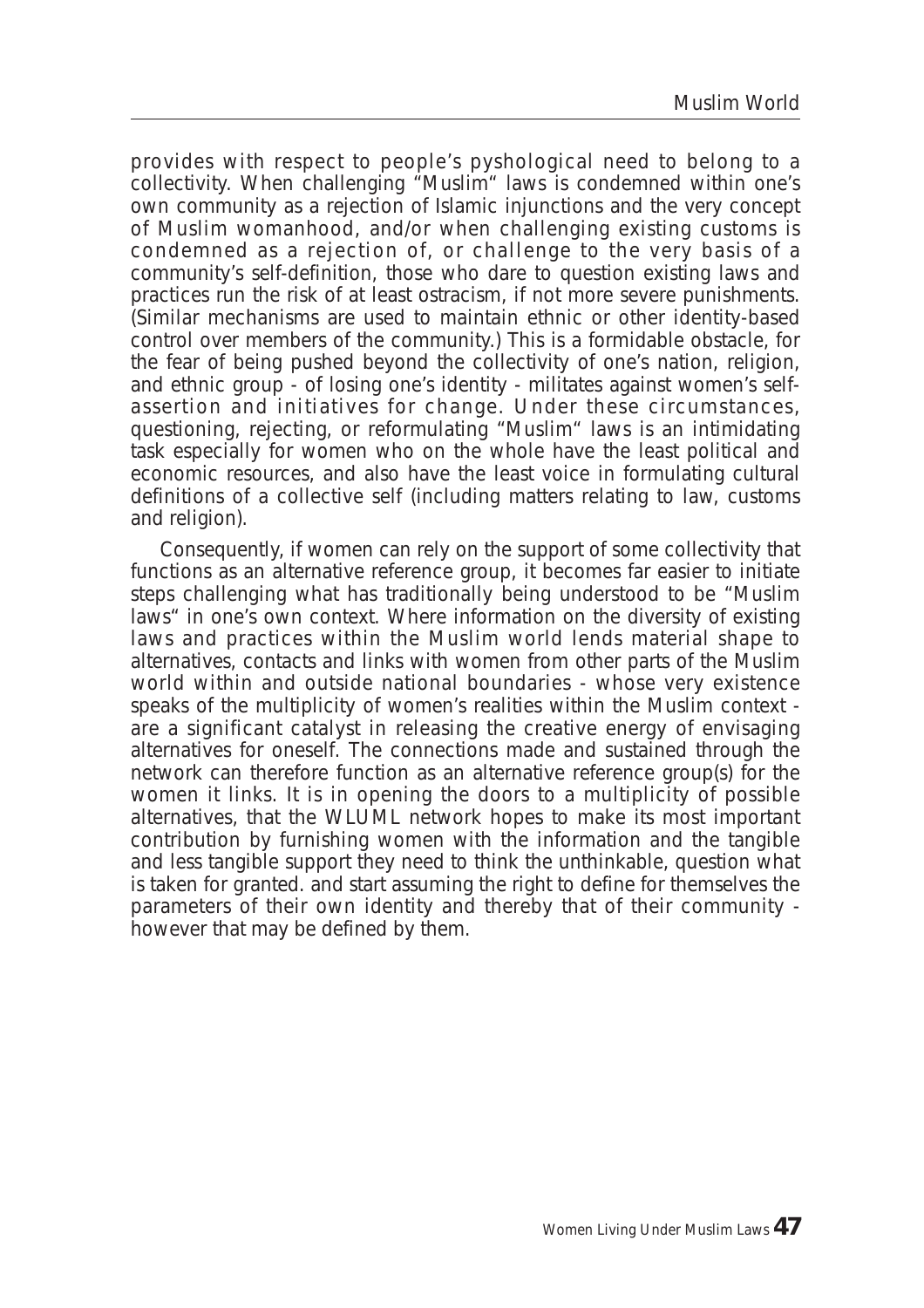#### **References**

- Ahmed Leila. 1992. Women and Gender in Islam, Yale University. Press: New Haven London Bolstad,
- Tove M. 1995. Kar-Contracts in Norway: Agreements Made by Men Concerning Women's Work, Ownership and Lives, Working Papers in Women's Law, No. 46, August 1995. Institute of Women's Law, Department of Public Law, University of Oslo: Oslo
- Hasan, Zoya. 1996. Forging Identities Community, State and Muslim Women, Oxford University Press: Karachi
- Ismail, Qadri. 1995. "Unmooring Identity: The Antinomies of Elite Muslim Self-Representation in Modern Sri Lanka", pp.55-105 Unmaking the Nation - The Politics of Identity and History in Modern Sri Lanka. Social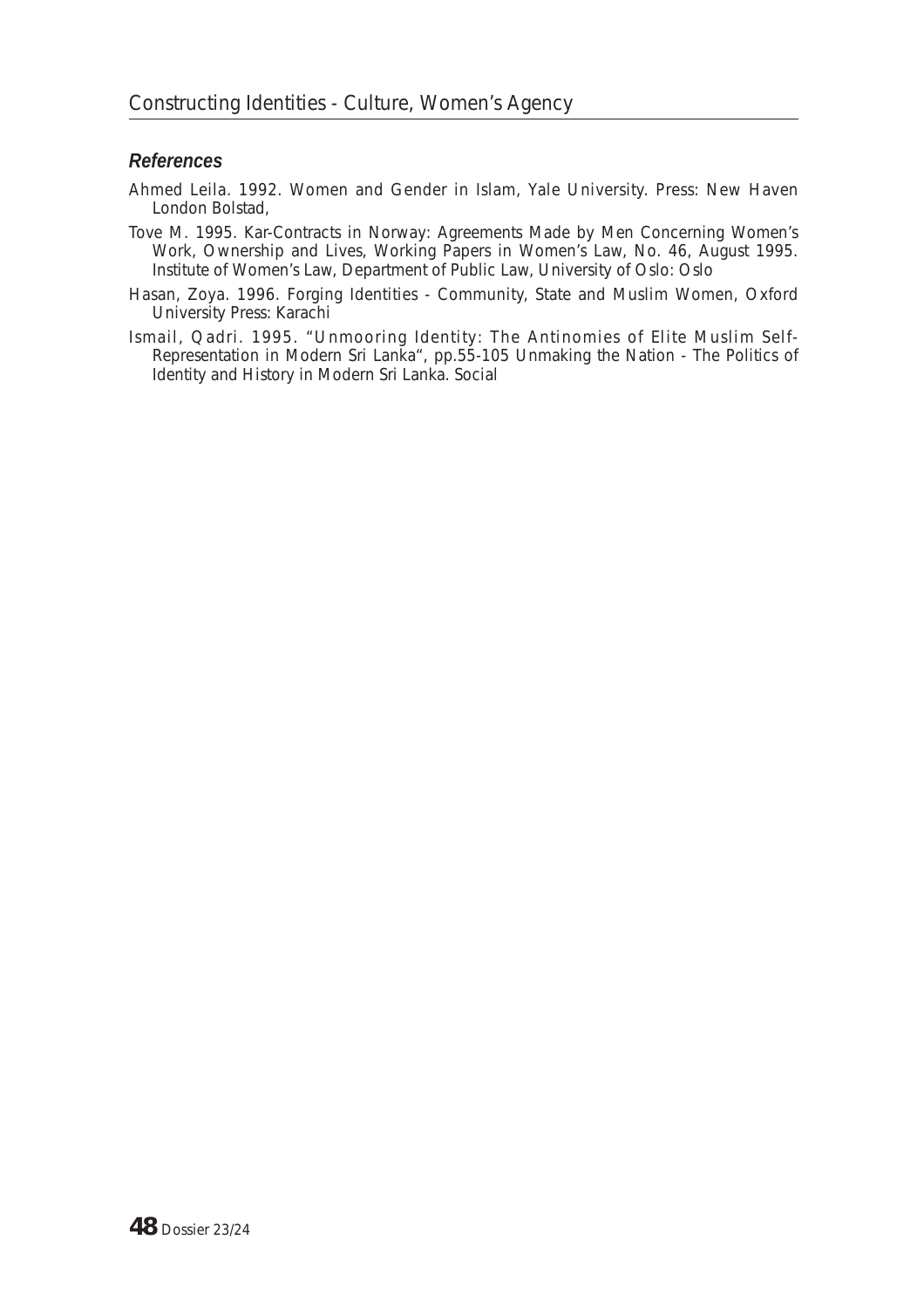# **What is your tribe ?: Women's struggles and the construction of Muslimness**

M. A. Hélie-Lucas

#### **Abstract**

*Using the often scarce space available to them in very different political circumstances, women's strategies in defence of their human rights range from entryism to internationalism.*

*While fundamentalists read all women's strategies as equally significant of betrayal of their identity, liberals outside Muslim countries and communities - and increasingly inside too - select the entryist strategy as the only legitimate one insofar as it matches our "nature".*

*While the women's movement remains united in standing for the need to use concommitantly or alternately all available strategies, for they are in complementarity and can be reciprocal, the liberal preference strenghens, in fact, the fundamentalist views on "Muslim" women's ontological specificities and would, if it suceeded, disempower and alienate women.*

The first part of the strange title of this article originates in a personal experience. In 1962, after a seven year bloody war which made two million victims, Algeria became independent from French colonisation. Shortly a experience. In 1962, after a seven year bloody war which made two million victims, Algeria became independent from French colonisation. Shortly after independence, some of us were being introduced, as Algerians, to some Left intellectuals in Paris who had been in favor of our liberation movement. To my utter surprise, they insisted on knowing not only our religion although all of them without any exception happened to be atheists, they just could not take the fact that we too professed no religion) but also, in their own words, our 'tribe of origin'. It was a shock and a revelation to me that, for those intellectuals, Third World people could not do with just citizenship: we had to bear the marks of exoticism. Our sameness was deeply disturbing to them. Moreover it was, in their views, challenging our very identity - a recently acquired national identity that we had fought for for so many years. The second part of my title refers to the dangerously growing trend of precisely constructing exoticism and Otherness in the political, thus reinforcinging the ideology as well as the power and legi-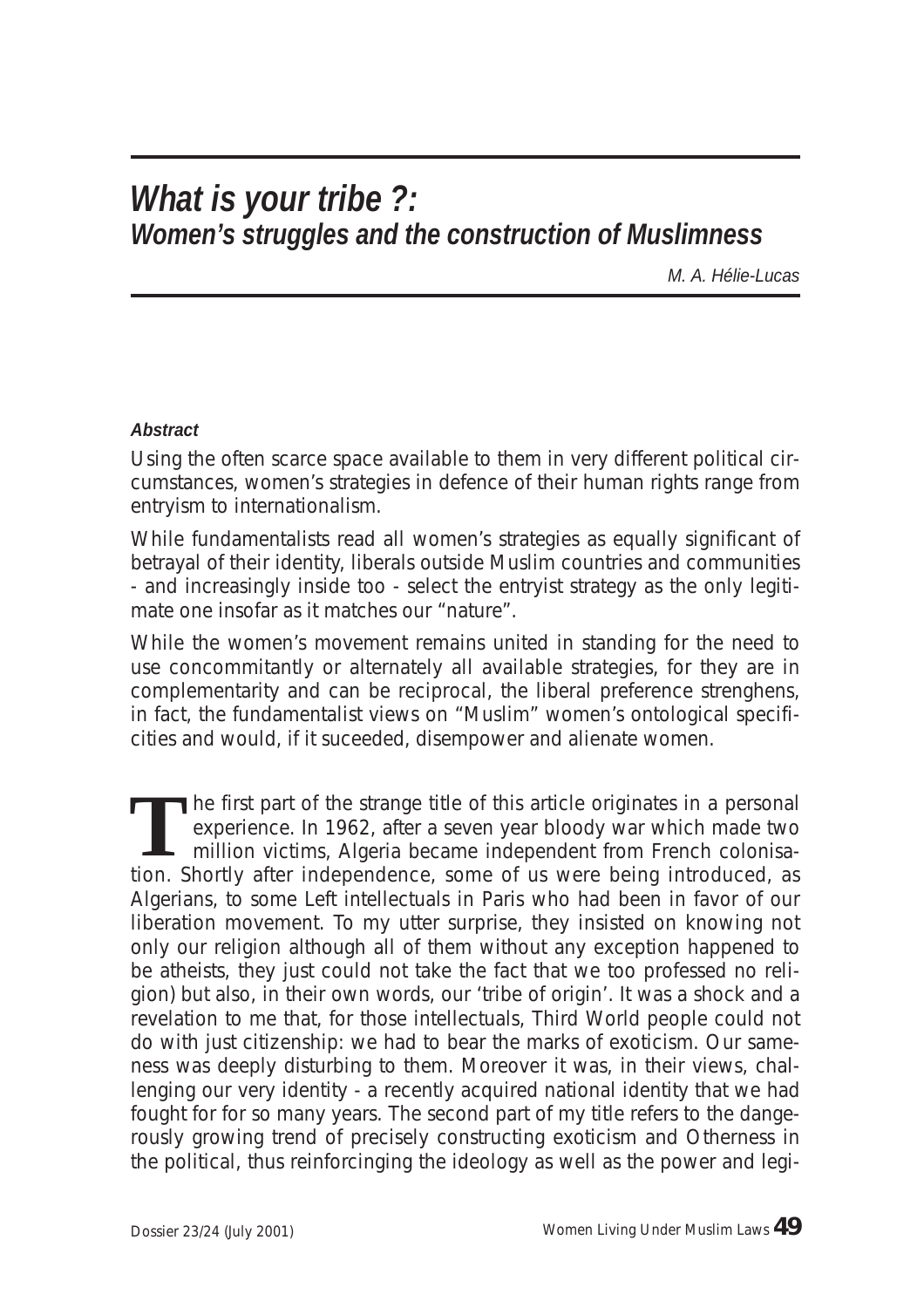timacy of extreme right political forces, both within and outside Muslim contexts, colluding with each other.

### **Fundamentalism in context**

Many well meaning people, outside as well as inside Muslim contexts, in good faith, play into the game of fundamentalists and their identity politics. There are many forms and varieties of fundamentalism, and for that reason I would rather speak of fundamentalisms. However, they have common characteristics. In particular, one key element of their politics is the control of women. This is true of all religious fundamentalisms: we can see it with the Christian Right in the US promoting their views of 'morality ' by assassinating medical personnel who perform abortions; it is true of Muslim Fundamentalists promoting gender apartheid in Iran, Sudan, Algeria and Afghanistan; it is true of Hindu BJP and RSS promoting sati (burning of wives alive on the pyre of their deceased husbands)...

The list will be long of other religious fundamentalists' anti-women stands, and of their hatred of women. Indeed, in a context of Islam bashing and racism, this is a much needed reminder that "Muslim fundamentalism", despite being specifically singled out in the international media, is no different in that respect from any other religious fundamentalism. Moreover, religious fundamentalisms cannot be isolated from other forms of fundamentalism which do not focus on religion, but do create ideological and political alliances with each other, such as fundamentalisms based on ethnicity and culture. For religious fundamentalism is not a religious movement, as it pretends to be. Religious pretexts, as in Ireland, are inevitably covering up much deeper infrastructural conflicts. Those are political movements, aiming at seizing political power, by force if not otherwise.

As an example, this is what the two main Algerian fundamentalist leaders, co-founders of the FIS party (Islamic Salvation Front) had to say, even long before the December 1991 elections were cancelled in Algeria, about their programme and democracy:

"I do not respect either the laws or the political parties which do not have the Qur'an. I throw them under my feet and I trample them. These parties must leave the country. They must be suppressed". (Ali Belhadj, Alger Républicain, April 5, 1991).

"Beware of those who pretend that the concept of democracy exists in Islam. Democracy is kofr" (Ali Belhadj, Le Matin October 29,1989).

"There is no democracy because the sole source of power is Allah, through the Qur'an, and not the people. If people vote against the law of God, this is nothing but blasphemy. In this case, one must kill these unbelievers for the good reason that they want to substitute their authority to the authority of God "(Ali Belhaj, Horizons, February 29, 1989.).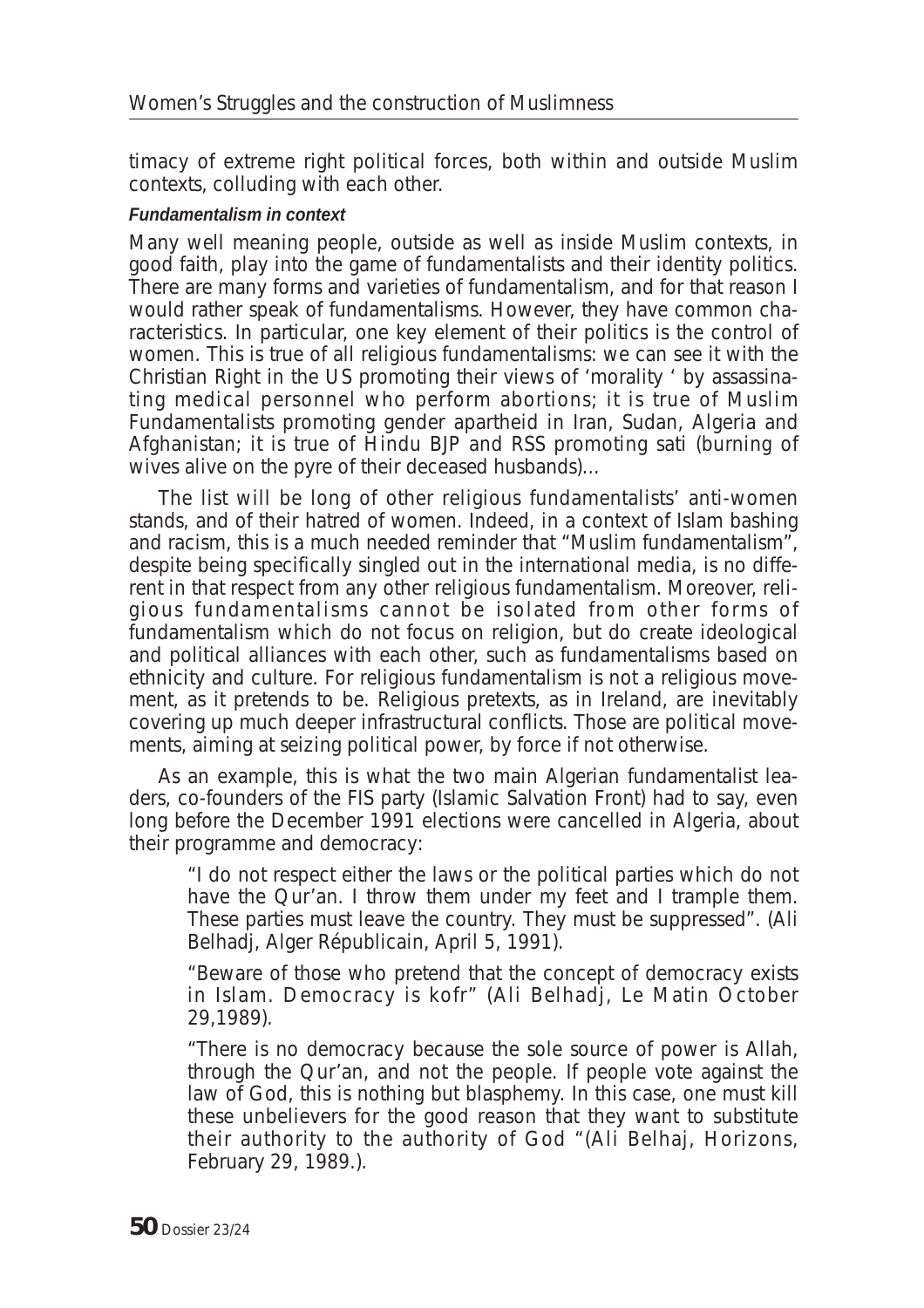"We do not accept this democracy which allows those who are elected to be in contradiction with Islam, Sharia, its doctrine and its values" (Abassi Madani, Algérie Actualité, December 24, 1989.)

Abhorent of democracy, Algerian fundamentalist leaders inevitably advocate violence against those who stand for it: "All forward looking leaders should put all their potentialities to the service of the djihad (holy war) and coordinate all forms of djihad, including armed djihad which is its noblest and highest form" (Ali Belhadj, Open letter to Mudjahidin, October 2, 1994).

This position is confirmed in international media by the representative of FIS in Washington himself: "If the Islamic state in Algeria is not brought to power by dialogue, this will be done by the djihad"( Anouar Haddam, Ennahar,Beyrouth, Liban, November 1994). "It is true that we declared the djihad and we did so according to the fundamental principles of Islam"(Anouar Haddam, El Tiempo, Madrid , Spain, January 2, 1995).

The incompatibility between 'Islam' and human rights obviously does not stem from all Muslims believers, but from Muslim fundamentalists only. Claiming that they represent, if not the holy people by God chosen, then the purest and most excellent race, or the most ancient and elaborate culture, these movements, when they rise to power, impose their rules, codes of conducts, beliefs and principles on 'subhuman' races, 'inferior' cultures and other religions. Fundamentalisms are political movements of the extreme right, which, in a context of globalisation, i.e. forceful international economic exploitation and free-for-all capitalism, manipulate religion, culture or ethnicity, in order to achieve their political aims.

Rather than looking for examples in far off cultural and political contexts, in some exotic third world countries, one should identify the phenomenon at one's doorstep. Europe had to face it recently with the 'ethnic cleansing' and expansionist policy of Serbian leaders in ex-Yugoslavia1.

Fundamentalism is the form that fascism takes today. Like Nazism in Germany, it emerges in a context of economic crisis and pauperisation, builds itself on the discontent of the people, manipulates the poorer sections of the populations, exalts their moral values and their culture(aryanity for Germany, the glorious past of Rome for Italy), covers itself with the blessing of their God ('Gott mit uns', as the SS used to wear on their belts), wants to convert or submit the world, eliminates and eradicates their political opponents as well as the 'untermensch'. Far from being obscurantists and economically backwards, fundamentalists are modernists and capitalists.

<sup>1.</sup> WLUML, 'Compilation of informations on crimes of war against women in ex-Yugoslavia. Actions and initiatives in their defence', 1992.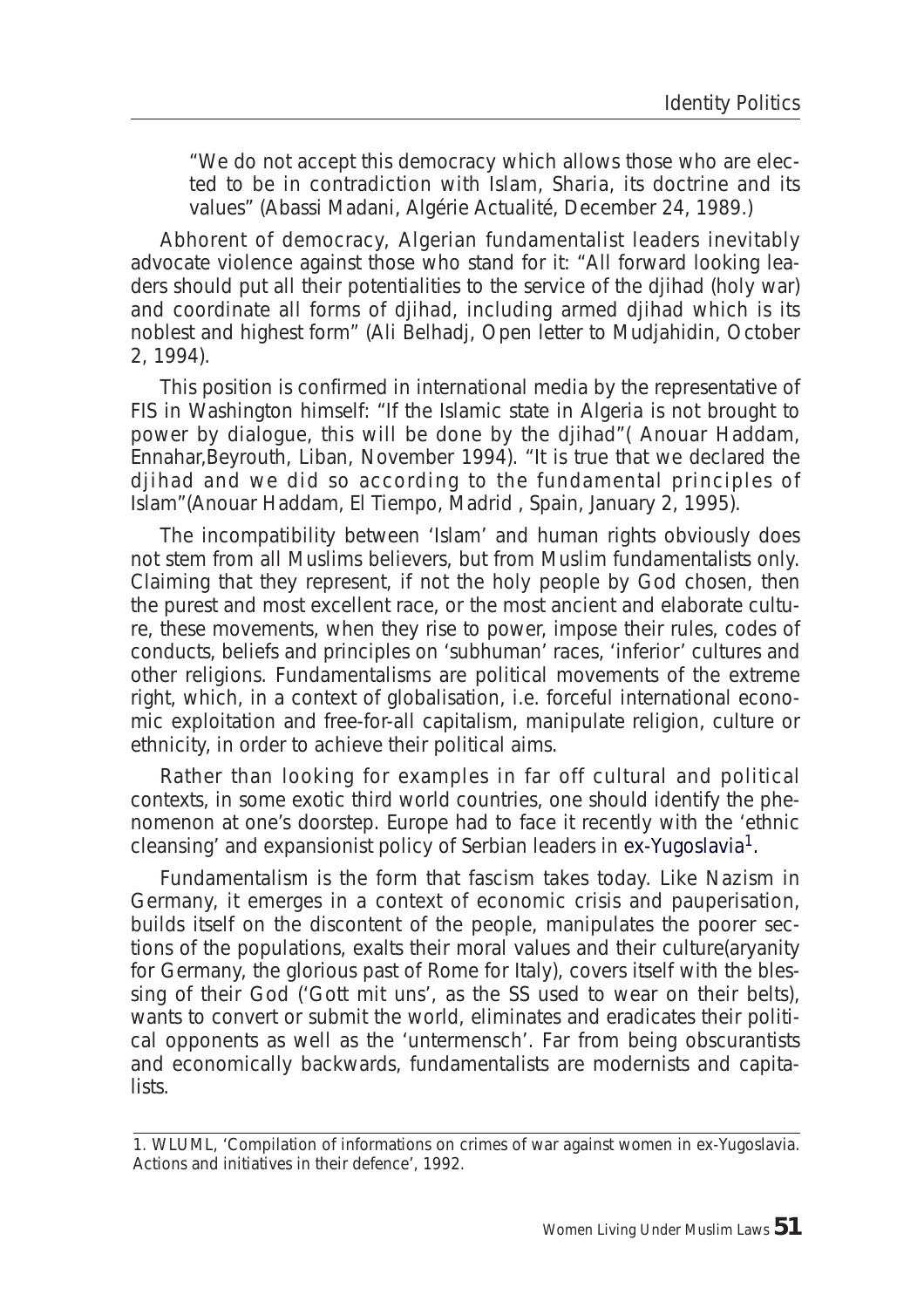It is in this context that I shall come back to Muslim fundamentalists, women and human rights. This particular form of extreme right movement and its specific oppression of women should not be analyzed outside a global political frame such as the one I indicated here.

### **The myth of a homogeneous Muslim world**

Women in Muslim countries and communities are indeed oppressed, in the name of religious interpretations that sustain and support patriarchy (Statement by 15 Muslim Scholars from India, Iran, Pakistan, Bangladesh, Morocco, the Sudan, Palestine, Syria and Turkey, from Free Inquiry, USA, October, 1997, reproduced in WLUML Dossier 19, 1997). However, there is no such thing as a uniform Muslim World, not a unique Islamic Law (Sharia) applied everywhere, and therefore women in Muslim societies lead very different lives, suffer different degrees of oppression, and enjoy different rights. "Our different realities range - from being strictly closeted, isolated and voiceless within four walls, subjected to public floggings and condemned to death for presumed adultery (which is considered a crime against the State) and forcibly given in marriage as a child, - to situations where women have a far greater degree of freedom of movement and interaction: the right to work, to participate in public affairs and also to exercise a far greater control over their own lives"2.

This diversity in itself is sufficient to counter the fundamentalist ideology of Muslimness, as a belief, a way of life, a code of conduct, a "culture"<sup>3</sup> that is supposed to characterize the life of so-called Muslims all over the world. Like all totalizations, it ignores differences of cultures, political regimes, classes, etc..., and proposes the oppressive vision of an unchallengeable, unchangeable, divinely defined homogenity. But it exists nowhere else than in their imagination.

However, by insistantly suggesting its existence, fundamentalists have managed to convince many Muslims and non Muslims of its (virtual?) reality. "It is often presumed that there exists one homogeneous Muslim world. Interaction and discussions between women from different Muslim societies have shown us that while some similarities exist, the notion of a uniform Muslim world is a misconception imposed on us. We have been led to believe erroneously that the only possible way of "being" is the way we currently live in each of our contexts. Depriving us of even dreaming of a different reality is one of the most debilitating form of oppression we suffer"4.

Differences in Muslim societies are due to three main factors. First of all, Islam has spread, over centuries, in many different cultures all over all

<sup>2.</sup> WLUML, Aramon Plan of Action, 1986.

<sup>3.</sup> Aziz El Azmeh. Muslim Culture and the European Tribe, in Islams and modernities, London Verso, 1993 and an extended version in WLUML Dossier 19, 1997. 4. WLUML. Aramon Plan of Action. 1986.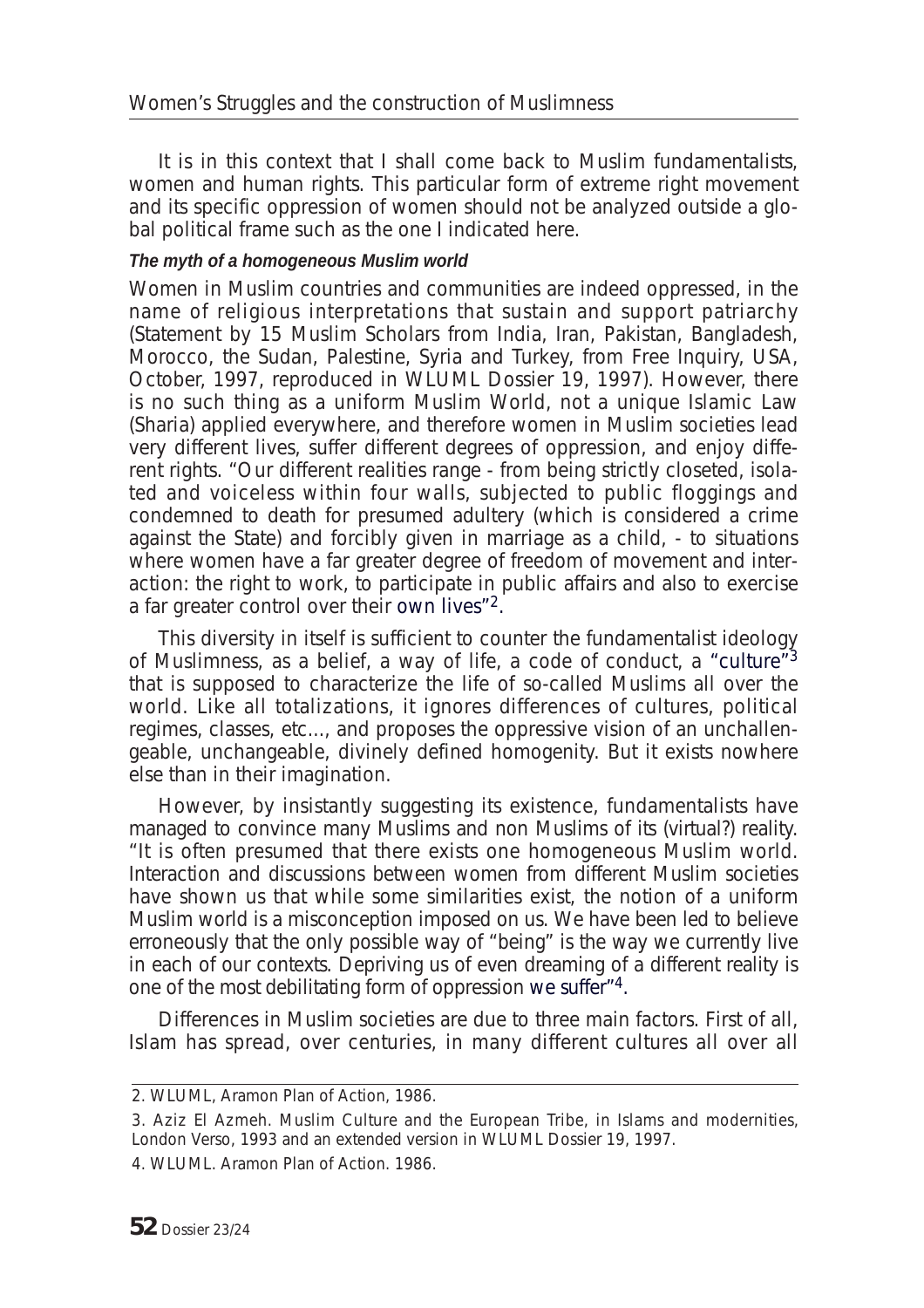continents and it has absorbed local traditions; hence Female Genital Mutilation, although practiced by animists and Christians too in the concerned areas, is considered and promoted as Islamic in certain parts of Africa while unheard of elsewhere; veiling which originated in the semitic tradition -Jewish, Muslim and Christian alike- is now promoted the world over as the symbol of Islam, thus eradicating traditional dress codes; the caste system, originally Hindu, functions in Muslim communities as well in the Indian subcontinent.

Secondly, the Qur'an and hadith have been interpreted throughout centuries, by different Schools of Thought, and ongoing reinterpretation is still an option to many Muslims. Like in all holy books, one can find in the Qur'an the God of Love as well as the God of Wrath, and many historically connoted positions as well, such as the one on slavery, for example. ' Be kind to your slave ' is the Qur'anic injunction; to my knowledge, Muslims take it as a step forward in improving the condition of existence of slaves at the time of Mohamed, rather than a justification of slavery today ... Such a historical analysis can be and indeed is applied by many Muslims today to the injunctions concerning women: " Beat her lightly " is considered as a step forward from heavy punishments practised in the Middle East at the time, rather than a justification of wife beating today...

Following this line, an Algerian Muslim scholar analyses that the function of the veil was to protect married women (by contrast with slave women)in the time of Mohamed; hence its most appropriate modern equivalent is education and schooling, for this is what, in our times, gives most protection to a woman<sup>5</sup>. And finally, it is clear that political powers using culture and religion choose to emphasize different elements or interpretations in both culture and religion, according to circumstancial needs.

This leads us to make an essential distinction between two concepts: Islam and Muslims<sup>6</sup>. Islam as a religion, an ideology, a utopia, can be analysed from the point of view of theology or of philosophy. "Islam", in this sense, does not exist anywhere in the material world. The "Muslims" are those who attempt to materialize their interpretation of these ideas, i.e. on the one hand the men and women who defined themselves as religious beings, as followers of Islam, and on the other hand the political forces that monopolize the reading of the text and use it as a major strategy for accessing or keeping political power. Analyzing of their actions belongs to the

<sup>5.</sup> Soheib Bencheikh, Mariane et le Prophète: l'Islam dans la France Laïque, Grasset, Paris,1998. (i.e. The Republic and the Prophet: Islam in Secular France.)

<sup>6.</sup> Marie-Aimée Hélie - Lucas. "The preferential symbol for islamic identity: Women in muslim personal laws." Paper presented at Wider Round Table on Identity Politics. . 8-10 October 1990, 12pp, published in Valentine Moghadem Ed, Identity Politics and Women. Boulder, Colo: Westview Press, 1993; and in Women Living Under Muslim Laws Dossier 11/12/13, 1996, pp. 5-12.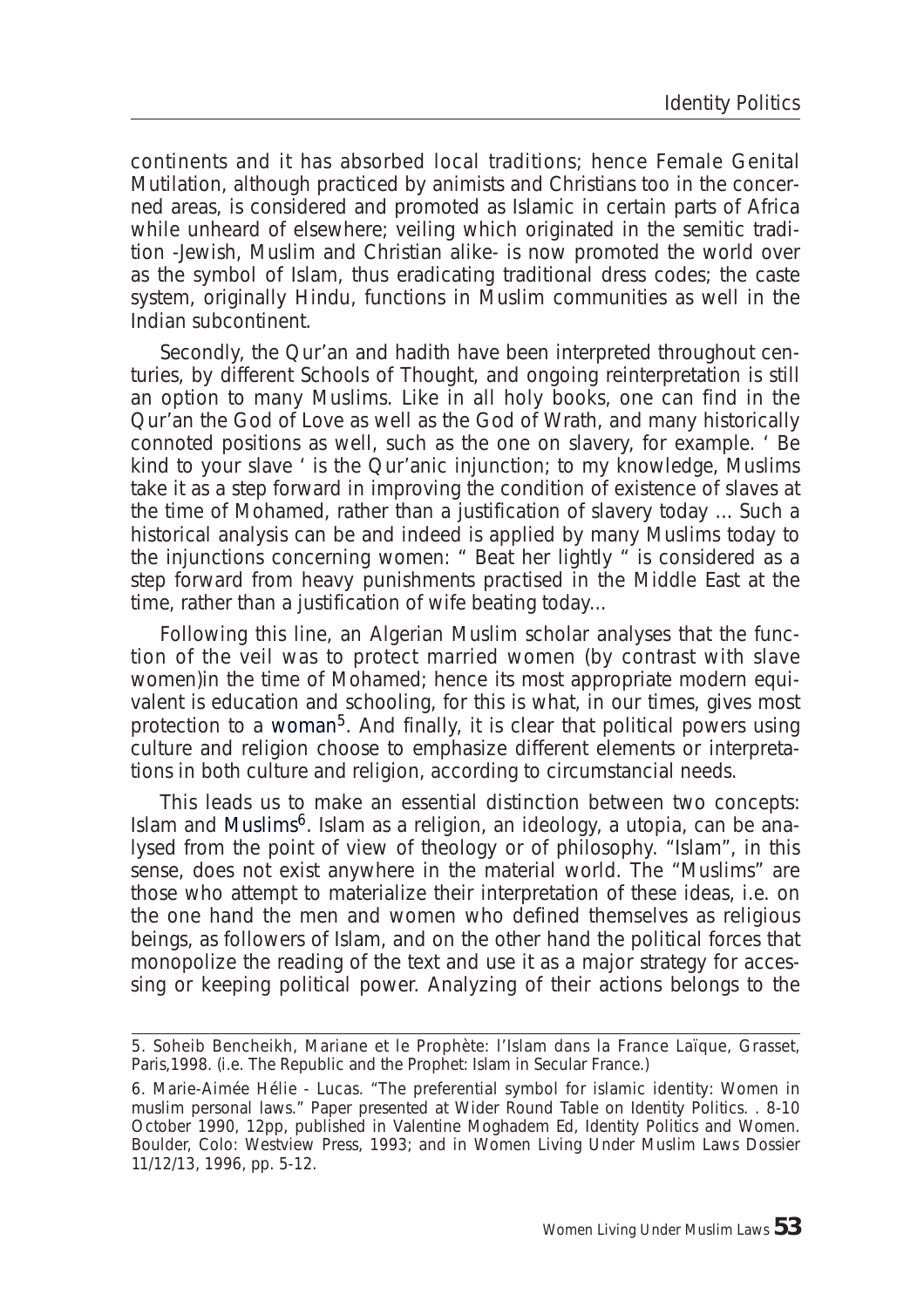fields of sociology and political sciences. It follows suit that not all that is done by Muslims is Islamic and that what is Islamic is even debatable and debated amongst Muslims. Islam as it should be, Muslims as they are. Muslimness is man made, not God given.

This conceptual distinction should allow one to defend human rights in Muslim countries without fear of being seen as anti Islam. It is an important distinction too, for women inside Muslim contexts who fight for their human rights. This paper exclusively focuses on the sociological and political aspects: on what people do, be it in the name of religion. Hence we are not here referring to Islam, but to Muslims.

In fact we are even talking here of 'so-called Muslims'. For, again, another important distinction needs to be made: common sense and common language takes it that all people born and raised in Muslim families are automatically Muslims believers, that all people born and raised in countries or communities in their incredible cultural and political diversity, which laws are said to be derived from the Qur'an are automatically Muslims believers. Freedom of faith is obviously denied to people born in such contexts... No one would dream of defining any honourable French man or Swiss lady 'a Christian', rather than 'a French' or 'a Swiss'. While we, Algerians, Nigerians, Pakistanis, Fijians, Canadians, or British alike, believers and non believers alike, atheists and free thinkers alike, are labelled "Muslims". Are we still talking of faith ? 'Muslimness' is becoming a transnational identity - much to the delight of fundamentalists. It is becoming an unwashable 'original sin', a stamp on the skin and soul of the people whose accidental location of birth made them "Muslims". These 'extensions de sens' actually constitute an insult to true believers for whom faith is a deeply important choice in life, and to the freedom of religion. It is, as well, an insult to the personal integrity of those who have not chosen religion as a marker of their identity. Moreover, it is a very dangerous political labellisation. "Jews", believers and non believers alike, will not contradict me.

### **The diversity of women's struggles and strategies**

Women themselves are organizing their struggles for human rights on all these fronts concommitantly. Their strategies adequately address the issue, ranging from working from within the frame of religion, by reinterpretation of the Qur'an from a feminist perspective, to an entirely secular approach of human rights<sup>7</sup>.

<sup>7.</sup> Marie-Aimée Hélie-Lucas. "Women Struggles and Strategies in the Rise of Fundamentalism in the Muslim World: From Entryism to Internationalism." In: Afshar, Haleh, Ed. Women in the Middle East: Perceptions, Realities and Struggles for Liberation. London: MacMillan,1993, pp.206 - 241, and in WLUML Occasionnal Paper No 2.: WLUML.1990, 17pp.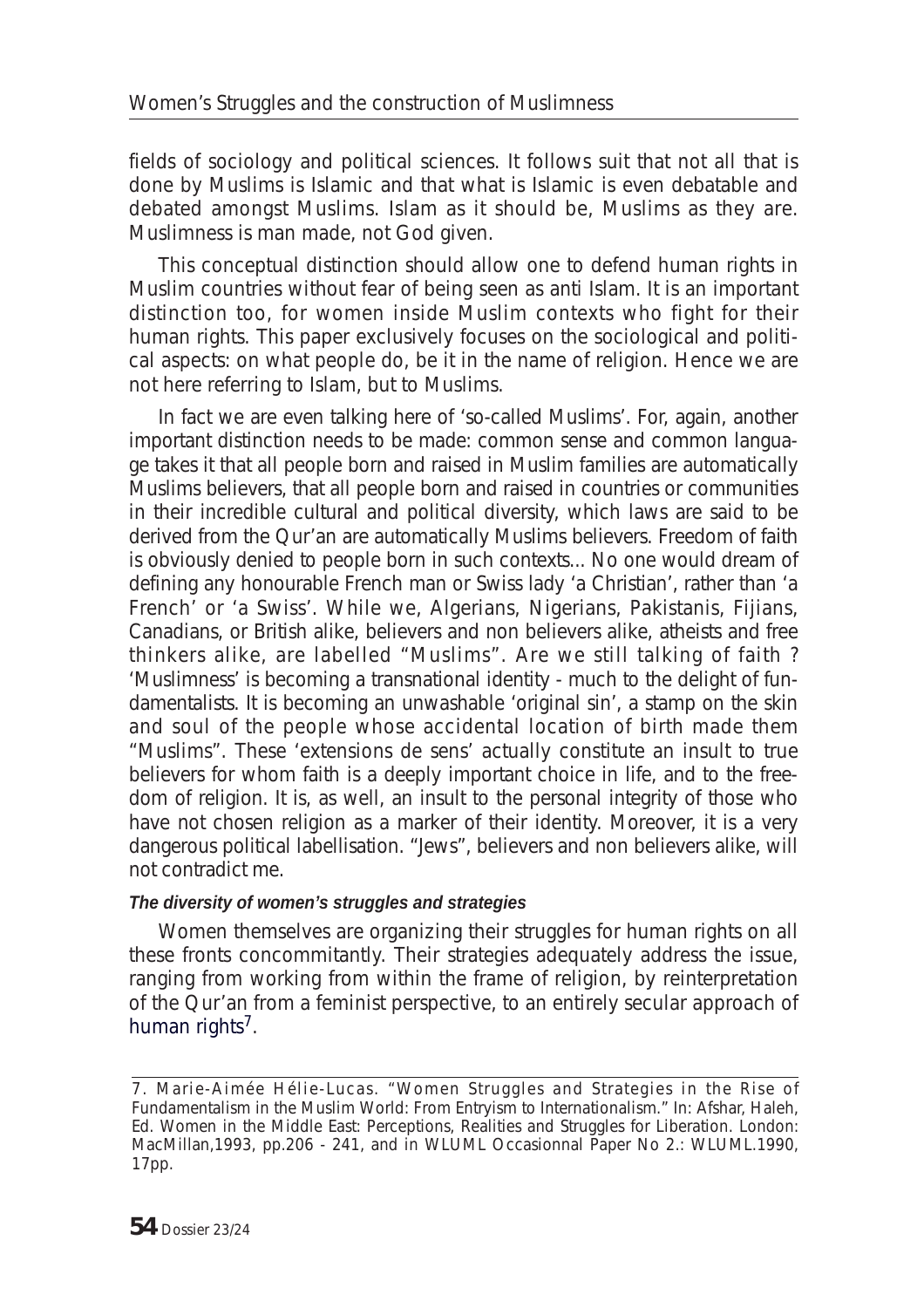Interpretation of the Qur'an has long been monopolized by male scholars, and it is recently, a couple of decades ago, that a strong movement was born from the ranks of feminist theologians and women's human rights Muslim scholars<sup>8</sup>. Initially, it has been seen by non religious human rights advocates as hardy distinguishable from, or even colluding with, Muslim fundamentalists'forceful attempts - now unfortunately more and more successful – to infiltrate the human rights domain. The main distinction between these two very different movements is that religiously inclined women human rights advocates do not try to monopolize the field of human rights, they ally with secularists and combine approaches, even if their main focus remains to reform from within the religious framework those laws and practices that originated in obscurantist interpretations of religion. On the contrary, fundamentalists' approach excludes any other strategy and violently combat it. For them, 'outside religion, no salvation'.

Using the Trotskyist concept, I qualify this approach of "entryist", for women have invaded a field that was not theirs and have successfully initiated a dialogue on Ijtehad (reinterpretation) which was dormant for centuries. They propose alternative interpretations which on the one hand go back to the original text and its semiotic roots, and on the other hand develop a field of historical and cultural interpretation which is really new, for which they have widely used cross cultural analysis developed by secular feminists<sup>9</sup>. By so doing they have deeply modified the field of Islamic theological research.

At the other end of the spectrum, other women - be they believers or atheists -, while incorporating the pioneering work of new feminist theologians, do not see religious debate as a main strategy for social change; using their anthropologically grounded awareness of the fact that there is no such thing as a homogeneous Muslim world and far less a transnational Muslim culture, they have successfully pointed at the diversity of situations women live in Muslim countries and communities around the world. Criticizing conservative or even inhuman laws and practices, they condemn violations of women's human rights regardless ofthe fact that those may be justified, locally, nationally or internationally, by reference to religion. Bound neither by customs nor by religious interpretations, they state regarding reproductive rights:

" In our context, these laws, policies and practices are frequently said to flow from the imperatives of Islam. However there is considerable variation in actual laws and policies from one Muslim country/community to another. For example, across the Muslim world, policies

<sup>8.</sup> Riffat Hassan; "Selected Articles." Readers & Compilations Series: WLUML, 1994, 47pp.

<sup>9. &#</sup>x27;For ourselves, Women Reading the Qur'an', WLUML, 1997.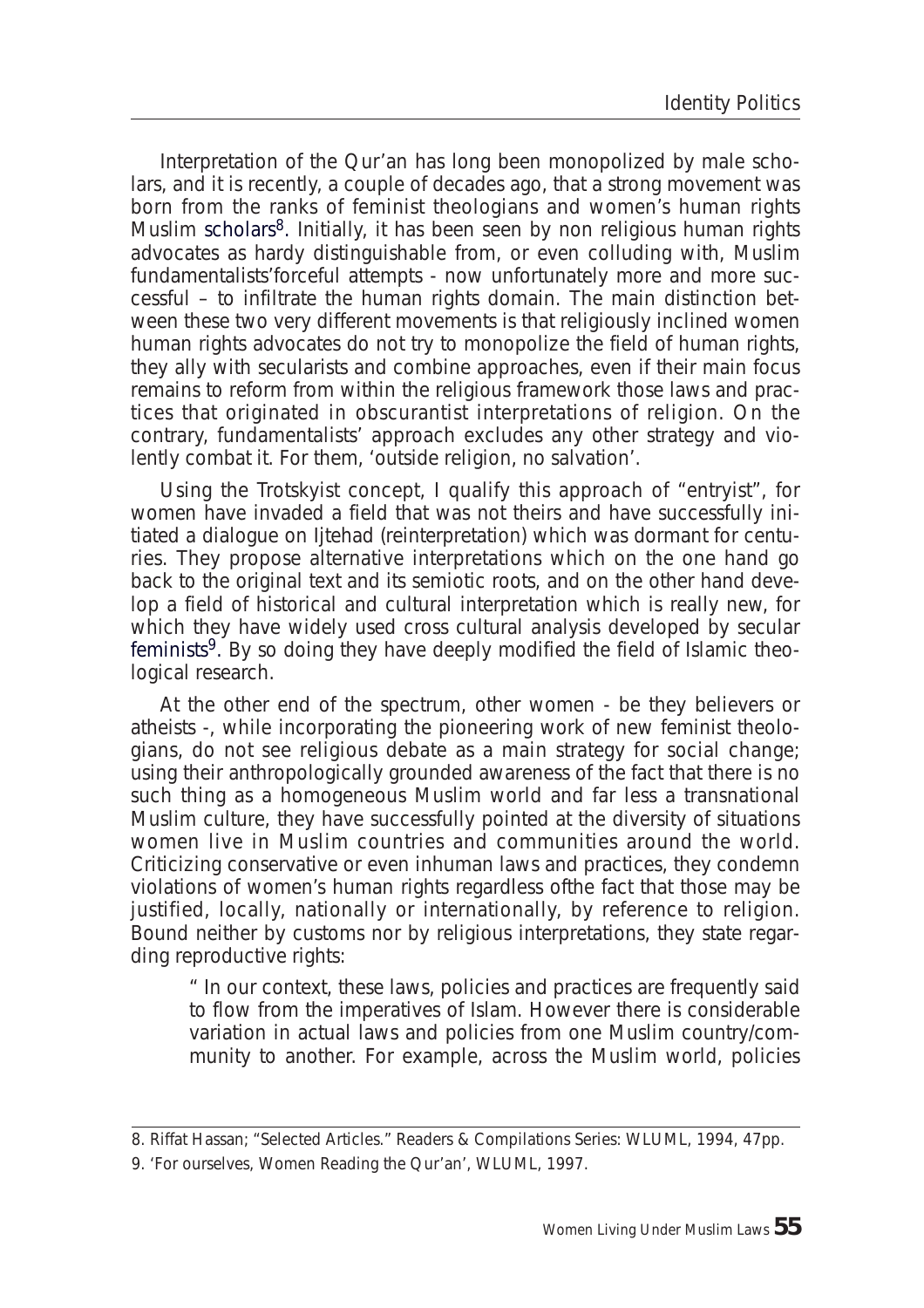on fertility regulation range from a total ban on contraception to forced abortion and sterilization, depending on the political interests that dominate at the moment. What is similar accross the Muslim world is the use of Islam as justification of such dissimilar policies. In the present situation, when political forces and ideologies that have been labelled " fundamentalist " are on the rise, governments - even when they restrict such forces in the struggle for political power- pander to them in matters relating to women. In the process, their different political interests collude with male interests in denying women's human rights"<sup>10</sup>.

They have also pointed at all the good laws and practices that exist in different Muslim contexts that could and should be adopted in other Muslim contexts, without appearing to the tenants of cultural purity and nationalist isolationism as "importing alien mores".

Commenting on the rise of the "religious" extreme right, WLUML wrote:

"We fear that if we do not act, we may be subjected to a situation which will not necessarily be the worst but could certainly be worse than what we have today, where for instance:

- unilateral and oral pronouncempent of 'talaq' would be legal, as currently exists in India,
- women's rights to vote would be delegated to men as was the case in Algeria for two years,
- 'zina'(adultery and fornication, any extra marital sex) would be punishable by stoning to death or public flogging and/or fine, and/or imprisonment, as is currently the case in Pakistan; further, women orally divorced by their husbands (therefore having no proof of their divorce) when they marry again can be sentenced under 'zina',
- 'zina bel jabr (rape) would require the "eye witness account of four male adult Muslim men of good repute" before the rapist could be given maximum punishment , as is currently the case in Pakistan,
- women could be tried and executed for unislamic behavior, for instance laughing in the streets and/or allowing a strand of hair to fall out of the hidjab, as has happened in Iran,
- robbery would be punished by amputation of limbs, as in Sudan and Saudi Arabia, - women would be subjected to forcible contraception, abortion and sterilization, as in Bangladesh,
- women would not have the right to drive, as in Saudi Arabia,

<sup>10.</sup> WLUML Statement to the Cairo UN World Conference on Population, in 'Women's reproductive rights in Muslim countries and communities: issues and resources',1994 )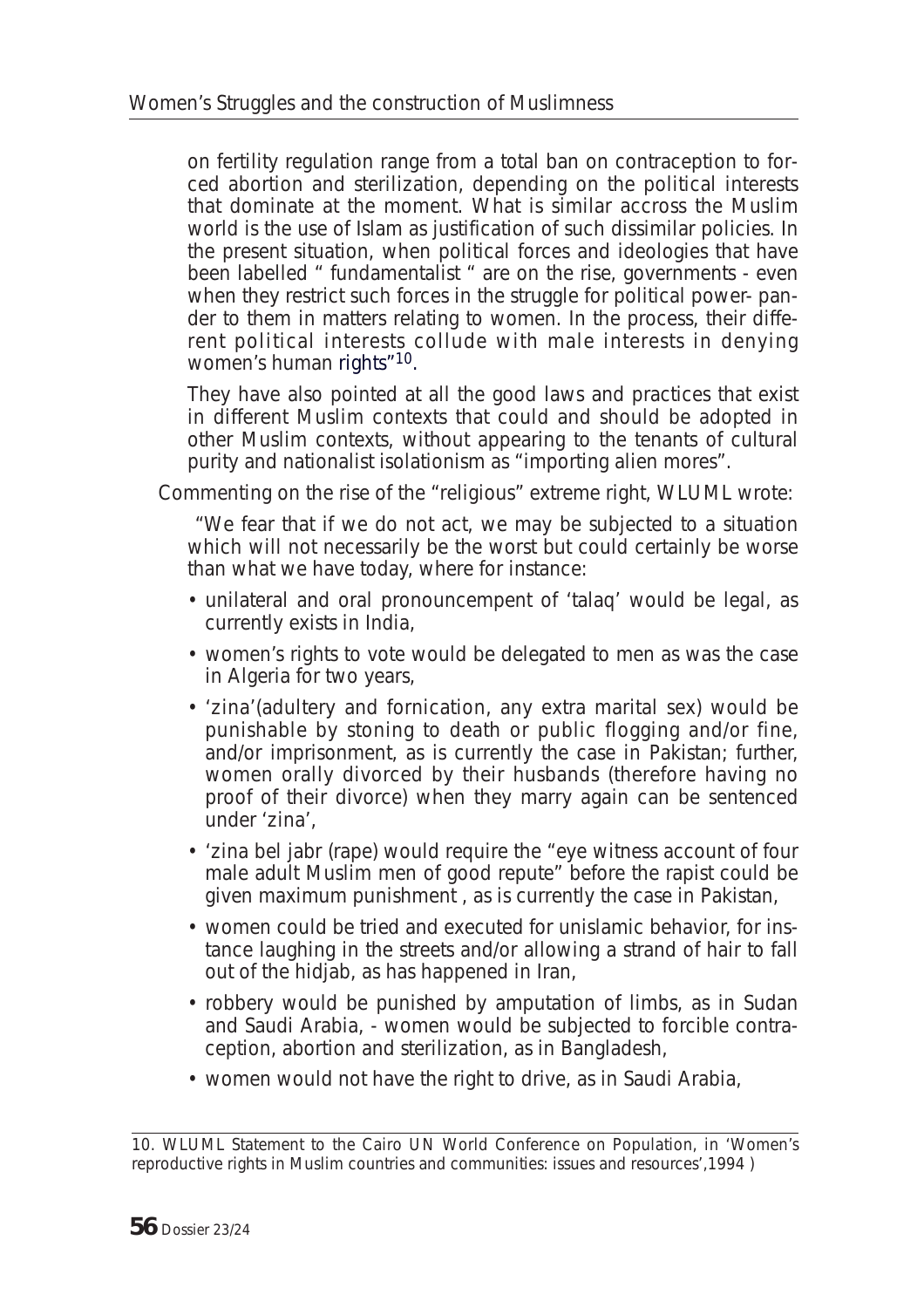- women would not be able to leave the country without the written permission of their fathers/husbands as in Iran and Saudi Arabia,
- women would not have the right to vote, as in Kuwait,
- women would be circumcised, as in Egypt, Somalia, Sudan,
- women would be forcibly given in marriage by their male guardians 'wali), as in communities governed by Maliki and Shafi schools, - etc…

We emphasize that none of these laws exist in all Muslim countries, nor are they intrinsic to Islam.

On the other hand, we wouldlike all women to enjoy the foçllowing rights that exist in at least some Muslim countries:

- the right to vote at all levels, as in most Muslim countries/communities
- the right to choose their own husbands as in countries governed by the Hanafi school, - the right to divorce, as in Tunisia,
- the delegated right of divorce (talaq e tafweez) as in Pakistan and Bangladesh, - the right to a share of the marital property upon divorce, as in Malaysia,
- the right to custody and guardianship of their children after divorce, as in Tunisia,
- the right to the marital home at least till the children are adults, as in Lybia - the ban on polygamy, as in Tunisia,
- the right for a wife to curtail second marriages, as in Bangladesh, Pakistan, Singapore, - etc…"11

This strategy could not exist without a strong international linkage (between women from Muslim countries and communities worldwide<sup>12</sup>, without having raised consciousness about our commonalities and diversity; it would not exist without the clear internationalist understanding that we women have 'partie liée', that the rights we gain here are bound to affect positively women elsewhere, and that the rights we lose here may affect negatively women elsewhere. This is well illustrated by the post Iranian revolution spreading of their ugly form of veiling, including to those Muslim communities which had a completely different cultural dress code and would like to retain it, and by the recent attempts to spread FGM as a "Muslim" practice to several countries in Asia where it was unheard of.

<sup>11. &</sup>quot; Best scenario / Worst scenario ", WLUML, internal document, 1994.

<sup>12.</sup> Marie-Aimée Hélie-Lucas. "L'Internationalisme dans le mouvement des femmes: les réseaux internationaux de femmes." Occasional Paper No 4.: WLUML.1994, 14pp.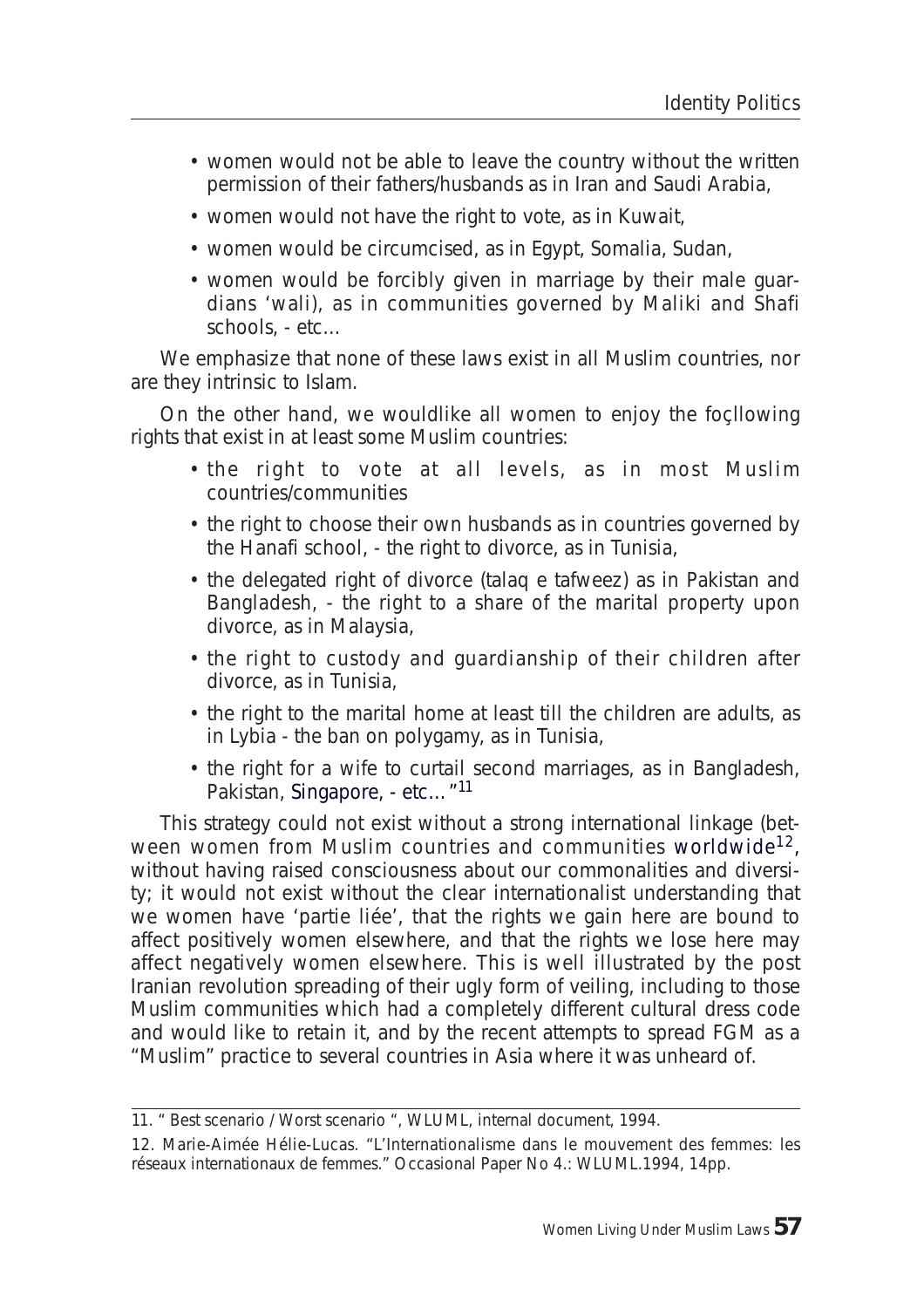At a global level, the Cairo UN World Conference on Population gave a formidable example of the unholy alliance between the Vatican and El Azhar that tried to stop women's demands for reproductive rights, contraception and abortion. In this very case, it became clear that the curtailing of reproductive rights that women had recently faced in Poland or in ex-Democratic Republic of Germany were indeed part of a concerted effort towards depriving women in Muslim contexts and globally, of the same rights<sup>13</sup>.

This is why internationalist women strongly advocate for universal human rights. If indeed universalism, as it exists today, is generally highly criticized for its implicit ethnocentricism and leaning towards so-called western values, most women nevertheless recognize the need for, support the principle of, and work towards a new definition of universality in human rights. The massive presence of autonomous women's rights organisations from Muslim countries and communities at the UN World Conference on Women attests to the fact that women see the urgent need not only for linkages within Muslim contexts but also with the global women's movement. These groups are not to be confused with fundamentalists groups also massively present in Beijing (it would be interesting to explore their sources of funding) as well as state sponsored organisations.

What is most impressive is the integration, inter penetration, cross fertilization, and finally the reciprocal reinforcement and mutual support of these various strategies<sup>14</sup>. In most instances, far from being seen as contradictory or oppositional, they are perceived at best as complementary and at the very least as non antagonistic<sup>15</sup>.

### **The construction of muslimness**

This vision of the world is a far cry from the one sided vision of fundamentalists for whom "Islam" is the only possible solution, and their interpretation of it the only one to be enforced, volens nolens, upon the world. For them, all struggles for women's human rights, be they from within the frame of religion or from a secular perspective, are equally seen as betrayal. Betrayal of one's religion: the monolithic Islam. Betrayal of one's culture: the imaginary transnational Muslim culture. And betrayal of one's community: the Umma. Women's struggles for human rights are seen as dangerously divisive of the "Muslim world".

<sup>13.</sup> Lynn Freedman,'The Challenges of Fundamentalisms', in Fundamentalism, women's empowerment and reproductive rights, in Reproductive Health Matters,London, November 1996,and in WLUML Dossier 19, 1997).

<sup>14.</sup> Farida Shaheed. "Controlled or Autonomous: Identity and the Experience of the Network Women Living Under Muslim Laws." Signs. Vol. 19. No.4: Summer(1994.

<sup>15.</sup>on the concepts of complementarity and reciprocity in international solidarity, see: Hélie-Lucas, WLUML, "Heart and Soul", WLUML internal document,1997, and Waterman, WLUML Occasional Papers Series n°5, 1994, 12pp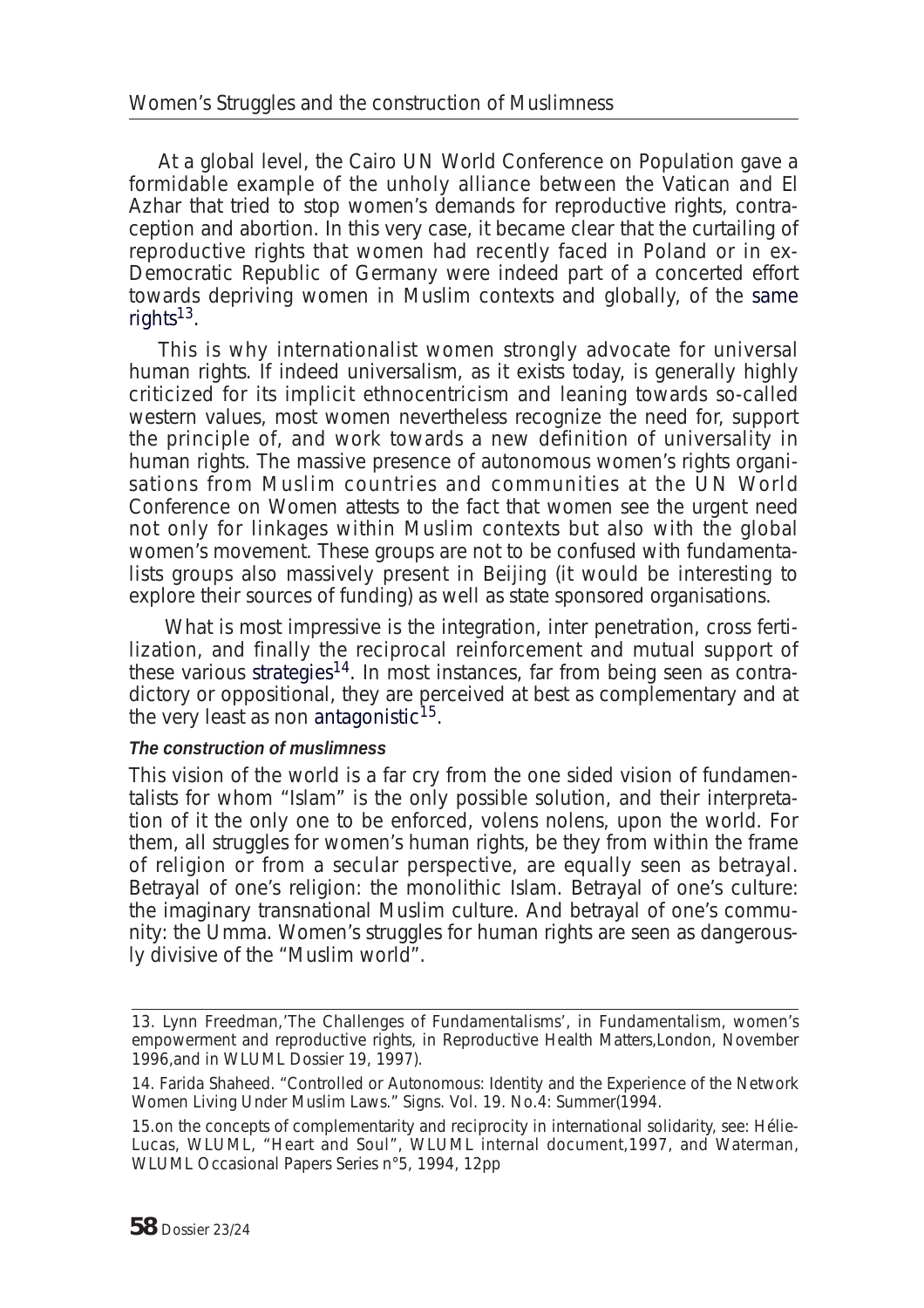However, if one can expect such an analysis from fundamentalists, the collusion of well meaning liberals and human rights advocates with fundamentalists' ideology comes as a surprise. What is of most interest to me is the fact that amongst these three different but complementary strategies, only one is artificially isolated, getting most attention, most funding, most recognition. It is seen as the only authentic one, the best for "Muslims". Indeed, it is the strategy of religious interpretation. This should be of concern to all people who recognize the fascistic nature of fundamentalist movements and the fact that, in the context of globalisation, these movements are on the rise everywhere in the world today. In the name of respect for the Other's culture and religion, or for fear of being accused of racism - for those outside the Muslim contexts -, for internatization of the notion of betrayal - for those who, in one way or another, identify with Islam -, there is an undue reluctance to name and condemn violations of human rights in general and more especially of women's human rights in Muslim countries and communities.

Moreover there is reluctance to acknowledge the variety of strategies that women are using all over Muslim countries and communities, the need for this variety, their complementary and reciprocal character, and finally to admit to the legitimacy of them all. In short, while we claim our capacity to work as political equals, not only racists, but enlightened people and women's allies too, feel that we should go for the most "Muslim" possible strategy, excluding all other possibilities as alien to them.

This sends us back to the image of exoticism that is so often attached to so-called 'Muslim women'. It seems that the sense of self and identity of those tenants of the exclusive religious strategy is shattered if and when the exotic creatures come to close to one, if we feel free to use strategies that they thought were theirs and theirs only. Is The Other so different, or so much the same ? What are the frightening implications of sameness for oneself....16. By selecting one strategy, limiting the choice and imposing/denying their "Muslim" identity to women who - in their own context, at a specific historical moment in time - decide for other strategies, one clearly refers to an imaginary, ahistorical, immutable image of the 'Muslim woman'. Indeed, this conforts fundamentalists' ideology and dangerous political construct of "Muslimness". Why is this construction so well received and accepted by such different sections of the political spectrum, indeed by almost everyone? The notion of difference can be manipulated from several points of view :from the point of view of racists, from the point of view of fundamentalists, from the point of view of migrants and from the point of view of liberals and human rights defenders. But ultimately, culturalist differentialism and xenophilia, despite the

<sup>16.</sup> Kenan Malik, 'The Perils of Pluralism', in 'The Future', Index on Censorship, 1997, and in WLUML Dossier 20, 1997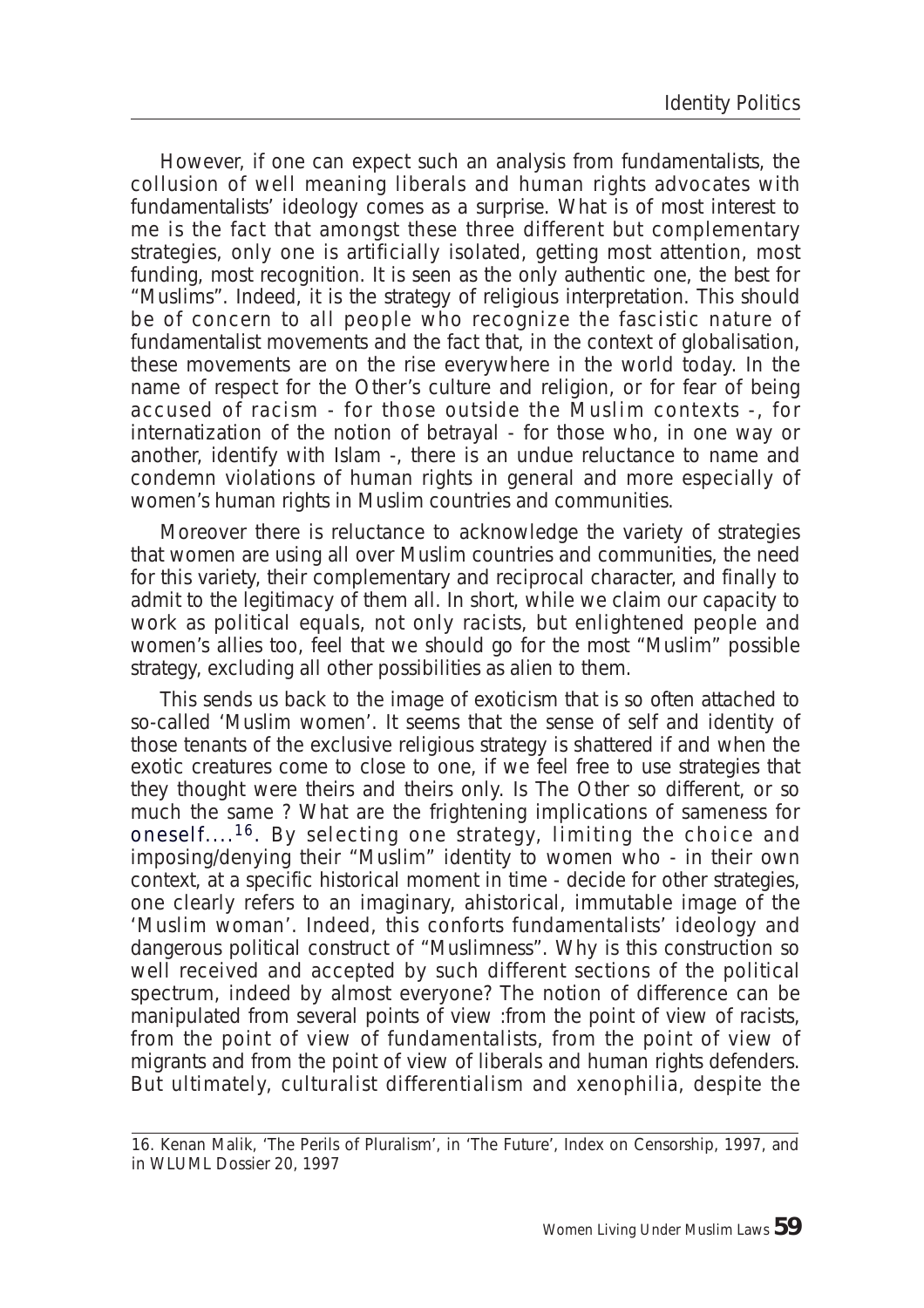individualistic liberalism of its proponents exists in a vicious circle of complicity with xenophobic racism<sup>'17</sup>. For what is difference? Differences are produced by specific historical, geographical and political circumstances. However, when isolated from their context, when essentialized, referred to as a 'nature' - ahistorical and unchangeable -, under whatever disguise it presents itself, difference feeds into the ideology of racism. The promotion of difference has always been at the heart of racist agenda. It is because the Other is defined as different, radically different, ontologically different, that one ceases to even see its humanity, and finally classifies it as 'undermensch'. Racists emphasize difference: as Hitler, the apartheid regime in South Africa, the segregationists from the US South elaborated on difference... Right now, the extreme Right in Europe has taken up the flag of difference, using it to argue against the possibility of 'Muslims' becoming citizens. "Equal but different".... It is not the place to debate here on the dialectical relationship of nature and culture. But, not surprisingly, in times when extreme right political forces are on the rise, there is an upsurge of 'nature' and biology, including in feminist theory and in science (recent emphasis on the genetic origin of homosexuality, for instance), and the cult of difference, rather than integration. "Communalisation" ( to use the South Asian concept) of the communities, rather than promoting the "melting pot"(indeed so often a failure and a disillusion in practice) becomes the buzz word of human rights advocates. I presume that these thoughts cannot be distorted to the point that they would be equated to advocating for the eradication of cultural differences and their homogeneisation through the adoption of the Western model. I am only pointing at some of the consequences that the present political construction of a 'natural' Otherness, especially for so-called Muslims,have for women and for their human rights.

"Difference" presently benefits from a conjunction of interests which gave it a dangerous prominence. Failure to achieve equality leads to exaltation and fantacisation of difference: politics of nostagia of migrants bound together by being confronted to the same racism. For racists, social differences are seen as the inevitable product of natural differences and thus justify exclusion. Social scientists, 'experts' and politologists elaborate on 'common sense'<sup>18</sup> understanding of difference and give academic credentials to 'immediate knowledge'19. Hand in hand with racists and extreme right political parties, exploiting the inadequacy of social scientists methodologies and the naivety of liberals, fundamentalists exploit the momentum to further their agenda. Within the prevalent discourse of multiculturalism and multiethnicism in Europe and North America, Muslims

<sup>17.</sup> Aziz El Azmeh,op.cit

<sup>18.</sup> Bourdieu & al, Le Métier de Sociologue, Paris, Mouton, 1968

<sup>19.</sup> Bourdieu, idem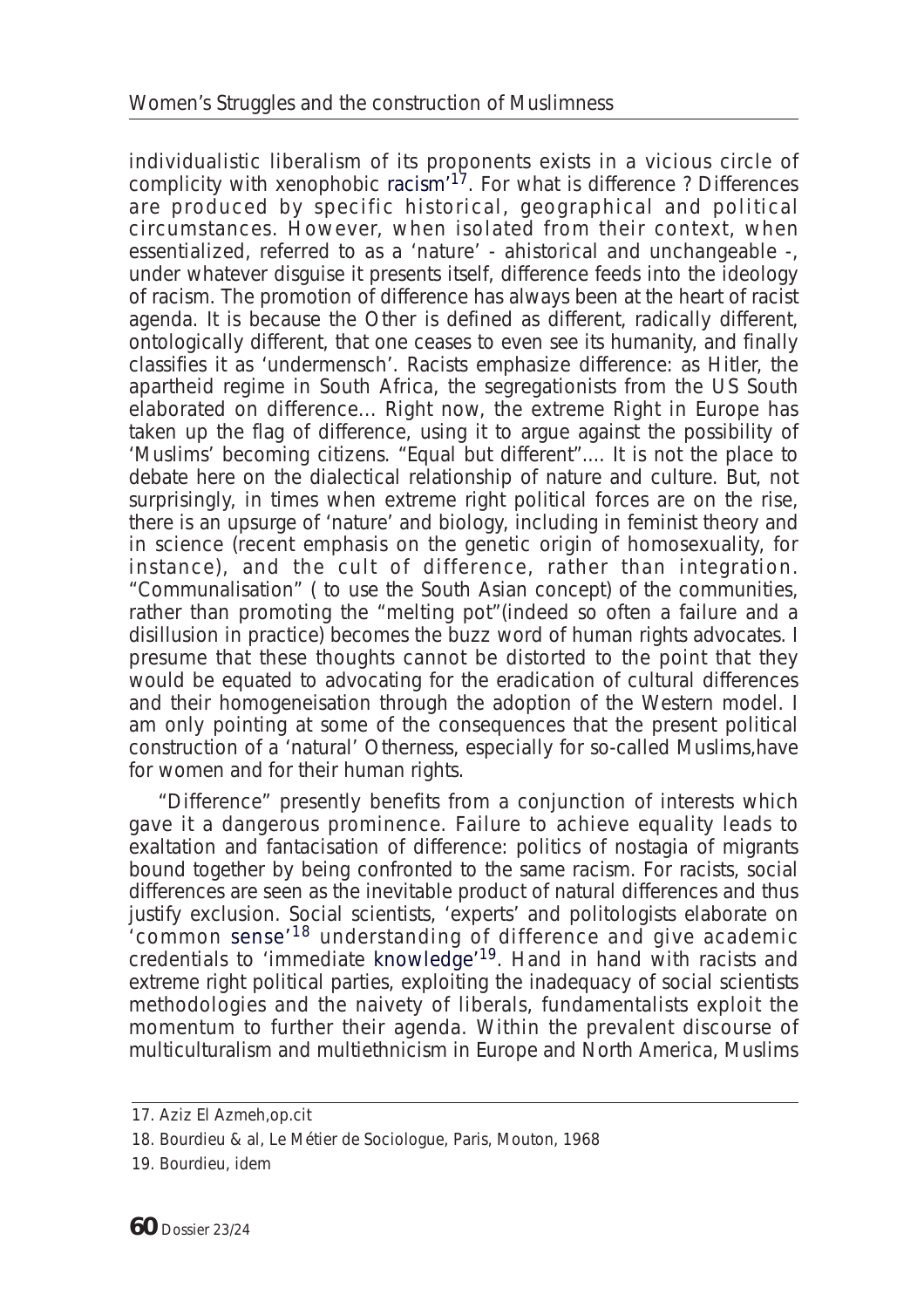are seen as sharing of a religion which has been dubbed a culture. Despite the fact that "Muslims" live all over the planet, therefore in very different cultural set ups, despite within one specific country, differences between those of rural and urban origin, rich and poor, educated and illiterate, religion is seen as overdetermining their socio economic and ideological positions. Culturalist islamism assumes a cohesive homogeneity which is by no means a reflection of the stunning diversity of social reality. Its fantasmatic "culture" seems impenetrable to others' culture, to historical developments, unchangeable overtime, - dead rather than reflecting the living history of living people.

Liberals and human rights advocates follow this ideological line. In the name of respect of the Other, respect of the Other's Culture, they promote cultural relativism. They want to redefine equality so that it fits difference. In the name of difference, they justify practices that, for themselves, would be considered barbaric. And they are not even yet sure, when concerned people, concerned women, challenge this imaginary culture, that they are not witnessing cultural treason and should not, hand in hand with fundamentalists, strongly object to it.

My favorite example has long been the Dutch Parliament's debate on the opportunity to allow, on the soil of the Netherlands, the practice of FGM "for the concerned sections of the population". However a very good example has recently been offered by a study on North African migrants in Belgium thatled to propositions of law which, if adopted, – despite the fact that 100% of the women investigated unanimous protested her conclusions – a protest acknowledged by the author and researcher -, would legally establish discrimination and unequality, on the one hand between men and women migrants, and on the other hand between them and the rest of the population in Belgium as well. The proposed legal measures will abolish - for these migrants and for them only - the rule of equality that is the basis of the Constitution, by adopting amendments inspired by some of the gender discriminatory laws or customs of their country of origin20.

One cannot help suggesting a few epistemological questions: who defines culture? Are women entitled to do so? Is citizenship restricted to men, elders, "representatives of the community" and vocal fundamentalists ? Is culture immutable and in that case in which century are we deciding – in place of the concerned people - that it stopped evolving ? Although the habit of secluding and isolating "savages" and "primitives" for the sake of preserving their authentic Otherness has officially lost its credential, it seems that new forms of non material reservations have come to get legitimacy.

<sup>20.</sup> Foblets, Marie-Claire, Ed. 'Femmes marocaines et conflits familiaux en immigration: quelles solutions juridiques appropriées?'. Antwerpen: Maklu.1998, 473pp.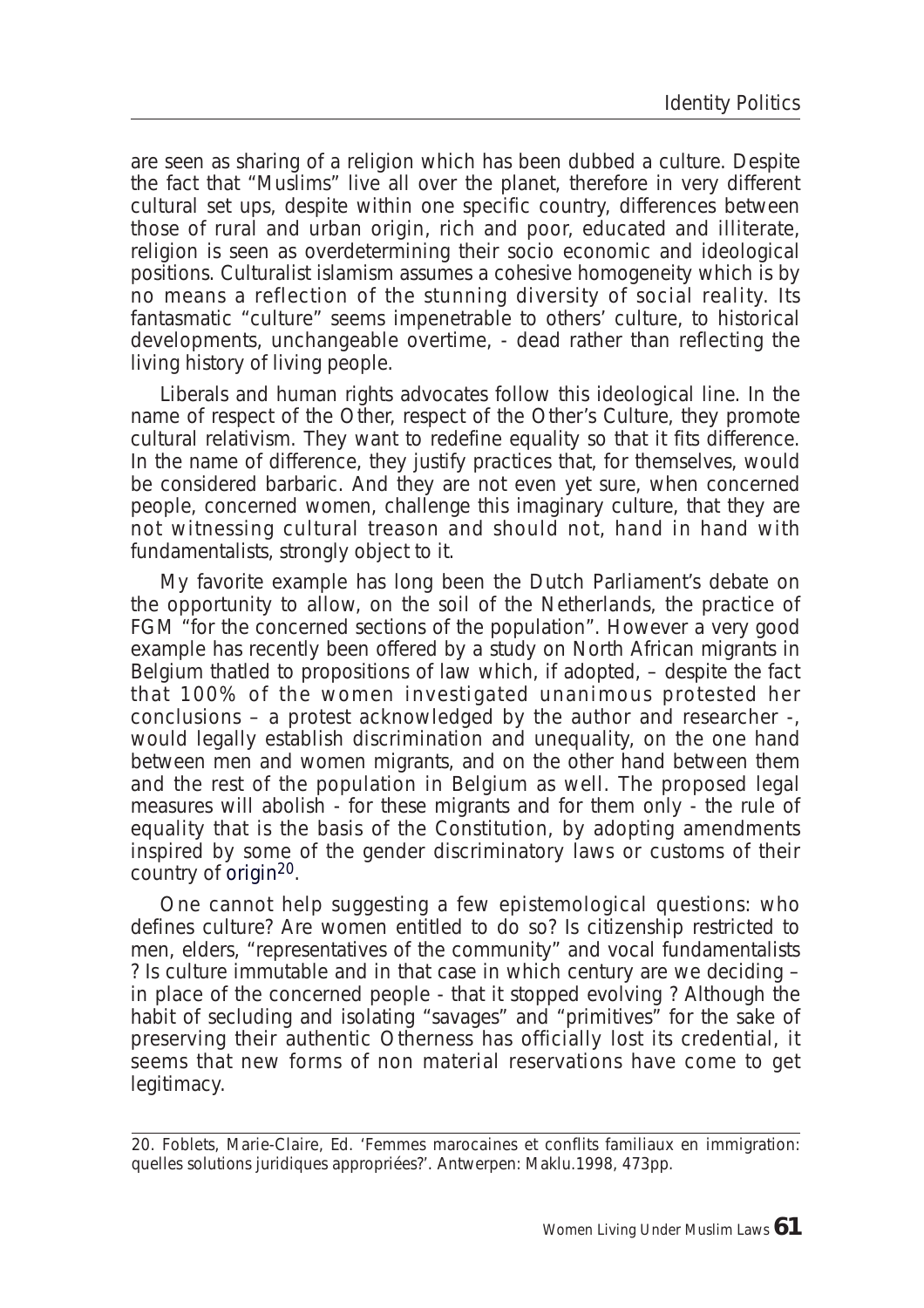Are human rights today so totally depoliticized ?

I am not here using this term as in 'politician politics', but in the sense that ancient Greek philosophers gave it: a reflection which was also the duty of all citizens.

All opinions, all practices are not equally valid and respectable. Fundamentalism and fascism are not just another opinion. It is not "tolerable", since tolerance nowadays seems to be seen as a cardinal virtue and the epitome of human rights, that Nazis physically eliminated "unfits", communists, gypsies, homosexuals and Jews, that Hindu fundamentalists sell audiocassetes by the millions calling for the murder of Muslims, that Afghani "Taliban" install gender apartheid, that Algerian fundamentalists cut the throats, the breasts, the genitals of women and invoke Islam to rape them, impregnate them and force them to bear and produce " good Muslims ", just as the Serbs impregnated Bosnian women to force them to bare and produce the superior race ?

For all these crimes are not accidental casualties of war, they are the logical consequences of ideologies which clearly, in the name of purity of the race or of the holy creed, intend to commit these crimes and justify even the intention of committing them, - as the Fatwas on Salman Rushdie and others, known and unknown citizens, amply prove<sup>21</sup>.

These opinions and ideologies are not just another view of life. Should they be voiced, and relayed by Human Rights organisations, in the name of freedom of speech, freedom of opinion ? We have numerous examples, since the fundamentalist war against civilians started in Algeria<sup>22</sup>, of well established Human Rights organisations giving a platform to fundamentalists, as if their crimes did not disqualify them from benefitting from such alliances. Human Rights organisations see them as victims of repression by States, which is the case, at points, when States are not negociating with them the sharing of political power; but they ignore their main role as perpetrators and the magnitude of their crimes<sup>23</sup>. Moreover human rights organisations ignore the fact that fundamentalists' ideology plans and justifies all these crimes, for they are only applying their - religious ? - principles when stoning to death the adulterers and assassinating the unbelievers. The wonderful principle of freedom of speech was not meant to help propagate hatred, calls to murder and views which are definitely against human rights. A frightful confusion between ends and formal means leads to encourage and support, in the name of freedom of thought, freedom of speach and

<sup>21.</sup> Women Living Under Muslim Laws, Ed. Fatwas against women in Bangladesh: WLUML, 1996, 148pp

<sup>22.</sup> WLUML, forthcoming, 'Algeria, A War Against Civilians'

<sup>23.</sup> Helie-Lucas, Marieme. "Fundamentalism and Femicide." In Indai Lourdes Sajor, Ed. Common Grounds: Violence Against Women in War and Armed Conflict Situations. Quezon City: Asian Center for Women's Human Rights, 1998, pp.108-121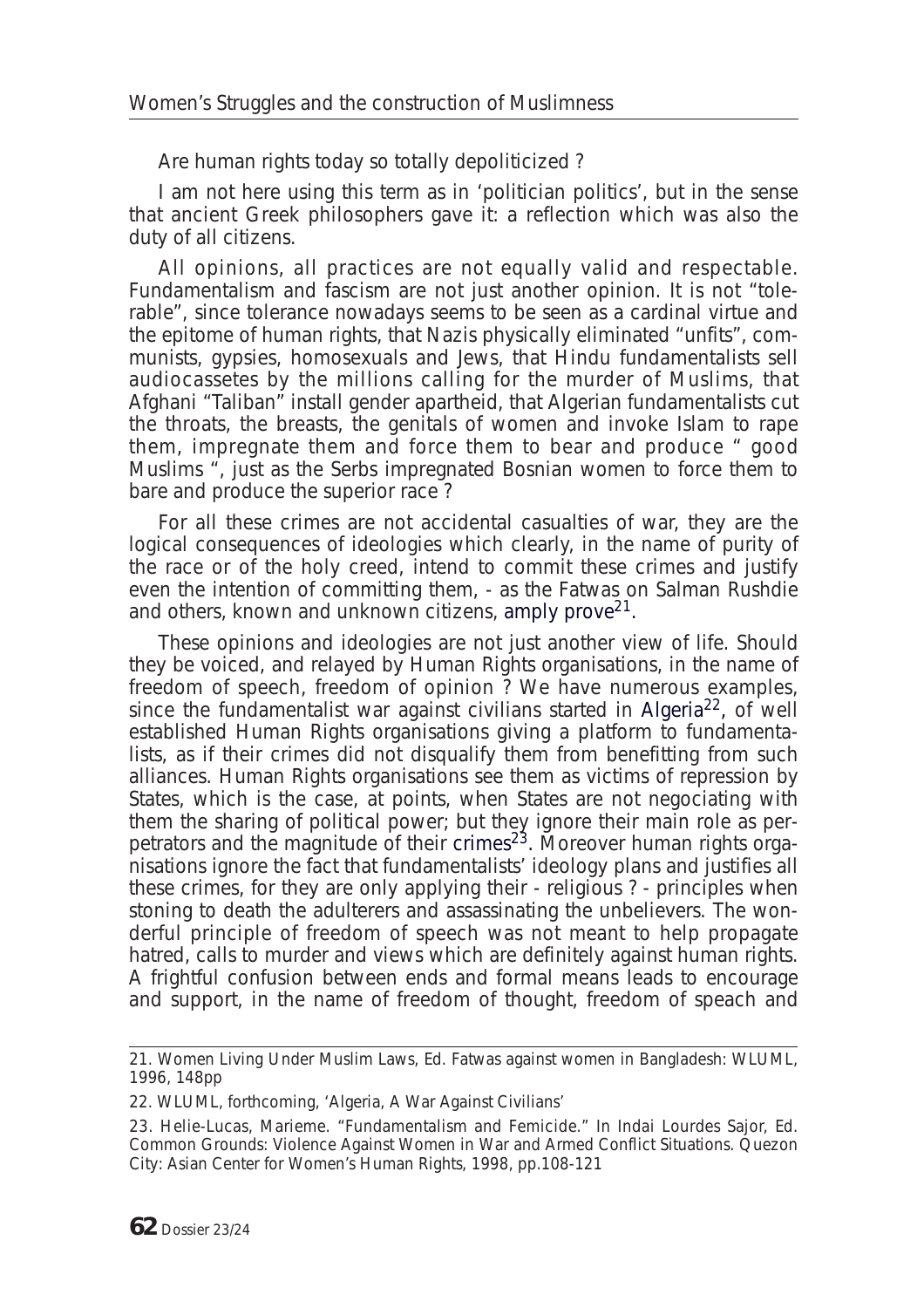democracy, the free expression and subsequent access to political power of the new Hitlers of our time.

At the end of a century that sees the re-emergence of old religions and new sects, as well as spirituality, in societies that have lost faith in transformation towards social justice, deceived and hopeless people turn to gods and values that many of us thought dead.

At the end of a century that sees economic and political globalisation threaten the very lives of people, one witnesses an unforseen outcome of globalisation: atomized, intercheangeable individuals fearing for their lives, instinctively regroup with their kin in order to support each other.

A North African saying summarizes this reaction to precarity: "Me against my brother. Me and my brothers against my cousin. Me, my brothers and my cousins against my tribe. Me, my brothers, my cousins, my tribe against the other tribe in the next village...". The other side of globalisation is the fragmentation of the people. Along the lines of religion, ethnicity or culture.

This is the situation fundamentalisms build on and exploit. But is it not what all fascisms also build on ? Human rights, with their counter goal of universalism, have to identify fundamentalisms as the greatest threat of the time.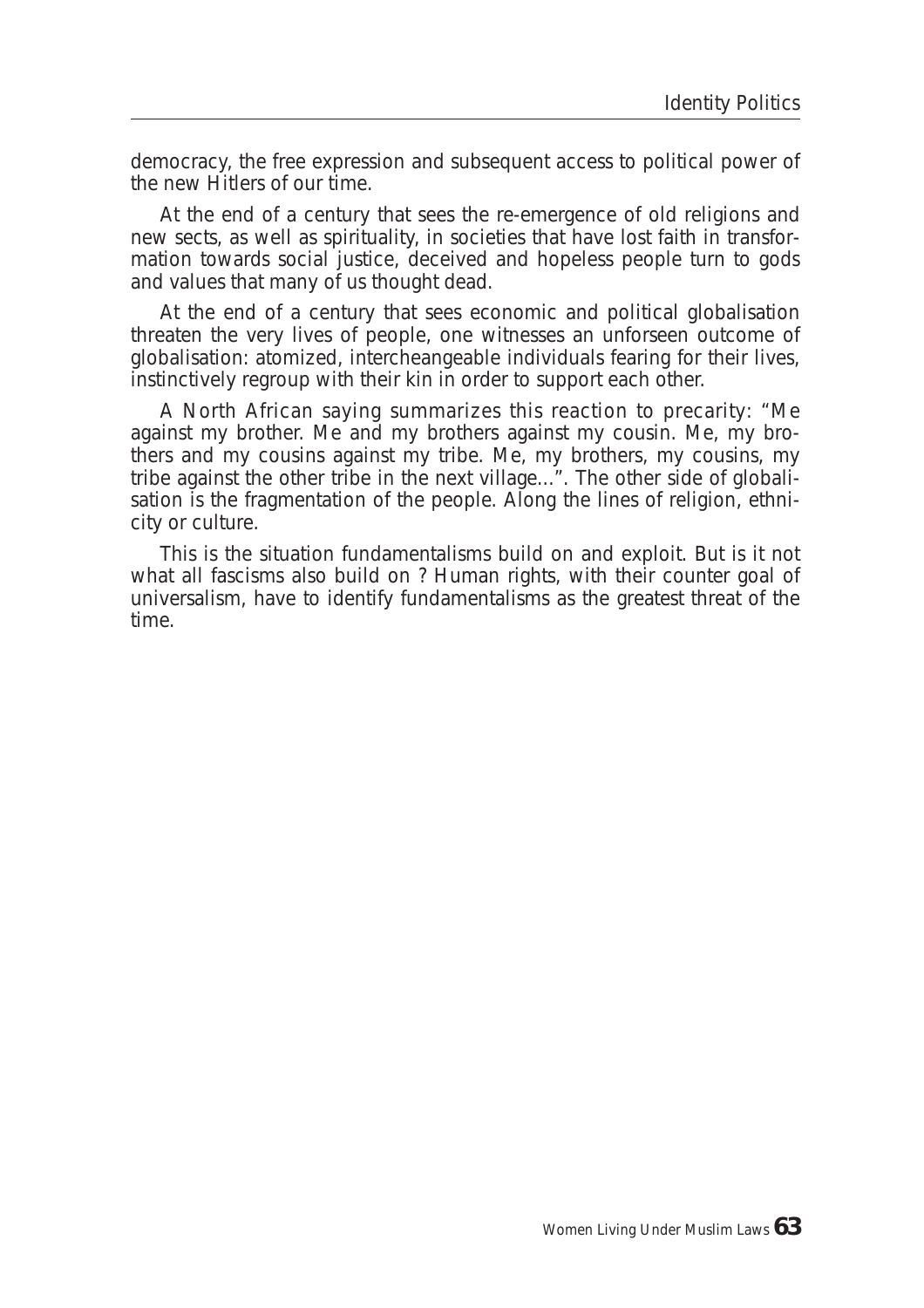**The Politics of Theorizing 'Islamic Feminism': Implications for International Feminist Movements<sup>1</sup>**

Shahrzad Mojab

While the increasing internationalization of feminism provides new<br>prospects for women's solidarity throughout the world, theoretical<br>perspectives such as identity politics, cultural relativism and<br>postmodernism emphasize prospects for women's solidarity throughout the world, theoretical perspectives such as identity politics, cultural relativism and postmodernism emphasize the uniqueness, particularism, and localism of each and every feminist movement. This paper argues that these theoretical positions (1) set up great divides among women of the world according to their religion, ethnicity, nationality, culture, geographic location, and other particularisms, (2) ignore the heterogeneity within each feminist movement, and (3) endorse incapacitating strategies for women with different cultural and religious backgrounds. My critique focuses on the ways these theories construct entities such as "Muslim woman" and "Islamic feminism" and put them in opposition to Western feminisms.

### **The East-West Divide**

Rudyard Kipling's (1865-1936) well-known claim, "East is East, and West is West, and never the twain shall meet," has re-surfaced in subtle and astonishingly appealing theorizations in the late twentieth century. Today, hosts of theoretical positions, such as cultural relativism, identity politics, and postmodernism, emphasize the uniqueness or particularism of individuals, cultures, nations, and their experiences and identities. Human beings and their cultures are, according to theorists of particularism, best identified in terms of their "differences" from each other. Ideas of sameness, solidarity and internationalism are, consequently, rejected as "grand narratives," "universalization," "totalization," or "essentialization." Politically, these theories advocate either defeatism and passivism or the fragmentation of women's movements into local or "micro" initiatives.2

These theoretical positions — postmodernism, cultural relativism or identity politics — can be distinguished in terms of their histories, claims

<sup>1.</sup> This paper is based, in part, on my article, "'Muslim' women and 'Western' feminists: The debate on particulars and universals," published in *Monthly Review*, Vol 50, No. 7, December 1998, pp. 19-30.

<sup>2.</sup> For a brief survey of "post-modern political orientations," see Rosenau (1992:138-66).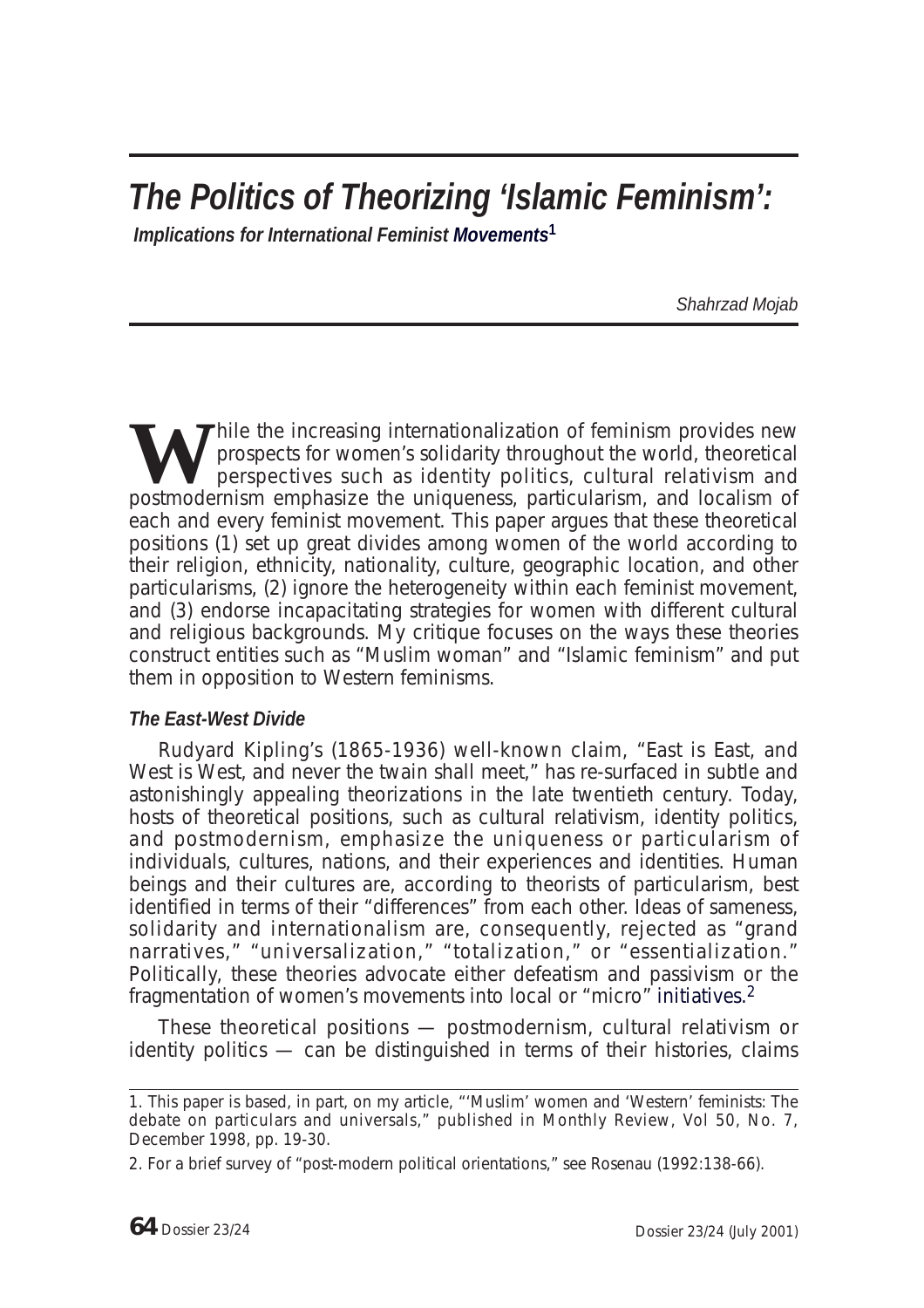and politics. Each perspective consists of a body of claims that differ in emphasizing the particularity of women or questioning feminist solidarity on national or international levels.<sup>3</sup> For the purposes of this paper, however, I treat them as a theoretical bloc in sofar as they emphasize the particularity of each feminist movement, and arrive at similar conclusions about feminism in general and women in Islamic countries in particular.4

Kipling's "East is East and West is West" can rather conveniently be associated with what an *Encyclopédia Britannica* (1987, p. 883) biographer calls "his celebration of British imperialism" and his "genuine sense of a civilizing mission that required every Englishman, or, more broadly, every white man, to bring European culture to the heathen natives of the uncivilized world." By contrast, current theories of particularism revolt against projects of cultural imperialism or ideas of national and racial supremacy. Ironically, however, they confront Eurocentrism by entreating a universe of non-Western ethnocentrisms. In these formulations, women's emancipation is treated as a "grand narrative," which can be rescued only if women are segregated into ethnic, national or religious microcosms. In the following section, I engage in a critique of new theorists of particularism by focusing on the way they construct Iranian women into a unique entity defined by their religious, Islamic, affiliations.

# **The East is not the East**

Feminists in the West generally condemn the religious misogynism of theocratic states such as Afghanistan, Iran, and Saudi Arabia. Since the assumption of power by the Islamic regime in 1979, the women of Iran have been at the centre of Western debates about Muslim women.<sup>5</sup> For

5. Although Saudi Arabia, Kuwait, Oman and the United Arab Emirates are more misogynist than the Islamic Republic of Iran, the media and academia in the West generally ignore them. One plausible explanation is their pro-Western, especially pro-American, policy.

<sup>3.</sup> One may refer, for instance, to two major trends within postmodernist theory, often identified as conformist and critical or sceptical and affirmative (see, e.g., Rosenau 1992).

<sup>4.</sup> The conflict between universalism and particularism, sometimes confused with essentialism and anti-essentialism, is being debated in diverse disciplinary domains ranging from philosophy to law to sociology and feminist studies. According to Fraser and Nicholson (1990:34), postmodern-feminist theory should be "nonuniversalist." Salecl (1993:89) is already convinced that in "today's 'postmodern' world,... universality has been abandoned in all areas of social life," except in the realm of human rights. There is, however, an extensive body of literature which rejects particularist approaches to human rights. Donoho (1991) provides a general survey of the debate. Donnelly (1989) argues in favor of universalism while Renteln (1990) advocates a relativist position on rights. While Marxists theorize the dialectics of the universal and particular, most postmodernists advocate a total elimination of the universal. For theoretical and philosophical debates on the topic, see, for instance, Stoljar (1995), and Wit (1995). For a critique of particularist views such as postmodernism and identity politics, which deny a common struggle against patriarchy and capitalism, see Ebert (1996).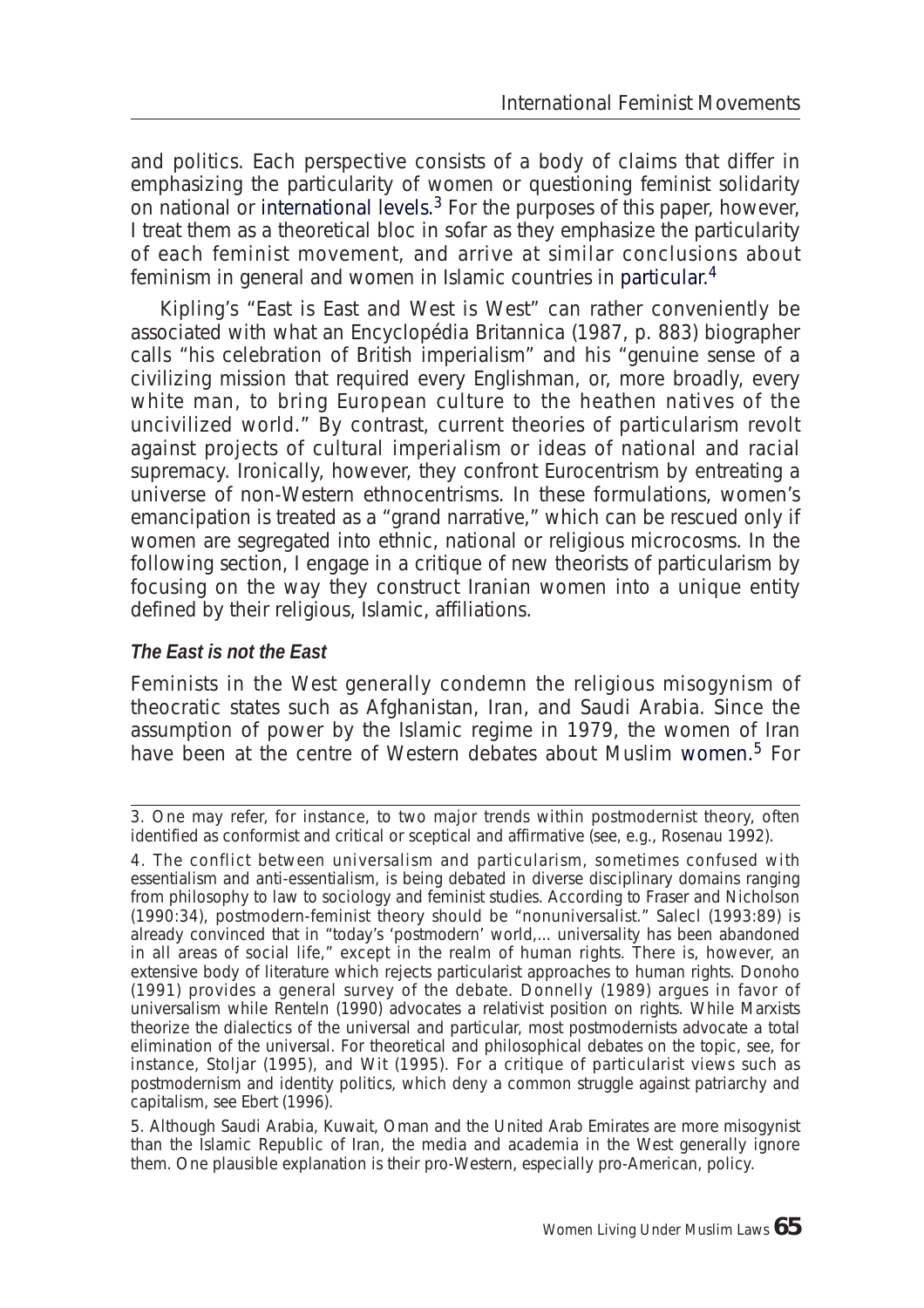political reasons, Western media and politicians capitalize on the Islamic state's forced gender apartheid — compulsory veiling, sexual segregation in public spaces, barring women from access to the legal profession, etc. While politicians and the mainstream media are interested in gaining political ground, feminists and activists in women's movements support Iranian women in a spirit of solidarity and commitment to the liberation of all women.

Since the mid-1980s, however, some feminists have advanced a new political approach to the state of women living in Islamic totalitarian states. They make a number of claims about the women of Iran: (1) Iranian women constitute a special category constructed by their religion, Islam; (2) their demands have to be confined within the boundaries set up by religious tradition and the legal, theological, and political frameworks established by the Islamic Republic of Iran; (3) the theocratic state and its official religion, Islam, are open and flexible, allowing women a space to engage in negotiating their rights; (4) a new type of "Islamic woman" and "Islamic feminism" has emerged, a situation which has far reaching implications for the transformation of gender relations. For instance, summing up the experience of fifteen years of women's life under the Islamic state, Tohidi posits the formation of an "Islamic model of womanhood." She suggests that (Tohidi, 1994, pp. 141-142):

'the model of Islamic woman' in Iran has taken on new characteristics which are distinct from, and in some respects contradictory to, the image of a domesticated woman promoted by the Islamic clerics in the initial stages of the Revolution. Among (Èlite and non-Èlite) Muslim women active in the sociopolitical arena, a new consciousness or a reformist trend, which some have called 'Islamic feminism', is quietly evolving. This trend opens up new prospects for Iranian women in general and new challenges for secular feminists in particular. It may change the dimensions, conception, and definition of women's identity and the woman question for the younger generation of Iranian women and men.

The "Muslim woman" and Islamic feminism are viewed here as agents of historical change destined to liberate women and challenge secular feminism. Another researcher, in her study of the activism of the nongovernment "Women's Society of the Islamic Revolution of Iran," concludes that the "Islamic-reformist" orientation of this group is the only "alternative weapon for the survival of the efforts to improve women's lives in future Iran" (Nakanishi, 1994, p. 206).6

<sup>6.</sup> According to this study, WSIR and its journal *Payam-e Hajer* (Message of Hajer) employ a "quite effective strategy: to make a protest to the government, the organization disguises itself as a proponent of Islamist ideology on women, while actually criticizing the government" (Nakanishi, 1994, p. 201). This is a "middle of the road approach," advocating neither Western feminism nor a "rigid interpretation of the Qura'n" (*Ibid*, p. xii). The organization does not "seek rights *equal* to men (in the Western sense)" (p. 205).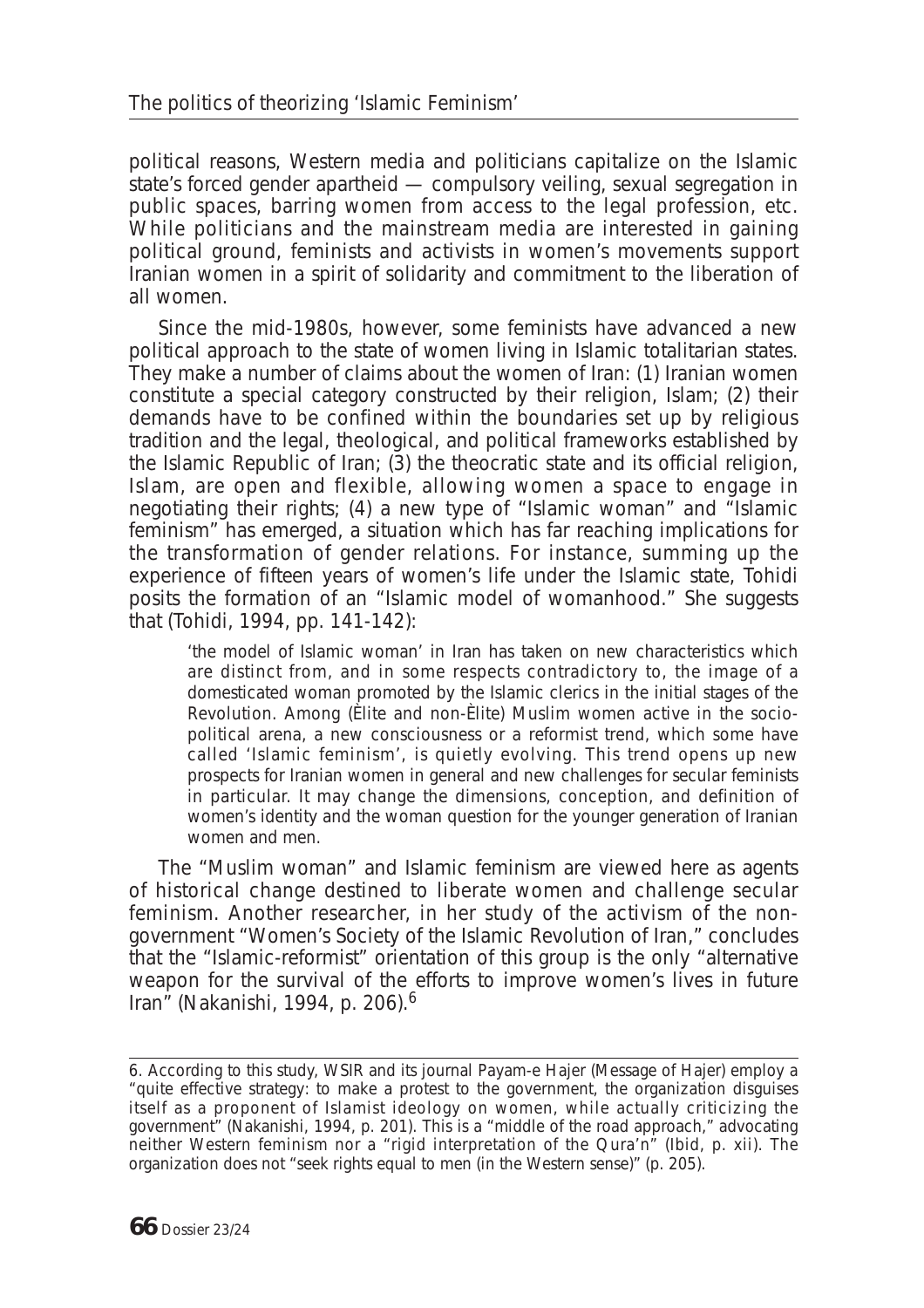Underlying these propositions is a relativist thinking which shows respect for diverse cultures and traditions. Muslim women are seen as active and intelligent human beings who are conscious about their position and status. This is no doubt a departure from colonialist, racist stigmatizations of non-Western societies and, especially, the rejection of Islam as a religion inferior to Christianity. Theoretically speaking, however, this "pluralist" position is based on a simplistic and reductionist view of women's "experience" or "identity" in Islamic countries. It rejects the plurality of Iranian women's lives and, inadvertently, promotes the hegemony of a minority over the majority. Politically, it often overlooks the relations of oppression in Islamic states, institutes a great divide among women of the world, and discriminates against secular and non-Muslim women. I will elaborate these points by focusing on the question of veiling.

# **The Politics of Covering Women's Body**

Particularists authenticate Islamic codes on the regulation of gender relations by, among other things, de-Islamizing them, and tying them into the "lived experience" of Muslim women. When the Islamic regime came to power in Iran, women immediately turned into a prominent tool and target of Islamization of Iranian social and political order. Gradually, women were denied the right to choose their modes of dressing. Using coercive means, the state imposed the covering of all parts of the body except the face and hands, banned the use of buttons, bright colours, make up and fashion. In spite of harsh punishments such as flogging and imprisonment, resistance against imposed dressing was widespread (Paidar, 1997, pp. 337-44). The policing of women's body has, consequently, been a prominent site of debate about women's rights. Drawing on her own experience as a "non-veiled Muslim woman of Iranian descent," Hoodfar (1994a, p. 5) succinctly presents the relativist or particularist position:

the veil, which since the nineteenth century has symbolized for the West the inferiority of Muslim cultures, remains a powerful symbol both for the West and for Muslim societies. However, while for the Westerners its meaning has been static and unchanging, in Muslim cultures the veil's functions and social significance have varied tremendously, particularly during times of rapid social change. Veiling is a lived experience full of contradictions and multiple meanings. While it has clearly been a mechanism in the service of patriarchy, a means of regulating and controlling women's lives, women have used the same social institution to free themselves from the bonds of patriarchy. Muslim women like all other women are social actors, employing, reforming, and changing existing social institutions, often creatively, to their own ends. The static colonial image of the oppressed veiled Muslim woman thus often contrasts sharply with women's lived experience of veiling. To deny this is also to deny Muslim women their agency.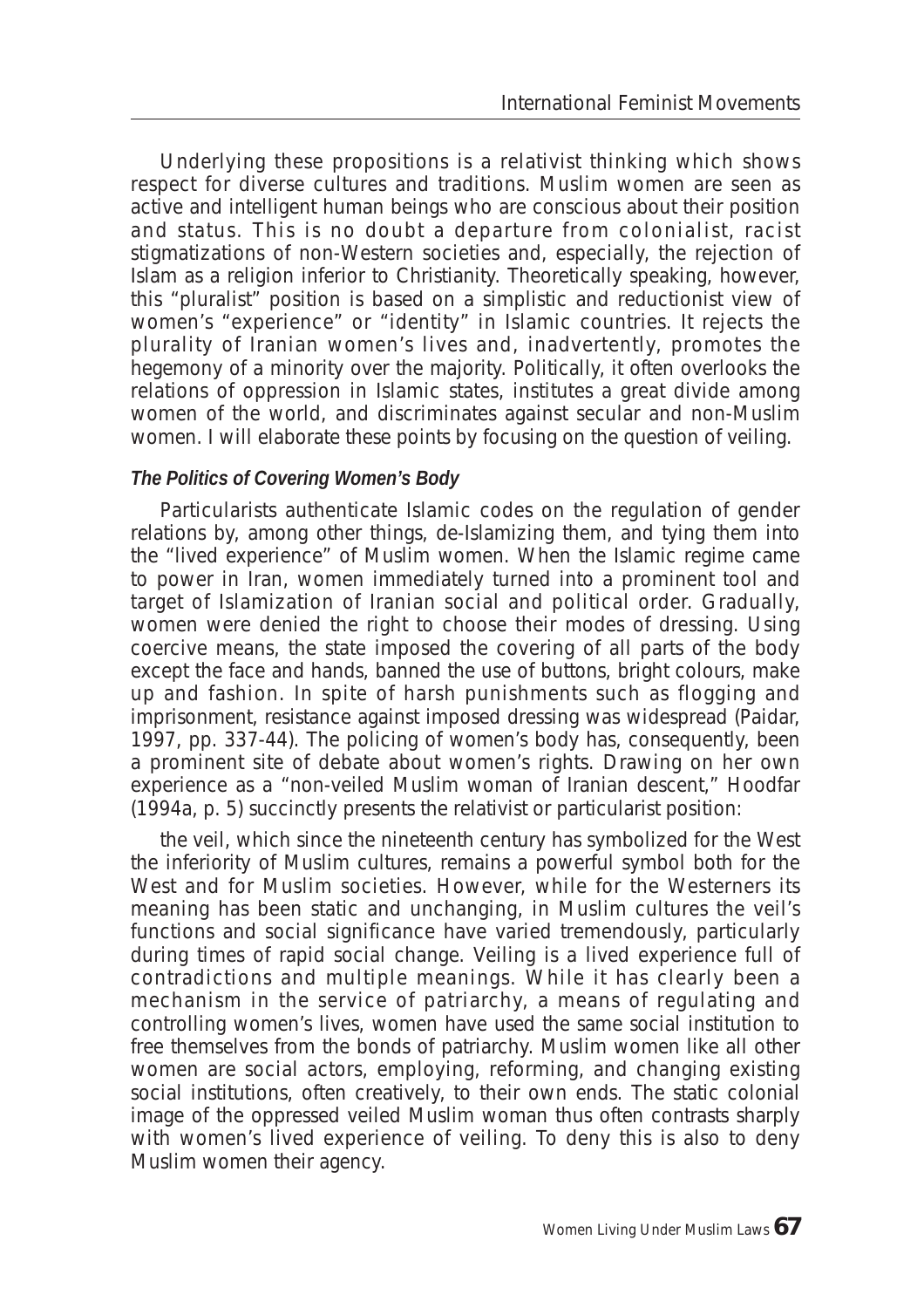While a colonialist or "Orientalist" bias is certainly present in some Western constructions of the meaning of the veil, the cultural relativist versions suffer from equally problematic ideological commitments.<sup>7</sup> In her own account, for instance, Hoodfar ignores the polysemic nature of the veil, its changing meanings and the contexts of "rapid social change." The "lived experience" of Muslim women is romanticized while the life of secular, non-veiling Muslim women and non-Muslim women is not treated as a relevant experience.

Epistemologically, experience is conceptualized as something pure, genuine, unmeditated, legitimate, and untainted by ideology and politics. "As if somehow experience magically speaks for itself. As if experiences are self-observances, are auto-didactic, something that gives us an accurate notion of the world" (McLaren, 1995, p. 253). The "lived experience" of veiling in Iran is, however, a highly contested territory in which the Iranian state, in both its secular and theocratic forms, has coercively intervened in gender relations for the purposes of nation-building and state-building. Particularists who celebrate the multiple meanings of the veil often ignore that the family, religion, cultural traditions and the state use combined forms of violence in order to cover women's body according to the codes of Islamic patriarchy. The inscription of veiling in the "lived experience" is based on a number of myths.

One of the myths about veiling is the claim that it is worn by the majority of Muslim women. It is often ignored, both in the West and in Iran, that most women, Muslims and non-Muslims, have never put the Islamic veil on their heads and bodies. Women, both veiled and non-veiled, had lived side by side for centuries, and the clergy either failed or did not care to persuade everyone to follow the rules. The covering of women's body became thoroughly politicized when the first Pahlavi monarch, Reza Shah (1925-41), used coercion in order to unveil women in 1936. Contrary to widespread claims, the majority of women (in Kurdistan, Guilan, Mazandaran, among tribal peoples such as the Bakhtiaris, Lurs, and Qashqais, and religious or ethnic minorities such as the Zoroastrians, Christians and Jews) did not veil when the government launched its forced unveiling project. Confidential documents of the Pahlavi state related to the unveiling campaign of the 1930s, recently published by the Islamic government, reveal that women in rural and tribal areas did not need to be unveiled because they never used the cover (Iran National Archives 1992). The reports from officials who were in charge of implementing the policy in the provinces indicate that veiling was primarily an urban phenomenon. According to one report dated August 20, 1936 from Tikan Tapeh, Azerbaijan to the Ministry of Interior, "the people live tribally non-veiled, and *hijab* (head cover) and *chador* (full body cover) are restricted to the

<sup>7.</sup> For a similar view see also Shirazi-Mahajan (1995, pp. 35-51).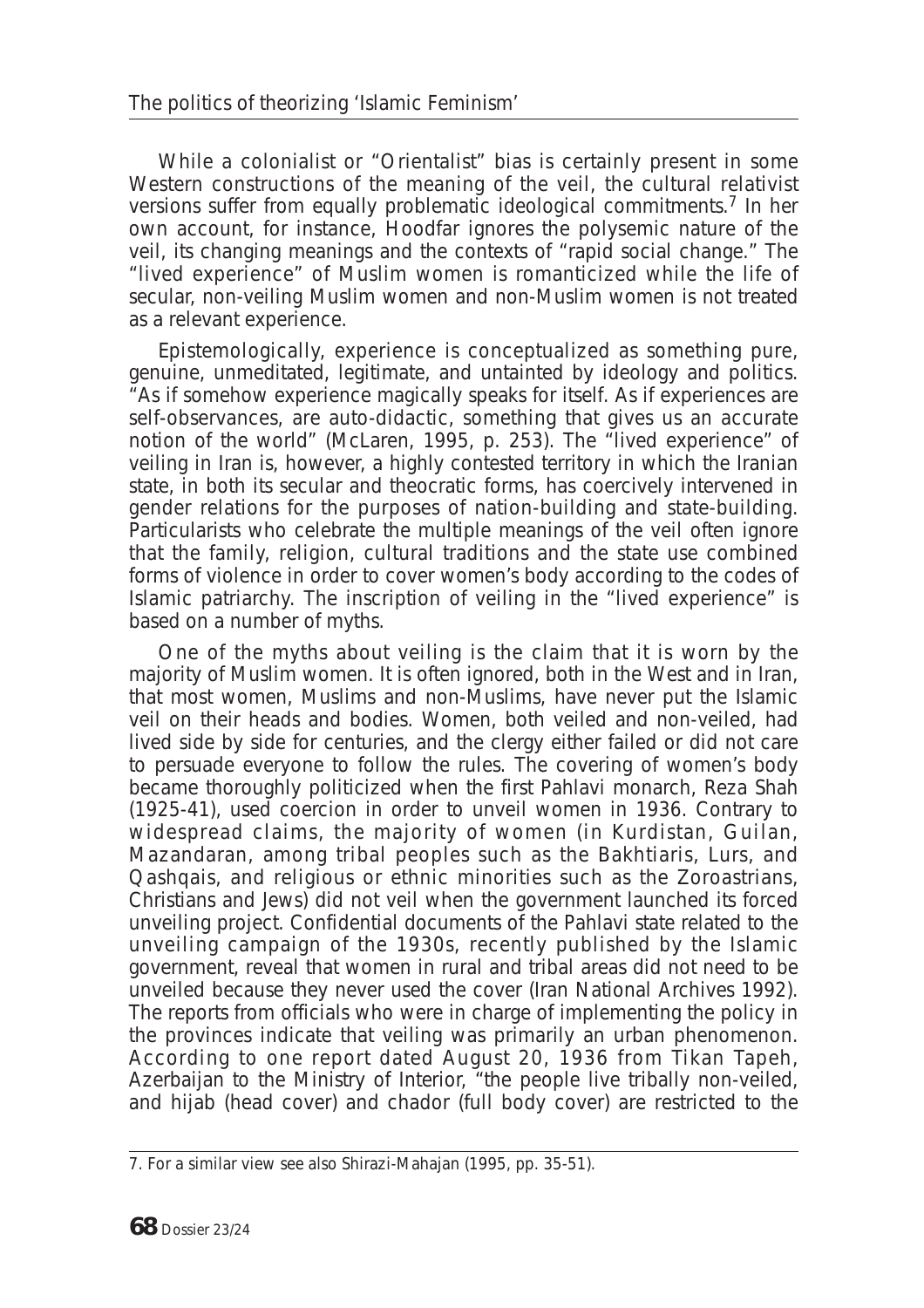families of the notables and important merchants... But women of peasants and farmers as in the past work and toil without hijab..." (pp. 47, 48). Another report dated January 29, 1936 from Bavandpour, Kermanshah, to the Ministry of Interior noted: "As you are aware, the women of tribes who form the population of this region have not been veiled and now that other women [of Iran] are welcoming this regeneration [unveiling], they are happy, too" (p. 240). According to a letter dated January 30, 1936 sent from officials in Gorgan to the governor of Gonbad-e Qabous, "the tribes, villages and small towns in Iran never had the veil" (p. 274). It must be noted that 79 per cent of the total population was rural in 1934 (Ehlers, 1991, p. 624). It is not difficult, then, to argue that an essential Muslim woman enchanted by the veil is largely a construction of relativists and Islamic ideologists. They universalize the particular case of the imposition of the veil on a minority of urban women into the "lived experience" of all "Muslim women." The cover, even if it can be traced back to Islam, entails different meanings for Muslim women who are very heterogenous in terms of the politics of dressing female body.

The last Pahlavi monarch adopted a more relaxed policy about (un)covering women's bodies. When the Islamic regime came to power in 1979, the majority of Iranian women were, as in the past, non-veiled. Like Reza Shah who forcibly removed the veil, the Islamic state uses extreme forms of coercion in order to impose it on even non-Muslims. Disciplining women's body through dress codes has been a priority of the state in and outside Iran. If Reza Shah could unveil urban women only, the Islamic regime has tried to impose the veil on both urban and rural women. Using diplomatic power, the state promotes the veil globally, from the Olympic games to the UNESCO. If the use of hejab signified anti-state action for some Muslim women in 1979 Iran, its rejection today means resistance against theocratic despotism. Imposed through state violence, the veil has turned into a means of repression rather than liberation.

The veil in post-Revolutionary Iran is not a site of struggle against patriarchy. If in Turkey or Algeria it is one means of resistance against secular and rule, in Iran the reverse is the case. The Islamic state has developed a machinery of repression, which distinguishes various levels of violation of the official codes of covering the body, e.g. *bi-hejabi* (nonveiling), *nim-hejabi* (half-veiling), and *bad-hejabi* (improper veiling). While each form of resistance invites a certain level of punishment — physical, financial, social and psychological — this language has been the target of popular ridicule and joking. In fact, resistance against the hijab involves more than a spontaneous reaction against a theocratic state's use of force. Women defy the state by violating all the official dress codes including a ban on bright colors, the proscription of the use of buttons, and the official shape of the veil.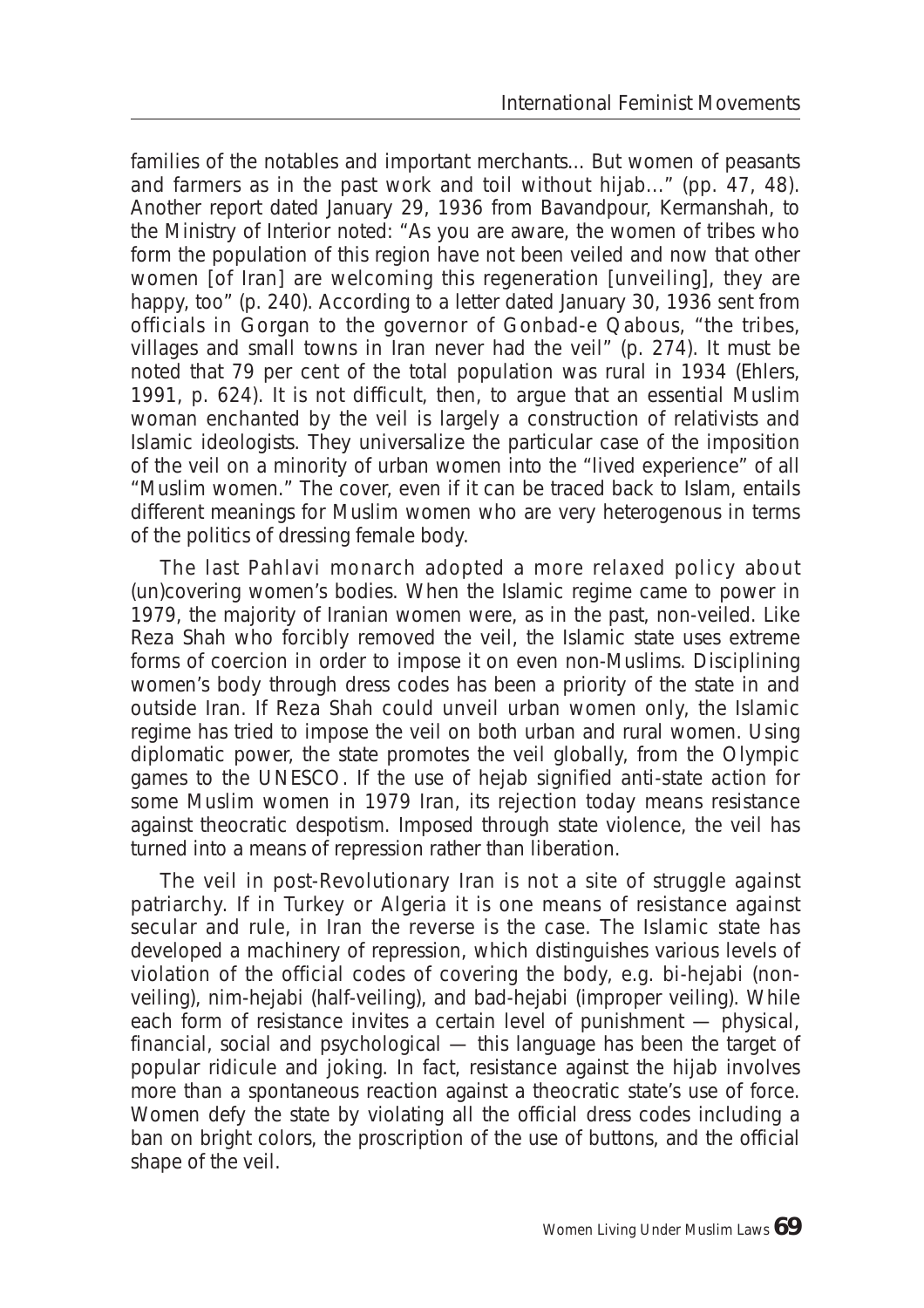The second myth is the claim that resistance against the veil is not "authentic." It is the "corruption" of the authentic Islamic culture by the West. It is no secret, however, that opposition to the body cover is rooted in more than a century of democratic revolutionary movements in Iran. In mid-nineteenth-century, the Babi movement called for the reform of religion and the harsh treatment of women. One of the leaders was a female poet, Tahereh Qurrat al-Ain who lived in 1814-1854 (see, among others, Amanat 1989:295-331). Although the movement was brutally suppressed, it continued to influence many intellectuals who "wrote against women's subiugation in family and society and condemned the practice of veiling" (Afary 1992, p. 104). Women participated in the Constitutional Revolution of 1906-1911, which aimed at the establishment of a democratic and independent political system. Some of the targets of women's liberation movement of the early twentieth century were veiling, polygyny and restrictions against their right to education (*Ibid*). By the early 1920s, the Iranian poet Mirzad-e-ye 'Eshqi' (1894-1924), in one of his best known poems, the *Black Shroud* (*kafan-e siyah*), denounced the *chador*. <sup>8</sup> Thus, the intellectual and political struggle of women and men against the veil predates the project of forced unveiling in the 1930s.

The third myth is the unanimity of the Islamic leadership on the strict imposition of veiling and sexual apartheid. The religious hierarchy has, however, been divided over the scope of policing women's body cover. For instance, the Iran Liberation Movement, whose late leader, Mehdi Bazargan, became the first prime minister of the Islamic Republic, advocates a much more relaxed regulation of gender relations. In fact, faced with persistent resistance against the veil, some of the factions sharing power in the government do not support the strict implementation of segregation policies.

The fourth myth is the construction of Iran as a "Muslim society." Why should any social formation be reduced to its religion and defined by it? Moreover, contrary to the dominant image, Iran is a religiously heterogeneous society. Even the dominant religion, Islam, is not homogenous. Most of the Kurds (8.8% of the total population of the country), the Baluch people (2.9%), the Turkmans (1.2%), and some populations along the Persian Gulf are Sunni Muslims of different denominations. Even the official brand of Islam, Twelver Imam Shi'ism, is not unified, as we can readily see from the suppression of the clergymen who are labelled as believers in "liberal" or "American" Islam. Moreover, there are minorities such as Baha'is, Isma'ilis, and Ahl-e Haqq who distinguish themselves from the Muslims and whose religions are not

<sup>8.</sup> *Kafan*, or the shroud in which a dead body is buried, must, according to Islamic tradition, be white; the *chador*, i.e., full body cover for women is usually black.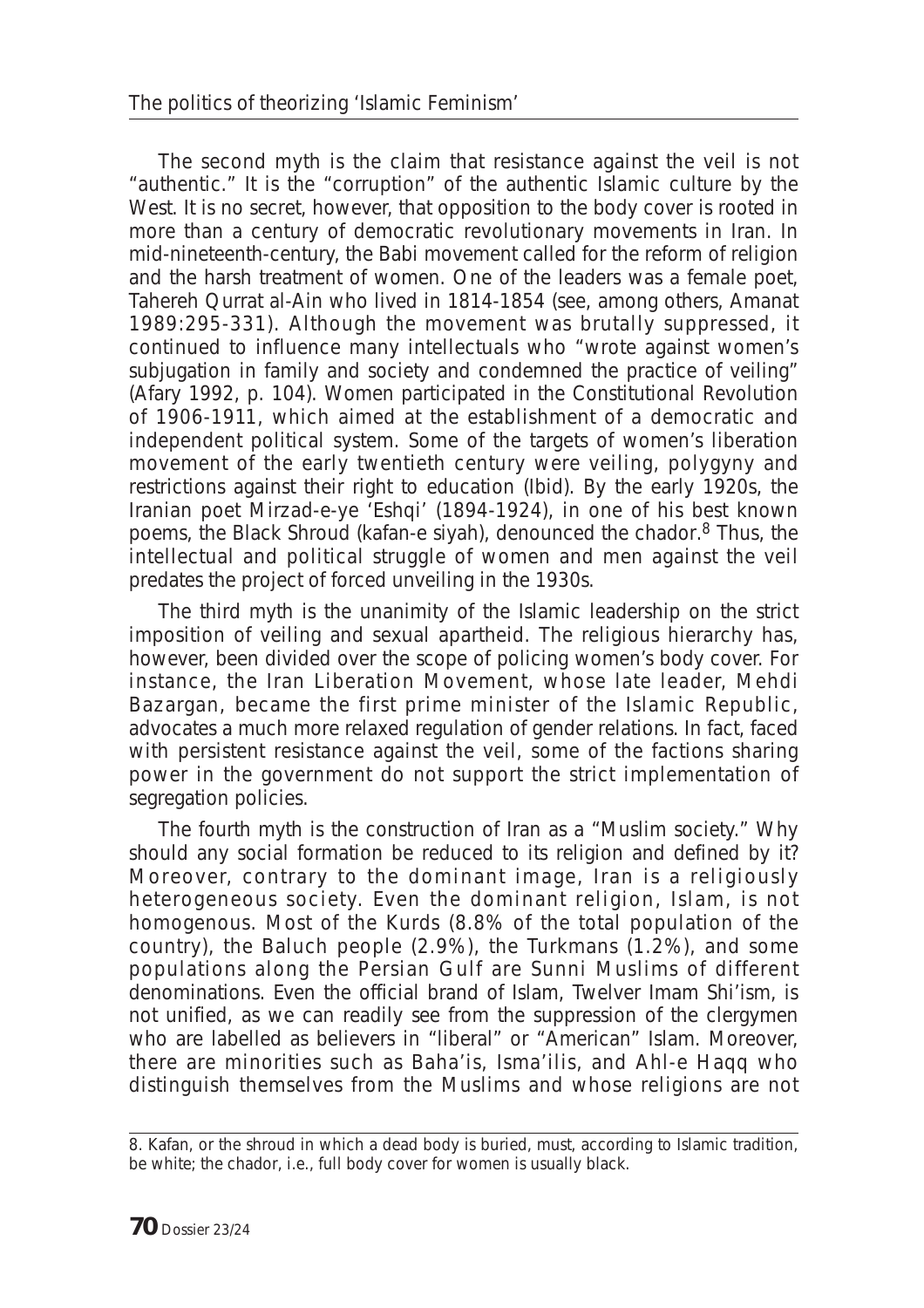recognized by the state. There are also sizeable Zoroastrian, Christian and Jewish minorities, all with their own seats in the Islamic parliament.

The fifth myth is the construction of a static, unidimensional "Muslim woman," whose consciousness or identity is shaped by one factor only religion. An Iranian woman's identity is, however, a changing mix of social class (based on sharp socio-economic cleavages), nationality (Baluch, Kurd, Persian, Turk, etc.), ethnicity (Armenian, Assyrian, Jew, etc.), religion (Baha'i, Christianity, Islam, etc.), language (Arabic, Baluchi, Kurdish, Persian, Turkish, etc.), urban/rural background, education (in a half-literate society), political affiliation or non-affiliation, and other social and cultural cleavages.

Based on a-historical and reductionist claims detailed above, particularist positions deny the diversity —social, cultural, linguistic, political, religious — of Iranian women in order to universalize them into a population whose identity is determined by an imaginary uniform religion, and whose resistance against patriarchy should inevitably conform to the dictates of Islam. This position is consistent with the policy and practice of the Islamic state, and shares the Orientalist world view, which depicts the world's Muslims as fanatic followers of their religion. The very concept "Muslim woman" is questionable in sofar as it involves the construction of a diverse population into a universal entity (the Muslim woman), which is then reassembled into a particularism to be separated from the non-Muslim women of the world. The concept "Muslim society" is equally untenable (see Zubaida 1995, who questions the conceptualization of "an essential Muslim society").

The positing of an Islamic feminist consciousness or a "lived experience" determined by Islam is, thus, questionable. How can this experience be unaffected by competing ideological, political, legal, and religious positions that have torn the country apart? In Iran, more than many other contexts, the every-day experience of veiling and dressing is a conscious political act, involving reflection, interpretation and the calculation of the often dangerous outcomes of violating a dress code. Such experiences occur in a society where the regulation of gender relations is enshrined in the constitution, and the repressive and persuasive organs of the state implement the policy on a daily basis. In Iran today, state power lies behind every woman's attire, whether voluntarily or coercively veiled.

For many feminists critical of the Islamic project, the question is not, contrary to Hoodfar, "to deny Muslim women their agency." The debate is, rather, over agency itself. By "agency," I mean consciousness, especially feminist knowledge, politics and organization. The post-1979 Islamic feminist "agency" in Iran is not the outcome of a free exchange of ideas in an open space where all women, Muslim and non-Muslim, secular and religious, can participate. It has, rather, evolved in the wake of violent repression of the secular women's movement, and the forced Islamization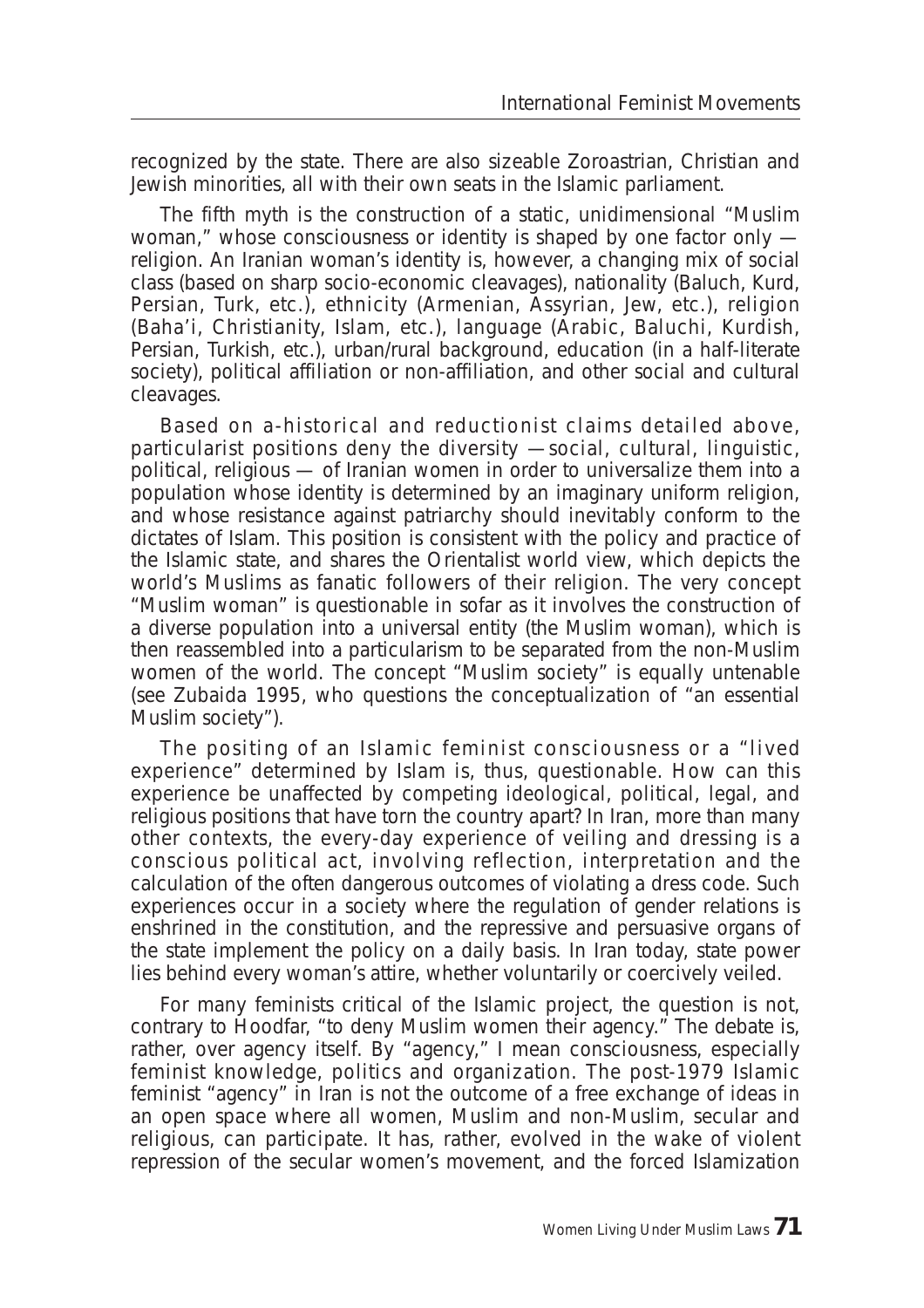of gender relations. The opening of a limited space for secular women who do not or cannot challenge the legitimacy of the Islamic state is, thus, the outcome of the closure of all the spaces opened up by the revolutionary outbreak of 1978-79. The state has taken an active role in creating an "ideal" Muslim woman identity, which is being propagated through the strictly controlled educational system, the media and the mosque networks (on the "regime's ideological imposition of an 'ideal' woman," see, among others, Nakanishi 1994, pp. 51-86). Although there is room for pro-regime Muslim women to engage in debate, the state has set the agenda and its discursive frameworks. To put it bluntly, the Muslim women's "agency" acknowledged by particularists is the agency of a minority of women activists. While it is part of the diverse political spectrum of Iranian society, there is no ground for universalising it as the agency of all Iranian women. Moreover, this is an agency that has achieved state power. Far from being denied, it is scripted into the constitution of the "Absolute Rule of the Jurisprudent" (*velayat-e faqih-e motlaqqeh*), a form of state imposed on Iranians through the most violent repressions recorded in the country. Under the conditions, it is the agency of the non-veiled women that is denied, and needs to be confirmed.

Cultural relativists including, ironically, many anthropologists deny the authenticity of the culture of non-veiling practised by the majority of Iranian women, the culture of anti-veiling, and ignore the demands of non-Muslim Iranians. A century of Iranian women's movements, mostly secular, both liberal and socialist, is not treated as part of Iranian culture.

In recent years, many particularists have been fascinated by the use of veil as a means of resistance (MacLeod, 1992, pp. 533-558). However, these observers are not able to demonstrate how the veil can be used to oppose let alone subvert patriarchy. In countries such as Egypt and Turkey, some Muslim women use the veil for opposing secular and dictatorial states. The body cover remains, at the same time, a major tool of sexual segregation. Feminists can indeed respect any woman's voluntary choice of veiling, without romanticizing it as a means of liberation.

# **The West is not the West**

While particularists can readily universalize the highly diverse population of Iranian women into an Islamic particularism, they refuse to see in the universe of patriarchy the universality of oppression. It is not uncommon to hear, for instance from a feminist anthropologist, that "most Iranian women (rightly or wrongly) are probably in agreement with an ideology that stresses complementarity of male and female roles and partial separation of male and female spheres of activity" (Higgins, 1987, p. 608). In other words, Iranian women endorse the official policy of sexual apartheid because they believe in Islamic rulings about the "complementarity" and "separation" of male and female roles. Consistent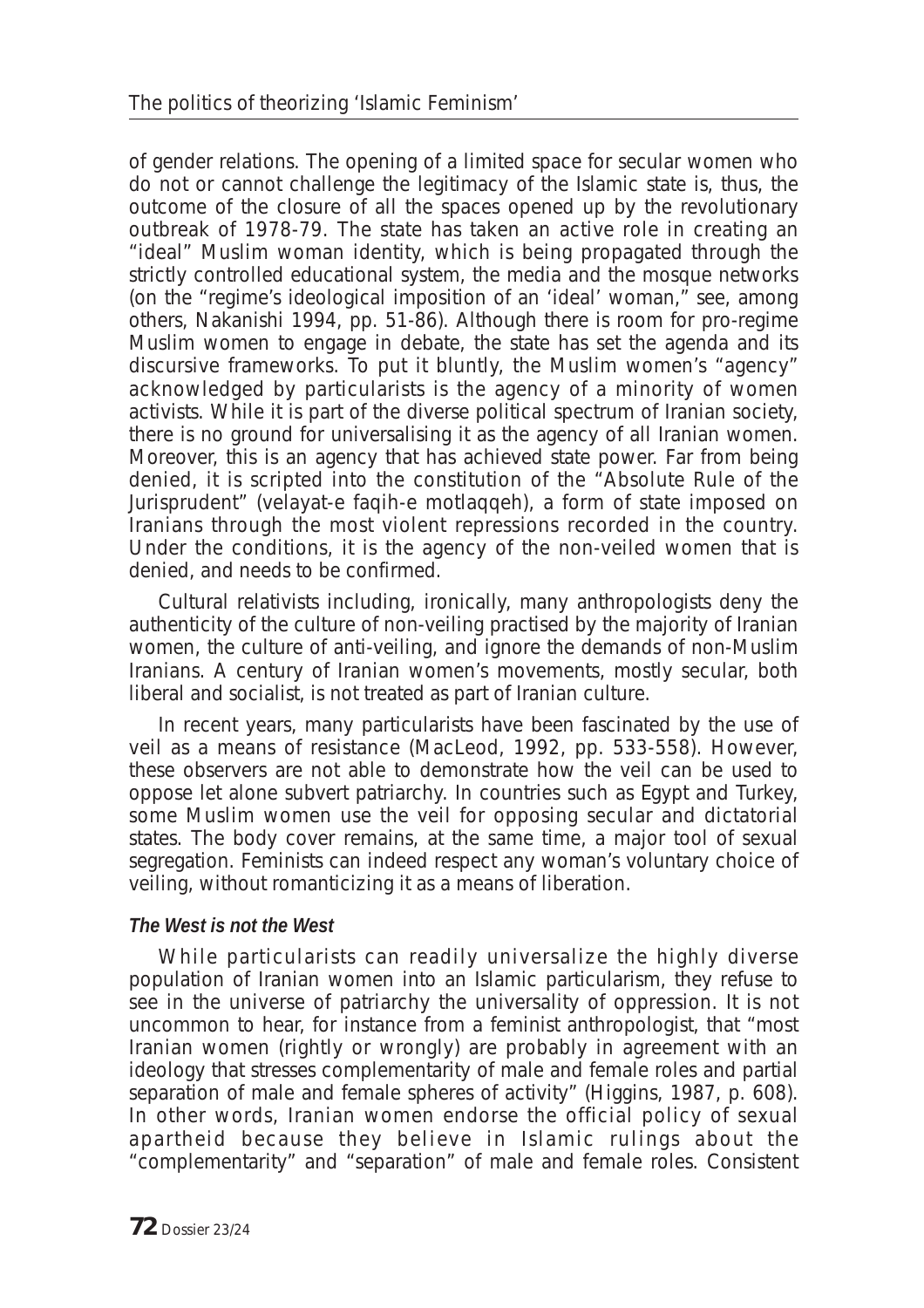with this position, particularists do not discern universal trends in women's resistance against patriarchy.

If patriarchal systems of power do not share common features, the resistance against them should necessarily be confined within the particularism of each culture and religion. Advocating a cultural relativist position, Higgins, for instance, rejected the views of Kate Millett, an "international feminist" who was "convinced of the contemporary universality of patriarchy and of the need for a women's movement that ignores national boundaries" (Higgins 1982). Millett was criticized for treating "equal education; equal pay; equal opportunity; access to abortion, contraception, and sex education; and childcare facilities... as the universal minimal accoutrements of sexual equality." She complained that Millet was proposing a "model for sexual equality," which was Western and could not apply to Iran or other non-Western cultures. Addressing the question Millett had raised in her book, "How can we help [the women of Iran]?," Higgins answered: "Perhaps we cannot."9 The separation of the East and the West seems to be final.

Contrary to Higgins, however, the demands that she particularizes as Western have been on the agenda of Iranian women throughout the twentieth century. It is indeed difficult to imagine how working women, often ruthlessly exploited, in Iran or in any other society would not demand equal pay, equal opportunity or childcare facilities. Even if "childcare facilities" emerged in the West, how its adoption (its practice, or even the need or demand for it) in the megacities of Tehran, Cairo or Istanbul would still be branded as foreign (Western)? In fact, since Higgins declared contraception as a Western feminist demand, the Islamic state itself has actively promoted it.<sup>10</sup> Punishments are in place for couples who aspire to form large families (Paidar, 1997, pp. 286-89). Ayatollah Khomeini who had strongly rejected women's suffrage rights as Western corruption, decided to endorse it when he assumed power.

The separation of Muslim and Western women is achieved, inevitably, through the construction of a universal West with its unique women and feminisms. Since religious values are seen as determining in the identity formation of believers in Islam, conflict between Muslim women and the rest of the world is deemed inevitable. The West is the "Other" of the Muslim East. The result is a global segregation of women on the basis of religion. Under the conditions, there is little room for a critique of the Islamic regulation of gender relations. All Western critics of the veil can be readily dismissed as negotiators of "racism" and "colonialism." The West,

<sup>9.</sup> Ibid., p. 156.

<sup>10.</sup> See, for instance, Homa Hoodfar 1994b.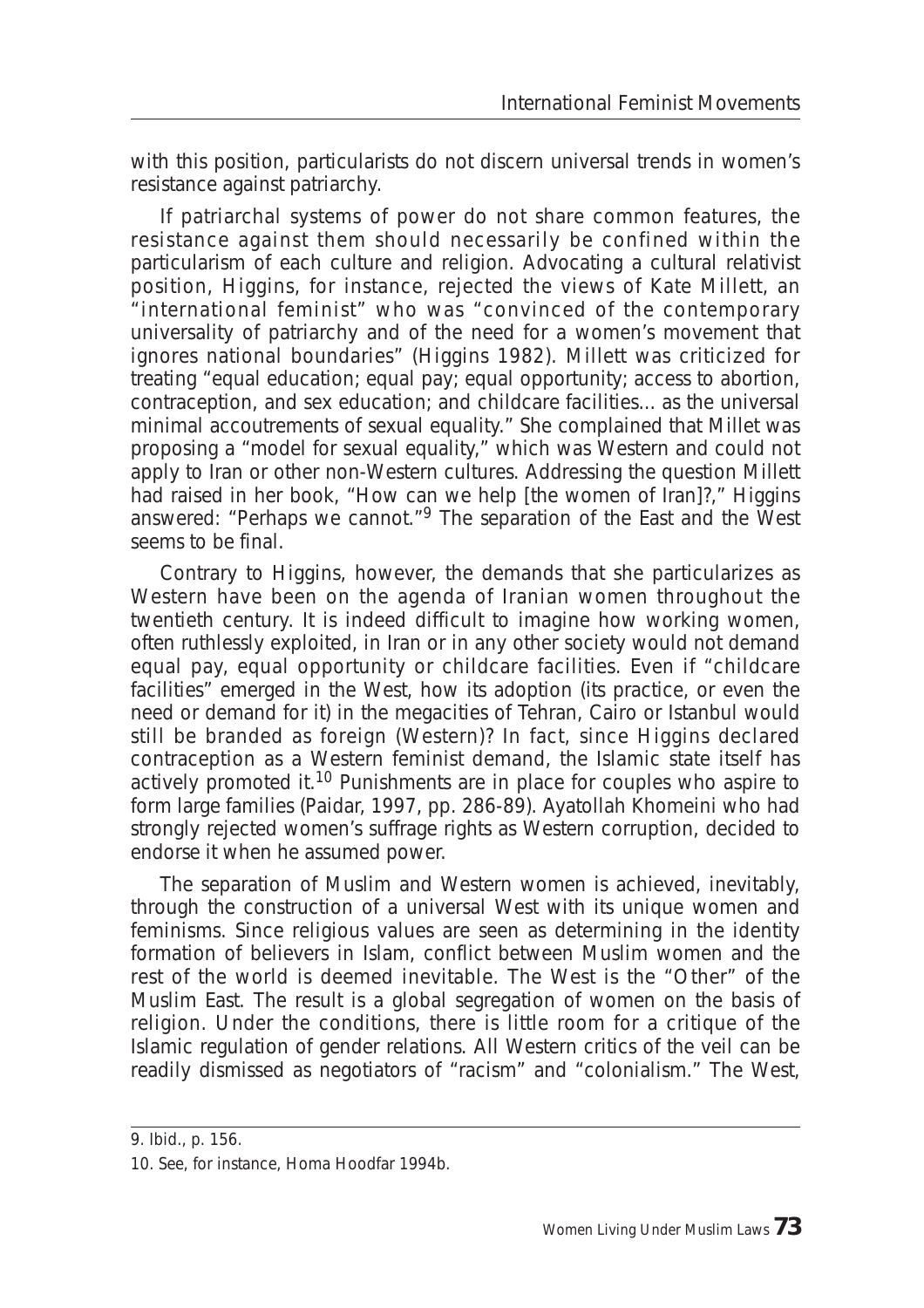like the Muslim woman, is constructed into a monolithic world. According to Hoodfar (1994a, p.16),

[T]he assumption that veiling is a static practice which symbolizes the oppressive nature of patriarchy in Muslim societies has prevented social scientists and western feminists from examining Muslim women's own accounts of their lives, hence perpetuating the racist stereotypes which are ultimately in the service of patriarchy in both societies. On the one hand, these mostly man-made images of the oriental Muslim women are used to tame women's demand for equality in the Western world by reminding them how much they are better off than their Muslim counterparts. On the other hand, these oriental and negative stereotypes are mechanisms by which western dominant culture re-creates and perpetuates beliefs about their superiority and dominance. Western feminists, by buying into a racist construction of the veil, and taking part in daily racist incidents force Muslim women to choose between fighting racism or fighting sexism. The question is why should we be forced to choose?

Here, Western feminists are made responsible for pushing Muslim women into abandoning their struggle against sexism. Several objections to this claim are in order. First, the West is as diverse as any other society; it is not appropriate to universalise Western critics as pro-colonialist and proracist. Such a discourse, widely diffused by the Islamic state, is not shared by many Iranian women and men who are inspired by Western peoples' struggle for freedom, democracy, and socialism. In North America, for instance, the struggle against racism is much more advanced compared with any Islamic country.<sup>11</sup>

Second, Western feminist criticism of the veil and the sexual apartheid policies of the Islamic regime cannot be equated with the positions of Western states and mainstream media. Many feminists are inspired by a deep commitment to the democratization of life, particularly a radical transformation of unequal gender relations. Contrary to particularist claims, it is appropriate to critique the veil even if many Muslim women voluntarily

<sup>11.</sup> In the West, a rich and growing body of anti-racist theory and practice has developed over the decades largely as a result of the struggle of Black and Native peoples, immigrants, ethnic groups, as well as Whites. However, in multinational and multilingual Iranian society where Persian language and culture are official and dominant, non-Persian peoples such as the Turks, Kurds, Arabs, and Jews are subject to harsh racism in both the state sphere and civil society (to the extent that it exists). In a country where only half the people are native speakers of the Persian language, non-Persian peoples are constitutionally denied the right to education in their native languages. The Islamic state has refused to implement Article 15 of its constitution which allows the teaching of the literature of "ethnic and local languages." Racism of the anti-Semitist type, for example, is rampant in modern Persian literature (see Pirnazar 1995 for a brief survey). My own experience indicates the existence, among Iranian immigrants in North America, of extensive racist attitudes towards Black and Aboriginal peoples. Many Iranians deny the existence of racism within Iranian society.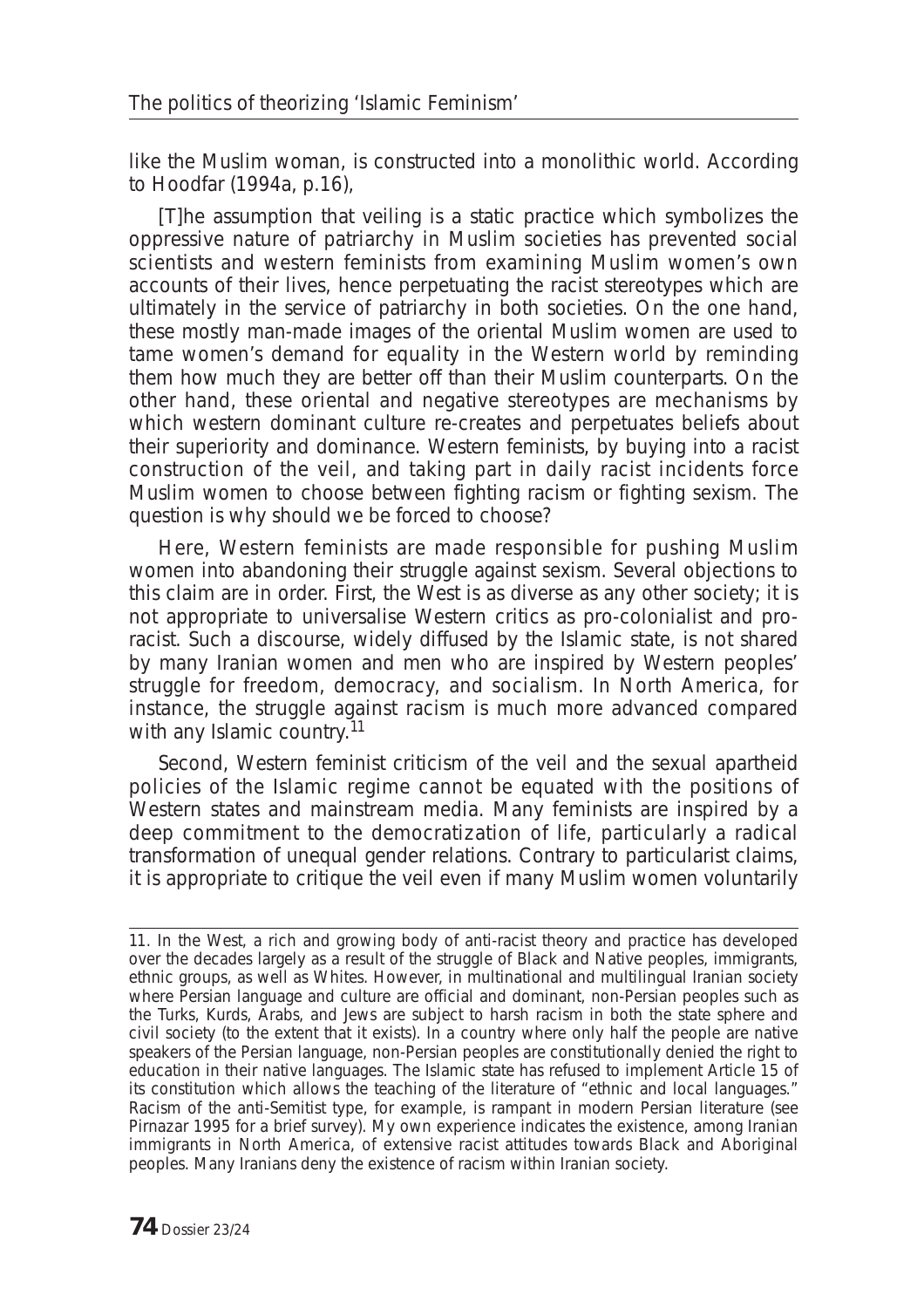use it. There is nothing sacred about veiling, Islamic or non-Islamic. Indeed, feminists in the West have not outdone Iranian women and men who have denounced the *hijab* and *chado*r throughout the twentieth century.

Third, to claim that Muslim women are forced to choose between racism and sexism is a serious underestimation of their intellectual and mental abilities to distinguish between racism/colonialism and feminism. Indeed, the choose-between-the-two claim has been a major propaganda line of the Islamic state, which equates Western peoples with their governments, and denounces the entire non-Muslim world as either communist or imperialist. This xenophobic policy is highlighted in the slogan, "Neither the East nor the West, the Islamic Republic." Women in Islamic countries do not have to choose between racism and sexism. Relying on Iranian women's experience as well as the rich theory and practice of the world feminist movement, they can resist the racism of Western states and the media as well as the racism and xenophobia promoted by their own Islamic leadership. "Muslim women" can easily discern, for example, the united platform of the Islamic Republic and Vatican against women's rights (see Bronski 1994, on the Vatican, Iran and Beijing Conference). The globalization of life calls for alliances on all sides. While veiling must be respected as the right of any woman who voluntarily chooses it, any attempt to intimidate its critics into silence by accusing them with racism is inappropriate.

# **And the Twain Always Meet**

Some particularists point to the political advantages of a feminist movement that confines itself to the agenda of the Islamic state, and avoids the "Western model of gender relations." According to Hoodfar (1994a, p.17), for example, "[T]he advantage of the new Islamist feminists over more secularized 'Western' activists is that they challenge and reform the Islamic doctrine from within rather than advocating a Western model of gender relations." The emphasis here is on an agency that develops on the basis of Muslim women's own practice within the limitations set by the Islamic state or the religious world view. I argue that, as conscious human beings, women are capable of transcending the limitations of their religion, nationality, culture, and the space and time in which they live. This has been done in part by learning from the experience of women in other parts of the world, especially in the West. Feminist theory has been an inspiration in this struggle. The internationalization of women's movement has, in turn, enriched feminist theory and practice in the West. Today, feminists in Asia, Africa and Latin America contribute to the global struggle against capitalist and pre-capitalist forms of patriarchy.

The feminist movement is global in the sense that women in almost every country of the world are engaged in various struggles to change their lives. This trend of globalization began in the latter part of the nineteenth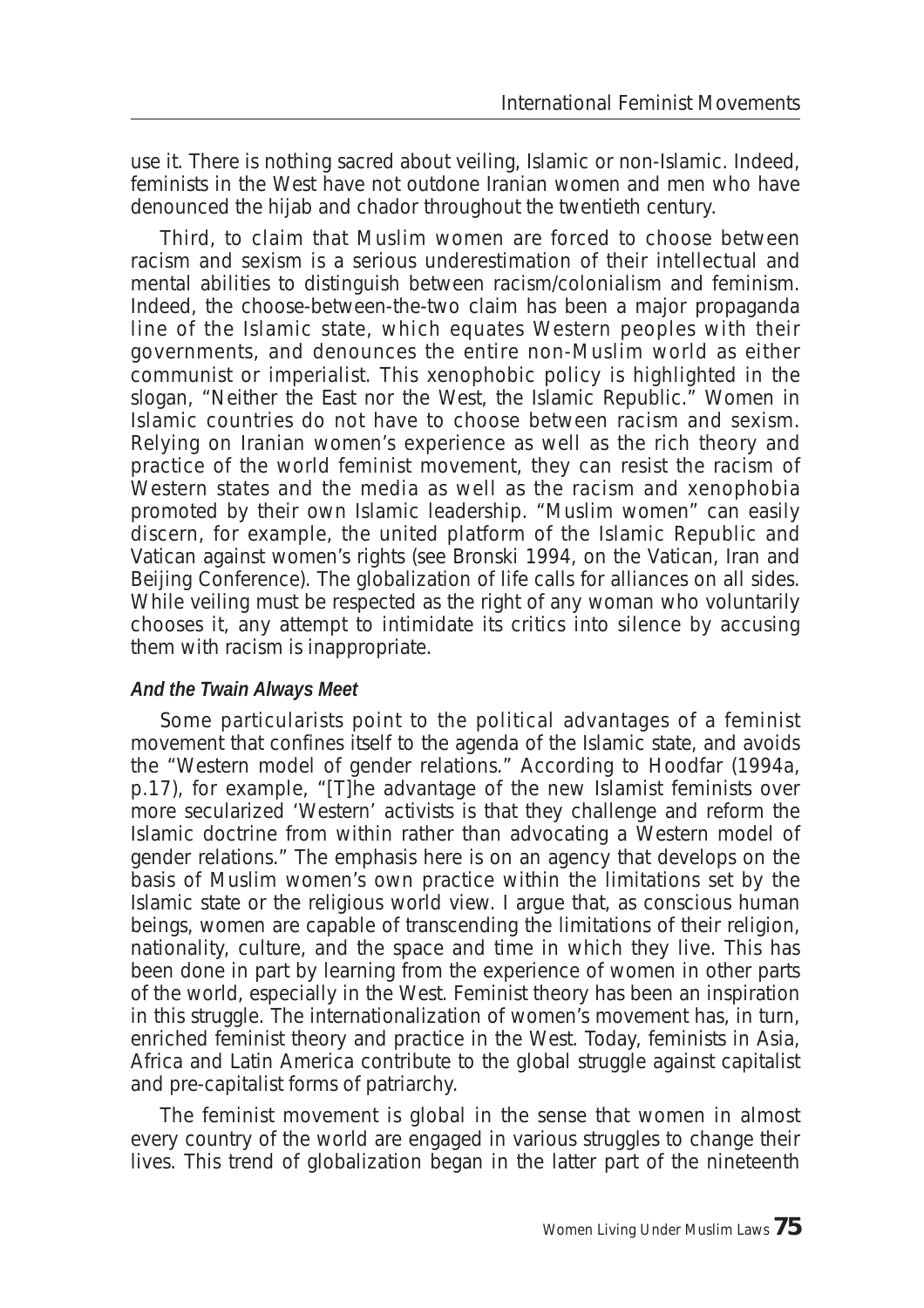century with the rise of feminist consciousness in Asian and African countries, both as a result of internal dynamics of these societies and learning from the the feminist movements of the West. Events like March 8th, the International Women's Day or decennial conferences held by the United Nations are aspects of internationalization. Today, many states take at least symbolic action in order to show interest in improving the status of women. The formation of global systems of communication, ranging from satellite television to the Internet, have further contributed to the globalization of the movement. No doubt, while the potential for solidarity is great, the practice is limited. There is, for example, no feminist organization comparable to the environmentalist Greenpeace.

Taking the Iranian feminist movement as an example, it has experienced considerable expansion beyond its territorial borders. The coming to power of the Islamic regime led to the suppression of the secular feminist movement, which consisted of a diverse spectrum ranging from liberalism to socialism. As a result, a large number of political activists, both male and female, had to leave the country. Today, the emigré feminists are organized in at least a dozen women's organizations and produce no less than a dozen magazines and web sites. Many immigrant Iranian female academics teach and engage in feminist research in universities in the West. Many of these feminists are eager to contribute to the struggle of women in Iran. In recent years, these feminists are sharply divided in terms of their strategies. One group continues to reject the possibility of a radical change of the Islamic regime's regulation of gender relations. Although the activists in this group are quite diverse in their perspectives, they reject the religious, political and ideological bases of the Islamic state's policies. Other feminists inspired by particularist or relativist perspectives believe that Islamic feminists who work within the system are capable of reforming the regime and eventually dethroning patriarchy.

The case of Iranian feminist movement provides a complex interaction of the universal and particular, the local and global, the national and international, theory and practice, and agency and structure. Although postmodernists have already announced the collapse of these bipolar, dichotomous oppositions, they continue to occupy much of the discourse and practice of all sides involved.

In their denunciations of universalism, particularists eliminate or, rather, deny one side of the opposition, the universal, and celebrate the other side, i.e., the particular. I have tried to demonstrate, however, that in practice their particularisations have necessarily required extensive universalization. By contrast, a dialectical approach recognizes the individuality and particularity of each woman and every feminist movement. However, dialectics posits a relationship of unity and conflict between particular feminist strategies. Viewed this way, while Muslim women's voluntary choice of the veil is respected and forcible unveiling is rejected, it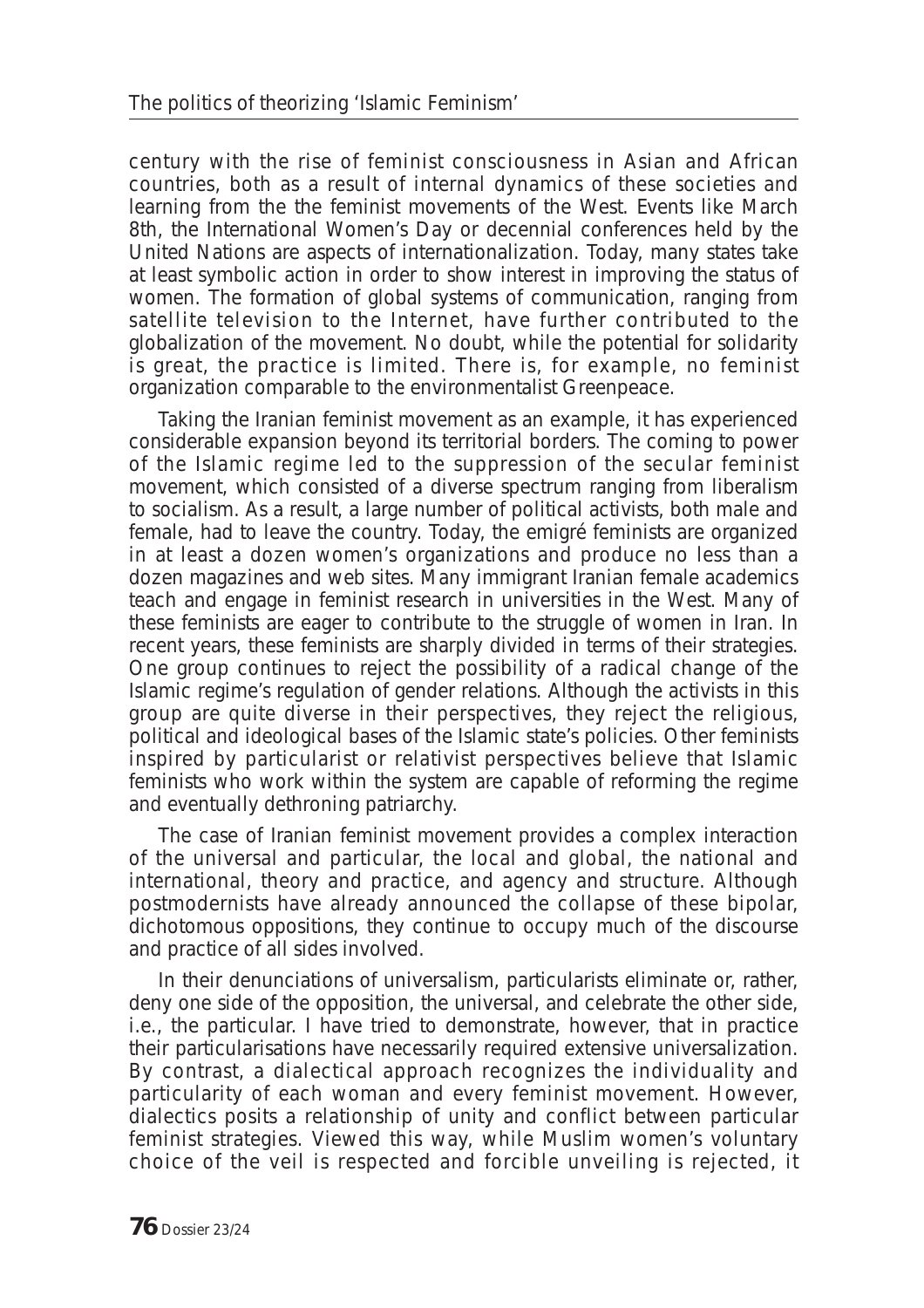challenges the institution of veiling and resists the segregation of human beings along sex lines.

To give another example of dialectical approach, let us look at Mayer's analysis of the "Cairo Declaration on Human Rights in Islam," issued in 1990 by the Organization of Islamic States. The declaration announced that all rights were subject to Islamic law, and made no provisions for granting women equal rights with men (Mayer 1994). Examining this document, Mayer notes that "particularisms" such as Islamic claims about gender relations "are nothing more than disguises for the universality of male determination to cling to power and privilege." Islamic particularism entreats "the universal claim for the subordinate status of women" (Mayer 1995:185).

Particularist approaches also ignore the unity and conflict of agency/structure by eliminating one side, i.e., structure. By contrast, a dialectical approach is interested in the inseparability of the two, and their ever present coexistence and conflict. Thus, viewed from this perspective, "Muslim women" should not be held hostage to their religious identity or agency. There is no agency or identity outside the complex web of social structural relations that are increasingly becoming global while, at the same time, remaining local. Identity and agency both change and are capable of challenging structural constraints. Certainly, resisting patriarchy in its Islamic local forms is primarily the project of women and men in Islamic countries.

Feminists in the West are also not held hostage to their religion, race, or geographic location. They are capable of solidarity with the struggle against sexual apartheid in other societies. It is obvious that Western feminists themselves have not turned the world upside down. Patriarchy is still in place, while new forms of male domination emerge and coexist with traditions of oppression. They have made great strides, however, in democratising unequal gender relations in domains such as language (inclusive language), in the classroom (inclusive curriculum), workplace, the parliament, and even in the church. These achievements are the result of intellectual and theoretical as well as political resistance to capitalist patriarchy. Western feminism is, thus, in a good position to contribute to the struggle of other women for equality. This has happened, to some extent, since the late 19th century when Muslim women relied on the experience of Western feminists in their demand for universal suffrage and other rights.

The postmodernist project of equating the universal and the global with totalization and totalitarianism is at best simplistic. Totalitarianism, in theory or practice, is a political phenomenon. It has nothing to do with the scope of generalization; even small-scale narratives can be extremely oppressive. Neither is totalitarianism related to size and geography. It can appear in small-size locations such as a family, a court, a classroom, a village, and in large-size spaces such as a city, a country or a whole region of the world.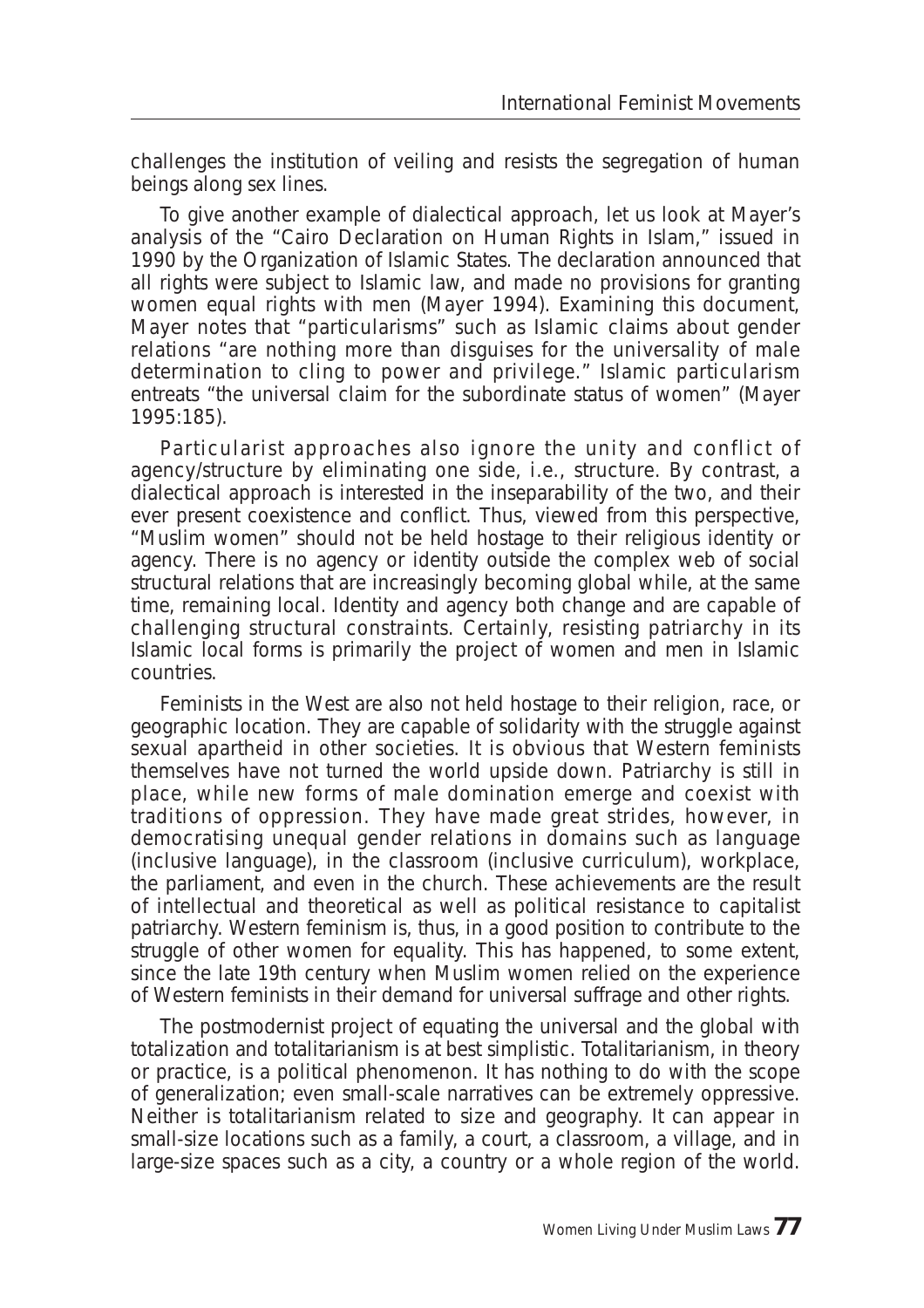The feminist movement does not necessarily become totalitarian by forging alliances on the national, regional or global levels. Women will be empowered if their practice is not constrained by theoretical positions which fragment feminist agency and subject it to the dictates of ethnic, national and religious traditions of patriarchy. Indeed, particularist theories divide feminists and deny them the will to act globally. One may well ask whose side they are on?

The great divide theorized by particularists fell apart recently in Uruguay. According to *La Republica* (Year XI, No. 3,768, February 9, 1999), a group of women in the capital city of Montevideo, "radically changed Uruguayan cultural customs" by appearing completely naked in the downtown Plaza Cagancha. Their purpose was "to fight against the discrimination, terror and pain that the Afghanistan women" were going through. The action was, according to the newspaper, "something never seen in our country, but these women received support from the people that were walking by and from people that wanted to express their anger of what is occurring to those women; even though it is a subject totally unknown for our country." The group issued a resolution condemning the gynocide conducted by the Islamic regime of Afghanistan:

Latin American women cannot ignore what the Afghan sisters are going through since the forces of the fundamentalists of Taliban took power in 1996. The victims of this crazy act of the fundamentalists are once again the women. Converted into hostages, they have lost all their rights. The ones that are not killed prefer to let themselves die, because it's the only form of freedom... How many women should die before the world reacts? Where are human rights organisations? What action do the governments that claim to be democratic take? We are confronted with a crime against humanity. The victims are women but the right to life makes us all (women and men) responsible. No to the genocide of the women of Afghanistan! We are tiered of death! We are the ones that bring life to this world and we want life!<sup>12</sup>

The particularity of oppression has, thus, invited an even more particular form of struggle against it. The fully naked bodies of Uruguayan women was a revolt against the brutality of state violence inflicted on the fully covered bodies of Afghan women. Women in Montevideo broke all the fetters imposed on their agency by their own culture, and by the enormous physical and cultural distance that separates them from their Afghan sisters. The challenge for feminist theory is clear: can we see, in the particularisms of Uruguay and Afghanistan, the universality of both patriarchy and the resistance against it?

<sup>12.</sup> Report translated in *Voices Rising* (produced by the International Gender and Education Office of the International Council of Adult Education), No. 13, Tuesday, 23 Feb 1999, can be reached at repem@chasque.apc.org. The translation of the quoted sections are edited.a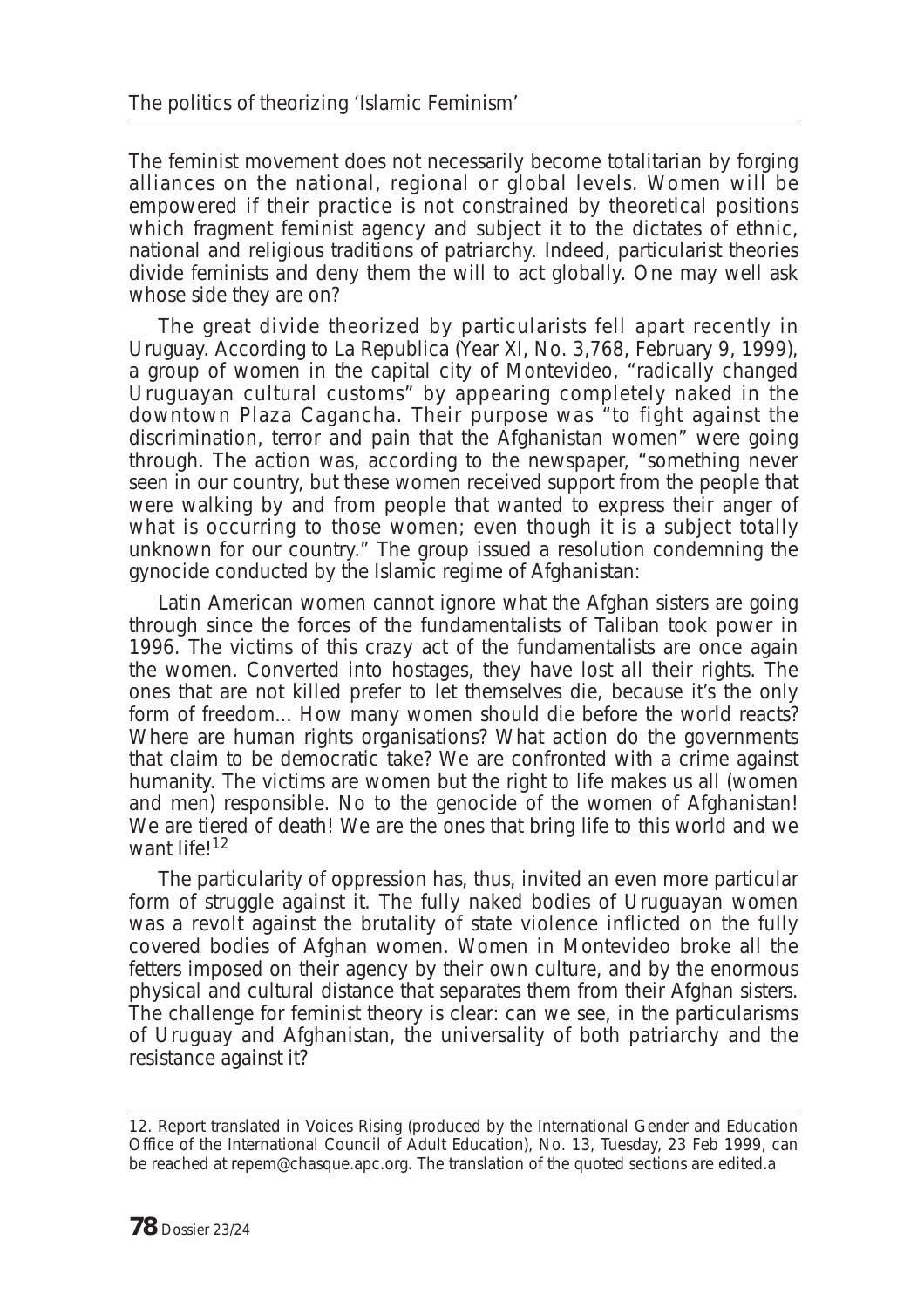#### **References**

- Afary, Janet. (1992). The debate on women's liberation in the Iranian Constitutional Revolution, 1906-1911. In Cheryl Johnson-Odim and Margaret Strobel (Eds.). *Expanding the Boundaries of Women's History: Essays on Women in the Third World* (pp. 101-121). Bloomington: Indiana University Press.
- Amanat, Abbas. (1989). *Resurrection and renewal: The making of the Babi movement in Iran, 1844-1850*. Ithaca: Cornell University Press.
- Bronski, Michael. (1994). Pope to Jews, women, queers 'Drop Dead'. *Z Magazine*, pp. 14-17.
- Donnelly, Jack. (1989). *Universal human rights in theory and practice*. Ithaca, NY: Cornell University Press.
- Donoho, Douglas. (1991). Relativism versus universalism in human rights: The search for meaningful standards. *Stanford Journal of International Law*, 27, 354-391.
- Ebert, Teresa L. (1995). The knowable good: Post-al politics, ethics, and red feminism. *Rethinking Marxism*, 8 (2), 39-59.
- Ebert, Teresa L. (1996). *Ludic Feminism and After: Postmodernism, Desire, and Labor in Late Capitalism*. Ann Arbor, The University of Michigan Press.
- Ehlers, Eckart. (1991). Cities. iv. Modern urbanization and modernization in Persia. In *Encyclopaedia Iranica*, 5(6), 623-29.
- Fraser, Nancy and Nicholson, Linda. (1990). Social criticism without philosophy: An encounter between feminism and postmodernism. In Linda J. Nicholson (Ed.). *Feminism/Postmodernism* (pp. 19-38). New York: Routledge.
- Higgins, Patricia. (1985), Women in the Islamic Republic of Iran: Legal, social, and ideological changes. *Sign: Journal of Women in Cultures and Society*, 10(31), 477-494.
- Hoodfar, Homa. (1994a). The veil in their minds and on our heads: The persistence of colonial images of Muslim women. *Resources for Feminist Research*, 22 (3/4), 5-18.
- Hoodfar, Homa. (1994b). Devices and desires: Population policy and gender roles in the Islamic Republic. *Middle East Report*, 24(5), consecutive No. 190, 11-17.
- Iran National Archives. (1992). *Khoshunat va farhang: Asnad-e mahraman-e-ye kashf-e hejab 1313-1332* (Back cover: *Violence and culture: Confidential records about the abolition of hejab 1313-1322 H. Sh.*). Tehran: Sazman-e Asnad-e Melli-ye Iran.
- McLaren, Peter. (1995). Shirley Steinberg interviews Peter McLaren. In Peter McLaren *et al* (Eds.). *Rethinking media literacy: A critical pedagogy of representation* (pp. 248-59). New York: Peter Lang.
- MacLeod, Arlene Elow. (1992). Hegemonic relations and gender resistance: The new veiling as accommodating protest in Cairo. *Sign*, 17(31), 533-558.
- Mayer, Ann Elizabeth. (1994). Universal versus Islamic human rights: A clash of cultures or a clash with a construct? *Michigan Journal of International Law*, 15, 307-404.
- Mayer, Ann Elizabeth. (1995). Cultural Particularism as a bar to women's rights: Reflections on the Middle Eastern experience. In Julie Peters and Andrea Wolper (Eds.), *Women's rights human rights: International feminist perspectives* (pp. 176-189). New York: Rotledge.
- Paidar, Parvin. (1995). *Women and the Political Process in Twentieth-century Iran*. Cambridge: Cambridge University Press.
- Renteln, Alison Dundes. (1990). *International human rights: Universalism versus relativism*. Newbury Park, CA: Sage.
- Rosenau, Pauline Marie. (1992). *Post-Modernism and the Social Sciences: Insights, Inroads, and Intrusions*. Princeton, N.J.: Princeton University Press.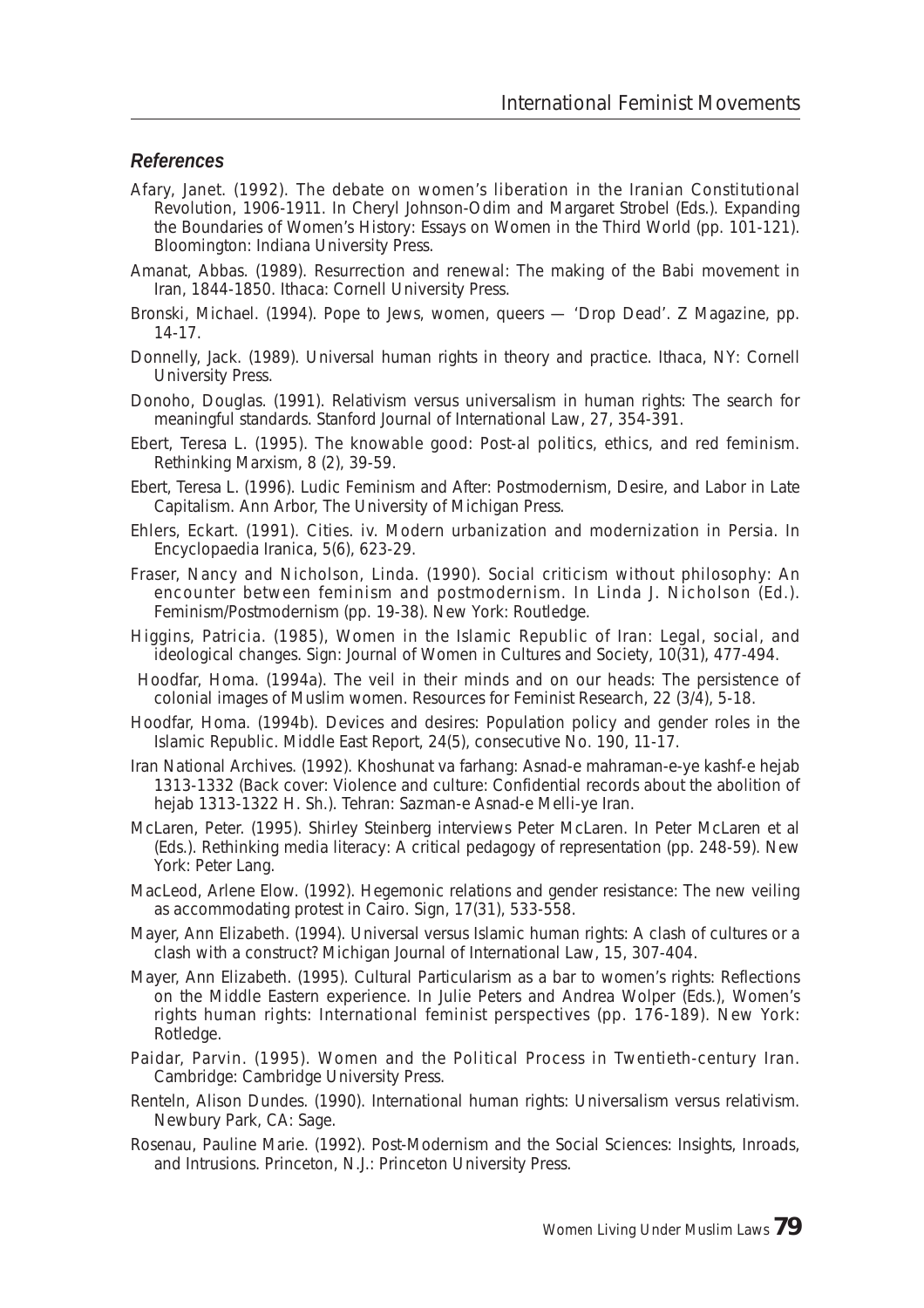- Shirazi-Mahajan, Faegheh. (1995). A dramaturgical approach to *Hejab* in post-revolutionary Iran. *Critique*, 7, 35-51.
- Stoljar, Natalie. (1995). Essence, identity, and the concept of woman. *Philosophical Topics*, 23 (2), 261-293.
- Tohidi, Nayereh. (1994). Modernity, Islamization, and women in Iran. In Valentine Moghadam (Ed.), *Gender and national identity: Women and politics in Muslim societies* (pp. 110-147). London and Karachi: Zed Books.
- Zubaida, Sami. (1995). Is there a Muslim society? Ernest Gellner's sociology of Islam. *Economy and Society* 24(2), 51-88.

Biography

Mailing Address Shahrzad Mojab Assistant Professor OISE/University of Toronto Department of Adult Education, Community Development, and Counselling Psychology 252 Bloor Street West Toronto, Ontario Canada m5s 1v6 Tel.: (416) 923-6641, Ext. 2242 Fax: (416) 926-4725 E-mail: smojab@oise.utoronto.ca

Shahrzad Mojab, teaches at the Department of Adult Education, Community Development, and Counselling Psychology, the Ontario Institute for the Studies in Education at the University of Toronto. Her areas of research and teaching are adult education and emancipatory theories; adult education and civil society; the impact of war and violence on women's learning; minority and immigrant women's access to education; women, state, and globalization; anti-racism education; critical and feminist pedagogy; social justice and equality; equity and diversity in the workplace; feminism and nationalism; and gender relations in the Middle East.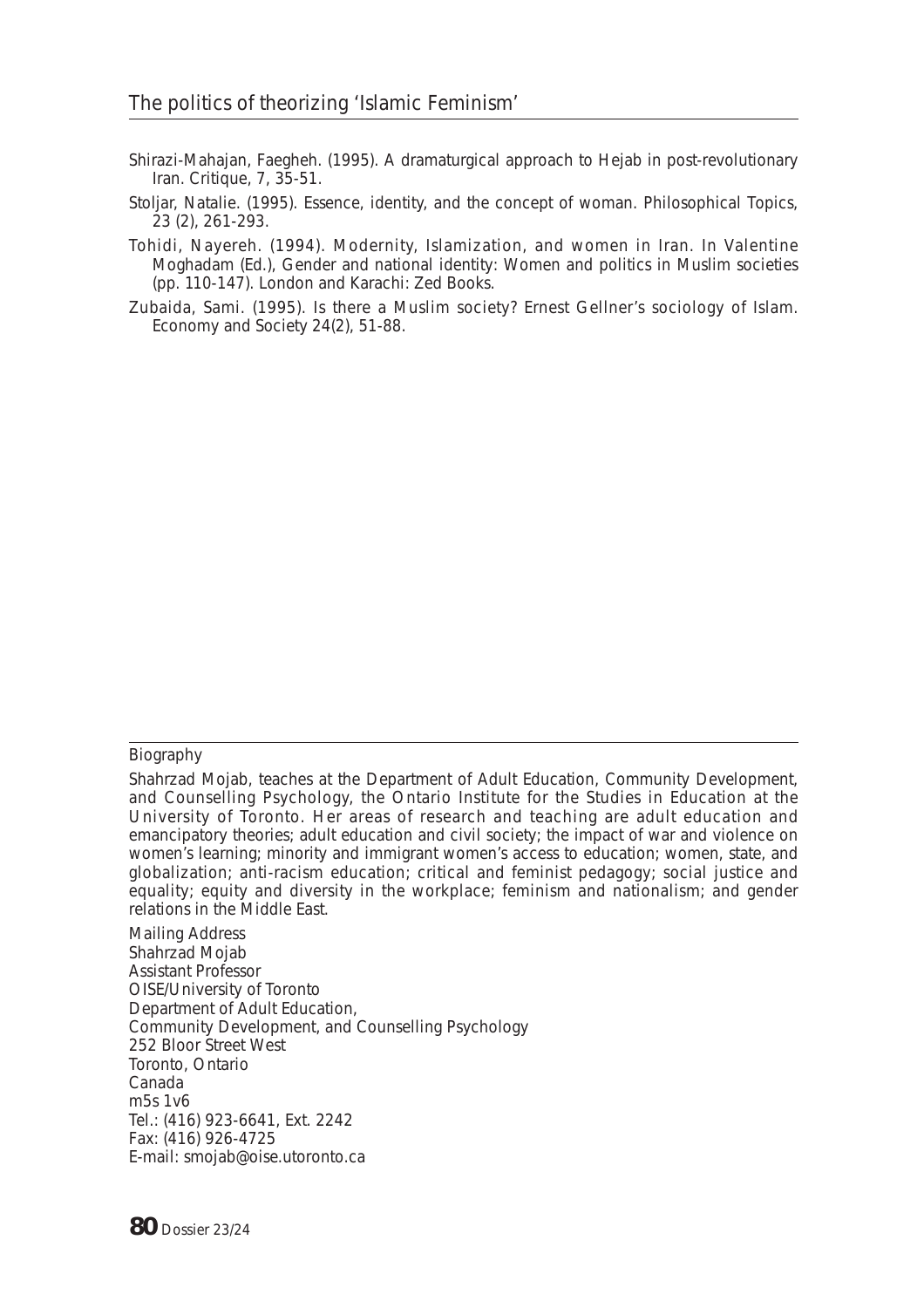# **Women in Iran Since 1979\***

Nikkir Keddie

Ithough all countries are unique, Iran may have claim to more<br>surprising political changes in the past century than any other<br>changes have been notable alterations in women's roles and status. The surprising political changes in the past century than any other country existing continuously during that period. Among these changes have been notable alterations in women's roles and status. The birth of urban mass politics during the constitutional revolution of 1906-11 saw women's first political activism, which continued after World War 1, though that independence was eventually much diminished under the new Pahlavi dynasty of Reza Shah (1921-41) (Afary, 1996; Bayat, 1978; Paidar, 1995; Sanasarian, 1982). Reza Shah forcibly unveiled women in the 1936-41 period, thus going further than his model, Ataturk, in Turkey, and took steps promoting women's public education at all levels. His civil code regarding women and personal status was mostly a codification of Islamic law, however, and favored males in many ways. A return to more constitutional rule in the 1941-53 period saw the rise of the first successful mass nationalist movement in an independent country in the global South, with the nationalization of the hugely important British-owned oil company. In the politics of this time women participated mostly as members of nationalist or leftist parties. After the overthrow of nationalist prime minister Mosaddeq in 1953, with U.S. and British complicity, there was a return to ever more autocratic royal rule under Mohammad Reza Shah, who again homogenized women's organizations and created an umbrella organization with royal patronage, while at the same time accepting as part of his modernization program some women's proposals to better women's legal and educational position.

As part of his "White Revolution" from 1962 on, the shah ratified important women's rights measures, including votes for women and especially the Family Protection Law of 1967, modified in women's favor in 1975. While the Civil Code of Reza Shah had mostly codified Shi'i Islamic

<sup>\*</sup>Thanks are due to Nayereh Tohidi, Elham Gheytanchi, Afsanch Najmabadi, Azadeh Kian, Hisae Nakanishi, and Mahnaz Afkhami for much help. They have no responsibility for my views or errors.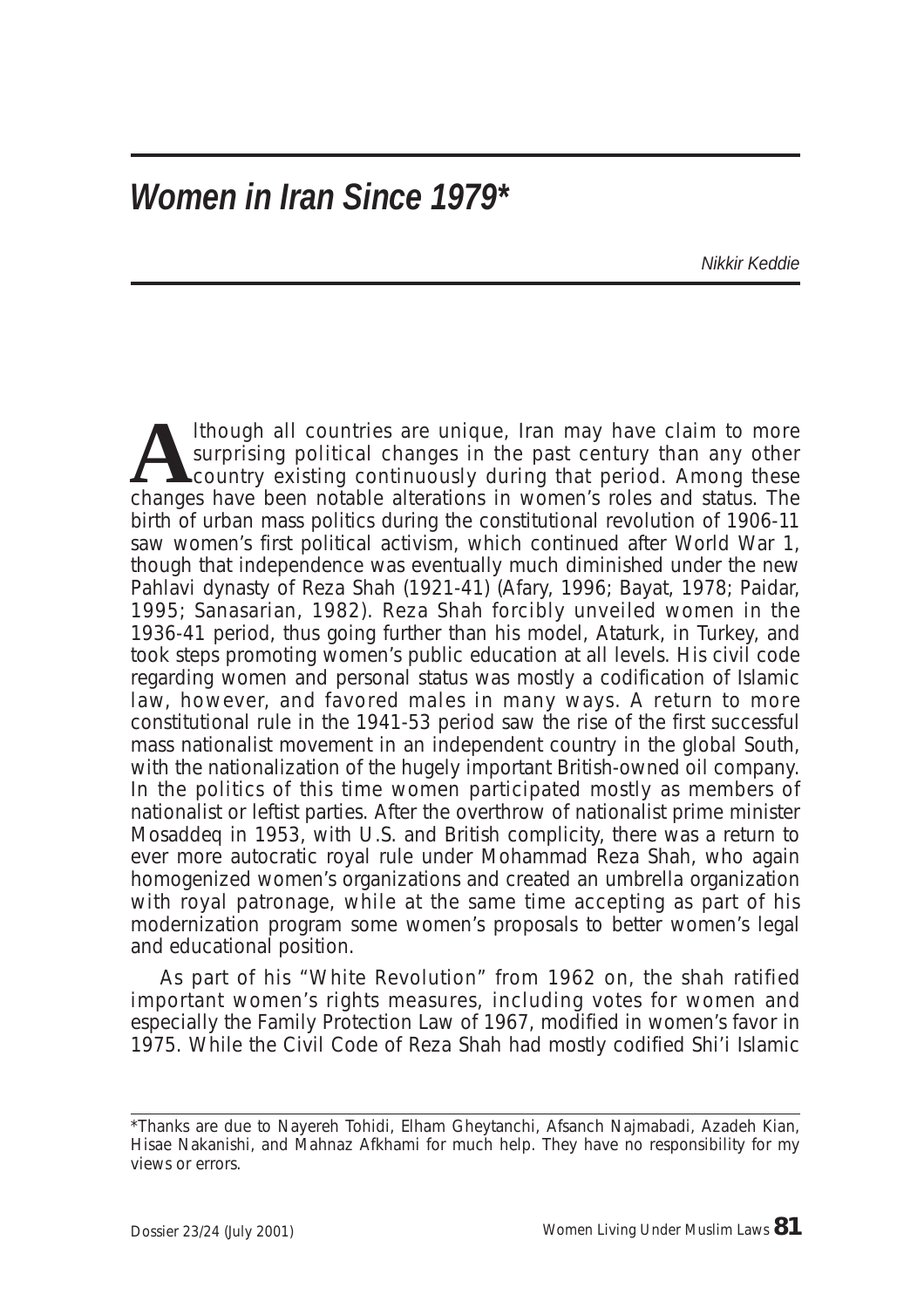law in matters of marriage, divorce, and child custody, the Family Protection Law moved in a more gender-egalitarian direction. Under it strict limits were put on polygamy; husbands could no longer get a divorce with only a thrice- repeated statement; both husbands and wives had to go to court for a divorce; and grounds for divorce were similar for both. Child custody, which under Shi'i law went to the husband and his family, though the mother kept boys to age two and girls to age seven, now went to family courts for adjudication, and could go to either parent. As Shi'i law, like some other Islamic legal schools, allowed special conditions that might protect wives to be put in the marriage contract, the main provisions of the Family Protection Law were put into every marriage contract as a way to try to render them Islamically legitimate. In the same period increasing numbers of women were educated and began to work in a variety of jobs outside the domestic sphere. Although these changes, which had been promoted by activist women, affected mostly the new, western-oriented middle class, they also began to have effects on the popular classes.

Most of the clergy (a western term that is applicable to Shi'ism, because unlike in Sunnism all Shi'i believers must follow a cleric) never accepted the Family Protection Law. A strong clerical opposition movement, in which the intransigent **Ayatollah Ruhollah Khomeini** soon came to the fore, opposed both the Shah's autocratically-induced reforms and his de facto alliance with the U.S., Great Britain, and Israel- and particularly what was seen as subservience to the U.S. The first targets of this movement were the shah's land reforms and voting rights for women (and also, implicitly, for Baha'is, whom the orthodox saw as apostates). A mass demonstration led by Khomeini in 1963 led to his house arrest, and his continued agitation brought about his exile from Iran from 1964 until his triumphant return in early 1979. From abroad he continued to attack what he considered un-Islamic laws and practices, and said that couples married or divorced under the Family Protection Law were not truly married or divorced.

To clarify terminology used below: First, the term "Islamist" came in the 1970s to be applied to Islamic political trends and at first had considerable coherence. It referred to populist Islamic politics that appealed to Islam for socioeconomic justice and antiimperialism, and called for a "return" to Islamic law, the sharia. Islamist movements enforced "Islamic dress" for women and most opposed gender-egalitarian, western-style legal reforms. Today, so many Muslims of different stripes, from conservative to radical or gender-egalitarian, from peaceable to violent, appeal to political Islam that it is often confusing to speak of Islamists now, as so much political discourse can be called Islamic, though its real content varies hugely. Second, rather than using the controversial term "Islamic feminist," I will instead refer to Muslims who believe in more equal rights for the genders as "gender-egalitarian", a term that I also use for appropriate secularists. Even though not all of them believe in absolute equality of rights, that is their predominant direction.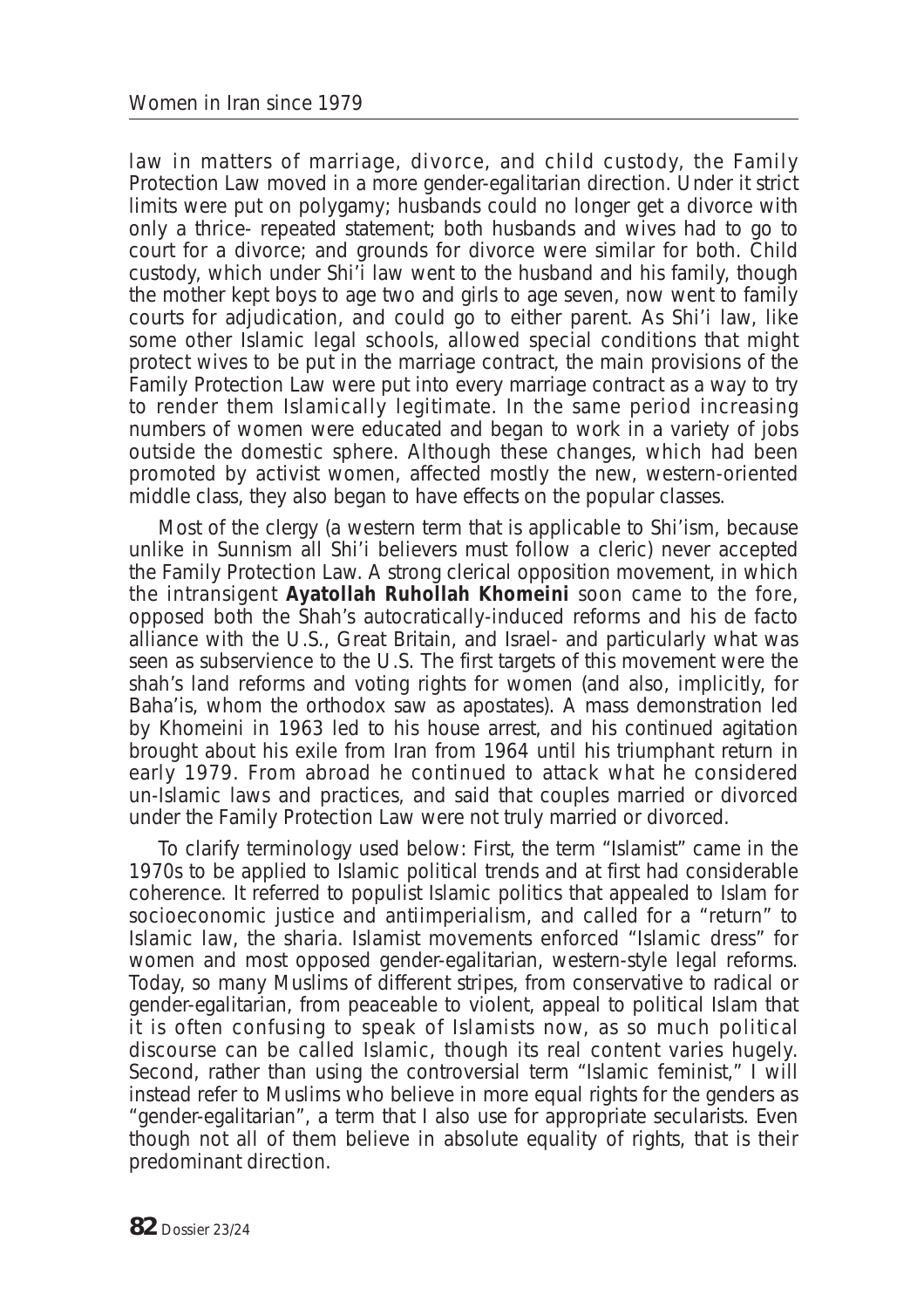In the 1970s various Islamic political trends became popular among opponents of the dictatorial shah, who was associated with over-imitation of the West and subservience to western Powers. Among them were the predominantly young followers of the lay Islamic reformer, All Shari'ati; Islamic clerics more moderate regarding women than Khomeini, like Ayatollahs Motahhari and Taleqani; and the young, originally leftist, urban guerillas, the Mojahedin-e Khalq. Shari'ati and Motahhari both wrote treatises on women that interpreted Islamic teachings in a more gender-egalitarian way than did Khomeini, though they were less egalitarian than the westernized women's groups working with the shah's regime or the secular opposition (Shari'ati, 1980; Motahhari, 1981). The secular opposition parties, suffering -from suppression, often had their own women's groups and said something about women in their program. Though their stated aims were quite egalitarian, they actively discouraged any targeted campaign for women's rights as divisive, saying that once they attained power all such issues would be solved (Moghissi, 1996). Hence, many who most visibly worked for gender equality were middle-class activists at least partially allied with an increasingly disliked autocratic government, while those allied with the opposition during the revolution accepted the 1 leadership of Khomeini, who stood against reform. Although today some Iranian women activists stress Khomeini's welcoming of women in the public sphere, including his turnaround regarding votes for women, before his death women's rights advocates stressed rather the limits he put on women.

Behind this contradictory situation, with most liberals and leftists ultimately accepting Khomeini's leadership in the 1978-79 revolution (though most thought they would have a leading role after the revolution and that clerics could never really rule), lay other contradictions. One important contradiction was the cultural dualism or division of society, found in many societies of the global South, but especially acute in pre-revolutionary Iran. On the one hand there was a highly westernized elite and new middle class, many with western education (before 1979 there were more students from Iran in western universities than from any other country). They were overwhelmingly secular and western in dress, culture, and politics, and often followed ideologies like nationalism, liberalism, or various schools of communism or socialism. On the other hand there were the urban popular classes and traditional middle class, or bazaaris, who had close family, ideological, and practical ties to the clergy and followed what they considered Islamic norms, including top-to-toe chadors for women, traditional marriage, divorce, and family practices. The rapidity of change under the Pahlavis, including major economic and cultural dislocations, the favoring of large, government-tied economic enterprises, and huge rural to urban migration, along with widening income gaps even if average incomes rose with the oil boom, brought much dissatisfaction.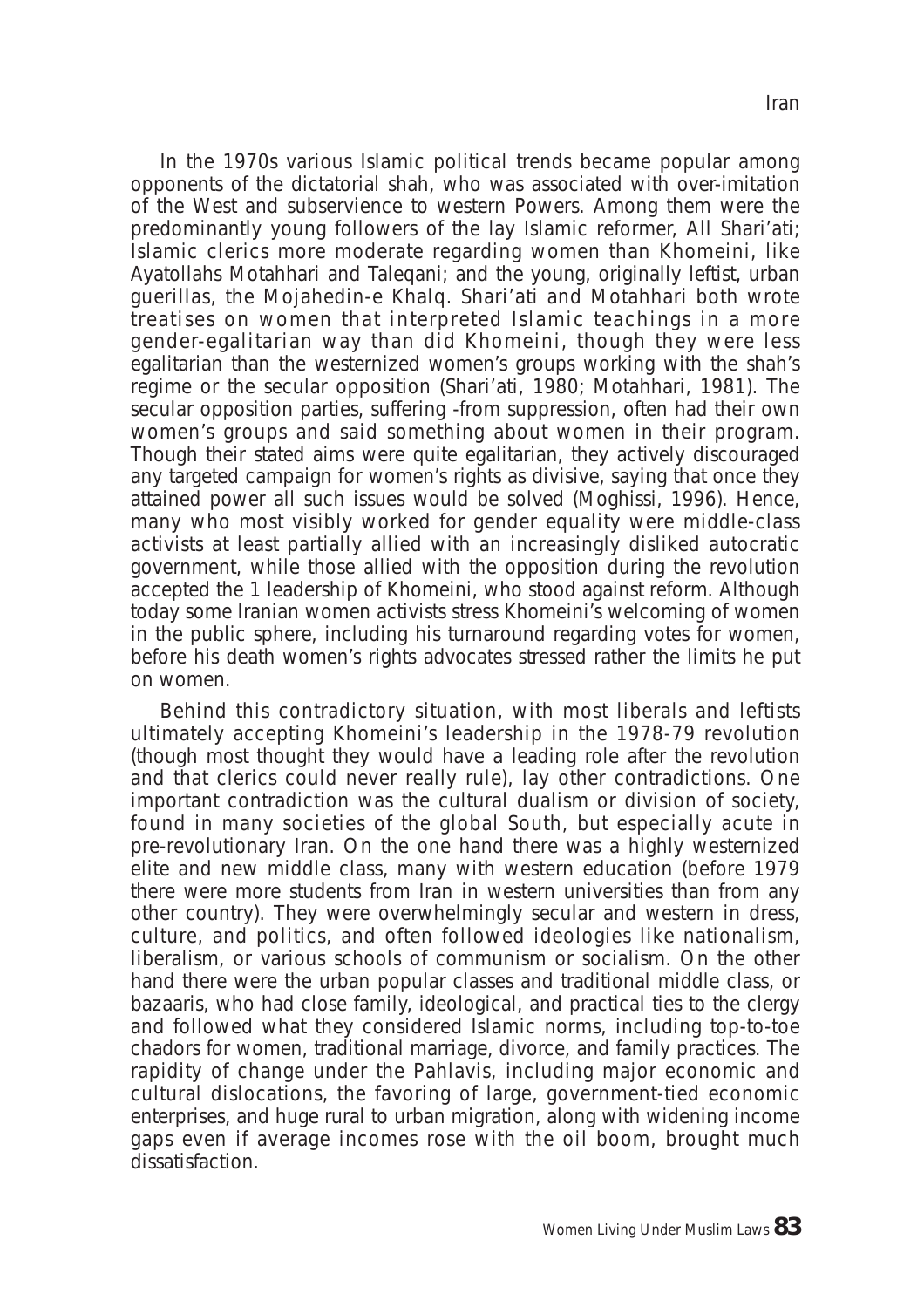The Iranian clergy, which was more ideologically and economically autonomous than any other Muslim clergy, included some who voiced the dissatisfaction of the popular and bazaar classes in Islamic terms. Partly because the unpopular autocracy had a westernizing culture, the Islamic culture of some dissatisfied groups and classes became a rallying cry for the opposition. In a situation where openly political groups and parties were suppressed while the clergy were harder to attack, the politically activist clerics allied with Khomeini became stronger in the years before the revolution (Keddie, 1981).

Some secular women in the 1970s went back to the chador or a more modern modest dress, often called *h0ab,* as a sign of opposition to the shah and solidarity with his popular class opponents. Some in the more religious classes became political only during the revolution on. Some adopted the ideal of Fatima, the Prophet's daughter and wife of the first imam, Ali, as an active woman chiefly lauded for supporting her husband and sons. During and after the revolution the more activist model of Zainab, Fatima's daughter and the sister of the martyred third imam, Hossein, who was said to have struggled against his unjust enemies, came to the fore (Tohidi, 1994). just as the traditionalist opposition rejected many liberal and leftist ideas partly because of their association with western oppressors, so too they rejected western models of women's status and behavior for similar reasons and because they conflicted with still-functional and widely-believed cultural norms.

During revolutions various parties often try to convince themselves that their ideals will be realized once the old regime is overthrown, as happened in the Iranian Revolution. The secular leftists and liberals who participated crucially in the revolution expected a major post-revolutionary role, but instead, after a few months of freedom, they were one by one suppressed and eliminated from government by clerical forces from 1980 through 1983. Although secular oppositionists often call this Khomeini's "highjacking" of the revolution, it was similar to what has happened in many revolutions, including the French, Russian, and Chinese, where the strongest group successfully eliminated its erstwhile allies and monopolized power for varying lengths of time. For secular women this clerical monopolization of power appeared a wholly bad thing. A reversal of trends toward gender equality was central to the new culture and politics. Women were defined in the constitution in terms of their familial status and duties, and the Family Protection Law was annulled. An unreformed Islamic law was instated, including polygamy, child marriage, father or guardian's control of the first marriage, custody to the father or his family, free divorce for men but not for women, and an eventual minimum age of 9 for female brides. Women could no longer be judges and were dismissed or hounded from many governmental and professional positions. A government announcement of enforced *hejab* was temporarily derailed after a mass demonstration on Inter-national Women's Day, March 8, 1979, but was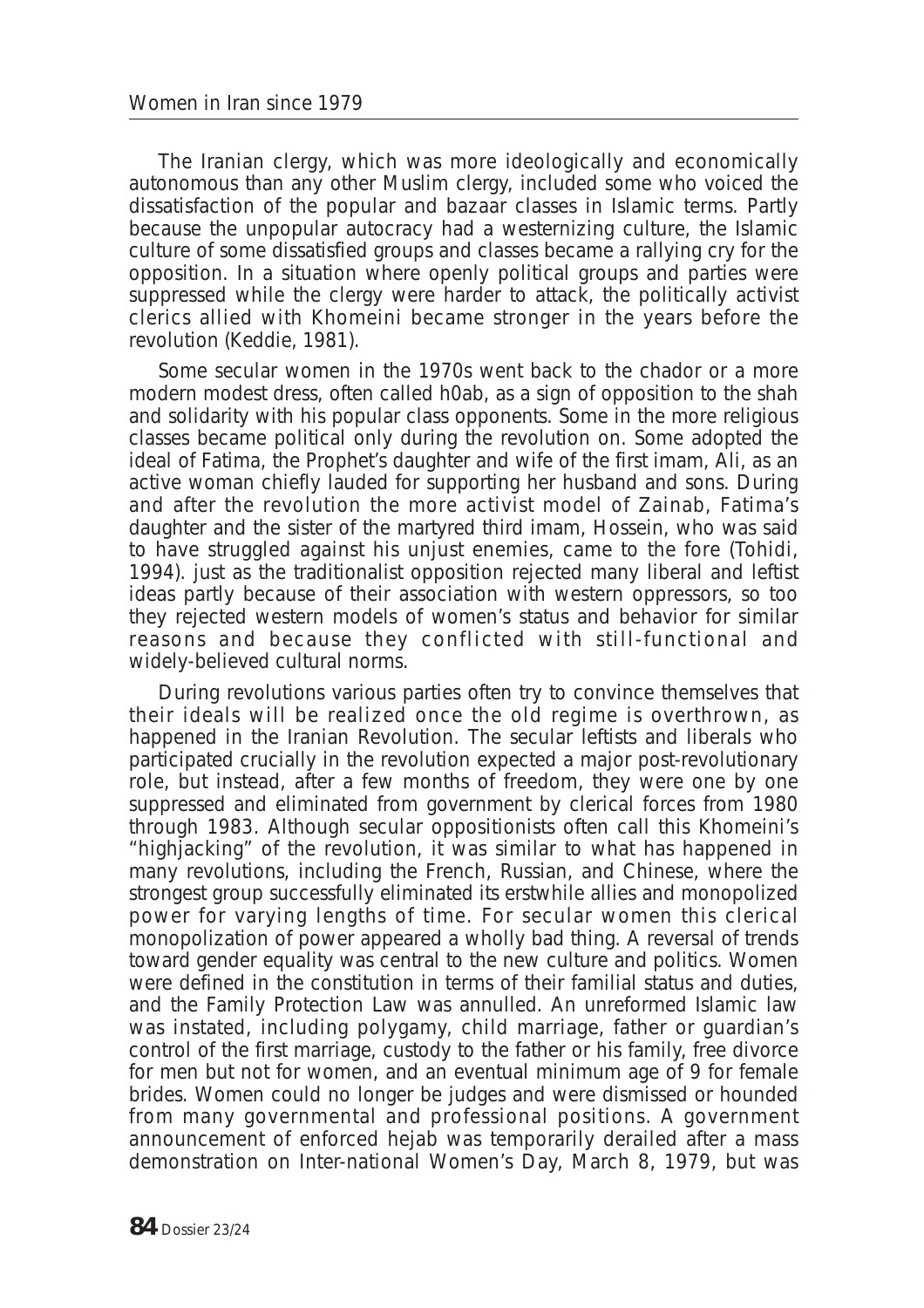reimposed soon afterwards. Veiling has become perhaps the central symbol of the Islamic Republic; the veil and "proper veiling" have become definitional symbols of a woman's faith and loyalty. Although in traditional Islamic discourse the veil is related to modesty and morality, its transformation into a central symbolism of power has imbued it with a total religiopolitical significance as well (Najmabadi, 1994).

Despite this initially dismal picture for women, a combination of factors led to a gradual partial comeback for women's rights, which is still far from complete. The pre-revolutionary reforms had been deeper and more popular than many people realized, and many women felt it when they were annulled. Women also felt the de facto post-revolution campaign that greatly reduced their employment and job access, especially in the public sphere.

In response, many women went to work in the private sphere and many became independent entrepreneurs and professionals. Khomeini's encouragement of women in political life embodied a contradiction, because even Islamist women in parliament and elsewhere became conscious of the need to change men's and women's thinking and behavior if women were to have elementary rights. During the Iran-Iraq war (1980- 88) the government called on women to be effective on the home front, which they were, and the war showed up some major contradictions. Notably, the numerous war widows, according to restored Islamic law, were to give up custody of their children to their husbands' families.

Increasing numbers of women spoke and acted against such injustices and in favor of women's rights, and over time changes were made in laws and practices. Though these are still far from egalitarian, that is the direction of most changes, despite a few recent contrary laws. At the same time, groups that were formerly culturally and politically at opposite poles have come to unite around specific issues, and this is especially true of women. Some say that the chador and *hejab* have favored this unifying tendency, as there is no longer such a gap in the public appearance of women from different classes. Whether or not this is so, it is unquestionably true that both men and women, both secular and Islamic, from both sides of the cultural divide have worked together for a number of goals, many of them women-oriented.

The history of women's rights in modern Iran, only a small part of which can be told here, exhibits the features of dialectical development. Activism, encouraged by internal contradictions, brings change, and often creates a new "synthesis," which is not, however, permanent but is continually altered by its own activists and contradictions. The pre-modern Iranian cultures and power structures that preceded heavy western influence could not preserve Iranian independence in the modern industrial world. They were followed by the modernizing Pahlavi society and culture, when urban areas especially saw a "two cultures" divide between the more powerful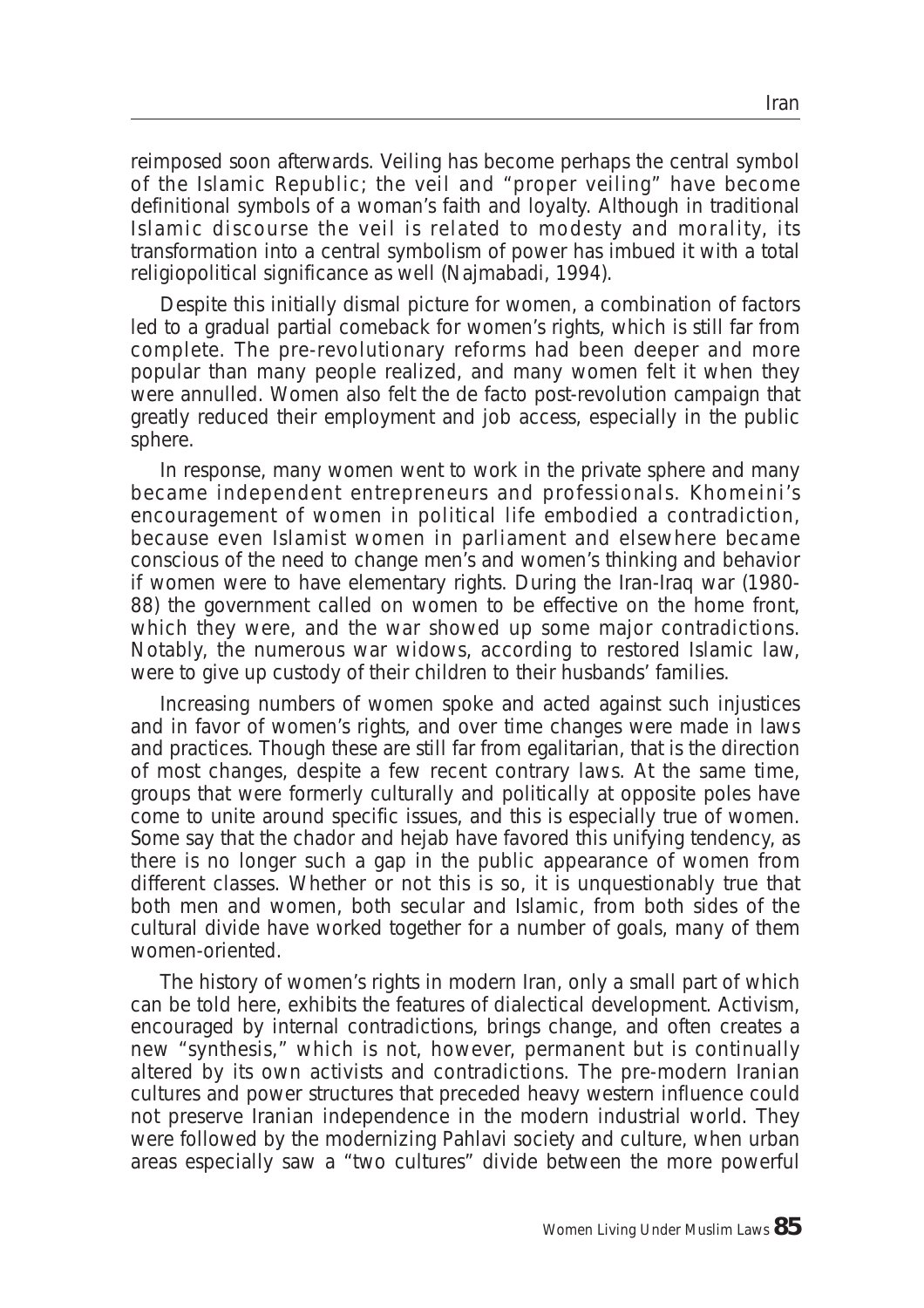westernized culture of the elite and new middle class, while the "traditional" popular classes did not accept this culture. In the 1970s these classes were joined by disaffected sections of the new middle class in political-cultural opposition. The overthrow of the Pahlavi state by an antithetical politics and culture forced people into the newly-dominant clerical-theocratic mode, which, however, could solve neither economic nor cultural problems, and increasingly alienated many, especially women, young people, and professionals. Out of this may emerge a new synthesis that is developing a more indigenously-based culture than the Pahlavi culture, a culture that finds more local roots for practices of gender egalitarianism and human rights. Human dialectics are never peaceful and much suffering and injustice have been involved at each stage of this changing reality. Nor is it sure that a new synthesis will be achieved; continuing socioeconomic and political crises might result either in a more dictatorial traditionalist rule or a collapse of the old system and culture, though most reformers today are hoping for a more peaceful near-term outcome.

## **Women's Voices and Struggles for Legal Change**

Despite the reduction in women's rights and the strict limits placed on political organization and the press, dissatisfied Islamic and secular women before long came back with campaigns in the press, the parliament, and elsewhere that led to new discussions and reforms concerning the position of women. Women's effective agency built on the extension of women's rights, education, and economic roles that had developed before the revolution and could not be reversed merely by enshrining a patriarchal view of Islam- into Iran's new constitution and laws.

Before the 1980s, the treatises and general articles about women were mainly written by men, whether secular nationalists who started writing in the late nineteenth century, Marxists who flourished after 1943, or interpreters of Islam such as Ali Shari'ati and Ayatollah Motahhari. The majority of women Is writings about women dealt with pragmatic more than theoretical issues, such as education, hygiene, legal reforms, and the like, and came mostly from secular women. Almost absent were women's reformist writings from an explicitly Islamic perspective. The groups that cooperated in the 1978-79 revolution were alike in proposing that women's problems could soon be solved if their own party took power, without any need for separate feminist efforts: Liberals favored further secular liberal reforms for women; Marxists saw gender inequality as based in class and imperialist issues and soluble once these were overcome; and Islamists said the problems between the sexes were based in super-westernization and could be overcome by a return to Islam as they understood it.

During the revolution the stress was on anti-shah unity, and the dominant theme regarding women as put forth by Khomeini and his allies was that many women had been corrupted by westemization, and that this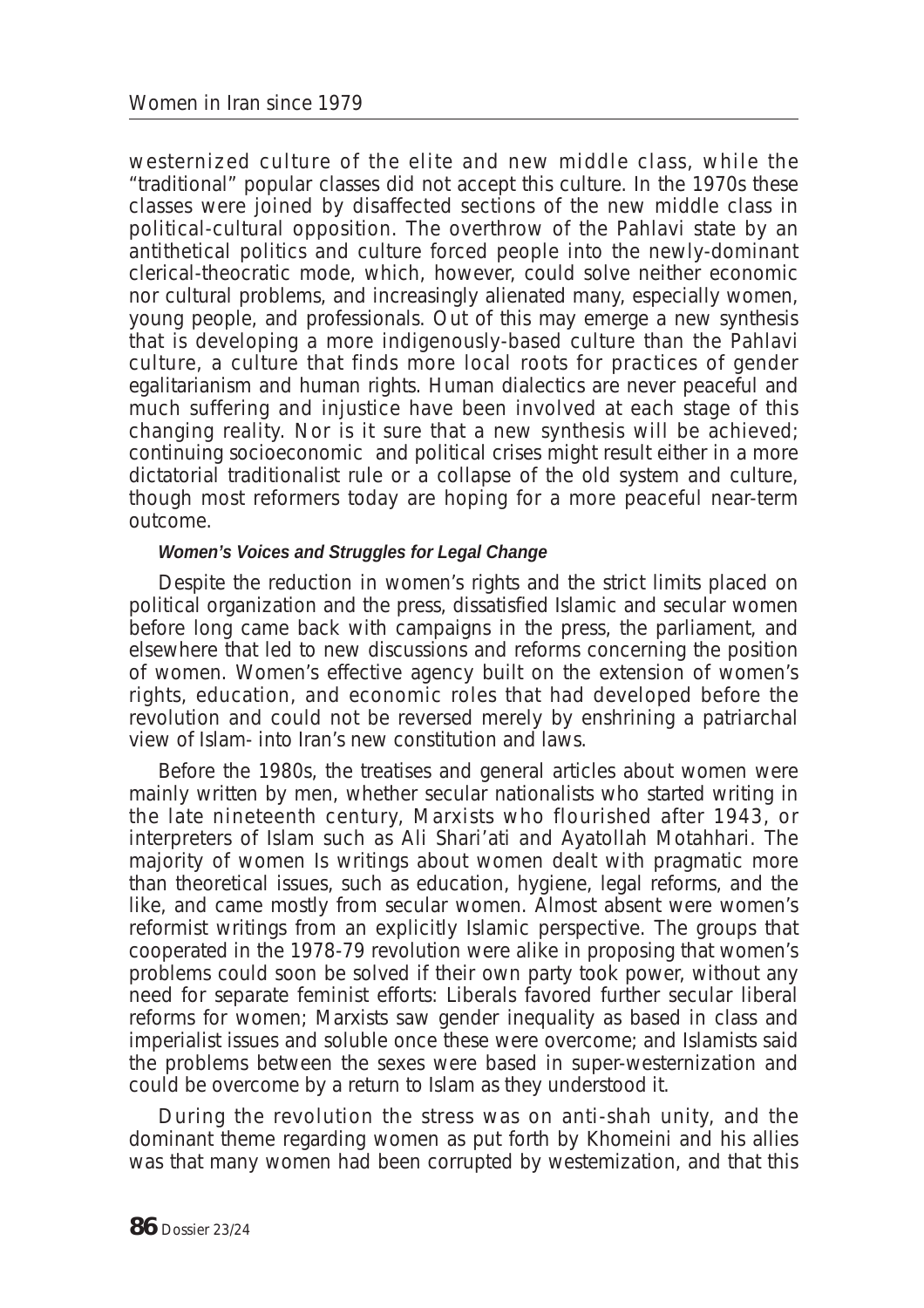was part of the corruption of Iranian society due to un-Islamic practices coming from the imperialist West. This discourse came mostly from men, and posters calling on women to wear the *he0b* and behave in Islamic ways were put in the imperative or admonishing voice, implying a male address to women rather than women's own words (Yavari-d'Hellencourt 1998, p. 214).

The large-scale, organized, and very active participation of women in revolutionary and post- revolutionary politics and demonstrations, however, altered the consciousness of many women, and particularly popular class women, about their political potential. Khomeini and his associates, despite their strong traditionalism regarding many gender and family questions, including endorsing inegalitarian provisions of sharia law, had another side regarding women that was understandably rarely noted by secularists at the time. They insisted on the legitimacy and even necessity of women's political mobilization in the public sphere, and encouraged girls' education, once the few coeducational schools were made to meet the new rule of single-sex education, and also encouraged various women's public activities during the Iran-Iraq War 1980-88. Some women saw a contradiction between such encouragement, expressed in Khomeini's praise of women's activism in several speeches, and the simultaneous elimination of women judges; between his applauding of women's entering a number of university specialties and the dismissal of large numbers of professional women from governmental jobs. The regime tried to encourage women's work only in certain spheres, but many women did not accept these limitations. Although few women were elected to the early parliaments, many women kept their role in the public sphere, responding to dismissals from governmental and other jobs by entering private employment in imaginative and novel ways. They went in increasing, numbers into other areas open to them, such as small business, teaching, medicine, and the arts (Esfandiari, 1997).

The women's press, which preceded the revolution by decades, played a key role in women's resistance to new restrictions on women, beginning with the annulment of the Family Protection Law right after the revolution. In essence, this annulment meant a return to the sharia-based civil code of Reza Shah, with even lower ages accepted for marriage, though women were allowed to insert protective provisions in their marriage contracts. The most vocal opposition to these policies, which meant returning to polygamy, reviving temporary marriage, free divorce for men, and child custody to fathers and their families, came from women, especially in the women's press and from women parliamentarians. Some of the women's press was conservative *(Neda')* or at first limited implicit criticisms to depictions of women's sufferings *(Payam-e Hajar)* (Najmabadi 1998, p. 62). The magazine *Zan-e* Ruz, however, which had begun in 1964 but changed tone after the revolution, became a platform for opposing the new family laws and practices with arguments taken from new interpretations of Islam,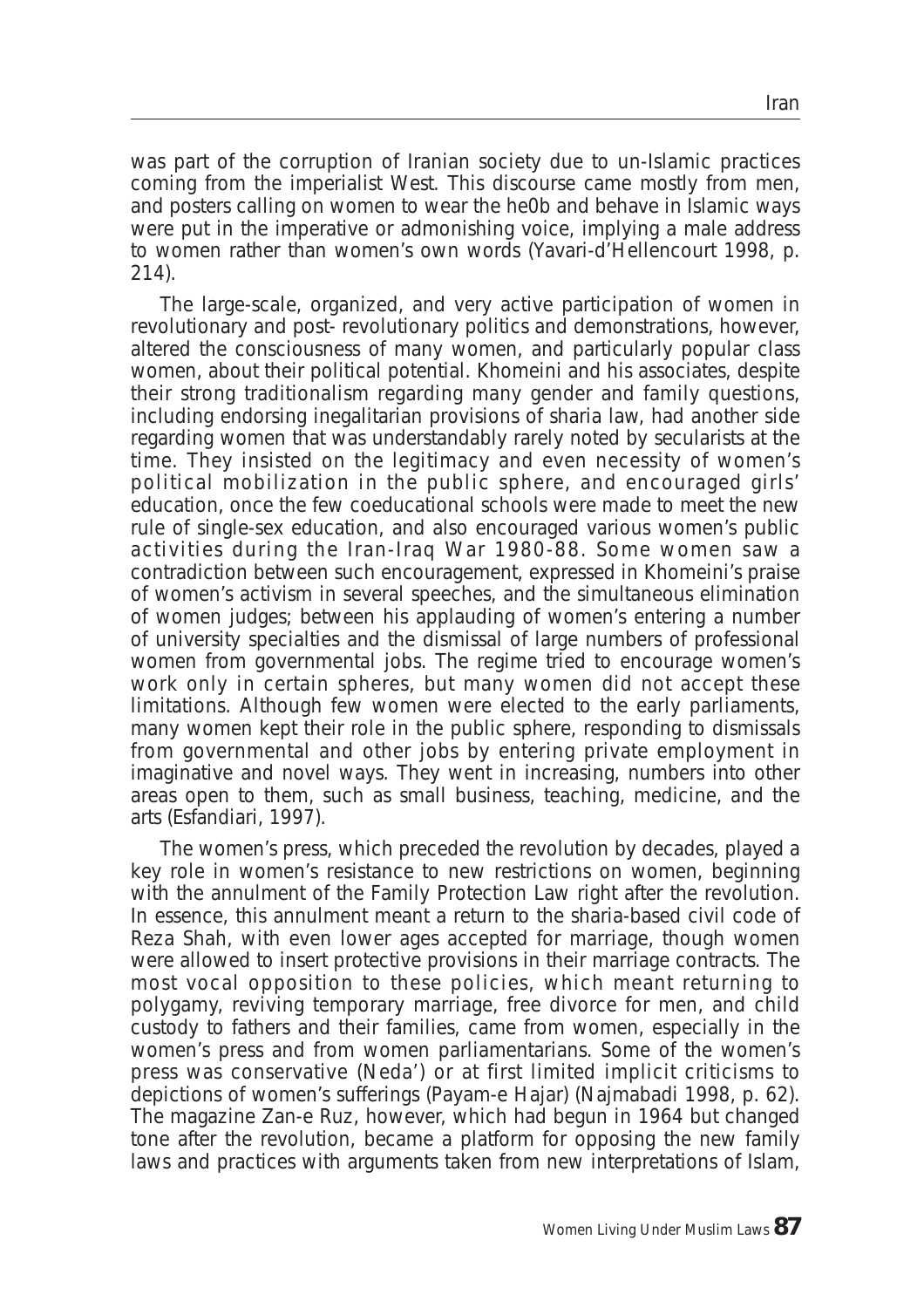and it was increasingly joined by *Payam-e Hajar* under Azam Taleqani (Nakanishi, 1998). Women Majles deputies and other women made similar arguments. Against the official virtual encouragement of polygamy, for example, women produced Islamically-based arguments to strictly limit polygamy, positing that court permission should be required (as, in fact, in the Family Protection Law).

The polygamy argument is one where new approaches with some textual basis have been voiced in the Muslim world since the late nineteenth century. The Quran puts permission to take several wives in the context of the needs of widows and orphans in a time of warfare, and it is argued that it was not meant for periods when numbers of men and women are roughly equal. The same verse in the Quran that says men can have up to four wives if they treat them equally also says that no matter how hard men try they cannot treat multiple wives equally, and reformers say this should be understood as against polygamy. On veiling, the Quran tells women cover their breasts and hide their ornaments, and only interpretation said that all except women's face and hands were ornaments to be hidden. Other verses taken as referring to veiling are similarly doubtful regarding their original meaning. Some other verses of the Quran are harder to interpret in a gender-egalitarian way, but attempts are nonetheless being made today, often with sophisticated arguments by men and women with theological training. One main line of argument, in Iran as elsewhere, stresses those parts of the Quran and traditions where men and women are treated as equals.

The role of the women's press in these struggles may be suggested by highlighting their activity regarding a few issues. Women's magazines featured stories of women's suffering under despotic husbands, including stories of wife-beatings, suicides, and loss of children. Such publicity and activism helped to bring some legal remedies, already in the 1980s, such as limits on a husband's right to stop his wife from taking a job. Partly as a result of a campaign spearheaded by *Zan-e Ruz,* in 1984-85 twelve conditions were printed into all marriage contracts as grounds for women to get divorced, provided husbands signed them all. These were the same grounds as in the annulled Family **Protection Law, and,** much as in that law, special civil courts were to make the decision regarding family disputes, and, later, child custody. The courts were also allowed to allocate up to half the property acquired during marriage to the wife if she was divorced against her will (Paidar, 1995, pp. 282-293; Najmabadi, 1994, pp. 377-78). As the reformed divorce provisions were valid only if the groom signed them, the change was smaller than in the Family Protection Law, and this was true of some other legal changes that were achieved. judges became more sensitive to women's rights as a result of these struggles, however, and regarding reforms that were checked by the conservative legislative process, the government tried to mitigate some gross injustices by providing instructions to the courts. These developments, involving the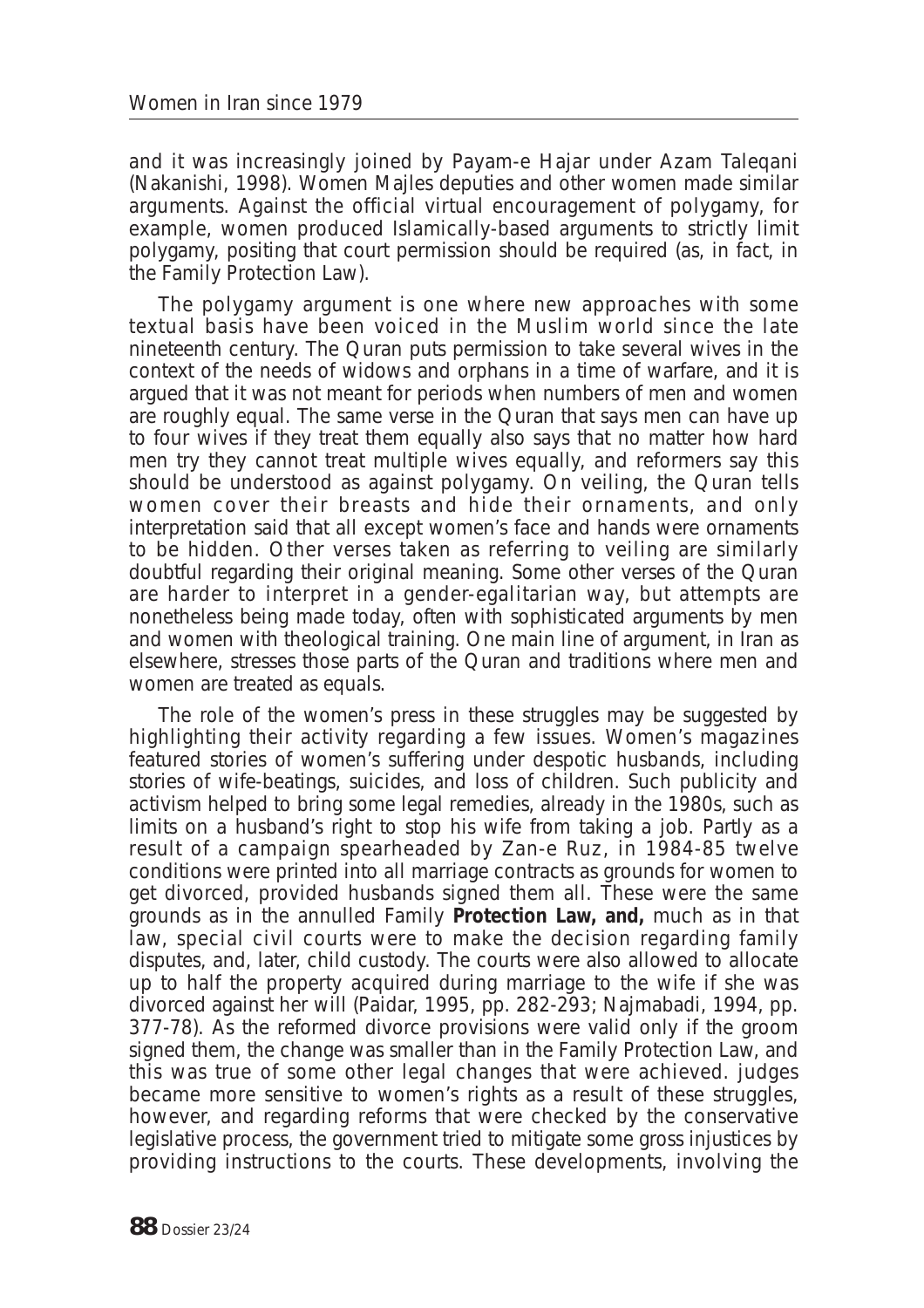acceptance of some legal provisions castigated as anti-Islamic under the shah, show the flexibility under pressure of what is termed "Islamic" and also show that earlier reforms had more impact than was sometimes admitted.

The granting of child custody to the father or his family at a very young age came under attack with the rising number of war widows during the Iran-Iraq war. In 1985 a bill was passed, despite conservative opposition, which gave custody of minor children to widows, even if they remarried, and provided government funds for their upkeep in cases of need. Khomeini's approval of this break with the letter of the sharia was followed by other such breaks. On the other hand, in another law at this time, only married women accompanied by their husbands were allowed to go abroad for study.

A difficult struggle occurred over men's unchecked exercise of divorce, seen as a main cause of a rising divorce rate in the 1980s. A limited divorce reform bill passed parliament in 1989, saying that (as under the Family Protection Law) divorces had to have court permission before being registered, though later studies suggest that male applications were almost never denied (Mirhosseini, 1993). Sometimes the same provisions that had been denounced by clerics as secular heresies passed parliament as Islamic reforms, and even where the literal power of reform was limited, the climate of publicity and struggle favored better treatment of women regarding legal rights.

A novel ideological trend for Iran, of women interpreting Islam in more gender-egalitarian ways, soon became important, encouraged by the entry of more religious women into the public sphere, the spread of religious education up to the highest levels for women, and the limitation of public discourse to Islamic parameters. Many women, not just those in the privileged classes, felt the shock of being deprived of many rights regarding marriage, divorce, property, and child custody after the revocation of the Family Protection Act, and many were hurt by the imposition of severe controls on behavior along with strong punishments. At the same time some women came to master technical forms of Islamic argumentation, partly because of the government's opening of more kinds of religious education to women. More women were politically active, and more girls and women were being educated than ever before, at the same time as a number of rights granted in the 1967-78 period were revoked. The few, Islamist, women elected to the first parliament were unable to get even timid proposals for women's rights passed by the male majority. But there soon developed a new core group of Islamic women, including some relatives of major political figures, who were able to press women's case with greater effect. Some reforms were realized in the 1980s, and that decade also saw women's entry into and effectiveness in a number of professions after many of them had been dismissed from governmental jobs. Women became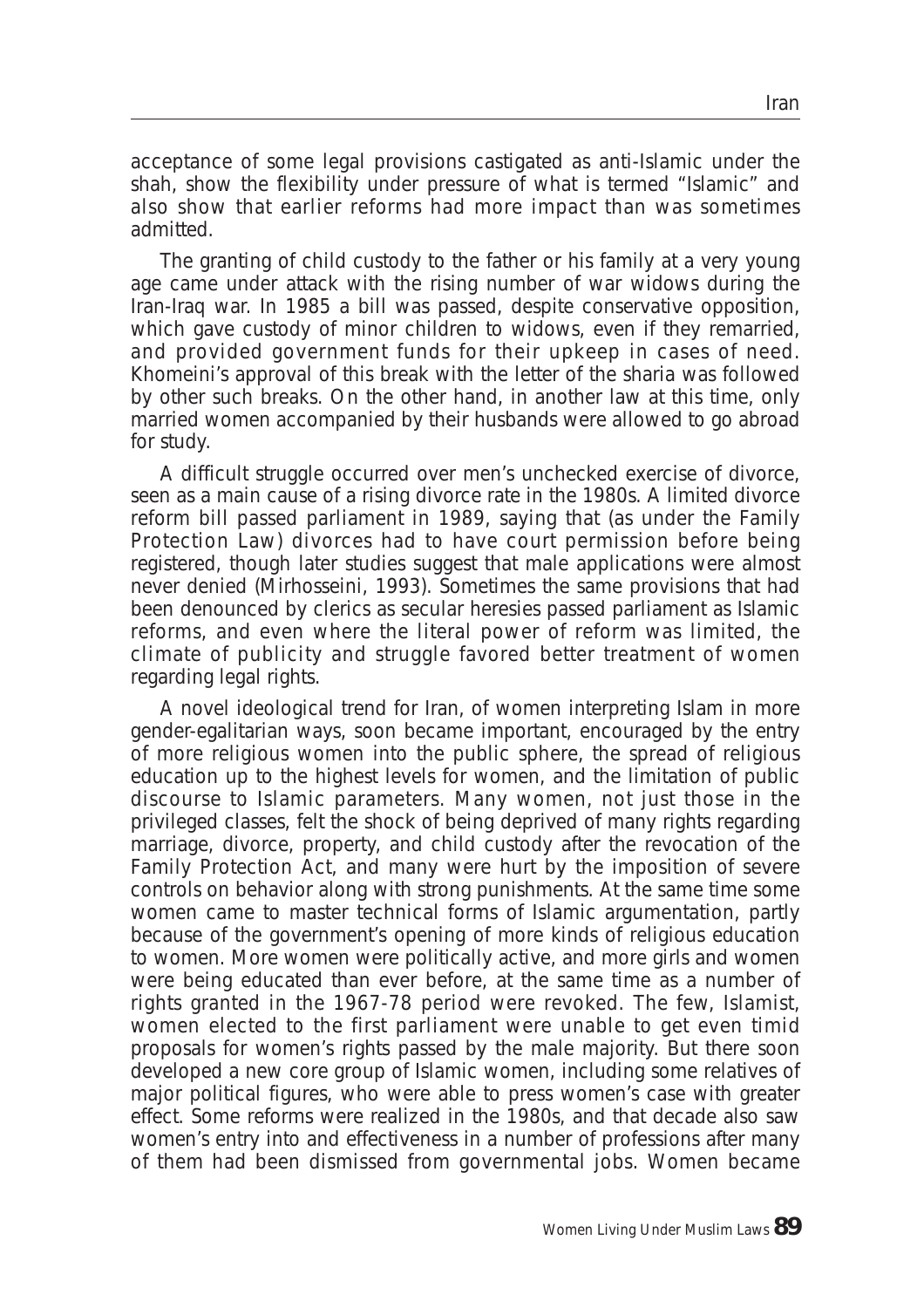successful private entrepreneurs in unprecedented numbers, and more than ever before entered several highly visible professions, incl uding university teaching, art, writing, film-making (including directing), and science and medicine. The women's press became both a profession and a rallying point.

At first the government tried to remove women from legal practice, firing all women judges, declaring their judicial rank null and void, and excluding women from the law faculty. Women lawyers refused to accept this; some continued to practice in the name of a male family member, others worked as legal advisers to companies, and women Majles deputies fought for them. The critical shortage of lawyers trained in Islamic law soon forced the state to revise the law and allow women to be advisers within the judiciary. A revised bill on the judiciary allowed women lawyers to be advisers in Family courts on matters relating to children. The law helped retain some women already in the ministry of justice retain their positions.

The lack of Islamic judges both allowed secularly trained advisers to assist the courts and caused leading religious figures to undertake informal teaching of Islamic law to young male and female lawyers. With the lawyer shortage, exacerbated by the closure of university faculties (including law) in 1980-83, several women who received this education and had good revolutionary credentials got quite powerful posts. Clerical opposition to women in the judiciary remained, however, and there was an attempt in the Majles to take away their advisory role in 1994. The women representatives, how ever, got the support of the speaker of the Majles, Ali Akbar Nateqnouri, and women's advisory roles were actually extended. Women lawyers were now allowed to take charge of the custody of minors and act as advisers to the Administrative justice Courts and Family Courts. They also got access to the posts of assistant to the public prosecutor, examining magistrate, and to offices for legal research and preparation of laws, and they could be legal advisers in government departments. By 1996-97 four women Is legal advisory centers were created to help women prepare cases and to deal with the human lights lobby (Afshar 1998, pp. 116-125).

Women deputies pushed reform further, getting a bill through the Majles that told the judiciary to create family courts with the exclusive right to deal with family matters, including marriage, polygamy, divorce, marriage payments, wages for housework, husband's support of wives, child custody, legal guardians, and other matters. Every court had to have a woman adviser, whose views would be reflected in its decisions. By late 1997 women were occupying most posts at most levels in the judiciary.

Further reform included a bill ratified in January 1997 by which the *mehrieh*, the sum paid by the groom to the bride, often not collected until the husband's divorce or death, was to be calculated in terms of real value. This rendered it inflation-proof in a period of rampant inflation.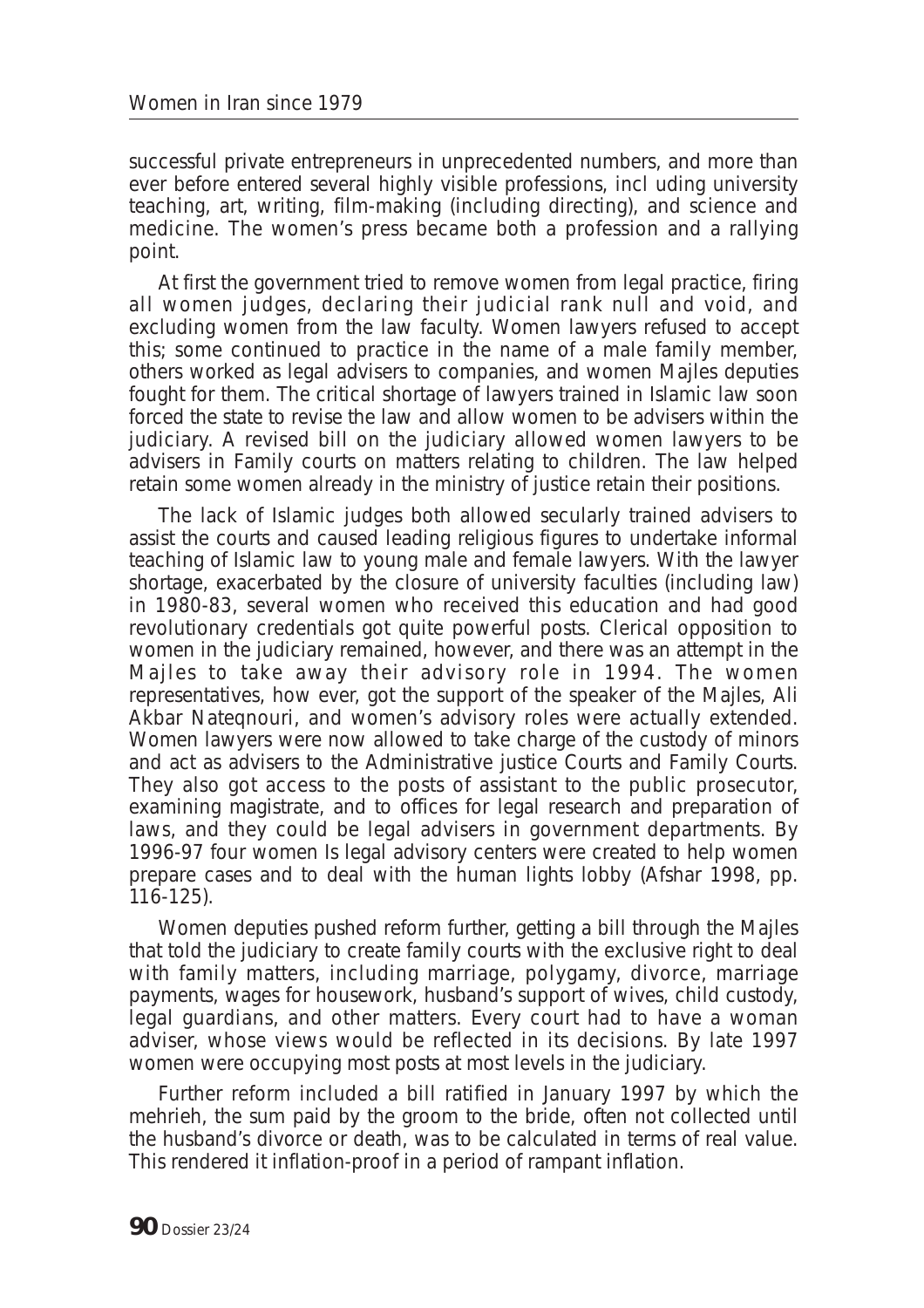Though legal reforms have not yet succeeded on a number of issues, arguments in the press and elsewhere over them have raised many people's consciousness and reform continues to be pursued. These issues include beating of women and of children by men, and the legality of marriage down to age 9 for girls. The age of marriage for women has in fact been steadily going up with the spread of education and urbanization. In 1986 the average women's marriage age was 20, and by 1996 it had risen to 22 (Afshar, 1998, p. 148).

Reformist women and their allies also campaigned against killings of adulterers, which, however rare, were carried out both by individuals and the state. They were helped by a decision of provincial revolutionary courts to try to curb honor killings that were spreading in some tribal areas. Parliamentary discussion centered on the need for proof that the woman involved was a willing participant in adultery, and the law was changed to distinguish between rape and adultery. The law put the burden of proof on the man, and in strict Islamic law proof of adultery requires several eyewitnesses, who will be punished for slander if they are lying. Such laws are difficult to implement, and such killings do continue, if at a reduced rate.

Another long struggle in the press and in parliament was to increase the very few grounds on which women could be granted divorce without prior authorization by the husband in the marriage contract. A Majles law, rejected by the Council of Guardians in 1993 but then reinstated by the Council of Public Interest in 1994, extends women's right to request divorce to twelve cases ranging from the husband's impotence or imprisonment to his desertion or polygamy. It also makes divorce much more expensive for men. The marriage contract forms from 1994 also gave women the right to half the wealth and property of a husband who decides to divorce his wife without good cause. This change came out of discussions saying that wives were entitled to wages for their housework (Afshar, 1998, pp. 186-191). Very few divorcing husbands in fact pay out half their wealth.

Overall, major struggles and arguments in the Majles, the press, and elsewhere, resulted in changing inegalitarian features of the law, but these changes still fall short of the pre-revolution Family Protection Law, not to mention any more egalitarian ideal. The struggles and arguments continue, however, and support has been gained from some clerics, while secularists and religious persons continue to work together for reform. To some degree, since the reformist electoral victories from 1997 through early 2000 emphasis has shifted away from reforms in women's status (none having passed parliament during this period) to strengthening press freedom, civil society, and democracy, which many women see as preconditions to further expansion of women's rights.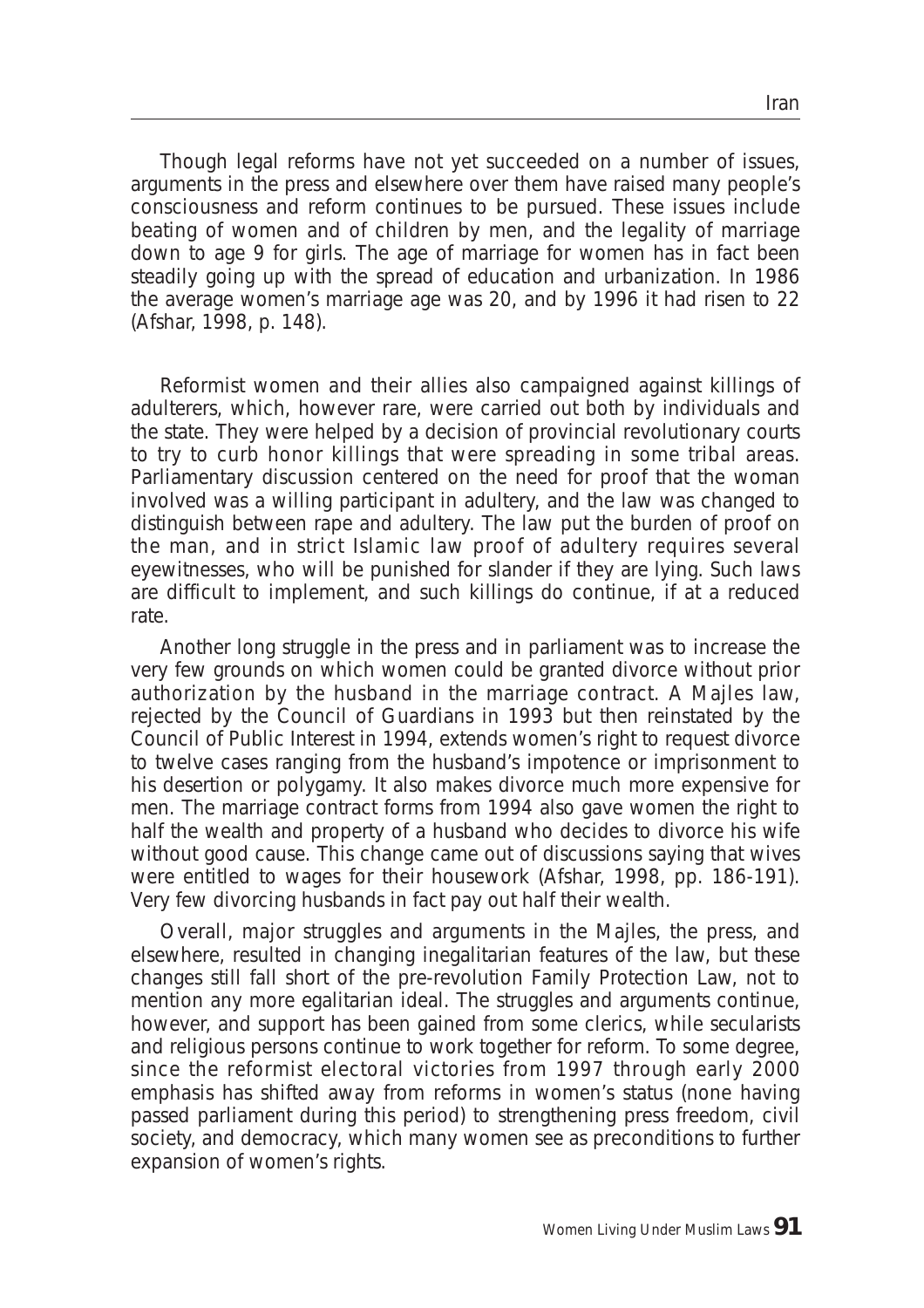The Islamic Republic's women's press, begun the 1980s, developed and flourished (especially in the 1990s) as an important part of the general press liberalization of that decade. The weekly *Zan-e Ruz,* edited by Shahla Sherkat from 1984 to 1991, .reflected the views primarily of women Islamic activists and included discussion and advocacy of several women's demands. Following a disagreement with others in *Zan-e Ruz,* Sherkat quit that journal and launched the monthly *Zanan* in February of 1992, which became notable for the high quality of its articles and for its gender-egalitarian stance. This journal combats women's oppression in many spheres, addressing men as well as women. It raises forbidden subjects and publishes important articles analyzing the judicial system in relation to women's rights. It carries articles by men and women, both Islamic and secular, including, recently, secular Iranian women scholars living abroad. Mehrangiz Kar, a prominent secular woman lawyer, is a frequent contributor and has written a series of articles about the Civil Code. The journal also carried articles by the notable reformist cleric Saïdzadeh, who has also written articles under a feminine pseudonym, whose argumentation shows them to come from someone well-trained in the religious sciences formerly almost limited to men (Mir- Hosseini, -1999, p. 248).

Many of the arguments found in *Zanan,* which would be called feminist by westerners though rarely (in public at least) by Iranians, differed from most pre-revolutionary feminist positions in stressing, or adjusting to, reinterpretations of Islam. They are based on what is presented as the egalitarian spirit of many verses in the Quran that address men and women equally, and often explain inegalitarian verses, such as those allowing polygamy, as due to special temporary circumstances. They present their view as the authentic view of Islam, and later inegalitarian laws and doctrines as deviations caused by various kinds of male prejudice and historical circumstances.

Among the important articles in *Zanan* were two from 1992, soon known to be written by a clerically- educated man using a female pseudonym, refuting the early decision by IRI authorities to exclude women from judgeships. Among other arguments, the author reinterprets a Quranic passage usually taken to mean that males are naturally superior. As is often done by Islamic reformists, the author rejects some Islamic Traditions *(hadiths)* as inauthentic and reinterprets others, concluding with a formula of the type found in Islamic religious decrees: "We affirm that the potential of women is the same as that of men whatever the employment and function; this goes equally for the function of judge or jurisconsult *(faqih)" (Zanan,* No. 5, june 1992, p. 23).

Once *Zanan* launches such a novel theme, the rest of the women's press may take it up, often in less radical ways, which is one sign of *Zanan's* influence. Months after the articles on women judges, the more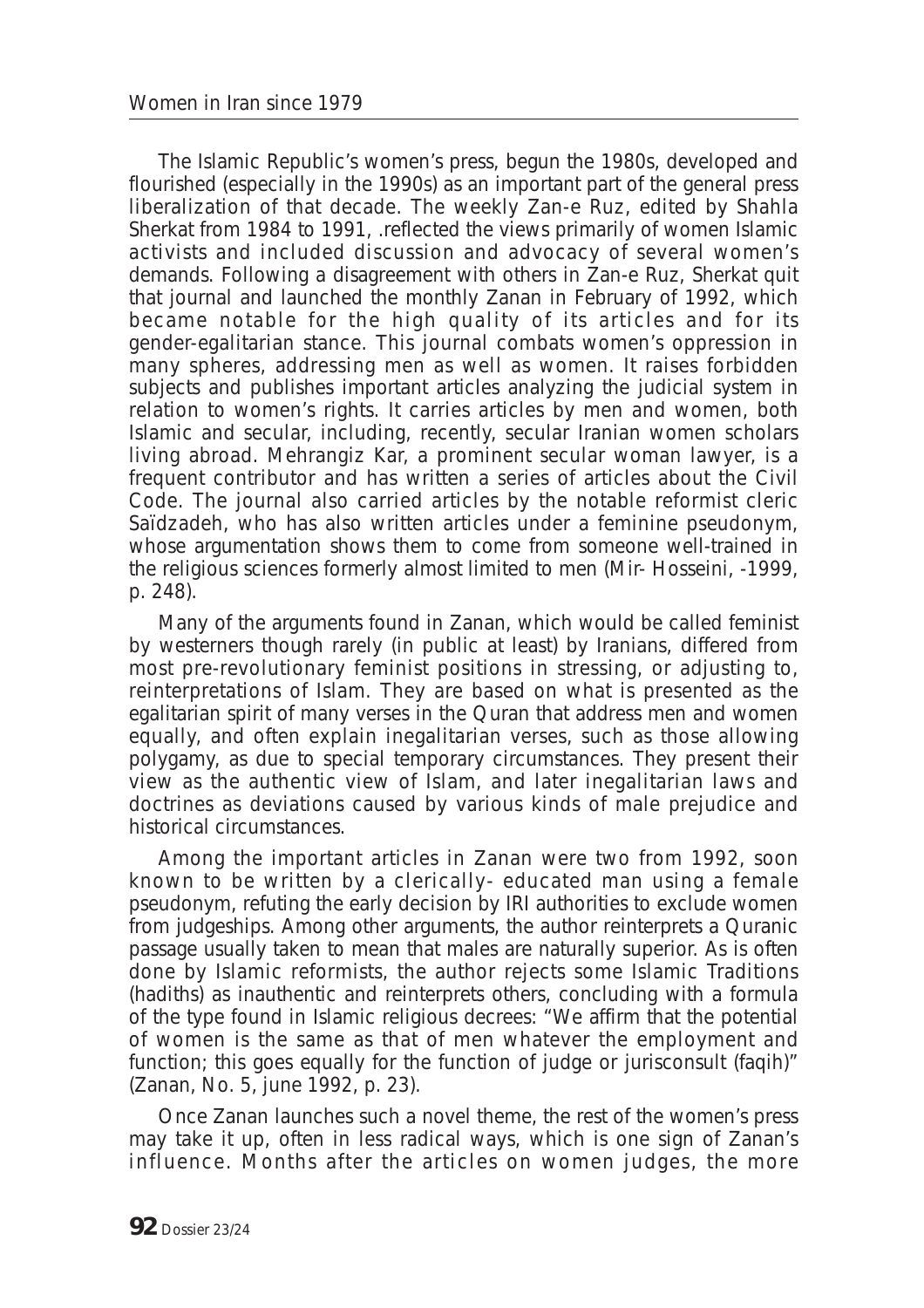conservative journal of the Islamic Center in Qom published notes by the late moderate reformist cleric, Ayatollah Motahhari, who said that among the *hadiths* cited by clerics to exclude women from judgeships "only two are authentic and they do not justify in any way the prohibition of women to be judges" *(Payam- e Zan, No.* 5, 1992, p. 10). Despite the campaign, women still cannot be regular judges, though since 1995 they can be consulting judges, especially in matters regarding the family and minors. Their judgments are, often pro forma, countersigned by a male judge.

Another issue launched by a *Zanan* article in 1992 was the competence of women to be clerical "sources of imitation" and make religious judgments binding on their followers, a practice already accepted by many. The same male using a female pseudonym launched this discussion *(Zanan* No. 8, September, 1992, pp. 2432). Clerics have tried, even if they recognize competent women's judgments in family questions, to limit women's binding judgments to the family sphere. Motahhari's notes, published in *Payam-e Zan,* said that there was no basis for women's exclusion from definitive rulings in other spheres, that "if a woman is more knowledgeable than men, we are not only authorized to follow her but have the duty to do so" *(Payam-e Zan,* no. 11, 1993, p. 11). Going further, the women's journal *Zan-e* Ruz reported a statement by another cleric saying that the constitution's use of the term "man" in describing the president of Iran was as a generic rather than a limitation to the male gender *(Zan-e* Ruz, no. 1440, 12/25/93, pp. 14-17). This opened another discussion as well as action by women to present themselves as candidates in the 1997 presidential elections, although their candidacies were disallowed.

The advancement of women's causes, while primarily due to cooperation between secular and Islamic female activists, has required the growing involvement not only of secular men but also of reformist clerics of high status and education. They are a minority among the high clergy and often must choose their words and arguments carefully in order to operate in a clerical context still dominated by conservatism in the sphere of gender and the family (Mir-Hosseini, 1.999). All of these current allies have changed their immediate post-revolutionary positions in order to be able to work together. As stated in an interview by the prominent secularist lawyer Mehrangiz Kar in 1996:

We cannot speak of an agreement [between secularists and Islamists] but rather of a moderation of positions on both sides. Our meetings are in no way official or political; we discuss women's problems. There are still many reservations on both sides, but underneath an apparent silence one may already see an adjustment of the different modes of thought and a cultural maturity beginning to emerge. It may be via women that this divided society will find its social and cultural cohesion again ... The revolution gave women confidence in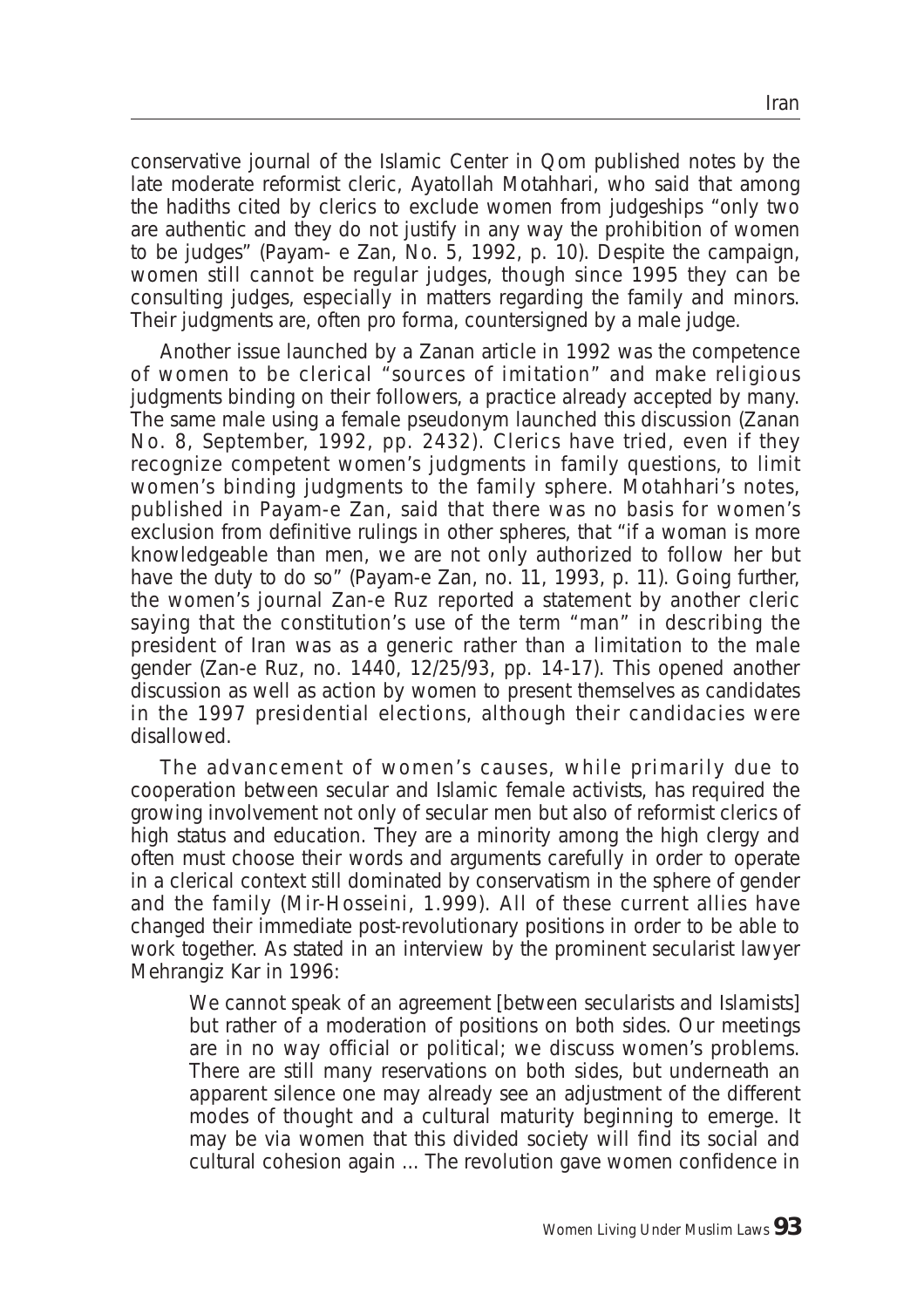themselves. With all the sacrifices they made, Iranian women know how much their current and future rulers owe them and that egalitarian rights are part of what is due to them. This demand is no longer that of a group of women; it is a nationwide one. The Islamic government cannot escape it without risking a brutal separation of the state and religion (Yavari-d'Hellencourt, 1998, p. 226).

These alliances have not taken place without major dissentions and disagreements both within the clergy and within the differing feminine camps over tactics and basic ideas (Mir-Hosseini, 1999; Moghissi, 1999). Among men it is not only reformist clerics who are involved in advocating equal rights, but also many laymen. The arguments of reformist clerics are, however, especially important in the continuing situation of predominantly Islamic discourse, in which the formulations mastered by trained clerics have a special prestige. The boldest among them is Hojjat ol-Islam. Mohsen Saïdzadeh, a regular co contributer to *Zanan* and the author of pseudonymous articles cited above. He was recently imprisoned for some of his words, and has been a leader in opening a new approach in Islamic law to the rights of women (Yavari d'Hellencourt, 1998, p. 227, and Mir-Hosseini, 1999).

A movement launched mainly to gain or regain rights for women in the Islamic Republic could have an ever-broader impact on the reinterpretation of Islamic texts not only in Iran but beyond its borders. Reformist interpretations of Islam are not new, but in the Middle East they have not hitherto used such theologically sophisticated arguments, or been adopted by so many traditionally-educated clerics or by so many women from a variety of social backgrounds. Some have suggested that Islam needs to be interpreted not only according to the needs of today, but that revisions should be made in light of contemporary thought and philosophy (Najmabadi, 1999, p. 66). Modem western philosophers are now taught in some seminaries and cited by Islamic reformers. Although hostility to western and non-Islamic thought, and to explicit feminism, is strong in some circles, it is far weaker overall than in the immediate revolutionary period. Encouraged by participation in U.N. conferences and organizations and by the greater freedom of expression from 1997 through at least part of 2000, the Iranian women's movement has to its credit a record of important international interactions as well as the number of changes it has brought to Iran Tohidi, 2000).

Summarizing the major political role of the women's press, Azadeh Kian-Thiébaut notes the growing role of Islamic modernism and reformism, and adds:

Women's magazines ... are playing a critical role in this transformation. The aim of these magazines, which attempt to reach both educated women and the political and religious elite, is to promote women's aims by pointing out the regime's legal, social and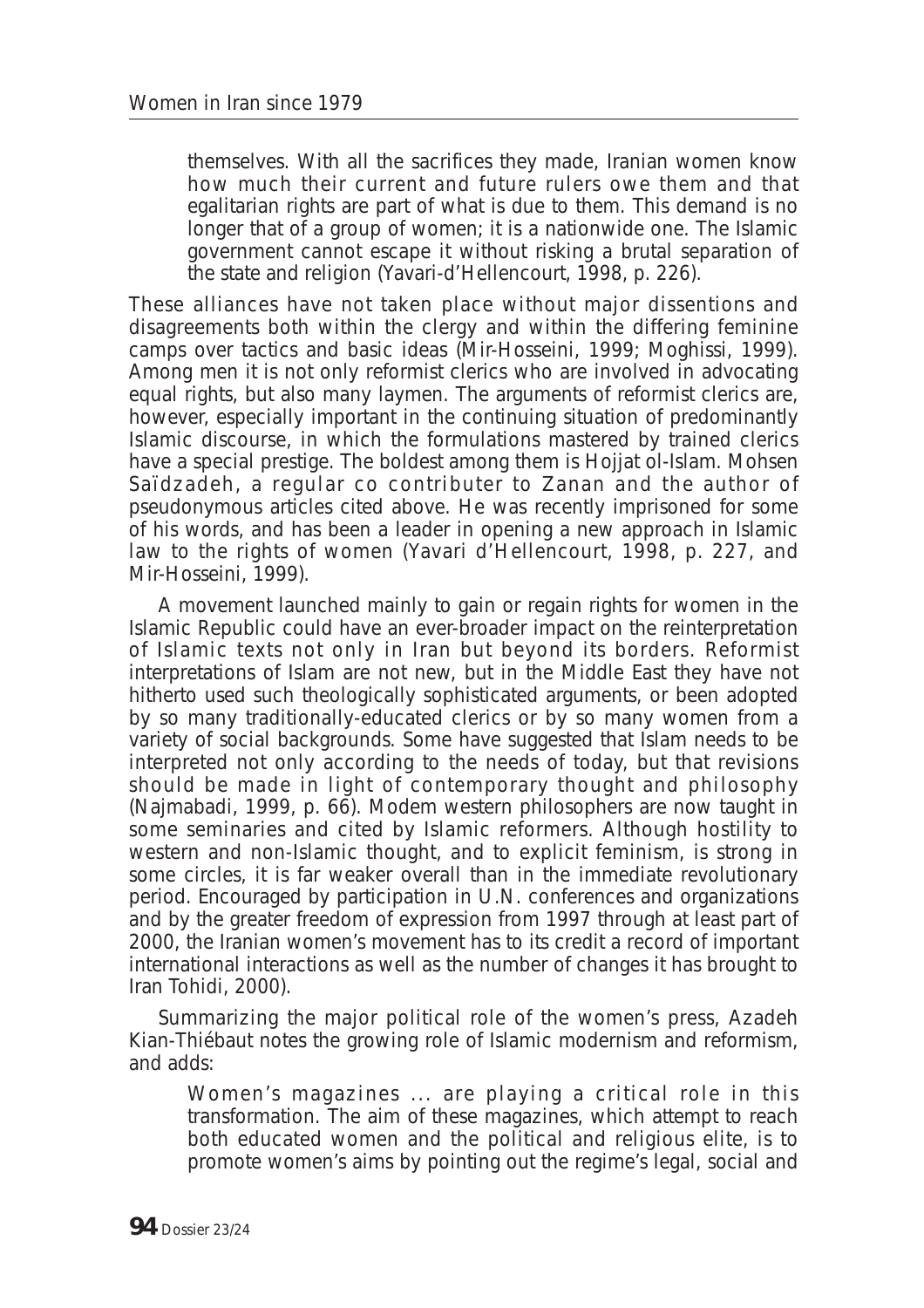economic shortcomings while advocating changes in civil, penal and constitutional laws. The editors of these publications unanimously maintain that the inequality between men and women springs not from the Qur'an, but from religious authorities' misinterpretation of divine laws. These magazines, which play a crucial role in disseminating intellectual debates on women's issues and concerns, enhance women's social and political awareness and create contexts for women's political interaction with the ruling elite. They also highlight contributions by reformist clerics, who are increasingly attentive to women's claims that Islamic laws must be adapted to the realities of contemporary Iranian society, in which women's social, economic, political and cultural activities have become integral. Political and religious authorities, aware of the significant social impact of these magazines, often respond to the critical articles they publish (Kian-Thiébaut 1999, p. 15).

Kian-Thiébaut goes on to note the unprecedented gender solidarity among Islamic and secular activists, listing as prominent examples Mehrangiz Kar, the jurist Shirin Ebadi, the professor Zhahleh Shaditalab, and the film director Tahmineh Milani as regular contributors to women's magazines. All these magazines have, in theory, an Islamic orientation, but many include such secular contributers. In a revealing interview, the editor of the Islamist woman's magazine, *Farzaneh,* spoke to Kian of the need to change from the early Islamist policy of excluding secular women, which hurt all women. Magazines like *Zanan* and the new *Jens-e Dovvom (The Second Sex)* have recently published articles by Iranian women and men who have long lived abroad, which has sometimes caused trouble for these publications.

The reformist role of women not in the press should not be minimized. Women in politics, including unnamed ones involved in varying forms of group pressure, or women showing their capability in a variety of jobs, have played a significant role in effecting reform. The women's press, like the press in general, has been key to organizing pressure for reform and change, and it evolved amazingly once limitations on press freedom were relaxed. This was true until April 2000 despite the periodic suspensions or shutdowns of newspapers, which often reappeared under new names, although the closing of the newspaper *Zan* was longer-lasting and more harmful to women's causes. The wholesale shutdown of the reformist press in April 2000 between two rounds of reformist electoral victories was a new phenomenon.

Conservatives who say that Islam decrees different rights for women and men continue to play important roles in government and clerical institutions, and despite major advances for women much remains to be done regarding women's legal rights. Recent events combining press and politics highlight more negative aspects of the struggle for women's rights, including some backlash against women and the continued power of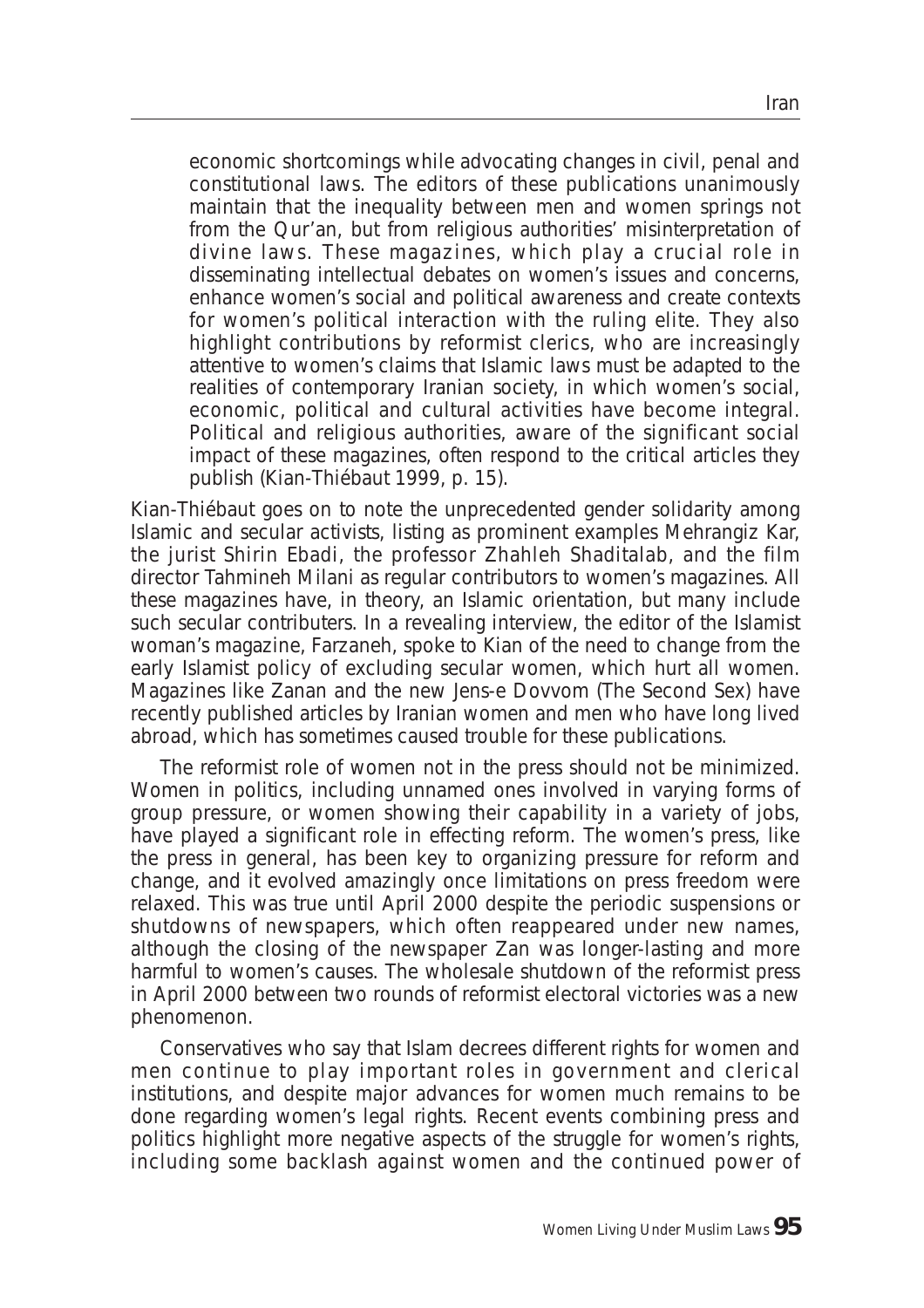conservatism, even among Majles women deputies. In 1999 two bills were proposed in the conservative-dominated Majles, one prohibiting the "exploitation" of women's images in publications, which passed, and the other mandating gender segregation in medicine, with only women doctors to treat women. Though the latter lost for reasons of its impracticality, only two of the fourteen women's deputies opposed these measures. Before the February Majles elections, *Zanan* held a public meeting for Majles women deputies, attended mostly by secularists, which only three of the fourteen women deputies attended. These deputies complained that the media, especially since the closing of *Zan,* devoted almost no attention to their activities for women, or to women's questions *(Bad jens,* March 13, 2000). While this may be an exaggera tion, it seems true that reforms favoring women were less emphasized In the press and parliament after Khatami's reformist presidential victory in 1997 than before, probably because of a desire for unity around a universal program of human rights and political freedoms, which many activists thought would lead to new gender reforms. Some activists believe it is now wrong to work with the clerical structure for reform, and if reactionary governmental trends grow or other major political changes ensue, more women and men may abandon the gradualist program and be less concerned with using Islamic arguments.

#### **Women and Work**

Books and articles often try to derive trends in women Is work since the revolution from statistics, especially census figures. While such derivations are of use, they contain so many problems that they must be used with great caution, as many who work with them note. It is not surprising that different authors working with statistics have come up with very different conclusions (Moghadam, 1988; Moghissi, 1999). For one thing, the census was run in 1976 and 1986, so it is difficult to tell what trends were due to the revolution of 1979. More important, the census, like many in the global South, seriously undercounts women's work, even when it produces income. The low figures for women's work in the countryside, including among nomads, are essentially meaningless as indicators of women's contribution to the economy and to household income. Anyone who has observed rural and tribal women can see how much work they do, often much more than the men. This includes caring for animals and plants, working in the harvest, gathering food, and doing all the weaving of carpets and flat weave items, many of which are sold and contribute significantly to family income. These rural and tribal women are usually not counted as in the labor force. When, in the 1970's, I asked an Iranian involved in planning the census about this, he said that because they figured that the total work done by a family was equal to the full-time work of one man, given seasonal underemployment, the best thing was to count most families as one man! My observations of the countryside would support Tohidi's view, supported by a detailed local study, that rural women's labor contribution may be greater than men's Tohidi, 1994, p. 117).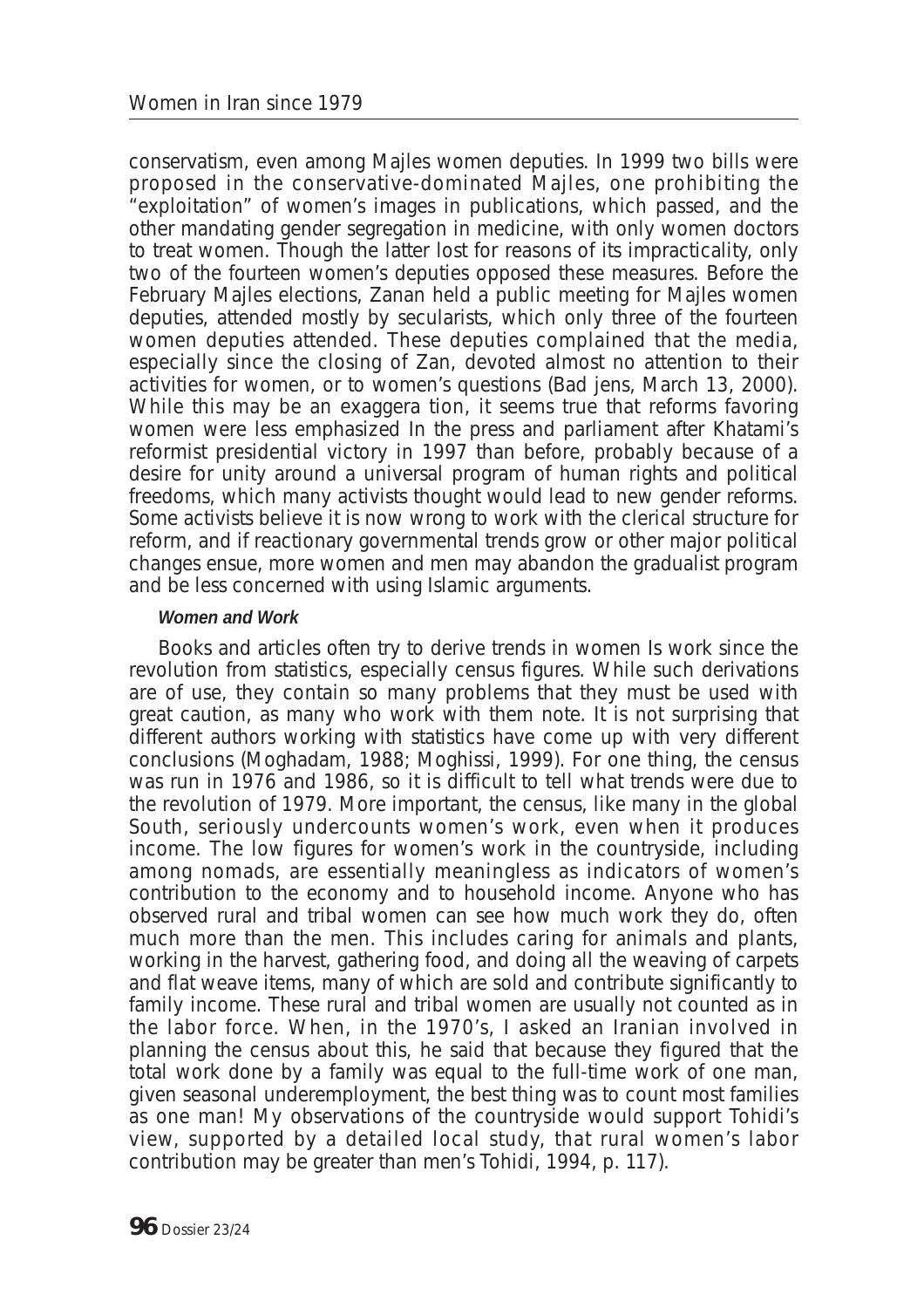The situation is best described by Maryam Poya, who uses extensive observation and interviews in addition to official fig- ures. She writes:

... my interviews show that official statistics do not include categories of women workers who effectively contribute to their families' and to the national and international economy. These are unpaid agricultural workers and carpetweavers, petty commodity producers, and a large number of women workers who are employed by many medium or small private enterprises, whose employers do not declare them as their workforce, in order to evade paying tax and insurance (Poya, 1999, p. 19).

In interviewing rural women Poya found:

Those whom I interviewed said that they had never been asked by officials whether they work or not: the officials who visit villages ask men ... about members' economic activities. Interviewees also said that women's contribution is considered (by men and women) as natural and part of domestic life rather than belonging to a particular category such as agricultural work or carpet-weaving. Many women workers, therefore, do not appear in the official statistics (Poya, 1999, pp. 19-20).

Poya's experience observing and interviewing Iranian women over several years leads her to doubt not only the official figures regarding women workers, but also the implication of these figures that more women work in the public than in the private sphere; Poya asserts the opposite. She says that many women are small commodity- producers and traders, including some making a living by buying cheaply from the rationing system and selling on the black market.

Many of my interviewees who worked for medium or small private enterprises told me that none of them was registered as a worker. This was confirmed by my observation in 1992, when I counted 150 shops in one street in northern Tehran selling female clothes ... on average, each shop employed three women at different times of the day, and none of them was registered as a worker.

Thus, the oral evidence and my observation led me to find out, first, that despite the official statistics which show that a large number of women work for the state, a much larger number of women work for small private enterprises (Poya, 1999, p. 20).

Poya's work does, however, support Moghadam's view that since the revolution few working-class women work in large industries or in the other better-paid sectors (Moghadam, 1994). Poya shows that even women receiving money for their work are seriously undercounted.

Aside from the large number of working-class women in a now predominantly urban Iran, women have made their mark in a great variety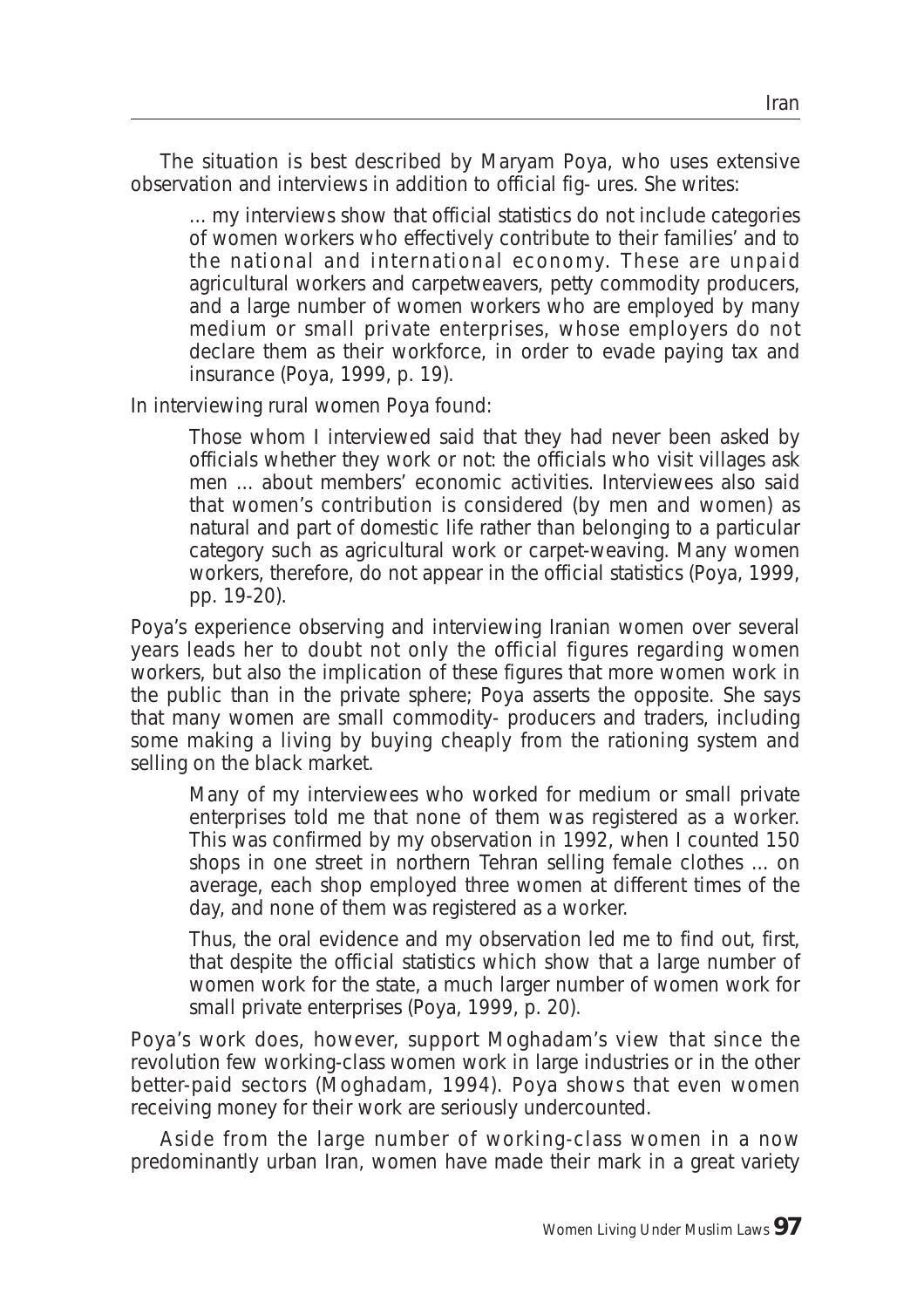of middle class professions. Women who lost jobs or were shut out after the revolution were more resourceful in carving out new working lives than similar men, often relatives, in similar situations (Esfandiari, 1997). These women set up small businesses and went in unprecedented numbers into professions like medicine and law as well as writing and the arts, including a significant presence in all aspects of filmmaking. I will not try to guess at what proportion of women are now working, except to say that even if only women who are remunerated are counted, the figure must be significantly higher than the figures in or below the low teens that are often cited. A successful womenendorsed measure to allow part-time work without loss of benefits has encouraged this trend.

The status of working women, however, varies greatly by class, and particularly by whether they are paid at all and whether, if paid, they control their own income. Many popular-class women have no such control, and some of them (reasonably, in view of current realities) still feel that outside work is demeaning, rather than status-enhancing. Such women may embrace the governmerit's stress on women's true roles as wives and mothers (Friedl, 1994). As family size has been rapidly falling with the government's birth control program and girls' education is rising at the same time as economic crisis forces more women to work despite widespread unemployment, the overall trend, however, is toward increasing public validation of women's work, especially work that utilizes education.

#### **Other Spheres-Education, Birth Control, and Sports**

Writing about women in Iran often stresses women's activism and government restrictions, but women have also gained from several government-initiated programs. From the first the government stressed programs for the "dispossessed," including education and public health, and, in addition, from 1988 it has developed one of the world's most effective birth control programs. All of these have a positive impact on women, particularly popular-class women.

The growth in education for girls and women at all levels has been dramatic, although in large part it continued the growth that began under Reza Shah, which started when there were no government schools and few private schools for girls. Although some parents have been encouraged by the government's policies of no coeducation below university level (there was very little coeducation even before) and by modest dress requirements to send their daughters to school, on the whole educational advance has continued previous trends. What has been more novel is the great extension of adult literacy classes, many of which enroll mostly women. Textbooks have changed since the revolution; they now depict gender-distinct roles for boys and girls and present few professional female role models (Mehran, 1991, 2000). Boys and girls, however, mostly follow the same curricula, and some claim that girls flourish in single-sex environments, though others note that some high school specialties are not universally available to girls.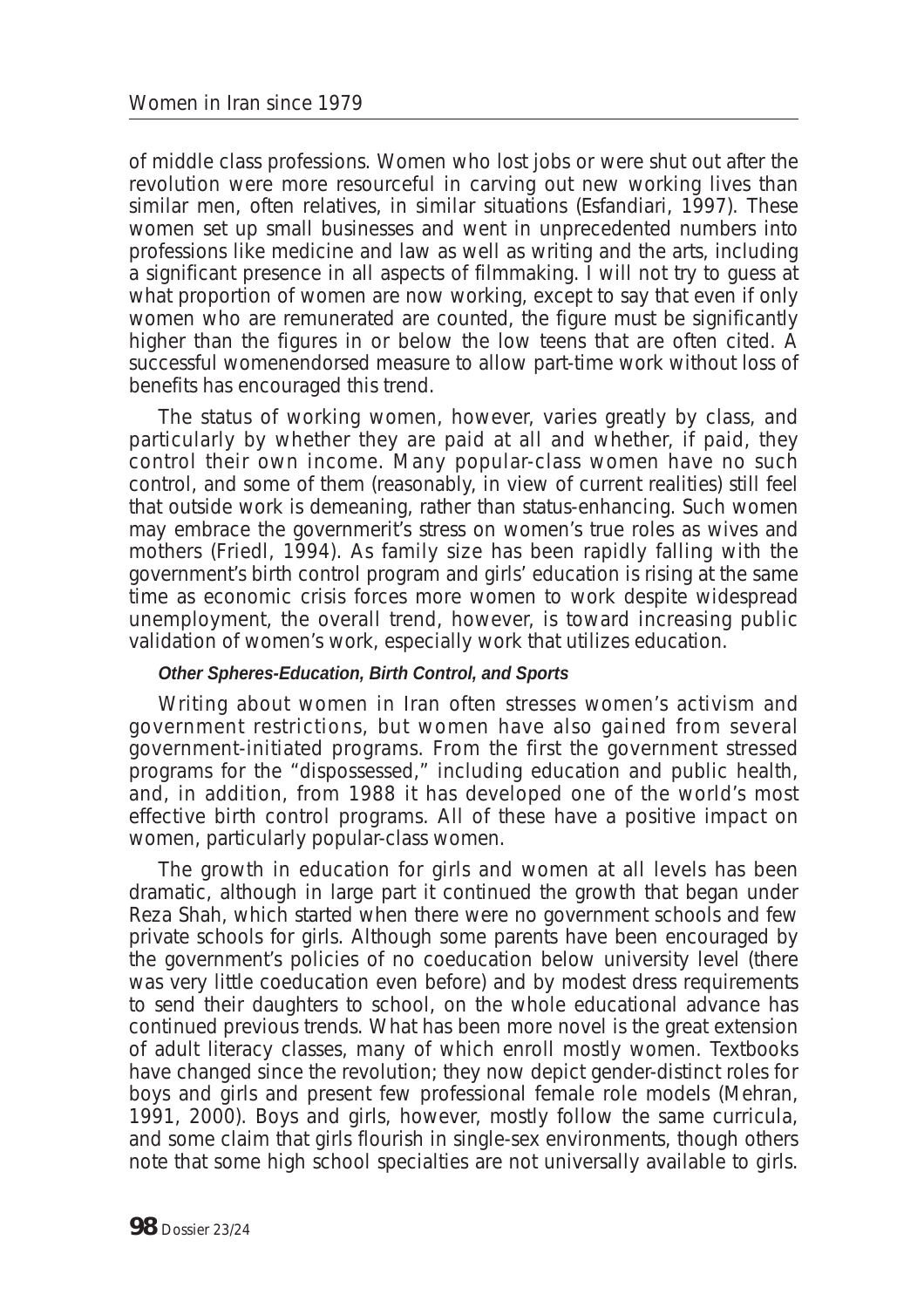Girls do well in school, and the majority of university students are now women. Of those who passed the most recent university entrance exams, 57.2% were women *(Zanan,* Feb. 2000). In 1989, owing to women's pressure, the quotas for women were removed from many university disciplines (Moghadam, 1994, p. 402). On the other hand, most girls as yet get only a primary education, which does not prepare them for many jobs. While the government tries to use schools and literacy classes to inculcate its ideology, the overwhelming reformist vote since 1997, especially among women and youth, shows that it has not been successful in this, owing to discontent with bad economic conditions and harsh limits on personal freedoms.

After several years of denouncing birth control as an imperialist plot, during which population doubled, the government reversed itself in 1988 and soon launched what appears to be one of the world's most effective birth control programs. The government subsidizes free contraceptives and sponsors widespread birth control education, involving volunteer female community health workers and sessions for newlyweds. If official figures are to be trusted, birth rates have gone down by over half between 1986 and 1996, although they are still well above replacement rates (Hoodfar 1998). With the continued rapid growth of female education and urbanization, two factors that correlate dramatically with falling birthrates worldwide, birthrates can be expected to fall further, which will ease many burdens on women and bring more women into the labor force. For now, however, the large number of children and youths, along with dramatic economic decline since the revolution, creates a number of problems for women.

Some government-initiated programs have also inadvertently encouraged women's activism, as in the case of volunteer health workers studied by Homa Hoodfar. Approximately 30,000 working-class volunteers have been trained to bring basic health and birth control information to women of their communities, a task in which they have succeeded, overall. Some have gone on to organize their communities to bargain for public services and improvements, and the women involved, as well as many of their husbands, have become more aware of their potential for public action (Hoodfar, 1998).

The story of women in sports is a dramatic area of advance, now involving far more women and girls than in the pre-revolutionary period. There is not space to detail it here, but it should be stressed that this is a major area of successful women's and political struggles. The sport scene has been transformed from one where the government discouraged women's sports to one where a large number of team and individual sports are pursued by evergrowing numbers of girls and women. Sports are Islamically legitimized by permitting sports that involve showing the body to be played where only other women are present. Women are also increasingly participating in sports where they are seen by men, including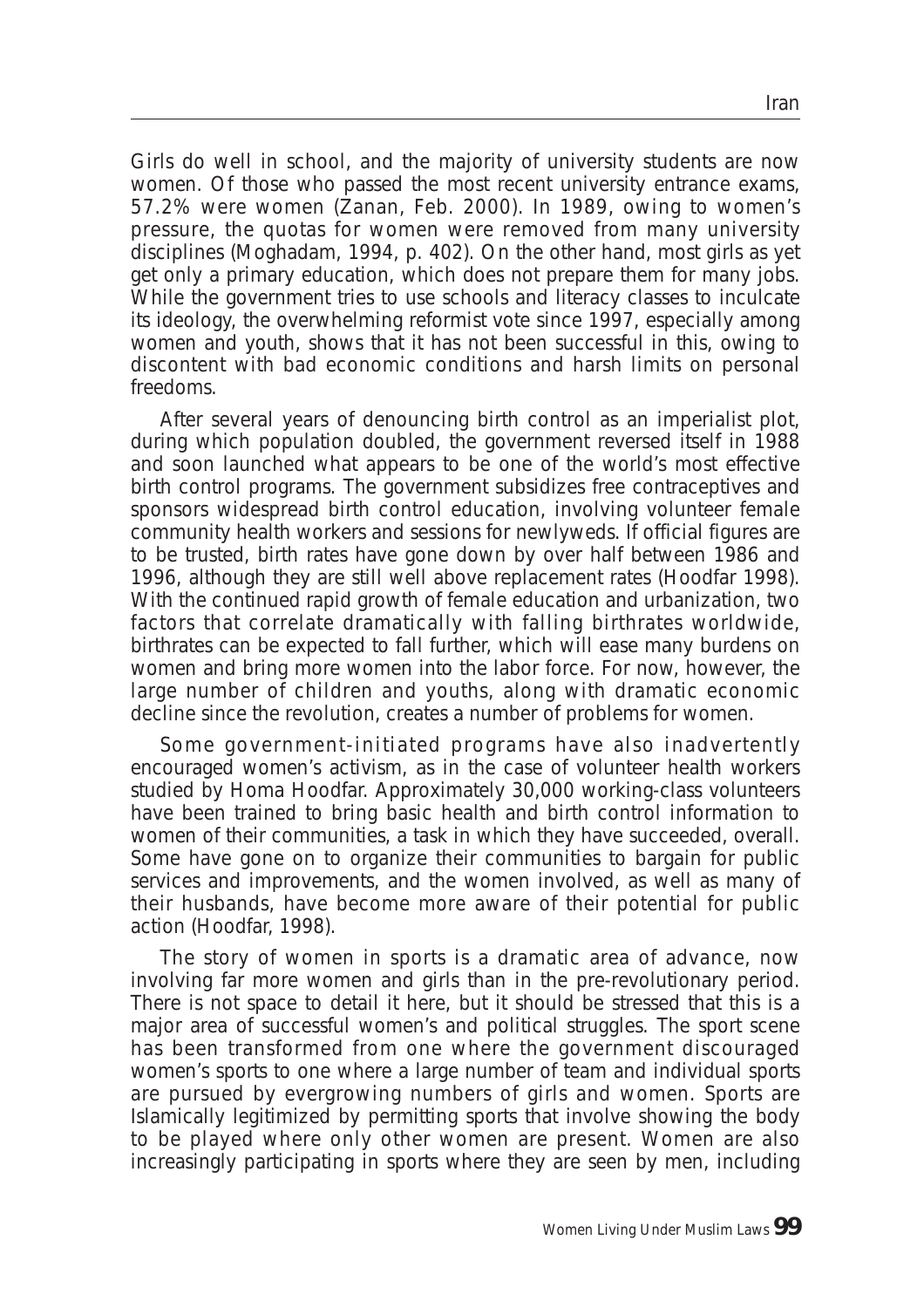skiing, water-skiing, and bicycling, however encumbering the clothing they still must wear. Bodily conditioning is one aspect of women's growing empowerment (Sciolino, 1997).

## **Evaluating the Present and Future**

Women's rights, like other issues, are today in a context where very different forces hold significant power. The presidential elections of 1997 gave an overwhelming victory to the reformist president Khatami, based largely on the votes of women and young people. This created a situation of divided power, where the "leader" Khamenei and the conservative forces held more power than the president, but nonetheless permitted some reforms, notably greater freedom of the press and the appointment of reformists to high positions, including one female vice- president. While women's roles in employment, sports, the arts and the press have continued to advance, there has also been some backlash. The two 1999 bills regarding medicine and the depiction of women in the press were examples of conservatism and backlash, as were acts of terrorism against reformers. The victory for reformers in the 2000 parliamentary elections was a gain for reformist women, though, in view of conservative actions against the reformists, it is too soon to say what impact the elections will have on women's rights. As this is written the reformists have won the second round of parliamentary elections while the conservatives have shut down the reformist press and arrested several prominent reformists, including two women, Mehrangiz Kar and Shahla Lahiji, the publisher of a women's studies press.

The terrain of women's rights in Iran remains one of cooperation among disparate groups on the one hand and severe ideological struggles on the other. Despite the unprecedented electoral victories of reformists, not only are conservatives still in control of the major ruling institutions but there are disagreements among reformers inside and outside Iran. A minority of secular reformers have critirizied other secularists cooperation with Islamic reformists (Moghissi, 1999). These criticisms cannot here be discussed at lenght, but they may be treated briefly unde several categories.

*Argument 1:* Most of Iran's inegalitarian legal provisions related to the sharia are still in force, including legal marriage at age 9 for girls, the need for a father's permission for a first marriage, polygamy, temporary marriage, and almost free divorce for men and not for women. The achievements of reform should not be exaggerated, and getting an egalitarian interpretation of the sharia enacted at best will take decades and may prove impossible. Others may respond that pressing for reform within an Islamic framework has achieved important changes, and that this may be the only way to progress in Iran today. This limitation to an Islamic framework may change, however, and some activists have been alert to this possibility and have continued to test the envelope for more secular arguments.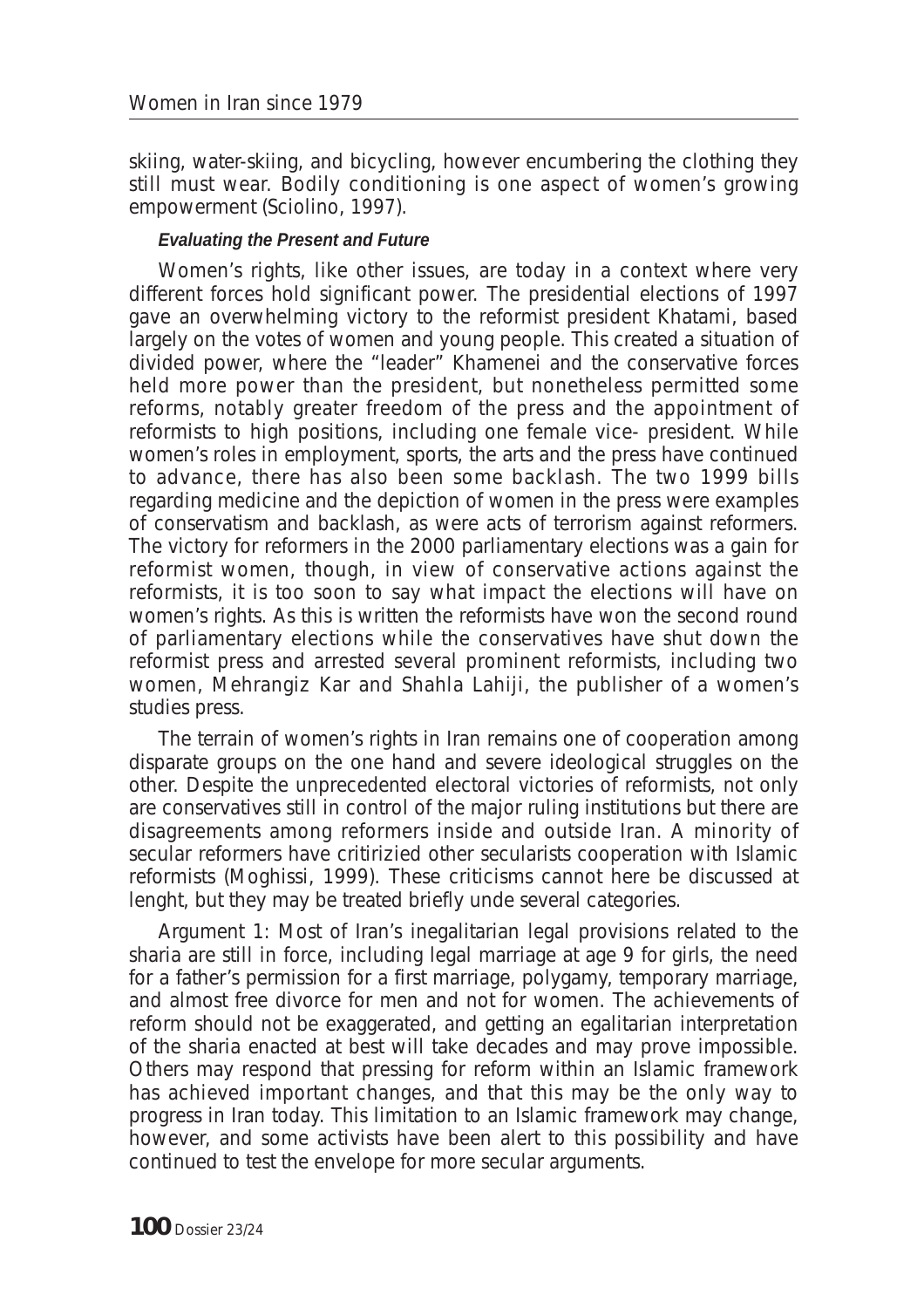*Argument 2* Secularists perpetuate a false view of early Islam and encourage a reactionary world outlook if they express agreement with Islamists that the Quran and early Islam were gender-egalitarian and that what is needed is to return to the true meaning of the Quran and get rid of later, male-supremacist interpretations. This argument involves questions of strategy and tactics that are faced by reformers in many Muslim countries. Some Iranian secularists have avoided endorsing the view of early Islam as gender-egalitarian; rather, they have simply not countered it. Others, who at least used to be secularists, have endorsed the egalitarian view of the Quran. Endorsing ideas one does not believe in raises problems, but the impossibility of being entirely frank in today's Iran should be noted. Fortunately, some have managed not to say things they do not believe and have still been able to cooperate with believers.

*Argument* 3: Some secularists and reformers now accept postmodem, relativist views that do not see one cultural, intellectual, or religious tradition as better for women than another (Moghissi, 1999). This question is sometimes mixed up with argument 2 on collaboration, but it should be separate. One can be a secularist with a universal view of women's rights and still cooperate with persons holding different views. In Iran this can involve refraining from expressing some -views. A distinct point is that some secularists outside Iran now voice post-modem relativist views, especially regarding non-Westem cultures, and refrain from criticizing practices in other cultures that they would denounce in their own. This is tied to complex questions regarding insults to women of the global South arising from past and present imperialism and Eurocentrism. It should, however, be possible to distinguish between words and actions demeaning or insulting to a reasonable person and empathetic criticism of practices in other cultures, as in one's own, that bring suffering to many women. In the Middle East this can mean following the lead of local women in working for change, as is now happening in the case of honor killings publicized first by women in Jordan and Pakistan. It should not mean objecting to such customs' being criticized.

This is more difficult in practice than in theory, but many experiences of Iranian reformers of varying views and both genders may provide a guide for what might be accomplished in Iran and elsewhere. Possibly, as critics say, no regime that styles itself as Islamic and bases its law on the sharia will ever become gender egalitarian. But this is not certain since, e.g., even restrictive Puritanism, which President Khatami takes as an exemplar, evolved to become far more tolerant and democratic Presbyterianism. The possible evolution to something parallel to Christian democracy (hopefully, without the corruption), a largely secular and democratic form of rule, should not be ruled out. This is what is suggested by the reformist thinker Abdolkarim Soroush. On the other hand, if the ruling clergy will not democratize, Islamic ideas may lose their appeal for many.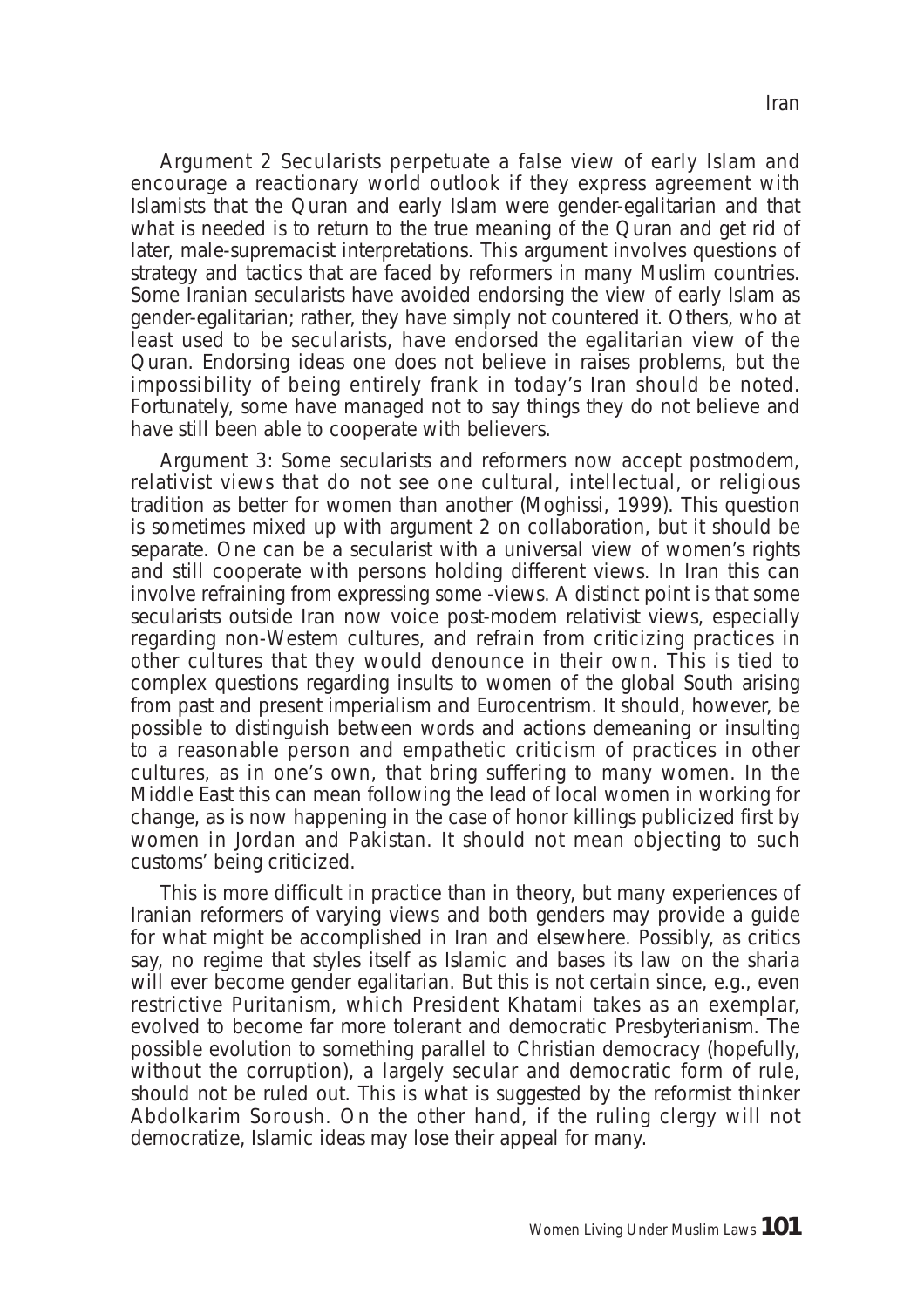It is possible that traditionalists will not give up their governmental powers, and also possible that the whole system will eventually crumble and something else take its place. In this case there may be no more need for secularists to speak in Islamic terms, but this does not mean that today's cooperation is mistaken. While reformers should not necessarily limit their tactics to those favored in recent years, it is not clear that alternatives to cooperation among different trends promise more than does continuing cooperation, perhaps in new forms. A positive feature of this cooperation has been the narrowing of major cultural and political gaps between women and men; between educated/westernized classes and popular classes; between democratic emigrants and local activists, and between Western scholars and Iranians.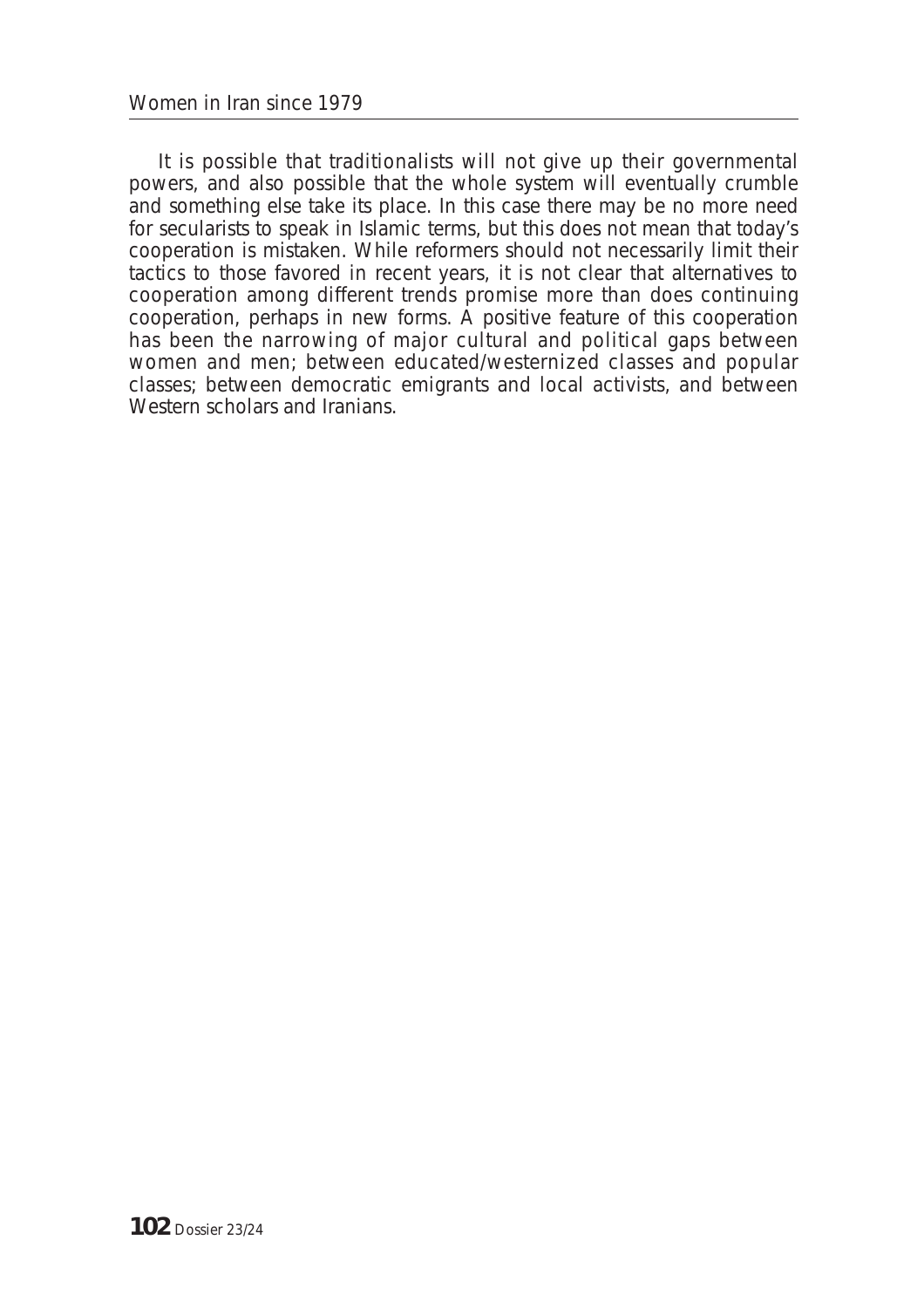#### **References**

Afary, Janet. *The Iranian Constitutional Revolution, 1906-1911: Grassroots Democracy, Social Democracy, and the Origins of Feminism.* New York: Columbia University Press, 1996.

Adelkhah, Fariba. *La revolution sous le voile.* Paris: Karthala, 1991.

Afkhami, Mahnaz and Erika Friedl, Eds. *In the Eye of the Storm: Women in Post-Revolutionary Iran.* Syracuse: Syracuse University Press, 1994.

Afshar, Haleh. *Islam and Feminisms: An Iranian Case-Study.* New York: St. Martin's Press, 1998.

Farah Azari, Ed. *Women of Iran: The Conflict with Fundamentalist Islam.* London: Ithaca Press, 1983.

*Bad Jens.* First Edition 13 March 2000. www.badjens.homepage.com/

Bayat-Philipp, Mangol. "Women and Revolution in Iran, 1905-1911." *Women in the Muslim World.* Eds., Lois Beck and Nikki Keddie. Cambridge: Harvard University Press, 1978.

Beck, Lois, and Nikki R. Keddie, Eds. *Women in the Muslim World.* Cambridge: Harvard University Press, 1978.

Ebadi, Shirin. *"Qavanin-e eslami por az eshkal ast." Keyhan (2 Ordibehesht* 1378/22 April 1999): 12.

Esfandiari, Haleh. *Reconstructed Lives: Women and Islam's Islamic Revolution.* Washington, D.C.: The Woodrow Wilson Center Press, 1997.

Friedl, Erika. "Sources of Female Power in Iran." *In the Eye of the Storm: Women in Post-Revolutionary Iran.* Eds., Mahnaz Afkhami and Erika Friedl. Syracuse: Syracuse University Press, 1994.

Haeri, Shahla. *Law of Desire: Tempormy Marriage in Iran.* London: I.B. Tauris, 1993.

Higgins, Patricia J. "Women in the Islamic Republic of Iran: Legal, Social, and Ideological Changes." *Signs: Journal of Women in Culture and Society* 10:3 (1985): 477-494.

Hoodfar, Homa. "Women and Personal Status Law in Iran: An Interview with Mehrangiz Kar." *Middle East Report* January-March 1996.

*— Volunteer Health Workers in Iran as Social Activists: Can "Governmental Non-governmental Organisations " be Agents of Democratisation?* Women Living Under Muslim Laws Occasional Paper No. 10, 1998, n.p.

*Jens-e Dovvom (The Second Sex),* 1-4, 1999.

Keddie, Nikki R. *Roots of Revolution: An Interpretive History of Modem Iran.* New Haven: Yale University Press, 1981.

Keddie, Nikki R. and Eric Hooglund, Eds. *The Iranian Revolution and the Islamic Republic.* Syracuse: Syracuse University Press, 1986.

Keddie, Nikki R. and Beth Baron, Eds. *Women in Middle Eastern History:*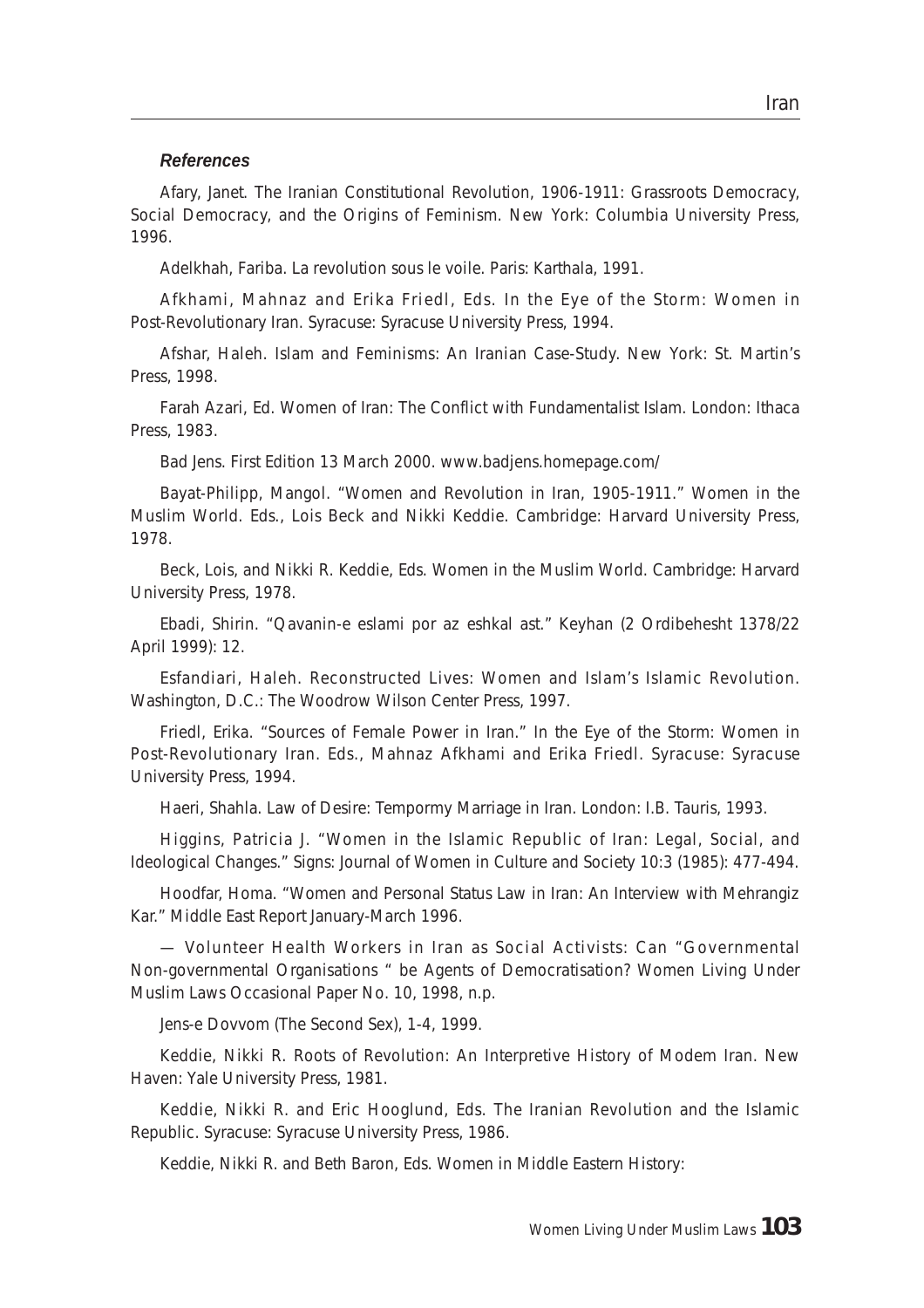*Shifting Boundaries in Sex and Gender.* New Haven: Yale University Press, 1991.

Kian, Azadeh. "La Formation d'une identité sociale féminine post-révolutionnaire: un en jeu de pouvoir." *Les Femmes en Iran.* Ed., Nouchjme Yavari-d'Hellencourt. Paris: I'Harmattan, 1998.

"Gendered Occupation and Women's Status in Post-Revolutionary Iran." *Middle Eastern Studies* 31:3 July 1995): 407- 422.

Kian-Thiébaut, Azadeh- "L'émergence d'un discours feminin: Un enjeu politique." *Les Cahiers de l'Orient* No. 47 (1997): 55-72.

. "Political and Social Transformations in Post-Islamist Iran." *Middle East Report* 29:3, no. 212 (Fall 1999) 12-16.

Mehran, Golnar. "The Creation of the New Muslim Woman: Female Education in the Islamic Republic of Iran. " Convergence 24:4 (1991): 43-5 1.

"Social Implications of Literacy in Iran." *Comparative Education Review* 36:2 (May 1992): 194-211.

"The Presentation of the 'Self and the 'Other' in Post-revolutionary School Textbooks." Paper for International Conference, "Iran and the Surrounding World since 1500: Cultural Influences and Interactions." Forthcoming in volume, Eds. Nikki R. Keddie and Rudi Matthee.

Milani, Farzaneh. *Veils and Words: The Emerging Voices of Iranian Women Writers.* Syracuse: Syracuse University Press, 1992.

Mir-Hosseini, Ziba. *Marriage on Trial.- A Study of Islamic Family Law: Iran and Morocco Compared.* London: I.B. Tauris, 1993.

*Islam and Gender: The Religious Debate in Contemporary Iran. Princeton: Princeton* University Press, 1999.

Moghadam, Valentine M. *Modernizing Women: Gender and Social Change in the Middle East.* Boulder, CO: Lynne Reinner, 1993.

Moghadam, Valentine M. "The Reproduction of Gender Inequality in Muslim Societies: A Case Study of Iran in the 1980s." *World Development* 19:10 (1991): 1335-1349.

"Women, Work, and Ideology in the Islamic Republic." *International Journal of Middle East Studies* 20:2 (1988): 221-43.

"Gender Inequality in the Islamic Republic of Iran: A Sociodemography." *The Politics of Social Transformation in Afghanistan, Iran, and Pakistan.* Eds., Myron Weiner and Ali Banuazizi. Syracuse: Syracuse University Press, 1994.

Moghissi, Haideh. *Populism and Feminism in Iran: Women's Struggle in a MaleDefined Revolutionary Movement.* New York: St. Martin's Press, 1996.

*Feminism and Islamic Fundamentalism: The Limits of Postmodern Analysis.* London: Zed Books, 1999.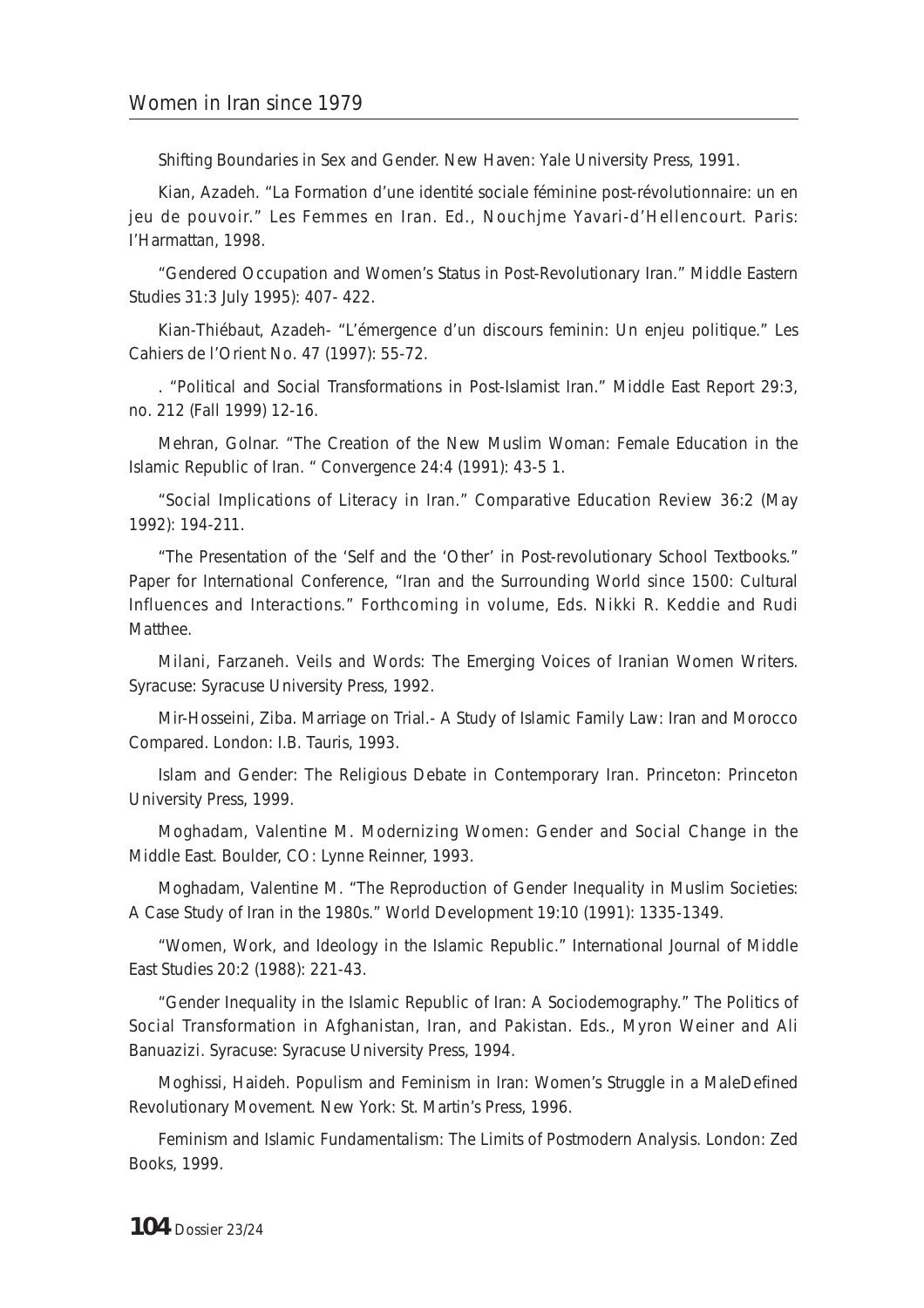Motahhari, Mortaza. *Nezam-e hoquq-e zan dar Islam.* Qom: Sadra, 15th printing, 1991. (English translation, Murtada Mutahhari. *The Rights of Women in Islam* Tehran: World Organization for Islamic Service, 1981.)

Najmabadi, Afsanch. "Hazards of Modernity and Morality: Women, State and Ideology in Contemporary Iran." *Women, Islam and the State.* Ed., Deniz Kandiyoti. London: Macmillan, 1991.

"Power, Morality, and the New Muslim Womanhood." *The Politics of Social Transformation in Afghanistan, Iran and Pakistan.* Eds., Myron Weiner and Ali Banuazizi. Syracuse: Syracuse University Press, 1994.

"Feminism in an Islamic Republic: Years of Hardship, Years of Growth." *Islam, Gender, and Political Change.* Eds., Yvonne Yazbeck Haddad and John Esposito. Oxford: Oxford University Press, 1998.

Nakanishi, Hisae. "Power, Ideology, and Women's Consciousness in Postrevolutionary Iran." *Women in Muslim Societies: Diversity within Unity.* Eds., Herbert L. Bodman and Nayereh Tohidi, 1998.

Nashat, Guity. *Women and Revolution in Iran.* Boulder, CO: Westview, 1983.

Paidar, Parvin. *Women and the Political Process in Twentieth-century Iran.* Cambridge: Cambridge University Press, 1995.

"Feminism and Islam in Iran." *Gendering the Middle East: Emerging Perspectives.* Ed., Deniz Kandiyoti. London: I.B. Tauris, 1996.

*Payam-e Zan,* 1992-93.

Poya, Mar-yam. *Women, Work and Islamism: Ideology and Resistance in Iran. London:* Zed Books, 1999.

Sanasarian, Eliz. *The Women's Rights Movement in Iran.* New York: Praeger, 1982.

Sciolino, Elaine. "The Chanel under the Chador." *The New York Times Magazine 4* May 1997: 46-5 1.

Shari'ati, Ali. *Fatima is Fatima.* Trans. Laleh Bakhtiar. Tehran: Shari'ati Foundation, 1980.

Tabari, Azar and Nahid Yeganeh. *In the Shadow of Islam.* London: Zed Press, 1982.

Tohidi, Nayereh. "Modernity, Islamization, and Women in Iran." *Gender and National Identity: Women and Politics in Muslim Societies.* Ed. Valentine M. Moghadam. London: Zed Books, 1994.

"Gender and Islamic Fundamentalism: Feminist Politics in Iran." *Third World Women and the Politics of Feminism.* Eds., Chandra Talpade Mohanty, Ann Russo, and Lourdes Torres. Bloomington: Indiana University Press, 1991.

"International Connections of the Iranian Women's Movement."

Paper for International Conference, "Iran and the Surrounding World since 1500: Cultural Influences and Interactions." UCLA, April 14-15, 2000. Forthcoming in Keddie and Rudi Matthee. conference volume, Eds. Nikki R.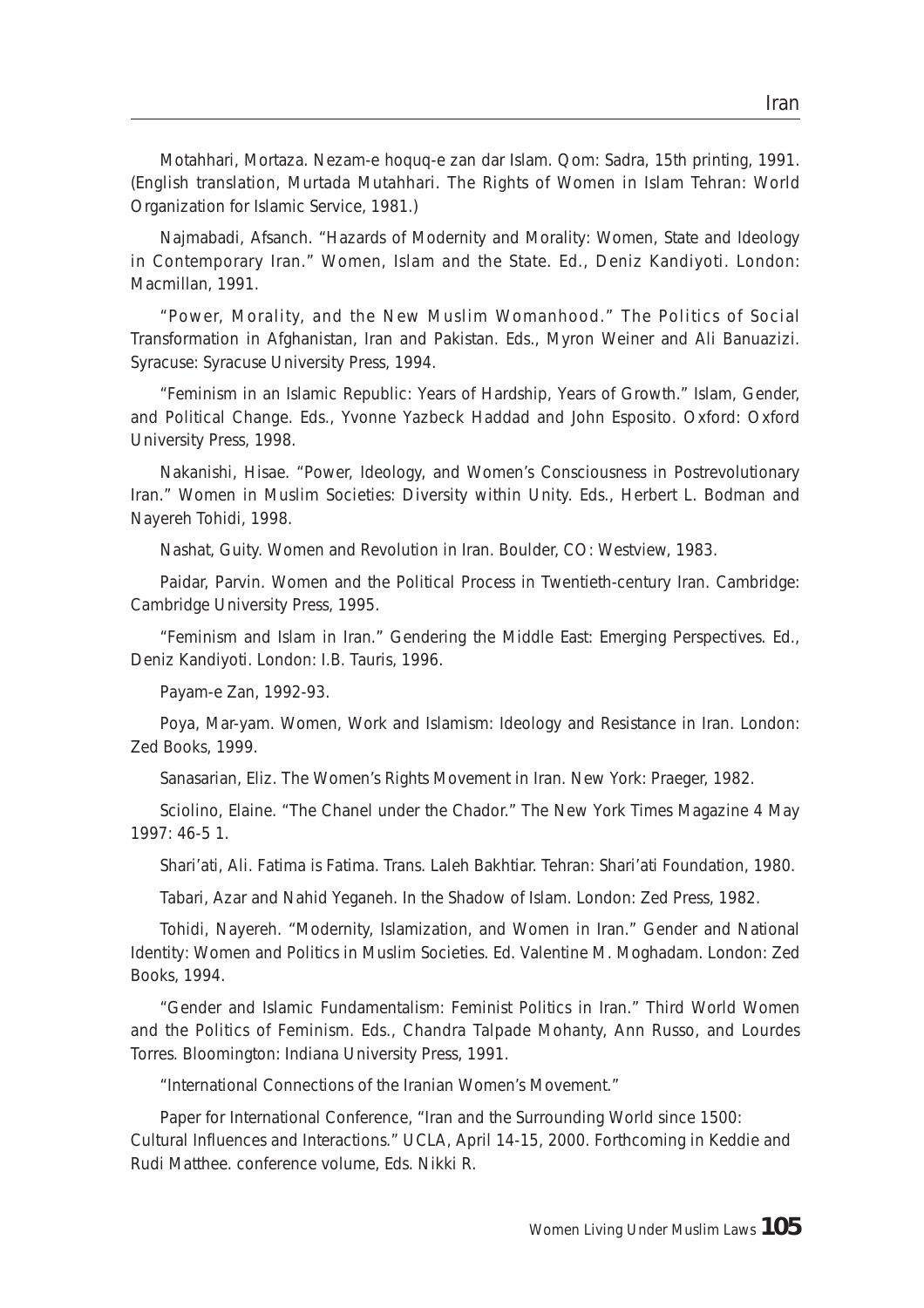Wright, Robin. *The Last Great Revolution: Turmoil and Transformation in Iran.* New York: Knopf, 2000.

"Interview: Massourneh Ebtekar: Leading the Advancement of Women in Post-Revolutionary Iran." *Los Angeles Times* 19 July 1998, M3.

Yavaii-d'Hellencourt, Nouchine. "Discours Islamiques, Actrices Sociales et Rapports Sociaux de Sexe." *Les Femmes en Iran.* Ed., Nouchine Yavari-d'Hellencourt. Paris: L'Harmattan, 1998.

*Zanan,* 1992-2000.

*Zan-e Ruz,* 1993.

Reproduced with permission from the author and from Social Research. This paper was published earlier in Social Research, Vol. 67, No.2, Summer 2000.

#### **Social Research**

65 fifth Ave., Room 354, New York, NY 10003, USA.

**106** Dossier 23/24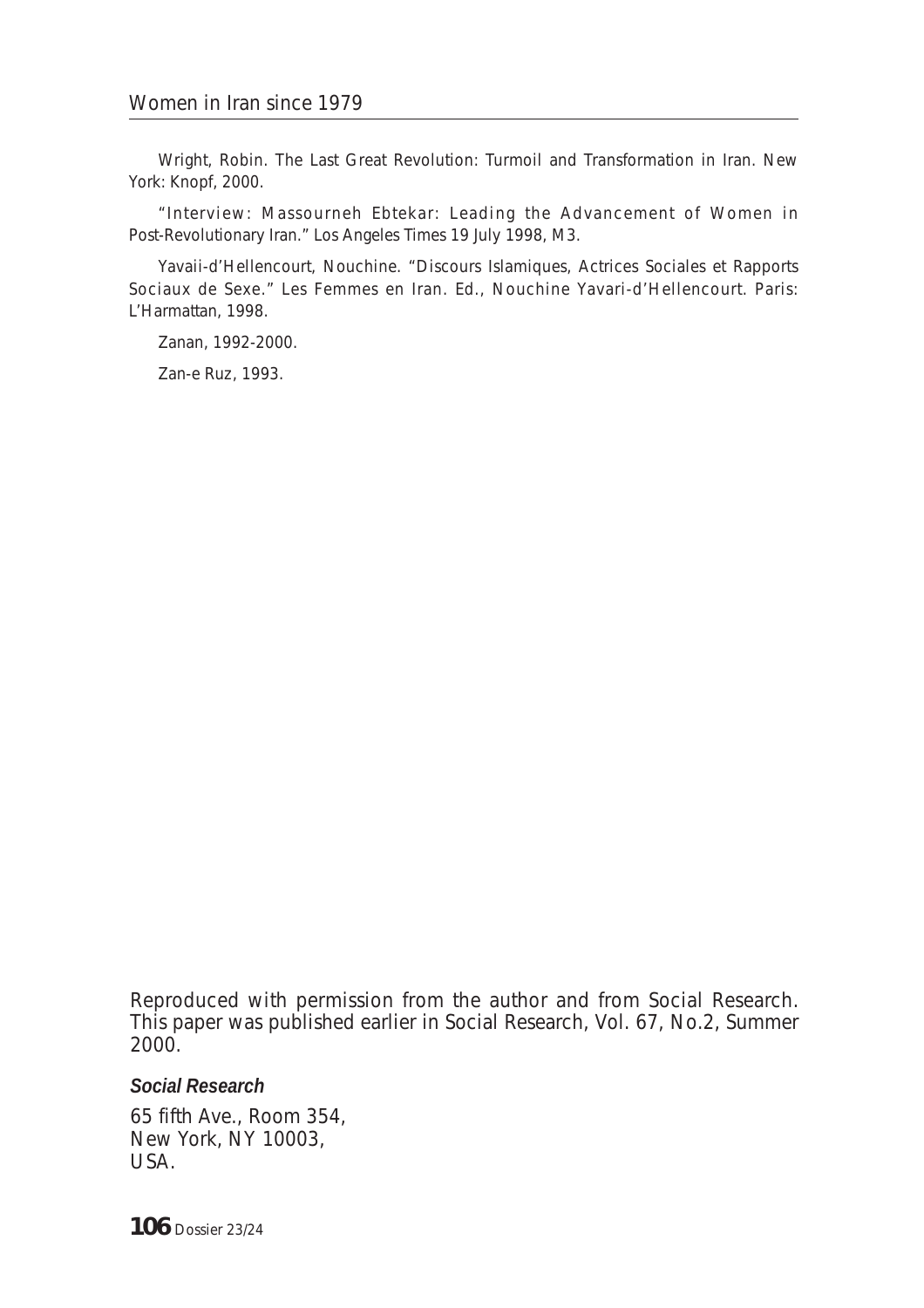# **Chronology of Events Regarding Women in Iran since the Revolution of 1979**

Elfiam Gheytanchi

| February 11, 1979 | Ayatollah Khomeini and his followers take<br>power after a revolution."                                                                                                                                                                                                                                                                                                                                                               |
|-------------------|---------------------------------------------------------------------------------------------------------------------------------------------------------------------------------------------------------------------------------------------------------------------------------------------------------------------------------------------------------------------------------------------------------------------------------------|
| February 26,1979  | Khomeini announces that the Family<br>Protection<br>Law (1967) is abrogated. <sup>1</sup>                                                                                                                                                                                                                                                                                                                                             |
| March 3, 1979     | Khomeini announces that women cannot<br>be judges.                                                                                                                                                                                                                                                                                                                                                                                    |
| March 6,1979      | Khomeini announces that women are to<br>wear hejab in the workplace. (Hejab is<br>Islamic modest dress which in Iranian<br>context, at least in the early period of the<br>revolution, refers to a scarf and long dress<br>that covers women's whole body)                                                                                                                                                                            |
| March 8, 1979     | A celebration plamed by groups for<br>International Women's Day is turned into<br>a protest against Khomeirfs announcement<br>about the vailing of women and banning<br>of the Family Protection Law. Thousands<br>of women gather in the streets of Tehran<br>asking prime minister Bazargan to hear<br>their plea. This is tie W time when Islamic<br>forces, calling themselves Hezbollah<br>(Party of God), attack demonstratios. |
| March 29, 1979    | Khomeini announces that beaches and<br>sports events are to be sex-segregated.                                                                                                                                                                                                                                                                                                                                                        |

\*I would like to thank Nikki KeddieJasamin Rostam-Kolayi, Nayereh Tohidi, and Anne Holohan for their useful comments on this chronology.

1. See Nikki Keddie's article in this issue of Social Research regarding the Family Protection Law.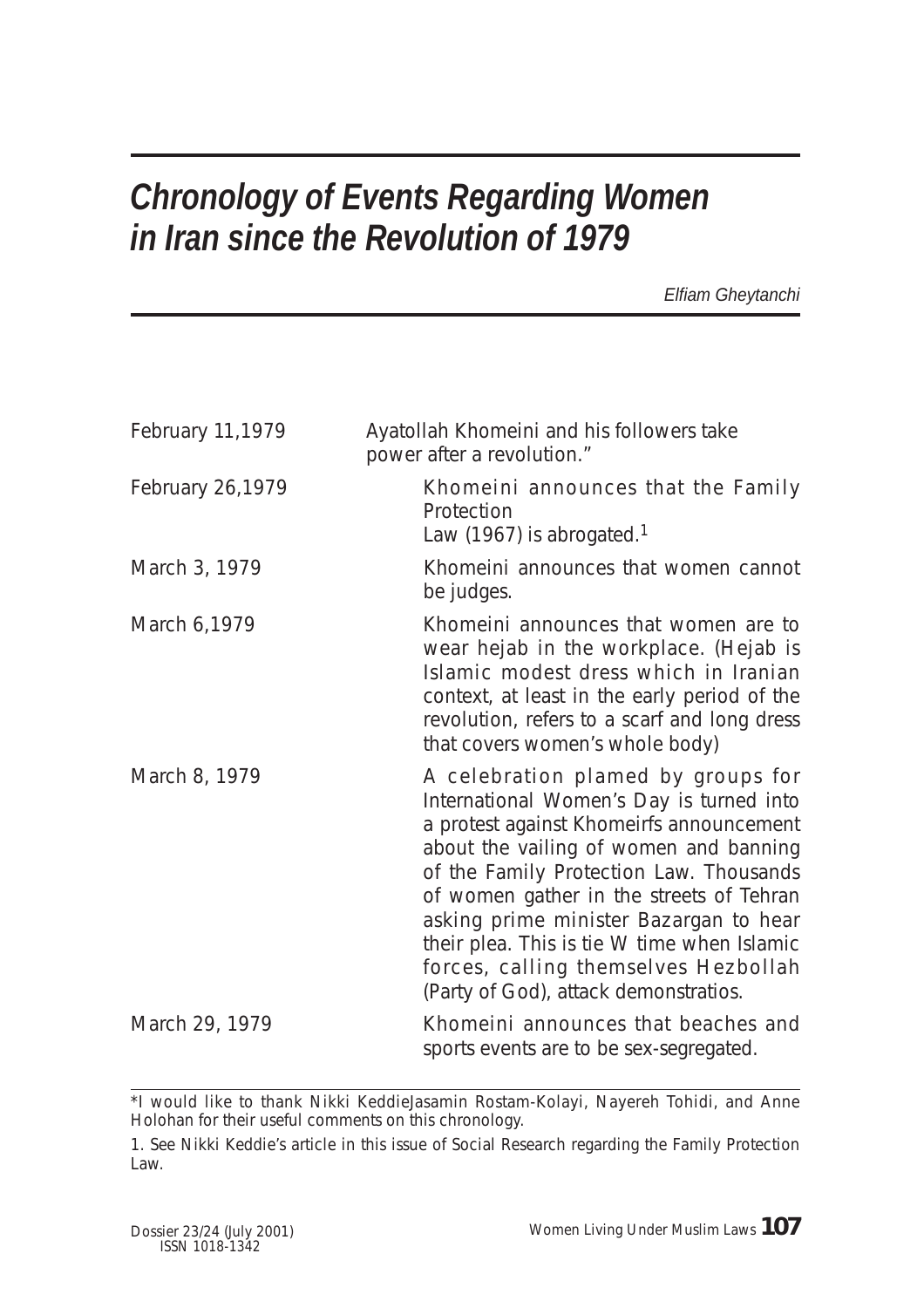| April 1979            | In a national referendum, 98% of the people<br>vote yet for "Islamic Republic" The question<br>posed in the referendum Republic: Yes or No".                                                                                                                                                                                                                                                                                                                                                                                                                                                      |
|-----------------------|---------------------------------------------------------------------------------------------------------------------------------------------------------------------------------------------------------------------------------------------------------------------------------------------------------------------------------------------------------------------------------------------------------------------------------------------------------------------------------------------------------------------------------------------------------------------------------------------------|
| August 1979           | Khomeini selects members of the Council of<br>Guardians, a clerical organization with<br>the'power to overrule presidential, and Majles<br>(Parliament) candidates. All leftist opposition<br>groups are crushed by the Islamic forces.<br>Ayandegan (The Future), ah Inde pendent leftist<br>newspaper, is banned. The NationalDiamo6ratic<br>Front (a nationalist political party) organizes a<br>demonstration against the banning of the,<br>newspaper. the, Mujar, hedin and Fadaiyan (an<br>Islamic leftist group and 6 major leftist group,<br>respectively) are forced to go underground. |
| October 1979          | A proposal for the replacement of the<br>Family Protection Courts with the Special<br>Civil Courts is presented by the Minister of<br>Justice to the Council of Guardians. The<br>proposal is approved. The government<br>then announces that many branches of the<br>Special Civil Courts would be set up<br>around the country. By 1981, there are 80<br>branches. These courts deal with family<br>matters such as divorce and child custody.                                                                                                                                                  |
| December 1979         | The constitution of the Islamic Republic of Iran is<br>drafted. It appoints Khomeini to the highest<br>ranking Sh'i jurist with total control over<br>judiciary, executive and legislative branches<br>(velayt- e faqqih).                                                                                                                                                                                                                                                                                                                                                                        |
|                       | Family matters become the central focus<br>of laws on women. Women are highly<br>praised for their roles as "mothers". Article<br>10 of the Constitution states: "Since the<br>family is the most basic unit of Islamic<br>society, all rules and regulations regarding<br>family should serve the purpose of<br>preservation of family and its relations<br>based on Islamic rights and morals."                                                                                                                                                                                                 |
| 1980-1983<br>Reign of | During nd this time opposition groups are<br>eliminated. According to an Amnesty                                                                                                                                                                                                                                                                                                                                                                                                                                                                                                                  |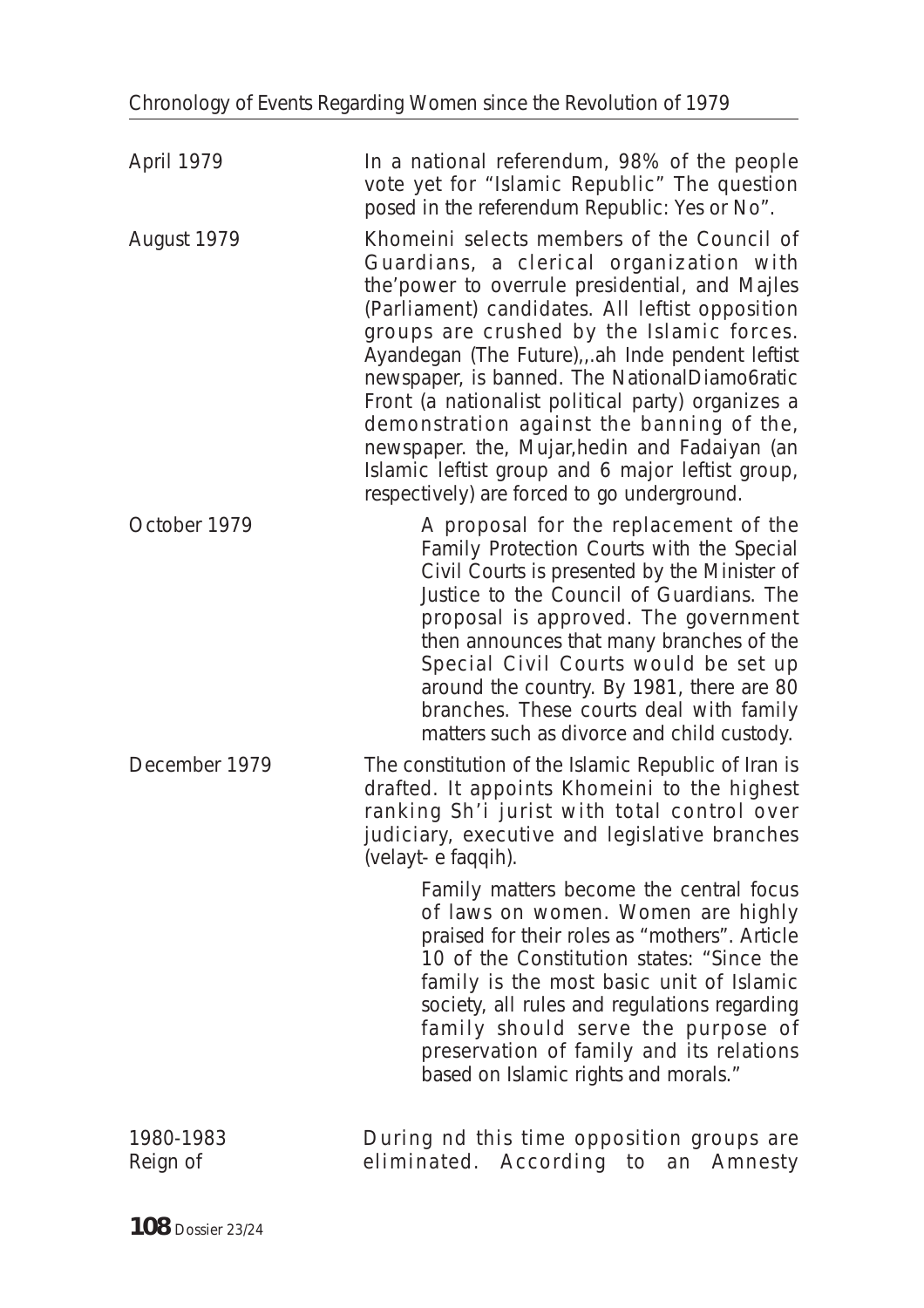| Terror           | international report, 6,027 persons were<br>executed in Iran, betweern 1979 and 1983.                                                                                                                                                                                                                                                                                             |
|------------------|-----------------------------------------------------------------------------------------------------------------------------------------------------------------------------------------------------------------------------------------------------------------------------------------------------------------------------------------------------------------------------------|
| <b>June 1980</b> | Khomeini announces the <i>Enqelab-e Edari</i><br>(administrative revolution), which requires<br>women to wear <i>hejab</i> in all governmental<br>offices. Later, Banisadr also asks women to<br>comply in order to fight "the Western<br>consumer culture".                                                                                                                      |
|                  | Universities are shut down in preparation<br>for an "Islamic Cultural Revolution".                                                                                                                                                                                                                                                                                                |
|                  | Four women are elected to the First Majles<br>$(1980 - 1984)$ :                                                                                                                                                                                                                                                                                                                   |
|                  | Maryam Behruzi, from Tehran. Education:<br>sixth grade.                                                                                                                                                                                                                                                                                                                           |
|                  | Gohar ol-Shareh Dastgheib, from Tehran.<br>Education: M.A.                                                                                                                                                                                                                                                                                                                        |
|                  | A'zam Talegani, from Tehran. Education:<br>B.A. A'tefeh Rajai, from Tehran. Education:<br>sixth grade.                                                                                                                                                                                                                                                                            |
| <b>June 1980</b> | These female Majles representatives are<br>(cont.) elected for ideological reasons.<br>Even though they lack higher education,<br>they are proficient in the Quran and<br>religious matters.                                                                                                                                                                                      |
| September 1980   | The War against Iraq begins and lasts for eight<br>years.                                                                                                                                                                                                                                                                                                                         |
|                  | A'zam Talegani starts a women's<br>newspaper, Payam-e Hajar (The Message<br>of Hajar), under direct government order.<br>It justifies the Islamic family laws<br>(polygamy and women's lack of rights<br>with regard to custody of their children<br>and marriage contracts) by referring to the<br>highly praised status of women as mothers<br>in the Islamic Republic of Iran. |
| 1980-1981        | The journal Zan-e Ruz (Today's Woman),<br>which was taken over by the Islamic<br>Republican Party during the revolution,<br>changes its content to Islamic codes of<br>behavior for women. Zan-e Ruz was<br>founded in 1964, during the reign of                                                                                                                                  |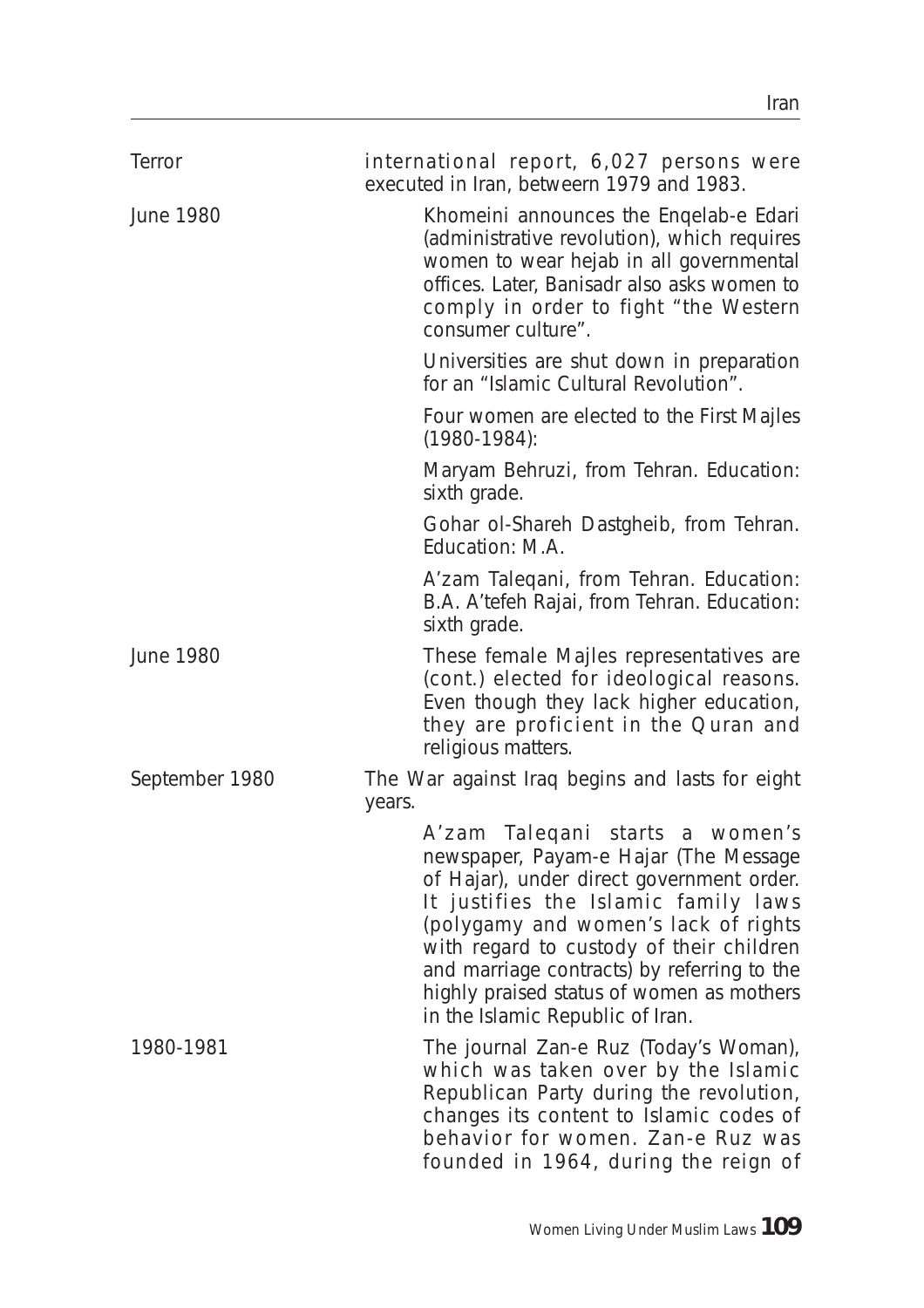Mohammad Reza Shah, and it was largely apolitical.

Editors: Shahla Ansari (1978-1982) Firuzeh Gol-Mohammadi (1982-1984) Shahla Sherkat (1984-June 1991) [she founds the journal *Zanan (Women)*  in February Gerami-Zadegan (1991-1996) Mehri Savizi (1996- present)

1981 President Banisadr's cabinet proposes a bill that amends the Special Civil Courts Act of 1979 passed by the Council of Guardians. "In cases where there is no guidance on family matters either from the Majles or the council, the Special Civil Courts will base their judge ments in relation to family disputes on Khomeini's fatwas (religious injunction).' This amendment gives the clergy total power in interpreting the sharia (Islamic law).

June 1981 The *Islamic Republican Party* (followers of Khomeini) dismisses Banisadr in the parliament accusing him of planning a military coup. A Tehran demonstration in his support is crushed and the Islamic Republic of Iran practically becomes a theocracy.

> The Women's Society of Islamic Revolution (WSIR) is founded by Fereshteh Hashemi, Shahin Tabatabai and Zahra Rahnavard. All founders hold Ph.D.s from American universities. They create the organization to raise women's consciousness regarding their new roles as "authentic" and "true" Muslim women in the new Islamic society of Iran. They do not declare themselves feminists.

March 1982 A bill proposed to the Majles on the right of mothers to have custody of minor children (boys at age 2 and girls at age 7) after divorce is rejected on the grounds that it does not comply with the sharia. (Below this age, a mother is permitted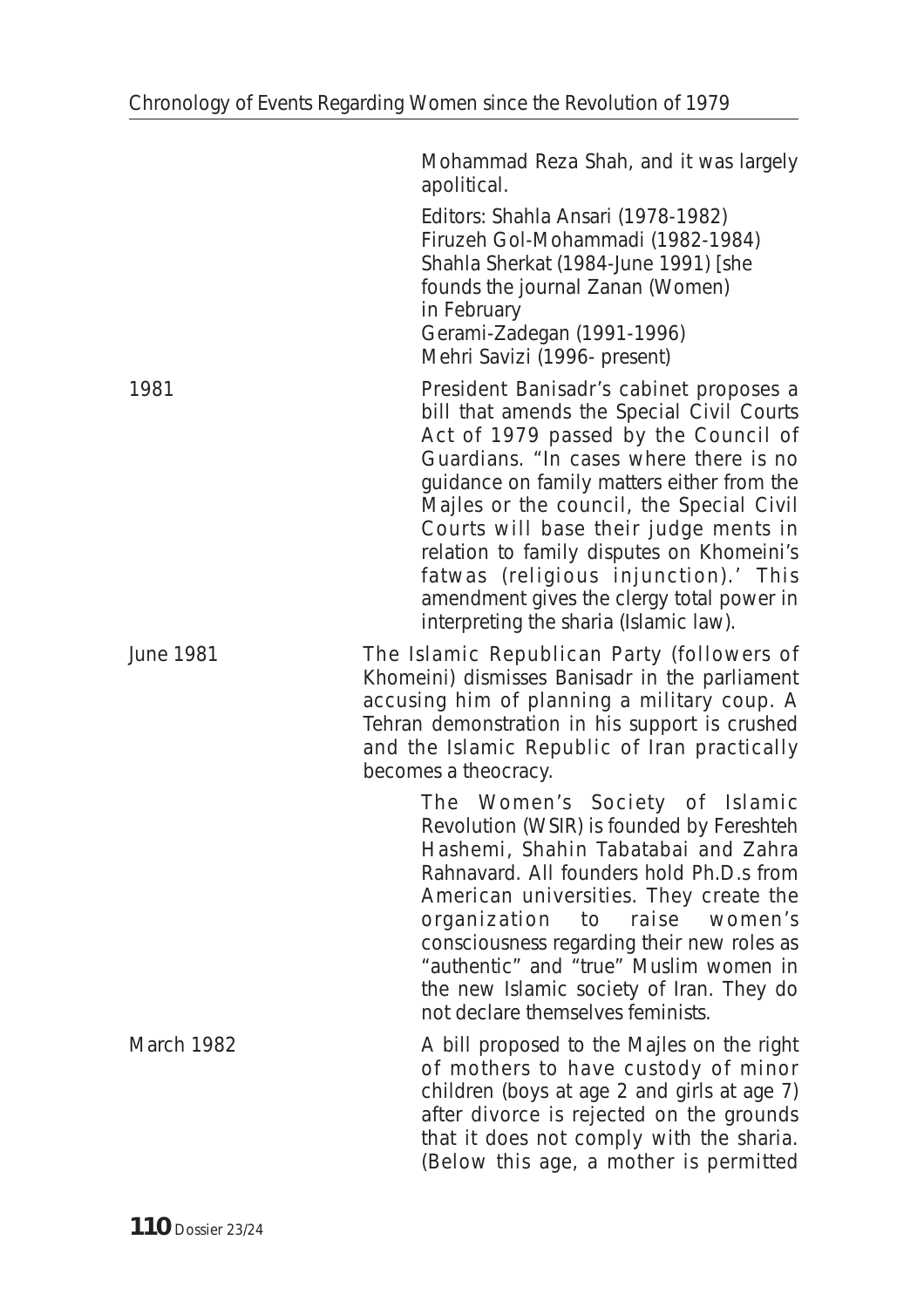|                 | custody of the children. After reaching this<br>age, custody is given to the father.)                                                                                                                                                                                                                                                                                                                                                                                                                                                                                                                                                                              |
|-----------------|--------------------------------------------------------------------------------------------------------------------------------------------------------------------------------------------------------------------------------------------------------------------------------------------------------------------------------------------------------------------------------------------------------------------------------------------------------------------------------------------------------------------------------------------------------------------------------------------------------------------------------------------------------------------|
| September 1982, | Universities reopen.                                                                                                                                                                                                                                                                                                                                                                                                                                                                                                                                                                                                                                               |
|                 | Elementary, junior high and high schools<br>become sex-segregated.                                                                                                                                                                                                                                                                                                                                                                                                                                                                                                                                                                                                 |
| 1983            | The Majles passes the "Islamic Punish-<br>ment Law" stating that 74 lashes are<br>required for any woman who fails to<br>adhere to strict hejab.                                                                                                                                                                                                                                                                                                                                                                                                                                                                                                                   |
| 1983<br>(Cont.) | For the first time after the revolution, the<br>Oom seminary, a prominent and<br>legendary religious training center, admits<br>over 400 women with secondary school<br>education.                                                                                                                                                                                                                                                                                                                                                                                                                                                                                 |
| April 1983      | Seminars are held to ensure a unified<br>interpretation of shad a ascivil laws.                                                                                                                                                                                                                                                                                                                                                                                                                                                                                                                                                                                    |
|                 | Zan-e Ruz discusses the necessity of<br>having multi ple interpretations of sharia.<br>In the same year, legislation is passed to<br>grant special loans to poor men and<br>women who want to get married. This<br>fund, organized by Bonyad-e Shahid (the<br>Martyrs' Foundation, which deals with<br>matters related to veterans of Iran-Iraq<br>War) in the midst of the Iran Iraq War,<br>aims at easing the costs of marriages.                                                                                                                                                                                                                               |
|                 | Siqeh (temporary marriage) becomes legal,<br>according to Khomeini's fatwas.<br>(According to current Iranian law,<br>marriage can be either permanent or<br>temporary. In permanent marriage, no<br>duration is specifi ed. According to article<br>1075 of the civil code, temporary<br>marriage, sigeh, can last for a specified<br>period of time. In sigeh, the wife has to<br>leave the husband's house as soon as the<br>period of their sigeh is over, or if the<br>husband waives his right to the remaining<br>portion of the specified period. In sigeh,<br>the wife is not entitled to any financial<br>support, or inheritance, from the<br>husband.) |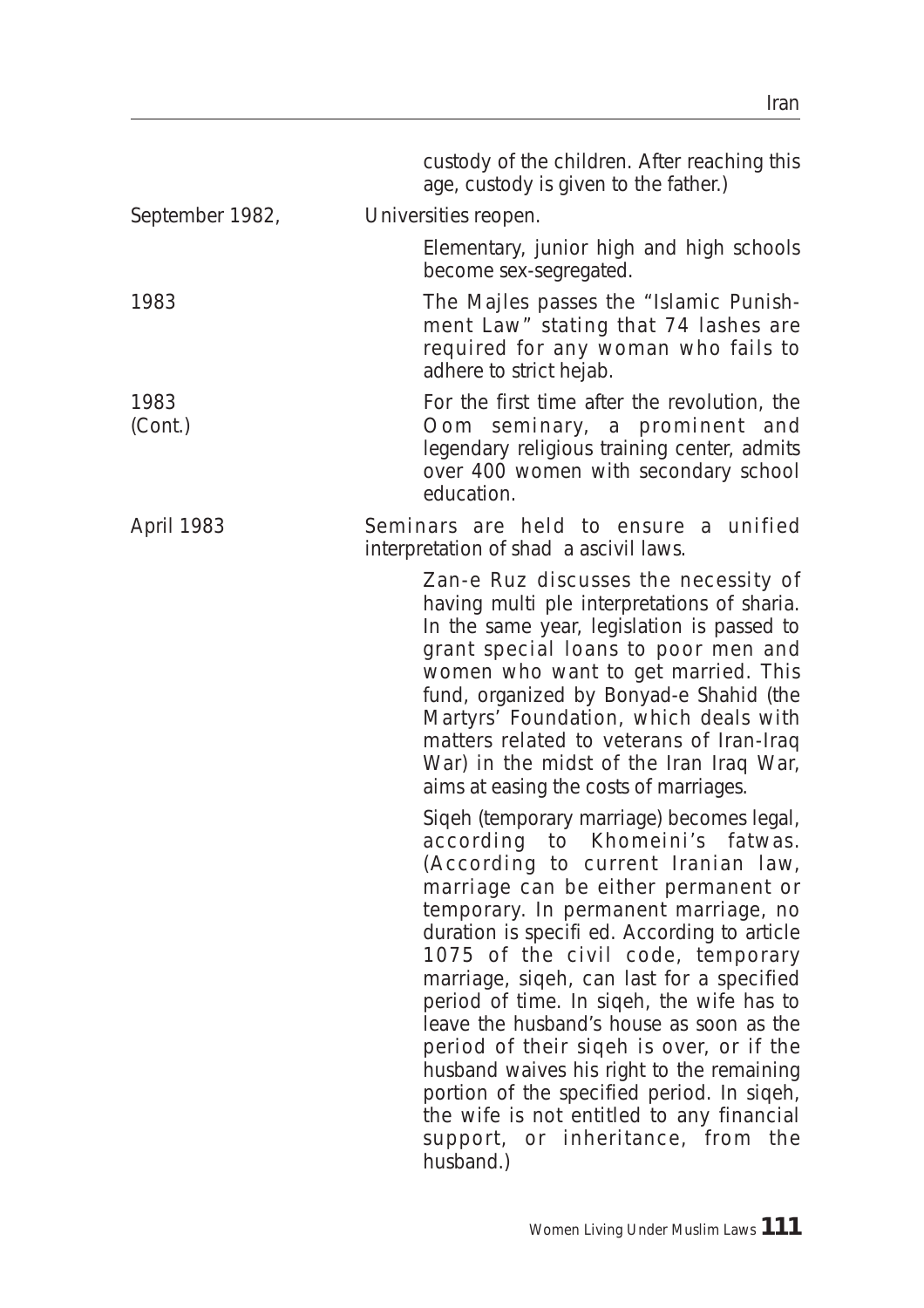| August 1983            | A bill is drafted by the Majles Committee<br>on Health and Welfare concerning the<br>status of "unprotected women" (widows,<br>etc.). The bill puts pressure on the state to<br>help widowed women be self-sufficient. It<br>is not enacted until 1987.                                                                                                                                                              |
|------------------------|----------------------------------------------------------------------------------------------------------------------------------------------------------------------------------------------------------------------------------------------------------------------------------------------------------------------------------------------------------------------------------------------------------------------|
| Summer 1984            | A special patrol is organized to deal with<br>violations of <i>hejab</i> in the streets. These<br>violations include showing of women's<br>hair, wearing lipstick, etc.                                                                                                                                                                                                                                              |
| Summer 1984<br>(cont.) | Four women are elected to the Second<br>Majles (1984-1988):<br>Gohar-ol Sharieh Dastgheib, from<br>Tehran. Education: M.A.<br>A'tefeh Rajai, from Tehran. Education:<br>sixth grade.<br>Maryam Behruzi, from Tehran. Education:<br>sixth grade.<br>Marzieh Hadidchi (Dabagh), from Tehran.<br>Education: sixth grade.                                                                                                |
| 1985                   | The Women's Religious Studies Center,<br>also called the Society of A]-Zahra, is<br>opened in Qom. This is the first time the<br>holy city of Qom allows a religious center<br>for women. On the whole, in all<br>institutions of higher education, many<br>subjects remain closed to women. These<br>majors include mining-engineering,<br>management, and other professions<br>considered inappropriate for women. |
| February 1985          | The Mailes passes a law giving the Special<br>Courts total power over rights of custody.<br>Now, if they rule that the father is<br>incapable of having custody, the mother<br>can have full custody of the children. The<br>laws regarding family matters are<br>gradually shifting back to the Family<br>Protection Law of 1967.                                                                                   |
| April 1985             | Khomeini gives a speech about the<br>necessity of women's participation in the<br>Iran-Iraq War. The Society of AI-Zahra in<br>Oom calls for a mass mobilization of<br>women in support of his call. Even though                                                                                                                                                                                                     |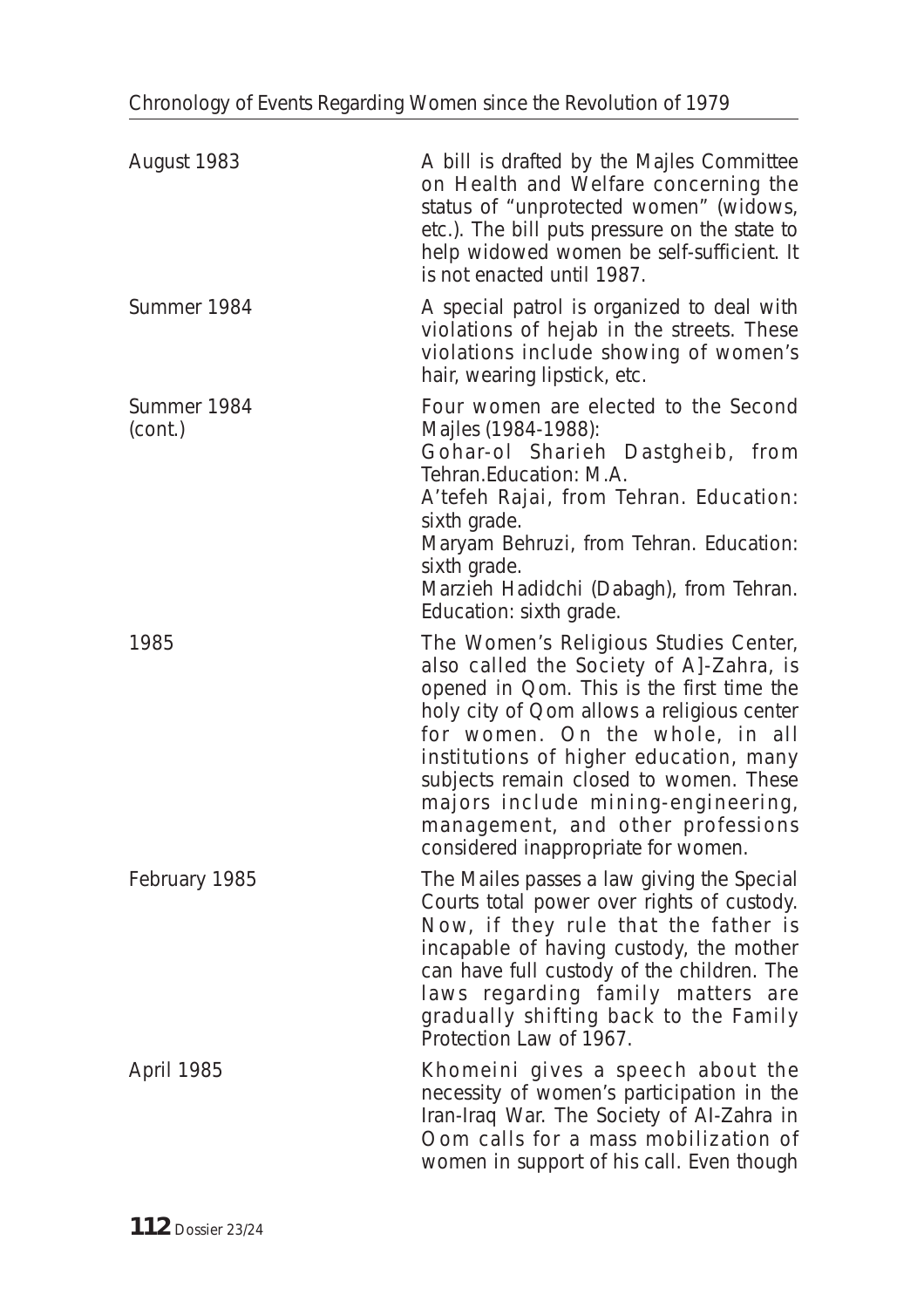|                  | women never participate in any combat,<br>this gesture has symbolic significance.                                                                                                                                                                                                                                                                  |
|------------------|----------------------------------------------------------------------------------------------------------------------------------------------------------------------------------------------------------------------------------------------------------------------------------------------------------------------------------------------------|
| 1986             | The Women's Committee of the Islamic<br>Republic of Iran is founded by Zahra<br>Mostafavi (Khomeini's daughter). In 1969<br>its bylaws are passed by the government.                                                                                                                                                                               |
| April 1986       | The Revolutionary Guards Corps, an<br>Islamic military organization of volunteers,<br>announces its program of military training<br>for women. It begins by admitting 500<br>volunteer women.                                                                                                                                                      |
| 1987             | The bill drafted in August 1983<br>concerning the status of "unprotected<br>women" is enacted. The government<br>improves the pension allowance of<br>the-widows of state employees who were<br>killed in the Iran-Iraq War, to equal the<br>husband's last paid salary.                                                                           |
| October 1987     | The Women's Social and Cultural Council<br>is set up in order to make policy<br>recommendations regarding women.                                                                                                                                                                                                                                   |
| 1988             | Khomeini announces the end of the eight year<br>war with Iraq.                                                                                                                                                                                                                                                                                     |
|                  | Three women are elected to the Third<br>Majles (1988-1992):<br>Gohar ol-Sharieh Dastgheib, from Tehran.<br>Education: M.A.<br>Marzieh Hadidchi (Dabagh), from Tehran.<br>Education: sixth grade.<br>A'tefeh Rajai, from Tehran. Education:<br>sixth grade.                                                                                         |
| June 4, 1989     | Khomeini dies.                                                                                                                                                                                                                                                                                                                                     |
| <b>July 1989</b> | A bill is introduced in the Majles to<br>transfer the power of divorce from the<br>husband to the Special Civil Court (as<br>stated in the Family Protection Law).<br>Men's absolute right to divorce is left<br>intact, but divorce registration now<br>requires the permission of the Special Civil<br>Court. Men are required by law to provide |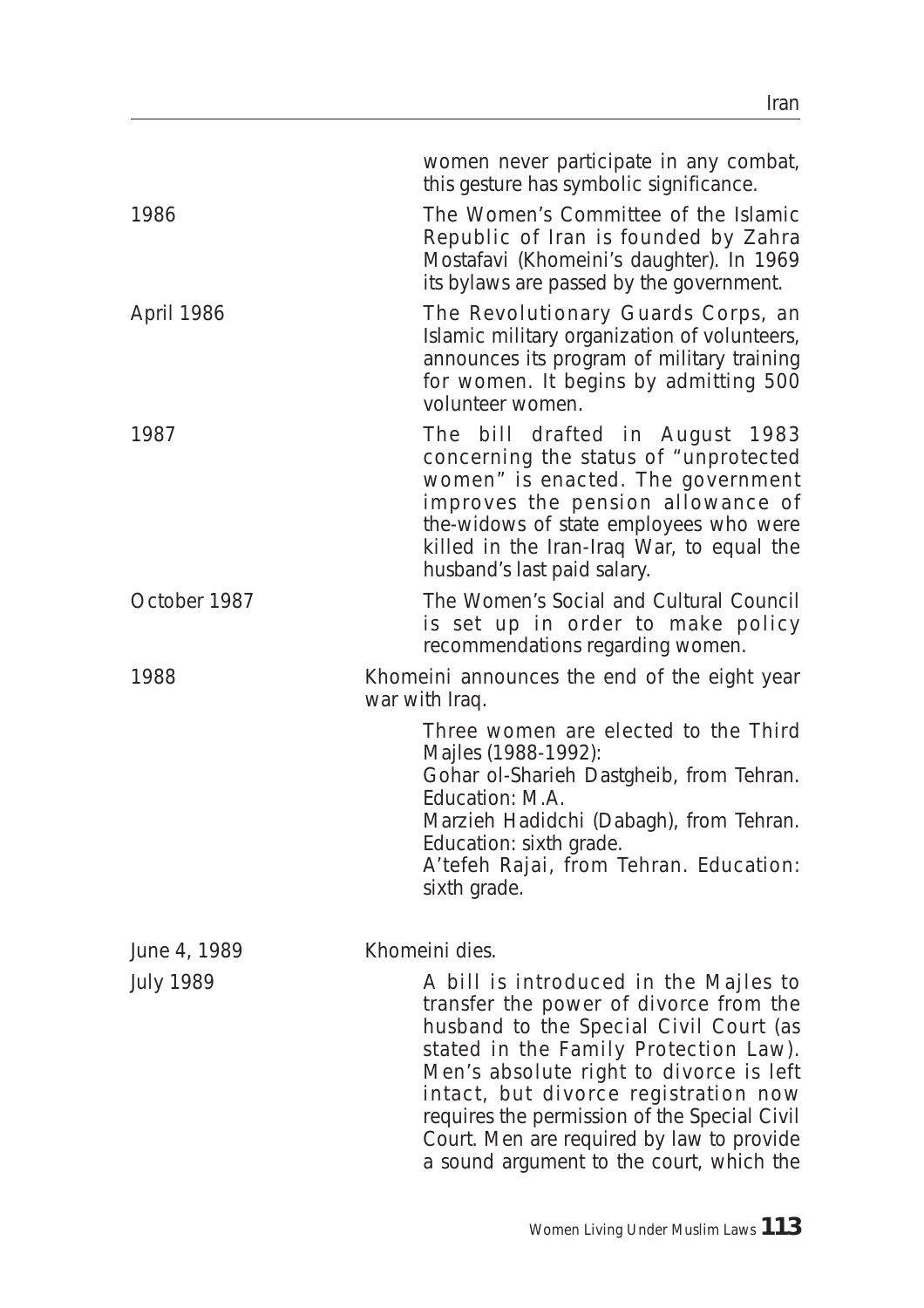|               | court can reject if it does not comply with<br>sharia. The result is to give women greater<br>power over marriage contracts.                                                                                                                                                                                                                                                                                                                                                                                                                                                                                                                                                                                                                                                                                                                                                              |
|---------------|-------------------------------------------------------------------------------------------------------------------------------------------------------------------------------------------------------------------------------------------------------------------------------------------------------------------------------------------------------------------------------------------------------------------------------------------------------------------------------------------------------------------------------------------------------------------------------------------------------------------------------------------------------------------------------------------------------------------------------------------------------------------------------------------------------------------------------------------------------------------------------------------|
| 1990          | Four years after its founding, the Women's<br>Committee of the Islamic Republic of Iran<br>publishes its first magazine, Neda (The<br>Calling), which deals with women's legal<br>rights in an Islamic framework. Its<br>founding editor (who remains in the post<br>to date) is Khomeini's granddaughter,<br>Fereshteh A'rabi. Editorial Board:<br>Ashraf Borujerd<br>Sadiqeh Moqaddasi<br>A'zam Noun.                                                                                                                                                                                                                                                                                                                                                                                                                                                                                   |
| February 1992 | Zanan (The Women) begins publication.<br>Editor: Shahla Sherkat.                                                                                                                                                                                                                                                                                                                                                                                                                                                                                                                                                                                                                                                                                                                                                                                                                          |
|               | 9 women are elected to the Fourth Mailes<br>$(1992 - 1996)$ :<br>Fakhr Taj Amir Shaqaqi, Tabriz. Education:<br>B.A.<br>Fatemeh Homayun, Tabriz. Education:<br>B.A.<br>Maryam Behruzi, Tehran. Education: sixth<br>grade.<br>Parvin Salehi, Tehran. Education: M.A.<br>student.<br>Nafiseh Faiyyaz Bakhsh, Tehran.<br>Education: M.A.<br>Manijeh Nobakht, Tehran. Education:<br>M.A.<br>Marzieh Vahid-Dastierdi, Tehran.<br>Education: M.D.<br>(in April 1998, this representative is active<br>in drafting a proposal to have hospitals<br>and medical institutions comply with<br>sharia through the segregation of sexes.<br>This plan is heavily criticized for financial<br>by doctors and<br>reasons<br>health<br>professionals and is finally rejected on<br>those grounds.)<br>Akhtar Derakhshandeh, Kermanshah.<br>Education: B.A.<br>Qadiseh A'lavi, Mashhad. Education:<br>M.D. |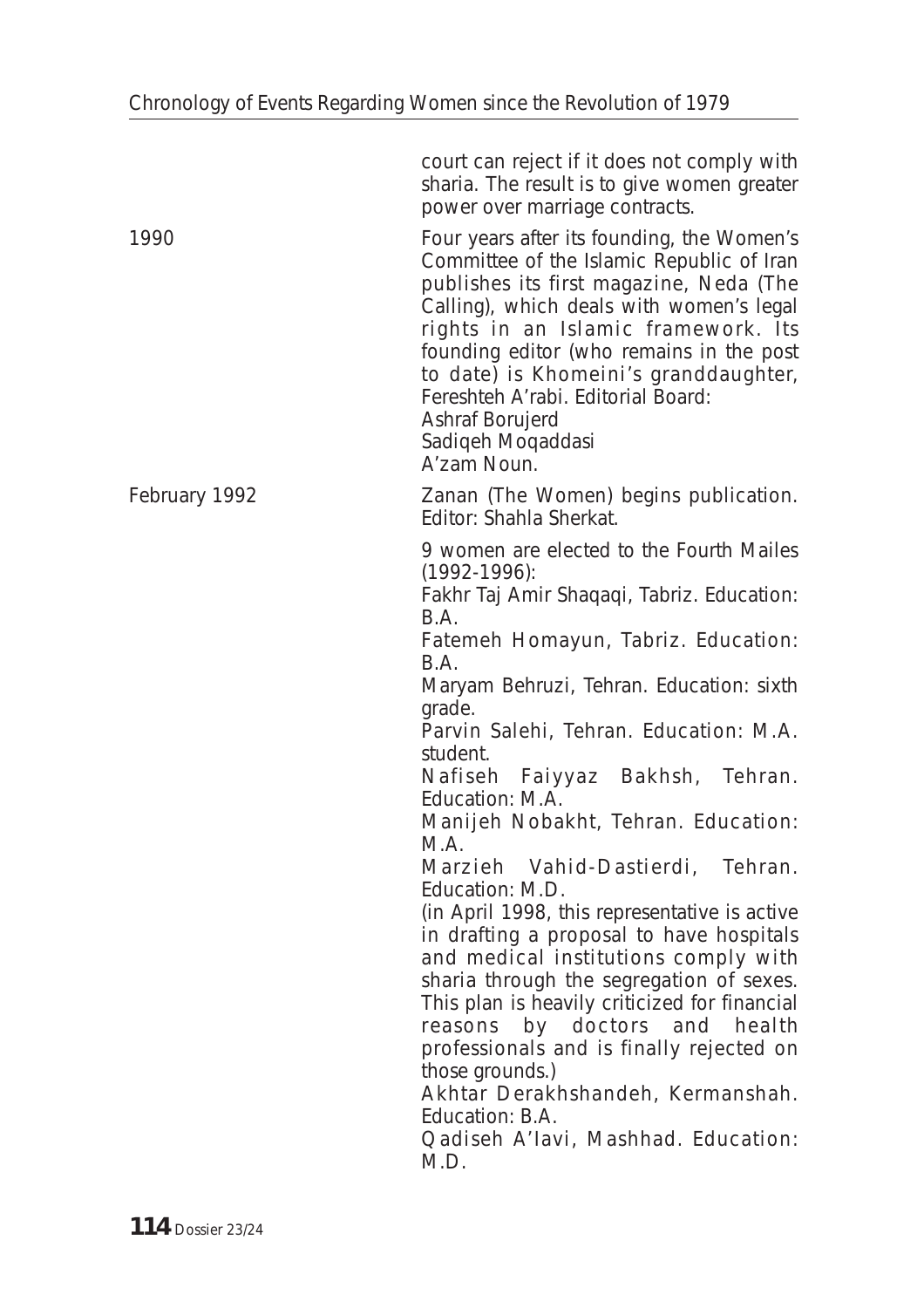| April 1994            | The Majles passes a law allowing women<br>to become legal consultants in the Special<br>Family Courts and Administrative Justice<br>Courts. Women still cannot be judges.                                                                                                                                                                                                                                                                                                                                                                                    |
|-----------------------|--------------------------------------------------------------------------------------------------------------------------------------------------------------------------------------------------------------------------------------------------------------------------------------------------------------------------------------------------------------------------------------------------------------------------------------------------------------------------------------------------------------------------------------------------------------|
| <b>June 1994</b>      | Shahla. Habib! and Ma'sumeh Ebtekar are<br>appointed organizers of the Iranian<br>delegation to the United Nation's Fourth<br>World Conference on Women in Beijing.<br>They conduct the first meeting of<br>all-women NGOs in Tehran in prep-<br>aration. Total of 15 Iranian women's<br>NGOs are recognized by the Beijing<br>Conference coordinators. (Some of these<br>were formed only for the purposes of<br>attending the conference and were soon<br>abolished.)                                                                                      |
| November 1995         | 305 women announce their candidacy for<br>the Mailes. 179 of these women are<br>approved by the Council of Guardians to<br>run in the election. The Judiciary branch<br>announces the employment of 100 female<br>legal consultants.                                                                                                                                                                                                                                                                                                                         |
| March 1996            | The Fifth Majles elections take place. 179<br>women and 2,751 men compete for 290<br>seats. Fa'ezeh Hashemi Rafsanjani (the<br>daughter of President Rafsanjani) gains the<br>second highest number of votes.                                                                                                                                                                                                                                                                                                                                                |
| March 1996<br>(cont.) | 14 women are elected to the Fifth Majfis<br>$(1996 2000)$ :<br>Fa'ezeh Hashemi, Tehran. Education: M.A.<br>Fatemeh Ramazanzadeh,<br>Tehran.<br>Education: M.D. (gynecologist).<br>Soheila Jelodarzadeh, Tehran. Education:<br>B.S. (Engineering).<br>Fatemeh Karrubi, Tehran. Education: sixth<br>grade.<br>Marzieh Vahid-Dastjerdi,<br>Tehran.<br>Education: M.D. (gynecologist).<br>Bakhsh,<br>Nafiseh Faiyyaz<br>Tehran.<br>Education: M.A.<br>Qadsleh A'lavi, Mashhad. Education:<br>M.D.<br>Marzieh Sadiqi, Mashhad, Education:<br>M.A. in Engineering. |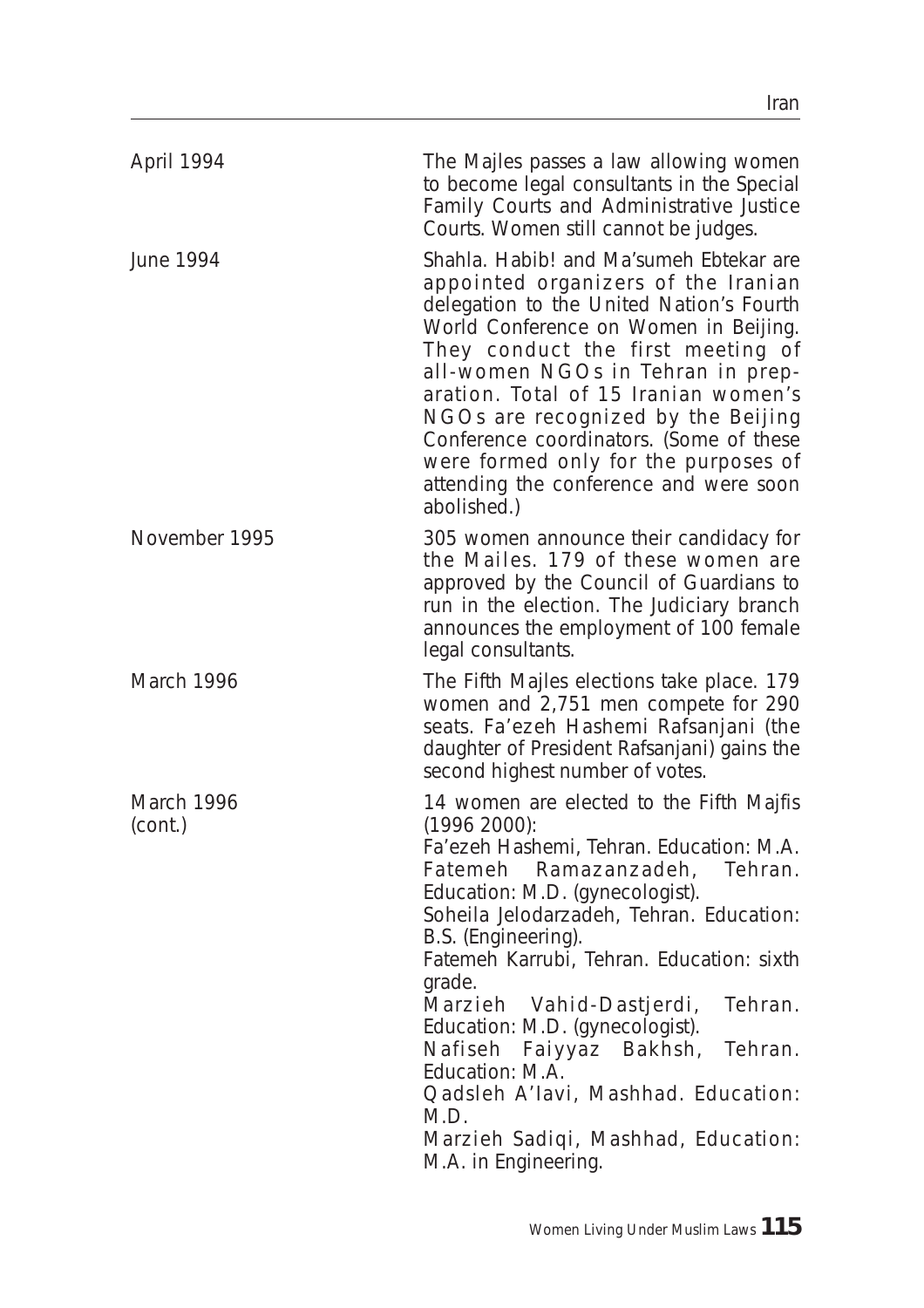|                  | Elaheh Rastgu, Malayer. Education: M.A.<br>Shahrbanu Amani-Anganeh, Orumieh.<br>Education: M.A. student.<br>Marzieh Dabagh, Hamadan. Education:<br>sixth grade.<br>Zahra Pishgahi-Fard, Isfahan. Education:<br>Ph. D.<br>Nayereh Akhavan-Bita'rf, Isfahan.<br>Education: B.A.<br>Monireh Nobakht, Tehran. Education:<br>M.A. |
|------------------|------------------------------------------------------------------------------------------------------------------------------------------------------------------------------------------------------------------------------------------------------------------------------------------------------------------------------|
| October 1996     | The first public sports event with women<br>athletes takes place.                                                                                                                                                                                                                                                            |
| February 1997    | The first women's sports magazine is<br>published.<br>Editor: Seyyed Mohammed Safizadeh.                                                                                                                                                                                                                                     |
|                  | The international human<br>rights<br>organization Human Rights Watch gives<br>an award to lawyer Shirin Ebadi for her<br>efforts on behalf of women and children's<br>rights in Iran. She is the founder of the<br>Iranian non-profit Children's Rights<br>Committee.                                                        |
| May 1997         | Mohammad Khatami is elected president.                                                                                                                                                                                                                                                                                       |
|                  | Women vote for Khatami in great<br>numbers,                                                                                                                                                                                                                                                                                  |
| <b>June 1997</b> | A bill is passed concerning women's<br>part-time work. Due to their domestic<br>duties, women can now work 6 hours and<br>get paid for 8 hours.                                                                                                                                                                              |
| October 1997     | Khatami selects Zahra Shoja'i as his<br>consultant on women's issues.                                                                                                                                                                                                                                                        |
|                  | The hardliner Ayatollah Mazaheri objects<br>to Iran joining the United Nations'<br>Convention on Elimination of All Forms of<br>Discrimination Against Women because it<br>does not comply with sharia.                                                                                                                      |
| November 1997    | For the first time since the revolution,<br>women in great numbers enter Azadi<br>stadium to watch and encourage the<br>Iranian soccer team in a game with the<br>Australian team. They break down the                                                                                                                       |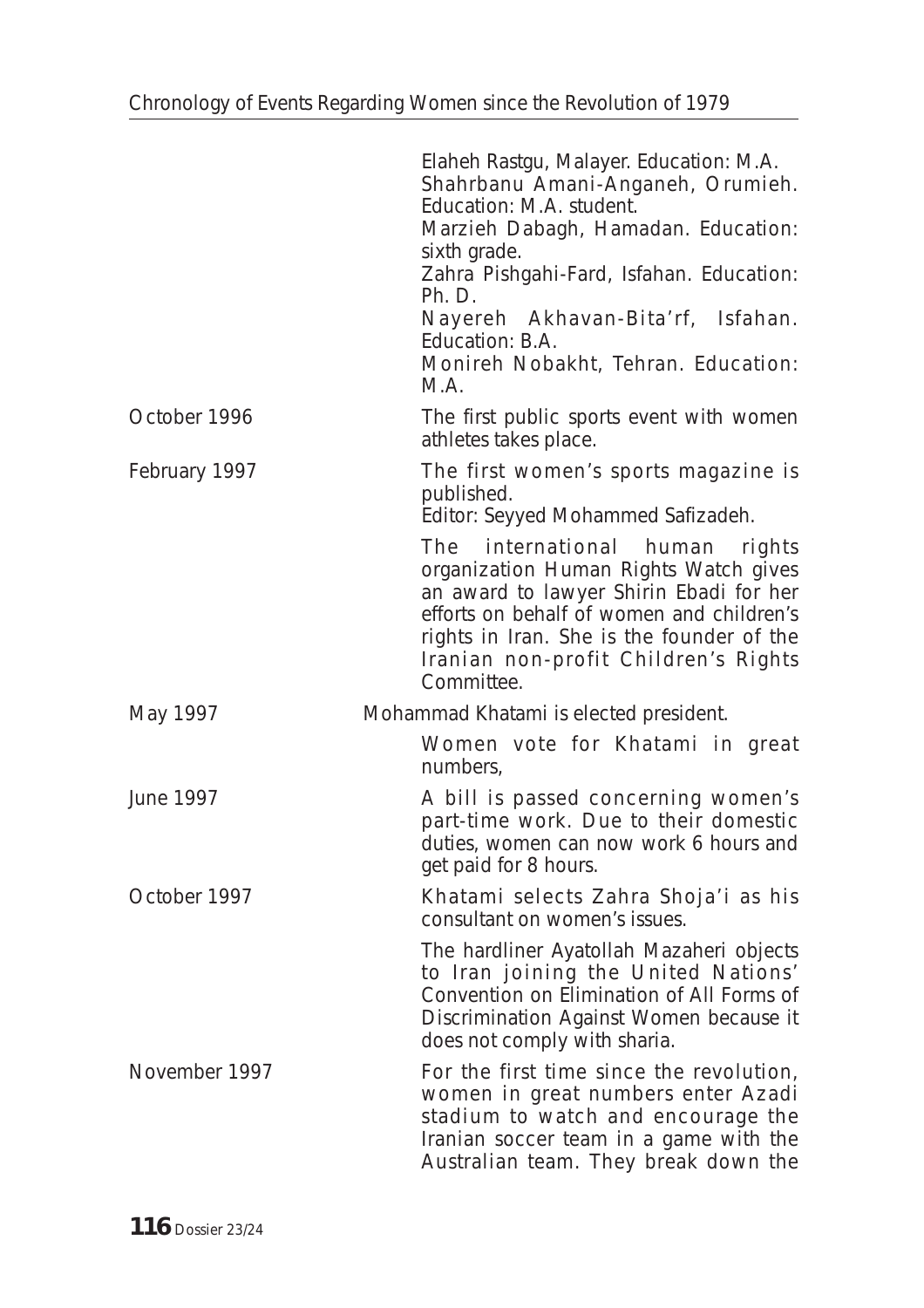gates and force their entry into the stadium despite the security guards' presence.

1998 **A** number of opposition figures in Iran are mysteriously killed. The first among them are Parvaneh Foruhar and her husband Dariush Foruhar, members of the National Party of Iran. A fundamentalist militia group called *Fadaiyan-e Navvab* claims full responsibility for the killings. Some from the hardline Islamic faction of the regime announce that these dissident writers killed were "enemies of Islam." Tension escalates between various factions of the regime. Independent newspapers play a major role in pressuring government officials to find and punish the murderers. February 1998 **A bill concerning women's work hours is** passed, in which, in recognition of their respon sibilities to the family, 1) women working full time may, with the permission of their boss, work three-quarter time and have it considered full-time; and 2) women working part-time are protected by law from losing maternity and other benefits. February 1998 (cont.) In Civil Code 1082, *Mehrieh, the* sum paid by the groom to the bride upon divorce or death of the husband, is amended so that the payment reflects inflation and its real value at the time of marriage. Civil Code 1173 passes in Majles, requiring a female legal consultant to be present in the court during child custody cases. April 1998 Two provocative amendments are proposed to the Majles: 1) Any instrumental use of women's

pictures that denies them "their dignity granted by Islam" is strictly forbidden in publications, movies and other media. An aim of this bill is to restrict new press freedoms created after the election of Khatami. It passes.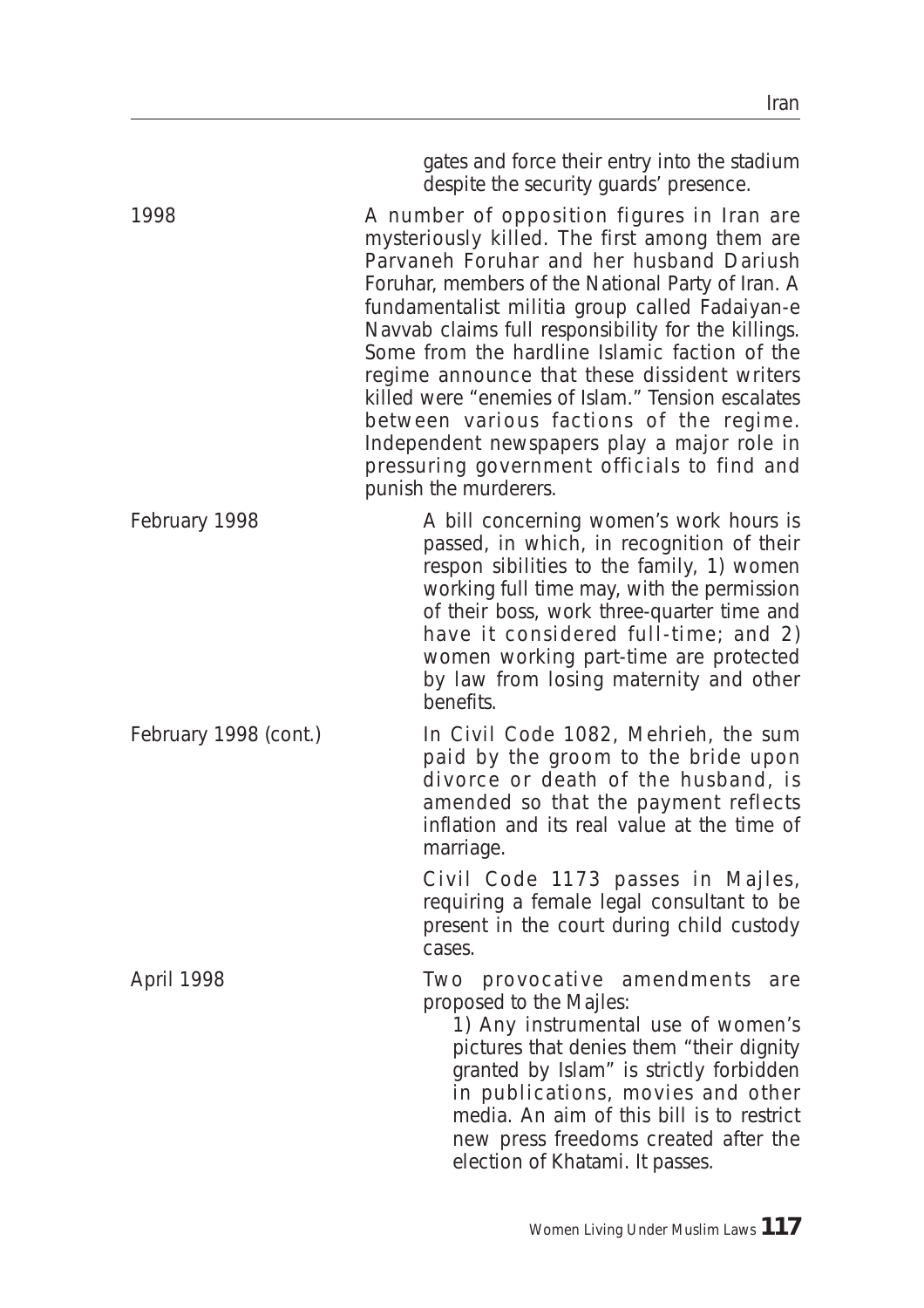2) The bill proposing sex-segregation of hospitals and health clinics is reintroduced. Again it does not pass; the Council of Guardians rules it out because it is too expensive to enforce. Saïd Mohsen Saïdzadeh, a well-regarded cleric and a graduate of Qom seminary, presents an alternate interpretation of sharia, criticizing the proposed amendments on the grounds that they are in fact against Islamic law. He is imprisoned two months later. July 1998 Meymanat Chubak, a legal consultant, is appointed by the head of the legislative branch, becoming the first woman to hold such a high position in the courts. 1999 After 21 years, Iran, holds its first municipal elections, putting an estimated 190,000 officials into office. July 1999 After the newspaper *Salam* is closed down by the state for its provocative statements regarding the killing of dissidents, a riot breaks out at the Urtiversity of Tehran. The state-controlled media-reports that, one, student is killed and marry, are wounded. The, student coalitions, however, dispute the given figures. February 2000 *Zanan* reports that 57.2% of those admitted to the universities are women. February 18, 2000 Elections are held for the Sixth Majles, with 5,723 candidates participating. Iranians come to the polls in unprecedented numbers: 84% of the eligible population vote. Of these candidates, 417 are women. Jamileh Kadivar, a reformist woman candidate, comes second in the list of elected candidates in Tehran. Women elected to the Sixth Majles and their rankings in the election results, as of the count on this date: Tehran: Soheila Jelodarzadeh (#9 ), Vahideh Alai Taleqani (#14), Elaheh Kulayi (#18), Fatemeh Haqiqatju (#19), Fatemeh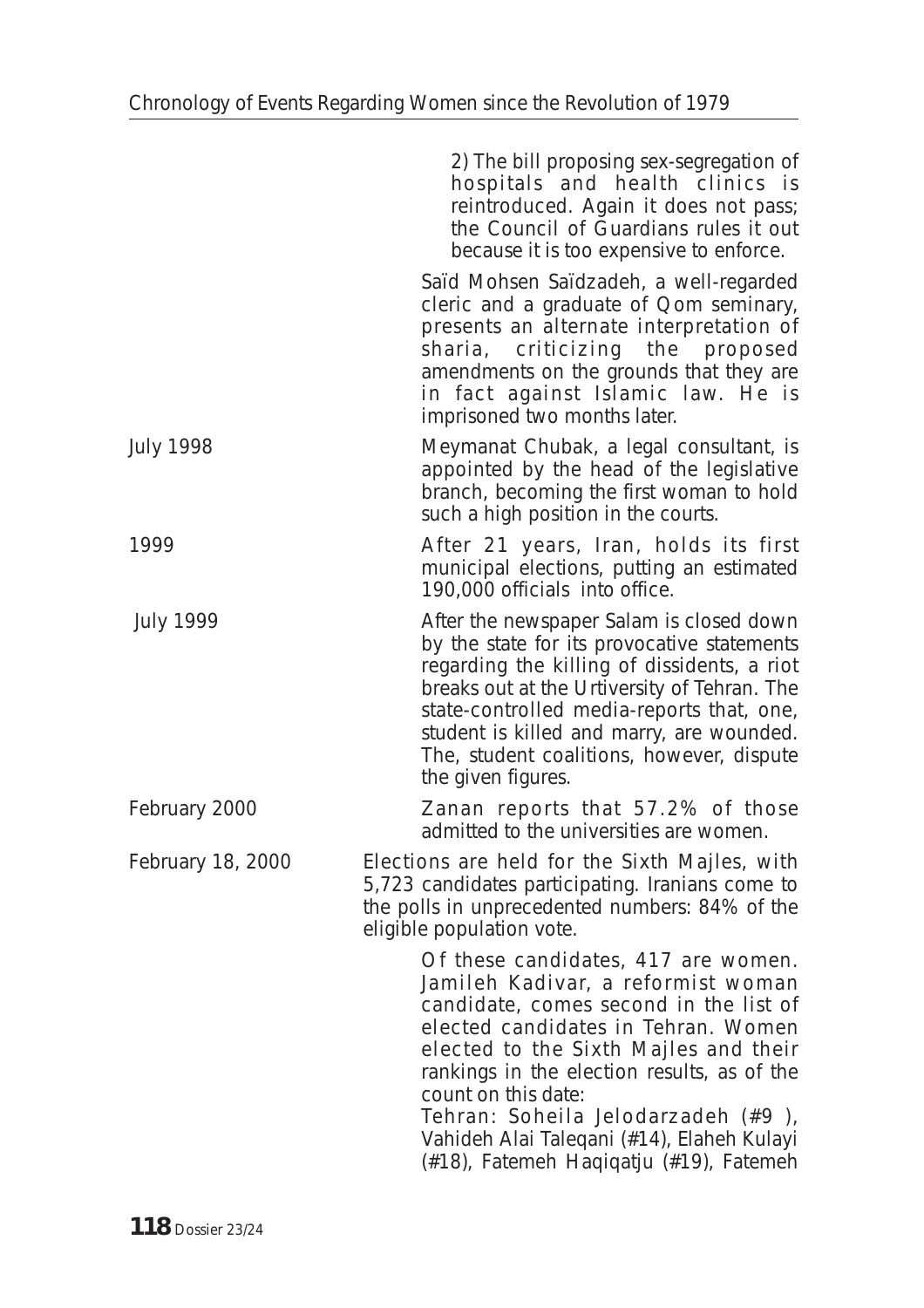Rakei (#24). Shiraz: Tahereh Rezazadeh

Isfahan: Akram Mosavvari-Nejad Mashhad: Fatemeh Khatami. March 1, 2000 More than 600 female medical students of the all female University of Qom protest in front of the Ministry of Health in Tehran. The protesting students claim that they are deprived of proper medical training because there are not enough female doctors to teach them. The hardliners, however, claim that the University of Qom medical school for women has served as an ideal example of an Islamic institution, since it trains female doctors and all of their patients are women. March 8, 2000 Following the election of several liberal women to the Majles, there is debate about female representatives' proper *hejab.* Should women representatives wear *chador* (a long cloth covering the whole female body except the face), or is proper Islamic dress" (a scarf and a long dress) enough? March 8, 2000 (cont.) The first gathering of women since the revolution to celebrate International Women's Day takes place in Tehran. April 23, 2000 In an attempt to crush the reformists, the judicial branch of the government shuts down at least 12 reformist publications. These publications are: *Asr-e Azadegan, Aban, Azad, Arya, Aftab-e Emruz, Arzesh, Iran-e Farda, Bamdad-e Nu, Payam-e Azadf, Payarn-e Hajar, Fatheh, and Gozaresh-e Ruz.* (Many of these newspapers and journals were used as the sources for this chronology.) May 27, 2000 Six more news publications are closed, bringing the total to 18. The Sixth Mailes opens with 70% reformists,

25% conservatives and 5% independent candidates having been elected. This result comes after many recounts of the vote by the Council of Guardians. Hashemi Rafsanjani, who was first ranked as 30th on the list of candidates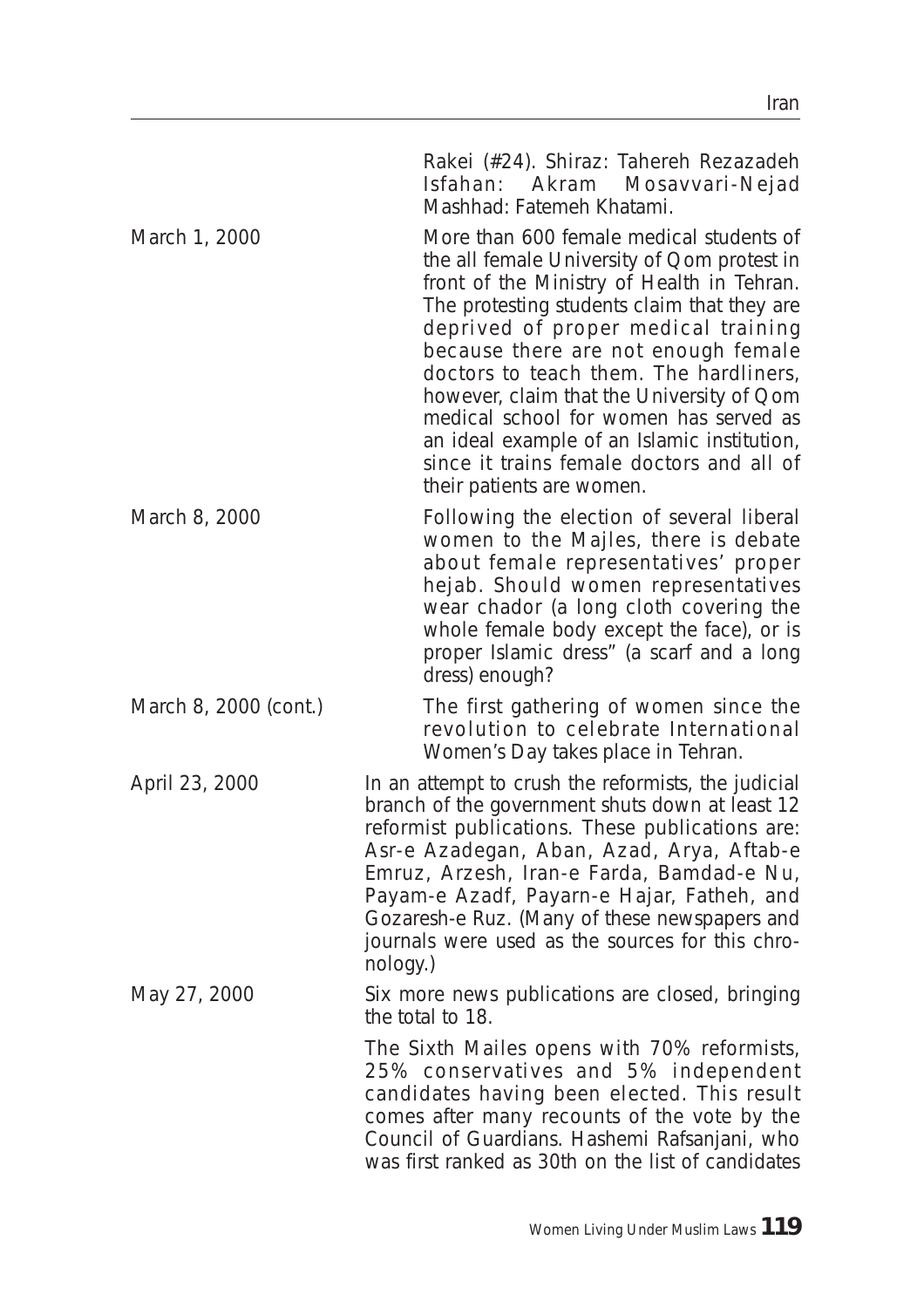elected from Tehran, and was one of only two conservative candidates elected from that city, is moved up to the 20th place on the list. Shortly after student demonstrations, Rafsanjani resigns, leaving the Majles with only one conservative representative from Tehran.

#### **References**

Paidar, Parvin. *Women and the Political Process in Twentieth-century Iran*. UK Cambridge University Press, 1995.

#### **Periodicals published in Iran:**

*Asr-e Azadeghan, Fatheh, Jense-Dovom, Mosharekat, Iran, Keyhan, Neda, Zanan, Zan-e Ruz.* 

Reproduced with permission from the autor and from Social Research. This paper was published earlier in Social Research, Vol. 67, No.2, Summer 2000.

# **Social Research**

65 fifth Ave., Room 354, New York, NY 10003, USA.

**120** Dossier 23/24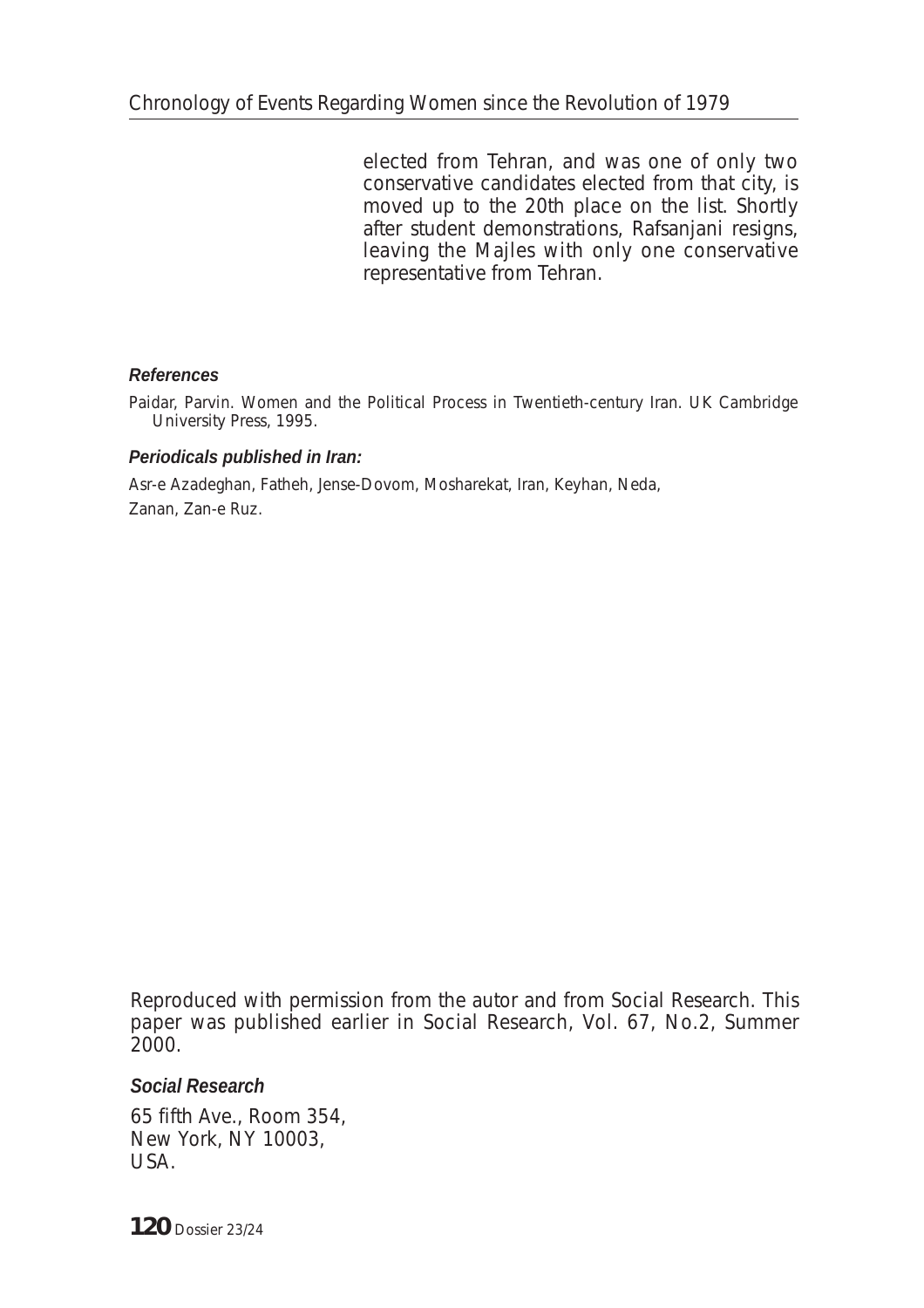By Afsaneh Najmabadi

Contrary to what the title of this essay may conjure this essay is not about (un)veiling as a contemporary practice in Islamicate<sup>1</sup> societies— about which there is now a very lively and enormous about (un)veiling as a contemporary practice in Islamicate<sup>1</sup> literature. It is about how feminism itself may have worked as a veil about the veiling work of feminism as a boundary marker for secularism of Iranian modernity. My hope in rethinking the history of feminism is to seek out possibilities for the present moment of Iranian politics. I mean to be provocative but not accusatory seeking to unpack the implications of feminism's imbrication in secularism of modernity. By unfolding the veiling work of Iranian feminism in its past history I hope to envisage possibilities for "building working alliances" in contemporary Iranian gender politics2.

Let me emphasize at the outset my refusal to generalize the ideas of this essay to all Islamicate societies. One of the problems with current discussions of Islam and feminism is ahistorical generalizations. These

This essay draws on several talks and conversations: Brandeis University, 17 March 1998; Harvard University, 19 November 1998; and American Association of Religion, 23 November 1999. 1 would like to thank the organizers of each event for giving me the opportunity to present these ideas, and other panel participants and the audience for critical comments. Special thanks to Camron Amin, Janet Jakobsen, Irena Klepfisz, and Ann Pellegrini for many thoughtful conversations. My thanks also to Ghulamriza Salami for assistance in locating archival material.

1. The term Islamicate was introduced by Marshall G. S. Hodgson. Whereas Islamic, he suggested, would be used to mean ' of or pertaining to' Islam in the proper; the religious, sense, . . . 'Islamicate' would refer not directly to the religion, Islam, itself, but to the social and cultural complex historically associated with Islam and the Muslims, both among Muslims themselves and even when found among non-Muslims." Marshall G. S. Hodgson, The Venture of Islam: Conscience and History in a World Civilization, vol. 1, The Classical Age of Islam (Chicago: University of Chicago Press, 1974), 59; emphasis in original. Islamlist is used for contemporary movements and organizations that work for establishment of an Islamic government, how ever defined.

2. As I had begun thinking about this essay. I was coincidentally reading Janet Jakobsen's Working Alliances and the Politics of Difference: Diversity and Feminist Ethics (Bloomington: Indiana University Press, 1998), which deeply affected my thinking and writing of this essay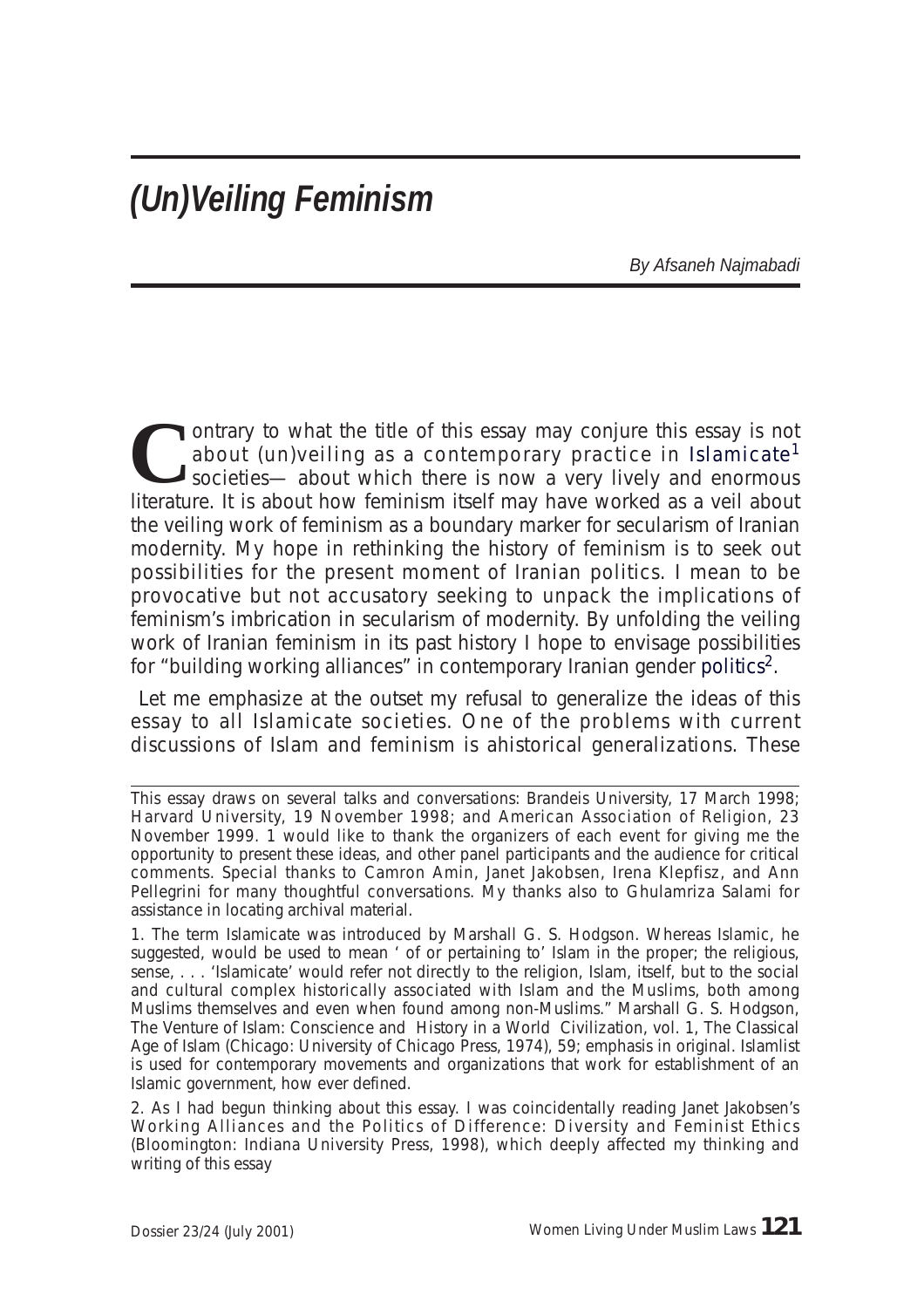generalizations screen away vast historical and contemporary differences among countries as diverse as Algeria, Turkey, Afghanistan and Indonesia to name just a few. My argument assumes historical specificity; it assumes that to understand what is going on in Iran today we need to look at the specific contingent configurations of the politics of modernity in that country. What may or may not be generalizable cannot be known from what is assumed to be Islamic, modern, feminist or secular by any prior definition of these terms. For instance the configurations of Islam feminism nationalism and secularism that are now unfolding in Iran have very much to do with the fact that an Islamic republic has been in power for the past twenty-one years one that came out of a mass popular revolution. As a very hybridized phenomenon, these developments go beyond previously dominant and accepted political paradigms. We have an unshaped and fluid muddle with women as key producers of it! Two concepts feminism and civil society, move through this complex reconfiguration and acquire new meanings, while crafting a discursive space more marked by opacity than transparency, thereby challenging our previous certainty ahout what divides Islam from un-lslam secular from religious. Consider this: 'The editors of Iran's two most promillent feminist women's periodicals, Zanan [Women] and Huquq-i-zanan [Women's rights] had previously been editors of Zan-iruz [Today's woman], a women's weekly published by the Kayhan Institute. This instiute is possibly the most ideologically and viciously rigid Islamist cultural organisation in Iran (a seif-conscious ideological state apparatus if there ever was one!) it publishes a large number of a large number of dailies, weeklies and other periodicals marketed to different segments of the population. How can make sense of this bastion of Islamist hard-liners producing a lineage of feminist editors? What is the meaning of these emergences in the overall political mapping of contemporary Iran.

# **Woman and the Culture of Revolution**

The legal and social restrictions that women have faced in Iran since the 1979 revolution are widely reported. Seemingly trivial matters, such as the shape and color of a woman's scarf or the thickness of her stockings, have been matters of public policy and disciplinary measures. Women are far from legal equals of men. Despite years of hard work by women activists, inside and outside the Parliament, many discriminatory laws passed within the first few months and years of the Islamic Republic remain on the books and in full force. Many secular feminists continue to feel silenced, if not repressed or exiled, by the dominant cultural and political climate.

Yet the past decade has also witnessed an incredible flourishing of women's intellectual and cultural production Twenty-one years after the 1979 Islamic Revolution in Iran, not only have women not disappeared from public life, they have an unmistakably active and growing presence in practically every field of artistic creation, professional achievement, educational and industrial institutions, political participation, and even in sports activities. It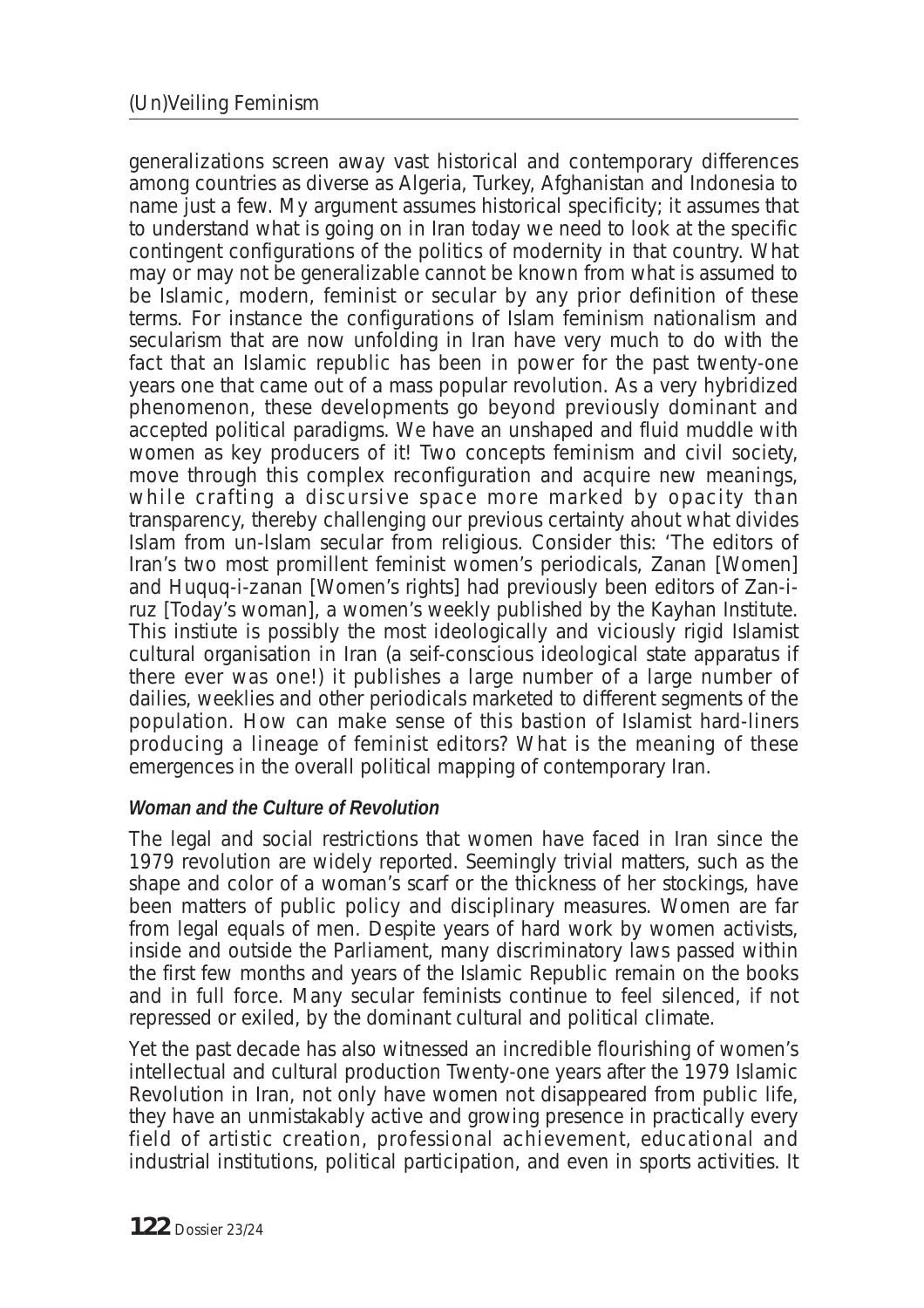would be tempting for a secular feminist, such as myself, to claim that Iranian women have achieved all this despite the Islamic Republic, against the Islamic Republic, and even against Islam as the dominant discourse<sup>3</sup>. Indeed, for some women it has been this deep existential sense of proving themselves against all odds that became the creative energy of their productions.

Yet it is not only oppositional energy that accounts for this creative outpouring. The rise of the Islamist movement in the 1970s in Iran signified the emergence of a new political sociability and the dominance of a new discourse, within which woman-as-culture occupied a central position. In this paradigm, imperialist domination of Islamicate societies was seen to have been achieved not through military or economic supremacy, as earlier generations of nationalists and socialists had argued, but through the undermining of religion and culture, mediated through woman. This centrality of gender to the construction of an Islamist political discourse turned what had been marginal, postponed, and illegitimate into the central, immediate, and authentic. "The woman question" acquired immediacy and urgency, not only for the discontented but even more so for the supporters of the new order. In particular, female supporters of the Islamic Republic were placed in a position to take responsibility for its misogyny: to deny it, to justify it, to challenge it, to oppose it, but not to ignore it. Almost overnight, words such as androcracy (mardsalari) and misogyny (zan'sitizi) became common parlance. Moreover, the Islamist movements' and the Islamic Republic's claim of representing the ideal divine solution for all societal problems put them in continuous contestation with feminism as far as women's issues were concerned. Outright rejection of feminism gave way to a hybrid dynamic of outdoing and embracing feminism.

New configurations of Islam, revolution, and feminism have thus emerged. A recent women's publication has listed over forty women's organizations (many official and government-affiliated, but a substantial number nongovernmental) and ten women's periodicals of various political shades, including a daily, Zan [Woman], owned and directed by Fa'izah Hashemi Rafsanjani, a member of the Parliament from Tehran and a daughter of Hujjat al-Islam lIashemi Rafsanjani, a former president of the country4.

<sup>3.</sup> See, for instance. Haideh Moghissi, Populism and Feminism in Iran (London: Macmillan, 1994); and Azar Nafisi, "The Veiled Threat: The Iranian Theocracy's Fear of Females." New Republic, 22 February 1999, 24-29.

<sup>4.</sup> Nooshin Ahmady Khorasany, ed., .Salnima -i -zanan, 1378 [Women's calendar. 1999- 2000] (Tehran: Nashr-i tawsi'ah, 1999), 230-32. Zan began publication on 8 August 1998 and was shut down on 6 April 1999, because it had published excerpts from the Persian New Year message of Farah Diba, Iran's former empress, and because of a cartoon that w as considered insulting to Islam. The cartoon depicted a husband and wife being held up by an armed thief, with the husband pointing to the wife saying, "Kill her; her blood money is less than mine!" Iranian criminal code specifies a woman's blood money as half that of a man.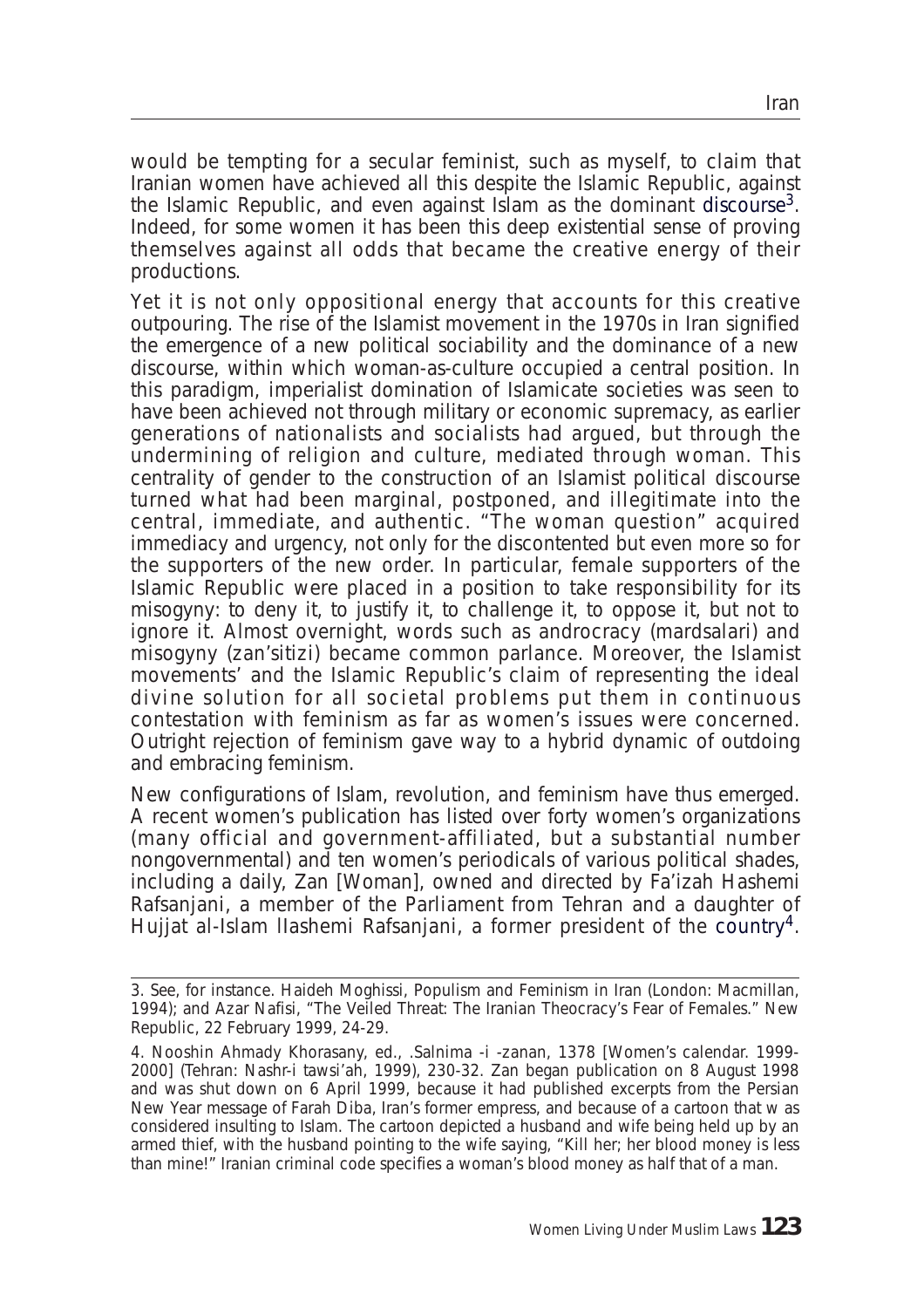These numbers alone attest to the significance and complexities of these reconfigurations. A number of writers and publications speak in secular feminist language<sup>5</sup>. Others are activists and writers from within an Islamists. In its most radical tendency, as reflected in the pages of journals such as Zanan and Hugug-i-Zanan, it speaks as Muslim and feminist<sup>7</sup>. Although there is a history of reinterpretive endeavors, concerning women's rights, within Islam going back to the mid-nineteenth century, coemergent within the complex discourses of modernity, the recent efforts by many of these writers are novel in a number of important ways. For the purpose of my arguments here, the most significant difference is not only that women are prominent reinterpreters, but that these interpretative ventures are carried out in the printed pages of a women's journal, in a public space, rather than the private chambers of religious scholars. The authors are posed as "public intellectuals" rather than as private teachers and preachers. Their audience is other women (and men) as citizens, rather than theological students and other clerical commentators<sup>8</sup>. Not only have these openly feminist

5 Among them are Shahla Lahiji writer and publisher; Merhangiz Kar, writer, lawyer and activist; and Nooshin Ahmady Khorasany, writer, editor, and publisher.

6. For further elaboration on these tendencies see Ziba Mir Hosseini,

"Stretching the Limits: A Feminist Reading of the Shari'a in Post-Khomeini Iran~" in Feminism and Islam: Legal and Literary Perspectives, ed. Mai Yamani (New York: New York University Press, 1996). 277-311; Ziba Mir Hosseini, Islam and Gender: The Religious Debate in Contemporary Iran (Princeton. N.J.: Princeton University Press. 1999); Azadeh Kian, "Women and Politics in Post- lslamist Iran: The GenderConscious Drive to Change." Women Living under Muslim Laws, Dossier 21 (September 1998): 32-55; and Afsaneh Najmabadi, "Feminisms in an Islamic Republic: Years of Hardship. Years of Growth,"' in Islam, Gender and Social Change. ed. Yvonne Yazbeck Haddad and John L Esposito (Oxford: Oxford University Press, 1998). 59-84.

7 I am not using the commonly used designation for such currents Islamic feminism. For one thing. none describes itself as such. Some, for example, the journal Farzaneh explicitly disavow feminism. Others, such as Zanan have referred to themselves as feminists. but do not use the combination Islamic feminist. This is because they take their Islam for granted and do not see a need to mark their feminism as distinct from other feminisms. Their endeavor, at least for now, is to claim a space for women's rights activism as feminist; they need to distinguish themselves as feminist within a site whose Islam is taken for granted. Many of these women had been activists of the Islamist movement that over-threw the Shah's regime. Subsquently they became activists within the government (lobbying for women's rights, joining volunteer war-support efforts during the eight-year war with Iraq, etc.) Some joined government-affiliated cultural organizations. such as the Kayhan Institute. Others, whether secular or not, consider Islam as the given political-legal-constitutional frame within which they (have to) operate The marking sign for them, too, is not Islam/un-Islam, but terms for women's activism, and more recently for democracy within the Current civil society debates and struggles. See also Parvin Paidar, Women and the Political Process in Twentieth-Century Iran (Cambridge: Cambridge University Press, 1995)

8. This new public space for interpretation of canonical theological texts is in part produced as an unintended consequence of Khomeini's doctrine of rulership of jurisprudence, which became encoded into the new Iranian constitution. Where the jurisprudent is granted the power of political rule and the constitution is said to be derived from canonical texts and to exercise power of interpretation.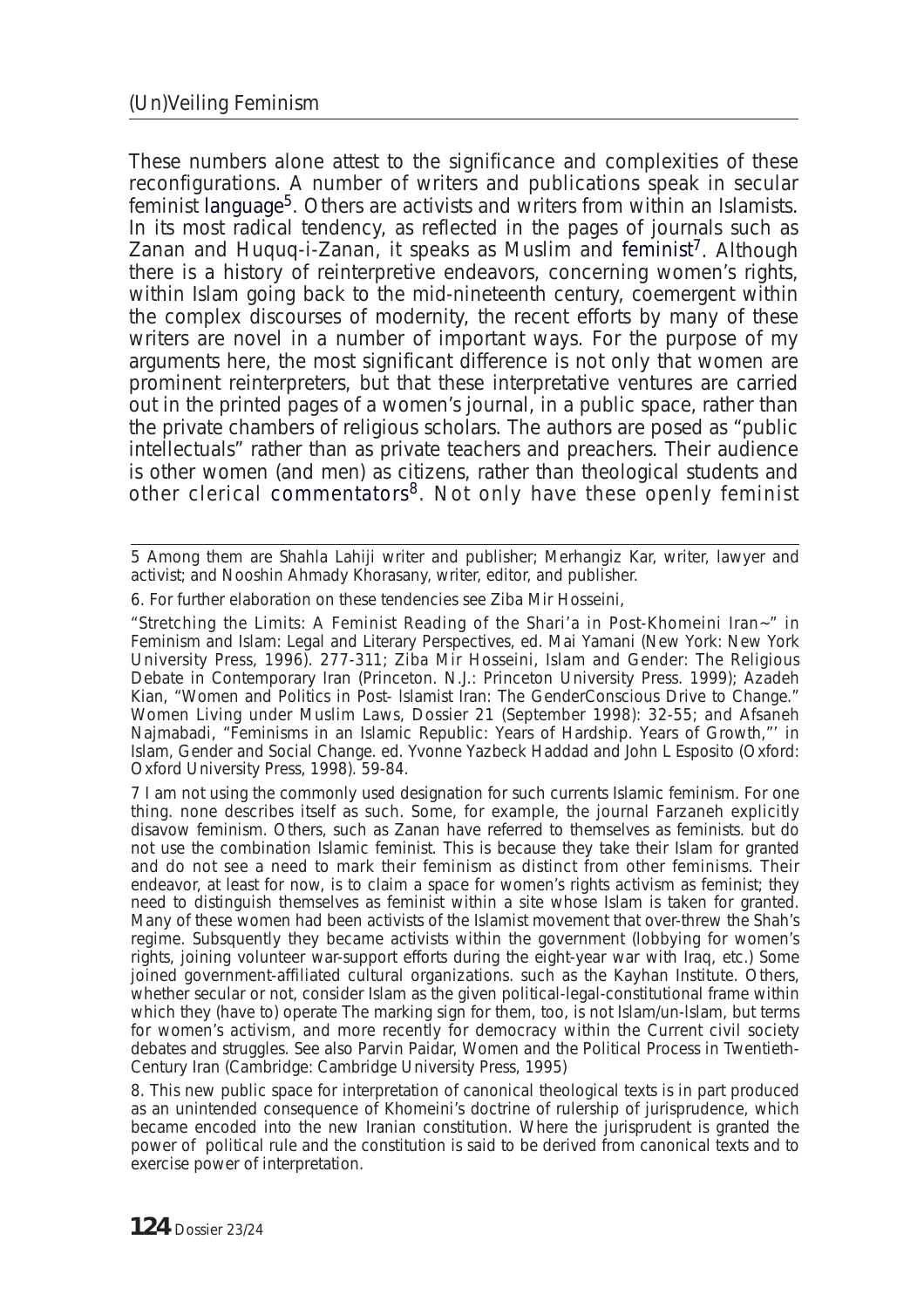reinterpretive ventures produced a radical decentering of the clergy from the domain of interpretation, but by positioning women's needs as grounds for interpretation and women as publiccommentators of canonical and legal texts they promise that the political democratization currently ullfolding in Iran would no longer be a "manly" prcoccupation. Moreover, by declaring their interpretive enterprise open to nonbilievers and nonmuslims, emphasizing expertise rather than faith, and by placing woman, in her in her contemporary social concreteness and her needs and choices, in the center of their arguments, they have opened up a productive space for conversations and alliances among feminists in Iran beyond previous divisions between secular and Islamist.

It is this kind of hybridization that has been received as a threat both by what are often referred to as "hard-line" Islamists and by some secular feminists. Both sides have translated these fears and apprehensions into demands on women's rights activists to 'clarify" their position by drawing clear lines between Islam/un-lslam and theocracy/secularism.

Without implying any equation in terms of political power and repressive responsibility. I want to point out some of the shared grounds between these two responses, from two opposite corners of the Iranian political map. One is the issue of an Islamic versus secular divide. Both sides insist, although for completely different reasons and rationale, that this is a central issue that the middle ground dissidents and reformers must clarify.

Those activists working for change in an Islamic republic, however, have an interest in not defining what is secular and in resisting the urge to draw a line between what constitutes Islamic and un-Islamic. This is not an issue of compromise with a powerful and repressive state, though that would be reason enough. Nor is it necessarily a consciously formulated tactical concession. The Islamic government, not even in its totality but that faction of it currently identified with and coalesced around Ayatollah Khamenei (whose official title is supreme leader of the revolution), along with its popular and state-sponsored and -organized base (through the many statefinanced social organizations) are the ones whose world outlook is centered around a secular/religious divide. They cultivate this divide by ascribing global meaning to every small or large issue that they conceive as a potential challenge to their rule. This is particularly so on issues broadly named cultural. They see themselves truly engaged in a culture war. From satellite dishes to computer games, from newspapers to films, from the color and shape of a woman's scarf to what you name a child, every small or big matter is linked to the terms of a global culture war in which the fates of Islam and revolution are at stake. Those who resist and oppose this totalizing outlook have every stake in resisting not only the specific lines being drawn as to what consututes Islam and what un-Islam, what is secular and what is religious, but the very notion of drawing any lines that would demarcate a religious domain from a secular domain.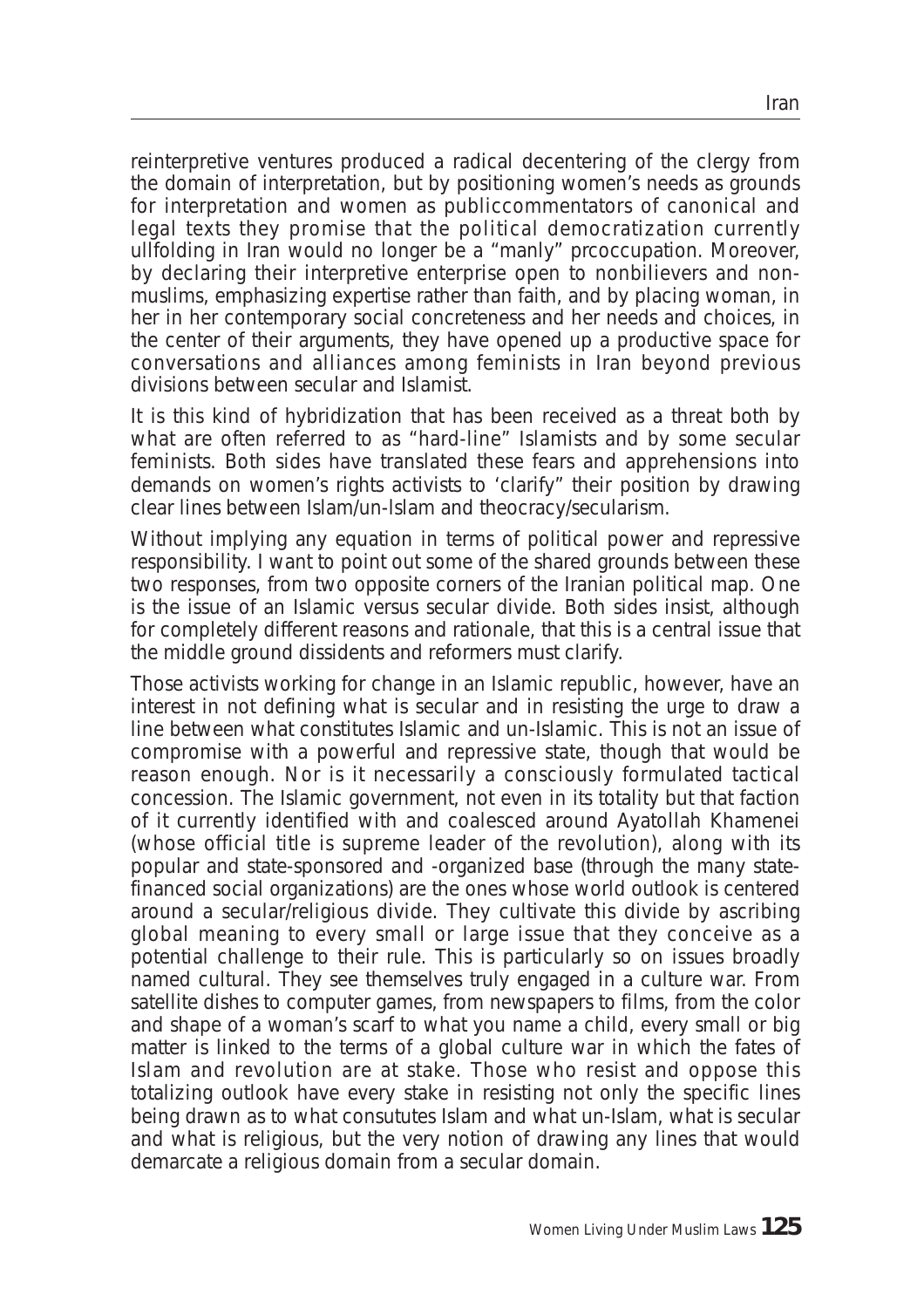The forces of resistance and reform emerging from within the Islamist movements as well as from outside all existing political formations among a post-1979 generation (through new journals, student groups, local councils, grassroots organizations, including from within some government-initiated projects)9 are formed around incremental, pragmatic, dayto-day issues with a resistance to allowing these issues to be pushed over one or the other side of the secular/theocratic line. Whether this is a tactically motivated screening and silence, or whether that very divide is now experienced as disabling to creating spaces of resistance and change, I cannot claim to know. Given where many are coming from (i.e., Islamist movements), I tend to think it is the latter. Whatever the answer to this query, it is this very resistance to drawing a secular/theocratic dividing line that has produced expanded space even for secular forces.

Contrary to initial fears, for instance, that the emergence of women's activist currents, including feminists, from Islamist ranks would further jeopardize the already precarious social space for secular feminism, their very existence and multiplication into many feminist and gender-activist voices over the past decade, by muddying the clear lines of what or who is Islamist, has enabled feminists who speak secularism to find more hospitable and growing cultural space. The resistance to drawing such clear lines has been exasperating to hard-line Islamists set on keeping these boundaries clear and patrolled. Unfortunately, it has also been received as unsettling and discomforting by some secular feminists who often demand that these women clarify their stance and draw this or that line, whether the line of separation of religion from government, or the line of autonomy from men. This is quite a dangerous move; for if it succeeds in forcing them "to choose'' instead of keeping the ground muddled, fluid, and shifting, it will constrict the transformative possibilities of the present moment. The fear that this kind of vexed hybridization will further reduce a precarious space for feminism, like the alarming panic of "hard-line" Islamists, arises from the particular ways in which feminism has been historically imbricated in the production of secularism within Iranian modernity.

# **Rethinking Iranian Modernity and Secularism**

Since the mid-nineteenth century, Iranian politics of modernity has been marked by the emergence of a spectrum of nationalist and Islamist discourses. Within that spectrum. one notion of Iranian modernity took Europe as its model of progress and civilization (taraqqi va tamaddum) the two central terms of that discourse—and increasingly combined that

<sup>9.</sup> For an insightful analysis of possibilities of democratization dynamics developing out of some governmental projects see Homa Hoodfar, " Volunteer Health Workers in Iran as Social Activists: Can ' Governmental Non-Governmental Organisations' Be Agents of Democratization?" Women Living Under Muslim Laws, Occasional paper No.10, December 1998.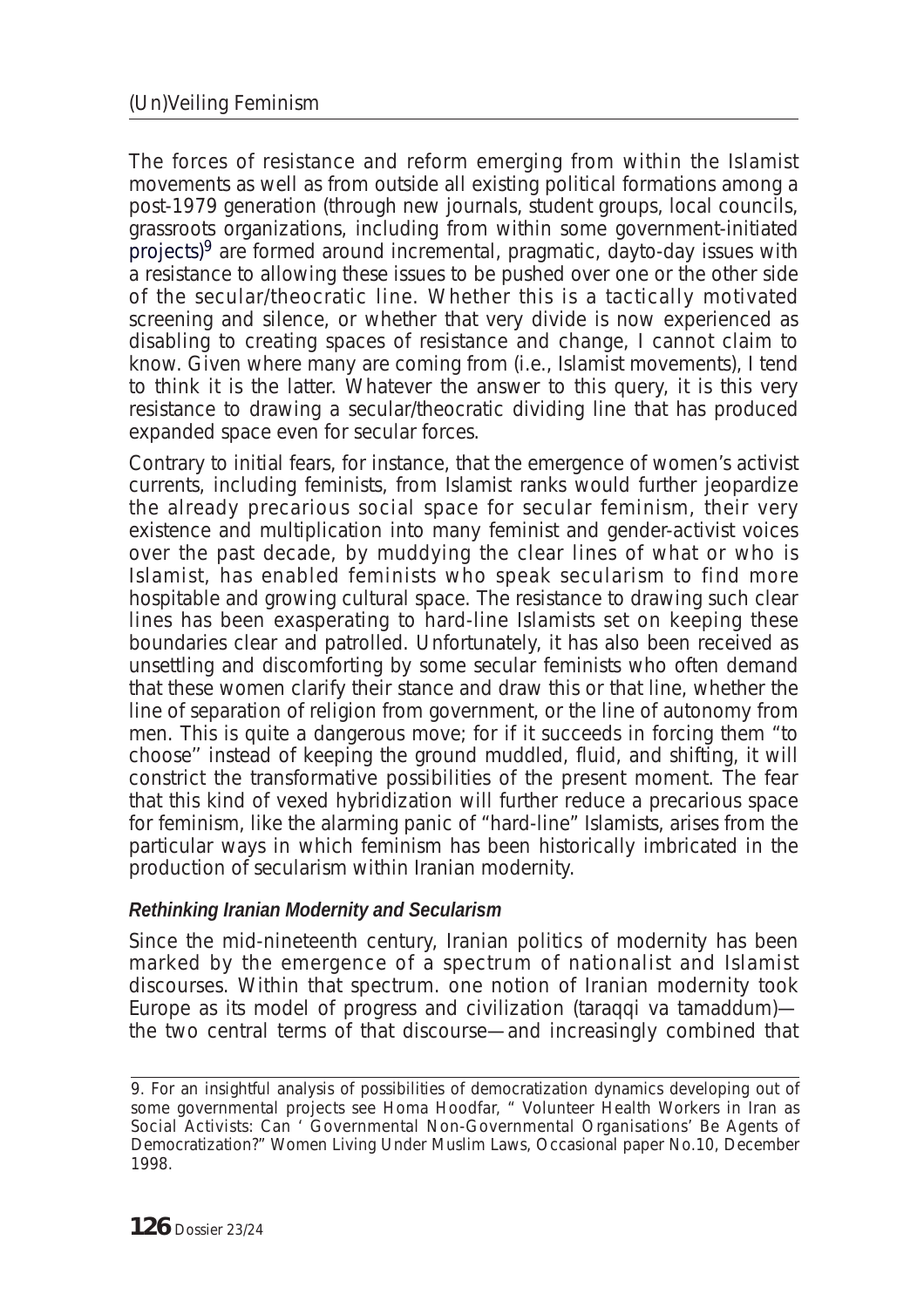urge with recovery of pre-lslamic Iranianism. Other trends sought to combine their nationalism, and the urge to catch up with Europe, not with a pre-Islamic recovery but with Islam, by projecting Shi'ism as Iranianiza-

If in this earlier period a diversity of womens rights discourses existed among activists how did the conflation of modernist with non-lslamic and Islamic with tradition and antimodern come about?

tion of Islam in its early centuries<sup>10</sup>. I am emphatically putting the latter in the spectrum ot modernity for two reasons: first, in order to distinguish it from countermodernist trends, such as that led in the Constitutional Revolution (1906-9) by Shayhh Fazl'allah Nuri; and second, because later twentieth-century developments largely led to ejection/abandonment of what may be called an Islamist nationalist modernist trend trom the complex hybridity of Iranian modernity—until its reemergence in new configurations from the late 1980s. Until recently, it had been a commonly accepted notion that, since the nineteenth century, Iranian politics has been a battleground between modernity and tradition, with Islam always in the latter camp.

Early Iranian nationalism, unlike many anticolonial nationalisms, was more antidespotic and anti-religious-establishment than antiforeign— reflecting the fact that Iran was not colonized, though its modern fate was very much enmeshed in the world imperial mappings. In the course of the twentieth century, however, an increasingly antiforeign oulook took shape: anti-British in the movement for nationalization of the Britishowned and -run oil industry in the late 1940s and early 1950s, and later anti-American with the emergence of the United States as the dominant economic and political power backing the Shah's regime in the 1960s and 1970s. This antiforeign emergence within Iranian nationalism was intimately linked with other developments. First, since the 1930s a growing chasm arose between the state and civil society, a virtual void between government and the majority of the population. Perhaps more important than the reality of disconnection between civil institutions and governmental structures were the cultural and political repercussions of making this void a sacred delineation for dissident politics, the weight of which was so heavy that any hint of a dissident coming anywhere close to someone with connections to the government was enough to mark that person as a traitor. Second, the modernist trends that had striven to combine nationalism and its quest for modernity with

<sup>10.</sup> The literature on the politics of Iranian modernity is enorrmous. I have found the following particularly insightful: Roy Mottahedeh, The Mantle of the Prophet (New York: Simon and Shuster, 1985); Mohamad Tavakoli-Targhi, Emergence of Two Revolutionary Discourses in Modern Iran (Ph.D. diss., University of Chicago, 1988), Mehrzad Boroujerdi, Iranian Intellectuals and the West: The Tormented Triumph of Nativism (Syracuse, N.Y.: Syracuse University Press, 1996), Said Amir Arjomand, The Turban for the Crown (Oxford: Oxford University Press, 1988); and Shaul Bakhash, The Reign of the Ayatollahs: Iran and the Islamic Revolution (New York: Basic, 1984).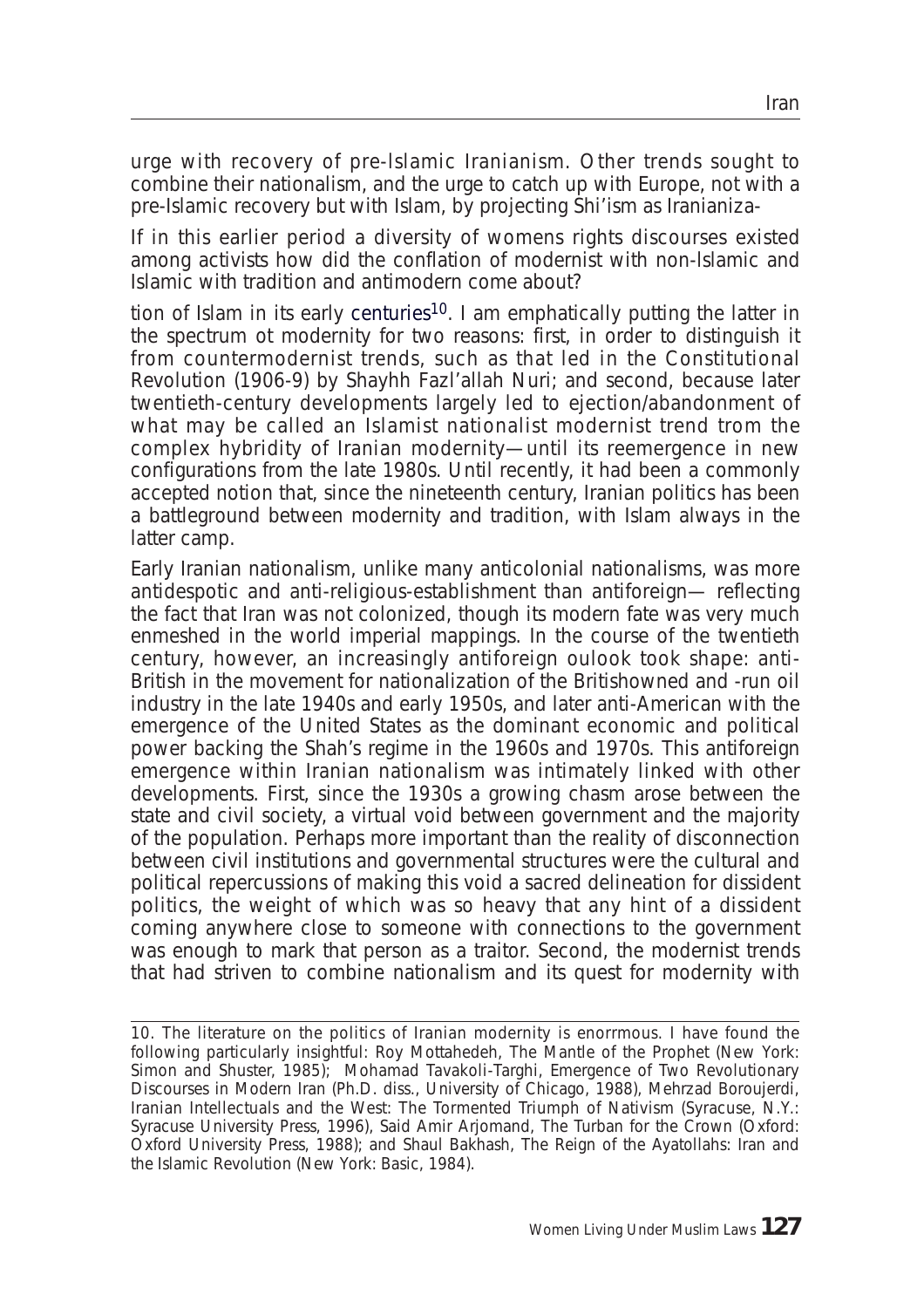notions of Islam were virtually (d)ejected from the modernist camp, as the latter became increasingly identified with either the Pahlavi state or with the nationalist, socialist, and communist Left. Islam became consolidated with terms such as traditlon and regression, marked as an impediment to modernity. Third, since the 1950s Islamism emerged first as a challenging and eventually as a dominant (in both senses of dhe word) mode of antistate politics.

The 1979 revolution not only marked the coming together of these trends, but also began their very unraveling. Once an antiforeign, antinationalist, antisecular Islam came to be consolidated within the first years of the revolution, the very exercises of state power, and other intervening historic events such as the eight-year Iran-Iraq war, began to change all these terms. Twenty-one years later, a different nationalism and a different Islam, oppositional and now even semiofficial, have emerged, defined not necessarilv or even primarily through any organized political or social movements but through many local micro displays and performances, which are not so much opposed to official state politics but in a sense going around it and through it, at times acting as if the state isn't there, at other times demanding that the state be there. This aspect of the new dissident Iranian politics is not simply a result of government restrictions and acts of repression, real as these are. These developments are in part also a legacy of the antistatism that had originally produced the 1979 revolution, with its sacred void between the state and the opposition; this void has since come to be seen as dangerous and futile, as undesirable politically and culturally. We are witnessing politics and culture with a difference in Iran.

# **Rethinking Iranian Feminism and Secularism**

Similarly, the beginnings of Iranian feminism were not marked by a boundary, setting Islam to its beyond. Though there were debates among women on certain issues, these differences were not consolidated as incompatible and contradictory positions, one negating the other. Nor was Islam viewed as inherently antiwomen. Anticonstitutionalist forces, led by Shaykh Fazl'allah Nuri, grounded their political opposition to the constitution and to the reforms advocated by modernists in their interpretations of Islamic precepts. For instance, they argued that the establishment of new schools for girls was an example of abrogation of the laws of God. The advocates of the new girls' schools, however, also drew from the same sources to argue for female education. One woman, in an article addressed to Nuri, challenged his wisdom and authority:

If by your statement you mean that womankind should not be educated at all and . . . that this is the word of God, then please write down where God and his appointed guardians have said these words.... If you are then proved right, then tell us what the reasons are for such disfavor of God, the prophets and the guardians toward womankind? . . .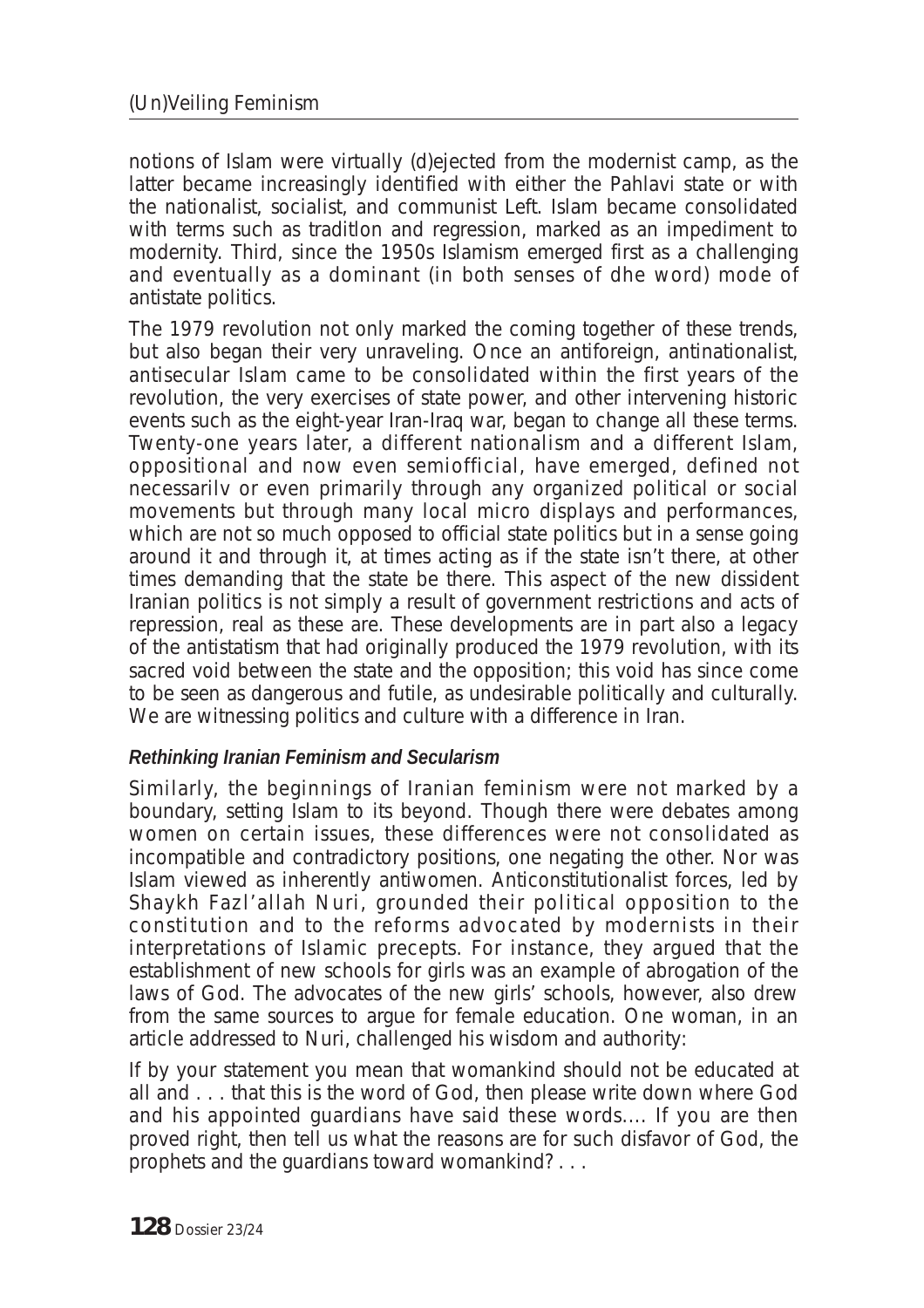You may say that I have no right to dispute God's affairs. I humbly say to you that I am talking about the God that you have devised—a God free of justice and an oppressor of women. The God that we know and worship is far too elevated and great to intend such differences between men and women and command with no wisdom.

Our rerered prophet, exalted and glorious has said that acquiring knowledge is obligatory upon all Muslim men and women, there is a very big difference between our God who makes acquiring knowledge obligatory for women and yours who has made education for women forbidden and against religion<sup>11</sup>.

In other words, Nuri's clerical voice was not allowed to hold a monopoly of Islamic authority and truth. Women challenged him and his God, in their own language and in the name of their God.

The common issues of women's activism in this period were first and foremost women's education and next the reform of marriage and divorce laws. Women's rights activists diverged mostly on the issue of veiling, hijab. In the pages of the women's journal Shukufah (published from 1913 to 1916), for instance, some writers, such as Shahnaz Azad and Shams Kasma'i, wrote in favor of unveiling, while others, including the owner and editor of the journal, Muzayyan al-Saltanah, argued strongly against it. In other words, advocating or opposing unveiling was not the straightforward marker of modernity versus antimodernity that it later became. Within the ranks of women's rights activists themselves there was a divergence on this issue that had not translated itself into antagonistic positions of one camp marking the other as antimodern, antireform, or traditionalist.

If in this earlier period a diversity of women's rights discourses existed among activists, how did the conflation of modernist with non-Islamic and Islamic with tradition and antimodern come about?

A critical period for transformation of these diversities into opposing categories was the reign of Riza Shah Pahlavi (1925-41). One of the major issues with which Riza Shah's reign has been marked in Iranian historical memory is the unveiling of women, for both those who supported the measure and those who fought it. In its simplest form, the common narrative is that as part of his modernization measures, Riza Shah in 1936 ordered women's unveiling. For opponents of unveiling, the project has been seen not only as anti-Islamic but as part of a larger imperialist cultural offensive, with Riza Shah as an obedient pawn. Supporters of unveiling range from those who defend his methods (the scale of state coercion was

<sup>11.</sup> For the full text see Bibi Khanum Astrabadi and Khanum Afzal Vaziri: Pioneering Mother and Daughter for Women's Education and Rights in Iran, ed. Mihrangiz Mallah andd Afsaneh Najmabadi (in Persian) ( New York: Nigarish va nigarish-i-zan, 1996), 65-70; originally published in Habl al-matin (Tehran edition), 1 September 1907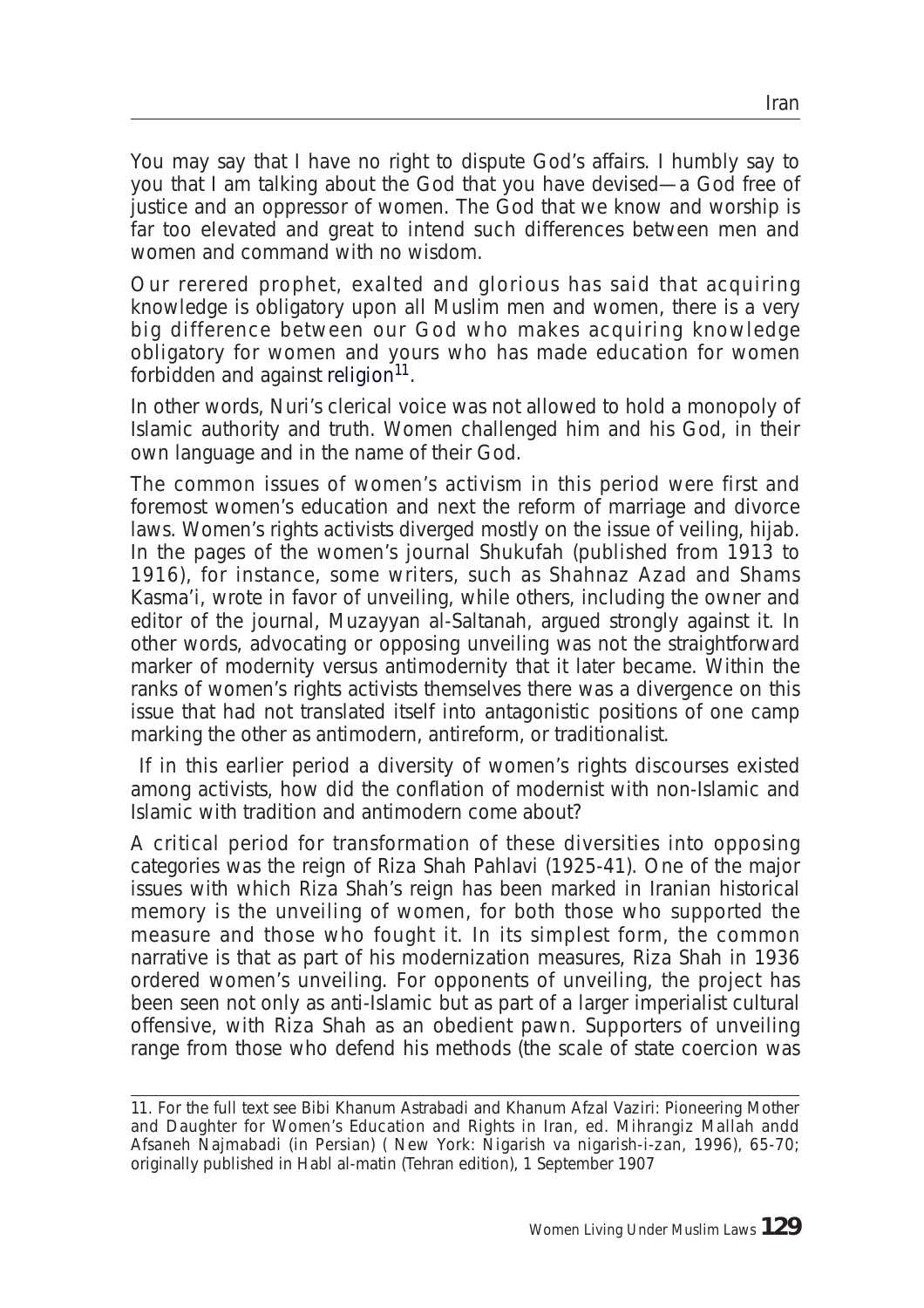unavoidable once several years of persuasion had not produced the desired result of mass voluntary unveiling by women) to critics who hold the brutality of the campaign responsible for its failure and what is perceived as the later Islamist backlash of the 1940s and eventually the Islamic Revolution of 197912.

There are several problems with this account. For one thing, it ignores an actual shift in Riza Shah's policy on this issue. As late as fall 1932, the government was opposed to bi'chaduri, that is, replacing the chadur with any other full-length outfit<sup>13</sup>. In a letter to Shafaq-i surkh [Red twilight] in 1930, Afzal Vaziri took the government to task on this issue:

The police, with extreme severity, prevent girls from going to school without a chadur.... If a girl of seven or eight goes to school without a chadur, the headmistress, on the order of the director of the Board of General Education, will throw her out of school.... People should be left free to choose; don't command bi'chaduri, nor stop women who discard their chadur.... The government should simpIy take on the duty of defending order and protect women from men's harassment. lt should write down and display the duties of men toward women in public places and buses, and the poice should first of all behave accordingly and then enforce these regulations<sup>14</sup>.

12. In addition to several memoirs, two documentary collections of government decrees, memoranda, and reports related to the unveiling campaign have recently been published that make a more thorough historical reassessment possible. For a full documentation of sources see Camron Amin, The Attentions of the Great Father: Reza Shah, "The Woman Question", and the Iranian Press, 1890-1946 (Ph.D. diss., University of Chicago, 1996). As Amin has noted (270), these documents attest to the government's concern that local authorities should not act recklessly. In memorandum after memorandum, it is repeated that "utmost caution" must be exercised in implementing the campaign, that educational and demonstrative meetings must be held, that women should be persuade (l through officials (that is, the officials' wives and other female relatives) setting an example for the larger population. Yet the pressure to produce quick results and the continuous reprimands and dismissals of officials in whose localities favorable out-comes could not be demonstrated produced a violent dynamic: where local authorities could not achieve central government orders through persuasion, they resorted to daily violence. This violence ranged from dismissing women who refused to unveil from their jobs, to pressuring local bath attendants to report on women who went to public baths veiled (sometimes through roof hopping), to instructing shopkeepers to refuse business and services to veiled customers, to tearing women's veils in public. The similarities between these measures and those undertaken by the Islamic Republic in the 1980s to achieve reimposition of veiling are truly astounding.

13. In the 1920s and early 1930s, an increasing number of urban mlddle-class women had discarded the face-veil. What had remained controversial was replacing the chadur with other full-length outfits. as advocated by women such as Afzal Vaziri and Se-dighe Dolatabadi.

14. Afzal Vaziri, "Mardha khayli zirangi mi'kunand" [Men try to be clever], in Mallah and Najmabadi, Bibi Kanum Astarabadi and Khanum Afzal Vaziri, 94-95: originally published in Shafaq-I-surakh 18 August 1930, 3.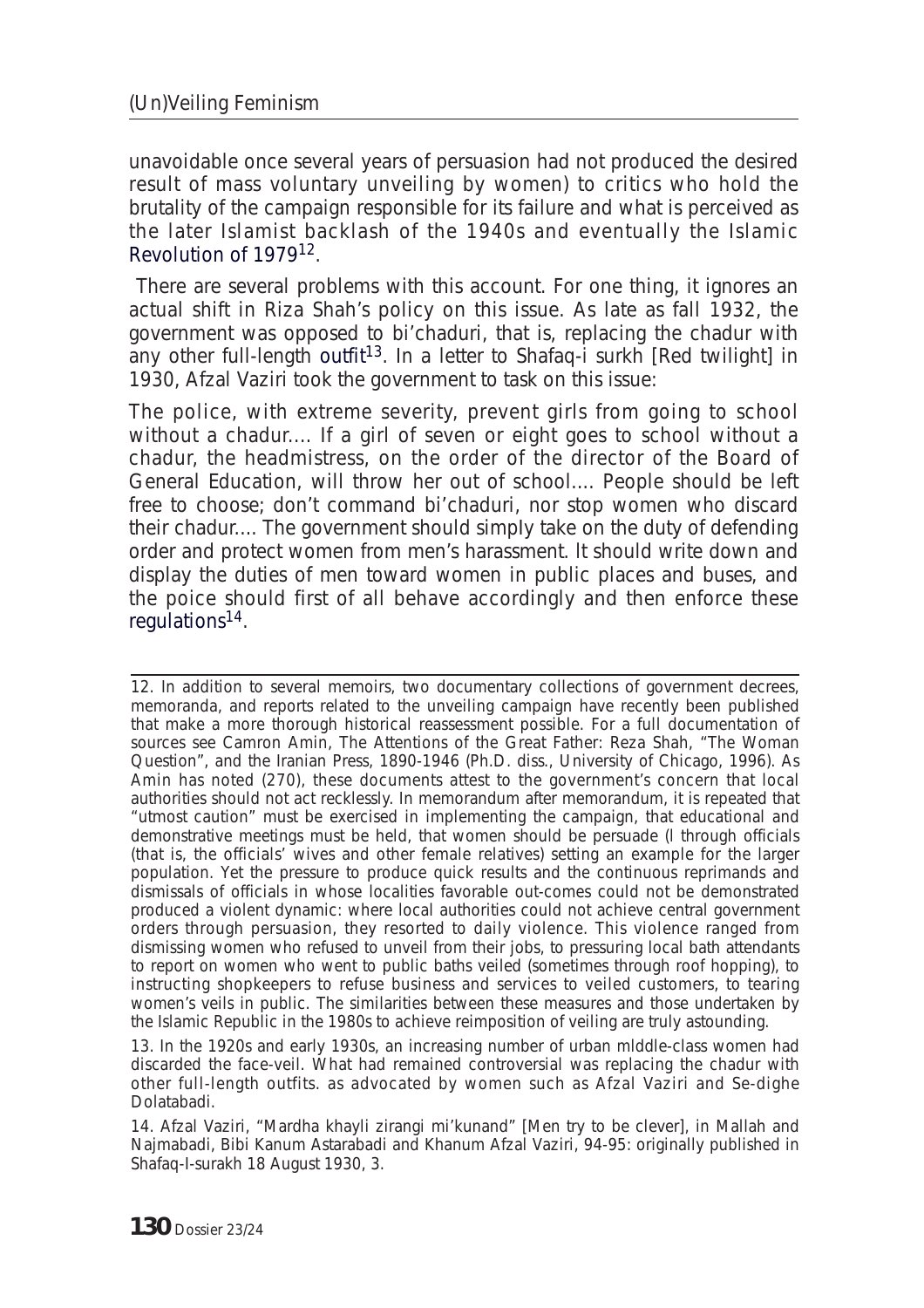When the second congress of Women of the East was held in Tehran (27 November-2 December 1932). Shaykh al-Mulk Awrang, a confidante of Riza Shah, spoke repeatedly and vociferously against unveiling as it was proposed by a number of women. Three years later, in February 1936, the same Mr. Awrang argued for the benefits of women's unveiling<sup>15</sup>. Something had changed between December 1932 and February 1936.

Second, in the current narrative, women are simply victims of Riza Shah's repressive policy of closing down all independent journals, unions, and political parties, including women's presses and associations. This account ignores that more than coercion was at work: women themselves were divided not only on the issue of unveiling, but also on how to relate to the increasingly centralized and autocratic government of Riza Shah. The differences on the (un)veiling quesbon were voiced at length from the floor of the congress of Women of the East. A number of Iranian women spoke in favor of unveiling as a necessary step for women's progress. Others spoke for progress but in opposition to unveiling. The disagreements over how Iranian women's rights activists should relate to Riza Shah's government came to a head through the events of this congress.

The congress was hosted by the leading Tehran women's organization, Jam'iyat-i nisvan-i vatankhwah [Society of Patriotic Women, hereafter referred to as SPW]. The site of the congress was shifted from a private girls' school, 'Iffatiyah, where the first session was held, to the private residence of SPW's president, Masturah Afshar (sessions 2-5), and finally to the hall of the Ministry of Education for its sixth (and concluding) session. This shift in sites indicated the government's increasingly interventionist role, mediated through a section of SPW leadership that aimed at controlling women's activism. Awrang officiallv opened the congress on 27 Novemher. Mrs. Afkhami, the associate director of the women', section of the Red Lion and Sun (the Iranian equivalent of the Red Cross) and wife of Brigadier General 'Abd al-Riza Afkhami (her full name is not given in the records), informed the congress that Princess Shams Pahlavi had agreed to act as the honorary president of the congress. She was followed by Masturah Afshar. According to Nur al-Huda Manganah one of the leading women's rights activists and a member of the board of directors of SPW, this lecture was not what had been planned by the society. She recalled bitterly

We had set up a number of commissions [within SPW to deal with organization of the Congress] but Masturah Khanum would negotiate matters in the ahsence of commissions [behind the scenes]. I reminded her several times, that she was carrying things out without consulting the commissions and without informing other women, and that all women members of these commissions are very upset at her behavior.... When the

<sup>15.</sup> Ittila'at, 25 February 1936, 5.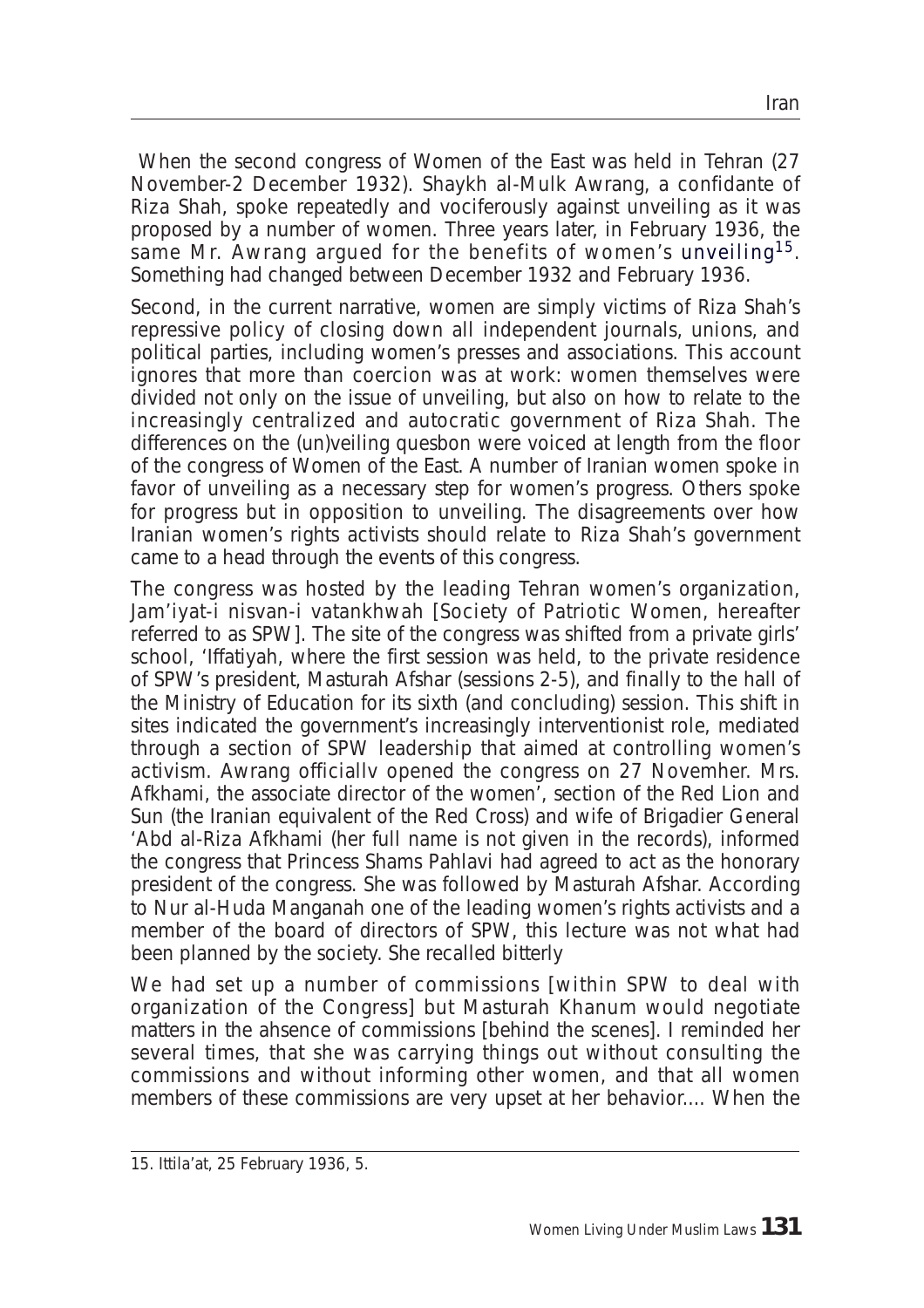Congress was convened Mrs Masturah Afshar's report was not about the positive activities and achievements of Society of Patriotic Women. Members began to murmur their discontent, "This report has nothing to do with us it was out of subject; why didn't she mention our activities and services why didn't she honor the founders of our society such as Mrs Iskandari and yourself (that is, me)?" After this untruthful report of Mrs Masturah Afshar, the personal side of which overrode the general interests of the Society, all the hard-working members of the Society who were committed to general interests, including myself who had carried the heavy burden of the Society's work, lost heart and resigned After that, there was no one to pursue the Society's goals with steadtastness and hard work and reestablish it on a firm and beneficial foundiation The Society fell apart<sup>16</sup>.

What was the content of the "untruthtul report of Mrs Masturah Afshar" that had caused such commotion and demoralization, leading to SPW ceasing all activity shortly after the congress? What had she said in place of reporting "the positive activities and achievements of SPW"? Afshar's lecture on the first day of the congress was filled with praise and appreciation of Riza Shah, favorably comparing the situation of Iranian women under Riza Shah to other women of the East, on the one hand, and to the pitiful state of Iranian women prior to the "shining dawn" of the Pahlavi era, on the other. While many Iranian women used the occasion of the congress as a platform from which to address the Iranian government critically and raise their demands, largely speaking to issues of women's concern, others were more interested in displaying the achievements of Riza Shah's government, expressing their thankful praises to him. When there were disagreements among Iranian women (such as on unveiling, or on whether they should demand that the government send women abroad for higher education), Awrang would intervene to weigh the argument along governmental policy<sup>17</sup>.

If Awrang had failed to stop women from speaking for unveiling when it was not yet government policy, he had succeeded in bringing a wing of the movement under governmental mantle. Is it possible that the change of governmental policy on the issue of unveiling was in part a bargain that these women had struck? The current dissident historiography of women's organizations not only credits (blames) Riza Shah with the unveiling

<sup>16.</sup> Nur al-Huda Manganah, Divan (Tehran: Ibn Sina, 1957). 15-16.

<sup>17.</sup> At one point several women objected to his interjections, saying that he had no right to speak at this congress; the congress had specified that only women could speak. At this point Awrang said that he was there on behalf of the SPW, and Masturah Afshar confirmed his statement. Note that at this stage not only could his presence and right to speak be challenged by Iranian women, he seemed to need to invoke SPW's authority, either because of the presence of international delegations or because the government's relation to women's organizations was not (yet?) of as secure and brutal a character as it is generally assumed to have been.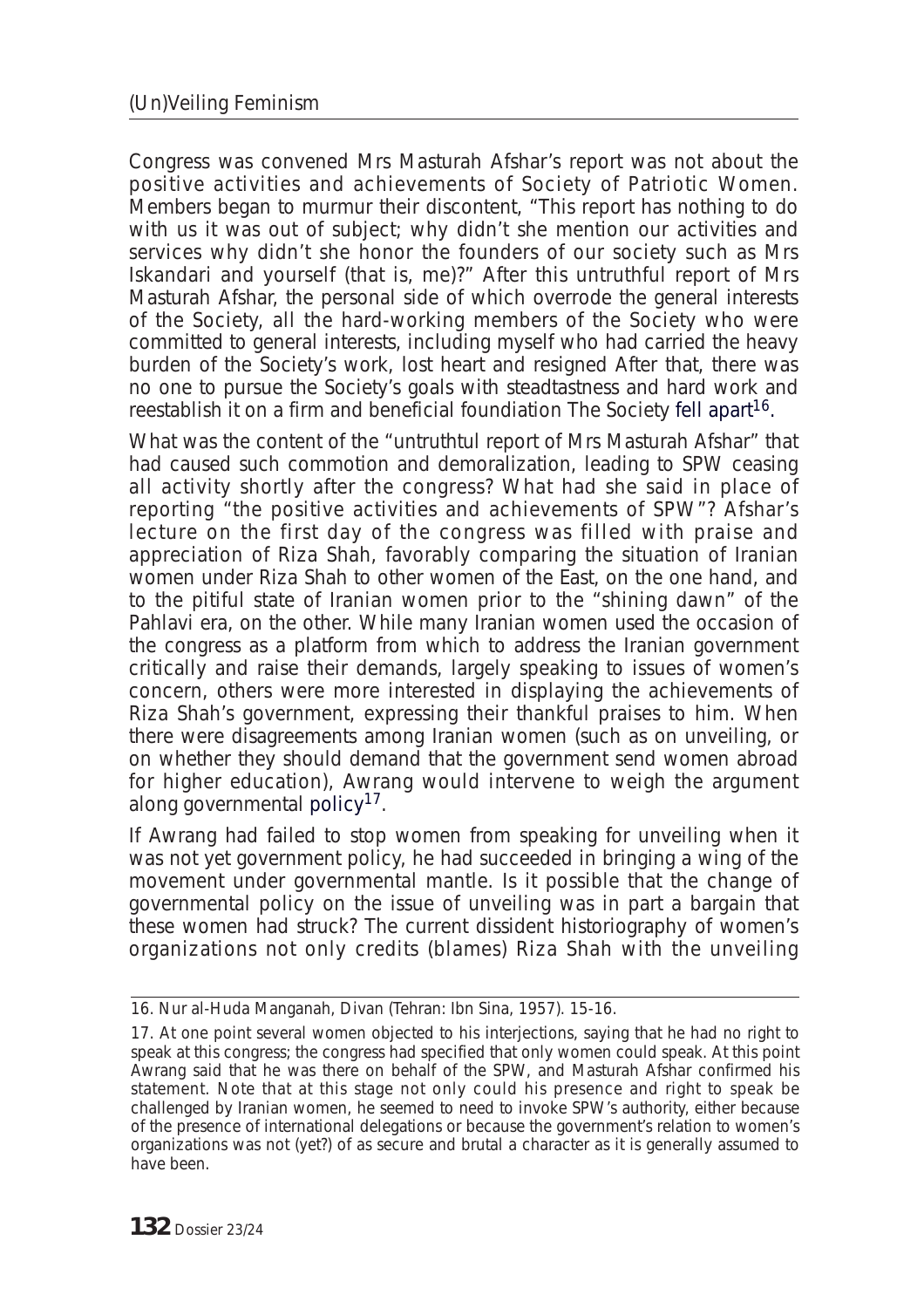campaign, it often considers women such as Masturah Afshar, Hajir Tarbiat, and Sedighe Dolatabadi as traitors to the cause of an independent women's movement and as stooges of Riza Shah<sup>18</sup>. Kanun-i-banuvan (Women's Center)—a women's organization established by the government in May 1935 under the auspices of the Ministry of Education to lead the educational and propaganda campaigns for unveiling and other policies concerning women-is considered a state organization that was formed on the dead bodies of all previous independent women's organizations. But a woman such as Dolatabadi could hardly be thought of as a stooge of the government. She had been active in Isfahan since the late l910s in opening schools and publishing a women's journal. In 1923 she went to Europe to study, and she represented SPW at the 1926 congress of International Alliance for Women's Suffrage in Paris, and upon her return to Iran in 1927 she worked for girls' schools in Tehran-many years before Women's Center came on the scene. She continued to do much of the same after the 1941 abdication of Riza Shah until her death in 1961. To me a more persuasive account is that for a particular period her trajectory and that of the government coincided Dolatabadi could be seen as using the government, as much as the government could be seen using Dolatabadi<sup>19</sup>.

Not only were Iranian women divided in the 1930s on how to relate to the increasingly autocratic government of Riza Shah, but on the issue of (un)veiling—unlike women's education and reform of marriage and divorce laws—there was as a deep division among lranian women themselves. I stress this division among women because after the official ban on the chadur was imposed in 1936, not only did state violence enter into this picture, but, more critically, an unbridgeable chasm opened up among women. Girls were withdrawn from schools and kept at home. Women teachers who did not want to unveil resigned from their jobs or were dismissed—which opened up room for the immediate promotion of other women<sup>20</sup>. Girls' schools that had been sites of women's public togetherness with women acting not only as students and teachers but also as citizens activly shaping "gender and patriotic sisterhood," now became sites of

<sup>18.</sup> Hajir Tarbiat and Sedighe Dolatabadi served as the first and second presidents of Women's Center

<sup>19.</sup> A similar process could be documented for many women activists of the 1 950s through 1970s.

<sup>20.</sup> As my mother recalls her own instant promotion! Homa Hoodfar insightfully details how the imposition of the veil, contrary to dominant perceptions did not translate into universal increased opportunity for women's education and work. For substantial layers of urban women. unwilling to venture out unveiled, the government measures resulted in restriction of their education, economic activities. and venues for socialization. making them more dependent on men of the household. See Homa Hoodfar, "The Veil in Their Minds and on Our Heads: Veiling Practices and Muslim Women.'' in The Polilics of Culture in the Shadow of Capital, ed. Lisa Lowe and David Lloyd (Durham, N C: Duke University Press, 1997), 248-79.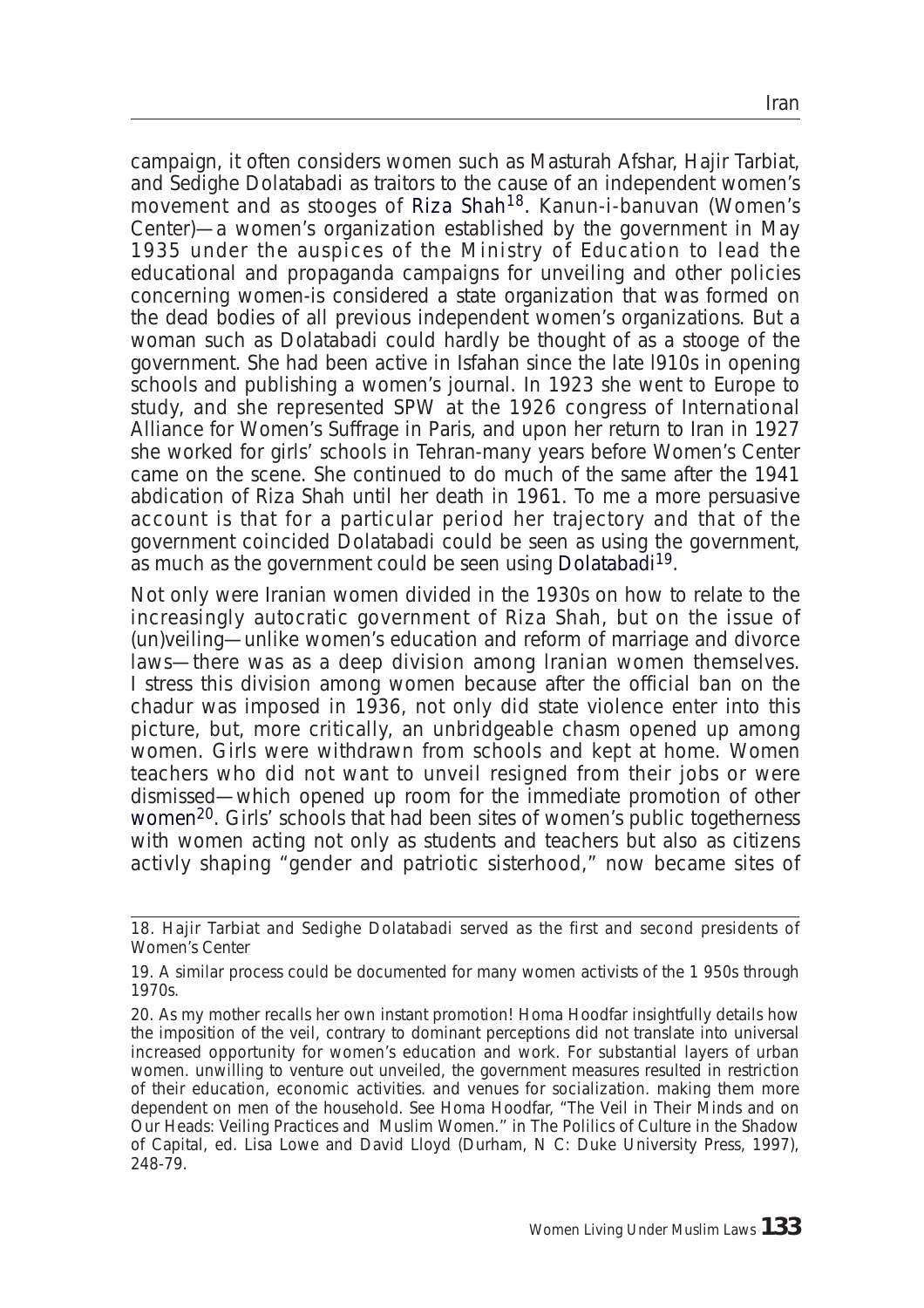division. As later recalled by women who accepted (or embraced) unveiling, schools suddenly "became empty." Becoming empty obviously cannot be taken literally, since the very women who narrate the emptiness of these spaces were there to observe and report that emptiness. They had become empty only of women who would not (or could not, if forbidden by fathers, brothers, or husbands) unveil. The emptiness experienced was their site of gender and national sisterhood being emptied of those "sistersin-religion" who did not return to school. In this site, all women who had wanted modern education, who had wanted to refashion themselves as educated mothers and spouses, to escape marriage, or to become professional, all who had been advocating reforms of marriage and divorce laws in conformity with the reforming spirit of Islam, had crafted a space of solidarity and common activity. All these reforms were considered Islamicly acceptable. Not so with unveiling. The unveiling campaign as enforced by the government now expelled some from this common site. As with other measures taken by Riza Shah's government, modernization increasingly became conflated with only that modernity in which becoming modern was disaffiliated from Islam and made to coincide with preIslamic Iranianism. It is highly indicative of the stakes played out on women's dress code that official government memoranda of the 1930s repeatedly referred to the new dress code as libas-i tajaddud-i nisvan (clothes of modernity of women)<sup>21</sup>. Those who had sought to combine their quest for modernity with a reconfiguration of Islam were unmistakably marked as traditional and antimodern-an identification that has only in the recent decade been reshaped. This process changed the meanings of modernity, Iranianism, and Islam. Iranian modernity increasingly took a non-Islamic (though not necessarily anti-Islamic) meaning. Iranian secularism and nationalism were critically reshaped through the expulsion of a different kind of modernity, one that had attempted to produce a different hybrid made of grafting Iranian nationalism with Shi'ism.

Current accounts of the period, by focusing on the issue of violence or on the issue of struggles between the state and clerical establishment over societal authority and power, occlude modernity's expulsion of part of its own spectrum to produce its secularism. Women activists and organizations themselves were critically involved in the production of these reconfigurations. In fact, feminism became a most privileged category marking Iranian secularism. Perhaps more than any other sociopolitical and cultural issue of contention, women's rights issues—as the expressions clothes of modernity and clothes of civilization best narrate it— became markers of secularism of modernity. Feminism became a screen category (a veil) occluding a historical process by which one kind of modernity was

<sup>21.</sup> Alternatively libas-i Tamaddun (clothes of civilization), was used. See Murtiza Ja'fari, Sughra Isma'il'zadah, and Ma'sumah Farshchi, eds.. Vaqi'ah-'ikash-i hijab [The event of unveiling] (Tehran: Sazman-i madarik-I farhangi-I inqilab-i Islami, 1993). 105, 148.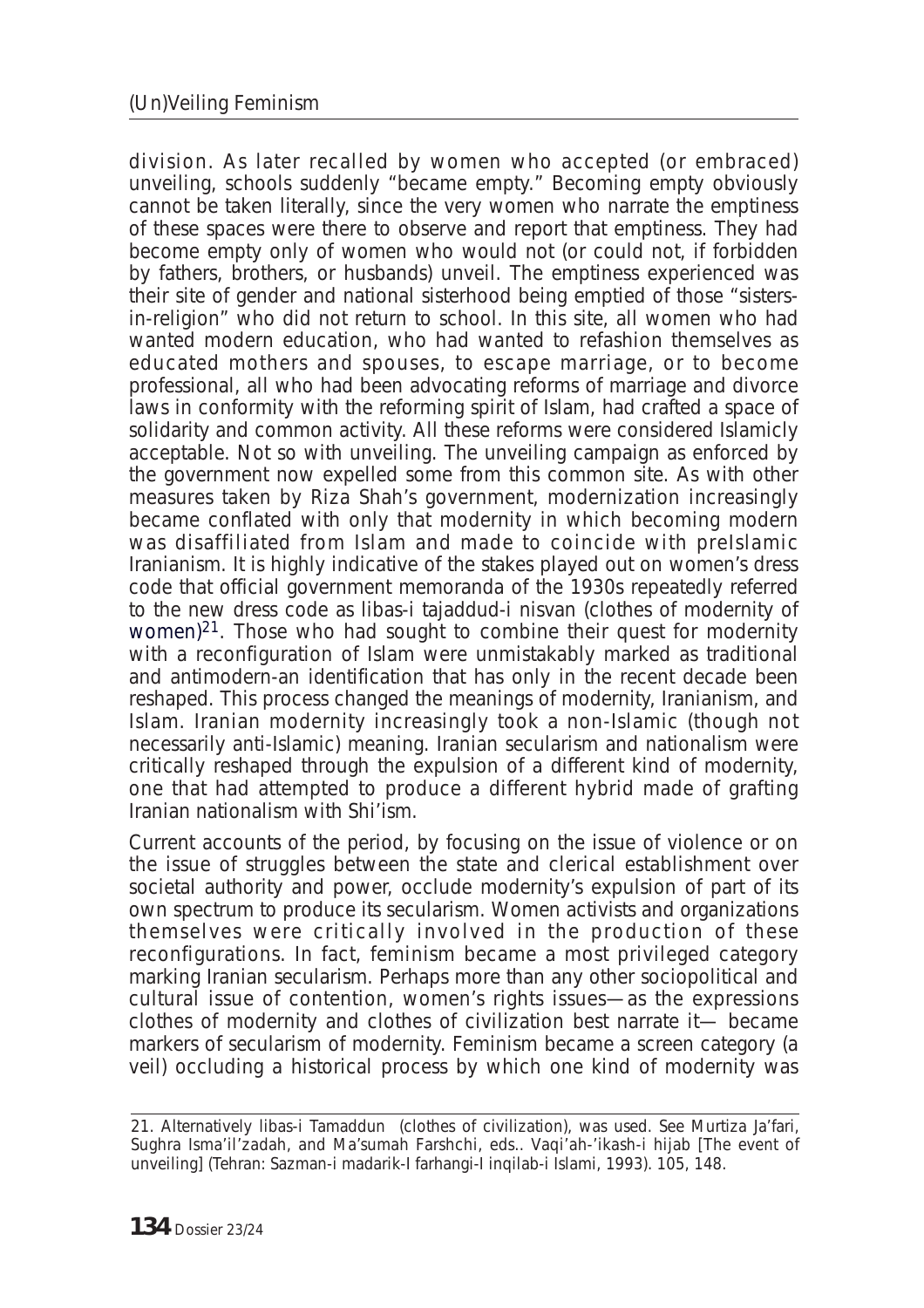One consequence of this process has been that women's issues, as symbolized by the (un)veiling controversy, proved impossible to build a consensus around. Not only did those opposed to giving up independent women's activities to state tutelage withdraw and become demoralized, those who did not want to unveil stayed or were driven home. This is a chasm that only recent developments have begun to challenge and change. There is a reemergence of conversation and cooperation between secular and Islamist women activists today. Islamist women activists of today's Iran are products of the previous era, not only sociologically, as many have observed, but also in that the terms of "the woman question" they have received bear the markings of decades of sociocultural transformations. They take issues as self-evidently Islamic that their mothers' generation thought of as un-Islamic.

The emergence of a vocal feminist position from within the ranks of the Islamist movement over the past decade in Iran constitutes an important break from the past positioning of all Islam to the beyond of the modern. By opening up the domain of Islamic interpretation to nonbelievers and non-Muslims, by insisting on the equality of women and men in all areas, by disconnecting the presumed natural or God-given differences between women and men from the cultural and social constructions of gender, these currents have opened up a space for dialogue and alliance between Islamist women activists and secular feminists, reversing a sixtyyear-old rift in which each treated the other as antagonist.

# Conclusion

The purpose of my historicization of secularism, nationalism, and feminism is not to evoke some golden age narrative in which women were united and then became divided, hoping that we could reenact some new moment of unity. But if Islam, secularism, nationalism, and feminism are historically defined and in changing relationship, there is no reason not to imagine reconfigurations of these terms<sup>22</sup>. Thinking of Islam as the antithesis of modernity and secularism forecloses the possibilities of recognizing these emergences and working for these reconfigurations; it blocks off formation of alliances; it continues to reproduce Islam as exclusive of secularism, democracy, and feminism, as a pollutant of these projects; and it continues

<sup>22</sup> It also brings to our attention the challenge of not reversing the bifurcation in the other direction, as it is already being attempted; namely, by considering Islamist feminism as the authentic voice of women's rights activism and secular feminism as some foreign importation. For one such attempt, see Anouar Majid. "The Politics of Feminism in Islam," .Signs: Journal of Women in Culture and Society 23 (winter) 1998): 321-61.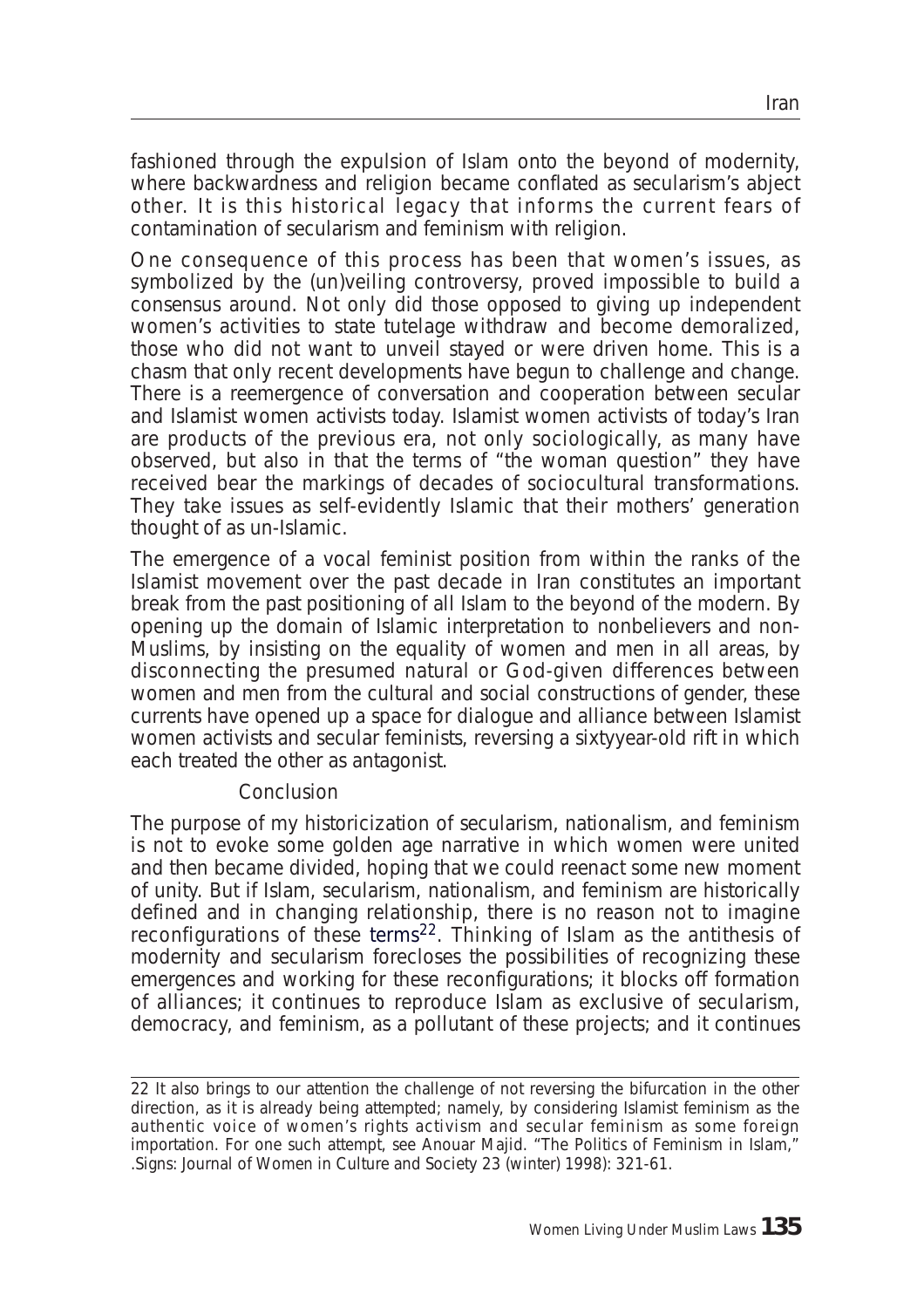the work of constituting each as the edge at which meaning would collapse for the other.

The points I have raised so far through a discussion of feminism and Islamism pertain to a reconsideration of Iranian nationalism and Islamism as well. Like many other modern nationalisms, the diominant concept of Iranian nationalism has demanded the assimilation of differences of religion, language, ethnicity, gender, and sexuality into a unitary, notion of Iranianness. Citizenship seemed to require erasure of difference. But Iranianness achieved through such erasures could spealk confidently its inclusivity only if Muslimness, Persianness, masculinity;, and heterosexuality could be taken for granted. Iranians who could not take such privileges for granted had to masquerade as manly women, Persianized Turks, Islamicized non-Muslims, and heterosexualized subjects, in other words, keep silent—if not be silenced—on their language, gender and sexuality, and religious and ethnic differences.

If, however, we begin to reimagine an Iranianness that would entertain a different relationship between citizenship and difference, then the possibility that one can speak as Iranian and as Muslim, by explicitly marking Islam and Iran as separate domains, can make it more possible also to speak as Iranian and Jewish, as Iranian and Armenian—though it still remains tragically dangerous to try to speak as Iranian and Baha'i. To open up an explicit claim to Iranianness as Muslim and feminist could thus open up other speaking-as positions. Far from being threatening to secularism, feminism, or Iranianism, it could be promising of a different sense of Iranianness that allows new reconfigurations of these terms.

Reproduced with permission from the author and the editors of Social Text. The paper appeared in Social Text, 64, 2000.

# **Social Text**

8 Bishop Place, New Brunswick, NJ, USA

# **Duke University Press**

905 W. Main Street, #18B, Durham, NC 27701, USA.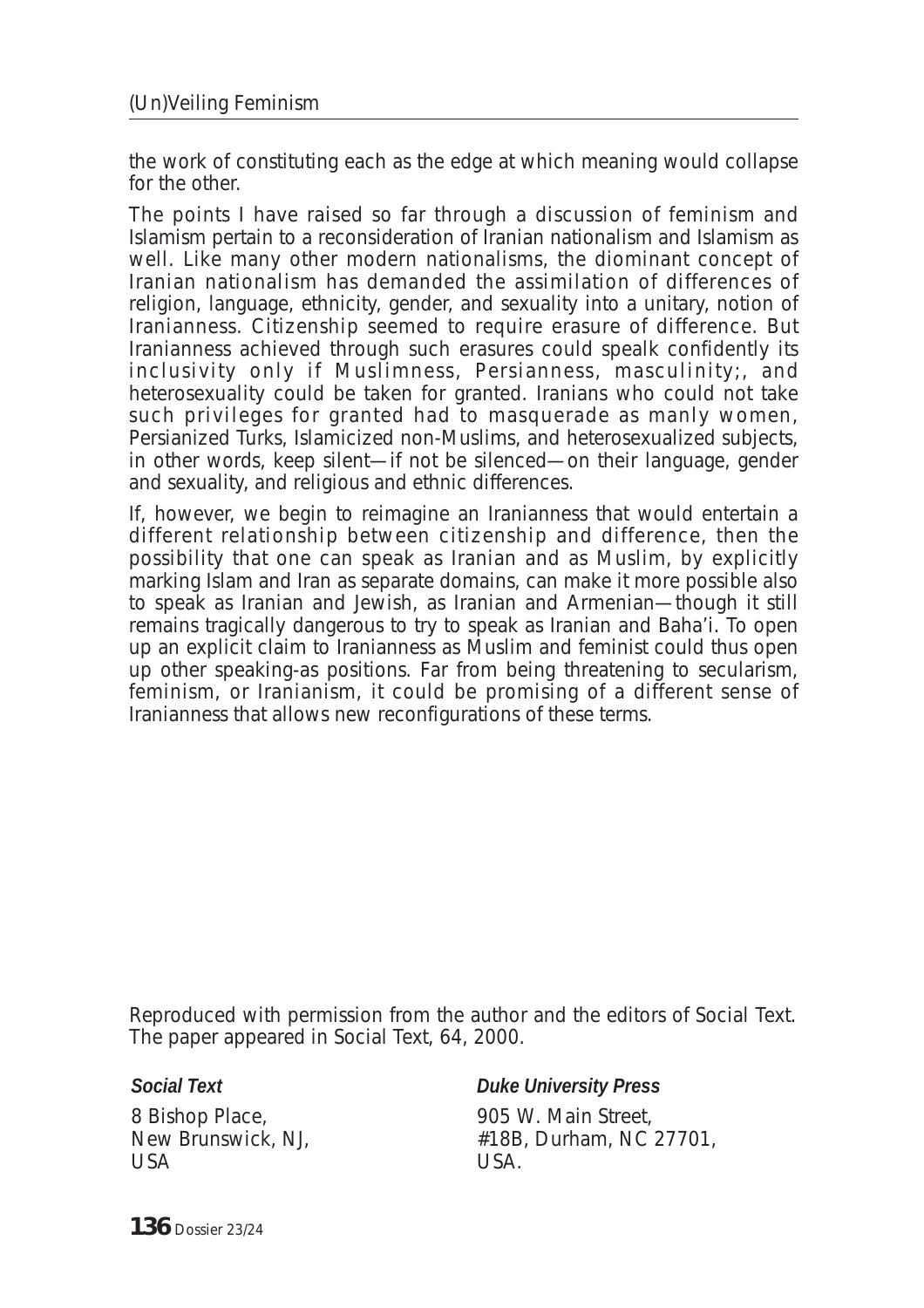# **Algeria: Ordinary Fascism, Fundamentalism and Femicide**

Mahl

[31 July 2001]

**T** hat started in Hassi Messaoud, Algeria on the night of July 13-14, 2001 is NOT one more crime/violence/violation in the wartime situation that our country has now become famous for. A qualitative change has taken place. For the first time one has witnessed crimes committed not by the organised troops of fundamentalist armed groups (GIA\*, AIS\* and the like), but a pogrom conducted by ordinary citizens brainwashed by the incendiary speeches/preaches of a FIS\* inspired Imam against another category of ordinary citizens.

In other words we moved from violations committed by a fascist party, to mobbing by people inspired by the same ideology. This damage, self inflicted by the people of Algeria on the people of Algeria, will now take generations to heal and has laid the couch for the coming back of the Islamists on the political scene.

# **The Facts**

According to early reports from the independent Algerian press, during the night of Friday July 13 to Saturday July 14, after the sermon of the Friday 13th prayers at the mosque by an Islamist imam, Amar Taleb, in the Saharan city of Hassi Messaoud, the most ancient oil station in the country, a mob of 300 men attacked working women in the city area called Bouamama. These were mostly cleaning personnel and a few secretaries and cooks<sup>1</sup>, all employed by foreign oil companies. The women had been imported from North-Western cities of Algeria, poverty being the reason for this emigration from within: their meagre salaries helped feed a whole extended family, not only the children of these widows and divorcees - but also parents, brothers, sisters, cousins, etc…<sup>2</sup> Witnesses said that the Imam

<sup>[1] «</sup> Cleaning women, secretaries and cooks » Le Matin n° 2856, Tuesday July 17, 2001, p.2, Youssef Rezzoug

<sup>[2]</sup> Testimony of Fatima, quoted in L'Actualité en Question, article by S.L.: She earned 11,000 dinars (US\$146.00) per month, for cleaning the apartments of the employees of the oil company she was working for, out of which she spent 4,500dinars as her share of the rent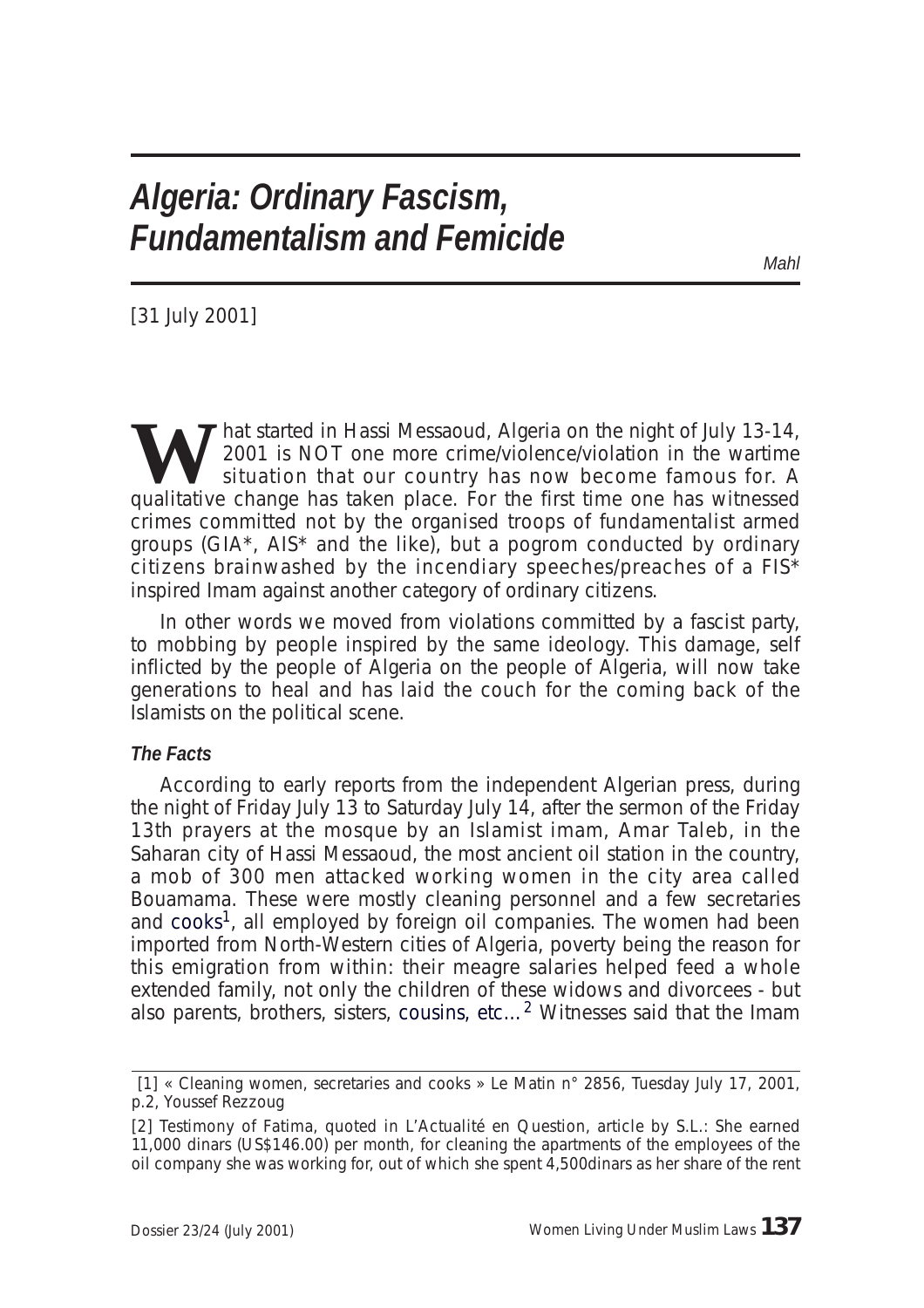accused these women of 'immoral' behaviour and called on the men in the mosque to a 'jihad against the Evil' and to 'chase the women fornicators out of the area'3, on the ground that since they were living on their own by themselves, that is without a 'wali', meaning the male guardian of the Maliki tradition, - hence they could be considered to be prostitutes.

In this process of "purification of the area", women were murdered, tortured, stabbed, mutilated and raped - including three young women who were virgins (indeed 'prostitutes'!) who claim they were gang raped<sup>4</sup>. Their houses were robbed, looted and some were set on fire. Security forces intervened at 3 am. The pogrom continued on July 14-15 in the area of Hassi Messaoud called 'area 136', and went on July 16 in the area called 'area 200'. On July 17 and then on July 23-24 similar events took place in the Southern city of Tebessa, where not only the houses of single women but also shops owned by women, such as hair dressing salons, were also attacked. In Hassi Messaoud, 95 women who have been attacked<sup>5</sup>, plus some that 'could be attacked' have been locked up by the authorities 'for their protection'<sup>6</sup> in a youth hostel guarded by security forces. Till today, they are not allowed to leave the place, not even to regain their hometowns. They are sequestered without access to medicines and sufficient food<sup>7</sup>. However, more and more women gather at the gates and

of the room she shared with her cousin's sister who also worked for the same company. She commented: 'How could I refuse (this work), I who have charge of 18 people of my family, including five nephews who have been orphaned?'. 'They used to come together, four or five women in order to rent one room from a family house, or even a garage, for 9,000 to 10,000 per month'. Le Matin ° 2856, Tuesday July 17, 2001, p.2, Youssef Rezzoug

<sup>[3] «</sup> jihad against El Fassal », in La Tribune, "L'escalade à Hassi Messaoud", Youcef Rezzoug,

<sup>[4] «</sup> Among the 20 wounded women I saw there were 17 girls » Le Matin, idem «'Three of them are in intensive care at the city hospital. Houria is 25 year old. During the night of Friday-Saturday, she was gang raped. 'They were about 60 men to attack me and my sister' she cries, 'I was a virgin and I never ceased pleading and begging them and shouting: 'Don't! I am a virgin!' . They penetrated me in all possible ways. One of the assailants pushed his whole fist into my bleeding sexual organ' she cries ». « I have seen a woman who has been sodomised with an iron bar, while the police, under order, did not move' recounts Houria ». Le Matin, July 17

<sup>[5] «</sup> Young women and old women, about one hundred of them, with about 20 children are spending the third night in a youth hostel where conditions of living are appalling ». Le Matin, July 17

<sup>[6] «</sup> Women who could be targeted at by the youth of these areas have been placed in the youth hostel by the authorities ... 'in order to better ensure their security' ». Le Matin, idem

<sup>[7]</sup> After visiting the victims Khaleda Messaoudi (elected representative of government) stated that the women 'have no use of speeches, they need medical and psychological care and to be rehabilitated through the legal persecution of the tortionnaries' Le Matin n°2859, July 20-21, 2001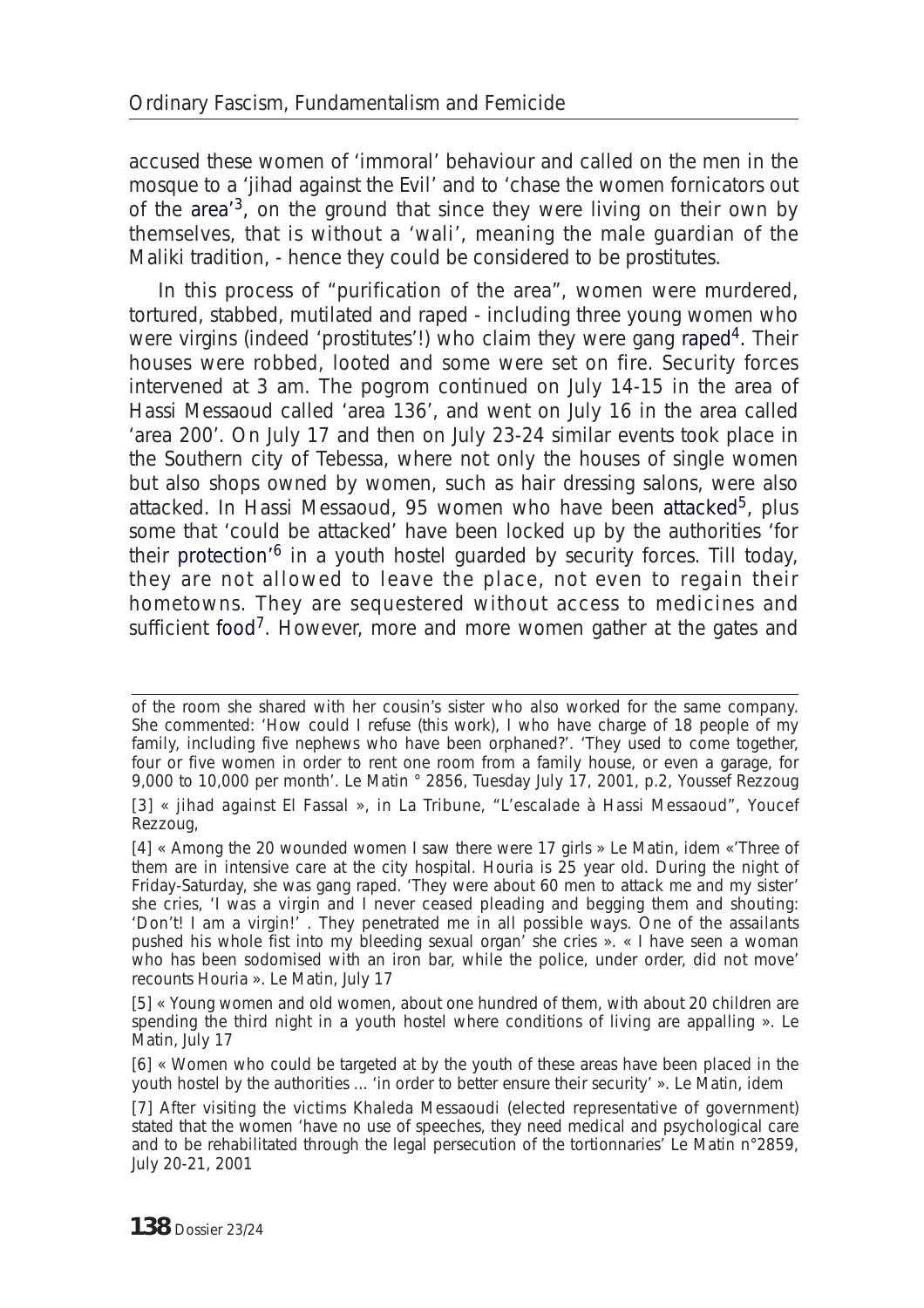plead in vain with the armed guards to be admitted inside: but the hostel is filled to the brim<sup>8</sup>.

Independent journalists report that the Imam and, depending on the reports, between 9 and 40 of the identified perpetrators<sup>9</sup> - that included some of the owners of the poor shacks rented out for a very high price to the working women - may have been arrested by the police and could be in the process of being tried.

# **Background**

The first reported case of an organised, collective and religiously inspired attack on women took place in Ouargla, another southern city of Algeria as early as June 1989, i.e. long before the end of the electoral process that is often invoked as an explanation of and, strangely enough somehow, as a justification for the crimes committed by fundamentalist armed groups on ordinary people. The house of a divorcee, named Ouarda, who was living by herself with her numerous children, was burnt to ashes by a mob. In the process, the youngest of her children, a handicapped child aged 4 who could not escape the flames in the night, was burnt to death. The police did not intervene.

The Algerian feminist Khaleda Messaoudi gave a detailed account of this case to an international audience on the occasion of the UN World Conference on Human Rights held in Vienna in 1993 - at a time when it was crystal clear that the war against women was part and parcel of the FIS program of sexual apartheid in Algeria. This first reported case was followed by similar individual attacks in other cities<sup>10</sup>.

[10] «In the name of moral order which foments punitive expeditions, acid throwing at women in student hostels, arson in Ouargla, Remchi and elsewhere, assassinations, rapes, harassment of couples, the cowards always target women - women who are only quilty of being visible and dignified ». Statement of women's organisation RAFD ( Algerian Assembly of Democratic Women), after the pogrom in Hassi Messaoud, published in Le Matin n°2857, July 18, 2001.

'The Coming Back of Inquisition': 'These two horrible nights unfortunately come to remind us of punitive expeditions organised by fundamentalist commandos who targeted women

<sup>[8] «</sup> The youth hostel is already full. The persons in charge of this place have refused yesterday the right to enter it to several young women who begged for it. ' The situation is getting worse in area 200, I want to come in' shouted a woman to the person in charge of the youth hostel 'What can I do,' he asked, 'we are not equipped'» La Tribune idem « They cannot bear anymore 'this prison' the gates of which are locked and guarded by policemen » 'Le Matin, idem.

<sup>[9]</sup> La Tribune, July 17 mentions the arrest of the Imam and of about 40 young men, and 4 to 6 deceased women. Le Matin confirms only 9 arrests and El Watan slightly more. Later reports mention that the Imam has not been arrested and that he denies having called for the attack on the women. The authorities deny that there were women who died in the attacks but witnesses testify that they saw several of them dead.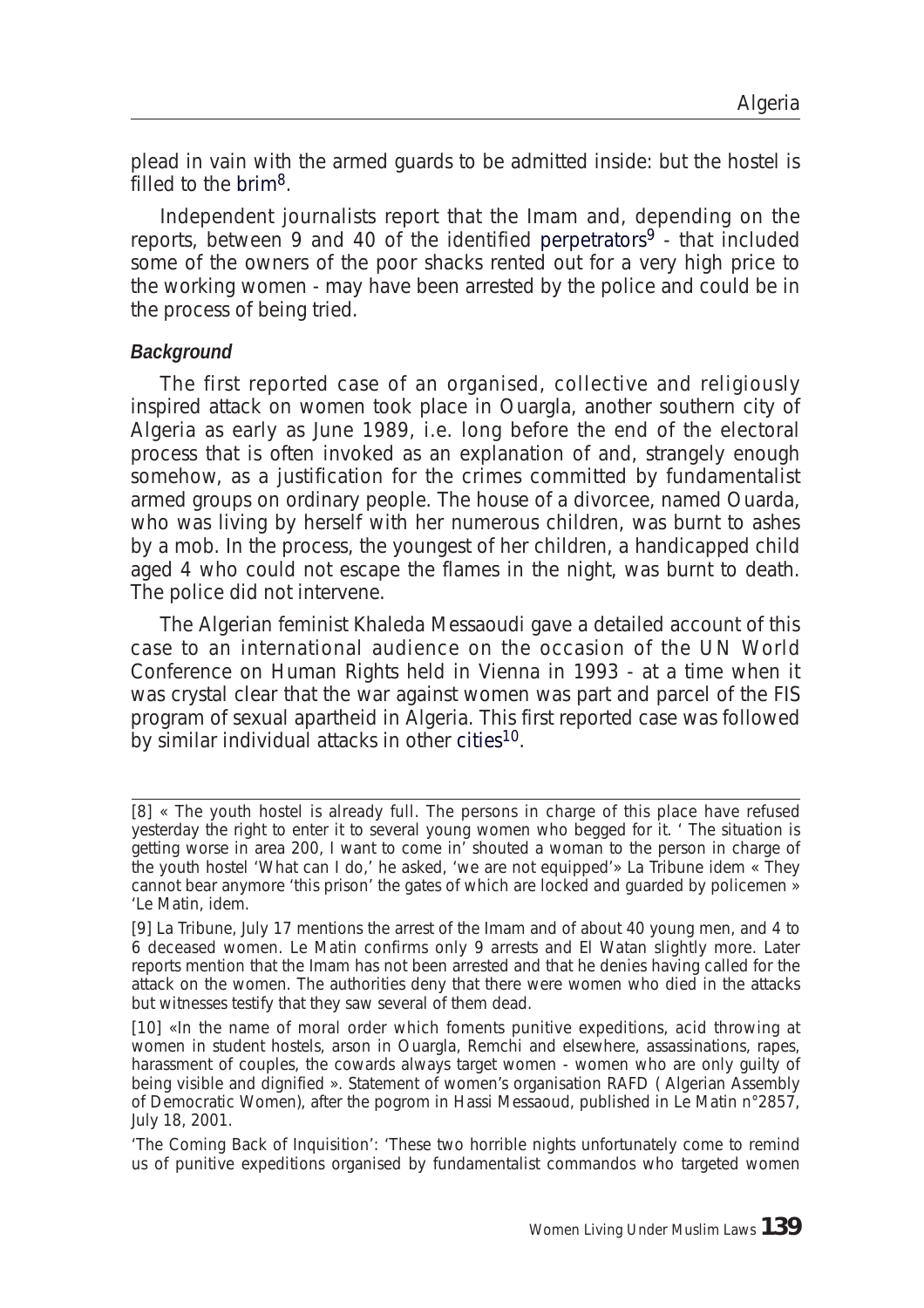However, it is in the early 70's that women employed in state owned factories in Sidi Bel Abbès (north-west of Algiers) were stoned by men on their way to the plant and prevented access to their work place. At first the police had to close down the factories. They later reopened but for several weeks women workers had to be protected by the authorities on the way to work.

Throughout the nineties, AIS and GIA killers attacked thousands of women at random: the list of murdered women established by the Observatory of Human Rights in Algiers is eloquent: it ranges from veiled to unveiled women, working women to housewives... with a special mention for women who earned their living by 'beautifying' women (hairdressers, aestheticians, etc...)

The Algerian feminist Zazi Sadou gave testimony on these cases to the international audience of the UN World Conference on Women in Beijing in 1996.

In Hassi Messaoud, the assailants went to war against women shouting 'Allah Houwa Akbar' (God is the highest); they were also shouting slogans against the state ('down with the hogra' - 'hogra' being the term the Algerians have been using for decades to stigmatise the contempt and arrogance of governments vis a vis the people); they were also shouting against the women 'foreigners' who came to 'steal the jobs' of the local population<sup>11</sup>.

from 1989 to 1991 throughout the national territory, and far before this phenomenon extended to the whole society and was labelled terrorism. Thus from 1989 to 1991 all over, in Ouargla, M'sila, Bou Saada, Jijel, Annaba, Mostaganem, Mascara, Blida, Algiers, etc... widowed and divorced women as well as female students in student hostels were submitted to moral and physical violence aimed at, according to these inquisitors, 'purifying society' by the fire and by the blood. What followed demonstrated that, by attacking the feeblest part of society and submitting it to fear, it is the whole of Algeria that they are trying to condition by terror. For a society that is conditioned by terror is a paralysed society to which the most totalitarian project can be imposed'. Statement by women's organisation RACHDA: Le Matin July 17

The organisations that protested within Algeria included: the National Association SOS Distressed Women that declared that it would file a court case on behalf of the victims in Hassi Messaoud; the National Committee against Forgetting and Treason, CNOT, that protested against the unilateral pardon of terrorists by President Bouteflika, and the International Federation of Associations of Victims of Terrorism - Algerian Section. Le Matin July 18

On the 18th of July, three women deputies including the well-known feminist Khaleda Messaoudi, went to visit the women who had been attacked in Hassi Messaoud. Le Matin n°2859, July 20-21, 2001

<sup>[11] «</sup> A youth states that he does not regret anything of what happened to the women for they are the ones who 'robbed the sons of the city (ouled el bled) of their daily bread (gagnepain)' ».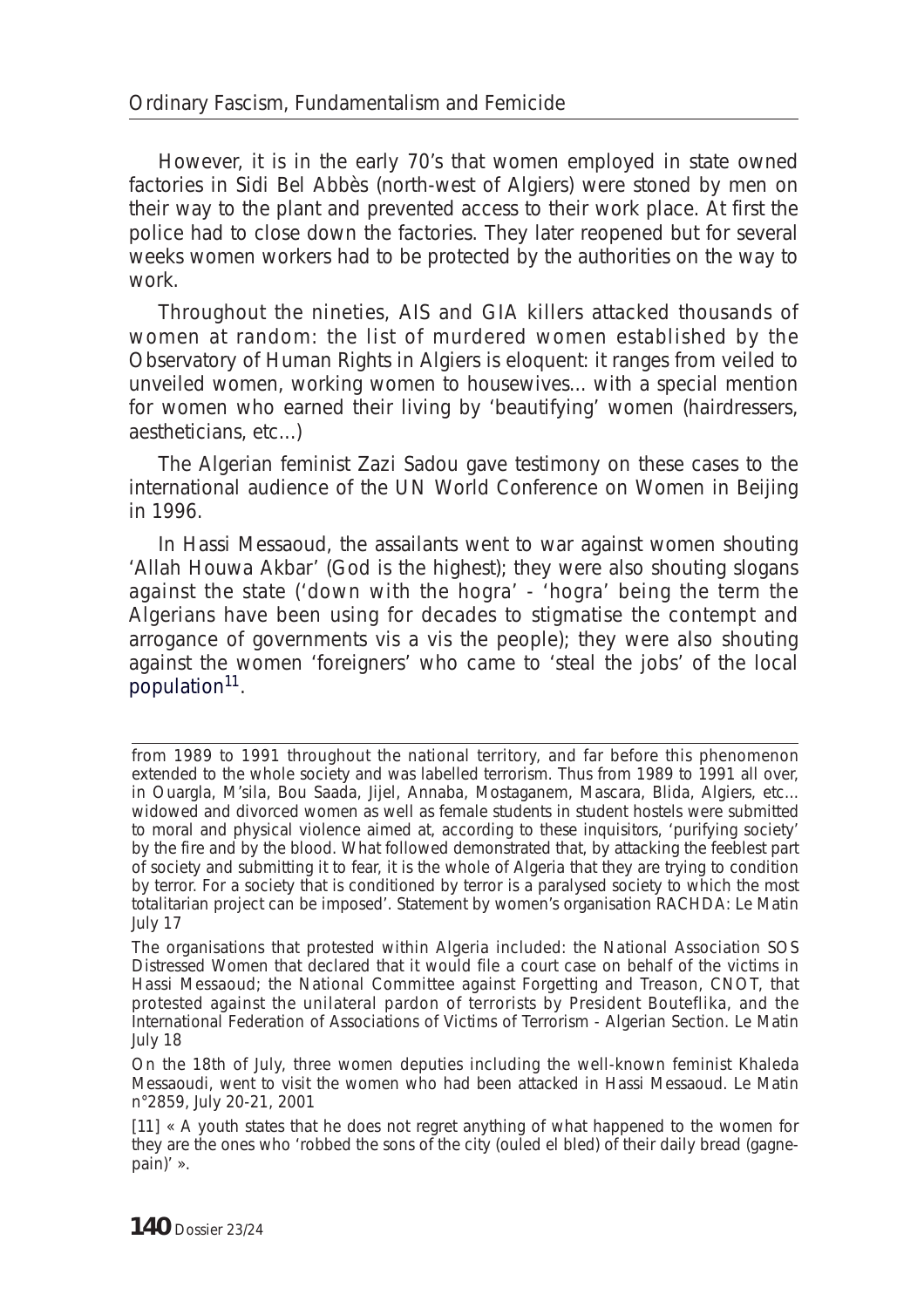All the ingredients of fascism are there: from the blessing of God and religion ('Gott mit uns' i.e. 'God is with us' was engraved on the buckle of the SS belts), to the identification and demonisation of a 'subhuman' category of citizens that can and should be physically eliminated (the 'untermensch') and to the scapegoat 'foreigner' who is held responsible for social disarray.

It is NOT the first time in recent history that the extreme right political groups and parties make use of people's discontent. Fascism has always built on the legitimate protest of the dispossessed classes, backed by middle class who fear that their share of the cake is not big enough or could be threatened. Fascism manipulates and subverts it and finally points at a scapegoat fragment of the population as THE cause of social disarray. There is no doubt that the successive governments of Algeria have progressively given up on the promises of independence to the people. The gap between rich and poor grows wider and wider<sup>12</sup>. The mass of very young lumpen proletariat<sup>13</sup> grows more hostile to the privileges of the New Class that not only ruled the country for its benefits for decades but also now openly loots it.

Social protest has been hijacked by the FIS party since the 70s, - long before the halting of the electoral process that could have taken them to power legally in 1991. FIS was the only political force that successfully organized underground starting from independence in 1962. It is the party that manipulated the first public demonstrations and riots against the state in 1989 and long preceded the democratic parties that sprung up after the political and economic 'liberalisation' of 1990, which led to the present enormous gap between rich and poor.

Recent protests, marches, demonstrations and riots that were initiated in the Berber areas and are now springing up all over the country, have attempted - not with full success - to articulate and relocate political protest in the class struggle context where it belongs, rather than in the religious terrain or the 'cultural' one.

In wake of this danger of a real political awakening and popular organising, the fundamentalist parties are launching an all out new offensive - the incendiary preaching of the Imam of Hassi Messaoud being only a small part of it. To it, we must add the raging rise of killings and violence against the civilian population (several hundred deaths a month for the past one year), the arrogance of the so-called 'repented' (i.e. ALL the former terrorists from AIS and GIA who were pardoned unilaterally by the President Bouteflika and came back from their "guerrilla personas" without surrendering their arms, to their villages and cities where they, again,

<sup>[12]</sup> The population growth is still 2.28%. 32% of the population is illiterate

<sup>[13] 50%</sup> of the population is under 19.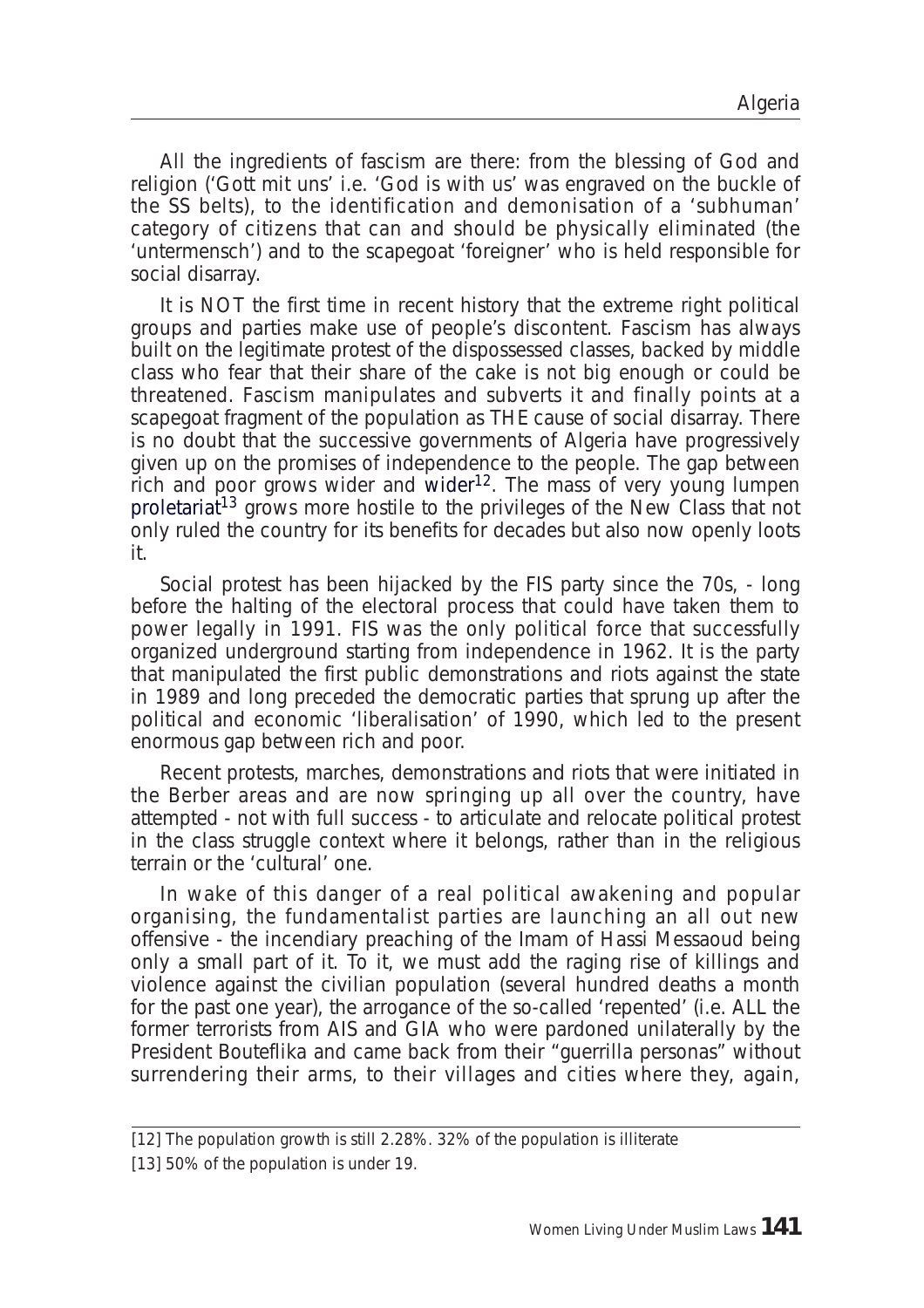threaten people who do not abide by their rules (no music, dress code, etc.) and women in particular14.

But their main offensive is on the diplomatic front: more and more people in Algeria are extremely worried at the prospect of an alliance of Bouteflika with any one of the fundamentalist parties, and even by a total legal rehabilitation of FIS - an alliance that has been indicated by Bouteflika's speeches and attitudes in an increasingly clear manner in the past few months, after he pardoned the terrorists without investigation or judgement and declared the 'civil concordia'. The President has even warned women that they should not 'provoke the Islamists' by their behaviour<sup>15</sup>. This 'plot' is presently denounced all over the independent press in Algeria<sup>16</sup>.

The overwhelming silence of the international media on the pogrom in Hassi Messaoud and other cities speaks for itself: these events simply do not fit into the simplistic representation that they have given of the Algerian situation, hence they do not exist and cannot be reported. Until the early 90's the international media reported widely about the violations committed by the state against the fascist fundamentalists. Not that they should not have reported on these violations... But how come they did not report when the state was torturing and slaughtering the communists, the democrats and the secularists in the 60's, the 70's and the 80's? How come they barely reported on the violations and systematic crimes of the fascist fundamentalists starting from the 70's, then in the 80's? How is it that, at the height of the killings, in the 90's, when intellectuals, artists, foreigners, secularists and ordinary women were slaughtered and entire villages massacred, the media took little time to launch a campaign «who kills

<sup>[14]</sup> Over the past two years, since the 'repented' or 'pardoned' Islamists returned home, numerous reports came out in the independent Algerian press regarding shopkeepers harassed, threatened and scared for having had a radio playing in their shop; young women being publicly threatened for being outside their homes without a male guardian. 'Repented' Islamist armed groups are making clear allusions to the fact that fundamentalists will come back to power and that they will punish all those who fail to abide by their rules now.

<sup>[15]</sup> Over the past month, President Bouteflika alluded in several of his public speeches to the fact that women should dress in a way that would not 'provoke the Islamists', should not smoke in public, etc.

<sup>[16]</sup> On the alliance between President Bouteflika and the FIS, see the titles of Le Matin n°2858, Thursday July 19, 2001 on p 1: 'THEY are back!: the islamist leaders reinvest the scene', 'The islamist army of Bouteflika'; And on p 2 and 3: 'The islamists gain ground', Bouteflika or the rise of FIS', 'They have shared the terrain'. In Le Matin n°2851, July 11, 2001 Front page:' Who wants the coming back of FIS?' In Le Matin n°2852, July 12, 2001, Front page: 'Bouteflika-FIS: the plot is getting more precise', and a full page on p 5 ' The Fis of the government and the other FIS ( The ex-FIS officially banned, is being rehabilitated subrepticely without any reaction from the institutions of the state and without thepublic opinion being informed)'.

<sup>\*</sup> FIS: Islamic Salvation Front AIS: Islamic Salvation Army GIA: Islamic Armed Groups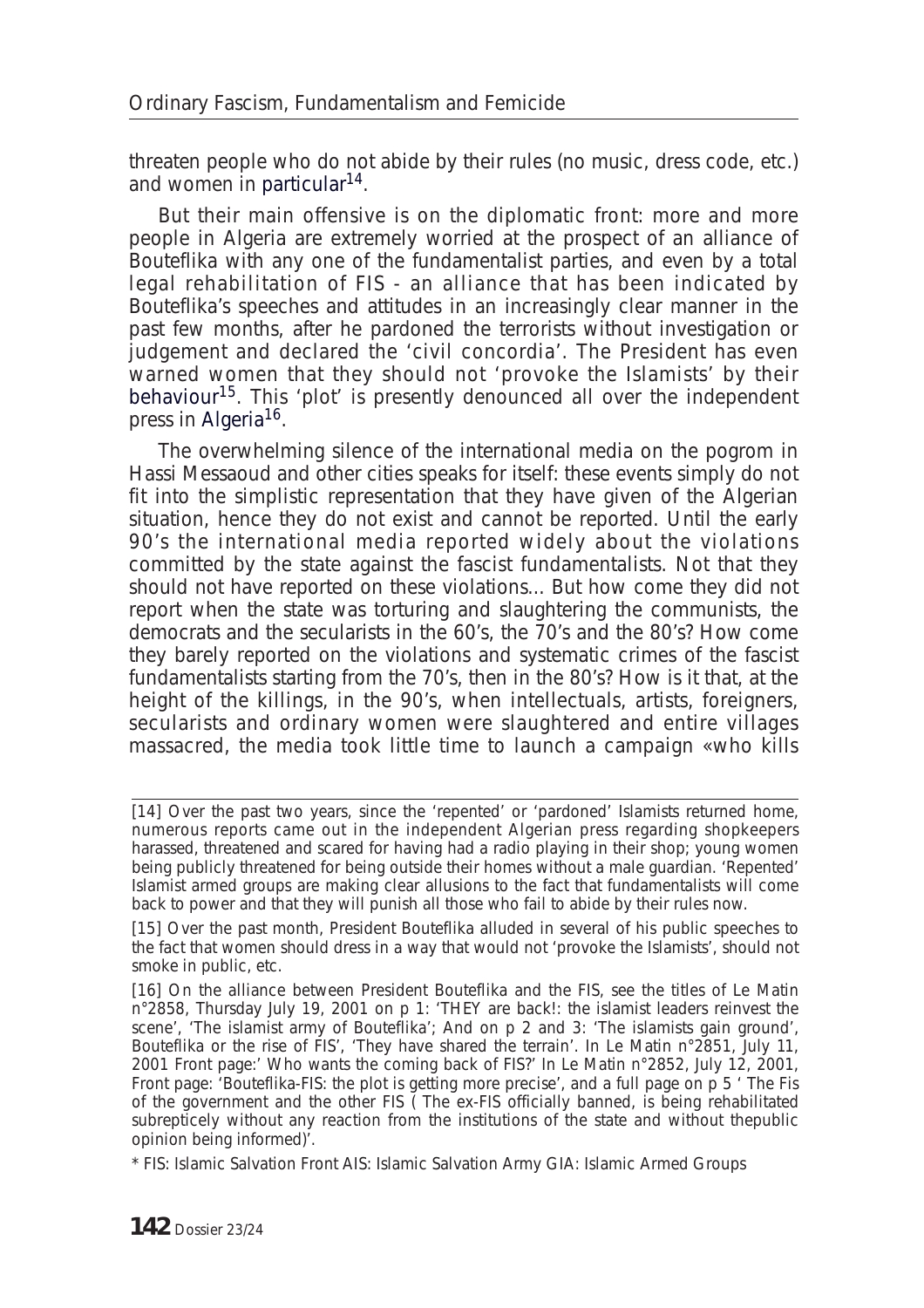who?» in order to inculcate doubts about the actual responsibility of the Islamists in these crimes, - despite those being announced by their own identifiable «communiqués», then implemented and subsequently claimed by the armed groups?

This campaign aimed at charging the Algerian state with the crimes committed by the Islamists and making the latter appear as victims of the state, not as violators. Why? : The study ordered by the Rand Corporation and written by Graham Fuller a few years ago, crudely states that the USA needs above all to protect their interests in the Algerian Oil, and that a FIS government will preserve those best. The failure to recognize that Algeria is facing a life or death struggle for or against fascism seems hard to believe, if one does not also remember that similar blindness was prevailing when the mudjahidin - later the Taliban were gaining power in Afghanistan. The same blindness and desire for conciliation unfortunately applied to the rise of Hitler. The myth of « moderate Islamists » needing to be given legal recognition in order to bring peace in Algeria cannot survive the ordinary fascism of the pogroms in Hassi Messaoud. We are still to hear any official protest from the fundamentalist parties and their clear statement on the rights of women to earn a livelihood for themselves and their families wherever they find a job in their own country, as well as their right to live without a male guardian.

It is the responsibility of the fascist Islamist project on the Algerian society when brain washed mobs believe that they have the right and duty to be the judges and executioners of working women. Their 'opinion' on the place and role of women in society is in total opposition to international law and humanitarian law, and thus cannot be protected as 'freedom of speech'. It is the 'freedom of speech' of the Imam of Hassi Messaoud that immediately provoked the pogrom.

We call on the anti fascists forces in the world to oppose the fascist project in Algeria. We call on them to make a clear cut difference between, on the one hand, the need to protect human rights of all citizens -including the human rights of the fascists and of their victims as well - and the clear and final opposition with which their project of society and their political program needs to be met.

A group of concerned Algerian democrats is presently planning to launch an International Tribunal on Fascist Fundamentalism that will also point at the international linkages of fundamentalist groups from one country to the other - and the implication of European states and the USA in the backing of fundamentalist armed groups.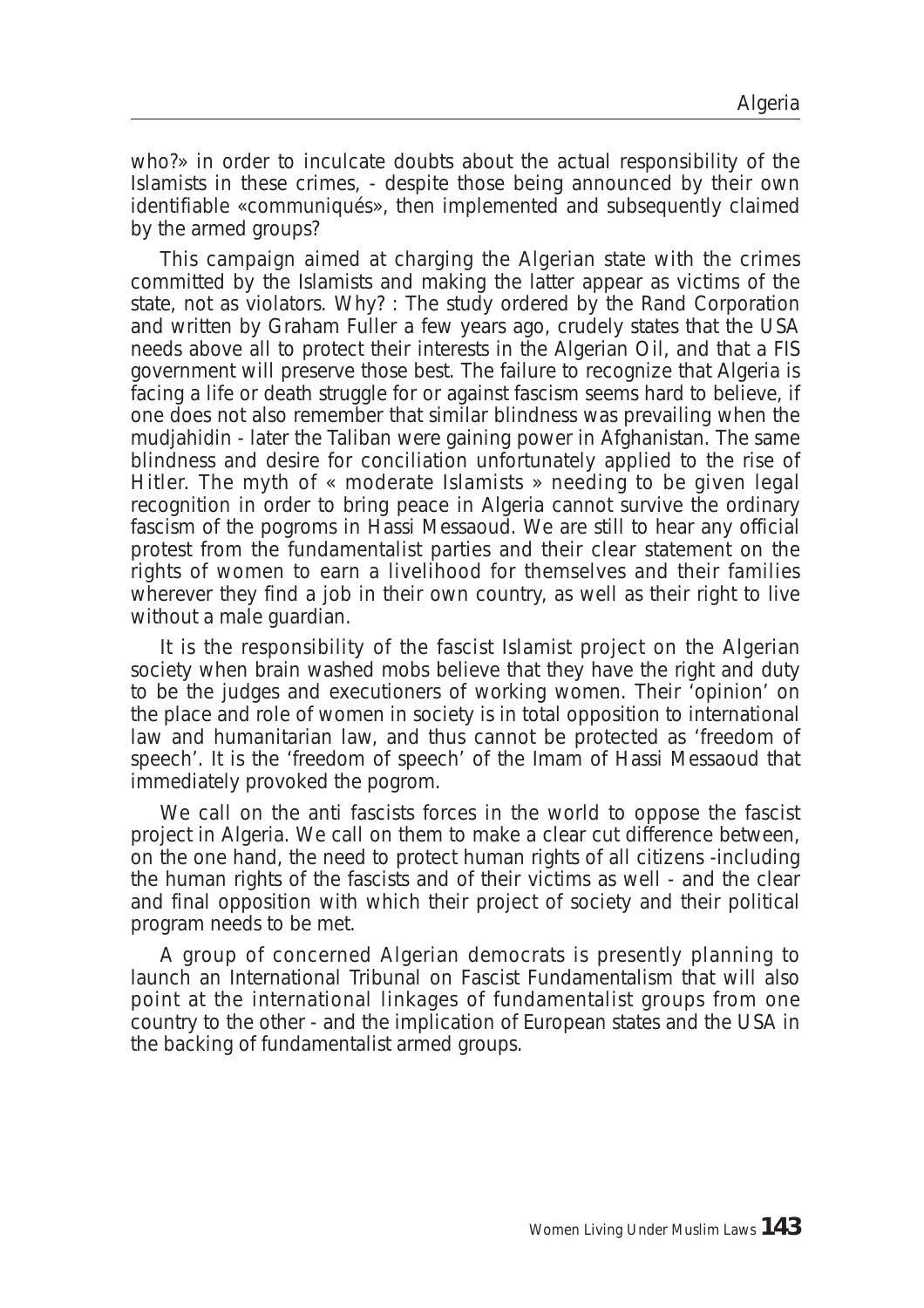# **Kosovo War, Feminists and Fascism in Serbia**

Zarana Papic\*

[Belgrade, May 20th-August 5th, 1999]

**Kosovo crisis is at the heart of the decade long war drama of the late<br>
scope of immensely shallow (mis)understanding of the dead<br>
scountry's destiny is (for those of us who still remember) today painfully** country that used to be called Yugoslavia. The symbolic sign of the country's destiny is (for those of us who still remember) today painfully visible in CNN headlines: "War in Yugoslavia".

What "Yugoslavia" the world is talking about today? The trick with people's memory and amnesia is maybe unintentional, but it's no less misleading. The "Yugoslavia" CNN is talking about today is exactly the "phantom Yugoslavia" Milosevic would like us to take it for granted as being still alive and kicking. "Yugoslavia" does not exist any more. Serbia and Montenegro proclaimed themselves as Federal Republic of Yugoslavia in 1992, but have never been recognized by UN. Milosevic's Serbo-centric claim to be the only rightful "inheritor" of the former Yugoslavia is yet unfulfilled, as its seat in the UN is still empty.

Even more, the Kosovo war is not at all the war of this self-proclaimed Federal Republic of Yugoslavia, but exclusively the war of Milosevic's Serbia. Montenegro is, in an ironic sense, a double collateral civilian victim: by Milosevic's power-system that persists in keeping her puppetrepublic status, and by NATO that is bombing Milosevic-controlled military forces in Montenegro.

The series of wars in former Yugoslavia practically started when Milosevic, upon his Stalinist style taking over state-power by taking over Serbian Communist Party in 1987, decided to build up his power-system on machiavellian mutation dynamics of the communist totalitarian principle of "class struggle" into the even more lethal principle of "ethnic struggle", and it based on one basic social reality-and-power-production force: feed the

<sup>\* (</sup>Women's Studies Center Belgrade)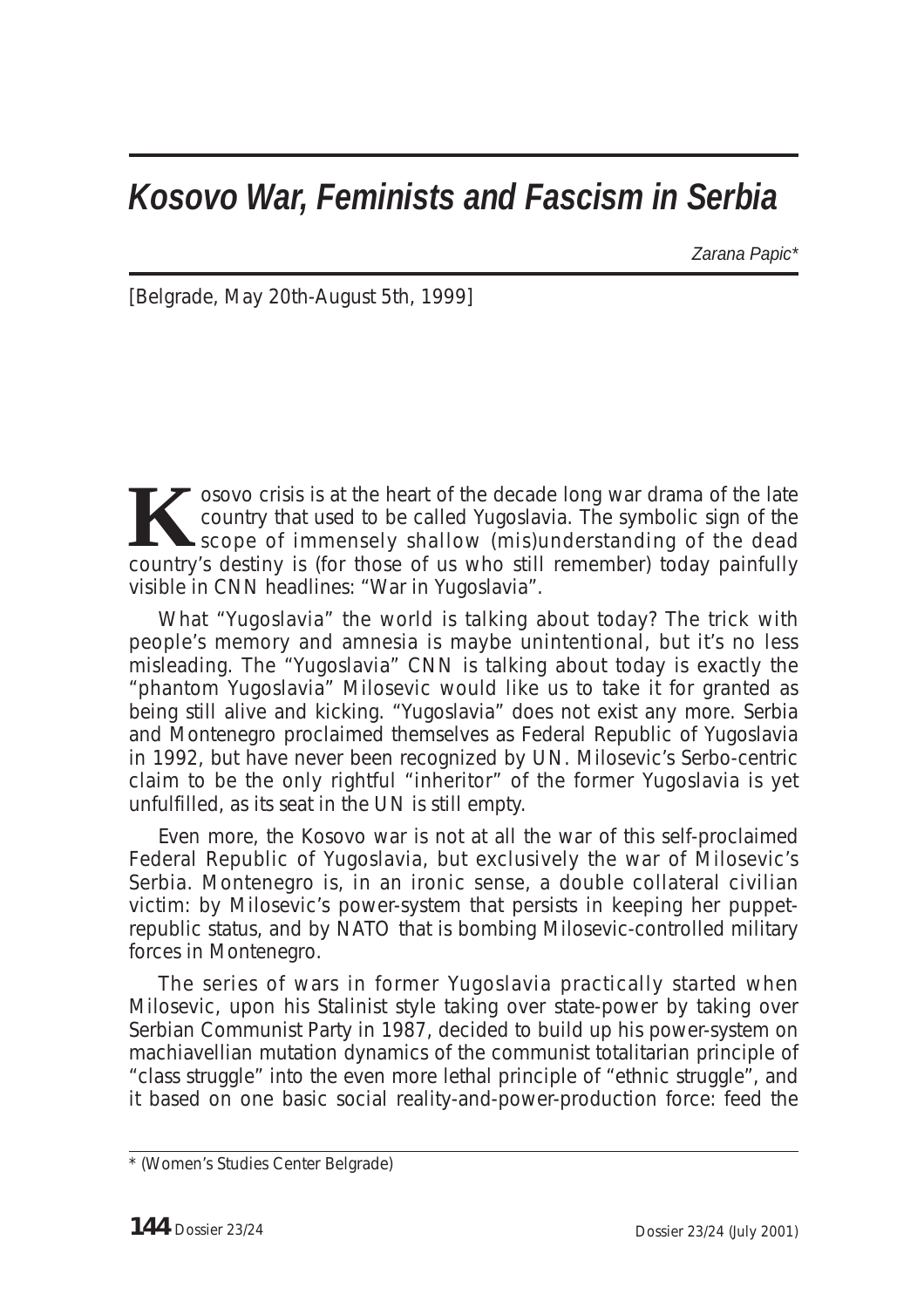antagonisms among people - endless series of antagonisms among Serbs, Croats, Slovenes, Bosnians: cultural, historical, ethnic, national and racist antagonisms. And, at the same time, claim shamelessly to be the only "true" defender of the "Yugoslavian Idea". It represents itself as non-ideology - as the « natural order of things », a basic/true reality prior to any social act of representation. Its ideological content is well hidden, since it is not represented as the « battle of ideas », but instead, ideas became Blood, Skin, Genes, etc. The ideology of the Nation's Pre-Sociability produces, therefore, even more totalitarian Regime of the Body: exclusionary politics leads to annihilation of the Other: war, displacement, destruction and death of the Other Body

Furthermore, the principle of "ethnic struggle" is based on politically and culturally constructed racist antagonism. Yes, racist first, because "race/ethnicity/nationality" today is, in fact, a political category - an instrument of the "definitive Other" with whom life together is no longer possible. That's the reason why the Kosovo crisis is at the heart of the decade long drama of the late country called Yugoslavia. The destiny of former Yugoslavia was directed towards series of wars when Milosevic started to feed and orient the hatred of Serbians against Albanians as "legitimate" feelings and even as "basic" part of Serbian national identity. When this big, undeniable (as Serbs and Albanians are not of the same "race") hatred was unleashed, the series of "minor" hatreds were imminent, and wars in Slovenia, Croatia and Bosnia and Herzegovina were made possible. Now, the circle of crime came to its starting point. The series of wars in former Yugoslavia is a series of culturally, politically and military produced hatreds. Milosevic's power-system is based on producing, transforming and handling hatreds to its own ends. Among men, above all. More precisely, wars in former Yugoslavia are a series of ill fated, unsuccessful and deadly revengeful "broken brotherhoods". Tito's Yugoslavia laid all its hopes in multi-national, multi-ethnic and multiconfessional federation's vitality on one exclusive identity/difference, male dominated, principle: under the slogan "Brotherhood and Unity".

After more than a decade of "brotherly killings and dis-unifications", today is more than obvious that former Yugoslav "brothers" were the easiest decoy and the most effective tool of destructive politics of "ethnic struggle". Encouraging pro-fascist Serbian nationalism, Milosevic (ab)used the Serb's "trauma" under Tito (and their tragic destiny during the World War II) and used it as the most lethal instrument against all other nations. Instead of slowly democratic process of disillusioning Serb's from the Shangri-La of ideological brotherhood and unity, and, especially, of their historical hegemonic position and dispersive location, their waking-up was more like from a "uncontrolled" cultural delirium tremens: since 1987 Serbs didn't know exactly who they are but were absolutely ready to find that out through hating others, or being coldly indifferent to their destiny. The last decade (and even earlier) in Serbia could be defined as specific historical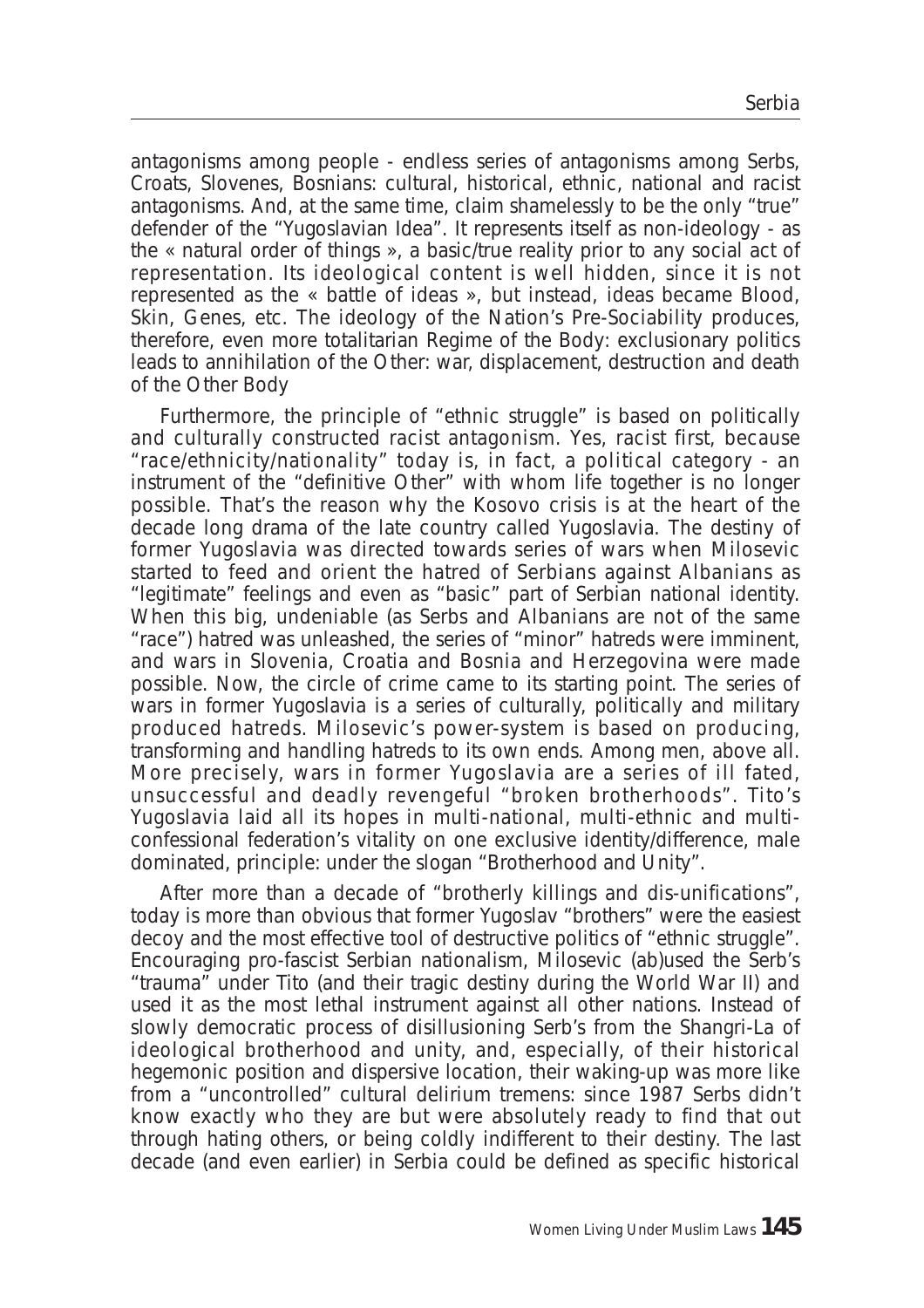processuality, as the "transition" from the pro-Yugoslav communism into the politically autistic, aggressive, pro-fascist collectivism.

That's the reason why, among other things, there have never been significant democratic alternatives to Milosevic's war-politics based on "ethnic struggle" against all. Even the so-called oppositional "men-leaders" could not help themselves and took part, each to his abilities, in this "Idon't-mind-if-you-are-cleansed" game. The only political subjects in Serbia who dared to challenge this deadly game, since the beginning of wars in 1991, were some (now very much marginalised) women politicians and some feminist and pacifist groups. Belgrade's Women in Black were the only ones who, ever since 1991, raised their voice against the new culture of normality - of ignoring, exteriorising, vanishing and hateful eliminating the Others. They were the only ones who cared enough and desperately opposed the masculinist hate-politics of former "brothers" saying: "Bosnian, Albanian, Roma women are our sisters".

Now, as the series of wars since 1991 came to Kosovo as its proper "birth place", the pro-fascist collectivization of Serbians under NATO bombs became an overall phenomen, reaching in its scope further then ever, even among the previously declared democrats, anti-nationalists or pacifists, and therefore, made indifference to the destruction of the Other the most dominant political, cultural, public and private, fact of reality of today's Serbia. The "happy-to-persecute-traitors" new marshal law, promptly introduced to make sure that fear will be thoroughly interriorised and will paralyze any significant resistance to the final act of fascisation of the whole public/private world in Serbia, the media legitimated i denial of ethnic cleansing in Kosovo, and the explicit "taboo" on, even silent remembering, not to say speaking out loud, that Albanians, rightful citizens of F.R.Y, were being brutally cleansed from Kosovo, and the seductive Serbian narcissism over being (finally) a victim of NATO bombings, shows ever so clearly the real face of all previous wars, of Kosovo war, and of what politically and historically became Serbia today. The stages in the long process of fascisation of symbolic and material social world in Milosevic's Serbia could be defined as series of multiple structural mutations: from state socialism to state nationalism; from state nationalism to mafia etatism, from mafia etatism to oriental despotism; from oriental despotism to fascisized tyranny. Inevitably, these processes were heavily situated on four identity levels: self-identity, civic/urban identity, gender identity and the identity of the Other. All four identity levels were under extreme turmoil, under systematically violent and (only seemingly) chaotic and uncontrolled barbarization of inner/outer, public/private cultural patterns.

This systematic production of "inevitable barbarity" shows to what extent the wars in ex-Yugoslavia were a result systematic symbolic production of violent representations/narrations before and during the factual violence. The social world in Serbia was systematically constructed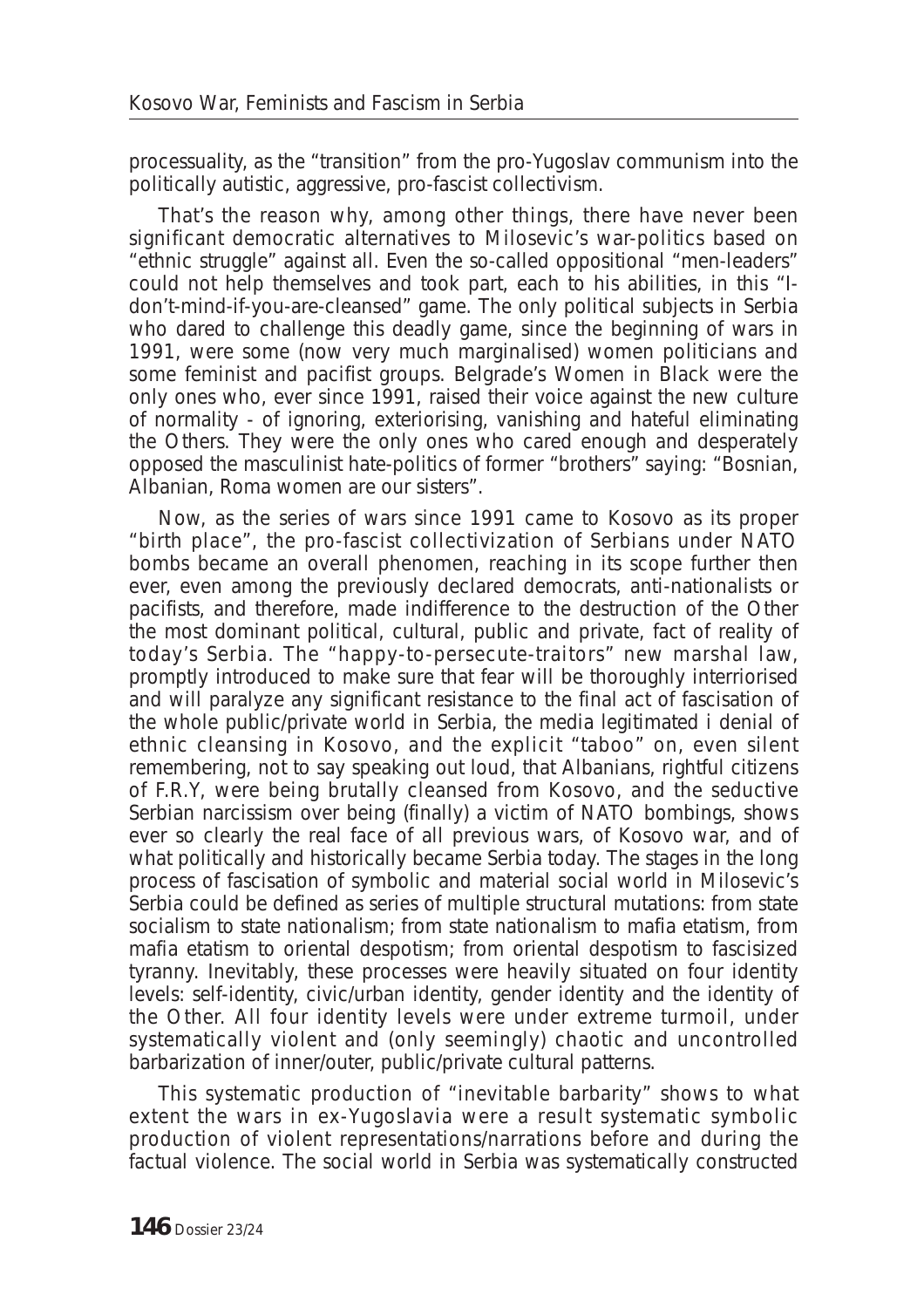as the discourse of excluding the Otherness: the exteriorization of the Other, the erasure of empathy, the denial of tolerance, the amnesia of history of living together. In order to be effective, this over-all practice of negation of the Otherness, and consequently, the tolerated destruction of the Other Body had to be prepared through a systematic (discursive, symbolic, iconic, etc) cultural production of various levels of reality upon which the consensus on fascist politics would arise as specific "culture of normality". In Serbia, some of the very effective features of this fascist culture of normality were legitimated through dominant political/cultural discourse ever since 1988: a) all Others are denominated as "impossible": suspicious, treacherous, conspirative against the "Serbianhood", or as the very negation of humanity, an unworthy animal, automatic&obedient collective agent, etc. b) the social world went through a systematic transgression of "civilized" taboos and their radical inversion (media produced) into taboos against the Otherness - against peace and tolerance, against contacts with the Other Body, against empathy, cross-connections, multi-ethnic friendships; mixed neighborhood, inter-ethnic marriages, individual emotions, etc. c) the depersonalization of the social life: the violent collectivity of the Nation, territory, origin, tradition, culture, etc. d) women as the unrepresentative Other in one's own nation, and the representative Other and the target of violence of the enemy nation (the over-sexualisation of the other nation; the emasculation of the "warrior's" male body as obedient servant, etc.

To what extent the pro-fascist cultural, political and psychological (public and private) etat d'esprit has been dominant in the political life of Serbia for more than the decade, shows the small document, entitled "I Confess" and made by Belgrade's Women in Black in October 1998, on the occasion of the 7th year of their anti-war activity:

#### **Women in Black Against War, Belgrade**

7 years of women in black, We Are Still On The Streets 9 October 1991 - 9 October 1998

I confess:

- to my longtime anti-war activity;

- that I did not agree with the severe beating of people of other ethnicities and nationalities, faiths, race, sexual orientation; - that I was not present at the ceremonial act of throwing flowers on the tanks headed for Vukovar, 1991 and Prishtina, 1998; - that I opposed the politics of repression, apartheid, massacres and war of Serbian regime against Albanian population on Kosovo; - that I fed women and children in refugee camps, schools, churches, mosques;

- that for the entire war I crossed the walls of Balkan ethno-states, because solidarity is the politics that interests me; - that I understood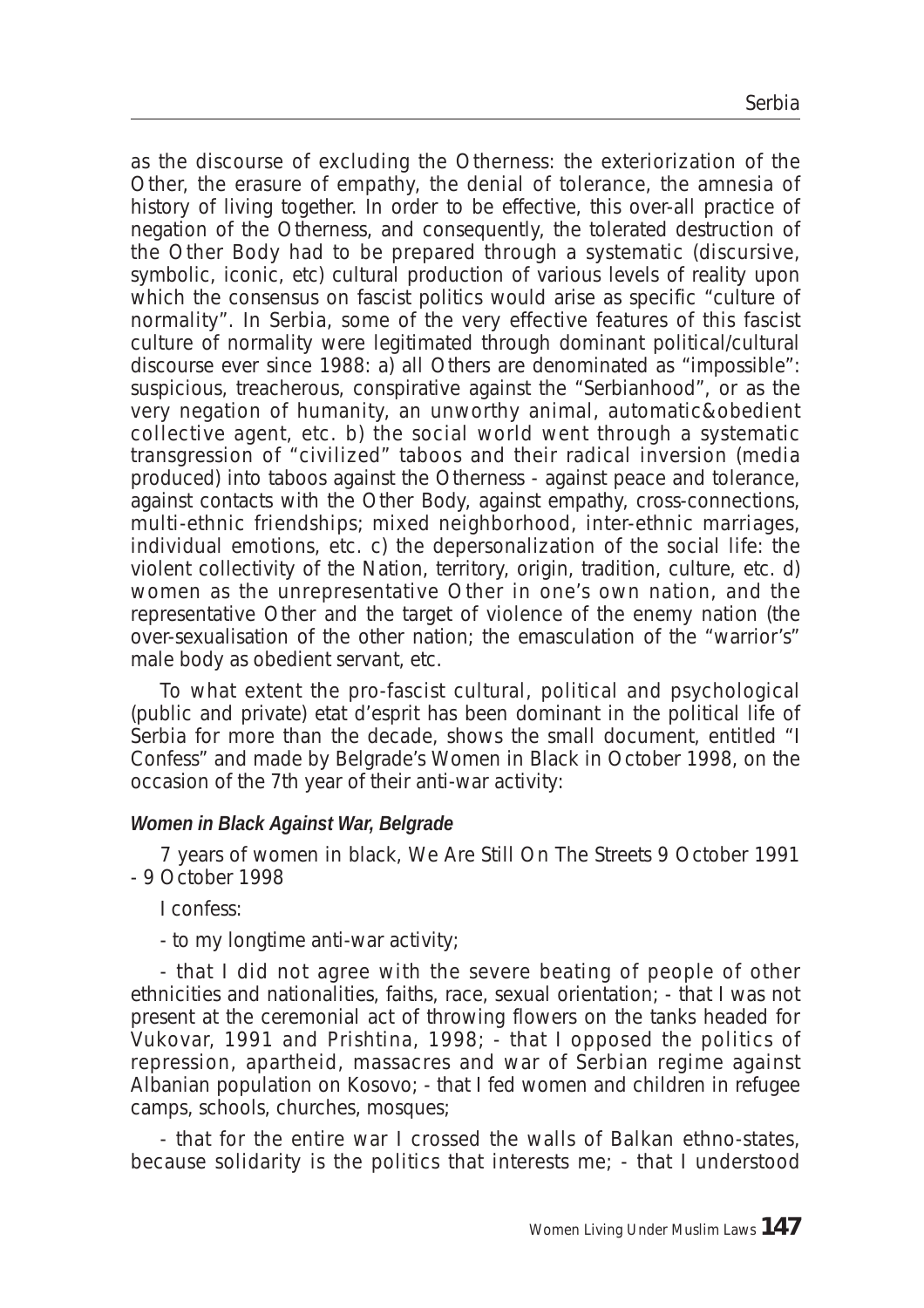democracy as support to anti-war activists/friends/sisters: Albanian women, Croat women, Roma women, stateless women;

- that I first challenged the murderers from the state where I live and then those from other states, because I consider this to be responsible political behavior of a woman-citizen;

- that throughout all the seasons of the year I insisted that there be an end to the slaughter, destruction, ethnic cleansing, forced evacuation of people, rape;

- that I took care of others while the patriots took care of themselves. On 9 October 1998 at 6:30 p.m. on Republic Square we will make visible our non-violent resistance to war

We Are All Women In Black!

Women in Black

Belgrade

This singular document in the form of extraordinary political public/private narration testifies to the complex interplay of the continuity of the violent culture against Otherness in Serbia, and the urgency for exceptional ethical mobilization of the individuals and political subjects. The exclusivity of this document lies in its "discursive loneliness". It is one of the rare public statements that so strongly oppose the culture of exclusion. Moreover, this document transparently shows that the dominant taboo in the political/social life in Serbia is for years the taboo on respecting the Other: the "virtue" is exclusion, and the "crime" is inclusion of the Other.

It's discursive loneliness shows the hidden effects of tolerated violence against the Other, and point out to the invisibility of the destruction of the personal and social fabric in Serbia. Therefore, the expression "I Confess" in the Women in Black's document marks the fundamental inversion of dominant pro-fascist social codes, and at the same time, the articulation of the political sensibility which demands individual responsibility and public counter action. It shows how the basic intertwining of personal and political/historical in traumatic times could become an articulate feminist political action, although very marginal, but with powerful symbolic potential. It makes us aware that in the times when the culture of violence and exclusion becomes the "legitimate narration" there is exceptional need for the ethical mobilization of the subject, for the continuous self-reflection and self-narration. The other document, made by Belgrade's Autonomous Women's Center Against Sexual Violence during the NATO bombing of F.R.Y, is another example of feminist resistance to the internal fascisation processes in: against the "new" oblivion of the Other and indifference to the fate of Kosovo's Albanians, the "narcissistic homogenization" of many Serbs under NATO bombs, the denial of the organized crime against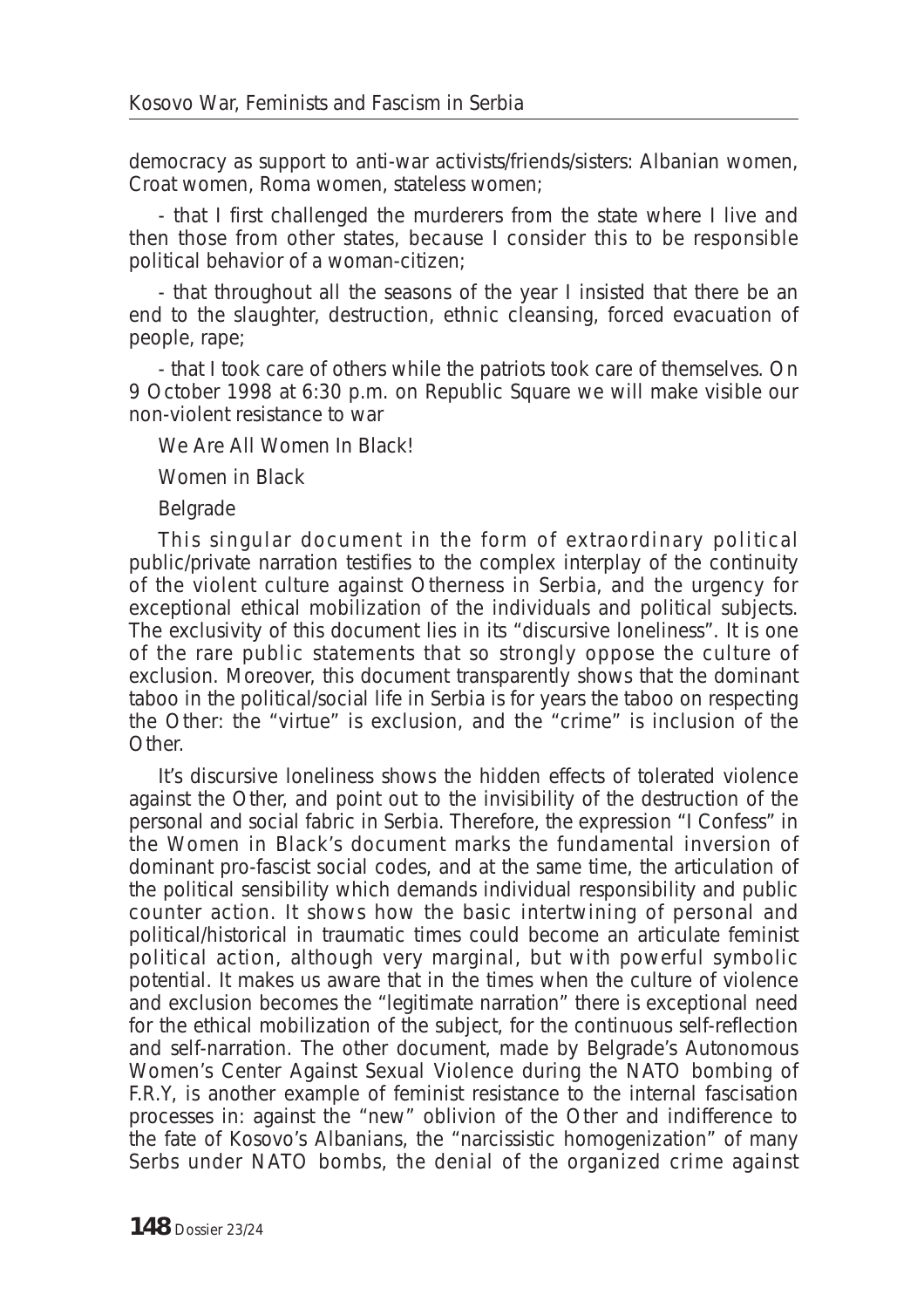Kosovo's Albanians before and during the NATO bombing, and the final domination of the vandalist culture aggressive towards anything that is taken as foreign, western, un-Orthodox, non-Serb, mixed, civil, civilian, etc. But, above all, this document is not only a testimony of political and psychological effects of the NATO bombing, but evenmore a testimony of the reality under martial law promptly introduced the day when the bombing started, as the structural state's violence aimed to paralyze every possible resistance to its politics of ethnic cleansing. Autonomous Women's Center Against Sexual Violence Belgrade

#### **Activity Report During the War Time**

#### (from 25 of March - 24th of April 1999)

Active Support in Overcoming fear of Women After the first night of bombing, 24th of March the law of war was ordered. Fear became the fact of life overnight... the activists of Women's Center decided to start calling women over the phone to ask them how are they, to give them space for overcoming fears. Until this moment, already six years, the work of Autonomous Women's Center was based on ethical principle that implies that the service is give to women when they ask for it, when they call or come to the Center. The fear in the wartime has moved the borders of private and public and therefore we transgressed the principles of work. Every women became a possible client, at least for a moment. Connecting with each other, calling on the phone, asking women how do they feel... became legitimate activities of the Women's Center. Once again, the women's solidarity inspired many women. That is how we started the active telephone support for women in overcoming fear. Active Phone Counseling

counseling phone work is based on the feminist principles of psychological counseling as well as on the experiences in working with women in fear in the war in Bosnia from the therapists in the Women's Therapy Center Medica Zenica in Bosnia and Herzegovina. The Fear Counseling Team decided on active calling women for different reasons. First because in the war situations women are less mobile and do not leave their homes often. Second, they feel their homes as the only safe place, most of the times, then, the telephone bill is paid by the Women's Center, which is a very important factor in the times of war when the poverty is increasing and women cannot relax to talk about themselves if they know they cannot pay the bill.

#### Documenting the Feelings of Fear

Autonomous Women's Center Against Sexual Violence, from its foundation in 1993, believes in the anti-war anti-military politics, in multinationality as well as in spreading solidarity with women from the other side of the front line. In the present situation Women's Center is documenting feelings of women who are in fear of NATO bombing and entire war situation, as well as feelings of women in Pri{tina and other parts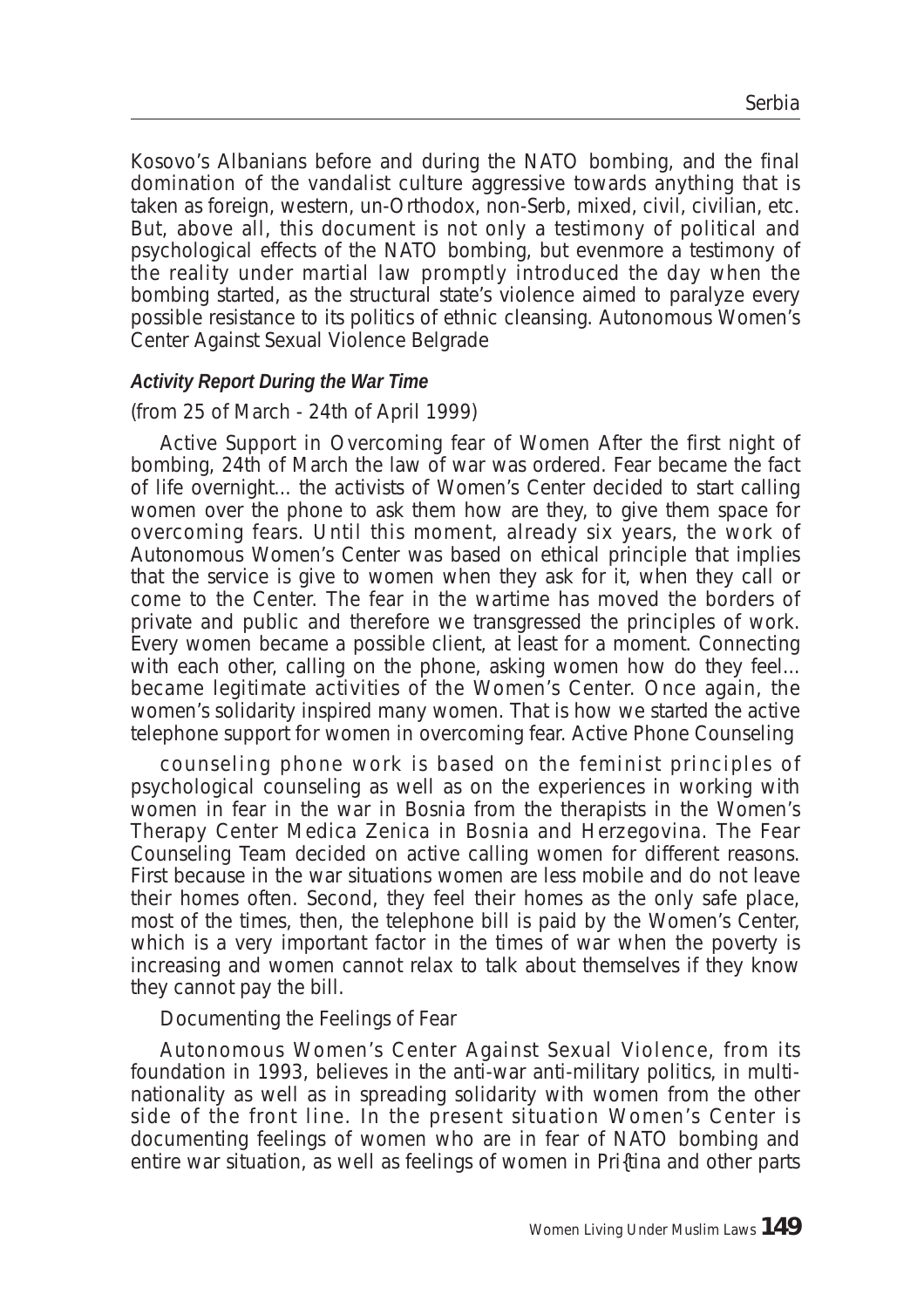from Kosovo that are going through particular processes of fear, terror and pain. Documenting calls in the first 25 working days, five counselors gave 378 telephone counseling to women from 34 towns in SR Yugoslavia. Statistics of Women's Center show that 232 counseling phone sessions were done with women in Belgrade and others from women in other towns including regions Vojvodina, Sandzak, Montenegro and Kosovo. From all the calls, 87% of calls were initiated in the Center.

# **Documenting Statements of Fear**

The Women's Center is documenting all types of fears and forms in which fear is manifested.. in body, in dreams, in behavior, in thoughts... From the statements it is easy to conclude that life of every women has changed, that emotional states are changing very often during a day, that emotions that are most dominant is the desperation and anxiety as well as tendency to survive and to adapt to the limited conditions of life.

"I am in a horrible fear" "I fear the night" "I am afraid to go out further than the grocery shop" " I don't go out" " I sleep in the house of my friend" " I cannot concentrate" "I am sensitive on all the sounds" "I have fear of mobilization for my brother" "when sirens starts I feel nauseatic" "I have lost 4 kilos, I broke down psychologically" " every night I go to the shelter, I feel bad" "when I see soldiers on the street I shudder" "I feel I dropped out from the tracks, everything changed in my life" "I am worried for my future" "I am constantly on the sleeping pills" "I sleep all dressed up" "children in the shelter are very disturbed" "On my work place men started to drink intensively' "I am nervous" "I am not afraid of death but I am afraid of sudden sounds" "It is killing me that I cannot work anything any more" "My emotional state is changing every hour" "I threw out the TV set, I cannot listen to that language anymore" "neighbors are talking apocalyptic gossips all the time" "I am nervous, I go from the shelter to the flat three times in one night" "I feel like leaving this country forever, it is so nauseate" "new fears are coming"

Documenting Statements About Mechanisms Of Survival Active role of the Fear Counseling Team of the Women's Center is to support mechanisms of survival in women and their positive experiences. Supporting healthy dimensions of behavior, feelings and thoughts is the main form of the active support of women. "I am feeling good, I have gone through one war already, I know the rules" "I am concentrated and rational I have enough information" "I feel good, I am supporting other women" "I am cleaning the house all day" "I am walking up and down the town all day" "I spend hours on e-mail" "I have planted many plants" "I am taking my children to the hills" "We are hugging all day" "I am taking sleeping pills, and it works for me"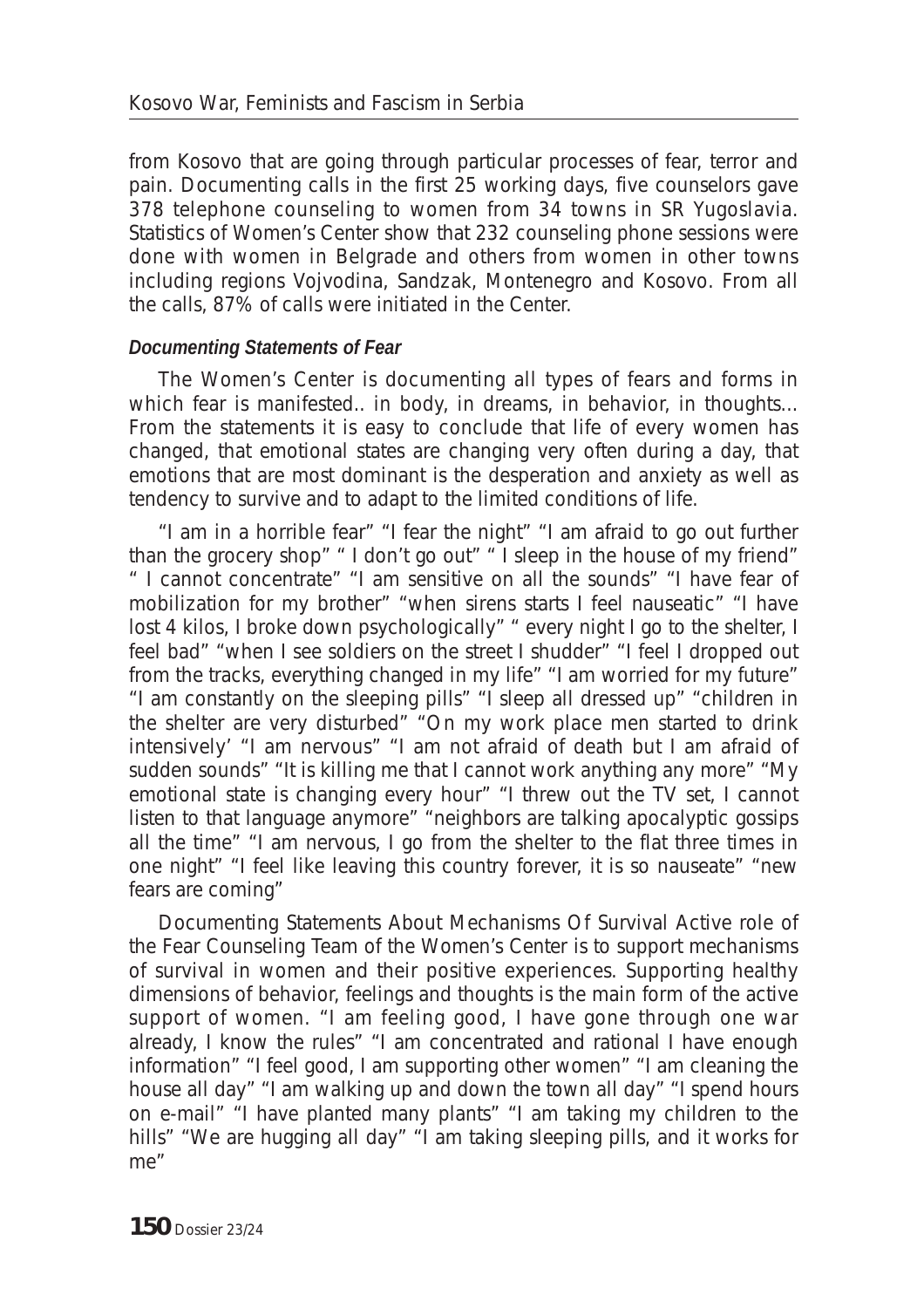#### **Documenting Statements Of Women Of Albanian Nationality In Kosovo**

The Fear Counseling Team has been calling women and activists in Pristina and on Kosovo actively first two weeks after the beginning of the NATO bombing. The Women of Serbian nationality have stated their fears of bombing, the women of Albanian nationality apart from fears of bombing had much stronger fears of Serbian officials, army and police ("of green, blue and masked men"). After first two weeks many women of Albanian nationality have been forced to leave their homes, as they said, in front of the soldiers who had Machine-guns and spoke Serbian language. After that, with their families they were forced to go to the buses of trains that took them close to the Macedonian border. From Macedonia some of them have called us to tell us that they are alive and healthy and from some of them we heard parts of the humiliation stories and terror they had to go through in the meantime.

"I am terrorized" "strange silence is horrifying me" "we are sitting in the dark every night, I cannot sleep nor eat, but I have coffee and cigarettes" "we don't get out of homes at all, not even during the day" "I don't know what to tell you nor what to think, I am still alive"

#### **Workshops About Feelings**

In the first month the Women's center has organized four workshops with the title How do we feel. The exchange of negative and positive experience have been of paramount importance for participants to feel they are not alone in their fears and to be supported for their positive feelings. ....

Autonomous Women's Center Against Sexual Violence continues the active telephone support of women and will continue to issue reports and analysis of data obtained.

The Fear Counseling Team:

Biljana Maletin, Bobana Macanovic, Bosiljka Janjusevic, Lepa Mladjenovic, Sandra Tvitic autonomous women's center against sexual violence Belgrade, tel/fax: 381.11.687.190

These examples of feminist political resistance to the inner processes of fascisation of the political life and minds of people, shows to what great extent the "normality" of excluding and eliminating the Other has become the dominant pattern, even the specific normative standard of public and private life in Serbia. During the 77 days of NATO bombing in Serbia we were witnessing and going through a new experience of "state of war", which aimed to make each of us individuals interiorize the fear of state's violence and paralyze us in every cell of our bodies. It was the experience of the organized oppression in which violence and fear are so strongly intertwined in many directions, defragmentising and affecting every level of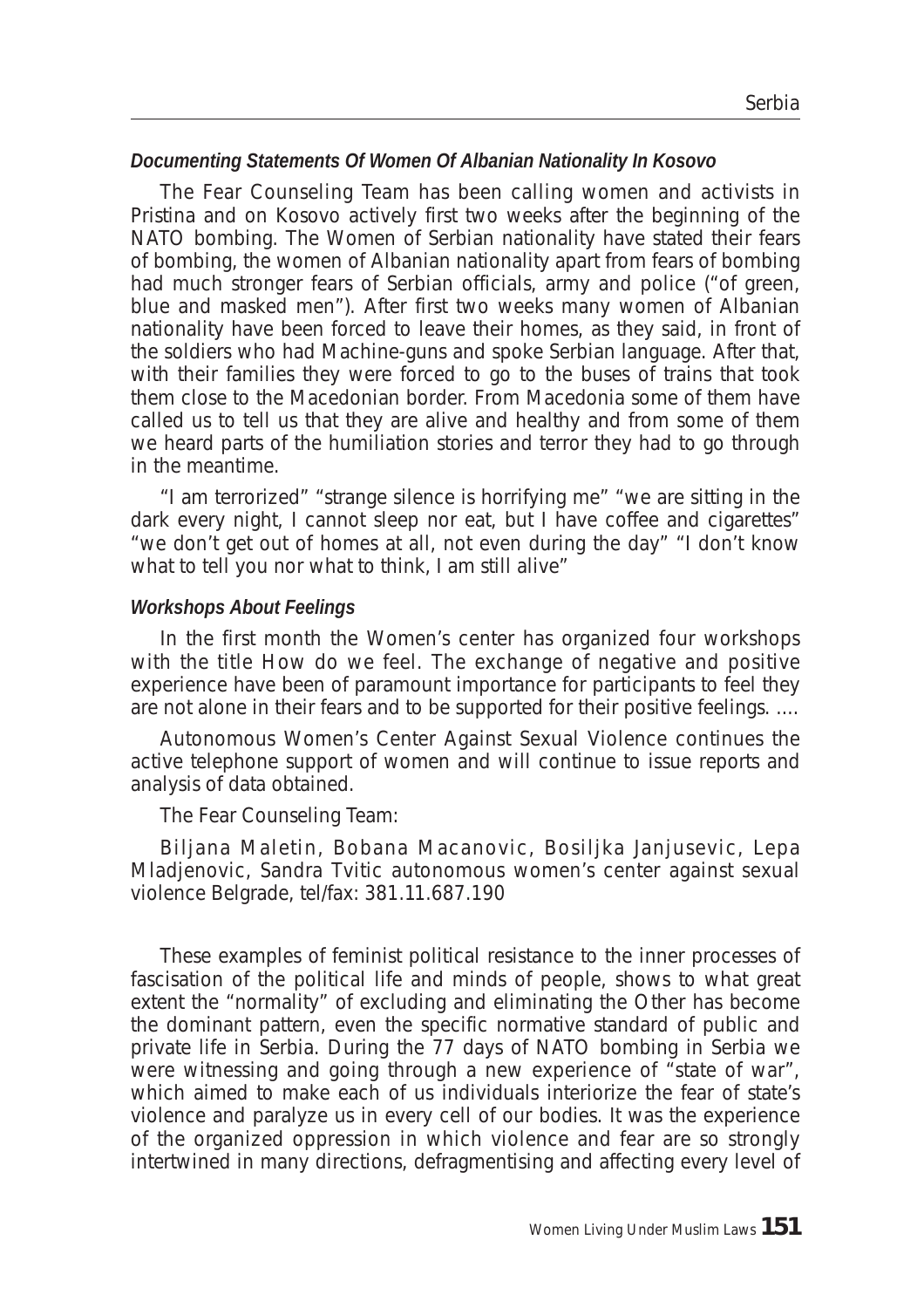our realities, an atmosphere of the instrumentalist threat of overall terror forcing us towards one very precise goal: auto-fixation only on "our" victimization by NATO bombing. The martial law in Serbia as its primary aims had the paralization of the political resistance, fascisation of "ordinary" people, among them even some 'democrats', and cleansing Albanians from Kosovo.

The two months of the state of war in Serbia could be, therefore defined more accurately as the state of fascism. Fascism is, in fact, a very active process, a co-operation constantly invoked for the normalization of its codes, an untransparent but powerful demand for each and every individual, for each and every political subject, to share its norms up to the point of no return when consensus/silence of the annihilation of the Other is reached, and the collaboration becomes "forcefully voluntary" (forcement volontaire).

<sup>\* (</sup>Women's Studies Center Belgrade)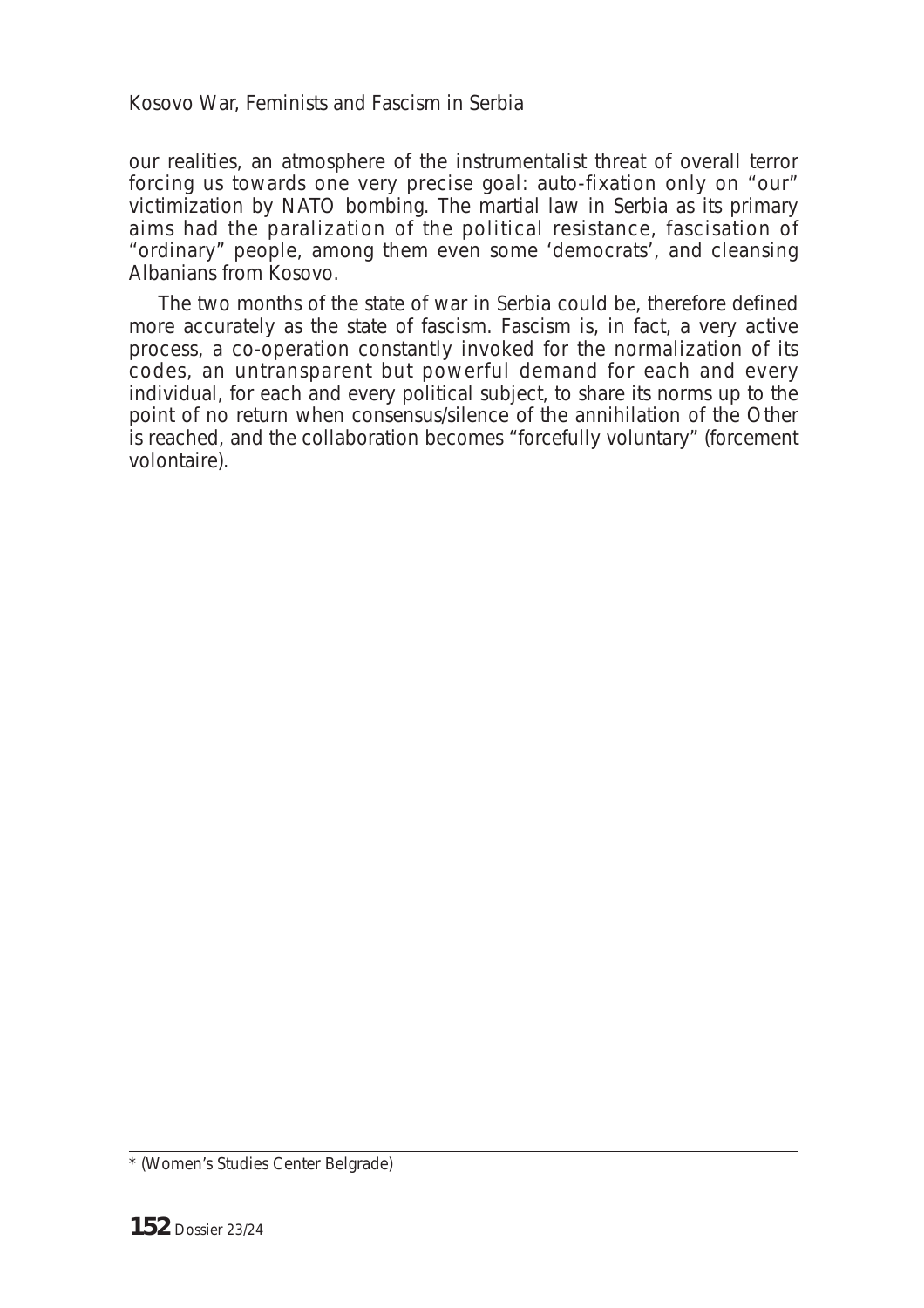# **Words of Flora Brovina during her Trial Ii Nis, Serbia**

9 of December '99

*On 21st January 2000, Rajko Danilovic, Flora Brovina's defence lawyer, filed an appeal against his client' s twelve-year sentence. The appeal hearing was scheduled for 16th May 2000. The appeal called for the Supreme Court to either acquit Mrs. Brovina, or to release her on bail pending a retrial. Grounds for the retrial include violations of the due process during the trial hearings including a breach of the Serbian Code of Civil Procedure. On 7th June 2000 the Serbian Supreme Court has overturned the conviction of Mrs. Flora Brovina and returned the case for review by the Nis District Court. The Supreme Court has recommended that she be released on bail.*

*The decision of the Supreme Court was the result of an appeal hearing that had taken place on 16th May 2000. Although a further decision is likely to be some time, it has been noted that the options for the Nis District Court are to either dismiss the case and order her immediate release, or to order a re-trial.*

In this trial Flora Brovina, a poet and a medical doctor and a leader<br>of the Albanian Womens League from Pristina, Kosova, was<br>sentenced to 12 years of inprisonment by serbian authority for the<br>delict of "organizing enemy of the Albanian Womens League from Pristina, Kosova, was sentenced to 12 years of inprisonment by serbian authority for the delict of "organizing enemy and terrorist activities in the times of Martial law".

Present on the trial were some human rights activists among whome Stasa Zajovic, Women in Black, Radmila Lazic, poet, Natasa Kandic, Humanitarian Law Fund all from Belgrade.

#### **This is her final word:**

"I dedicated my whole life to children and children do not choose their ethnicity, children do not know what ethnicity they are if their parents do not tell them. With my patients, I have never divided them according to their ethnicity, according to religion or the ideological choice of their parents. I feel proud because of this and even if I was not an Albanian I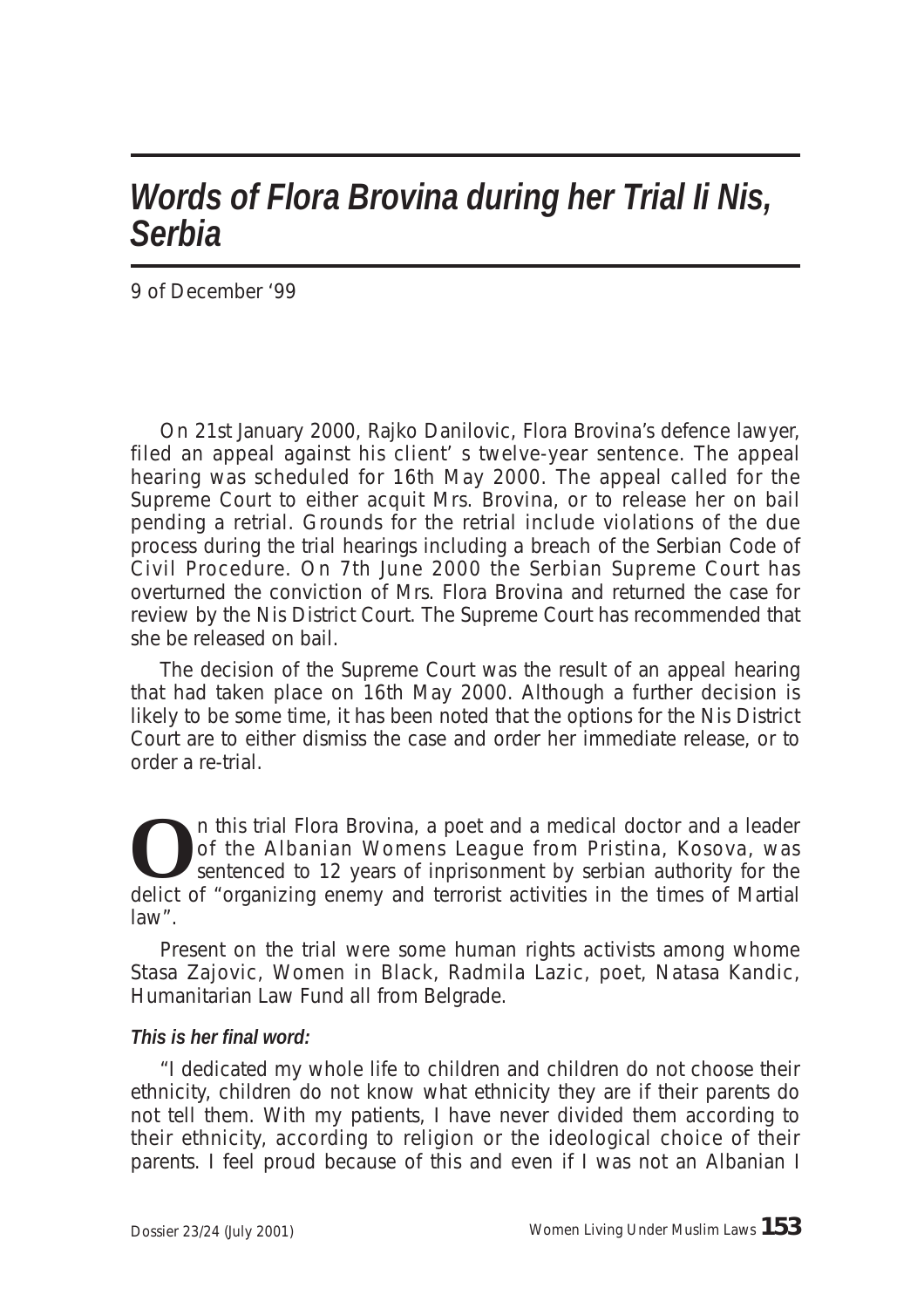would have done the same thing. I am one of the persons most involved in humanitarian work in Kosovo; I have sacrificed my health in order to help women and children. If I were free, I would have had much work, I would help those that are suffering more now; now it is not Albanians that are suffering the most in Kosova, now it is others, and I would work with all my strength in order to help them, Serb, Roma people.

My duty has been to dedicate myself also as a woman, as a doctor, as a poet to the emancipation of the Albanian woman, to her consciousness, to women's human rights, to help them fight for their freedom, to understand that without independence economics cannot succeed nor can freedom. In the League for Albanian Women, I have created bridges of friendship in the country and in the whole world. We have cooperated the most with Serbian women. Serbian women have given me the strongest support, perhaps they knew our problems best, and they have presented our problems best. The Albanian women of Kosovo should never forget this.

I am very sorry that the court underestimates the role of women in the world. It is very important that women enjoy the same equality as men. I will never renounce the right to fight for the rights of women. I will always fight for women's rights.

What the court has accused me of having fought for the secession of Kosovo and the annexation of Albania, I repeat: My country is where my friends are and where my poems are read. My poems are read in Switzerland, India, Brazil, Poland, in each of these countries it is as if I am in their own house. My poems have been published in the Encyclopedia of Poets of Yugoslavia (ex-Yugoslavia) and it is something very important for Albanian women.

The Albanian community has never behaved in this manner with their neighbors, women, and children. Right now in Kosovo, they have gone back to revenge at the end of the twentieth century. I am very sorry for not being free, for being in jail, for not being able to influence more what is happening now in Kosovo, for not being able to do more to lend a hand, to help those that are expelled, displaced. I believe that they will do it as if I were with them; I hope that they will make it because they are women, I hope that they behave in a just manner. I would do anything for them so that they could return to their houses, I would do anything so that the Serbian community and the Albanians reconcile. The intellectuals of Kosovo should give their support to reconciliation, other communities have also fought, they have made even larger wars between each other and now they have reconciled."

Flora left the court walking slowly; the police showed with harsh and arrogant words to the family and friends of Flora that they were not permitted to have any contact with her. Flora's two sisters that arrived from Kosovo, the poet Radmila Lazic, and I went to accompany Flora up to the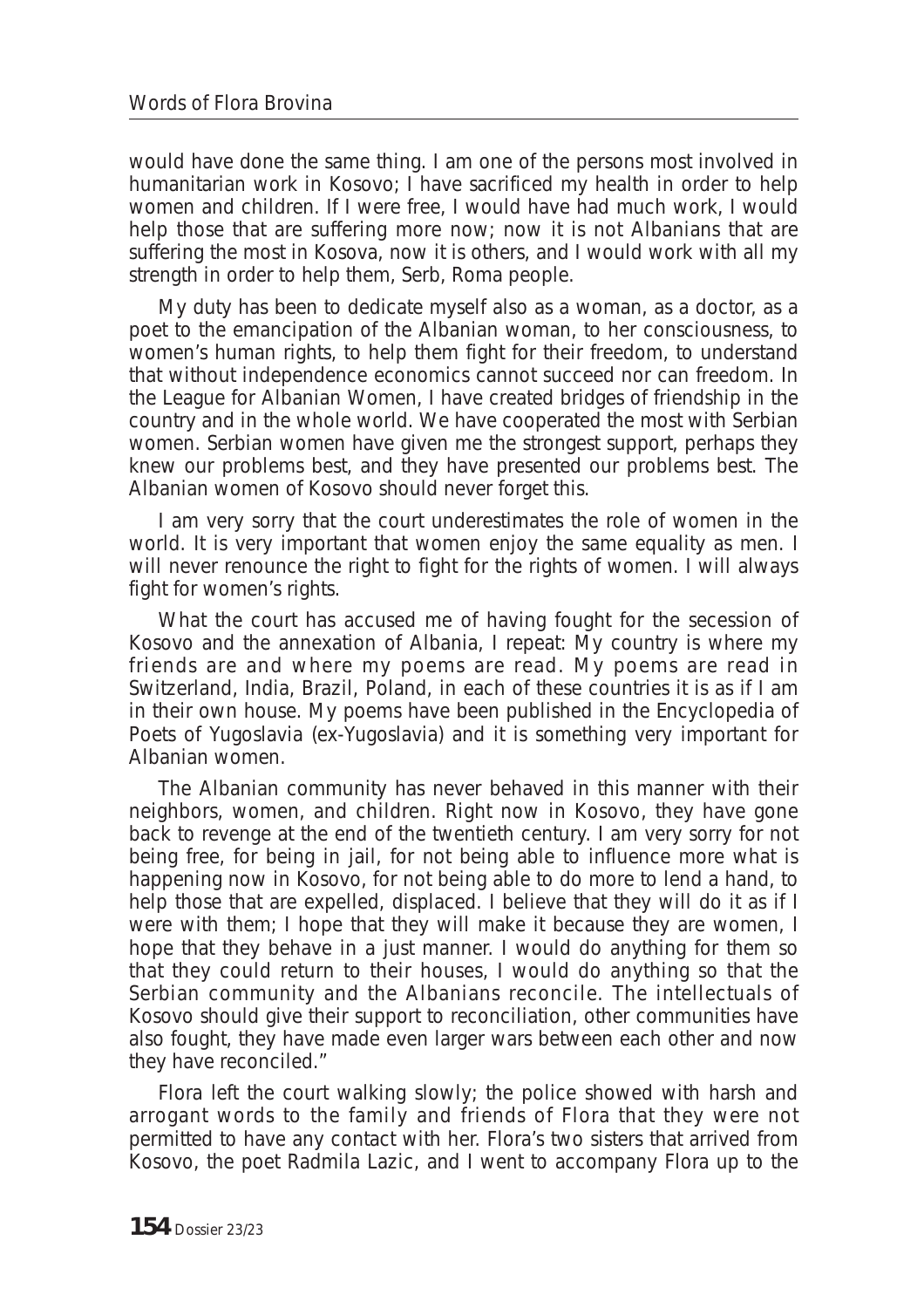police car. For a moment, we succeeded in putting the palms of our hands on the window of the police car. At that moment one of the policemen said with an insolent voice, "She's in safe hands. . ." Two policemen were in the front seat of the vehicle. Before my eyes surged imprisoned women: Leyla Zana, Kurdish, imprisoned in Turkey, Rigoberta Menchu, Aung Suun Ki. . . We waved goodbye to Flora until the police vehicle was gone, while we could see it. I was in a state of "black shame," as Ana Ahmatova says, because each one of us could have been on her place.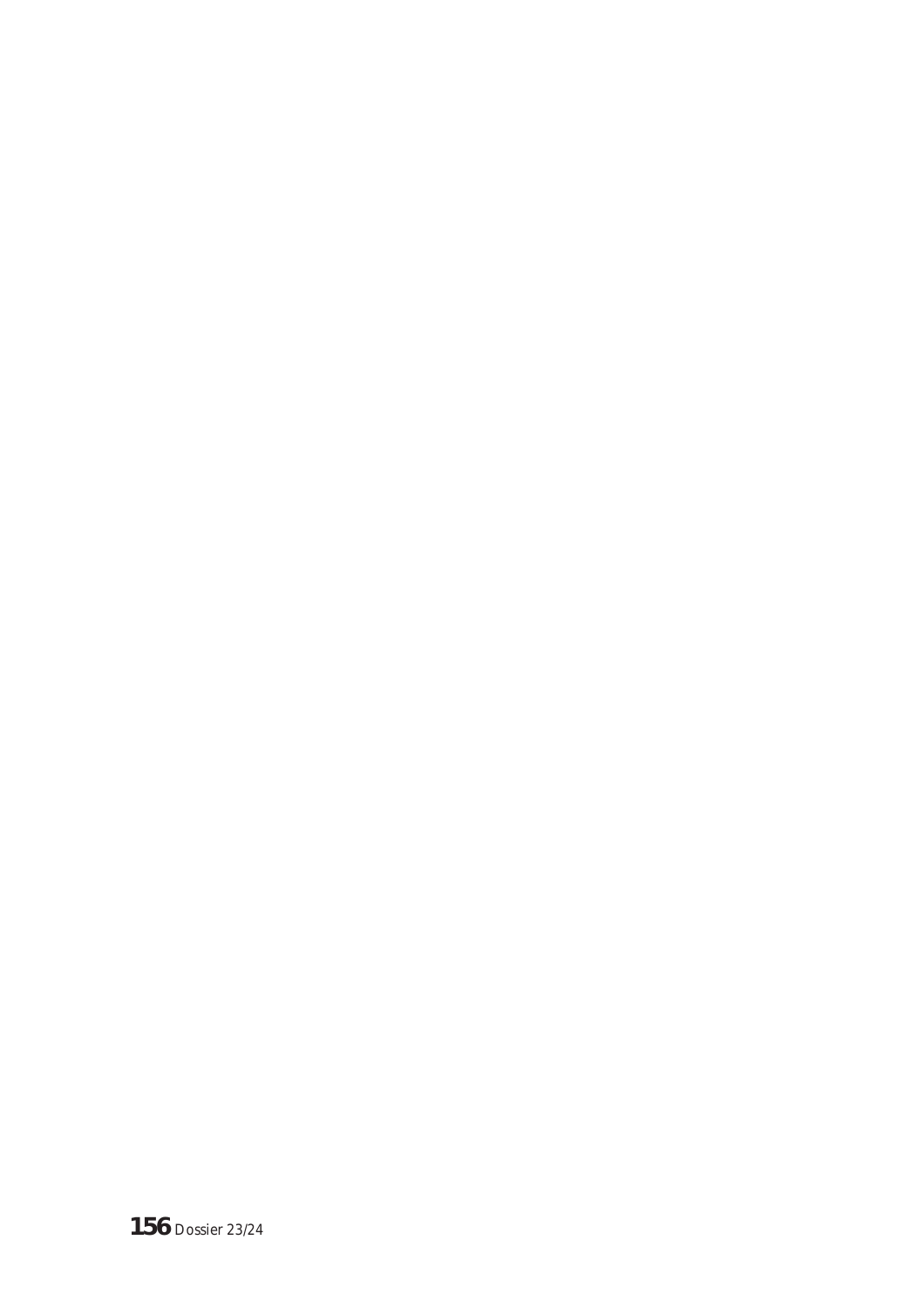# *Resource Index*

**Legal Notes**

**Declarations and Statements**

**Newsbriefs**

**Organisations**

**Books and Papers**

**Periodicals**

**Audiovisuals**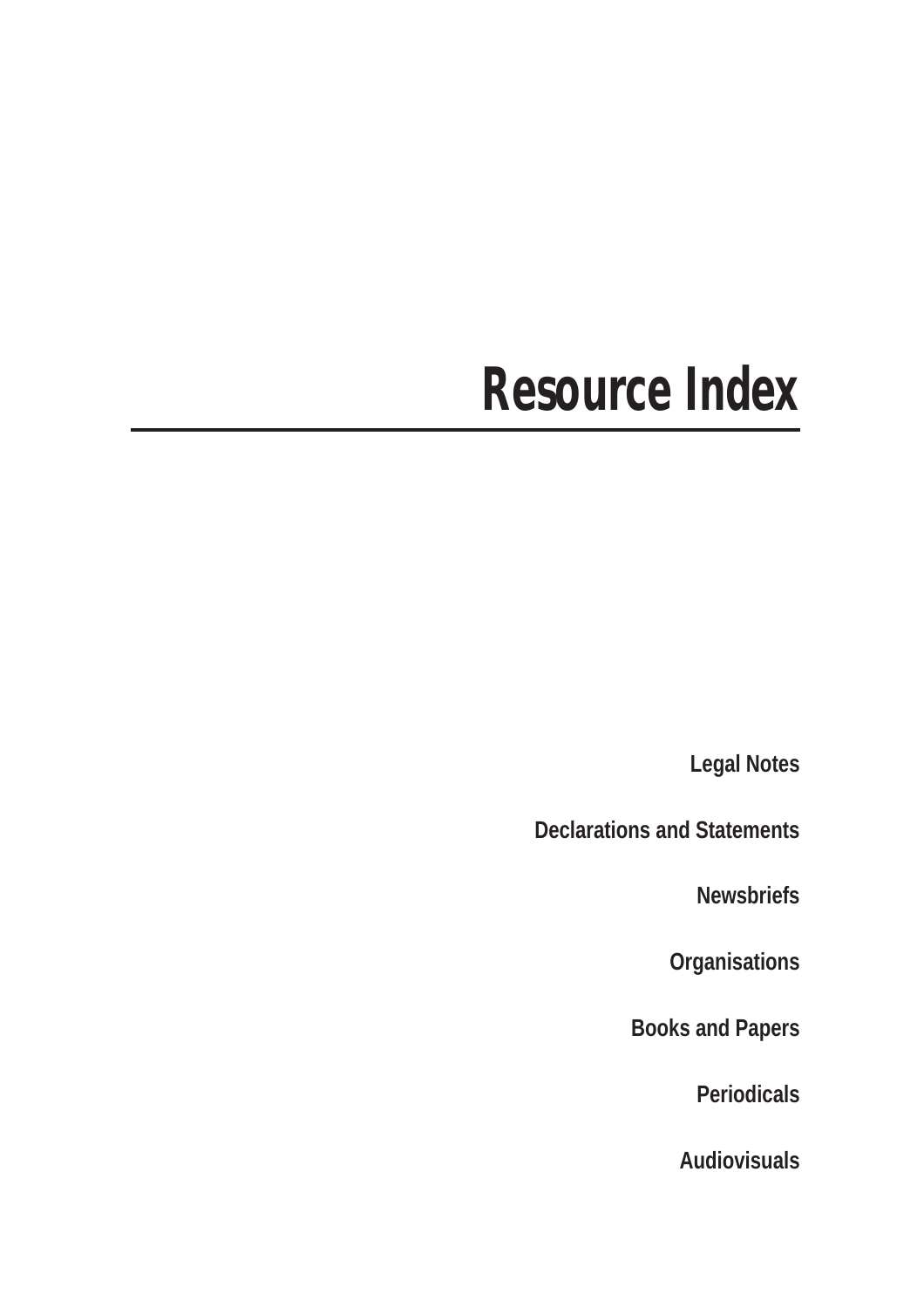# **Legal Notes**

http://www.parliament.the-stationeryoffice.co.uk/pa/ld199899/ldjudgmt/jd99032 5/islam01.htm

# **House of Lords Session 1998-99**

Judgments - Islam (A.P.) v. Secretary of State for the Home Department

Regina v. Immigration Appeal Tribunal and Another Ex Parte Shah (A.P.) (Conjoined Appeals)

House of Lords Lord Steyn Lord Hoffmann Lord Hope of Craighead Lord Hutton Lord Millett

Opinions of thE Lords of Appeal for Judgment in the Cause

Islam (A.P.) (Appellant)

v.

Secretary of State for the Home Department

(Respondent)

Regina

v.

Immigration Appeal Tribunal and Another

(Respondents) Ex Parte Shah (A.P.) (Conjoined Appeals) on 25 March 1999 Lord Steyn

#### My Lords,

The two appeals before the House raise important questions about the interpretation of article 1A(2) of the Convention Relating to the Status of Refugees, 1951, and in particular the meaning of the words "membership of a particular social group." Section 8(2) of the Asylum and Immigration Appeals Act 1993, provides that a person who has limited leave to enter the United Kingdom may appeal to a special adjudicator against a refusal to vary leave

"on the ground that it would be contrary to the United Kingdom's obligations under the Convention for him to be required to leave the United Kingdom after the time limited by the leave." The common features of the two appeals are as follows. Both appeals involve married Pakistani women, who were forced by their husbands to leave their homes. They are at risk of being falsely accused of adultery in Pakistan. They are presently in England. They seek asylum in this country as refugees. They contend that, if they are forced to return to Pakistan, they would be unprotected by the state and would be subject to a risk of criminal proceedings for sexual immorality. If found guilty the punishment may be flogging or stoning to death. In these circumstances both women claim refugee status on a ground specified in article 1A(2) of the Convention, namely that they have a well founded fear of being persecuted for reasons of "membership of a particular social group." The Court of Appeal rejected these claims: Reg. v. Immigration Appeal Tribunal, Ex-parte Shah [1998] 1 W.L.R. 74. Both women have been granted exceptional leave to remain in the United Kingdom. But both women still seek refugee status. The principal question of law is whether the appellants are members of a particular social group within the meaning of article 1A(2) of the Convention. This question can only be considered against a close and particular focus on the facts of the case.

#### **Women in the Islamic Republic of Pakistan**

Generalisations about the position of women in particular countries are out of place in regard to issues of refugee status. Everything depends on the evidence and findings of fact in the particular case. On the findings of fact and unchallenged evidence in the present case, the position of women in Pakistan is as follows. Notwithstanding a constitutional guarantee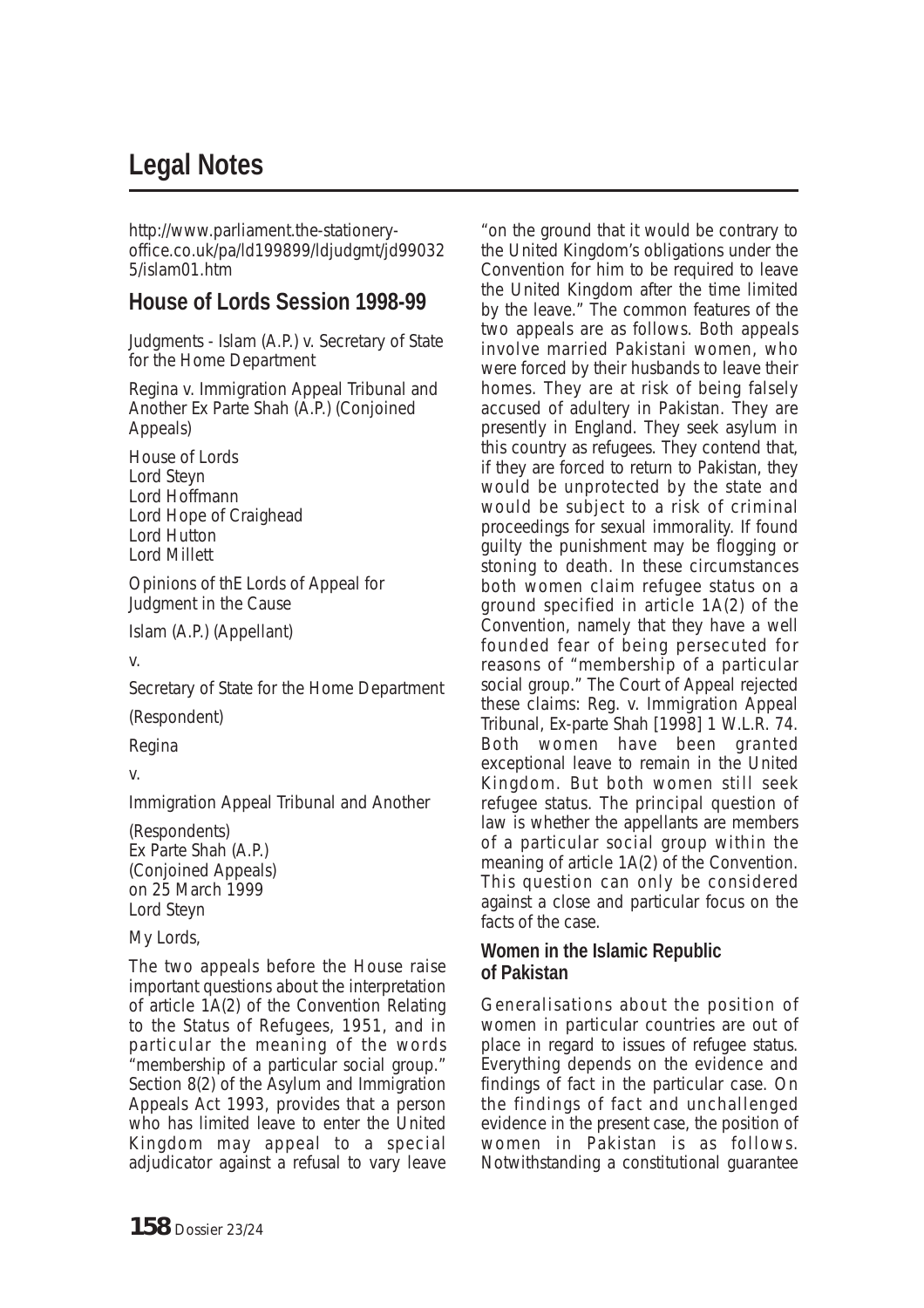against discrimination on the grounds of sex a woman's place in society in Pakistan is low. Domestic abuse of women and violence towards women is prevalent in Pakistan. That is also true of many other countries and by itself it does not give rise to a claim to refugee status. The distinctive feature of this case is that in Pakistan women are unprotected by the state: discrimination against women in Pakistan is partly tolerated by the state and partly sanctioned by the state. Married women are subordinate to the will of their husbands. There is strong discrimination against married women, who have been forced to leave the matrimonial home or have simply decided to leave. Husbands and others frequently bring charges of adultery against such wives. Faced with such a charge the woman is in a perilous position. Similarly, a woman who makes an accusation of rape is at great risk. Even Pakistan statute law discriminate against such women. The position is described in a report of Amnesty International dated 6 December 1995 on Women in Pakistan. The report states, at pp. 5-7:

". . . several Pakistani laws explicitly discriminate against women. In some cases they allow only the evidence of men to be heard, not of women. In particular, the Evidence Act and the Zina Ordinance, one of four Hudood Ordinances promulgated in 1979, have eroded women's rights and denied them equal protection by the law.

Women are also disadvantaged generally in the criminal justice system because of their position in society. . . . Women are particularly liable to be punished under the Zina Ordinance which deals with extramarital sexual intercourse. . . . Offences under this law attract different punishments according to the evidence on which the conviction is based. In cases where the most severe (hadd) punishments may be imposed, the evidence of women is not admissible.

"In a rape case the onus of proof falls on the victim. If a woman fails to prove that she did not give her consent to intercourse, the court may convict her of illicit sexual intercourse. . . .

"The majority of cases tried under the Hudood laws result in convictions carrying the less severe (ta'zir) punishments, but there are also some acquittals and a few convictions involving the most severe (hadd) punishments. . .

"About half the women prisoners in Pakistan are held on charges of Zina; . . . Arrests under the Zina Ordinance can be made without a magistrate first investigating whether there is any basis for the charge and issuing a warrant. As a result, women in Pakistan are often held under the Zina Ordinance for years although no evidence has ever been produced that they have committed any offence. Men frequently bring charges against their former wives, their daughters or their sisters in order to prevent them marrying or remarrying against the man's wishes. . .

"Most women remain in jail for two to three years before their cases are decided, often on the basis of no evidence of any offence."

For what may be a small minority, who are convicted of sexual immorality, there is the spectre of 100 lashes in public or stoning to death in public. This brief description of the discrimination against women, which is tolerated and sanctioned by the state in Pakistan, is the defining factual framework of this case.

#### **The Shah case**

The appellant is 43. Her husband turned her out of the marital home in Pakistan. She arrived in the United Kingdom in 1992 and gave birth to a child shortly thereafter. In June 1993 she claimed asylum. She is afraid that her violent husband may accuse her of adultery and may assault her or denounce her under Sharia law for the offence of sexual immorality. In her case the evidence of state toleration and sanctioning of discrimination against women was sketchy.

This claim was rejected on the ground that the appellant does not come within "a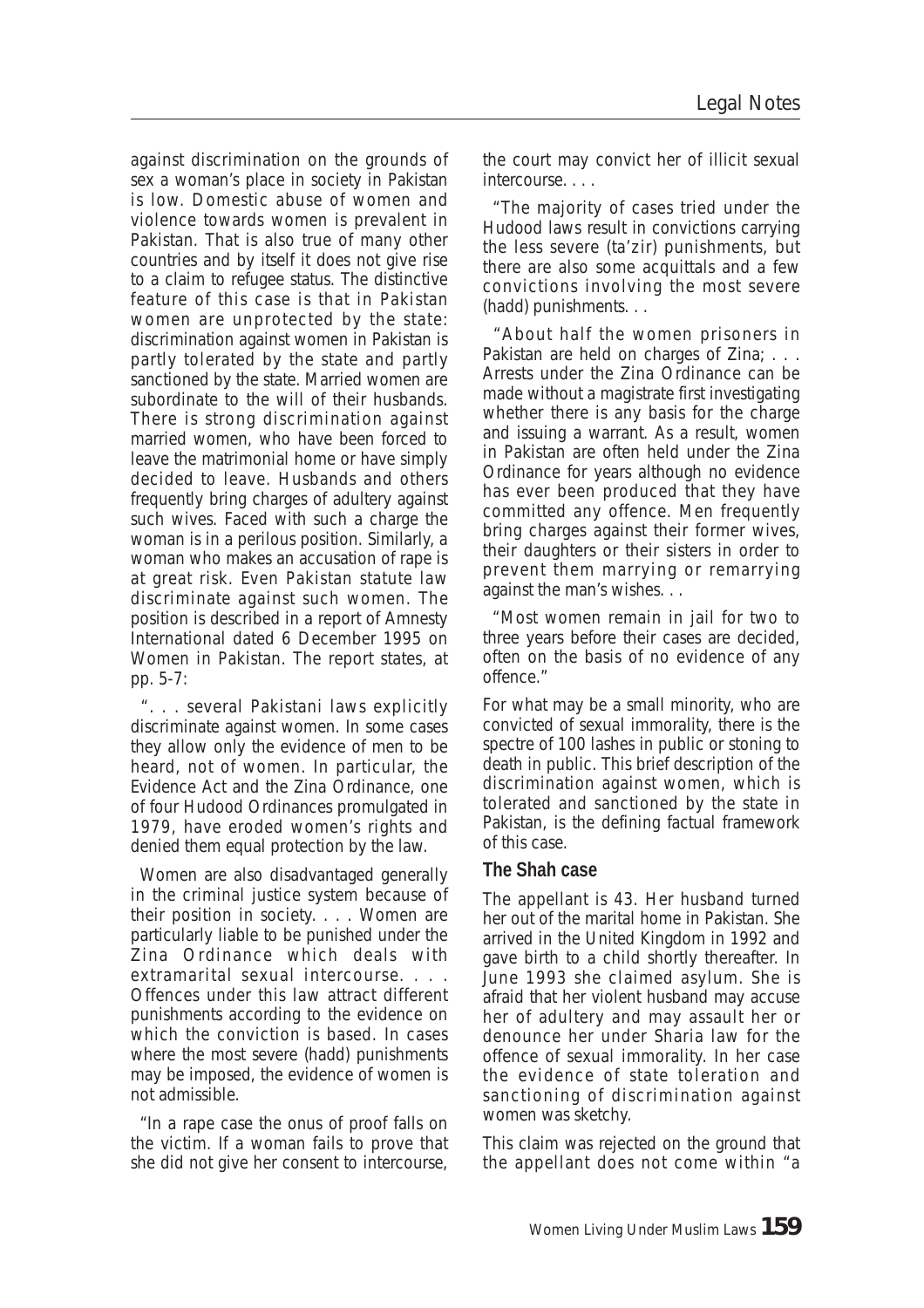particular social group" under article 1A(2). The appellant appealed to the special adjudicator. On 25 July 1995 the special adjudicator found that the appellant's fear of persecution was well founded. But she concluded that the appellant does not fall within "a particular social group", being the only conceivable ground for her Convention claim. On 7 August 1995 the Immigration Appeal Tribunal refused leave to appeal on the ground "that the adjudicator gave clear adverse findings of fact, after giving to each element on the evidence the weight she considered appropriate." The appellant sought judicial review of the refusal of leave. The substantive hearing took place before Sedley J. (now Sedley L.J.). The Secretary of State conceded that the I.A.T. had misdirected itself but contended that relief should be denied because the claim to refugee status is as a matter of law unsustainable. Sedley J. held that the appellant's case is arguable. He granted an order directing the I.A.T. to grant leave and to hear and determine the appeal: Reg. v. Immigration Appeal Tribunal and Secretary of State for the Home Department, Ex parte Shah [1997] Imm.A.R. 145.

#### **The Islam case**

The appellant is 45 and has two children. She arrived with her children in the United Kingdom in 1991. In the same year she claimed asylum. She is a teacher. She married her husband in 1971. He was often violent towards her. But the marriage endured. In 1990 a fight broke out in the school where she was teaching. The fight was between young supporters of two rival political factions. She intervened. One faction became hostile towards her. They made allegations of infidelity against her. These allegations were made, inter alia, to her husband who was a supporter of the same faction. Her husband assaulted her and she was twice admitted to hospital. She left her husband. She stayed briefly at her brother's house. Unknown men threatened her brother. She could not remain with him. After a brief stay in a temporary refuge she came to the United Kingdom. In claiming asylum she relied on two Convention grounds under article 1A(2), namely a well founded fear of persecution for reasons of (1) membership of a particular social group and (2) political opinion.

The claim was rejected. By a determination dated 7 December 1995 the special adjudicator accepted the evidence of the appellant. She found that the appellant had been persecuted in Pakistan. She also found that the authorities in Pakistan are both unable and unwilling to protect the appellant. But she held that as a matter of law the appellant was not a member of a "particular social group" because the group could not exist independently of the feared persecution. Moreover, she found that on the facts neither the particular political faction nor the appellant's husband persecuted her because of an actual or perceived political opinion. By a determination of 2 October 1996 the I.A.T. dismissed the appeal. The I.A.T. found that the appellant cannot be said to belong to a particular social group because the "subgroup does not . . . have any innate or unchangeable characteristic, nor is it a cohesive homogeneous group whose members are in close voluntary association." The I.A.T. further concluded that on the facts the appellant's persecution was motivated neither by an actual nor attributed political opinion.

# **Zimbabwe: Court Rules Women Are Not Adults for Family Law**

Originally posted in IGC member conference: list.beijing95

Date: May 6, 1999

Posted by: beijing95-l@netcom.com

/\* Written 12:46 PM May 6, 1999 by beijing95-l@netcom.com in list.beijing95 \*/

"[B95: ] Zimbabwean Women Stripped o"

Subject: [B95: ] Zimbabwean Women Stripped of Rights (fwd)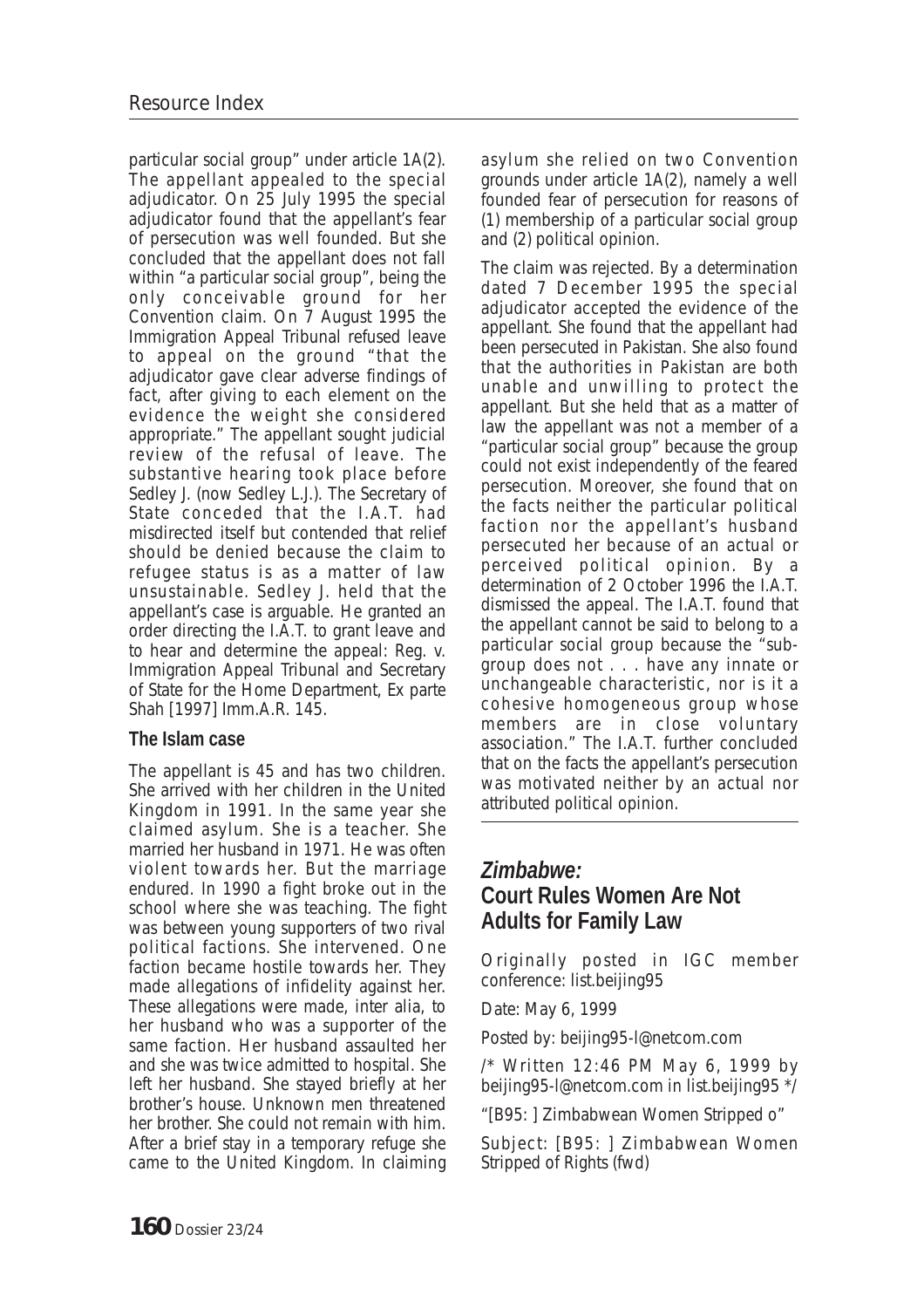From: joan r saks berman <jberman@unm.edu>

Two disturbing messages about the Zimbabwean Supreme Court s decision to strip women of their equal rights under Zimbabwean law.

Dear PAR-leuses,

A quiet but unanimous decision of the Zimbabwe Supreme Court last month said that "the nature of African society" dictates that women are not equal to men. According to cultural norms, the Court said, women "should never be considered adults within the family, but only as a junior male, or teen-ager".

Welshman Ncube, the nation's leading constitutional scholar, said:

"Basically, there's nothing left of the gains women's rights have made in the past 20 years. It's a full-bench decision, 5-0, by the Supreme Court. There is no appeal. They meant to settle this question once and for all."

The case that sparked the decision involved 58 year old seamstress Vennia Magaya, who sued her half-brother for her portion of her father's estate after the brother threw her out of the house.

According to Zimbabwe's laws and constitution, she had a clear claim as heir to the estate. The laws have now been erased.

A Knight-Ridder news item that broke the story also quotes a Zimbabwean columnist, living in the U.S., who apparently typifies Zimbabwean men's attitude to women. He recently ridiculed gender relations in the U.S. and wrote that equal rights for women have resulted in huge numbers of sissified men" who are turning to homosexuality because women are frustrating their "natural desires".

PAR-leuses may recognize the poisonous influence of Zimbabwe's president (despot), Robert Mugabe, who has railed against homosexuality, free speech and feminism. Zimbabwe is reportedly sliding into economic uin and political chaos under

this corrupt regime, which has wasted millions on sending troops to fight for Lawrence Kabila in Congo.

Michele Landsberg

Date: Mon, 19 Apr 1999 08:37:17 -0400

From: Women Leaders Online <wlo@WLO.ORG>

Subject: WOC Alert 4/18/99 - Zimbabwe Women Stripped of All Rights

WOC Alert 4/18/99 - Zimbabwe Women Stripped of All Rights;

• TODTW This Thursday; PBS Leads Backlash When Zimbabwe broke free of colonial rule 20 years ago, the country recognized the work of women in the long drive for freedom by guaranteeing women equality under the new law. The nation's constitution, a separate law enforcing women's rights and several international human rights treaties all served to provide a basis for outlawing discrimination on the basis of gender. The country thus moved forward as an independent egalitarian nation.

But recently, equality for women came to a halt in Zimbabwe. The nation's Supreme Court just reversed all the laws protecting women, ruling that "the nature of African society" dictates that women are not equal to men, especially in family relationships. The court, by a 5-0 decision, said centuriesold African cultural norms, which are not written down, say women should never be considered adults within the family, but only as a "junior male."

There is no appeal for this think. For it is the triumph for conservatives in Africa who have urged that the clock be turned back to pre-colonial days.

could not own land, inherit property from their deceased husbands or fathers, choose their own wedding arrangements or have any rights to their children in the case of divorce.

Their husbands could practice polygamy as they wished. While Zimbabwe's actions run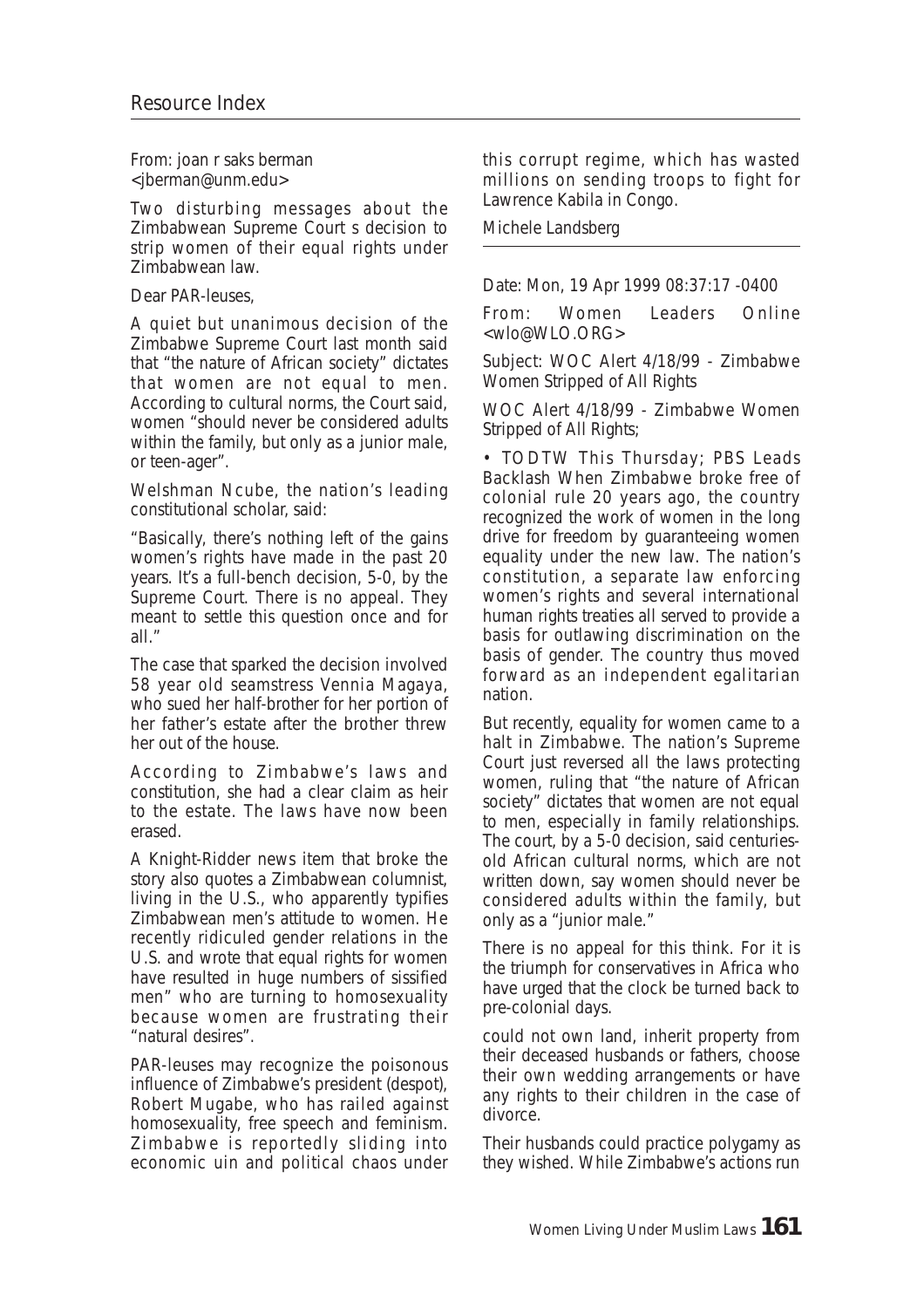counter to much of what is happening in Africa - a woman in Kenya recently became the first to sue her husband for domestic abuse, and female genital mutilation was outlawed in West Africa, for example - the Zimbabwe action gives hope to reactionaries everywhere. Under the guise of "family values," women will be forced to enter the 21st Century with the same rights they had in the 19th Century. ACTION: Tourism is a major industry in Zimbabwe.

Let the Zimbabwe Tourism Authority know that you are unwilling to visit a nation which turns its back on promises made to more than half the population. You can write to or call (sorry, no email readily available) the Authority at: Zimbabwe Tourism Office Rockefeller Centre Suite 1905 1270 Avenue of the Americas New York N.Y. 10020 United States of America Tel: 212-332-1090 Fax: 212-332-1093

WOC Alerts are distributed for free by: Women Leaders Online/ Women

Organizing for Change, <http://wlo.org>http://wlo.org We're building a network of one million women and men to gain equality for women. Help us reach our goal by forwarding this to all of your friends!! T To subscribe,

mailto:listserv@listserv.aol.com>mailto:lists erv@listserv.aol.com

with the message: subscribe WOC firstname lastname

• Please Post Widely! Women Leaders Online/Women Organizing for Change PO Box 11019, Washington DC 20008 Voice/Fax: 202-364-3018 E-mail: wlo@wlo.org

Web: http://wlo.org>http://wlo.org To subscribe,

mailto:listserv@listserv.aol.com with the message:

subscribe WOC firstname lastname To unsubscribe,

mailto:listserv@listserv.aol.com> with the message:

unsubscribe WOC To change your address, unsubscribe from your old address and subscribe from your new address. Please visit our website at <http://wlo.org>http://wlo.org. Thank you!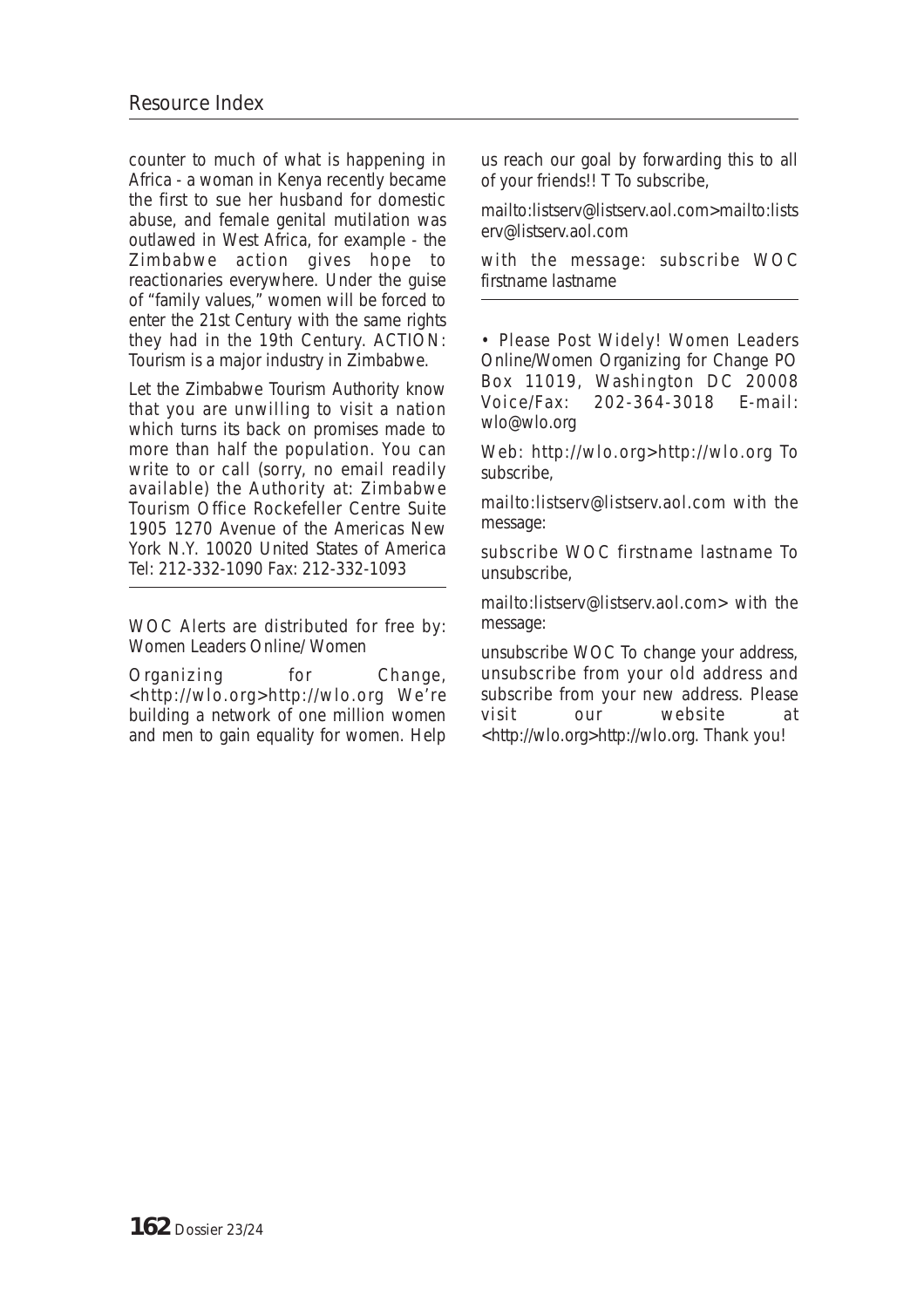#### 8th March 2000

# **International Day of Actions for Women's Rights**

Women in Black against Fascism

The women, s movement traditionally marks 8th March by actions organized out in the streets. Women in Black, feminists and pacifists have held manifestations on the squares of Belgrade for ten years now.

This year we wish to say that fascism has become part of our everyday lives and a method of survival for many. Getting accustomed to violence is also fascism.

Fascism takes a thousand disguises from our kitchen to our bedrooms because we are being taught that it is we who are always a bit better than the others.

#### **We use the term fascism because:**

It makes us indifferent to everything violence, the suffering of others, aggression, massacres, destroyed houses, death That indifference is fascism.

- Because we settle for a constructed reality and irresponsibility fearing rejection and isolation. That too is fascism.
- Because violence has become part of our everyday lives ˆ children are beaten because they are different, the media are being suffocated because of what they see and hear. All those whose opinions are different are beaten or imprisoned. " The important thing is that the Party has survived, we can substitute the people."
- Because life has become irrelevant: that is why our salaries are 74 DM, our schools are cold and our teachers are hungry, city transport is insufficient and so are medicaments, sugar, oil and milk, that is why people are ill and are simply dying.
- We Women in Black, have decided to:
- Be sensitive to the slightest crime in our surroundings. We refuse to take the role of victims and the divisions into "us" and "them".
- Never forget Others, because we believe that the experience of Others is as important as our own.
- Speak up about repression, war, poverty, compulsive conscription, non-existent bridges, burning villages because silence will not bring salvation.
- Be disobedient to the state, to our father or husband, because we believe that there is an anti-fascist in every one of us.
- Take responsibility for hope because we label fascism, we are aware of it, we are not intimidated and we oppose it by big and small actions of disobedience daily.
- Solidarity with the different is the policy we advocate
- On Wednesday, 8th March 2000, we will hold a vigil on Republic Square from 15:30 till 16:30. Join us there!

Belgrade, 7th March 2000

*Women in Black*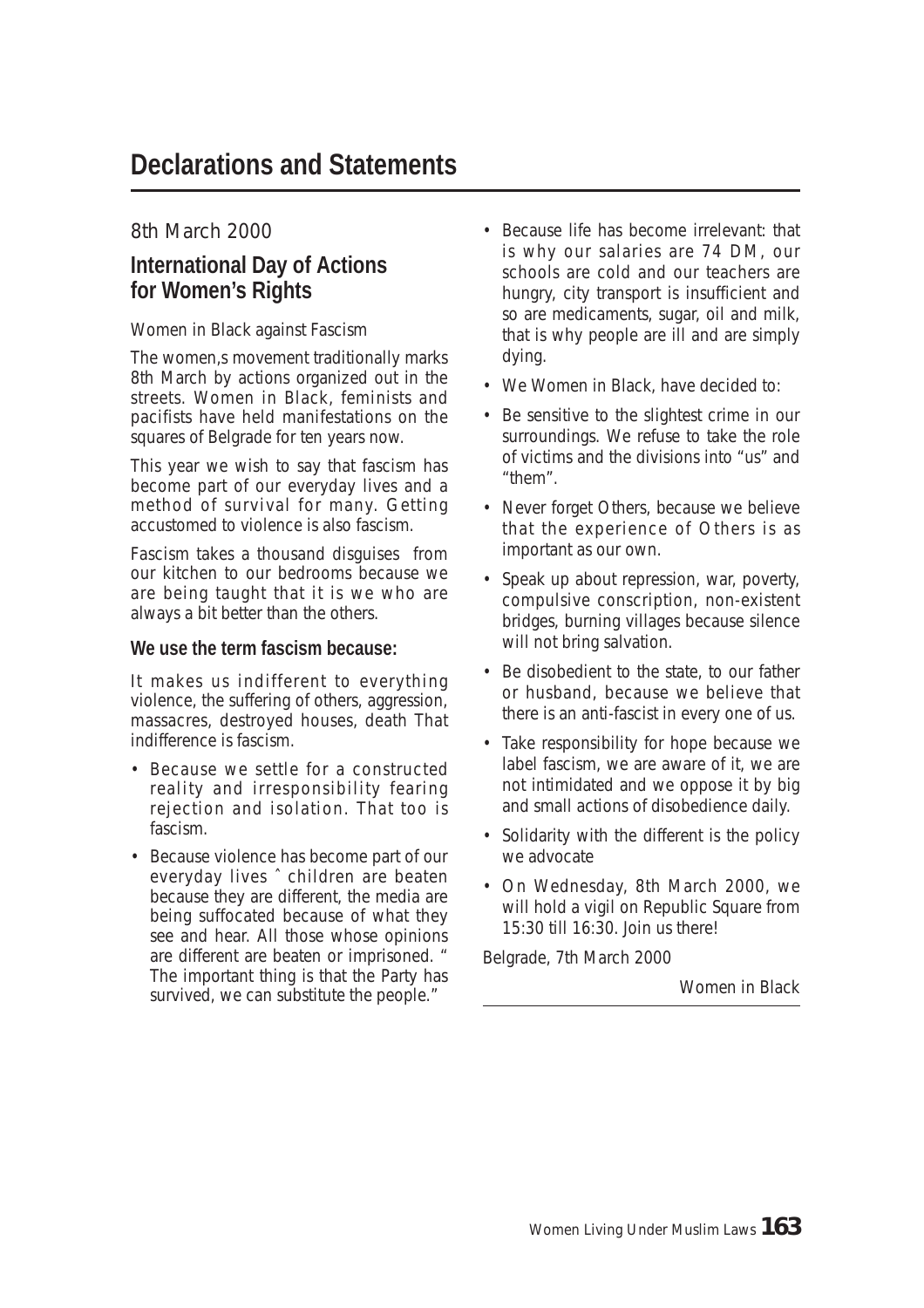# **Newsbiefs**

# **Afghanistan: Thousands of civilians massacred by Taliban: Amnesty**

June 16, 1999

• LONDON, June 16 (AFP) - Afghanistan's Taliban massacred thousands of civilians, tortured thousands more and made women prisoners in their own homes in 1998, Amnesty International said Wednesday in its annual review.

• The human rights groups said after the Islamic militia took Mazar-e-Sharif in the north of the country from opposition forces, "Taliban guards deliberately and systematically killed thousands of ethnic Hazara civilians".

• "They were killed in their homes or on the streets, or executed. Women, children and the elderly were shot while trying to flee the city."

• The report added one group of prisoners was executed in front of villagers near Hairatan, 70 other men had their throats slit in Mazar-i-Sharif and more than 100 people suffocated inside metal containers transporting them from the city to Sherbarghan.

• "Thousands of people were killed; thousands of others remained missing," it said. Over the year, the dead included two United Nations workers and a UN captain.

• Thousands of people were also killed "deliberately and arbitrarily" by different warring factions, according to the report. And more than 1,000 civilians were reportedly victims of landmines.

• Amnesty also detailed the detention and killing of all ethnic groups other than Pashtun.

• Thousands of Hazara, Tajik, Uzbek and Panjsheri men and boys were detained, said the report.

• "Almost all prisoners detained on suspicion of opposing the Taliban were reported to have been tortured or illtreated," said Amnesty.

• In addition, said Amnesty, the Taliban's ultra-strict interpretation of Moslem Sharia law prompted widespread human rights violations.

• Included among hundreds detained and ill-treated for defying Taliban edicts were "men not attending congregational prayers, those trimming facial hair, taxi drivers carrying women passengers and tailors making women's clothes".

• "Executions and other cruel, inhuman or degrading punishments were believed to be widespread," said Amnesty.

• "Of those announced, eight people were flogged, including a women accused of adultery who was given 100 lashes at the Kabul Sports Stadium in February in front of some 30,000 spectators."

• The group also catalogued 14 public amputations and 10 public executions, including five men convicted for sodomy who were crushed to death by a wall, sometimes pushed by their own families.

• On women, Amnesty said: "Tens of thousands of women effectively remained prisoners in their own homes.

• "Fears of punishment prevented tens of thousands of women from seeking education and employment or leaving home without a close male relative.

• "Many of those accused of defying the edicts were taken to detention centres where they were humiliated or beaten by officials of the Deparment for the Promotion of Virtue and the Prevention of Vice."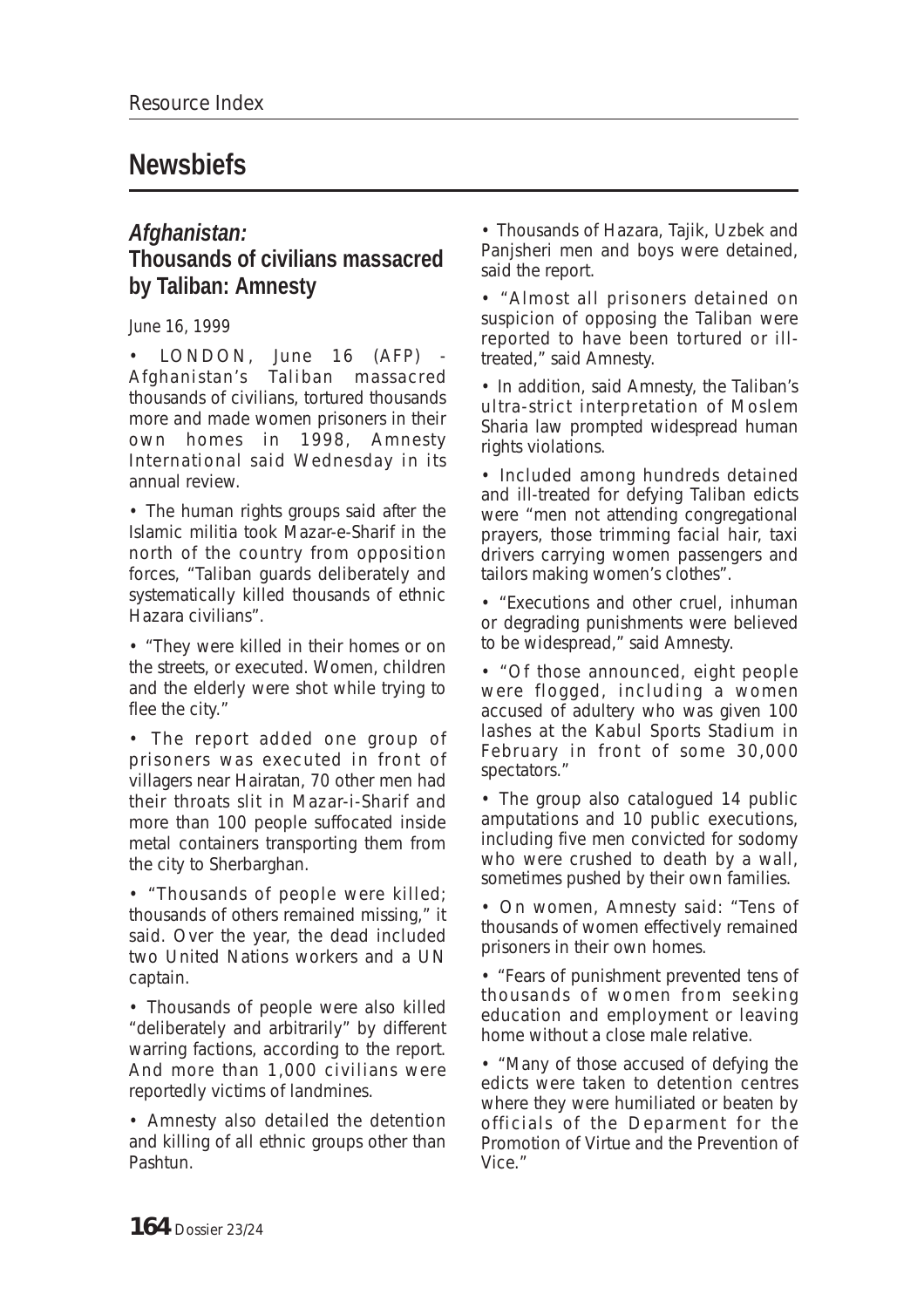• Finally, said Amnesty, with neighbouring countries supplying weapons to their favoured factions, "the prospects for peace remained remote".

# **Afghanistan: Afghanistan's Taliban : Going Beyond Its Islamic Upbringing**

*by Kenneth J. Cooper* 

Foreign Journal [03/09/1998]

The Washington Post | FINAL | Page A14

Copyright 1998, The Washington Post Co. All Rights Reserved ]

In the past century, an influential Islamic seminary in this northern Indian town has churned out more than 300,000 edicts based on Muslim law, covering matters ranging from the proper regulation of mosques to personal disputes between spouses.

Every month in recent years, six clerics at the Deoband seminary have promulgated 200 edicts, or fatwas, which carry the weight of religious law for millions of Muslims on the Indian subcontinent. But despite that voluminous production, the seminary's chief interpreter of Islamic law had never heard of several fatwas in effect in one part of the region.

Is there anything in Islam that forbids women from wearing white socks?

"Nothing," said Mohammad Zafeeruddin, Deoband's chief mufti.

Must Muslims paint street-level windows in their homes black? "This is not according to Islamic law," he replied. "Whether it is black or any color depends on personal choice."

Does Islam ban kite flying? "There is no harm as long as it does not disturb your daily" prayers, said Zafeeruddin, looking more and more bemused by a foreign visitor's questions.

"Who is issuing these fatwas?" interjected Adil Siddiqui, a retired bureaucrat in charge of the seminary's public relations.

They were issued by the Taliban , a militant Islamic militia that has seized control of more than two-thirds of Afghanistan in the past four years. The Taliban , whose leaders have imposed what may be the world's most radical interpretation of Islam on areas under their control, trace the group's theological roots to the seminary here in predominantly Hindu India. Many members of the Taliban were schooled in Pakistani seminaries based on the Deoband model.

"Of course, the Deoband seminary is a source of inspiration and guidance for us," said Naim Jan, political adviser to Mohammad Omar, the Taliban 's leader. "For all of our teachers and scholars, the Deoband seminary is a theological source."

But the Taliban has gone far beyond the multitudinous dictates of its theological source in zealously pursuing a stated goal of establishing a "100-percent Islamic government." Its leaders say their aim is to be purer even than the government of Saudi Arabia, which administers Islam's holiest shrines, imposes a similar brand of Islam and subsidizes the Taliban . Iran, whose 1978 revolution focused Western attention on Islamic fundamentalism, has branded the Taliban 's version "medieval."

The Taliban has issued more than 60 edicts regulating aspects of daily life down to permissible dress and diversions — and has enforced the orders with thrashings. Bans on girls attending schools and most women working outside the home have stirred international condemnation, causing all but three nations to withhold diplomatic recognition and prompting some aid organizations to curb operations in one of the world's poorest countries.

The word taliban signifies religious students and refers to the militia's roots.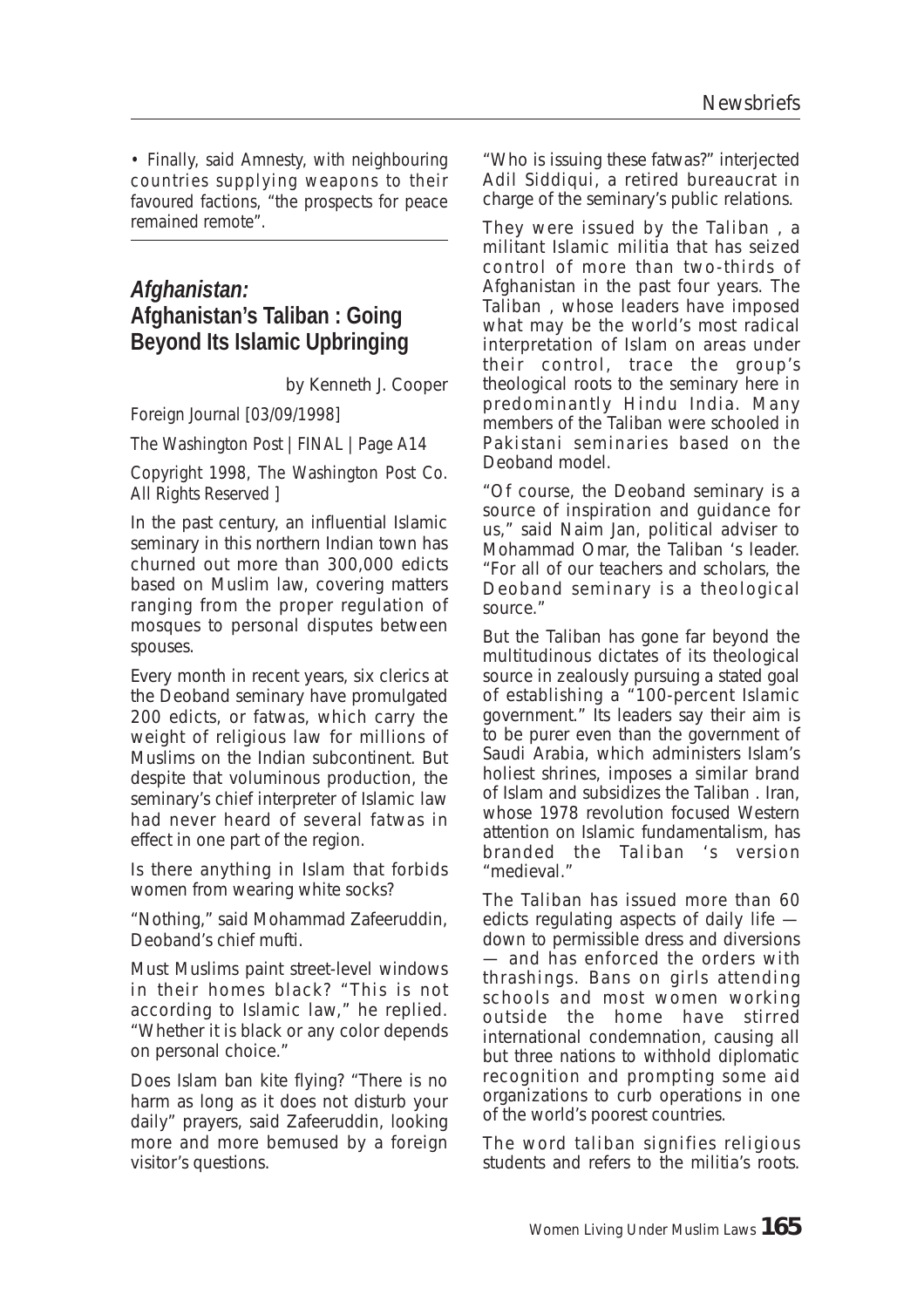Pakistani intelligence sources acknowledge that the nation's main spy agency, the Inter-Services Intelligence directorate, sent agents to Islamic seminaries in border areas of Pakistan to motivate Afghan refugees to create a militia in 1994 and plunge into Afghanistan's civil war.

Those sources said that the spy agency promoted the Taliban movement and then assigned military advisers to its fighting units with the knowledge of U.S. officials, who did not object.

State Department officials distanced the United States from the Taliban after its fighters seized Kabul, hanged Afghanistan's former communist ruler, Najibullah, and imposed restrictions on women.

In addition to the extreme nature of some of its edicts, it is the Taliban 's propensity for violence that distinguishes its version of Islam from that propagated by easygoing, smiling clerics at the Deoband seminary, about 600 miles southeast of Afghanistan.

On the seminary's neat, orderly campus, where 3,000 bearded students undergo from four to 12 years of Islamic education, the teachings sound decidedly similar to those followed by the Taliban . For example, the seminary urges Muslim women to wear a loose garment that covers their bodies from head to toe. But a Hindu woman who toured the campus wearing jeans, with her head and face uncovered, encountered little hostility. Any woman on Kabul's streets in similar dress would risk being thrashed by religious police.

Likewise, Deoband clerics and the Taliban agree on separate schools and workplaces to "protect" females from unwanted male attention. But the seminary has not gone as far as banning girls from school or women from work.

Rafiq Zakaria, an Islamic scholar in Bombay, said the principal difference between the school and the militia is that "what the Taliban are doing is taking these practices and these tenets and imposing them. Deobandis never imposed them. They have preached them."

Jan, the adviser to the Taliban leader, said that difference is the legacy of the factional fighting that followed the Soviet withdrawal from Afghanistan in 1989 after a decade-long military occupation. "There has to be a difference between the students who grew up in war and those who were raised in peace," he said. "In Afghanistan, the gun is a feature of daily life, while in India that's not the case."

Perhaps because of the militia's coercive tactics, the seminary's representatives have expressed mixed feelings about the Taliban , at times dissociating themselves from their theological kin.

"We do not know what they preach, what they do," said Marghub-ur-Rahman, the seminary's rector. "We are not concerned with the Taliban at all."

But Siddiqui, the public relations director, praised the Afghan militia for "in every respect . . . following the teachings of Islam" although he did take exception to several edicts. "Both these schools [of Islam] are quite near to each other, and they have affinity," he said.

Special correspondent Kamran Khan contributed to this article from Peshawar, Pakistan.

Contact: http://www.washingtonpost.com

CAPTION: Students review books of Islamic edicts at a mosque in Deoband, India, where the Taliban militia that rules in Afghanistan has theological roots.

# **Arab World:**

The Economist, 30 November 1999 http://www.economist.com/editorial/freefor all/current/ir4740.html INTERNATIONAL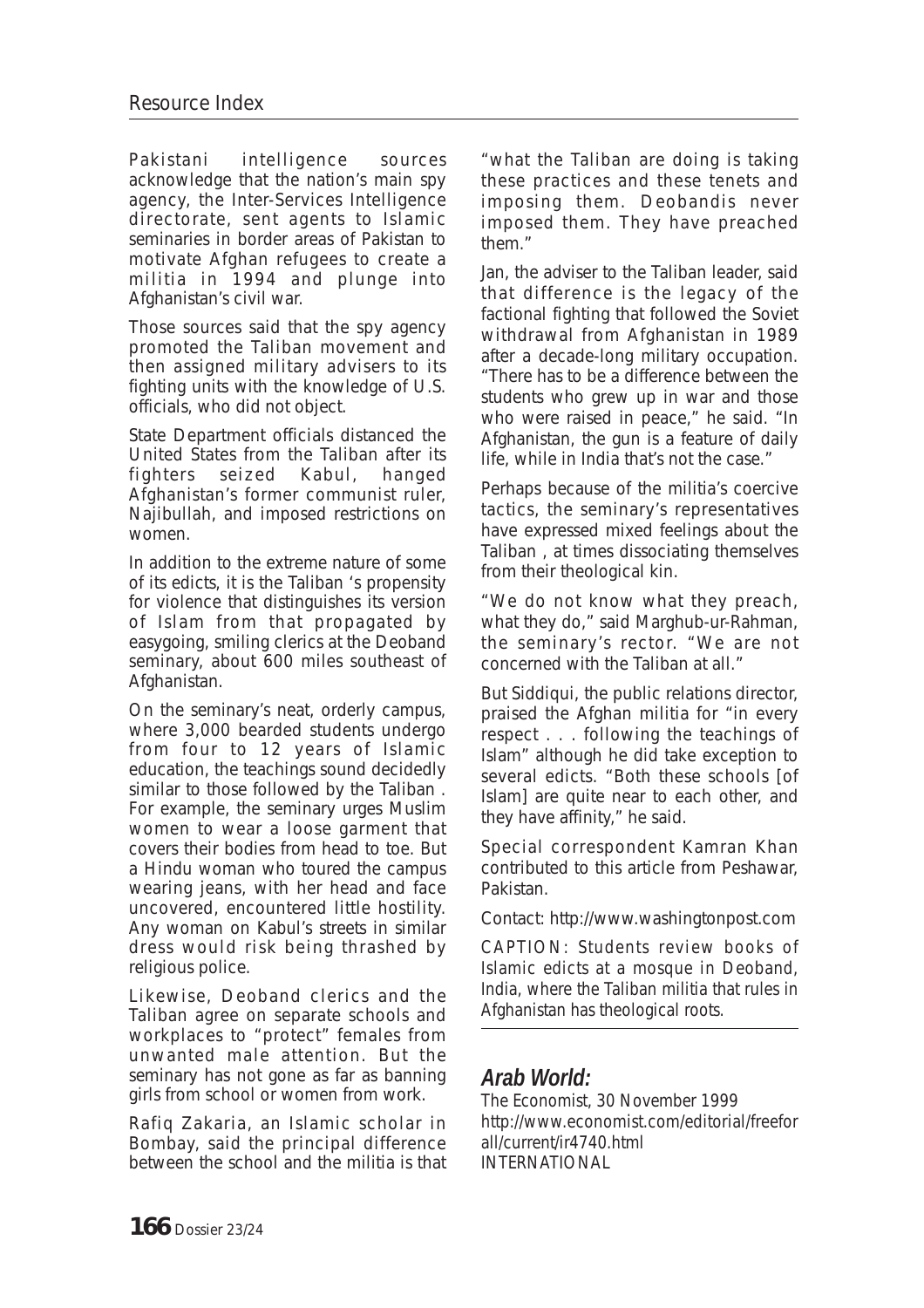# **A hundred years of fortitude Cairo**

Arab women are pushed backwards, sideways and just occasionally forwards in their struggle for political and legal rights

KUWAIT'S parliament this week voted down the ruler, s decree that would have granted women political rights. Luckily for Kuwait's women, the vote was lost not only because of strong Islamist opposition but also because members were annoyed with the government for trying to rule by decree. Parliament is expected to pass its own, similar law before long. But the weeks of fuss, in one of the few Arab countries with a vigorous legislature, underscore the enduring sensitivity of women, issues in Arab societies.

Since 1899, when Qasim Amin, an Egyptian writer, published a seminal treatise blaming his society's backwardness on its oppression of women, Arab women have advanced, a little. In liberal Tunisia, polygamy is banned, and women enjoy easy access to divorce and abortion. In Algeria and Iraq, women have long done well in professions such as the law, medicine and science. Even in the conservative Gulf, girls now receive three times the years of schooling that their mothers had.

Yet speakers at a recent conference in Cairo called "A Hundred Years of Arab Women's Liberation" found little to celebrate. "The title has nothing to do with reality," complained a Palestinian participant. Leaving aside extreme cases such as Saudi Arabia, where women are still forbidden to appear unveiled or to sit in a restaurant alone, even "progressive" countries have progressed little in the past 20 years.

Egypt, whose legal system and social customs have long been models for other Arab countries, provides an instructive case. In the 1920s, veiling fell out of fashion and women entered universities.

Having won the right to vote in 1956, Egyptian women went into politics, securing reforms such as an official (widely ignored) ban on female circumcision, as well as winning senior posts in government. In 1967, a personalstatus law that would have superseded traditional Islamic rules and guaranteed absolute equality in family matters was tabled. But then came war with Israel, and the law died.

A conservative tide spearheaded by Islamic fundamentalists has since stalled women, s progress. Under a 1980 constitutional amendment, Islamic law was enshrined as Egypt, s "chief source of" legislation‰. Accused by Islamists of bowing to western notions of femininity, the women's movement lost steam. With Islamic law on their side, Egyptian men may divorce their wives with a simple oath. Women must pursue divorce laboriously through the courts, a process that can take six years. Given that a third of Egyptian women have been beaten by their husbands, according to a 1995 survey, such delays are punitive.

Furthermore, divorced mothers have right of custody only up to the age of 12 for girls, and ten for boys, after which the child must be surrendered to the father. And though Islamic law protects women, s right to property, it allots them only half the share of male relations in inheritance. Even Egyptian criminal law, based on old French models, is discriminatory. A man who catches his wife in an act of adultery and murders her can expect a sentence of just three years, whereas his wife in similar circumstances would face a full life sentence. Nor do women have the right to pass on their nationality. About 80,000 Egyptian children, many of them products of brief marriages to Gulf Arabs, have no nationality, and so no right to free public education or other services.

Yet the picture is not all bleak. Laws may hold Egyptian women back, but their education continues to improve. Between 1970 and 1998, the proportion of girls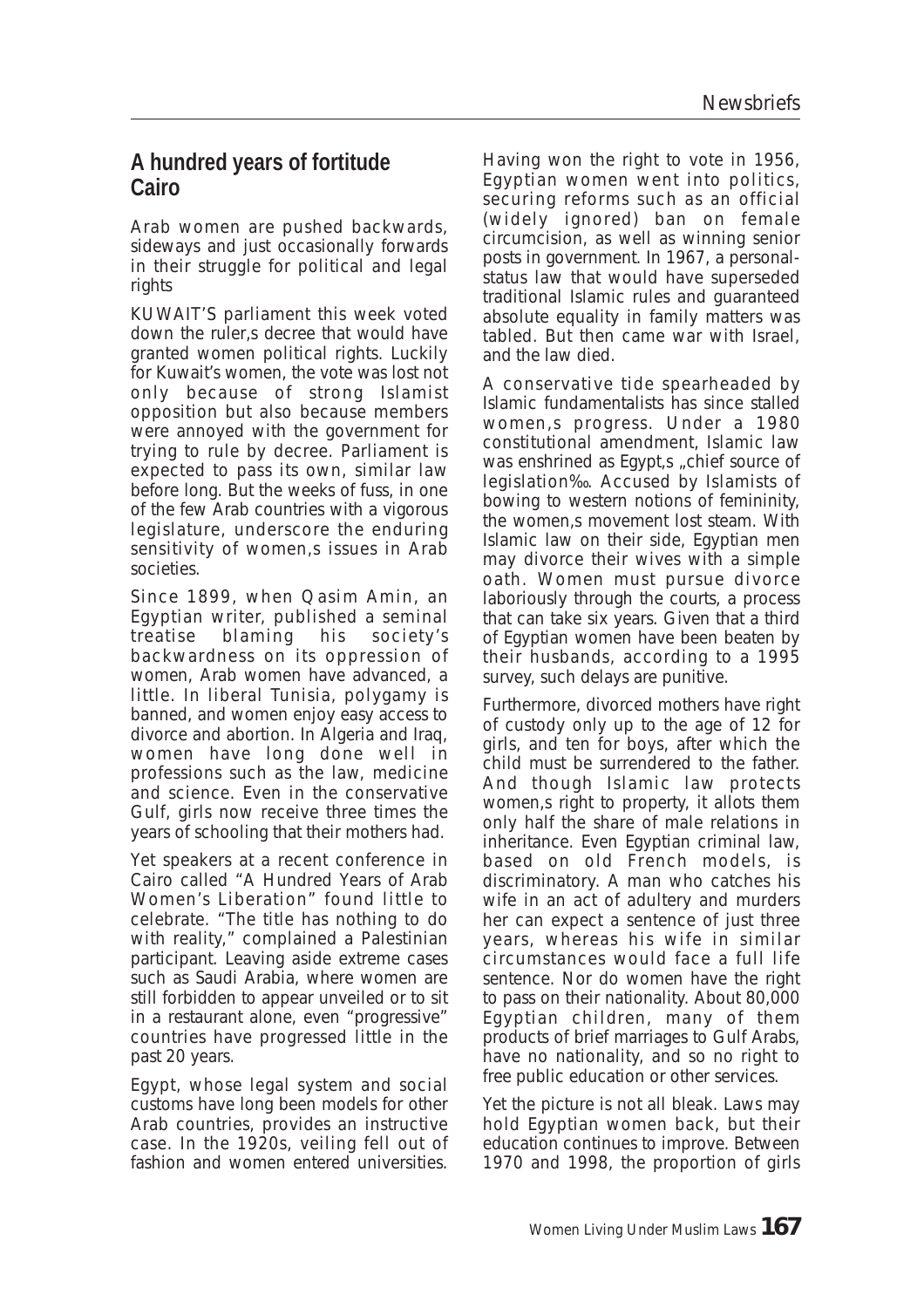attending primary school rose from 50% to 72%. Likewise, between 1976 and 1995, the number of women with jobs climbed from 6% to 23%.

The same story applies throughout the Arab world. Women have won more schooling and jobs, but precious little political influence. The percentage of girls attending school in Oman, for example, has more than quadrupled since the 1970s. In Lebanon, Kuwait, Bahrain, Qatar and the United Arab Emirates, more women attend university than men˜although this is partly because men tend to go abroad for their education. And in all Arab countries where statistics are available, women, s share of the workforce has at least doubled in the past 20 years.

Yet everywhere in the Arab world, discriminatory rules continue to bolster entrenched patriarchal attitudes. The effects are striking. Only 3% of Arab parliamentarians are women, for example, compared with a world average of 13%. In most Arab cities, unmarried women rarely dare to live alone. Those who venture into male preserves, such as cafés, are considered fair game for harassment. In a stark manifestation of male chauvinism, laws in many countries grant leniency to men who kill female relations suspected of tarnishing family "honour".

As in Egypt, progress on women, issues halted in other Arab states when frightened governments tried to buy off conservative opponents by polishing their Islamic credentials. Now, with the Islamist threat abated, momentum for change is beginning to build again, at least in some countries. A handful of governments have even recognised women as a potential bulwark against Islamist influence. And Arab women's organisations are again pressing their agenda.

Mohammed, the new king of Morocco, used his first public speech to call for further women, s emancipation, to the dismay of his more conservative subjects. One of his ministers has since proposed reforms to ban polygamy, raise the minimum age of marriage and alter the inheritance laws in women's favour. The Jordanian government has asked its parliament to change the light sentencing of "honour" killers˜though parliament is doing what it can to resist such change. Even Egypt is busy streamlining its divorce proceedings.

Moreover, in the arch-conservative Gulf, change is afoot. Earlier this year, women in Qatar voted in municipal elections and even stood for office, though none won it. In Oman, the sultan has appointed women to his consultative council. In Saudi Arabia, too, there are muted hints at reform. This summer, a powerful prince publicly criticised the kingdom's ban on women drivers. In October, women were allowed for the first time to attend, as observers, sessions of the Shura, an appointed body which is the kingdom's only representative institution. But they were sternly reminded by the Shura,s chairman that Islamic law, as he sees it, denies them any right to public office.

# **Saudi Arabia:**

The Independent, 15 May 2000 http://www.independent.co.uk/news/Wor ld/Middle\_East/2000-05/ harveynichols170500. shtml

# **Your highness, is that Gucci or Dior under your veil?**

Saudi Arabia is strictly Islamic. Women must wear robes and veils. So why has Harvey Nichols opened a store there? To cater for very rich, fashion-conscious princesses, of course

*By James Sherwood*

#### 17 May 2000

On Sunday Harvey Nichols launched its first flagship store of the millennium. If I told you all the women in the room wore head-to-toe black, you wouldn't be at all surprised. Honey, it's a fashion party after all. You would, however, be shocked to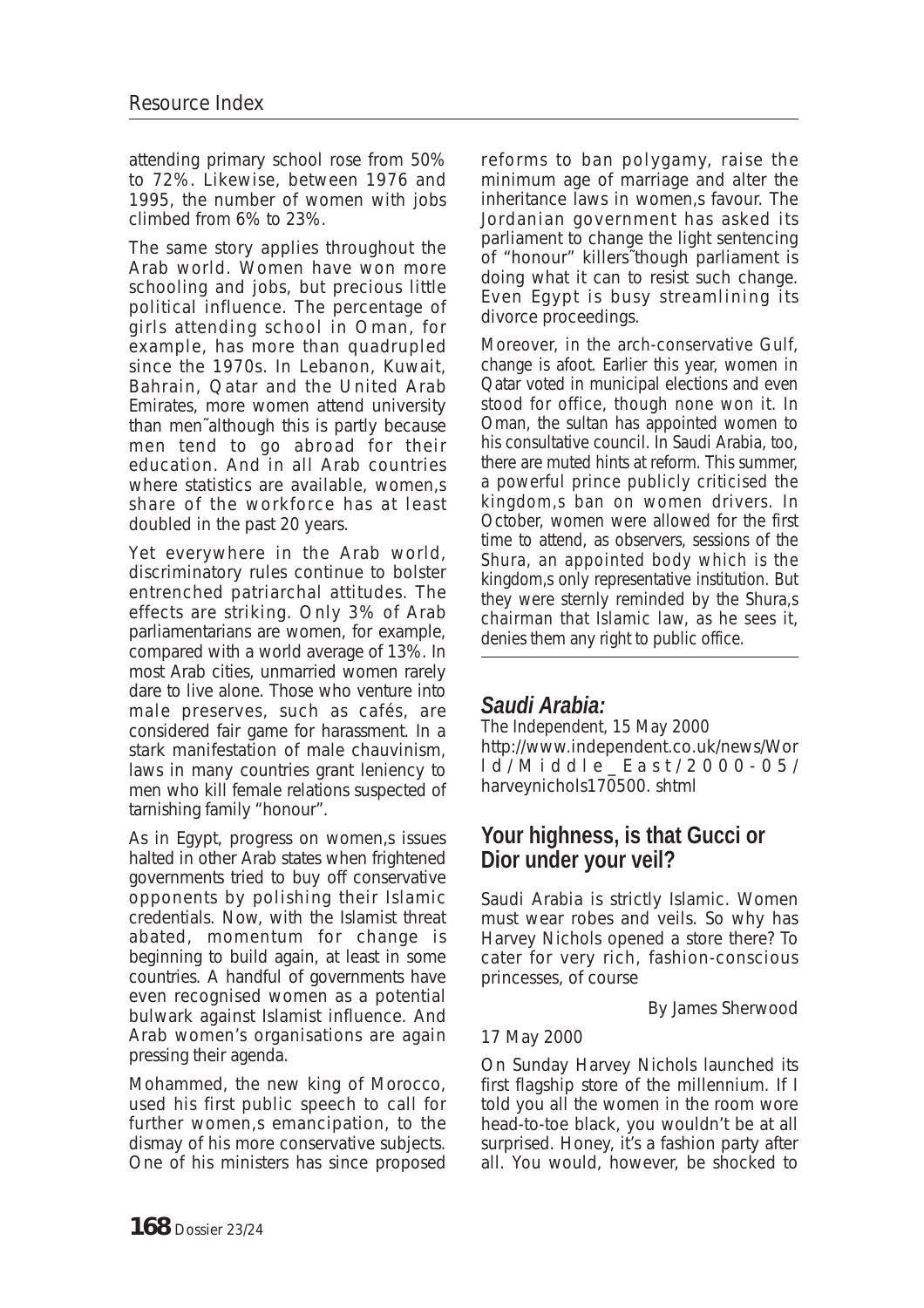learn that women were on the whole conspicuously absent from the gala dinner for 1200 royals, millionaires and dignitaries. Welcome to Harvey Nichols Riyadh, 80,000sq ft of designer frocks in the heart of the new Sir Norman Fosterdesigned Al Faisaliah Centre.

Unlike the glitzy Saudi resort of Dubai, Riyadh is not a Gulf golf tourist-trap. This Middle Eastern city is a bastion of Islam where all Saudi women must wear the veil in public. A woman cannot be seen in public with any man bar her husband, and cannot drive a car. Fashion magazines are forbidden, as are adverts depicting the human body. Even shop mannequins with heads or hands are banned. Patsy and Edina would provoke a fatwah before they even left the airport.

So why should Knightsbridge's raciest designer department store choose to take the veil? "If I told you that Riyadh has 9,000 princesses, then you might begin to understand why Harvey Nichols belongs in Riyadh," says the company's buying director Sue Whiteley. "A woman must wear the abaia in public, but she will be wearing Western clothes beneath the veil. The princesses will entertain at all-female parties in their palaces. This is their party circuit. The level of sophistication and fashion knowledge is incredible. You'd imagine they'd be dripping in Chanel but the most popular label in Riyadh is Donna Karan."

It is no secret that Saudi princesses keep Paris couture alive. The most infamous Saudi fashionplate is Mouna Al-Ayoub, the Lebanese former wife of Saudi businessman Nasser Al-Rachid, who will routinely order 30 pieces of Paris couture per season. Riyadh, it seems has another 9,000 Mounas with comparable time and money at their disposal.

Harvey Nichols Riyadh slips effortlessly between Leeds little sister (50,000sq ft) and Knightsbridge big mama (150,000sq ft). In midtown Riyadh, the Al Faisaliah Centre stacks up Saudi's first skyscraper (276m high), a subterranean banqueting

hall, 40,000sq m retail mall, a five-star hotel and a luxury apartment complex. Saks 5th Avenue is due to join within the year.

"Riyadh is an emerging market with no quality retail," says Harvey Nichols Group commercial director Patrick Hanley. "It also has a population of three and a half million whereas Dubai, maybe a more obvious choice, has under a million. As the home of the Saudi royal family, Riyadh also has a formal, extravagant court circular. No one will see these women in Western clothes apart from their husbands and other women at home. That doesn't mean they are not informed about Western taste levels. They are a very sophisticated, educated and well-travelled people."

When Sue Whiteley went on a research mission to Riyadh she found major standalone stores for Donna Karan, Christian Dior, Gucci and Dolce & Gabbana. "These are all closed shops," she says, "which means women must be veiled and accompanied by husbands. They are staffed by men, and the women don't try anything on. They were quite depressing spaces. They weren't addressing the taste levels or fashion knowledge of these women."

Harvey Nichols Riyadh is a combination of open and closed. Of the 80,000sq ft, 10,000 is set aside for personal shopping. This sanctuary is women only. The princesses can leave their drivers in the chauffeur's lounge and retreat to the privacy of the closed section to try on their clothes, experiment with make-up at one of 20 cosmetics stations. "There is very little for women to do in Riyadh," says Whiteley. "We want Harvey Nichols to be a destination for the ladies to come and spend the day, as women do in Knightsbridge."

Harvey Nichols say they want to bring the personality of Knightsbridge to Riyadh. But the two cultures are as different as Patsy Stone and the Singing Nun. Harvey Nichols is aiming to be the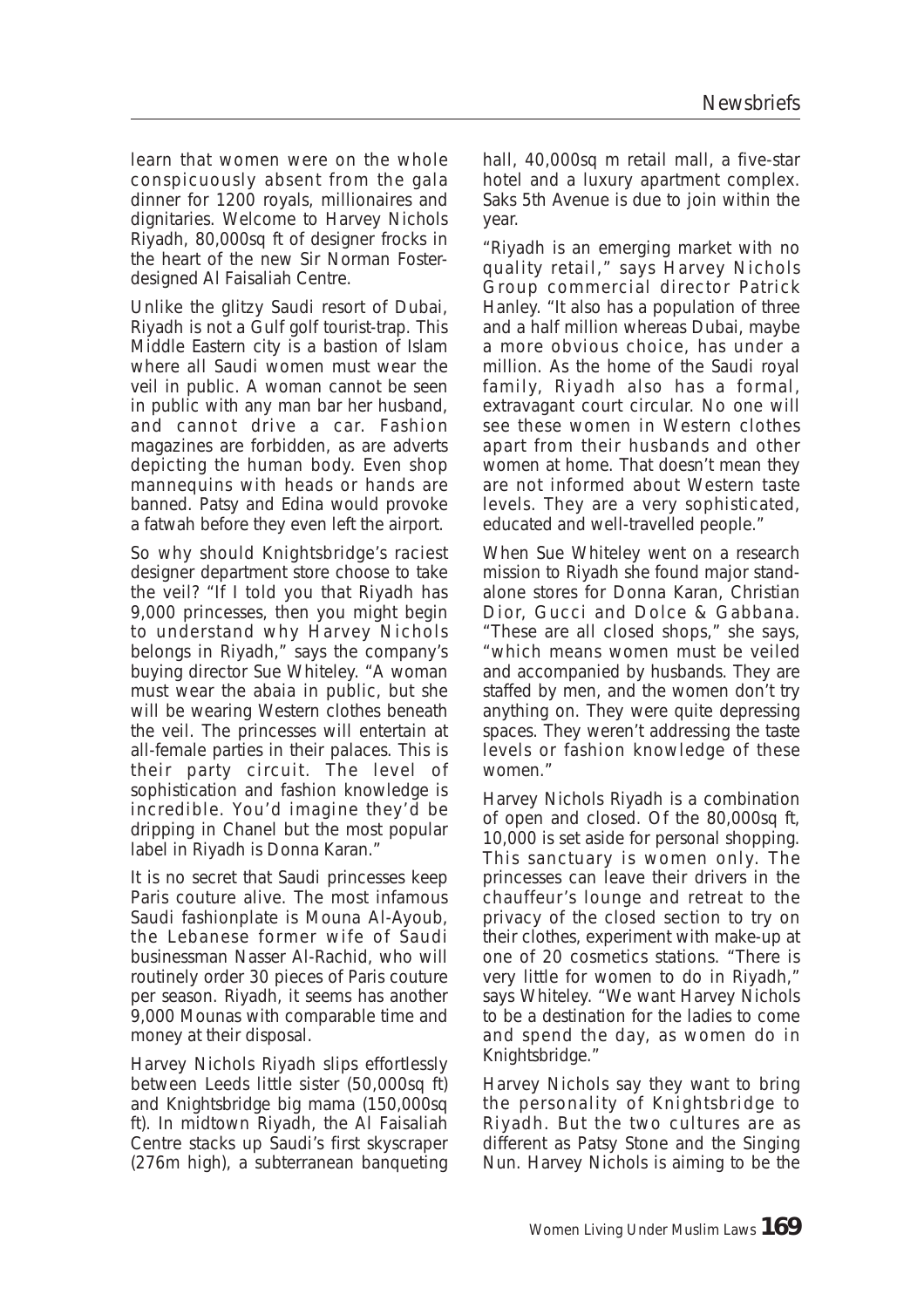Jemima Khan of fashion retail, marrying Western Style with Islamic culture.

"I was amazed to see the young Saudi princes telling me they would like to see labels like Patrick Cox, Alexander McQueen, Jean-Paul Gaultier, Maharishi and Mandarina Duck. When men come of age they wear the long white thobe and headdress but they wear Western clothes when in Europe or the States. When wearing the thobe, Saudi men will accessorise with a fantastic Mont Blanc pen, Alfred Dunhill cufflinks or a superb Patek Philippe watch. The briefcase is an important status symbol, too. So the emphasis is on accessories rather than suiting."

For the princesses, Sue Whiteley has made sure her floor features major eveningwear designers like Randolph Duke (designer of Hilary Swank's knockout Oscar frock), Badgley Mischka, Vera Wang, Valentino and Amanda Wakeley. The demand and occasions to wear floor-length eveningwear in Riyadh is even greater than in Hollywood.

So the next time you see one of those haunting, black-clad Saudi ladies floating around Harvey Nichols Knightsbridge, don't let your Western prejudices move you to pity her. Beneath, these gals are probably wearing a smarter Donna Karan pant suit than you could dream of, their make-up will make yours look like it's been applied with a trowel and their jewellery will probably be worth more cash than you will see in a lifetime. Theirs is a life of private parties, haute couture and first-class travel. And they never have to do a day's work in their lives. Oh, and the sun always shines in Saudi.

## **Dubai:**

The New Indian Express Feb 10, 1999

# **Dow Jones creates new Islamic market index**

DUBAI: In a bid to attract investors from Islamic countries, Dow Jones is launching the first global equity bench mark index for those who want to follow Islamic investment guidelines. The Dow Jones Islamic market index tracks 600 'Shari'ah Law' compliant stocks from 30 countries with total market capitalisation of nearly 7.5 trillion dollars. "We are extremely proud and excited to serve the growing Islamic investor community'' David Moran, president of Dow Jones indexes said in a press statement from Bahrain, reports PTI.

"Now Islamic and social and ethical investors will be able to make informed decisions on the merits of their present investment portfolios, as investors around the world currently do with the dow jones industrial average." Dow Jones also announced it has issued a licence to Brown Brothers Harriman and Company, a wall street private bank and Wafra investment advisory group, a wholly owned subsidiary of Kuwait's public institution for social security, to create tradable funds based on the new index. To ensure that all securities selected for the Dow Jones Islamic market index are acceptable under Shari'ah law, a Shari'ah supervisory board of Islamic scholars will advise Dow Jones indexes.

The members of the board are Justice Muhammad Taqi Usmani of Pakistan, Dr Abdul Sattar Abu-Ghuddah of Syria, Dr Mohamed Elgari of Saudi Arabia, Shaikh Nizam Yaquby of Bahrain and Shaikh Talal Delorenzo of the United States.

# **Bangladesh: Women Demand Equality, Gov't Cites Religious Bar**

#### *By Tabibul Islam*

DHAKA, Jun 14 [1999] (IPS) - When it comes to property, both majority Muslims and minority Hindus in Bangladesh discriminate against women. Under the Muslim law of inheritance, a daughter is eligible to only half the share of property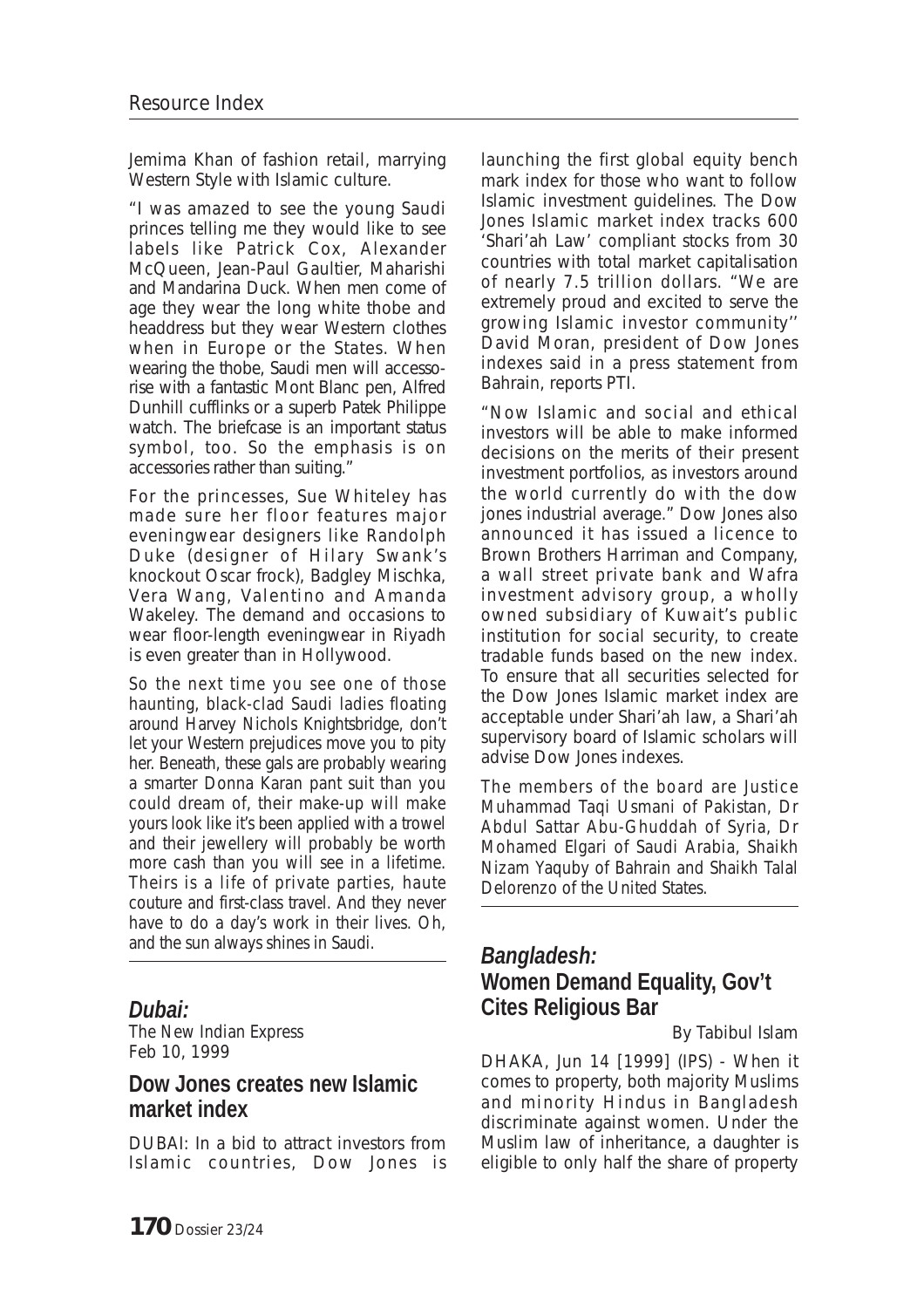given to a son while Hinduism does not specify her share.

Women's rights groups have been demanding equal rights to property, and also a uniform family code in Bangladesh to give women rights to property, marriage, divorce, guardianship of children, and other things. The Constitution treats each citizen fairly. It declares "the state shall not discriminate against any citizen on grounds of religion, race, caste, sex or place of birth."

Prominent lawyer Salma Khan, chairperson of the U.N Convention on the Elimination of All Forms of Discrimination Against Women (CEDAW) Committee believes women in patriarchal Bangladesh suffer injustices from birth.

Islamic laws, she argues, are not the only obstacle to equality before law, because inheritance has been made a subject of civil courts in other Muslim countries like Egypt, Tunisia and Nigeria. "There is no doubt that in doing so some obstacles must be faced, but the government and all concerned have to move forward with firm determination," she said.

But Bangladesh Law Minister Abdul Matin Khasru said his government is committed to affirmative action for women, "but it is not possible for a democratic government to take a step that might hurt the religious faith of the people".

Asked if this meant that inheritance laws would never change in women's favour, he skillfully side-stepped the question by saying that first people have to be prepared to accept change before a decision is taken. Discrimination against women is ingrained in society. When a son is born, 'azan' or blessings are called out by the mullahs in mosques, while the family mourns the birth of a daughter. A girl is taught from childhood that virtue lies in sacrifice. She is taught to be subservient, and to endure all oppression in silence. Self-esteem is not deemed a

virtue. A woman who eats last and least and quietly takes all the abuse from her husband is considered an ideal woman, particularly in rural Bangladesh. Women in the villages work longer and harder than menfolk, caring for domestic animals, in the fields, tending children, and cooking. All the boiling, drying and husking of paddy is exclusively women's work. Hours spent in household activities like caring for elderly relatives and the sick are not seen as work since they do not earn money for the family.

As farm labour, women get roughly 40 percent of a man's wage, according to researchers.

Dr Atiar Rahman, a research fellow of the Bangladesh Institute of Development Studies (BIDS), has calculated in a recent study that women work 21 hours more in a week than men.

Similarly the U.N children's agency, UNICEF, estimates that boys who do not go to school spend only 12 minutes on house work daily, while girls who have dropped out shoulder five hours of work around the work. As a result of her work load and child bearing responsibilities, women age much faster than men, and suffer from anaemia and other problems related to nutrition deficiency.

Take Mariam who works as a domestic in a home in the capital city. She is worn out after having three children in four years, but her husband and his family refuse to consider family planning options because they want a boy.

Equal property rights for daughters would go a long way in raising their social status, rights activists campaigning for an end to gender discrimination feel.

Lawyer Sigma Huda of the Bangladesh Society for Implementation of Human Rights refuses to believe the discrimination between men and women is sanctioned by religion.

Reforming the Muslim inheritance laws would not clash with personal laws, she insists. "It must be remembered that the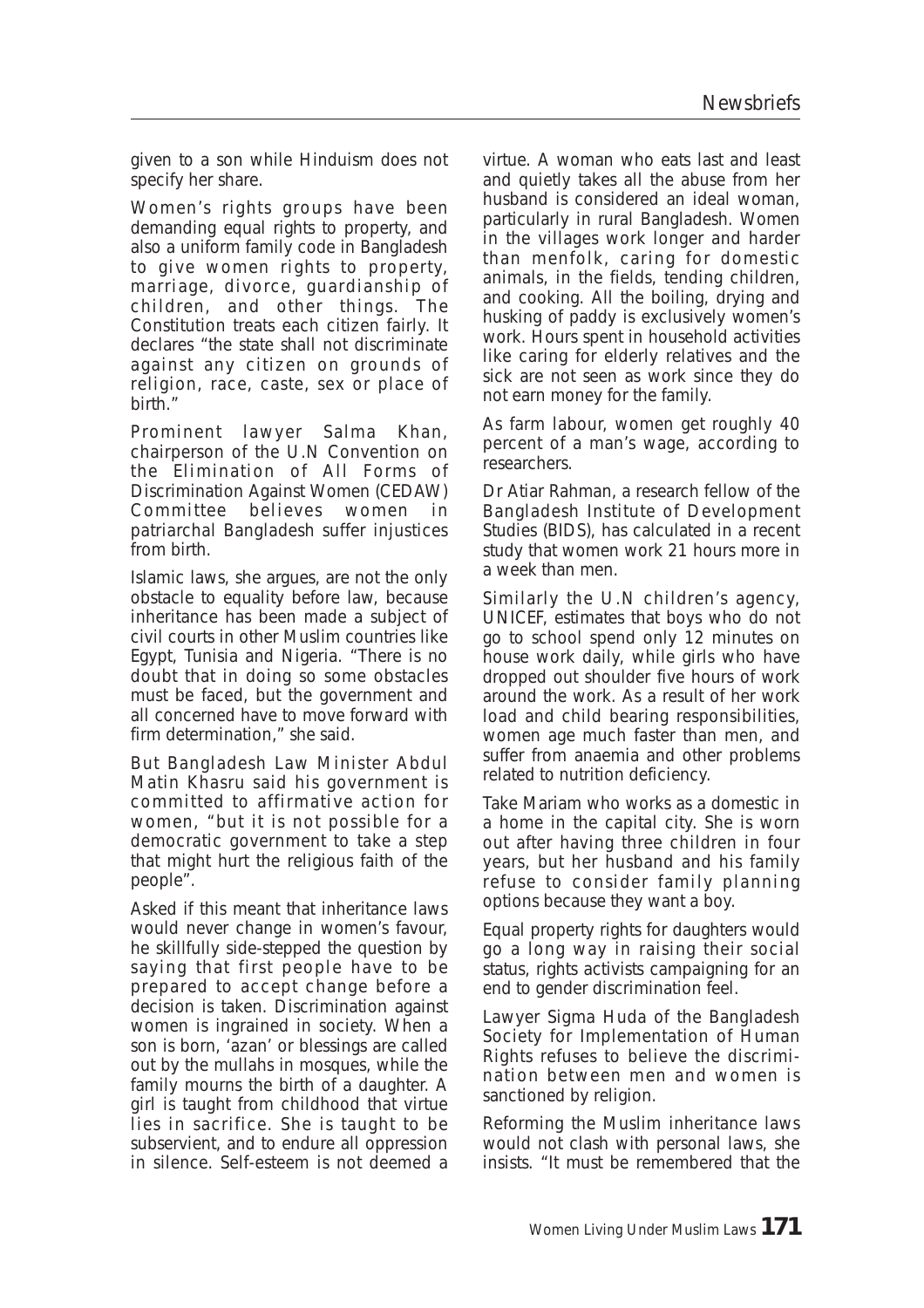\_Muslim Family Laws ordinance of 1961 was passed establishing different issues which are implied and not supported by the Holy Koran," she says. Also, the Bangladesh Constitution of 1972, which assures women equality, has coexisted with the Shariah Laws, even though they contradict each other, points out Farida Akhter, a well-known rights activists. Ensuring daughters have the legal right to an equal share of parental property would conform with the fundamental rights of the Constitution, and the government has an obligation to fulfill the right, she said. (END/IPS/ti/an/99)

Source: IPS GENDER AND HUMAN RIGHTS BULLETIN, 21 JUNE, 1999

# **Bangladesh: Rural Women Suffer "Fatwa" Tyranny**

DHAKA, Bangladesh - June 28, 1999 (IPS): Teenager Badoi Begum died in her village home in Sylhet district, some 250 km east of the Bangladesh capital, late last month after she was publicly caned on the order of the "fatwabaj" or local morality minders.

Her fault was that she had become pregnant as a result of a relationship with a young man from the same village, and the fatwabaj decreed that her crime constituted adultery and she should be given 101 lashes in public.

The "fatwa" or edict issued was carried out immediately, and the unfortunate girl died the next day from excessive bleeding and shock.

Police have arrested three people in this connection and an investigation is underway, but the local people are certain the fatwabaj will be set free because they are influential and have money.

All across this mainly Muslim country these religious upholders of social morality increasingly wield considerable

influence among the largely illiterate and poor rural population.

Fatwabaj themselves are not conversant with the various aspects of the "Shariah," the Islamic laws, because of their own poor education. Yet their frequently aired fatwas are heeded by villagers.

More than two dozen cases of women being publicly lashed and thrown out from villages were reported in the last two years. But the actual number is probably much higher, since mullahs (clerics) are the law in the remote rural areas.

Rural women are the main victims of the fatwa tyranny. The fatwabaj have also got after the influential non-governmental organizations (NGOs) of Bangladesh.

Shamsul Huq, director of the Association of Development Agencies in Bangladesh (ADAB), an apex body of NGOs, said the recent activities of some fundamentalist political organizations and religious groups have become a cause for worry.

Fatwabaj have identified NGOs as their principal target for trying to make rural women educated and self-reliant, he said.

Attacks on women's gatherings, NGOrun schools, NGO offices and even the felling of trees planted at the initiative of voluntary groups have been carried out, he said, in response to inflammatory proclamations by mullahs and fatwabaj.

Their anti-people activities must be countered with public awareness raising campaigns before it starts to damage the progress made in Bangladesh, he said.

Bangladesh has suddenly been witness to a gradual emergence of extremist groups like Hirkatul Zihad al Islami and Kamaate-Tola led by leaders who are working covertly and overtly to bring about a Taliban-style Islamic revolution in the country.

The attempt on the life of the celebrated liberal poet, Shamsur Rahman, by members of Hirkatul Zihad in January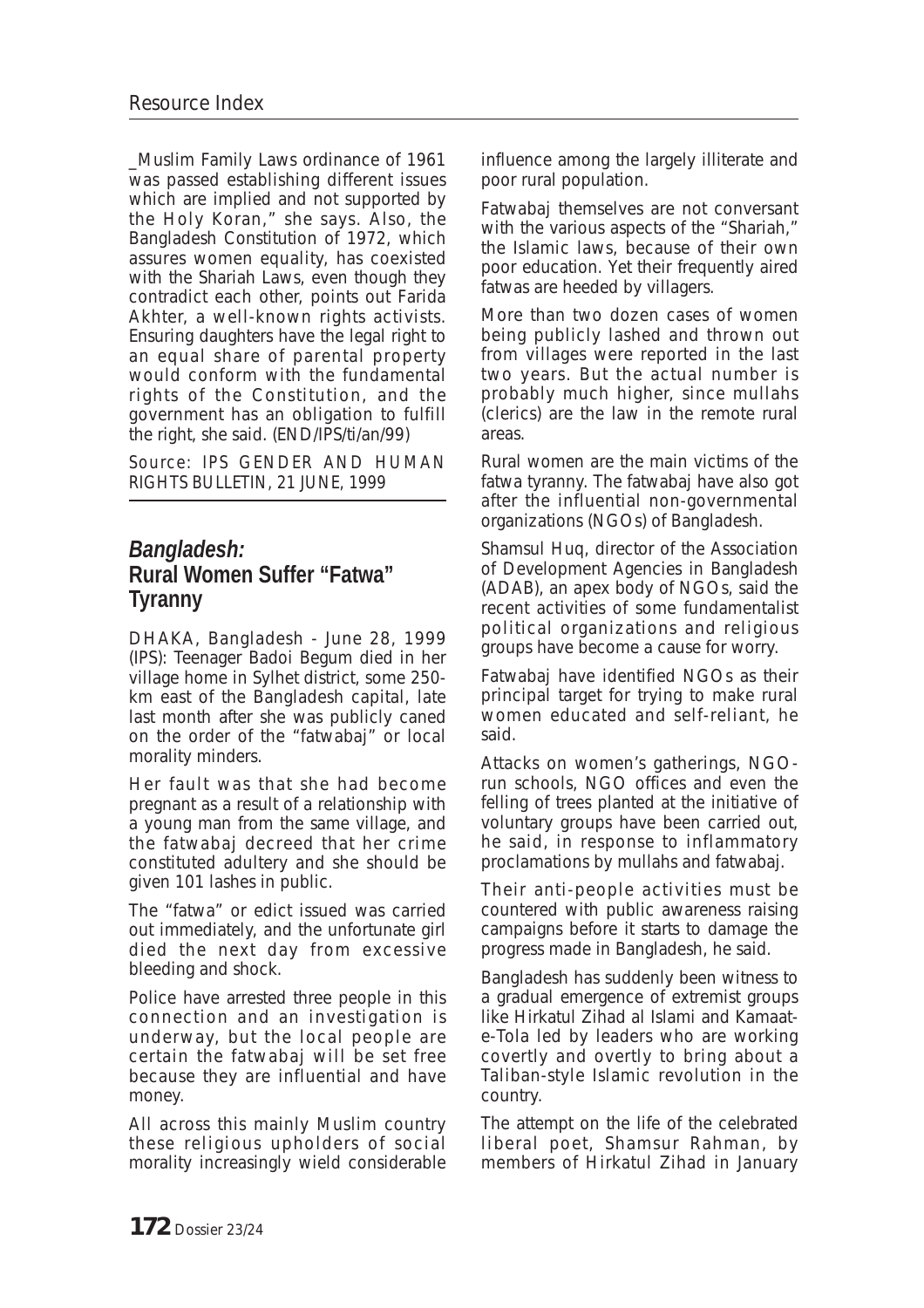this year revealed the extent to which these groups were prepared to go.

The group has a hit-list of some prominent Bangladeshis who are known for their progressive views.

Police investigations into the assassination attempt are pointing to a link between the members of the Hirkatul Zihad and Saudi-political fugitive Osama bin Laden, now living incognito in Afghanistan.

It is also estimated that since the Hirkatul Zihad was set up in 1992, it has trained some 25,000 recruits mainly students from "madrashas" (religious schools) who are indoctrinated in an ideology that glorifies martyrdom. Most recruits have been boys who are either orphans or from very poor families.

Intelligence agencies say the Hirkatul Zihad has links with "terrorist" groups in the Middle East, Afghanistan, India, Pakistan, Sri Lanka and Burma, and receive up to half a million dollars every year to carry out their activities to make Bangladesh a fundamentalist Islamic state.

Leaders of the pro-Islamic political organizations have issued fatwas denying women the right to be leaders, despite both Bangladesh's most important leaders being women.

Former president and chairman of the Jatiya Party, Hussain Mohamad Ershad, has been quoted saying in public that only male leaders can make Bangladesh a great country. In his opinion, the "days of woman leadership is over."

Syed Fazlul Karim, a religious leader and head of the Islamic Constitution Movement, said "Islam does not recognize woman leadership.

A country led by a woman can never make progress. A country with a woman leader is the result of sins."

And Mufti Fazlul Huq Amini, a top leader of the Islamic Unity Alliance, who says he is a supporter of Osama bin Laden,

has urged Prime Minister Sheikh Hasina Wajed to establish Islamic rule. Otherwise her government would be toppled, he has warned.

Ordinary people however, have shown they are not swept away by religious dogma. At the last general election in 1996, only three members of the rightwing Jamaat-e-Islamic won, compared to the party's strength of 18 in the previous Bangladesh parliament. Religious fundamentalism in Bangladesh has been losing ground, says Abdur Rahman of the left-leaning Workers Party.

[Copyright 1999 - Inter Press Service]

http://news.bbc.co.uk/hi/english/world/sout h\_asia/newsid\_381000/381764.stm BBC News: World: South Asia June 30, 1999

# **Death threat for Bangladesh sculptor**

A leading Bangladeshi sculptor, Shamim Sikder, says she has received death threats from Islamic militants.

Ms Sikder told the BBC the threats were made in a letter and a telephone call from a little-known group calling itself the Taleban Bahini (Taleban Force).

The group is believed to object in particular to a sculpture by Ms Sikder commemorating the role of women in Bangladesh's independence war against Pakistan.

Ms Sikder, who teaches at Dhaka's Fine Arts Institute, said she was threatened over the telephone and in a letter signed by the "Commander, Taleban Bahini." She was warned that she would be kidnapped and killed if she did not stop sculpting.

Earlier this year, an exhibition of Ms Sikder's work entitled "Struggle for Freedom" opened at Dhaka University. The exhibits showcased major events in Bangladesh's history.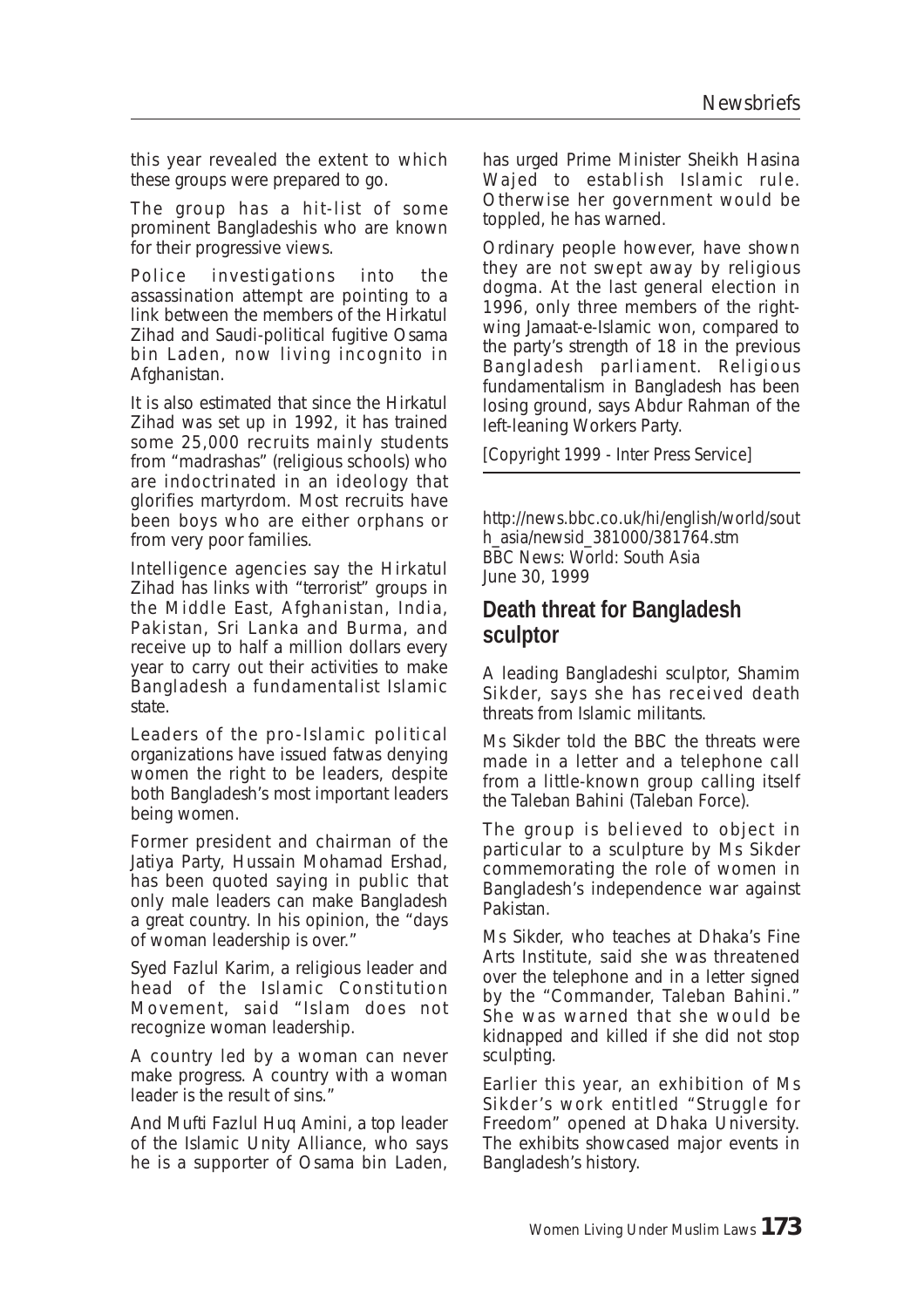Ms Sikder plans to continue working but has said she will take steps to protect herself.

According to AFP, Inspector General of Police Abdul Siddique said he had ordered an investigation into the threats.

"I have told relevant officials to deal with the matter and it is up to them how they will handle it," he said.

#### **Militant attacks**

A prominent Bangladeshi poet Shamsur Rahman was attacked by militants in January and the feminist writer, Taslima Nasreen, now in exile, says she has received many death threats.

Hundreds of militants held regular demonstrations against Ms Nasreen during her four-month stay in Bangladesh to be with her dying mother. She left the country in January.

Islamic militant groups, reported to include Bangladeshis who fought in Afghanistan and Bosnia, have been extending their activities, but the political influence of Islamic parties is limited.

# **Bangladesh: Women Resist Patriarchal Custodial Laws**

*By Tabibul Islam*

DHAKA, Jul 2 (IPS) - Every year Bangladesh sees some three thousand divorces many of them resulting in heartrending separations of mothers from their children thanks to patriarchal laws which give fathers custodial rights.

The laws allow divorced women mere caretakership of sons until the age of seven and that of daughters until puberty. Many ex-husbands also succeed in forcibly taking away their younger wards from helpless mothers.

According to Bangladesh's legal system, on divorce, the father is recognised as the legal guardian of children, a provision which often results in maltreatment by stepmothers who may be burdened with the care of their own offspring..

A typical case is that of Renu, a postgraduate degree holder. When her husband divorced her two years ago to marry again, he secured custody of their five-year-old son through a family court. Two years later when the boy suffered maltreatment from his stepmother - who had delivered a child of her own meanwhile - he ran back to his mother's home.

But the father promptly accused Renu of abduction and got her arrested. Renu who was finally rescued by human rights activists can do nothing but agonise for her son as her husband has kept the case against her pending.

In Bangladesh, no child can be admitted to school unless the father's name is mentioned in the application form. Recently, in neighbouring India, courts upheld the equal right of women to act as guardians for their school-going children.

With hundreds of divorced women sharing a similar plight women's rights groups are clamouring to do away with laws which deprive children the care and affection of their natural mothers. "The women of Bangladesh should unite to wage a movement to do away with these highly discriminatory laws," says Ela Chanda, a lawyer and human rights activist.

According to Chanda these laws are not only a violation of human rights but also an insult to womenfolk who have to cope with childbearing and infant care but do not enjoy the natural rights of motherhood.

In poverty-ridden Bangladesh where medical facilities are meagre, pregnancy and child birth can be an ordeal for most women and often prove fatal. Every year, complications related to childbirth claim the lives of 30,000 women.

Rights activists see the problem as part of the larger issue of improving the status of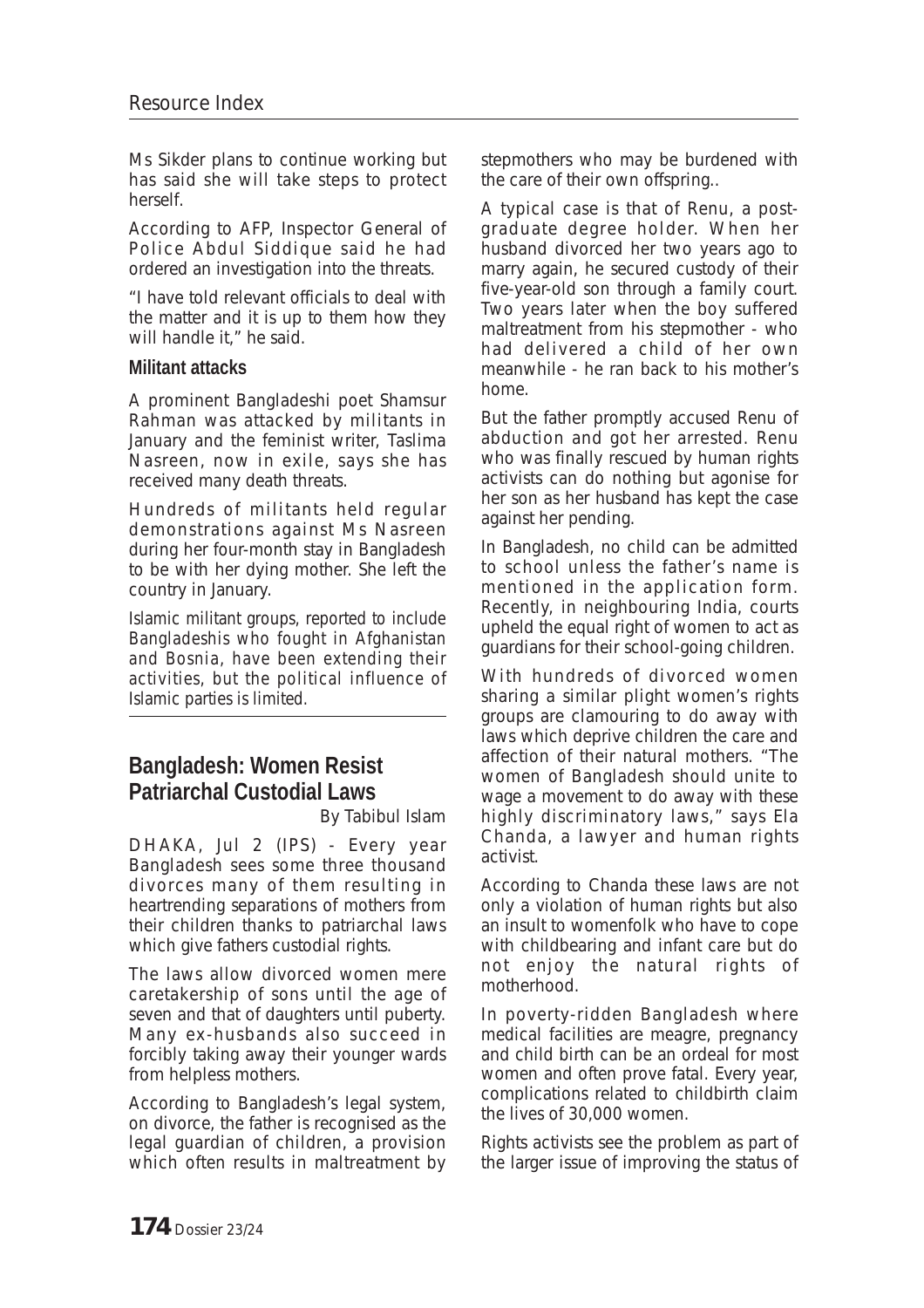women in a country steeped in patriarchy and Islamic values.

Khusi Kabir, coordinator of 'Nijera Kori' a leading non-government organisation (NGO) involved in human rights activities has demanded that the government introduce a uniform family code irrespective of religion and gender.

"A uniform family code is the only way to equal rights for women in the matter of child custody as well as in other issues that affect women such as a share in the property of parents," she said. The subordinate status of women in society is evident in their limited say in family matters and in ineritance laws which say they can only claim half the share that a brother gets in their parents' property. According to a UNICEF report, women in this country are exposed to violence more in their own homes than outside and are frequently subjected to mental and physical torture by husbands and inlaws.

Women do not enjoy the right of choosing their life partners and often they see their husbands, chosen for them by parents or other relatives, for the first time at the nuptials.

• From childhood, women are taught to unquestioningly obey orders from

male family members. Marriage brings little security and husbands have cited such flimsy reasons as delay in serving food for demanding divorce.

But commoner reasons for divorce are failure to bring in sufficient dowry, or fufil dowry commitments, failure to produce a male child, sexual maladjustment and easy availability of women for subsequent marriages.

While it is illegal for a man to take a second wife without the permission of the first, few men register susbequent marriages which makes it difficult to launch legal proceedings though there is little chance of that succeeding.

\_ In Bangladesh's patriarchal society women can expect little support when conflicts arise and consequently have to put up with threats, violence and even illicit relationships from their husbands if they are to avoid divorce.

Rights activists says that education and empowerment alone are insufficient to change such an entrenched situation and have called for enlightenment of both men and women to ensure a future in which there is mutual respect between the sexes. (END/IPS/ti/rdr/99)

Source: IPS GENDER AND HUMAN RIGHTS BULLETIN, 5 JULY, 1999

#### Voice of America

# **168 Bangladeshi Women Attacked With Acid in 1999**

DHAKA, Bangladesh, March 14, 2000 (VOA): Violence against women is a common phenomenon around the world. However, in Bangladesh, violence against women takes an uniquely horrific form. Last year in Bangladesh, there were more than 160 documented cases of women being assaulted by having acid thrown in their faces. VOA's Jim Teeple reports acid attacks are on the rise in Bangladesh but there are now new efforts being made to help the victims and prevent the attacks.

Eight-year-old Nurjahan sings a song she used to sing all the time in her school. As she sings she clutches the arm of her 13 year-old sister Bilkis. Both girls no longer attend school and probably never will again.

Just a few months ago Bilkis and Nurjahan were carefree young girls living in a small village in Bangladesh. That was before a young man in the village decided he wanted to marry 13-year-old Bilkis. When Bilkis spurned his advances, the young man and several of his friends crept into her parent's house late one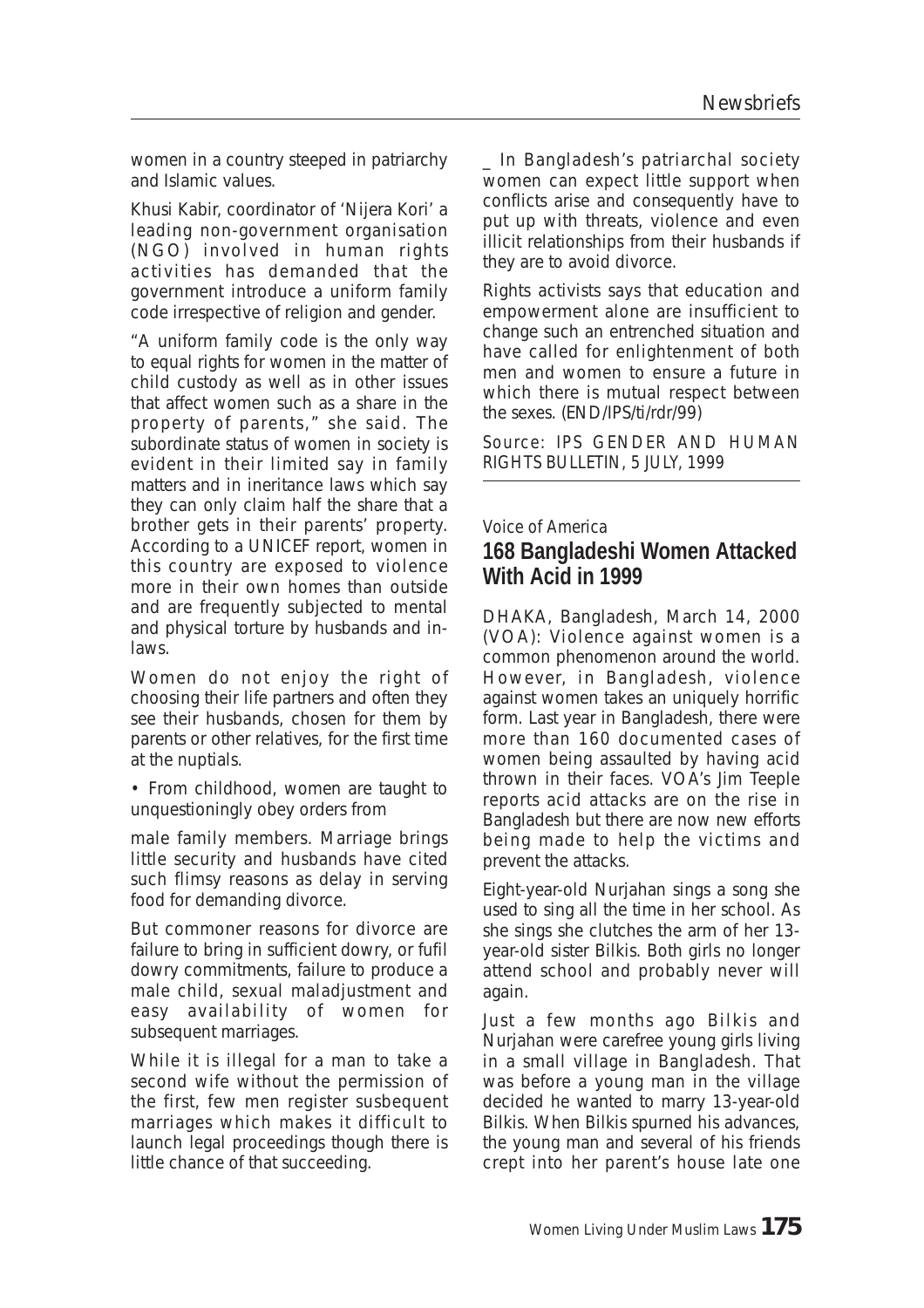night and poured acid over Bilkis and Nurjahan as they slept.

With their burned and blistered faces Bilkis and Nurjahan are just two of the 168 victims of acid attacks reported in Bangladesh last year. John Morrison — a British aid worker who is the Director of the Acid Survivors Foundation, established in 1999 to help victims of the attacks — says it does not take much to ruin a woman's life in Bangladesh.

MORRISON: "It is sulfuric acid — mainly sulfuric acid that is used in a wide range of industries and around the home. It can be used in car batteries and so on. It is possible to go into a shop here in Dhaka and buy a cupful of acid for about ten U.S. cents, and with that cupful of acid you can destroy a woman's face."

Since 1996, acid attacks against women have doubled in Bangladesh. Most acid attacks are carried out by young men, whose advances have been rejected. There also are cases involving dowry and property disputes.

The first acid attack against a woman was reported in the 1960's and it was not until the 1990's that the attacks became widespread. New laws have made attacking someone with acid a capital crime in Bangladesh. Last year, four men were given life terms. However, only ten percent of the cases ever make it to trial.

For the victims of such attacks, there is not only physical pain but also severe psychological and emotional stress. Most are young women and the attacks mean they will never be able to marry or lead normal lives. Nearly all know their attackers. In some cases, the attacks are even carried out by relatives. It is also not unusual for victims to be rejected by their own families after an attack.

Until last year, Fazila was 18-year-old honor student in her local village. That was before a classmate who had hounded her for years with marriage proposals threw acid in her face as she left school one day. Fazila says her family has not rejected, her but that they are too poor to visit Dhaka where she now lives. Fazila says, more than anything, else she wants to see her attacker go on trial so he and others who commit such attacks can be confronted with the cruelty they have inflicted.

"I just want a trial — a good trial so that they can understand that acid throwing is not an easy thing. It is so painful and there is so much agony that they should know about this."

There is some hope for women like Fazila. The Acid Survivors Foundation, established in 1999, has opened Thikana House where about 20 young women and girls now live and where they receive medical treatment. Fazila, Belkis and Nurjahan all live at Thikana House and they will be able to stay there until they are able to support themselves. The Bangladesh National Women Lawyers Association helps to file cases and provides financial assistance to survivors who press cases against their attackers.

The plight of the acid survivors has generated interest among plastic surgeons around the world and several women have received treatment abroad — most recently in Spain. Plastic surgeons have also traveled to Bangladesh to help survivors. Doctor S.L. Sen is a leading plastic surgeon in Bangladesh who has established a special burn unit at the Dhaka Medical College Hospital to treat acid attack survivors. Dr. Sen says acid burns should be immediately washed with clean water. He says that can prevent much permanent damage. But the Bangladeshi plastic surgeon says, by the time he sees many of his patients, too much time has passed.

SEN: "They come after one week, or two weeks or even three weeks and by that time so by this time the wound has already become infected. So, if we could get these patients earlier we could do something better for them."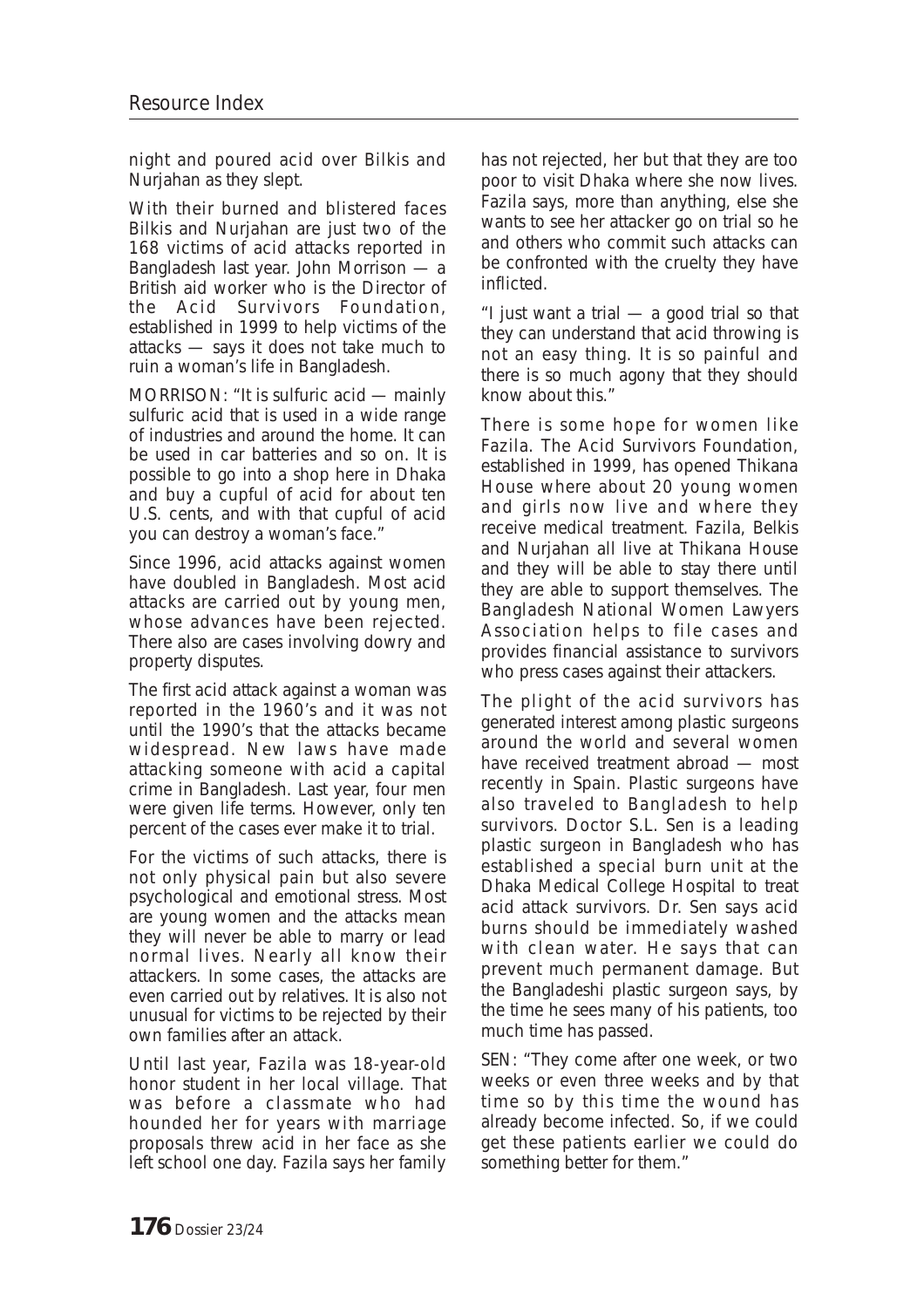Still, Dr. Sen says in many cases as much as 60 percent of a woman's face can be reconstructed following an acid attack.

The Bangladeshi doctor says he will never forget his first case, 12 years ago, and he constantly thinks about how the attacks can be prevented.

Dr. Sen and others say educating young men about the consequences of the attacks is critical. Recently, the Bangladeshi National Cricket Team's members — important role models to many young men — spoke out against acid attacks. By all accounts the campaign achieved its goal of raising public awareness among men about the attacks.

Those involved in the fight against acid attacks say it is too early to tell if the campaign will result in fewer attacks but they say it is an important first step towards achieving that goal.

### BBC News - South Asia **Bangladesh bans new Taslima book**

Friday, August 13, 1999 Published at 11:43 GMT 12:43 UK

World: South Asia

Bangladesh bans new Taslima book

#### **Taslima Nasreen: Facing a new ban by the authorities**

By Kamal Ahmed in Dhaka

The Bangladeshi Government has banned yet another book by the controversial feminist writer Taslima Nasreen.

This is the second ban this year on Ms Nasreen's writings.

Earlier, a poem written in memory of her mother who died from cancer attracted government disapproval.

The poem was published in an Indian Bengali-language weekly magazine and the Bangladeshi Government blocked imports of the magazine.

Now, the government has said it will not allow Ms Nasreen's book, My Childhood, from being imported, sold or distributed in Bangladesh.

It also said that the book might create what it called adverse effects and hurt the people's religious sentiments.

The first book by Ms Nasreen to have been banned by the Bangladeshi Government was Lajja or Shame.

She was reported to have told an Indian newspaper that Islamic religious edicts should be changed - comments that provoked anger among some militant Islamic groups.

The militants pronounced a death sentence on the writer and offered \$2,000 dollars to anyone who killed her.

Ms Nasreen's situation was likened to the writer Salman Rushdie when she had to flee the country in August 1994.

She returned late last year to visit her ailing mother and faced renewed threats from extremist Islamic activists.

After her mother's death, Ms Nasreen left the country and is reported be living in Paris.

BBC News Online: World: Middle East Saturday, October 23, 1999 Published at 13:21 GMT 14:21 UK

# **Egyptian women's rights: A century on**

#### *By Caroline Hawley in Cairo*

When it was published 100 years ago, the book entitled The Liberation of Women caused uproar.

Its author - a judge called Qassem Amin was the subject of a torrent of criticism after arguing that improving the status of women would help Egypt develop.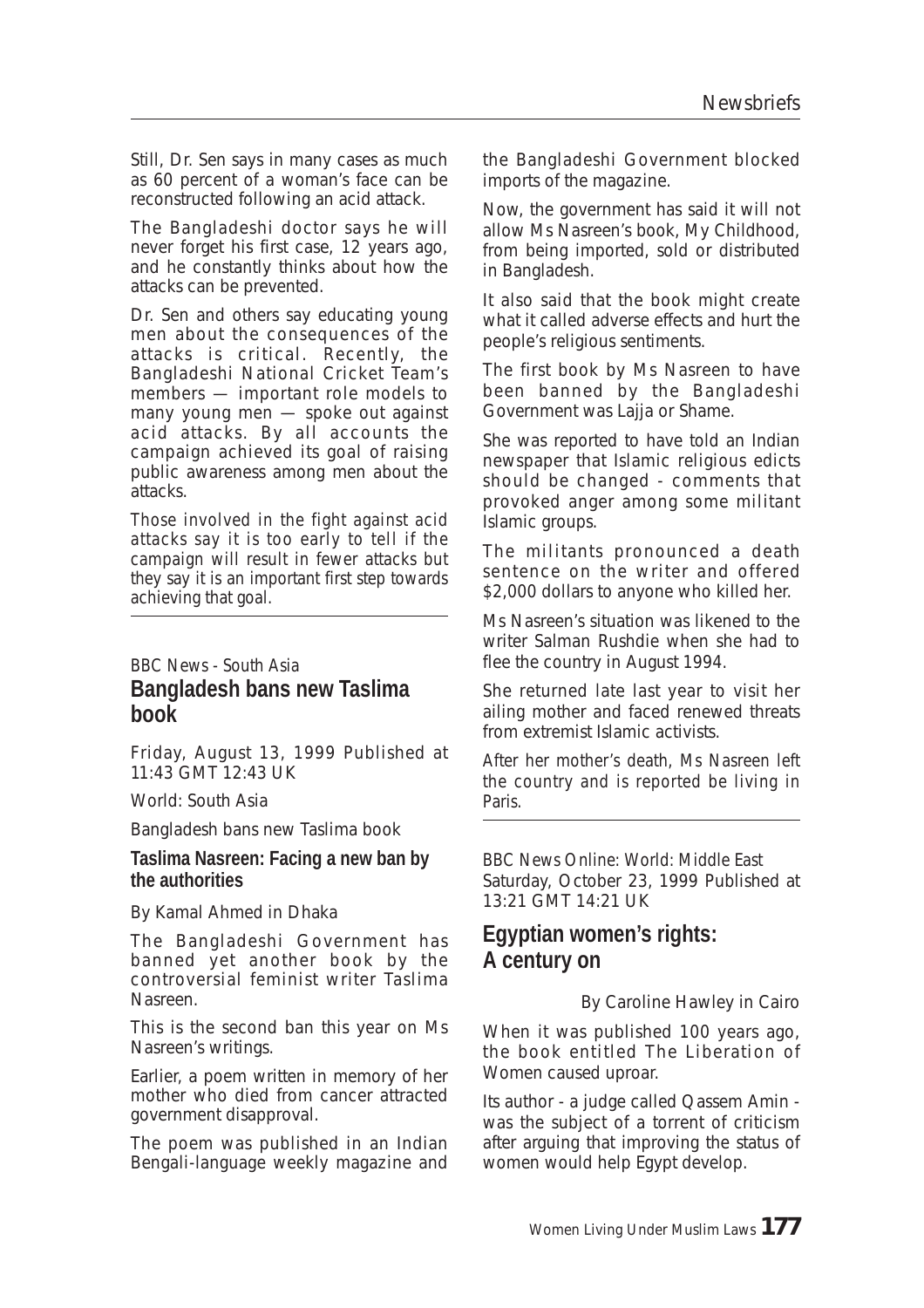A century on, women have made many strides towards to his, and their, goal.

They can vote; they are significant part of the workforce and there are now two women in the Egyptian cabinet.

But they're not allowed to travel abroad without the permission of their husbands; it's hard for them to initiate divorce; and they can't - like Qassem Amin - become judges.

Scholars from across the Arab world, as well as Europe and the United States, have gathered in Cairo to discuss what's been achieved.

'We haven't progressed' Hoda Badran, one of the organisers of the commemoration celebrations, says progress has now stalled.

"Yemen has judges, Sudan has judges; the general prosecutor in Syria is a woman. If you compare us to other Arab countries, we are behind. Other countries are going forward.

"Take Kuwait for example: Kuwait didn't have woman voting or having political rights; they are having it now. So it's a progress, even if we had our political rights as Egyptian woman before. But we haven't progressed."

Earlier this year, there was a small step forward.

The Egyptian cabinet decided to cancel a law that allows a rapist to walk free if he marries his victim.

But women activists say there's still a long way to go to remove other discriminatory laws and achieve the liberation of women.

#### UN Wire 20 January 2000

## **Egypt: Women's Rights Bill Wins Preliminary Approval**

The Egyptian Parliament gave preliminary approval on Sunday to a controversial bill that could make it easier for women to divorce and travel abroad without their husbands' permission, BBC Online reports (17 Jan). The proposed law would also set up a special court for family affairs.

Existing law allows women to divorce under specific circumstances in which she can prove mistreatment, while a man can divorce his wife simply by saying "I divorce you" three times, according to Agence France-Presse.

The new bill, however, would allow women to seek a divorce on the grounds of "incompatibility" in exchange for renouncing her right to financial claims (AFP, 17 Jan). She would also have to return her dowry.

Some women say the proposed changes are insufficient, as they will mainly benefit wealthy women who can afford to pay back the dowry and forgo alimony (BBC Online).

Government statistics show that 1.5 million divorce petitions are filed annually in Egypt, and 7 million people are currently seeking legal separation (Reuters/MSNBC.com, 15 Jan).

Those who oppose the bill asked President Hosni Mubarak to postpone debate for at least three months to ensure that the bill is "in the interests of the nation" and that it would "guarantee the stability of the Muslim family and its members" (AFP).

According to BBC Online, many men are "outraged" by the bill, which they see as un-Islamic and "a recipe for the disintegration of the family." One parliamentarian said the bill would lead to more murders of women because men will not accept having their wives walk out on them.

Despite the opposition, BBC Online says the bill is expected to pass (BBC Online). Debate on the measure was adjourned until 25 January, when detailed discussion of its articles will begin (AFP II, 17 Jan).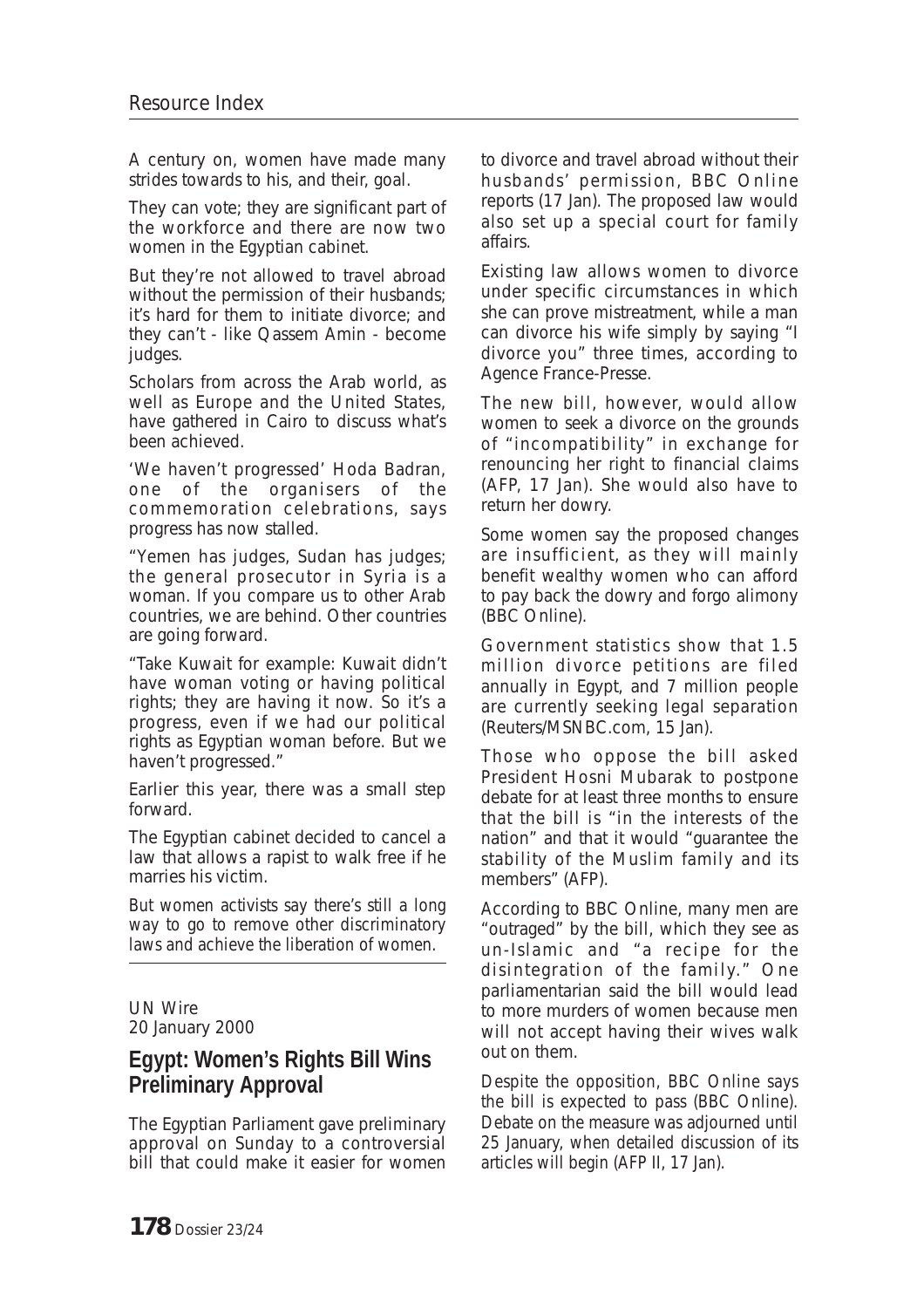# **Related Stories: #1.**

BBC NEWS

Monday, 17 January, 2000, 16:03 GMT http://news.bbc.co.uk/hi/english/world/mi ddle\_east/newsid\_607000/607209.stm

### **Egypt backs rights for women**

Some men see the legislation as a 'feminist ploy'

The Egyptian parliament has given preliminary approval to a new bill making it easier for women to divorce and to travel abroad without their husband's permission.

At present it is extremely difficult for a woman to end the marriage and she has to prove strong grounds, such as ill treatment.

The bill, which has been extremely controversial in Egypt, now has to be discussed clause by clause before a final vote.

Egyptian women are an increasing presence in the workforce

The debate is expected to resume a week on Tuesday.

Article 20 of the bill would allow a woman to obtain a divorce on grounds of incompatibility, as long as she gives up the right to alimony payments and returns her dowry.

The current law only allows a woman to divorce in specific cases such as mistreatment at the hands of her husband, and then only if she can provide proof.

In contrast, a man can divorce his wife simply by saying "I divorce you" three times.

Addressing the parliament, Egypt's top Muslim cleric Sheikh Mohammed Sayyed Tantawi said the bill had been studied "thoroughly" to ensure it was in line with Islamic teachings.

Critics say the law will not help poor women

The Prophet Mohammed is said to have told a woman she could leave her husband even though he had done her no harm as long as she returned a garden he had given her.

But BBC correspondent Caroline Hawley says some women have complained that the changes do not go far enough, as they will mainly benefit wealthy women who can afford to pay back the dowry and forgo alimony.

But she adds that many men are outraged by the bill which they see as un-Islamic and a recipe for the disintegration of the family.

One MP said he thought it would lead to more murders of women because, he said, men would not accept having their wives walk out on them.

The law is expected to pass, although almost all of Egypt's MPs are men.

See also:

16 Jan 00 | Middle East

Egypt debates better deal for women

http://news.bbc.co.uk/hi/english/world/mid dle\_east/newsid\_605000/605528.stm

BBC News Online: World: Middle East Saturday, 29 January, 2000, 23:05 GMT

## **First Egyptian woman files for divorce**

An Egyptian mother of two has become the first woman to file for divorce since parliament approved a new law on Wednesday allowing women to divorce their husbands for incompatibility. Waffa Mossaad Gabr, 32, from the northern area of Tanta, said in her petition to the family court that she had no particular complaint against her husband but "hated living with him".

Her husband had previously refused to give her a divorce.

Mrs Gabr said she was ready to give up all her financial rights, as required under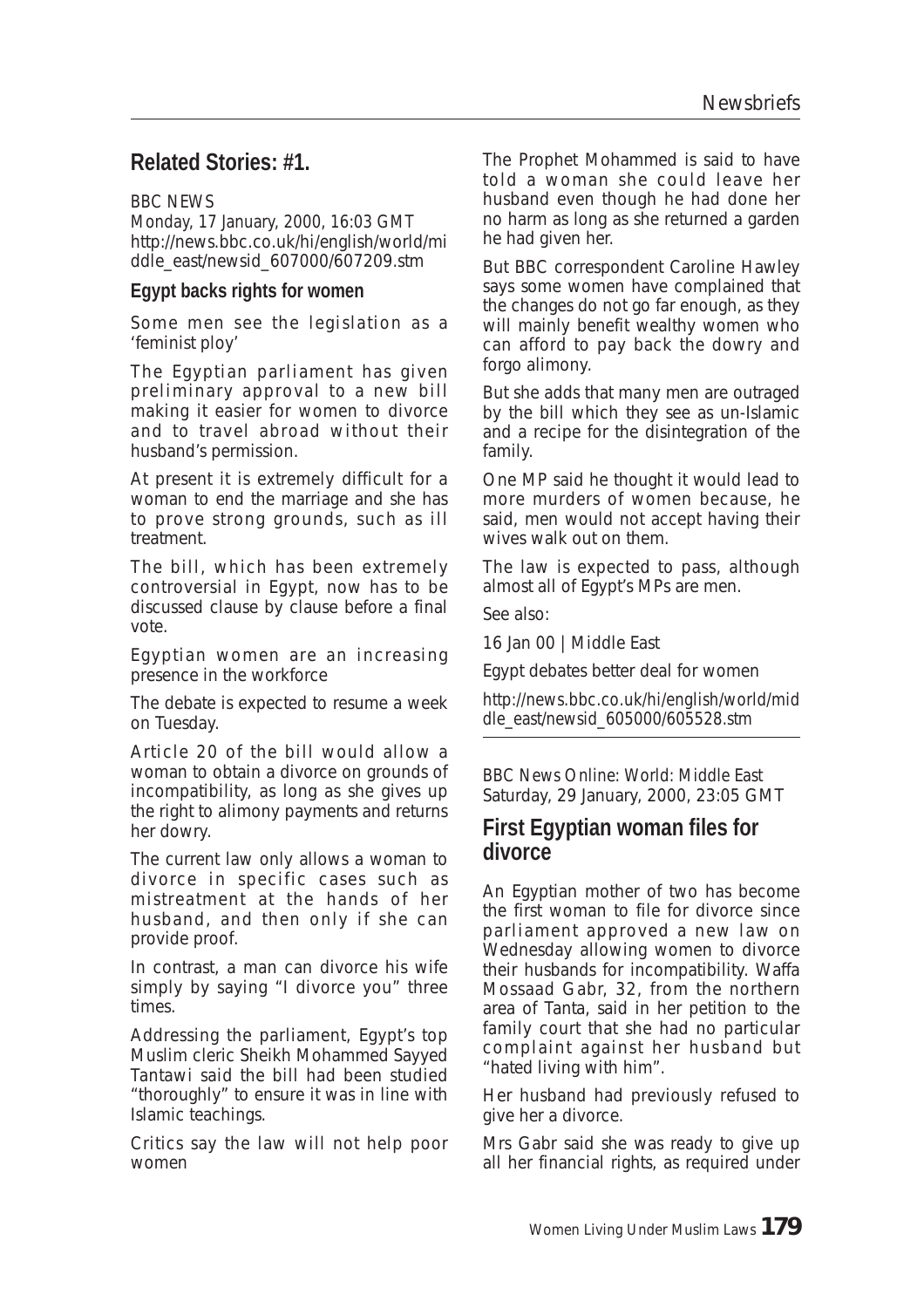the legislation, in order to divorce the man she married in 1986.

The new law, approved by President Hosni Mubarak on Saturday, will only take effect in a month's time, and Mrs Gabr's court hearing is set for 14 March.

### **Arbitrators**

Under the legislation, the court where the wife applies for a divorce must appoint two arbitrators from the spouses' families.

If they confirm the couple's incompatibility, the wife then tells the court she hates her husband and fears she cannot fulfill her conjugal duties "as laid down by God".

Judges will give the couple three months to try to effect a reconciliation and six months if they have children.

An immediate divorce will be granted at the end of the trial period if they don't change their minds.

Under the new law, women who divorce their husbands must return their dowries and relinquish all financial claims, including alimony.

When Mrs Gabr gets her divorce she will have to return the 101 Egyptian pounds (\$30) she got as dowry from her husband.

But she would still get child support payments for her three children.

The legislation replaces an old law that allows a woman to divorce only in specific cases such as mistreatment by her husband, and then only if she can provide proof.

By contrast, a man can divorce his wife simply by saying "I divorce you" three times.

### **"Congratulations"**

Parliament approved the bill after deleting a controversial article that would have allowed women to travel abroad despite their husbands' opposition.

The new law was described by hardline Muslim clergymen as a threat to the stability of society, but was hailed by women groups who viewed it as a restoration of their human rights.

"Congratulations to women and to Egypt," said Hoda Badran, president of the Alliance of Arab Women.

The new law, she says, will make men "respect the marital relationship and know that a woman is not a slave".

Sheik Mohammed Sayed Tantawi, the Grand Imam of Al-Azhar, the world's premier seat of Sunni Islam learning, said there was no theological flaw in the new legislation.

"The law has been studied by al-Azhar committee of scholars. It doesn't carry anything that is contradictory to Islam," he said.

# **Egypt:**

Sydney Morning Herald 29 Jan 2000 http://www.smh.com.au/news/0001/29/wor ld/world14.html

# **New divorce rights for Islamic women**

### *By Susan Sachs in Cairo*

After an impassioned debate about Islam, the family and the role of women, the Egyptian Parliament has voted to give women the ability to divorce their husbands without first having to prove to judges that they have been mistreated.

President Hosni Mubarak, whose party controls the 454-member Parliament, proposed the hotly debated legislation and is expected to sign it next week.

Opponents of the change argued that Islam gave only men the right to initiate divorce. They said that extending the right to women, described in Parliament and the media as emotionally capricious and vengeful, would lead to a breakdown of family life.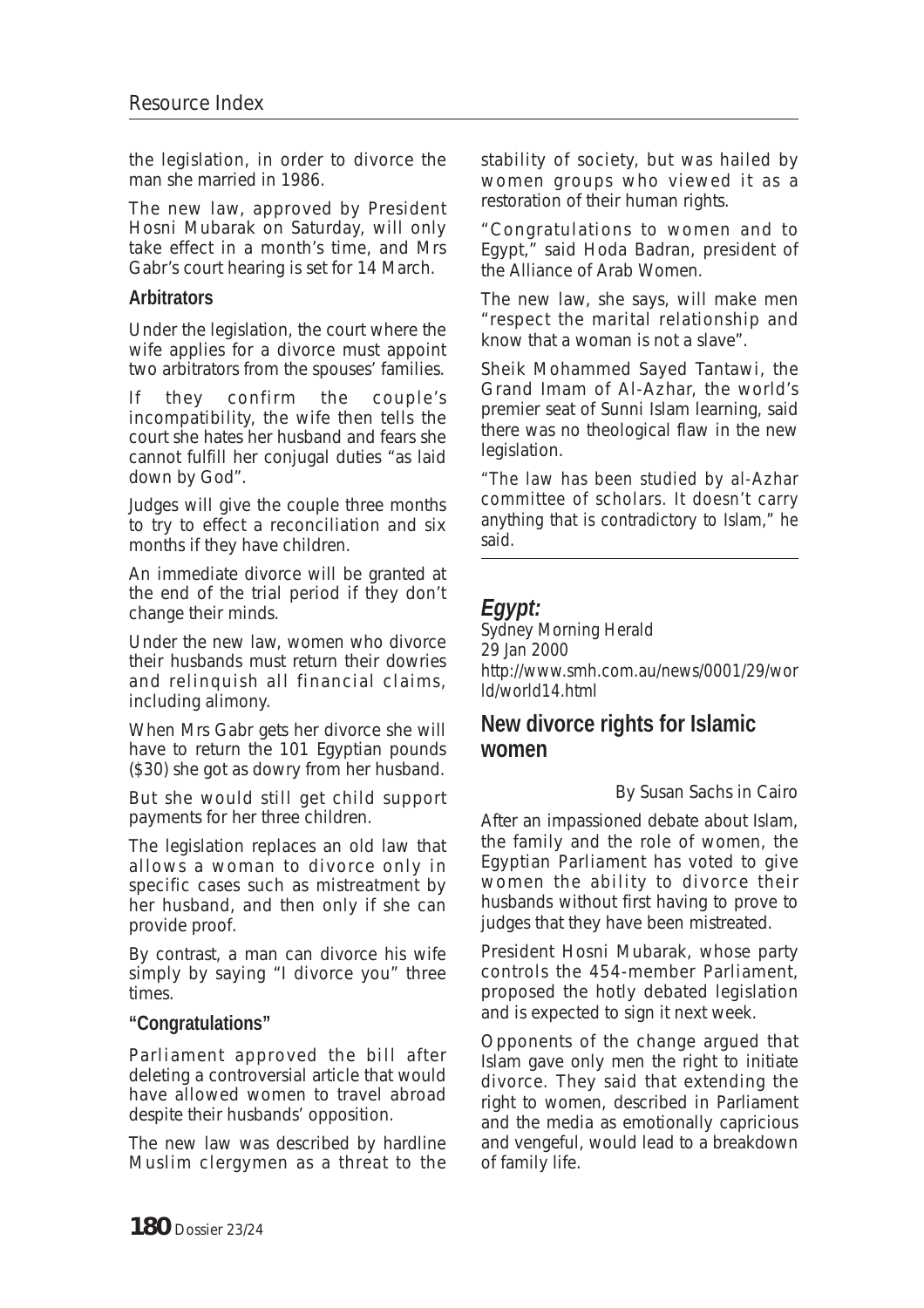Proponents said that even the prophet Muhammad had allowed an unhappy woman to end her marriage against her husband's wishes, although she was first ordered to return her dowry.

Many clerics supported the change, including the government-appointed mufti and the sheik of Al Azhar University in Cairo, the world's oldest Islamic teaching institution.

"This is a victory for women who spend years and years of their lives seeking divorce and never getting it," said Hosn Shah, a writer and one of the women who campaigned for the changes. "These rules were in the Islamic law 1,400 years ago. But it is men who do not apply them," she said.

Divorce will still be more complicated for a woman than a man, reflecting the conservative nature of Egypt's maleoriented society.

A woman will have two choices.

She will be able to use the present procedure, which requires her to have witnesses to prove to a judge that her husband has behaved badly enough to justify divorce, perhaps because he has beaten her or failed to provide for her.

That process is generally protracted and usually ends in a ruling against the wife.

The new option will be to demand a divorce simply on the grounds of incompatibility.

But a woman will have to wait six months if she has children, or three months if she does not, while a judge tries to reconcile the partners.

If she still wants the divorce, a judge will have to grant it.

But the woman will have to return all money, property and gifts she received in the marriage and forgo alimony.

A Muslim man in Egypt can now end a marriage by saying, "I divorce thee," three times, or by filing a paper with a government registrar that declares he is

divorcing his wife. Under the change, a man will be required to file the divorce paper.

- The New York Times

## **Indonesia:**

New York Times, October 24, 1999 http://www.nytimes.com/library/review/1 02499indonesia-review.html

# **Secular Rules In Indonesia, Islamic Politics Doesn't Mean Religion**

### *By Seth Mydans*

AKARTA, Indonesia — It doesn't take a theologian to describe the political role of Islam here.

"We are Muslims, but when we vote, we put Islam to one side," said Hasan Bisri, a 60-year-old fisherman, as he waited to cast his ballot in a general election last June. "In Indonesia we put the nation first and our religion second."

This may sound odd to many Americans, who for 20 years have looked at Iran as the model for Islamic rule and are therefore wary of the prospect of Islamic clerics taking power anywhere. Last week, Indonesia's legislature elected Abdurrahman Wahid, a frail Muslim cleric as President, and so it is fair to ask just what the relationship of religion and politics is here.

Indonesia is, after all, the world's most populous Muslim nation.

For most of Indonesia, Hasan, the fisherman, got it right. Indonesians are quick to tell you that they form a determinedly secular nation — and that this is no anomaly. Islam, they say, is a tolerant faith; the xenophobia and radicalism associated with it in Iran, Afghanistan and parts of North Africa are, in their minds, more Middle Eastern in origin than Islamic.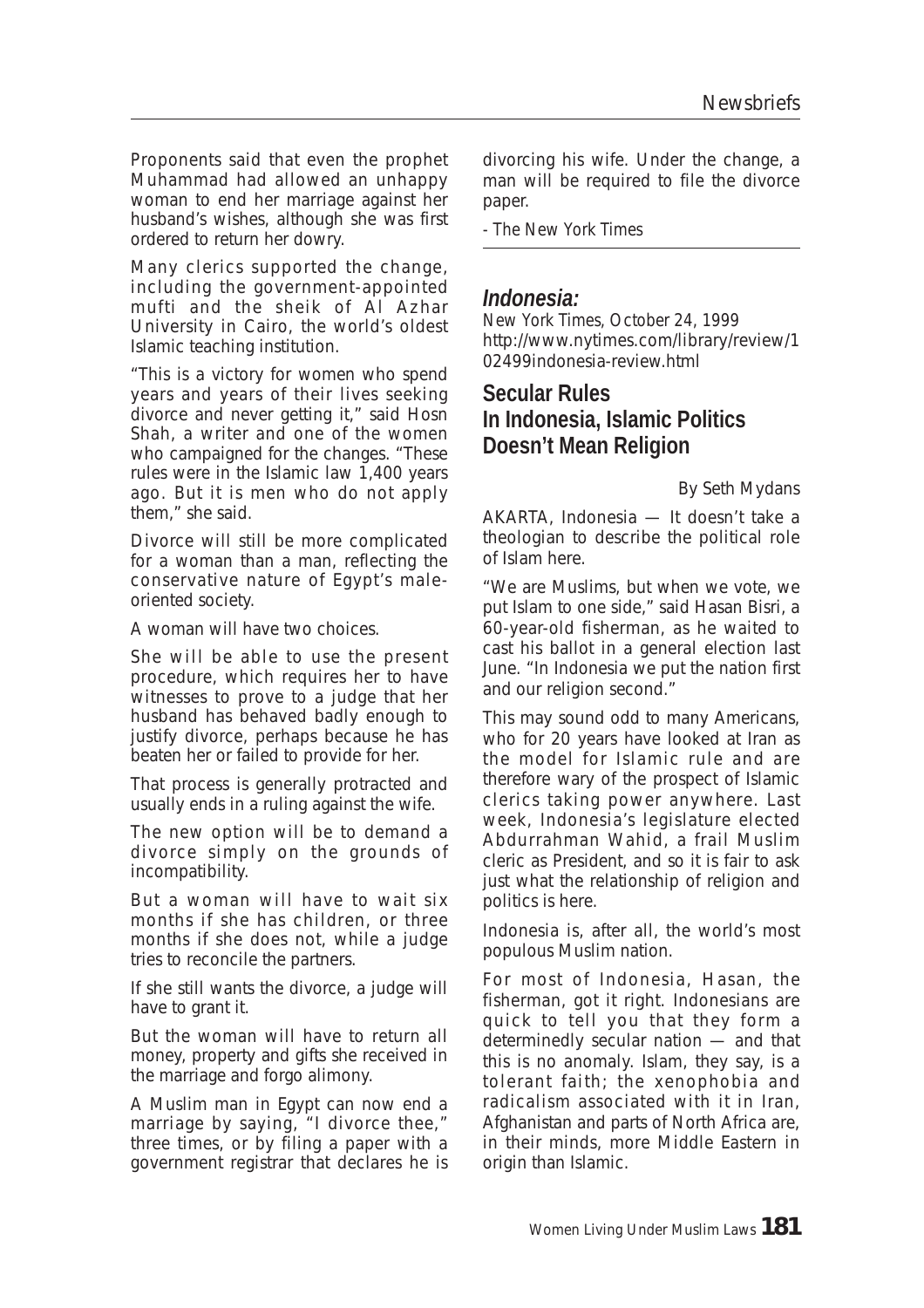Though close to 90 percent of Indonesia's 200 million people describe themselves as Muslims, this will be the first time in modern times that they will be governed by a religious leader.

None of the dozen Muslim parties that contested the June election e — which selected the National Assembly that chose Wahid — called for an Islamic state. And even among these, Wahid's philosophy is considered the most moderate and inclusive, so much so that he may have more political trouble from other Muslim parties than from secular nationalists and military leaders, who also support him.

Wahid, 59, is the chairman of Nahdlatul Ulama, a moderate Islamic society that claims to have 30 million members.

But his power base is far broader. His backers included an old-guard political party, at least part of the parliamentary bloc of the military, and the bloc of Islamic parties. Once elected, he brought the nation's secular nationalists under his big tent by choosing their leader, Megawati Sukarnoputri, as his Vice President.

ahid, who is popularly known by his nickname Gus Dur, "is the most tolerant and the most nationalistic among the Muslim leaders and the one most trusted amongst the minorities," said a prominent political scientist, Jusuf Wanandi, a member of the ethnic Chinese minority.

"Therefore if we are going to have a Muslim leader, it's good that we have this guy to see how it is going to play out," Wanandi said. "This might as well be the time to try it."

Another ethnic Chinese political analyst, Arief Budiman, said: "He is the hero of some Christians here. As a matter of fact, some Muslim leaders are suspicious that Gus Dur is an agent of the Christians."

The optimism about Wahid's presidency, among many people here, extends to one of the most potentially destabilizing issues he will face: an Islamic separatist rebellion in the northern Sumatran province of Aceh.

Until now, Indonesia has for the most part responded to to the rebellion in habitual style: through military repression. Wahid has said he supports a degree of power sharing between the central Government and the provinces. Since he is a respected Muslim leader, analysts here say, he might have a chance of reaching an accommodation with the people of Aceh.

In a paradox that goes to the heart of the character of Wahid as well as of Indonesian Islam, it is the Islamic political parties that could pose the most troublesome challenge to the new President.

They consider him too moderate, too liberal, too tolerant of other religions and other ways of thought, too determined to separate religion from politics.

"Using religious politics is a dangerous tendency," Wahid once said. "Let the Government govern and let the religious groups take care of their own affairs."

But most analysts here are optimistic that Wahid's inclusiveness is broad enough to embrace these theological antagonists as well. Their chances for political influence were far weaker during the 32-year tenure of President Suharto, who worked hard to minimize the political clout of Islam.

The differences between Wahid's branch of Islam and more politically assertive groups have led to tensions, sharp words and even small-scale violence in the past. But they are only a matter of degree.

All subscribe to Indonesia's basic philosophy of inclusion, called Pancasila, that requires all citizens to claim a belief in God but allows them to choose equally among five religions: Islam, Catholicism, Protestantism, Hinduism and Buddhism. Atheism is not permitted.

n that context, Indonesia offers the Muslim world a model quite different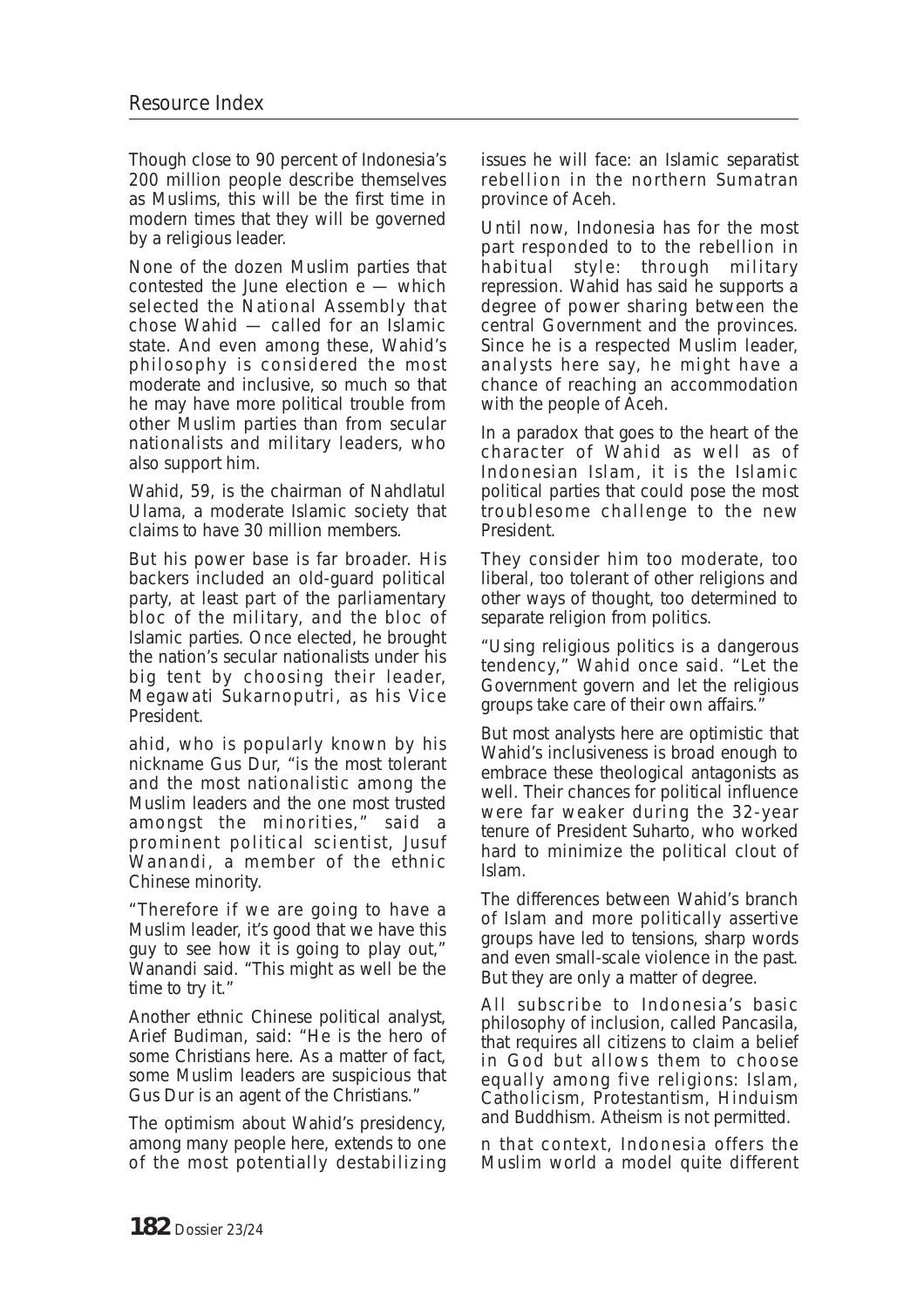from that of Middle Eastern regimes and one that is epitomized by Wahid's inclusive liberalism.

"We are very charmed by him because he can talk about civil society and liberation theology and he himself is a democrat and he loves classical music." said Olle Tornquist, a Scandinavian scholar who studies Asian societies. "He is the kind of Muslim that we in the West would all like to have."

Nasir Tamara, deputy publisher of an Islamic newspaper, Republika, covered the return from Paris to Iran of Ayatollah Khomeini in 1979 and now, 20 years later, the election of Wahid. He said the two events have nothing in common. There is no revolution here, he said; nothing fundamental will change.

He called the tolerant Indonesian model "the largest social experiment in Islamic history" and "the most important interpretation of Islam in the 20th century." At least in terms of sheer size, there is no arguing with him. More people claim Islam as their religion in Indonesia than in the entire Middle East.

## **India:**

Indian Express January 30, 1999

# **Fatwa in Thane on skirts & ties**

#### *Yogesh Pawar*

MUMBAI, January 29: The Muslim clergy seems to be taking a leaf from the Hindutva brigade on attacking Christians. A fatwa issued against Christian institutions in Thane district by the Devbandi Ahile Adis community's Jamiya Asharfiya from Mubarakpur, Uttar Pradesh, has asked Christian schools in Thane to stop insisting on ``ties and miniskirts'' in school uniforms with immediate effect.

The fatwa threatens: ``The community will have to devise its own ways of treating this problem if the schools don't fall in line." A written communique from

the community says: ``Use of such uniforms is wrong as they propagate Christianity.''

The decision to send the fatwa was taken ``following a complaint by United Parents' Federation (UPF)," adds the communique. UPF secretary Mohammed Iqbal, who had complained to the imams, told Express Newsline: ``Ties and skirts, besides being obscene and un-Indian, are used by schools to propagate Christianity by the use of the crucfix motif on them.'' Healleged the local Symbiosis convent school was forcing students to wear such uniforms.

Altaf Hussain, imam of the Darul Ulum Garib Nawaz Asharfiya in Mumbra said: ``This step should've been taken long ago.'' He said the local Asharfiya would take all steps to see the fatwa was respected and added, ``I'm sure the community will be more than happy to help enforce it.''

However, Kamal Raj, principal of Symbiosis convent school dismisses the `order' as a well-timed media stunt. ``First of all, we're not a Christian institution. So where's the question of the crucifix?'' he asks. Why is the school called convent then? ``There's a craze for convent schools, and people used to send their kids all the way to Thane for schooling before we started this school in 1985. We thought it would be right to have convent in our name to attract parents. It has worked wonders.''

``In Mumbra it's not unusual to come across institutions which have nothing to do with Christianity but still have Christian- sounding names.Like a school run by Dawoodi Bohras here, which is called Queen Mary school,'' he informed.

Of the 1,600 students in his school, he said, almost 80 per cent are Muslims. ``We allow girl students in the secondary section to wear a burkha on their way to and from the school in deference to parents' wishes,'' he explained, adding, ``In any case, most girl students wear a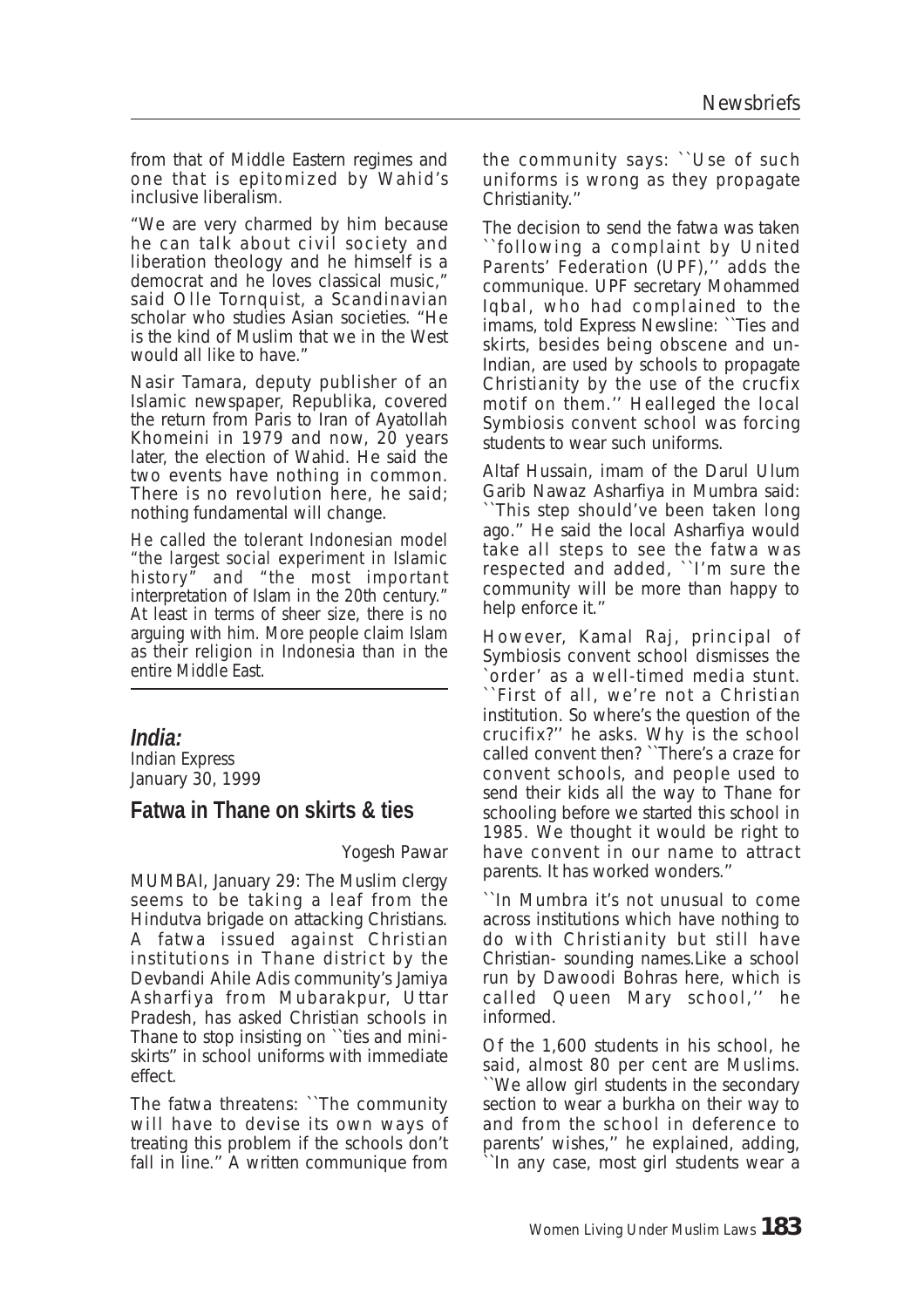salwar along with their grey ankle-length pinafores.''

This hasn't stopped parents and school authorities in other schools in Thane, Dombivli and Kalyan from panicking. ``The fatwa is utter madness,'' complained a priest who heads an institution in Kalyan. The principal of St John the Baptist in Thane expressed surprise and disbelief over the fatwa. ``After all these years, during which these uniforms have been used by both Christian and non-Christian schools, who would have thought this was coming?'' he asked. ``Anyway it's not easy to change uniforms just like that,'' he said. Secretary, Archdiocesean board of education, Fr DennisPeriera, was not available for comment.

The in-charge of Mumbra police station J Gajre said he was unaware of any problem as neither the school nor the imams had infomred them about the fatwa. ``We will monitor the situation and take all preventive steps necessary,'' he said.

## **India:**

India Today, February 15, 1999 KERALA

#### **Fettered by Dogma With fatwas and punishments, a clutch of radical Muslim leaders holds the entire community to ransom.**

#### *By M G Radhakrishnan*

\* For 12-year-old Safa Mariam Ahmed and her family the celebrations ended

before they even began. Having won several prizes at the annual cultural competition at her Vocational Higher Secondary School at Payyanakkal, Kozhikode, she had just been chosen the festival's best artiste. To add to the family's delight, her elder sister Ofean also won prizes in the dance and drama competitions. Two days later came the bad news: a letter from the local Ihya-Ul-Ulum Madarsa informed the two girls

that they could no more pursue Islamic studies at the madarsa. The crime: performing on stage, considered to be against Islamic tenets by the local mahal committee. Their father Ahmed Koya approached the courts for justice after his pleas for mercy were rejected. Elsewhere in North Kerala, Tasnibanu, 20, a student of Manchery in Malappuram, wanted to marry Abdul Nasser under the Special Marriage Act instead of the traditional Islamic rites. It was then that the local masiid committee and some fundamentalist groups moved in. Banu was dismissed from her college by its Muslim management, confined to home by her father and tortured by her relatives. A worried Nasser filed a habeas corpus petition in the Kerala High Court.

Targeted by fundamentalist organisations, Tasnibanu and the Ahmed family at least looked up to the courts for justice. But in Kerala's Muslim-dominated Malappuram district and parts of Kozhikode, there are scores of others who submit to the tyranny in silence. The trend is alarming. The local masjid/mahal committees, backed by some Muslim extremist groups, have taken it upon themselves to impose Islamic law on the Muslims and punish those who are "wayward". The fundamentalist groups, led by the National Democratic Front (NDF), have particularly targeted the liberals in the community: those who do not strictly follow Islamic laws like abstaining from liquor, fasting during Ramzan and wearing the makhna or the purdah.

The consequences for those who violate these orders can be disastrous: social ostracism and even attacks and arson. "The Muslim community is being terrorised by these fundamentalists as there is a well-orchestrated attempt to Talibanise it," says S. Jabbar, district secretary of the Kerala Uktivadi Sanghom (Rationalist Association). For his outspoken views, Jabbar had to pay a price: last month, his house was attacked. Says K. Natarajan, sp, Malappuram: "The extremist groups have taken over the role of the moral police in many places."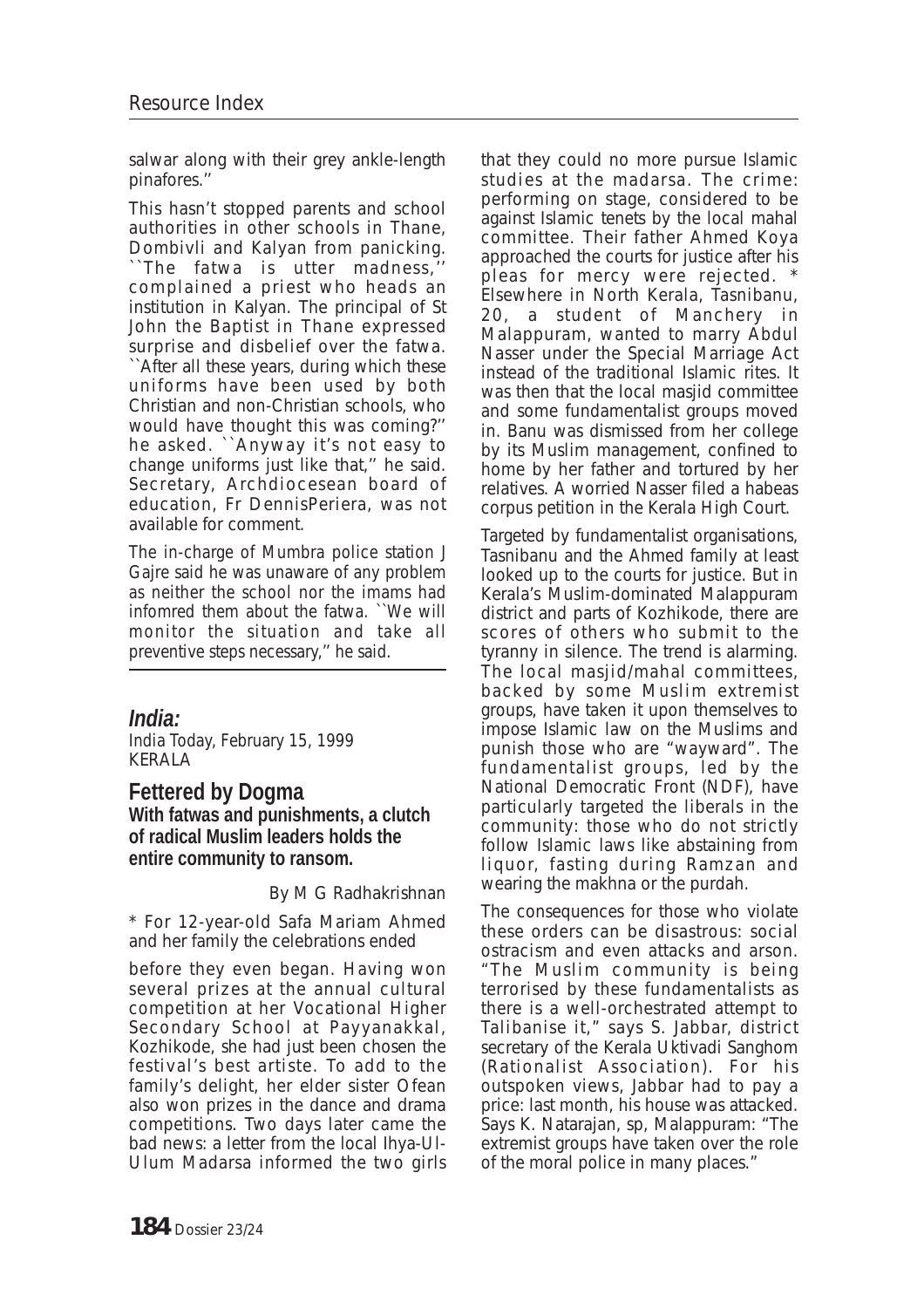Ahmed Koya, father of the girls expelled from their madarsa for participating in a cultural festival, says the masjid committees have been hijacked by fundamentalist bodies like the NDF. "I am a devout Muslim and do not have to be told what is Islamic by them." But the masjid committee is adamant: "It is against Islam for girls or women to perform on stage," says P.K. Mohammed, president of the Madarsathul Alaviya.

"NDF activists imposed a strict vigil on her movements and even tried to molest her."

Abdul Nasser, fiance of Tasninbanu, 20

Case: Banu dismissed from college as she wanted to marry as per the Special Marriage Act. Recourse: Nasser filed a petition in court.

The NDF, a Kozhikode-based organisation, is currently said to be in the forefront of the extremist outfits working among the Muslim community. But unlike other fundamentalist groups like the Progressive Democratic Party and the Islamic Sevak Sangh, which are virtually defunct now, the NDF functions openly and has offices in several districts. Most of its office bearers are respected professionals in various fields. Says O.M. Abdul Rahman, NDF chairman and professor at Cochin University: "We are an organisation committed to campaigning for the civil rights of the minorities and Dalits." Last year, Chief Minister E.K. Nayanar informed the state Assembly that the NDF was among the many organisations having links with extremists. According to an Intelligence Bureau (IB) official, three years after its formation in 1993, the NDF started a clandestine wing. "The overt wing organises seminars and holds adult education camps, while the covert wing is responsible for bomb attacks, stockpiling arms, training cadres and so on." It has also been charged with receiving huge donations from Gulf countries.

Most liberal Muslims, the Indian Union Muslim League, the Kerala Police and the IB concede that NDF is the main force behind the sudden increase in Muslim radicalism in the state. Police also say that some of the attacks against so-called violators of Islamic laws have been engineered by the NDF. The group has been behind the campaigns against school uniforms, singing Vande Mataram in schools and lighting of traditional lamps. "We have no evidence to show that NDF has been involved in this, but its emergence has certainly radicalised the psyche of the dissatisfied young people," say K.A. Siddique Hassan, the genial ameer (state chief) of the Jamaat-i-Islami.

"I am a devout Muslim and don't need to be told what is Islamic by them."

Ahmed Koya, father of Safa Mariam, 12 and Ofean, 14

Case: Mariam and Ofean were expelled from their madarsa for performing on stage in school. Recourse: Father moved court.

The victims too point an accusing finger at the NDF. Tasnibanu's fianc Nasser says the group was most active in Banu's persecution. "They imposed a strict vigil on her movements and also tried to physically molest her," he says. Tasnibanu also invited the extremists' ire by refusing to cover her head. But K.M. Ashraf, NDF Supreme Council member, denies NDF's involvement in the matter or in other incidents of violence against Muslims. Admitting that some NDF members were involved in the murder of godman Siddhan and in attacks on some prostitutes in Malappuram last month, Ashraf, however, says, "They acted on their own and not under our direction. Action has been taken against them."

The virtual Talibanisation of the community has, however, not elicited much response from the state's major political parties. They seem keen not to offend the Muslim groups. "The CPI(M) and the Congress want to appease the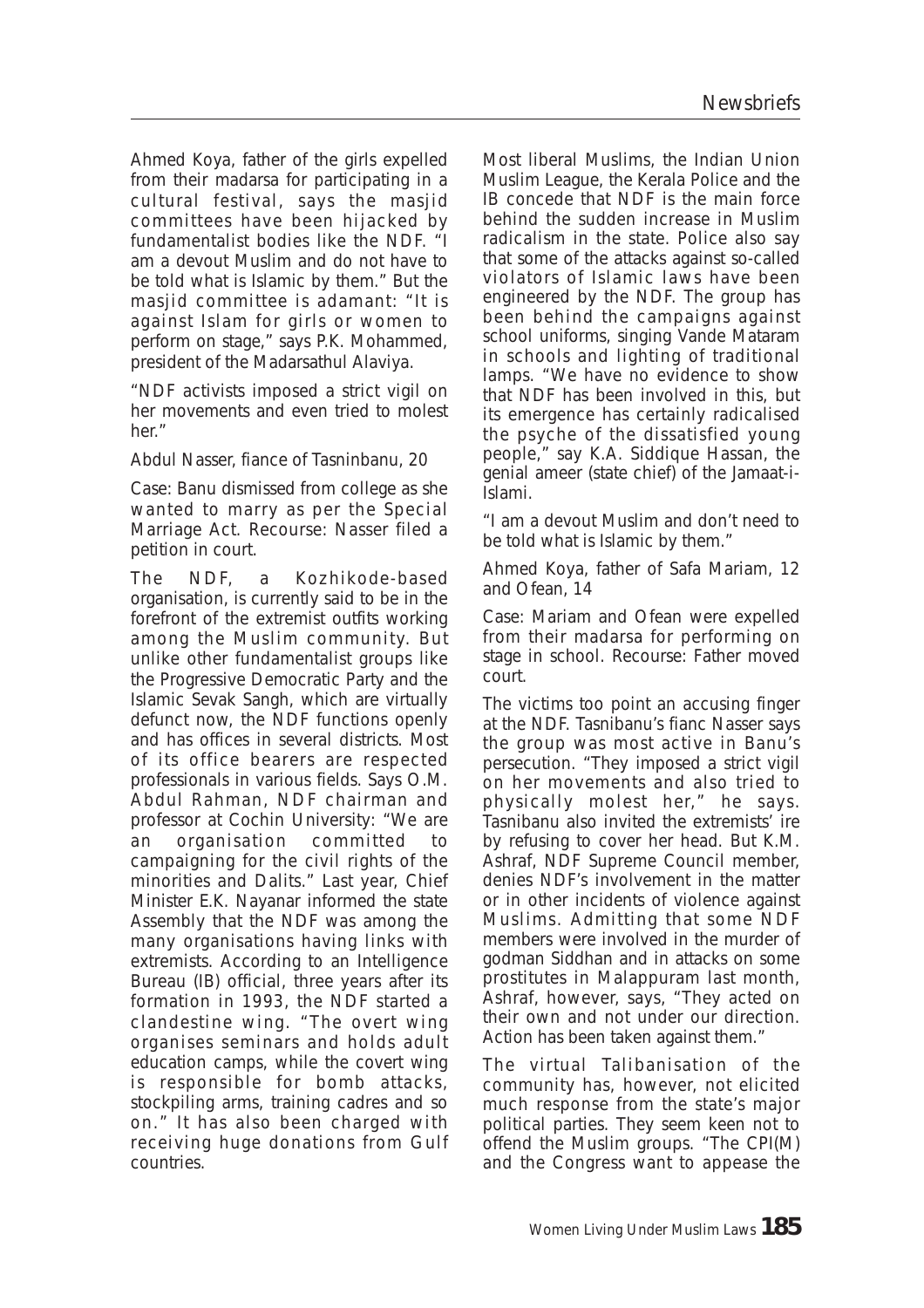minorities and do not dare say a word," charges Jabbar. However, Syedalikutty, the CPI(M)'s Malappuram district secretary, says, "We have been campaigning against the NDF and related extremist groups for long. But we do not want to meddle in religious and family disputes like that of Tasnibanu." When self-styled champions of a faith impinge on fundamental rights and hold an entire community to ransom, however, it's no longer a family dispute.

### THE TARGETS

Fathima Suhara and her mother ostracised and prevented from drawing water from the community well in January after Fathima converted to Christianity to marry a Christian. She was back with her mother after her husband abandoned her. The two women have now moved court. Two muslim women, accused of prostitution, abducted by a mob, tonsured and paraded naked in Malappuram last month. Cases filed against members of some extremist organisations.

Godman Fakir Uppappa or Siddhan, killed in November last year for indulging in "un-Islamic spiritualism". Some NDF members arrested. Three hindu youth, killed last year for allegedly maintaining liaisons with Muslim women. No headway in the investigation. Popular reformist, the Moulvi of Chekannur, abducted by Muslim extremists some years ago, still missing. Believed to have been killed. A CBI inquiry is on.

Senior RSP leader of Kannur ordered to be socially boycotted by the local jamaat committee for videographing a wedding ceremony in the family.

Muslim homes raided during the Ramzan month to make sure every Muslim observed fast and attended the Subah namaz at the local masjid. Liquor shops in Muslim areas ransacked and Muslims caught drinking thrashed. Hindu hotels which were open during Ramzan shut down forcibly.

# **India: Muslim women unite to protect their rights**

*By A Staff Reporter*

Times of India, June 10, 1999

URL:

http://www.timesofindia.com/today/10mb om6.htm

MUMBAI: Muslim women at a three-day national conference held here last week called for legal reforms to ensure their rights. They also demanded better implementation of the rights and provisions recognised in the Muslim Personal Law (MPL).

The conference on ``Muslim Personal Law and Women'', in which more than 200 women from 45 organisations all over the country participated, was organised by the non- governmental organisation Aawaaz-e-Niswaan.

Chief among the demands that emerged from the conference was a ban on the triple talaaq, equal rights in cases of divorce and compulsory registration

of marriage and divorce. They pointed out that while the Muslim marriage is a contract, it is not formalised by registration but is dependent on the maulana who forms it. ``Since there is no registration, the husband can even deny that a woman is his wife. It is the same with divorce. A woman has no way of knowing whether he has another wife,'' said one participant.

``As a minority within a minority community there is no support structure to protect our rights,'' said Haseena Khan, an NGO worker, pointing out that even the provisions which existed within the MPL were not implemented properly.

For example, the MPL provides for `mehr', a sum to be given to the wife on marriage. But women at the conference noted that `mehr' was often deferred indefinitely, or the wife was persuaded to forgo the amount. They demanded that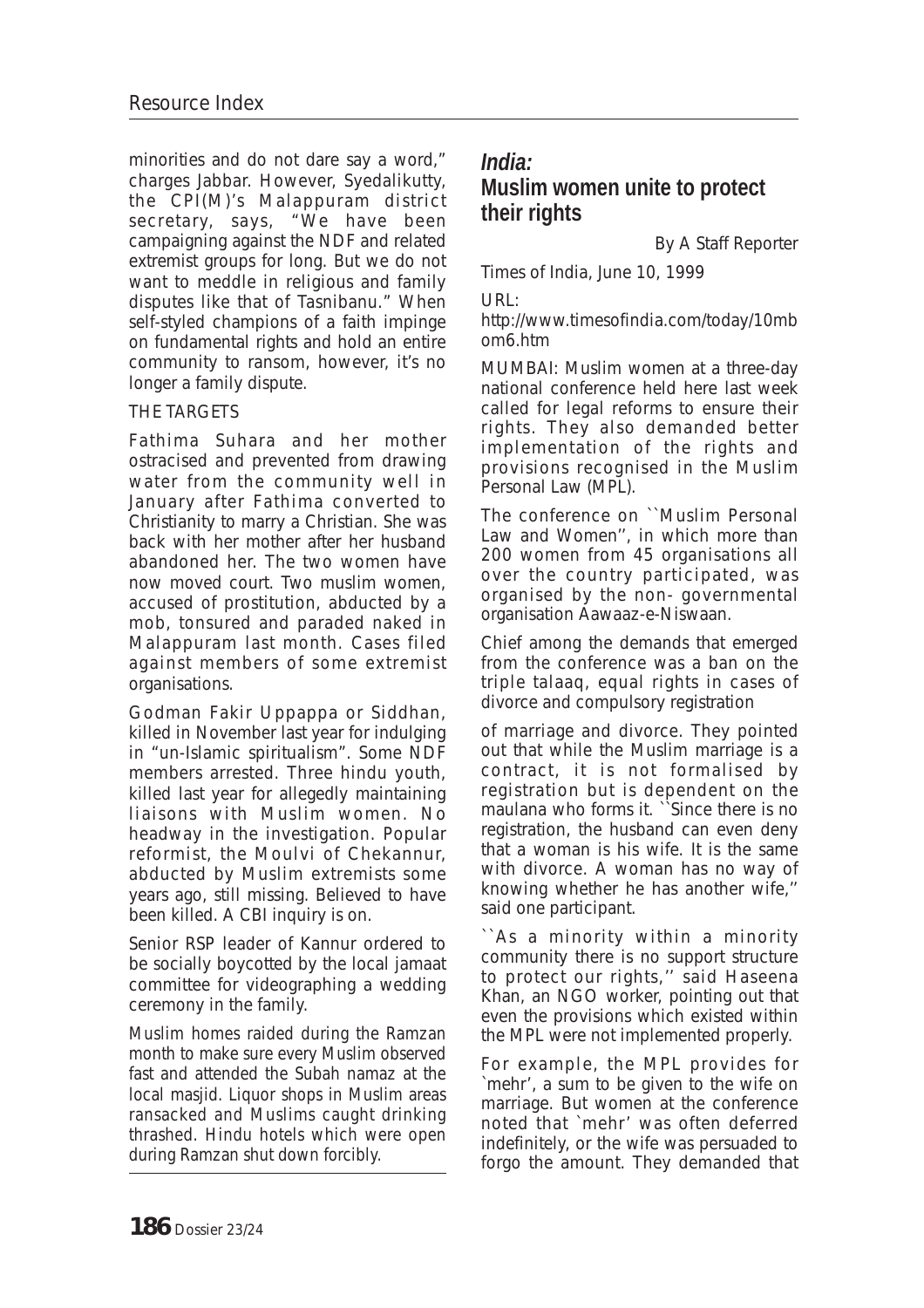`mehr' be paid promptly, and if deferred for a long time must have the value addition built into the original sum.

Other demands included standardisation of the `nikah nama' (the marriage contract), equal rights regarding adoption and guardianship of the children and the right to matrimonial residence and property.

Participants also discussed issues of education and awareness among Muslim women. They noted that legal reforms must be accompanied by women's economic and educational empowerment, as well as a change in men's attitudes.

# **India:**

Mid-day June 11 1999

# **On the right track**

*By Jyoti Punwani*

Mumbai, 11 Jun

Intellectuals from Delhi mingled with barely-literate divorcees from Mumbai's Muslim colonies last weekend at the three-day meet on Muslim Personal Law and Women, organised by Awaaz-e-Niswaan, a Muslim women's organisation working in Mumbai for almost a decade now. The result: a radical charter of demands, drawn up not by the feminists present at the conference, but thrashed out and evolved by all the participants.

Foremost among these demands:

- \* A ban on unilateral triple talaq.
- \* Registration of all talaqs.
- \* Maintenance for divorced women beyond the iddat period.

\* Guardianship of the children to the mother, whatever her earning capacity unless she wishes otherwise.

\* No deferment in payment of mehr, which must be in a form which appreciates in value.

More radical demands were also voiced, such as the right to the matrimonial home for a divorced wive until she can support herself, or, the husband must provide a house to the divorced wife; but there was no consensus on these. No personal law provides such largesse to women, pointed out Prof Imtiaz Ahmed, the authority on Muslim Personal Law from Jawaharlal Nehru University. Muslim women need to differentiate between their struggle within Islamic concepts and their struggle for a body of secular laws, he said, which would have to be fought in the public domain along with other women.

A Jamia Milia researcher pointed to the large section of Muslims living below the poverty line, and asked how realistic were demands such as a separate house for the divorced wife.

Surprisingly, it was a middle-aged teacher who said that a divorced wife must never leave her husband's house, even if she was desperate, for she was the one who had made it into a home, and she had a right to live there with her children.

Saira (30), typifies the new Muslim woman. Barely literate, married off in her teens, she was beaten regularly by her inlaws, while her husband was in the Gulf. After he came back, he didnt intervene in the ill-treatment. By the time she had four children, he left his job. Now he lives off her, and refuses to divorce her.

I feel like I've been born again, after coming to Awaaz-e-Niswaan. I met others like me, the women working here heard me out, advised me, gave me confidence. I can now read and write Hindi. I won't ever leave this group no matter how much my husband, or the local bhailog threaten me. Obviously, what the men and the Personal Law Board dislike is the self-confidence such organisations give women whove never been given the chance to develop selfesteem. But there's no running away from it. An alternate Muslim Personal Law Board was suggested, or an all-woman jamaat which could settle disputes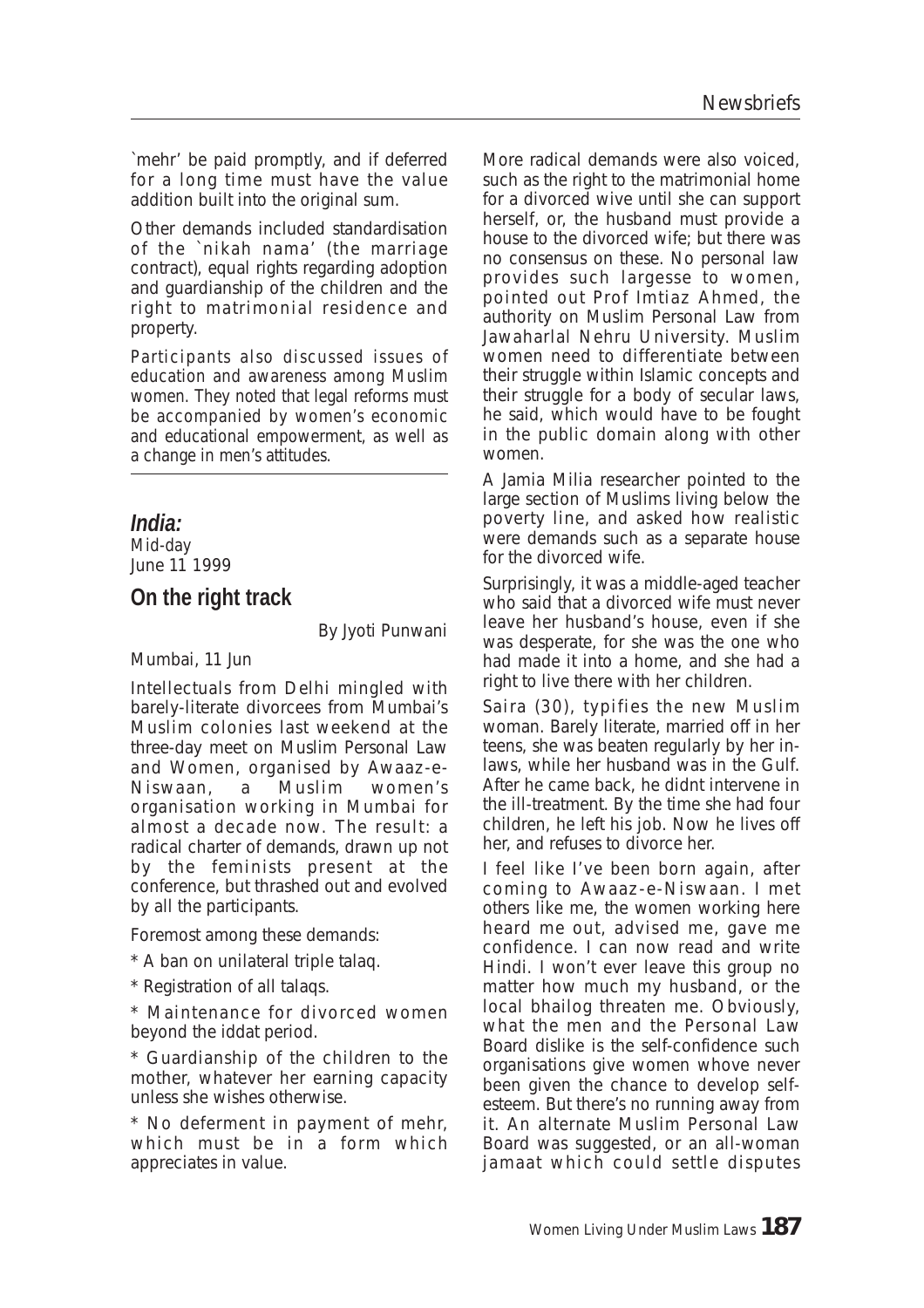presently settled, the women said, almost always in the husbands favour by the local maulvis. Instances were cited of contradictory fatwas issued by the same mufti depending on who paid him more — the boy's family or the girl's. Hence the need for codification of at least those aspects of Muslim law which relate to marriage and divorce.

Qazis too were criticised for issuing fake nikahnamas to men.

These instances were given not by activists alone, but by middle-aged mothers and grandmothers, their dupattas covering their heads, by teachers, scholars, lawyers. The Board needs to recognise that a growing section of Muslim women are not likely to be misled by the cry of 'Islam is in danger' at every reformist step, at least not when the cry is made by the Board.

Said one traditionally-dressed speaker: When a Muslim woman commits adultery, or deserts her husband, she is punished by secular laws, the same way as a Hindu woman is. At that time, the Personal Law Board sees no threat to Islam. But when a Muslim woman stands to benefit by secular laws, they get all worked up. So sisters, I have to conclude that what the Board protects is not Islam, but the male-dominated system.

Noted lawyer Vasudha Dagamwar's plea that Muslim women must come out of the private space of their personal law and enter the public space of the struggle for equal rights, found an echo in research scholar Seema Qazi's observation that all the answers could not be found in the Shariat alone.

Four schools of Muslim law emerged only because there was no agreement on what the Shariat said, she said. The Shariat is not static, but is interpreted differently in different countries.

We are a minority community, but we are also equal citizens of India and as such we must demand equal rights and laws which do not discriminate against us.

# **India:**

Economic and Political Weekly - June 12, 1999 | Commentary

## **Muslim Women and Maintenance [in India]**

### *Asghar Ali Engineer*

WITH a recent judgment of the Bombay High Court the controversy over the maintenance of a Muslim divorcee has revived. A similar judgment by the Supreme Court in the mid-eighties, popularly known as the Shah Bano case, had caused much a turmoil in the Muslim community. The court had allowed a Muslim divorcee, Shah Bano, maintenance for life from her former husband under Section 125 of the Criminal Procedure Code (CrPC). The Muslim leadership objected to this judgment and maintained that in Islam a divorce can get maintenance only for the 'iddat' period (i e, a period of waiting for three months after divorce is pronounced). It thought the Supreme Court had no right to interpret the holy Qur'an - which only a Muslim 'alim' (scholar in sacred law and theology) can do.

There were massive demonstrations by Muslims, and the Rajiv Gandhi government was compelled to upturn the Supreme Court judgment by passing a new law known as the Muslim Women (Protection of Rights on Divorce) Act. The new law, drafted with the help of Muslim clergy, was supposedly based on the Qur'anic verse 2:241, which says "And the divorced women, too, shall have (a right to) maintenance in a goodly manner; this is a duty for all who are conscious of God". This verse makes it clear that the Qur'an requires Muslims who fear God to provide maintenance for their divorced wives. The 'ulema' (body of theology scholars), however, argued that this maintenance could be given only for the period of iddat.

Interestingly, while the Indian ulema and Muslim leaders agitated against the Supreme Court judgment in the mid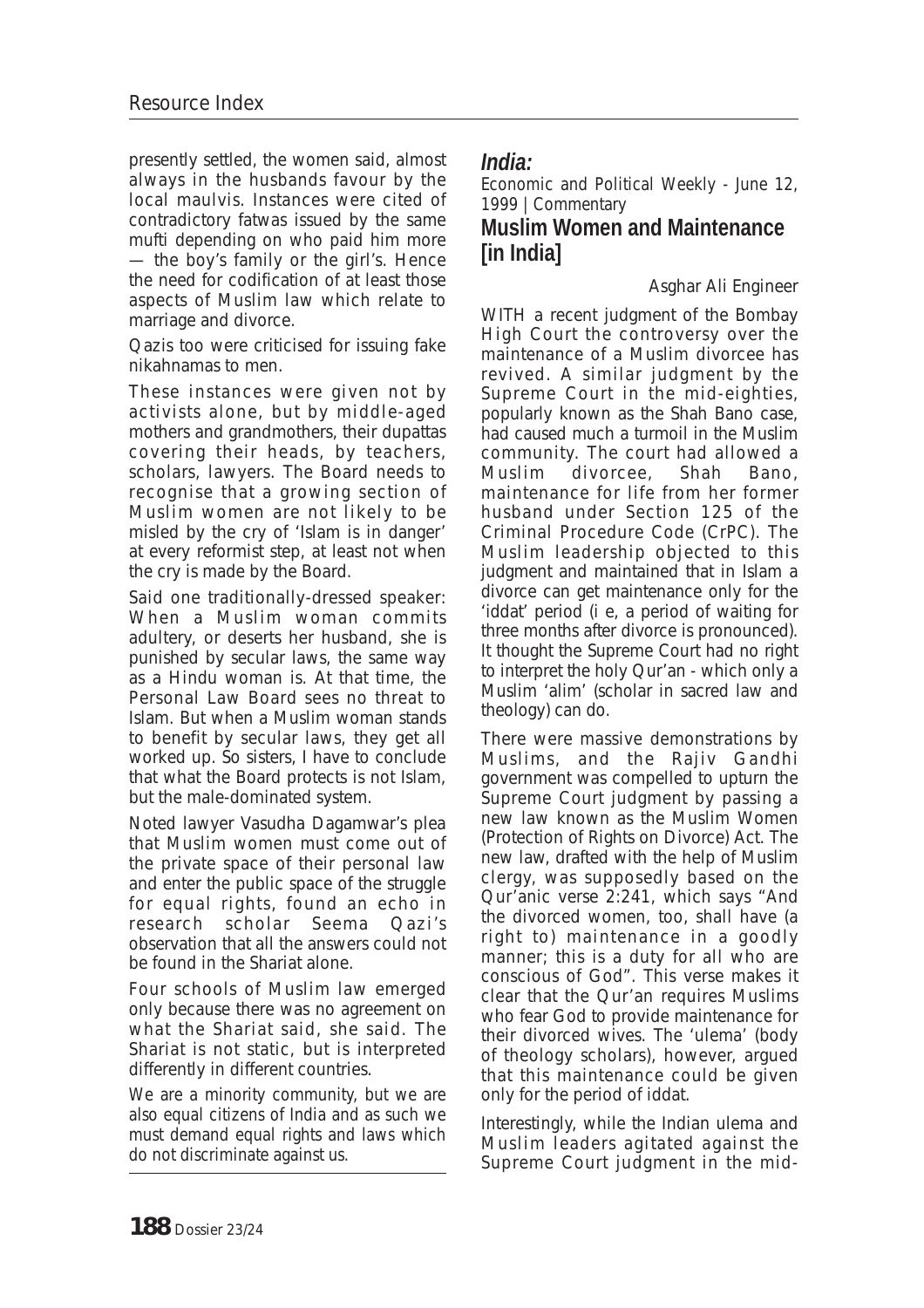eighties and forced the government of India to adopt new legislation for Muslim women, a Bangladesh court upheld in 1995 provisions analogous to Section 125 of Cr PC and allowed maintenance for life to a Muslim divorcee. In that case filed by Hefzur Rahman (Md) against Shamsun Nahar Begum the Dacca High Court delivered the judgment on January 9, 1995. The judges, Mohammad Gholam Rabbani and Syed Aminul Islam, maintained that a person after divorcing his wife "is bound to maintain her on a reasonable scale beyond the period of iddat for an indefinite period, that is to say, till she loses the status of a divorcee by remarrying another person".

The judges argued that the Qur'an was the word of God and that the word of God must prevail over the opinion of ulema. The Qur'an, the judges said, is understandable by all human beings. In the 54th 'sura' God says, "And We have made the Qur'an easy to understand and remember..." The judges also said that according to the verse 2:121 one must study the Qur'an, which is in conformity with the dynamic, progressive and universal character of Islam.

The Dacca judges then took up verse 2:241 and said there were three important words in this verse: 'mutallaqat', meaning divorcee; 'mataaoon', meaning household stuff; utensils, goods, chattels, provision and convenience and 'maaroof', meaning known, recognised, honourable and good, befitting kindness. They go on to argue, "So we find that a woman who is divorced is entitled to household stuff, utensils, goods, chattels, provision,<br>convenience which is known, convenience which is known, recognised, honourable, good, befitting a kindness. Abdullah Yousuf Ali is, therefore, correct in translating the expression 'mataaoon bil maaroof' as 'maintenance should be provided on a reasonable scale'."

The judges came to this conclusion: "Considering all the aspects, we finally hold that a person after divorcing his wife

is bound to maintain her on a reasonable scale beyond the period of iddat for an indefinite period, that is to say, till she loses the status of a divorcee by remarrying another person". This interesting interpretation of verse 2:241 seems to be quite in keeping with the words of the verse. It is also worth noting that there was no resentment of this judgment by the ulema in Bangladesh though the interpretation is not in keeping with the orthodox view.

The recent judgment of the Bombay High Court pertained to the appeal filed by Jaitunbi (Zaitunbi) Mubarak Shaikh against her former husband, who had divorced her before the Muslim Women (Protection of Rights on Divorce) Act came into force in early 1986.

The husband, Mubarak Fakhruddin Shaikh, sent her Rs 125 and three months maintenance at the rate of Rs 50 per month by money order in final settlement of the dues. The wife had filed an application for maintenance under CrPC 125, and the magistrate fixed the amount of maintenance at Rs 60 per month by an order dated June 26, 1981. But on October 6, 1986, the wife initiated the present proceedings by filing a maintenance application (no 297 of 1986) under Section 127 of the code for enhancement of maintenance, claiming that she was entitled to Rs 500 per month.

The husband in fact took a second wife and drove Jaitunbi out. Jaitunbi hailed from a very poor family, and after she was driven out she had nothing to fall back on, and her parents - quite poor were extremely reluctant to accept her back in their home. The wife, therefore, maintained in her application for maintenance that she was ill-treated by her husband and was driven out of the matrimonial home, pursuant to which she had made an application for maintenance.

It was this application which was before the Bombay High Court, and the judges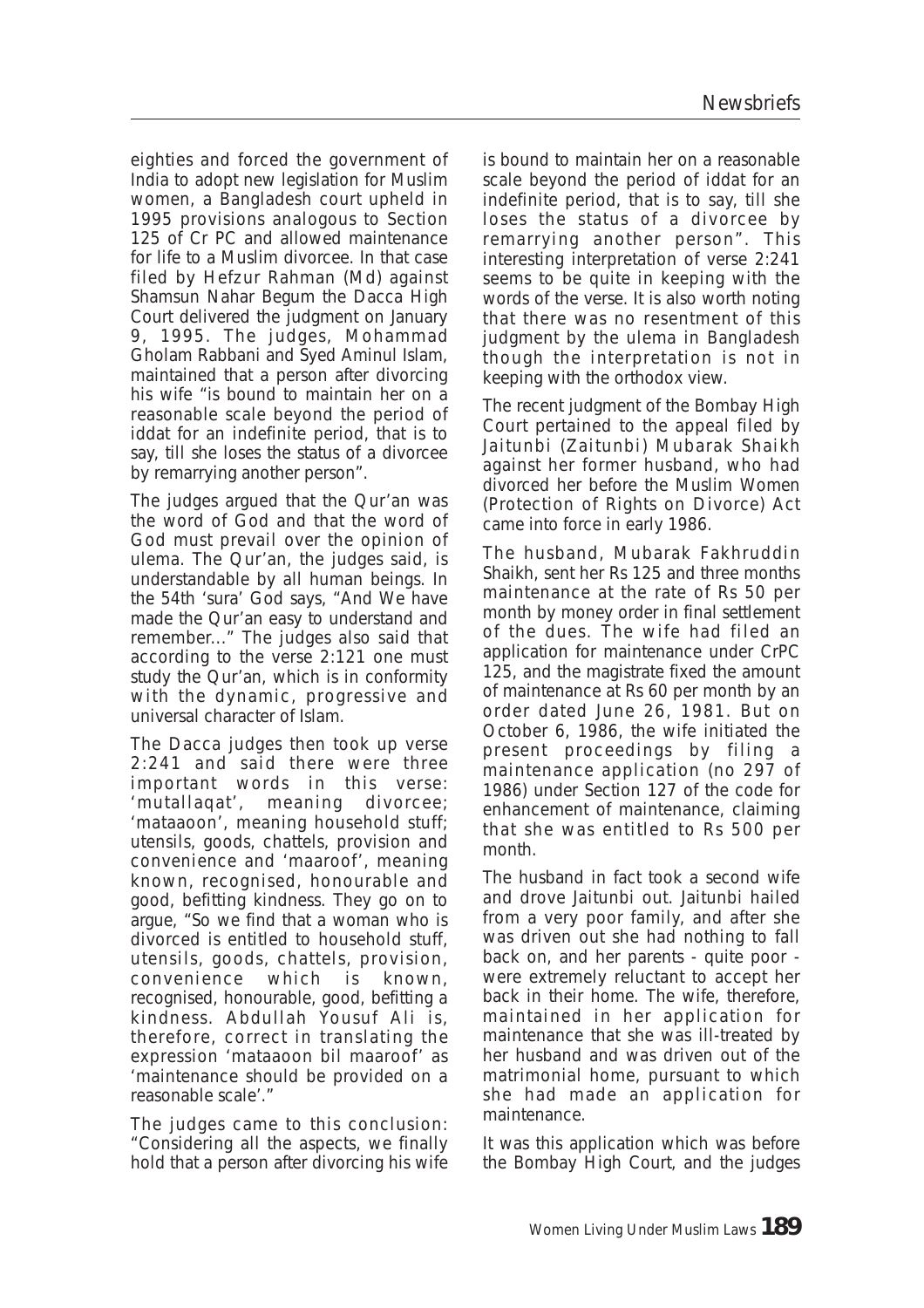had to decide whether she could be awarded maintenance beyond the period of iddat. As pointed out before, the purpose of the present Act, passed in 1986, was to rule out the possibility of payment of maintenance to a divorced wife beyond the period of iddat. The Indian ulema had argued then that the word 'mata' in verse 2:241 of the Qur'an is about one-time provision after divorce and not payments month after month. They also argued that marriage in Islam was a contract and that once the contract was broken the husband was not liable to maintain her - as she is free to remarry as soon as the period of iddat was over.

It was to counter the provisions of Section 125 of CrP C, which ensures maintenance for a divorced wife until she remarries or dies, that the new Act was passed in 1986. The first judgment under the Act was pronounced by Lucknow magistrate Rekha Dixit. She awarded Rs 68,000 to the divorced wife as final settlement of dues. According to the Muslim Women Act a divorcee is entitled to (1) the 'mehr' (dower) amount; (2) mata (one-time provision depending on the financial status of the husband and the standard of living the wife is used to) (3) three months maintenance; and (4) whatever gifts the estranged wife had received from husband and other relatives at the time of marriage.

The Bombay High Court bench appears to have gone beyond this. What the judges have awarded to Jaitunbi is almost what she would have been entitled to under Section 125 of the CrPC. The intention of the ulema and the Muslim leaders has been to counter Section 125 of CrPC and avoid permanent liability for the husband of a divorced wife. But the Bombay bench has through elaborate arguments of its own arrived at the conclusion that under the Muslim Women Act of 1986 she should be provided, within the iddat period, maintenance for life (or until she remarries) on a fair and reasonable scale.

The judges have discussed elaborately in their judgment: (1) the intention of the legislators in enacting this Act; (2) the contents of the Act; and (3) the meanings of the word 'maintenance' and 'provision'. They labour to prove that the fair and reasonable maintenance stipulate is in no way restricted to the iddat period.

For this they discuss Section 3(1)(a) of the Act. They point out that this clause, which deals with the rights of the children, if any, maintained by the wife, stipulates that a reasonable and fair provision is to be made for the children and maintenance is to be paid for the children by the former husband for two years from the respective dates of birth of such children. The words 'for a period of two years' specifically limit the liability of the husband against whom application is made by the divorced woman. However, Section 3(1)(a) does not stipulate that the reasonable and fair provision is to be made only for the iddat period - or for that matter, for any specific period. On the contrary, the obligation cast upon the husband in the clause is (i) to make a reasonable and fair provision for the future of the divorced wife; and (ii) to pay maintenance within the iddat period.

The judges go on to say "In our view, the making of a reasonable and fair provision has to be for the future of the divorced wife and cannot be confined to the iddat period, which is very short period as defined in Section 2(b) of the Act. Such a provision must take into account future needs, including food, shelter, clothing, medical care in old age, etc. The amount of maintenance to be paid under clause (a) however can be confined only till the iddat period expires, having regard to the scheme of Sections 3 and 4 read together."

They go on to discuss the dictionary meaning of the words 'maintenance' and 'provision' and conclude: "As far as the making of a reasonable and fair provision for the future of the divorced wife under Section 3(1)(a) of the Act (is concerned). the liability is not restricted to the iddat period having regard to the dictionary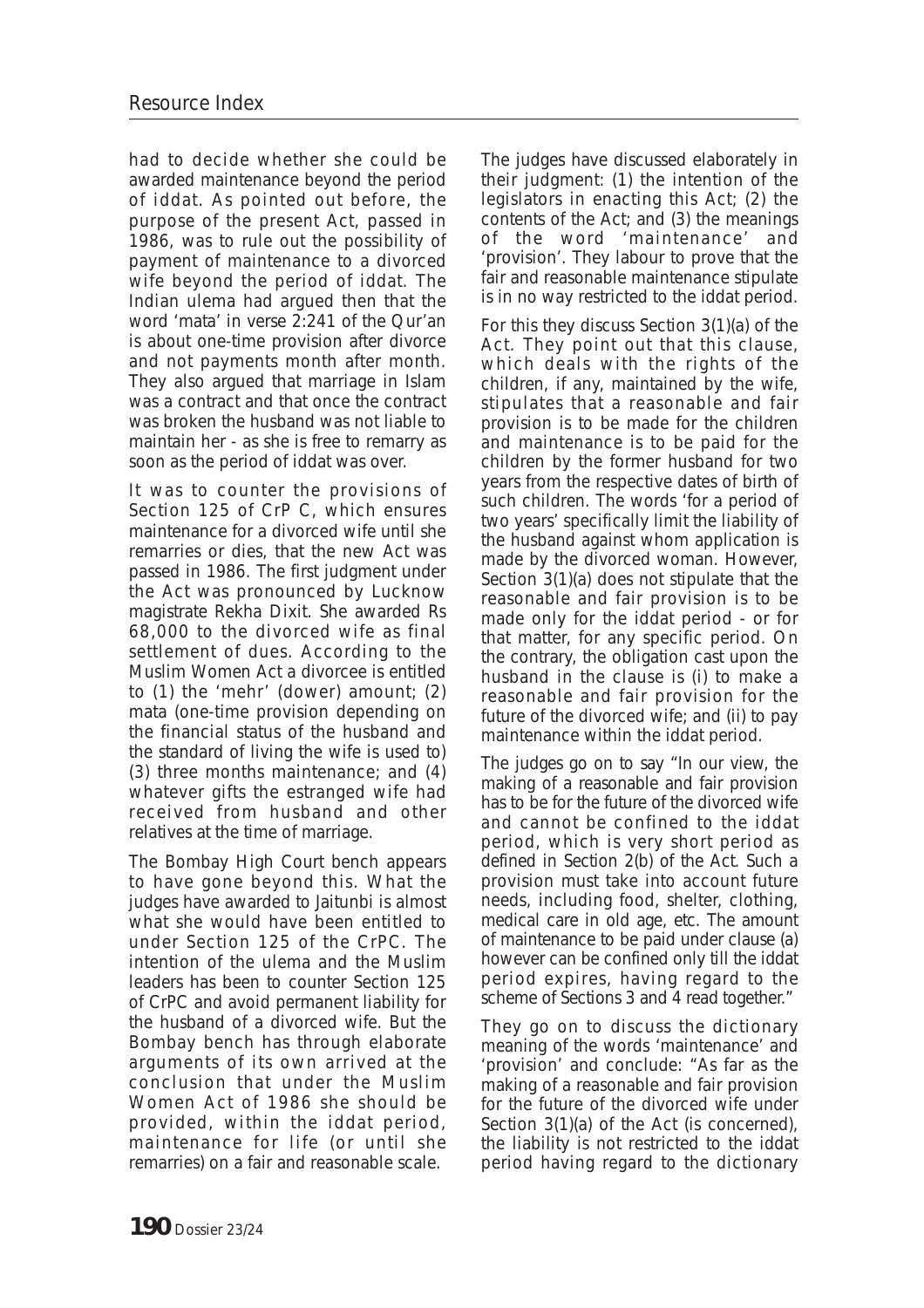meaning of the word 'provision'...In our view the dictionary meaning...would make it clear that the Muslim husband is required to visualise the future needs of his divorced wife and make a reasonable and fair provision for the future needs of his wife."

This judgment would be welcomed by women's organisations as a path-breaking one and undoubtedly it is that. But one must also say that it does not seem to reflect the real intention of the legislators. The Act was passed in view of agitation by the Muslim leaders and the ulema, and they were agitating precisely because Section 125 of the CrPC required the husband of a divorced wife to pay her maintenance for life or until she remarries: these leaders and the ulema argued that in Islam the liability restricted to the iddat period. The judges have so intepreted the Act with the help of a dictionary that it almost restores what the Muslim leaders and ulema had fought against.

Whatever the merit of the judgment, it must be said that more and more divorced Muslim women are going to the courts for redressal of their grievances. It is time for the ulema also to give serious thought to this problem. What jurists had believed during the medieval ages cannot be treated as final and irrevocable. All Muslim countries have brought in new legislation in respect of women's problems in keeping with modern times. We cannot shut our eyes to these problems. Though according to the 'hadith' divorce is the most disliked of the acts deemed permissible by Allah it been made very easy by the present law: any man can throw his wife out by pronouncing the word 'talaq' three times. This is causing serious problems to divorced Muslim women. Divorce should be made difficult and justiciable in the proper spirit of Islam. The law on maintenance of divorced women would also have to be reviewed so that divorced Muslim women get justice, as many Muslim countries have already done. Otherwise, the courts will intervene to do justice to aggrieved Muslim women.

# **India:**

**Outlook** (October ? 1999) KERALA

# **Divorced Over Talaq Sunnis in Malappuram are divided over a ruling on a divorce case**

### *By Venu Menon*

When Muhammad Mustaffa, 26, pronounced talaq thrice to divorce 19 year-old Ramla and then changed his mind to take her back, he was little prepared for the chain reaction that his impetuous action triggered. A routine domestic squabble in Muslim-dominated Malappuram snowballed into a controversy to stir Kerala's Sunni Muslim community and it culminated in a daylong conclave of religious scholars who battled over the merits of Mustaffa's action. The meet, marked by heated exchanges between rival Sunni factions, failed to resolve the issue.

The marathon debate was called after Sunni leader Cherucheri Zainuddin Musliar, who heads the community's apex body, the Samastha Kerala Jemiyyathul Ulamma, issued an edict or fatwa declaring Mustaffa's talaq invalid and supporting his decision to cohabit with Ramla. The fatwa was vigorously opposed by a breakaway section of Sunnis led by Kanthapuram Aboobacker Musliar who believed the talaq was in force and demanded punitive action against Mustaffa.

Zainuddin Musliar's ruling that the talaq was invalid is disputed by the faction led by Aboobacker Musliar.

Mustaffa, a taxi-driver, also faced the wrath of the locals at Valapuram, where the incident took place. Twenty days after he beat up his wife and pronounced talaq on June 16, '98, a contrite Mustaffa brought her back home. Angry residents petitioned the qazi of the local mosque to voice their objection. The qazi ruled that Mustaffa had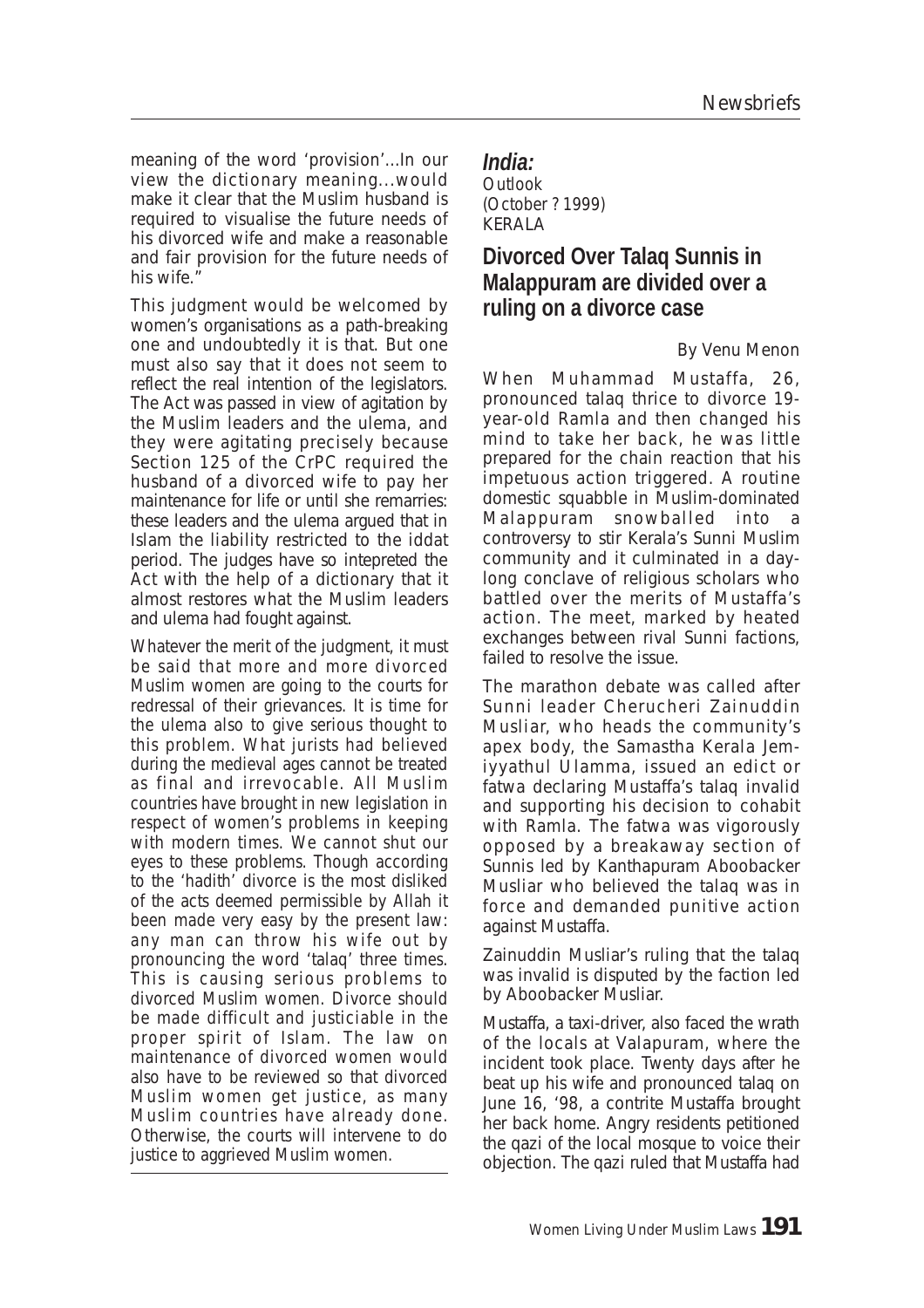violated Shariat tenets by reuniting with his divorced wife without observing stipulated procedures. Shariat laws stipulate that a woman on whom talaq has been pronounced cannot reunite with her husband until she is married to another man and subsequently divorced.

Armed with the ruling, the locals mounted pressure on Mustaffa to leave Ramla, who by then had delivered her second child. "I was dragged out of home by a mob, tied to a tree and beaten up when I refused to leave my wife." Mustaffa recalls. Social ostracism followed. His family was not allowed to draw water from the community tap. Mustaffa lost his job and no one was prepared to give him work.

Accompanied by a sympathetic neighbour who was a member of the CPI(M), Mustaffa did the rounds of all the religious heads in the area. He was rebuffed wherever he went.

The beleaguered taxi-driver finally appealed to the highest Sunni ecclesiastical authority, Zainuddin Musliar. The Sunni chief made an independent assessment and on October 21, '98, issued a fatwa invalidating Mustaffa's talaq on the ground that its pronouncement was faulty.

This spread consternation in Valapuram and beyond. To many, the ecclesiastical head of the Sunnis had legitimised Mustaffa's sacrilegious conduct. Valapuram residents went in a delegation to meet Panakkad Shihab Thangal, the iuml chief. Wary of politicising the issue, Thangal backed off from giving a ruling but counselled the delegation to abide by the ruling

of the Valapuram qazi. The iuml chief thus indirectly expressed solidarity with the lobby opposed to the fatwa.

With the qazis of local mosques against the fatwa and the iuml head sympathising with them, it became increasingly clear that only a samvad or a religious conclave could resolve the

controversy. On February 25, religious scholars met in a Malappuram auditorium to debate the issue under police supervision. The media was kept out. Both factions videotaped the proceedings as speakers invoked textual authorities and sources to buttress their argument. The rival leaders, Aboobacker Musliar and Zainuddin Musliar, stayed out of it.

The crux of the debate were the words uttered by the taxi-driver when he pronounced talaq on his wife. Zainuddin Musliar invalidated the talaq because the word "I" was missing in the talaq statement. The Kanthapuram group argued that it was not mandatory for a man to say "I" while pronouncing talaq. Each side relied on Quranic references to support its claim.

After the conclave, each faction claimed victory. Zainuddin Musliar's votaries accused their opponents of distorting the videotapes to convey a false impression of triumph. The Kanthapuram faction claimed Musliar's fatwa did not stand up to intellectual scrutiny. In the final analysis, the mammoth exercise failed to end the controversy.But even as the ideological war continues, spreading tension in the area, the ostracised taxidriver and his wife continue to live together in a reunion fraught with risk, and under social boycott.

© Copyright Outlook 1999 AB10, SJ Enclave, New Delhi - INDIA

## **India:**

http://www.indian-express.com/ ie/daily/19990921/front.html The Indian Express Tuesday, September 21, 1999 Op-Ed.

# **Do these patriarchs really care?**

### *by Seema Alavi*

There is a complete invisibility of women's issues in even the lip service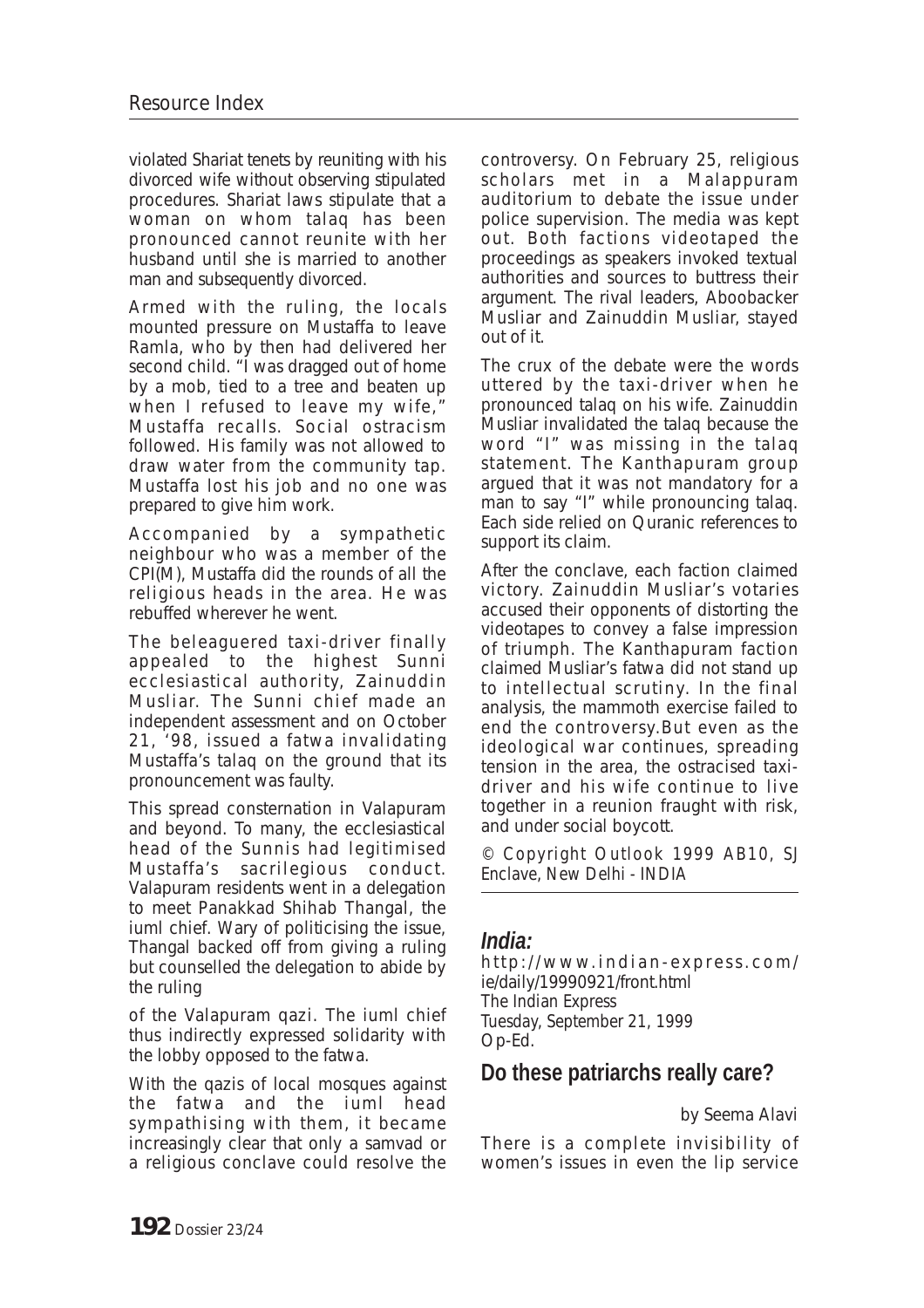political parties pay to Muslim concerns. Political rhetoric is generally based on the assumption that the Muslim community is neither gendered nor culturally variegated. This premise informs the political construction of a community leadership which is inevitably male and located in the narrowly defined class of ulema (religious head). Thus muftis of towns and mullahs of mosques are seen as the repositories of the community's best interests and its sole spokesmen. Alongside, even though we do not have religious electorates, Muslim MPs are invariably viewed by political parties as representatives of their religious community. This was most clearly evident in the Congress government's handling of the Shah Bano case in 1986, and more recently in the demand from Muslim MPs for a quota for Muslim women within the proposed Women's Reservation Bill. In both these cases the opinion of the Muslim partiarchs received political attention even aswomen demonstrated against the unrepresentative character of the self-styled champions of their interests.

On Shah Bano's plea for maintenance from her ex-husband the court ruled that Muslim women fall within the purview of Section 125 of the Criminal Procedure Code that requires husbands with sufficient means to pay maintenance to wives or ex-wives who are unable to support themselves. The All India Muslim Personal Law Board, which has an almost negligible women representation, and a batch of Muslim MPs spearheaded a crusade against the judgment. Their opinion was taken by the then Congress government to be representative of the entire community. This resulted in the passing of the Muslim Women's Bill (1986) which removed Muslim women from Section 125 of the Criminal Procedure Code which ensures maintenance to all women divorcees irrespective of their religion. Once again, Muslim patriarchs

who in 1986 pushed for the passage of the retrogressive Muslim Women's Bill are demanding a quota for Muslim womenwithin the proposed Women's Reservation Bill. This time again their demand does not derive from their concern for the Muslim women. Indeed Muslim women are apprehensive about the social implication of the quota which they fear will only complement their legal compartmentalisation ensured by the Muslim Women's Bill of 1986.

Theirs is a mutually beneficial relationship between the politicians and the male bastions within the community. Political patronage, even if it comes sparingly, adds to the power and prestige of the religious leadership.

Why have Muslim women allowed this power game to continue for so long? To a large extent the growth of communalism has influenced the choices women have made on those issues of law and politics that affect their lives. Ever since the demand for quota for Muslims was first made in 1909-10 the consciousness of one's community identity defined in religious terms has only intensified. The partition of the country only added to this trend and the Hindutva politics of thelast two decades saw its rise to its highest point. Today Muslims are more sensitive than ever about being a religious minority. For women the overbearing concern with their minority community status intersects with their gender identity.

This poses a serious dilemma for all classes of Muslim women. Their response to being used as political pawns both within and without the community is punctuated by the following concerns: Is the political timing for airing a critique in the gender imbalance in personal laws correct? Do they run the risk of providing yet another plank to the BJP? Is it fair to publicly scrutinise the juridical sphere of an already beleaguered Muslim community?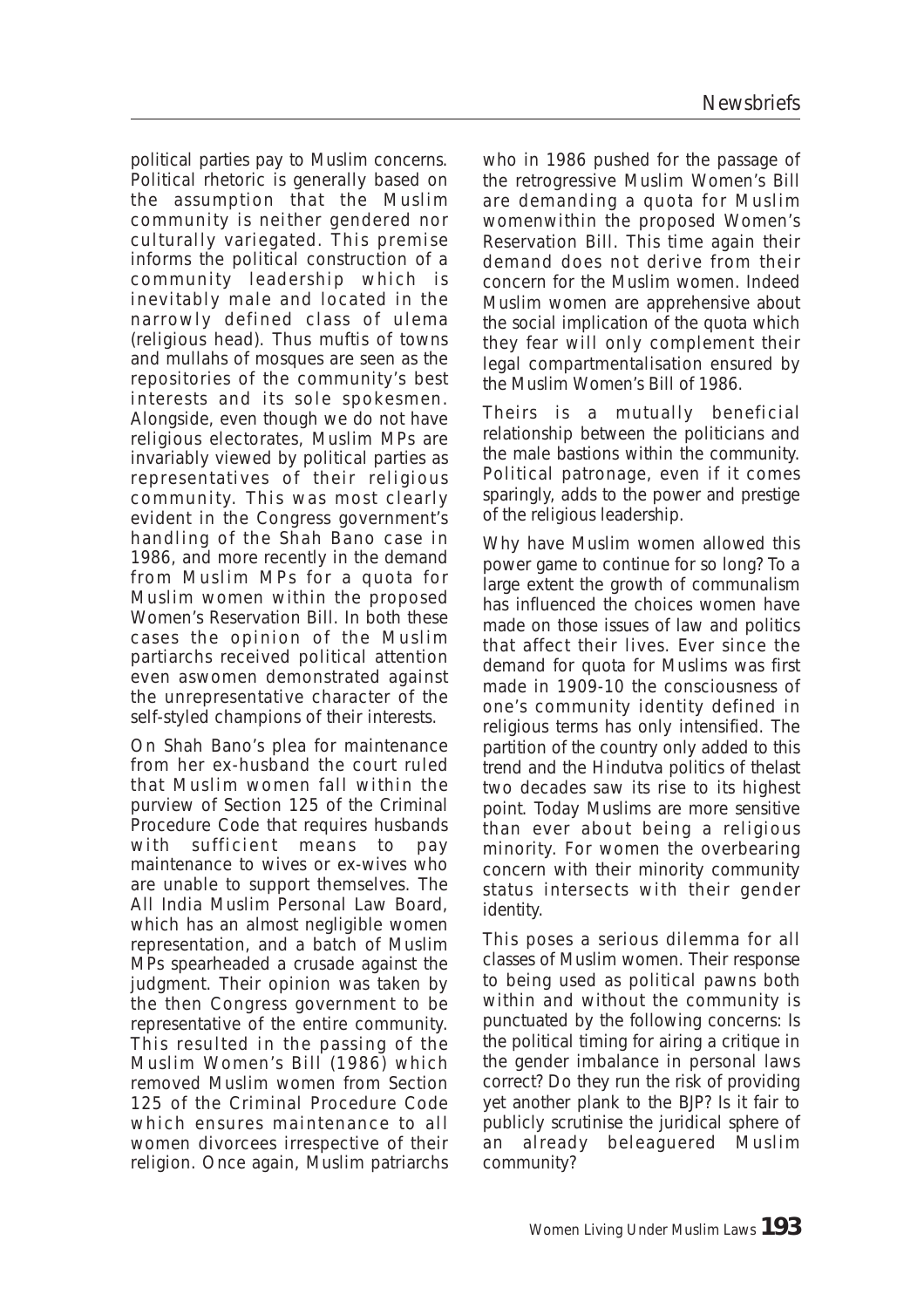These uncertainties are revealed in the shifting and often diluted stands Muslim women groups have taken on the Uniform Civil Code. But while women have shown remarkable restraint the male-dominated community forums have used their dilemmas to structure imbalanced gender relations. What is the difference then between women livingin Islamic theocratic states like Iran, Afghanistan and Pakistan, and liberal democracies like India? Does the absence of an `Islamic' dress code in India mean the non-existence of the power play enacted at the cost of sacrificing women's interests? One would think not.

The writer is an associate professor of history at Jamia Millia, New Delhi

Copyright © 1999 Indian Express Newspapers (Bombay) Ltd.

# **Iran:**

The Guardian

http://www.newsunlimited.co.uk/ international/story/0,3604,129570,00.html

### **Iran's female students protest at segregation Medical school sit-ins reflect growing demands for sexual equality**

*Geneive Abdo in Qom, Iran*

Friday January 28, 2000

In a daring challenge to the Islamic system, female medical students in Iran are refusing to attend classes and are staging sit-ins in protest at their segregation from men in universities.

The students believe they receive an inferior medical education to their male peers.

One medical school in the holy Shi'ite city of Qom is for women only, and in Tehran's universities men and women must attend classes in separate rooms or sit on opposite sides of the classroom.

"We suffer because we have little interaction with our male classmates. We rarely have an exchange of ideas. There is a wall between us," said Homa, 24, a student at Tehran university's medical school.

"Many classes are for women only, and the best professors and facilities go to the men. We get the leftovers," she said.

This week a group of female medical students called upon President Mohammad Khatami and the country's supreme leader, Ayatollah Ali Khamenei, to reverse what they believe is sex discrimination. They have also complained to the health ministry.

Such action may not guarantee immediate change. But their public dissent adds a significant voice to a growing demand for sexual equality.

Even some reformist theologians now say that the clerical establishment has misinterpreted the Islamic texts taken as the basis for Iranian laws.

Ayatollah Yusef Sanei, a reformist cleric, ruled two months ago that women were free to run for president of the republic, and to be given more rights in cases of spousal abuse and divorce.

There is growing opposition to the inequality between the sexes that continues despite the significant gains women have made since the 1979 Islamic revolution.

Today, there are more women than men in higher education, and women are increasingly seen in important positions of authority.

Women were encouraged to attend medical school after the revolution so they could treat female patients, in line with conservative readings of Islamic teachings. But these opportunities no longer satisfy women in modern Iran.

"In theory, our government says women are equal. But in practice and in our culture this is not the case," said one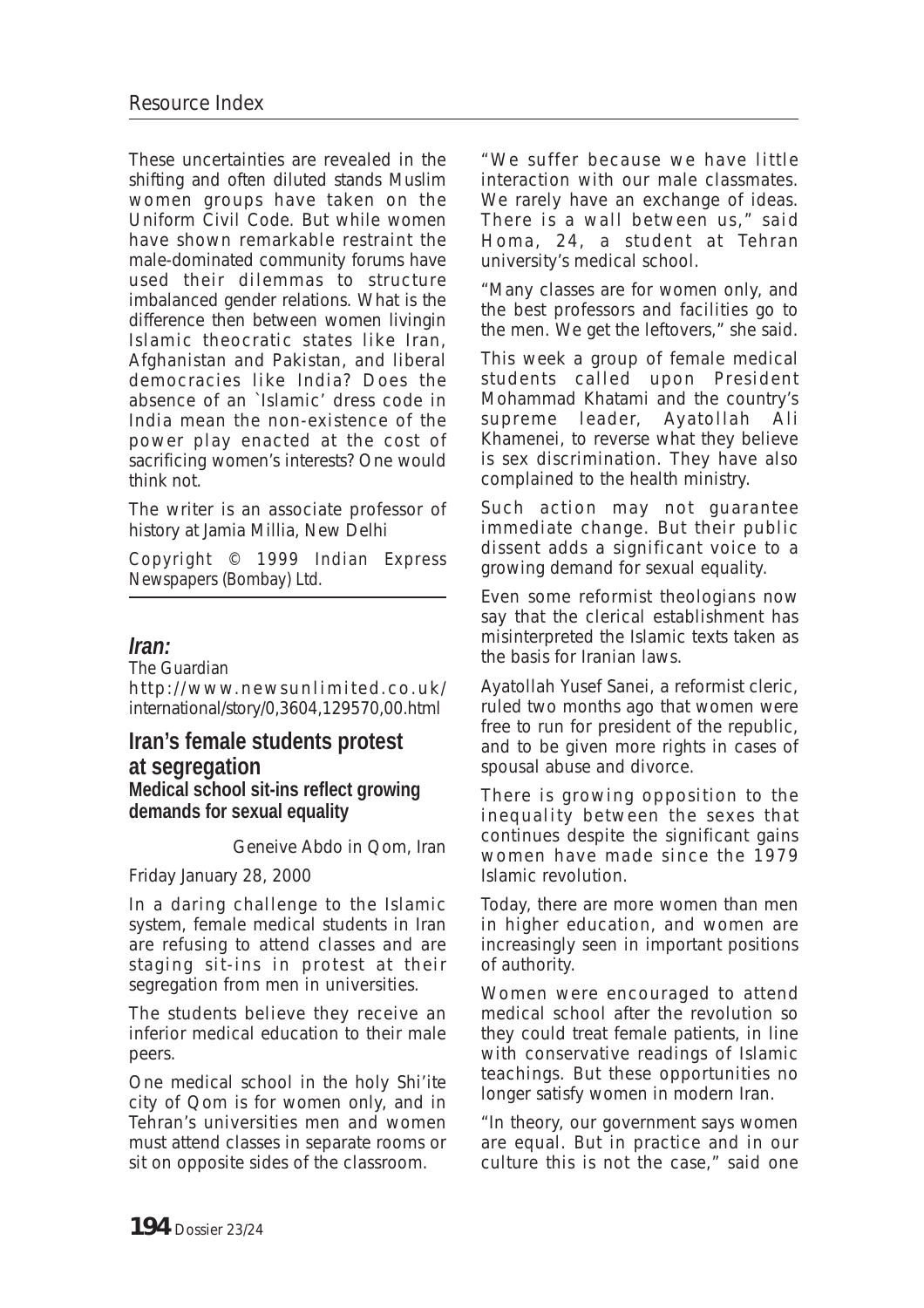woman, a 25-year-old medical student, who wished to remain unidentified.

"I know when I begin practising medicine, male doctors will always have more authority over me. It doesn't matter if I am smarter than they are or if I am a better physician."

One medical professor said sex discrimination had led to her resignation from the women-only Fatimieh medical school in Qom.

"In Islam, male doctors are allowed to treat female patients. So why should the state separate men from women in medical schools?" she asked.

"When I went to medical school 23 years ago under the shah, men and women studied together and we had no problems. To enter medical school, you have to be at the top of your class, and students are there to learn, not to flirt."

Parliament passed a law in 1998 to segregate health services to reflect conservative MPs' interpretation of Islam.

Under a pilot programme prompted by the legislation, the Fatimieh medical school in Qom, the intellectual centre for the Shi'ite Muslim clergy, dismissed all its male staff.

But experts say the quality of medical education has suffered as a result, with women students deprived of the wide range of patients and teachers they need to complete their education.

Taha Hashemi, a cleric and MP who sits on the school's board of trustees, told the daily Aftab-e Emrouz he had proposed hiring older male staff to bolster student training. "I and several other members have stopped attending board meetings in protest of the existing situation," he said.

Guardian Unlimited © Guardian Newspapers Limited 2000

### **Iraq:**

The Straits Times, January 10, 2000

## **Vigilantes target couples at lovers' lane**

BAGHDAD — Police have arrested a group of religious vigilantes who allegedly stalked and killed 19 men who were with their girlfriends at a tree-lined esplanade frequented by lovers, a magazine reported.

The killings started in October, when a college student was slain as he chatted with his girlfriend, the Ishtar monthly magazine reported.

It said the killers approached the victim and fired one bullet in his head. The girl was not harmed.

Police did not publicise the killing, and other lovers continued to visit the promenade along the Tigris River in northern Baghdad.

At least 18 more men were killed in a similar fashion before police launched an undercover operation.

The killers apparently saw themselves as Islamic vigilantes offended by the lovers' actions, the magazine reported. Conservative Muslims say Islam does not allow premarital association between men and women.

One police officer, speaking on condition of anonymity, said four men had been arrested but police would not give any other details.

The magazine said the men were caught by undercover policemen, one who was dressed in women's clothes. Both officers were heavily armed and pounced on the men before they could act.

Another police officer, Major Adnan Auda, worked on the case earlier and walked on the promenade several times with a girl as part of the undercover operation.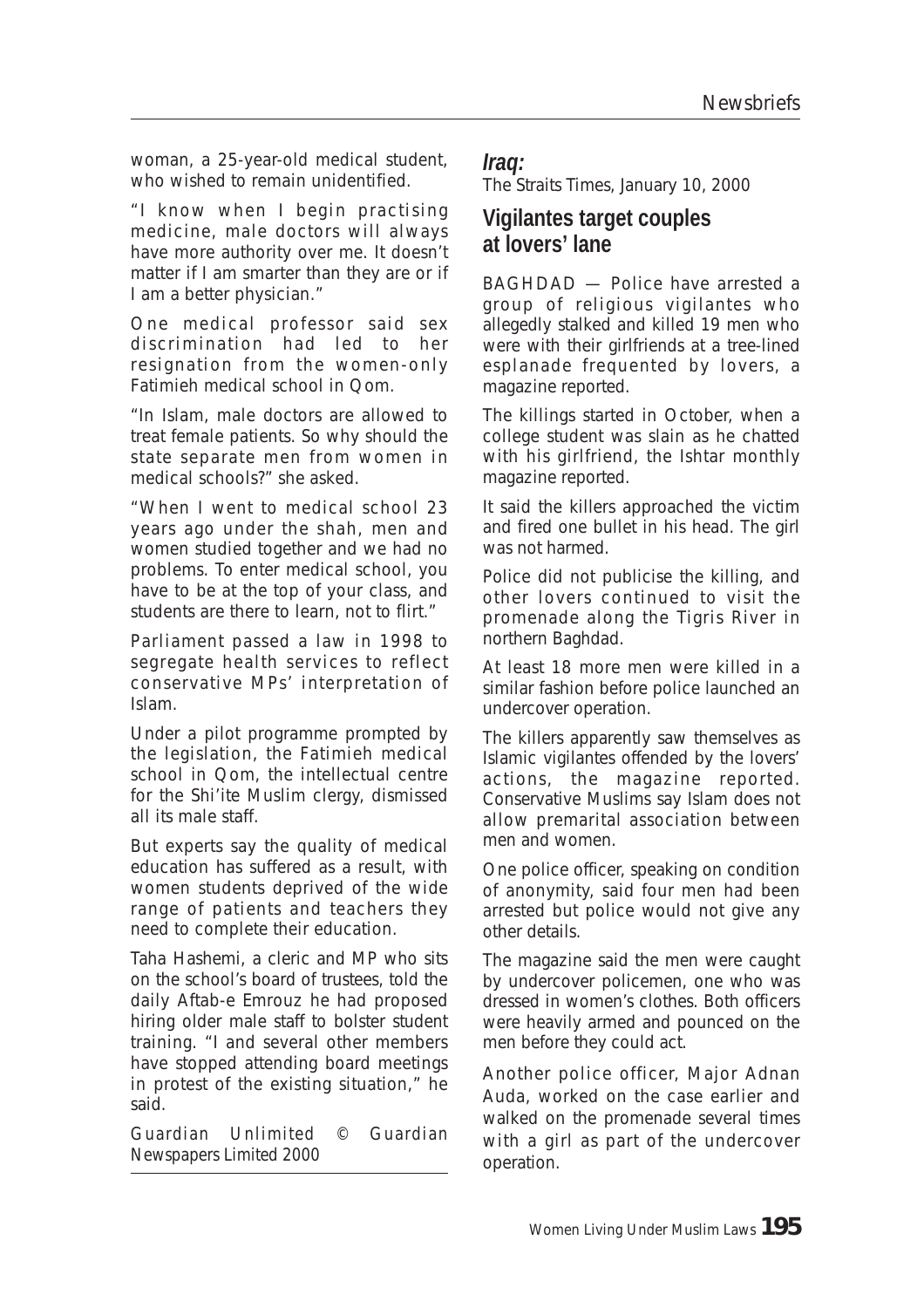During one such operation, Maj Auda was overpowered by two men who held him at gunpoint. But they let him go after a warning.

After the four men were arrested in the latest undercover operation, Maj Auda identified them as the same men who attacked him, the magazine reported.

It said that despite the arrests, lovers have been hesitant to return to the promenade.  $-$  AP

Copyright © 1999 Singapore Press Holdings Ltd. All rights reserved.

# **Kuwait:**

Source: INFORMATION TIMES Website: http://www.informationtimes.com

## **Row over Women's Right to Vote in Kuwait**

### *by Abdus Sattar Ghazali*

KUWAIT CITY, Kuwait - May 19, 1999 (Information Times): Islamic movements are up in arms over a government decision to grant women the right to vote and contest in elections. They claim the decision violates Islam and the country's Constitution and will disrupt the Kuwaiti society.

Abdul Razzak Al Shayeji, a prominent member of the Al Salaf movement said the decision was aimed at splitting the opposition and changing the agenda of election candidates. He said the Amiri decree was also aimed at painting a prettier picture of Kuwait to the Western world "to make it look like we're furthering democracy".

Amir of Kuwait, Sheikh Jaber Al Ahmad Al Jaber Al Sabah, dissolved the Parliament on May 4 and ordered fresh elections for July 3.

Al Shayeji believes the decision to grant women their full political rights "should have been left to the people..It is a violation of the Constitution because it isn't an urgent matter that requires a decree during the absence of Parliament".

He criticized liberal movements for immediately supporting Sunday's decision, saying "this shows a lack of political stance towards an issue which violates the Constitution. This is not an urgent issue."

Former Islamist MP Mubarak Al Duwailah said the decision would not pass through the next National Assembly when voted during the first sitting. Any decree issued during Parliament's absence requires approval of the next assembly by a two thirds majority. Al Duwailah said his Islamic Constitutional Movement supports the right of vote for women but not a right to contest elections.

Former MP Waleed Al Tabtabai said Kuwait should not follow the example of other Islamic nations like Pakistan where Benazir Bhutto proved a failure, Jordan — which has only one woman MP and Egypt, where women are not in Parliament.

He said: "Even foreign nations like France took 200 years to allow women to vote and Switzerland gave women voting rights only in 1973". He opined that better alternatives to enlarge the vote base was to allow military men and youth above 18 to vote.

Currently, about 113,000 Kuwaitis above the age of 21 are allowed to vote. The number of voters would double to 250,000 if the women were also allowed to vote in 2003.

The National Democratic Movement (NDM) Secretary General Ahmed Bishara expressed hope that the decision would "stifle the Islamists trend that has been on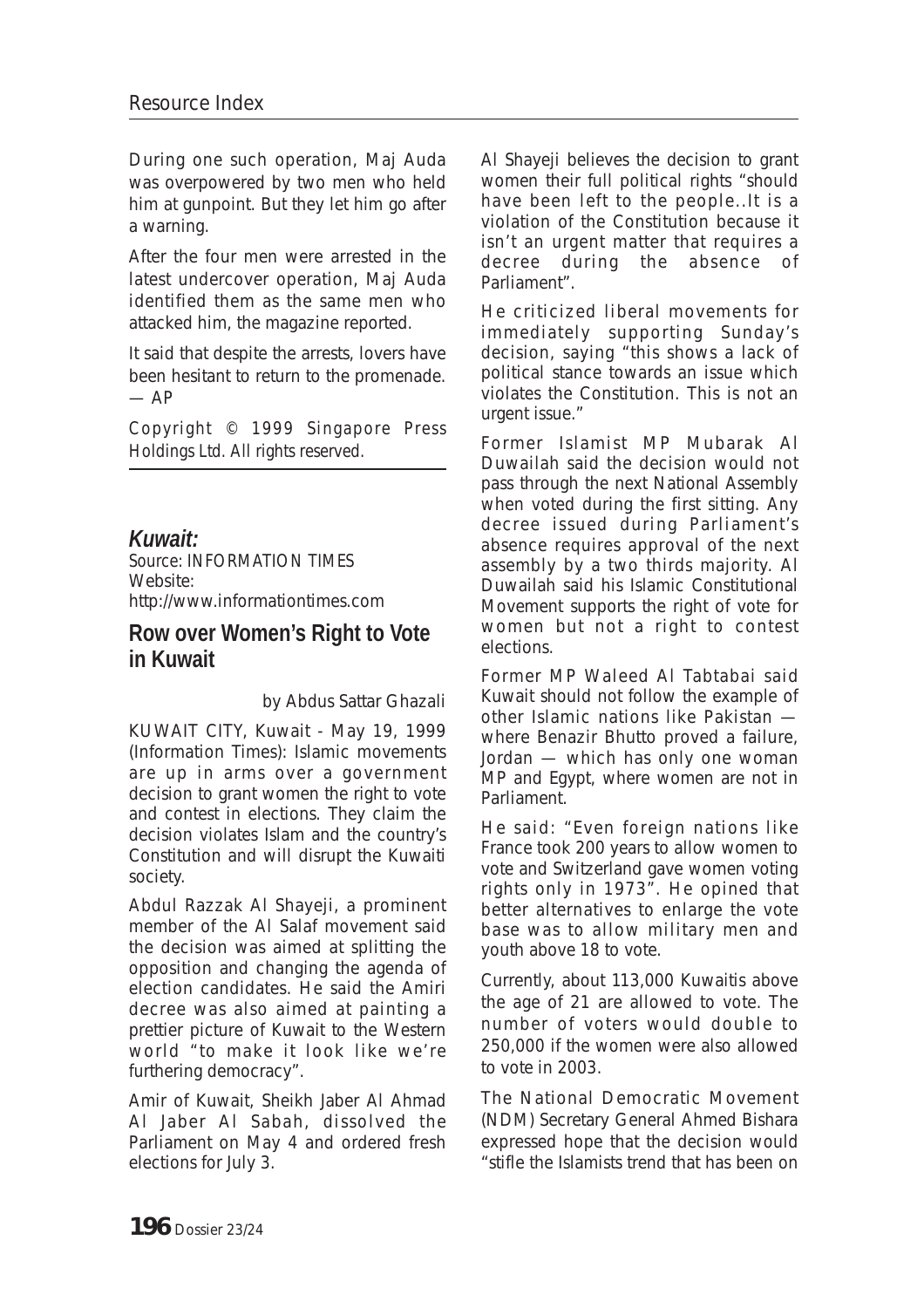going for several years to control women and curtail their activities."

Kuwaiti women have failed in their numerous attempts to win the right to vote that is allowed by the Constitution but forbidden by the Elections Law, 1962. A Fatwa from the Al Azhar University, which supported full political rights for women, did nothing to sway the dissolved Parliament to approve the two bills on women's right to vote.

Candidates in the forthcoming parliamentary elections have voiced opposing views on granting women political rights. Even some of the politicians who back the right to vote oppose them standing for public office.

Kuwaiti women slightly outnumber their men in a population of about 790,000. They are the majority of students at the Kuwait University forming over 60 percent. They have even reserved seats for men in certain colleges due to the fact that they outnumber their male counterparts in almost every college.

[Abdus Sattar Ghazali is Kuwait Bureau Chief of the Information Times.]

## **Lebanon:**

Middle East International No. 610, 15 Octobre 1999 Lebanon:

## **Satanic verses**

Beirut

At times it seems, Lebanon's judicial system aspires to be even more baffling than its political counterpart. A case in point is the storm which has blown up around composer and performer Marcel Khalifa. Though officially a judicial mater, it has highlighted the nuanced factional divide that exists here, not only between the secularist intelligentsia and the bastions of institutional sectarianism, but among

*from Jim Quilty*

different elements of the Muslim religious elite as well.

A leftist who has long been a staunch opponent of sectarianism and advocate of Palestinian rights, Khalifa is easily one of the best loved artists in this country and the wider Arab world. In 1995, he released an album which featured his setting of a poem by Mahmud Darwish. The poem, widely available in Lebanon since its publication in 1992, alludes to the chapter in the Qur'an called Yusuf (Joseph, in the Bible) in a manner which highlights the element of betrayal in the plight of the Palestinians.

It was in 1996 that the song first got Khalifa into trouble with the judicial authorities. Lebanon's Sunni Mufti, Shakh Muhammad Rashid Qabbani, took exception to the song because at one point it - or rather the Darwish poem quotes the Qur'an directly. To do so in a popular song was deemed to be blasphemous by the Mufti. At that time the composer very nearly faced charges. But the outrage among the country's intellectual community was sufficient to embarrass then Prime Minister Rafiq al-Hariri into having the case suffocated. Hariri whose public relations motto at the time was "Everything's working!" - had good reason to put pressure on the judiciary. He also had the means to silence Qabbani, since he had been personally responsible for having the shaykh installed as doyen of the Sunni community.

Years passed, governments came and went and, in the interim, Shaykh Qabbani distinguished himself with vocal stands against a number of causes that threatened the sanctity of Lebanon's sectarian establishment. He rallied his Christian, Shi'ite and Druze counterparts against the proposed introduction of civil marriage, and to lobby for the reinstitution of religious education in state schools.

Most recently, he spoke out against the resettlement of the country's Palestinian refugee population which, he pointed out, would upset the country's sectarian balance. The Mufti's stand might seem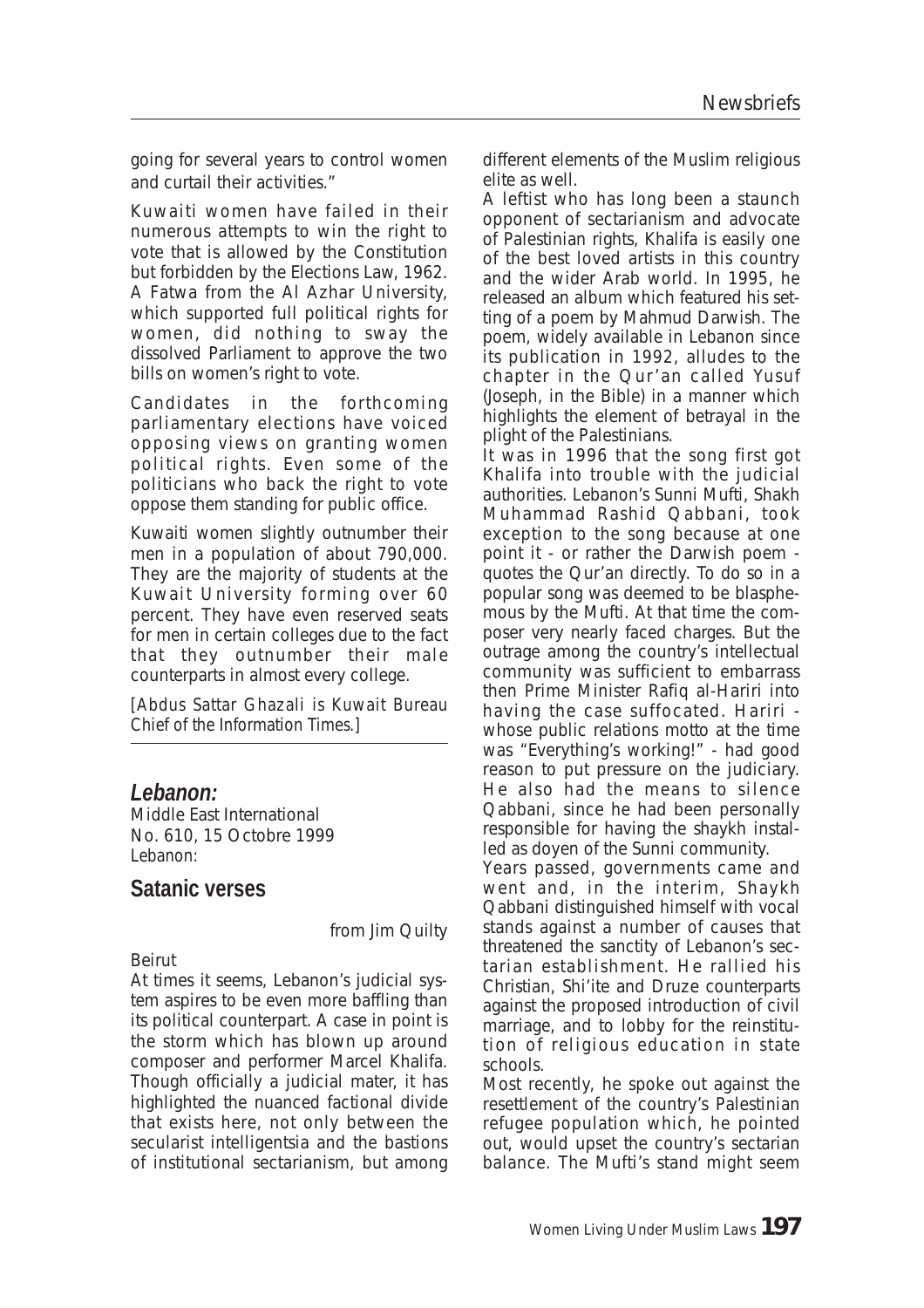less altruistic if one considers that, though predominantly Sunni, the Palestinians are living in such deplorable conditions (and are such likely candidates for further radicalisation) that the greatest challenge they would pose within Lebanon's reconstituted sectarian system would be to the Sunni leadership itself.

In the meantime, it seems the judiciary never forgot about Khalifa's supposed blasphemy. So on 1 October, a day after the start of the new judicial year, the musician was informed by Beirut's chief investigating magistrate, Abd al-Rahman Shihab, that he was being indicted on charges of insulting Islam. Asked why the case had been reopened, Shihab simply said the original indictment could not be held in abeyance forever. If conficted, Khalifa faces up to three years in jail.

Timed as it is - amid the Lahoud regime's judicial probes against protégés of the Hariri administration and recent allegations that the arrest of one of them, ex-oil minister Shahe Barsoumian (MEI 597), was illegal - the case might have provided the opposition with a cause célèbre. But for all the moral disapproval, few other than Druze leader Walid Jumblatt have tried to make political capital out of it. Cicumspect Prime Minister Salim al-Hoss merely expressed confidence that the judiciary could be trusted to be fair. Hariri, Shaykh Qabbani's political patron, has been silent on the matter.

Evidence suggests that Qabbani is the real force behind the indictment's resurrection. It was he who pointed out a recent ruling by jurists at Al-Azhar in Cairo forbidding any musical rendition of the Qur'an. Furthermore, Shihab, a Sunni Muslim, reopened the investigation just two days after being appointed to his post. His appointment was a result of efforts on the part of the Mufti, who intervened on Shihab's behalf when he discovered there were no Sunnis among Beirut's investigating magistrates.

In the week after the case was revived, Qabbani was the only religious figure to applaud the indictment - the only one, in fact, to support the contention that Khalifa's song violated Islamic law. Muhammad al-Amin, a prominent jurist in the Shi'ite religious court, pointed out that for centuries the Qur'an has provided inspiration for Arabic poetry which has not been considered blasphemous. The spiritual leader of Hizbullah, Muhammad Hussein Fadlallah, commented that "the musical performance of poetry which includes Qur'anic verses does not offend the Qur'an's sanctity if it deals with humanitarian concerns".

Support for Khalifa

Support for Khalifa within political and intellectual circles grew, and it seemed the resurrected charges against him would go the way of the original indictment.

Then, a week after the indictment was revived, Qabbani's Shi'ite counterpart, Shaykh Muhammad Mahdi Shams al-Din, entered the fray. He declared Khalifa's song a violation of Islamic law, but said the composer should not be tried for it. It was not, he said, the place of religious scholars to interfere in the operation of the state's judicial system.

Khalifa's response has been fairly consistent. He welcomed Shams al-Din's ruling but insisted: "I did not put to music a Qur'anic verse. I put to music a poem that deals with the plight of the Palestinian people." For this part the real culprit, Mahmud Darwish, warned that "fundamentalism is increasingly stifling culture and creativity in the Arab world. If Marcel Khalifa is found guilty, it will be an insult to culture".

It is difficult to place the blasphemy charges within the trajectory of Lebanese politics. The case is of no obvious benefit to any of the country's managers. Although it does suggest that the judicial system is a pliable tool in personal vendettas, a point which it would obviously benefit Hariri to highlight, the fact that it was pressed by one of his clients makes it difficult to ascribe the case to the billionaire's machinations.

Attributing complete responsibility to Qabbani lends the affair a strangely ana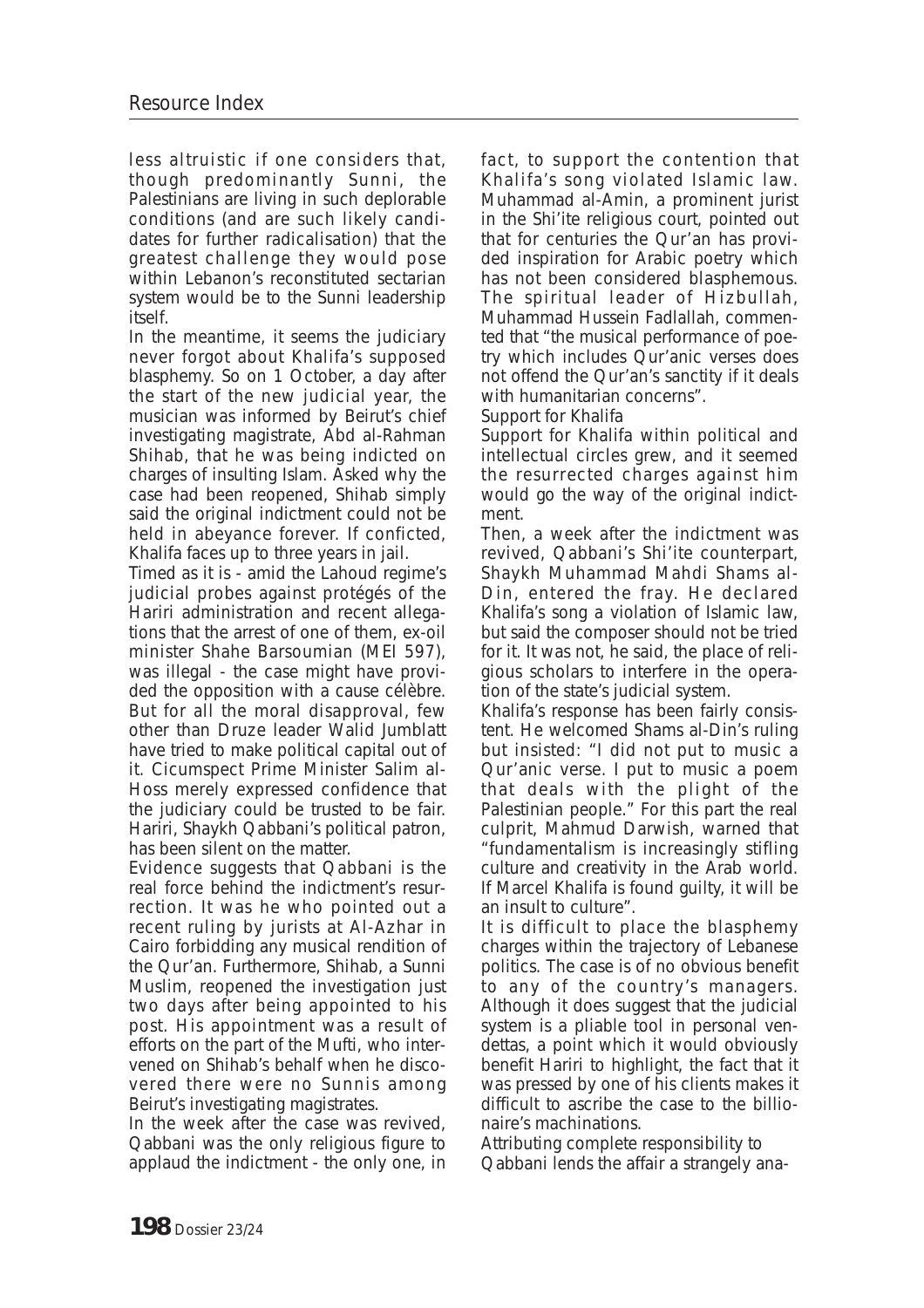chronistic air. The Mufti using his position to pursue a matter of conservative principle - on which there isn't even agreement among Muslim jurists - against a well loved Christian artist runs the risk of discrediting the sectarianism that sustains him.

Most striking has been the defence of Khalifa. The case has mobilised Lebanon's intelligentsia and thrust them into the media spotlight, while the political bosses have remained largely quiescent, even polite. This in itself is enough to suggest that a more significant story lies hidden elsewhere.

## **Lebanon:**

International Herald Tribune Paris, Tuesday, November 30, 1999 http://www.iht.com/IHT/TODAY/TUE/IN/ beirut.2.html

### **Lyric From the Koran Is Off-Key in Lebanon Arab World Star Faces Trial for Blasphemy**

*By Lee Hockstader Washington Post Service*

BEIRUT - When he goes on trial for blasphemy in Lebanon this week, Marcel Khalife, one of the Arab world's bestloved singer-songwriters, is prepared to give the court an earful - whether or not he is sentenced to prison.

''I'm going to ask them, 'What am I doing here?''' said Mr. Khalife, who stands accused of offending Islam by singing a brief verse from the Koran.

''I'm culturally ashamed,'' he continued. ''I think it's an ethical scandal that I'm here. Are we moving forward and building a happy future or are we stuck in the past?''

Soft-spoken, impish, a veteran of concert halls and recording studios in the United States, Europe, the Middle East and North

Africa, Mr. Khalife, 48, seems an unlikely blasphemer.

Politically, he is prone to a gauzy, lovethy-neighbor brand of liberalism. Religiously, although he was raised in a Christian family, he considers himself to be devoutly secular. He lived in Muslim West Beirut through much of Lebanon's long civil war. His compact disks, on sale throughout the world, are hugely popular and 90 percent of the buyers are Muslims, he says.

Mr. Khalife is a cultural icon in Lebanon, which prides itself on an openness and avant-garde spirit that sets it apart from most Arab countries.

Despite the devastation of a 15-year civil war that ended in 1990, Beirutis think of their city as the cultural capital of the Arab world, and point to outspoken intellectuals and a slightly decadent nightlife as proof.

None of that carried much weight with the Sunni Muslim hierarchy or with the new chief magistrate of Beirut, Abdel Rahman Shehab. A day after he took office last month, Mr. Shehab, a Sunni, indicted Mr. Khalife on charges of committing a crime against the country's dominant religion, Islam.

If found guilty, Mr. Khalife faces a prison term of six months to three years. The trial is scheduled to begin Wednesday.

His offense was to set to music a poem, ''Oh, Father, It Is I, Youssef,'' which contains at its end a verse from the Koran. The poem, by the renowned Palestinian writer Mahmoud Darwish, is a bitter lament that gives voice to the Koranic prophet Youssef (the Old Testament figure Joseph), whose brothers hated him and plotted to kill him. In the plaintive last stanza, Youssef asks if he wronged his brothers by telling them of his dream:

''I dreamed of 11 planets

And of the sun and the moon

All kneeling before me.''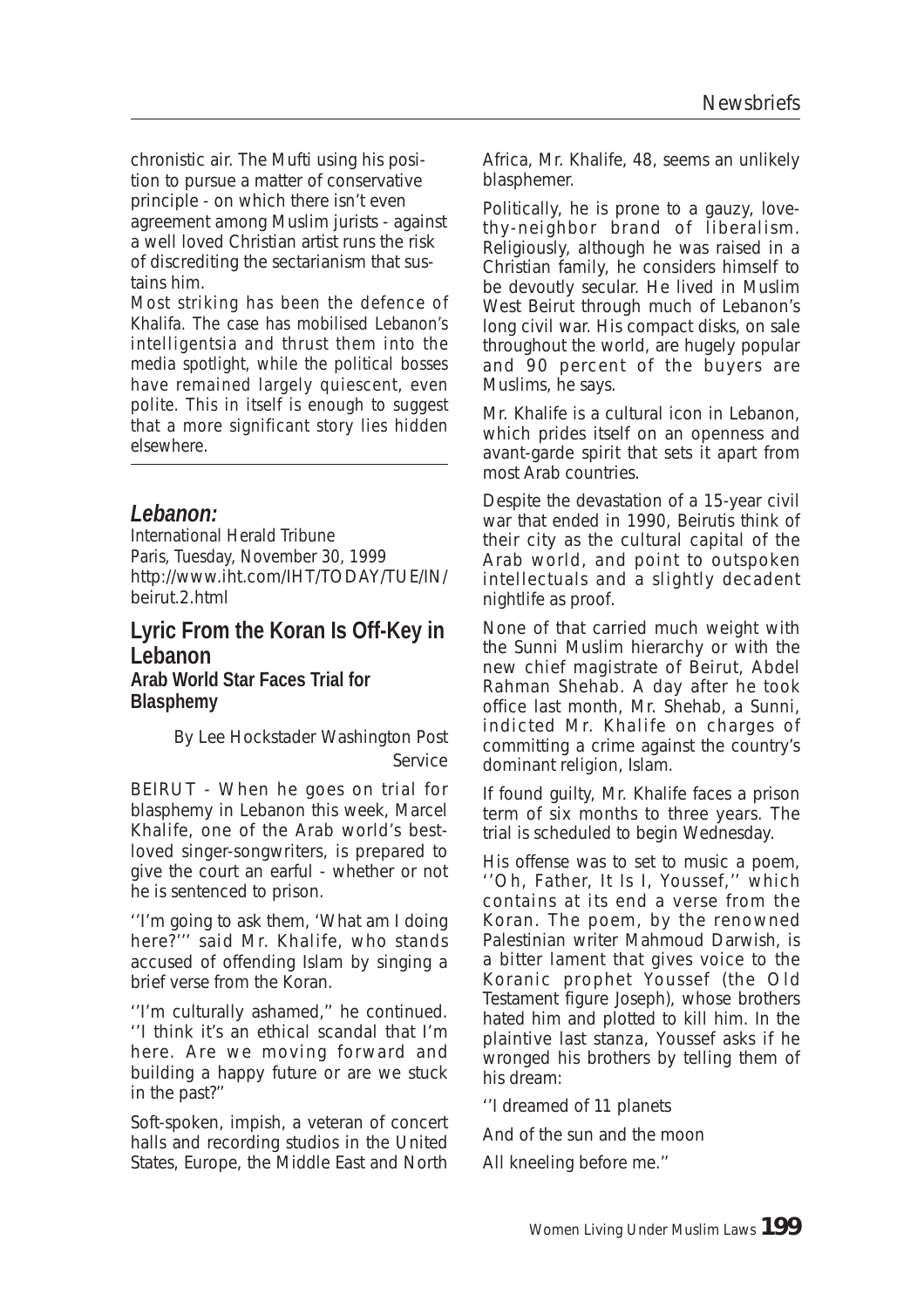That stanza angered the Dar Fatwa, the senior Sunni religious authority in Lebanon. Quoting from the Koran is fine, the clerics said, but setting its verses to music and accompanying it with instruments is off-limits.

''When you include a musical instrument to accompany the Koran, you go beyond the respect due the word of God on earth,'' said Mohammed Kabaneh, the grand mufti.

''There are rules that must be respected. This issue has nothing to do with freedom. An artist can use the words written by people as he wishes, but he doesn't have the right to use the word of God.''

The prosecution of Mr. Khalife is actually an encore performance. His song, first released in 1995, attracted attention almost immediately. But an indictment against him two years ago was dropped, reportedly at the prompting of the prime minister at the time, Rafiq Hariri.

Following the recent indictment, sales of the CD containing the offending song, ''Arabic Coffeepot,'' have soared. Several thousand of Mr. Khalife's fans and allies have signed petitions on his behalf and demonstrated their support at a pretrial hearing early this month. Mr. Darwish, the Palestinian writer whose poem Mr. Khalife adapted to music, appeared in Lebanon to perform with Mr. Khalife and embrace him. Abroad, Human Rights Watch, Amnesty International and other groups have expressed their concern publicly.

Rattled by all the clamor, Mr. Kabaneh, the Sunni mufti, barely consents now to discuss the case. When a visitor pressed him the other day on whether he objects only to Mr. Khalife's song or to popular music in general, he threatened to cut the conversation short.

''You don't seem to be aware of the high responsibilities of the mufti of the republic,'' he said. ''We consider the matter closed.''

Lebanon's cultural elite is not so willing to let it drop. Intellectuals in Beirut say the Khalife case fits an ominous pattern of recent attacks on artistic expression. They say they fear that Lebanon's status as one of the more tolerant societies in the Arab world could suffer if the balance tips toward Islamic fundamentalists.

A few weeks ago, Lebanese authorities censored a performance of modern ballet, singling out a scene in which women danced around men at prayer as ''indecent'' and offensive to Islam. A recent sculpture exhibit generated a similar furor.

''Until now, Lebanon has had the most open freedom of expression in the Arab world,'' said Tewfik Mishlawi, a Lebanese journalist and political analyst. ''Here there is a different balance of forces than in most Arab countries. The liberals are much stronger. But there are worrying signs.''

# **Malaysia:**

AsiaNow - Asiaweek November 5, 1999 VOL. 25 NO. 44(http://cnn.com/ASIANOW/asiaweek/m agazine/99/1105/as.health.aids2.html )

#### **A Spirited Response Malaysia's AIDS activists woo Muslim clerics**

### *By Santha Oorjitham Kuala Lumpur*

Call it an article of faith. When a group of Islamic clerics, scholars, lawyers, government officials and activists emerged from their meeting in May, they noted that AIDS had become an epidemic in Malaysia. The solution, they decided, lay in education - for everyone, including religious officials and preteens. Beyond that, the group called on the community to be caring toward sufferers. That, they declared, is the way of Islam.

"It's very forward-thinking," activist Joe Selvaretnam says of the resolution from the meeting. At issue is the Islamic establishment's response to AIDS in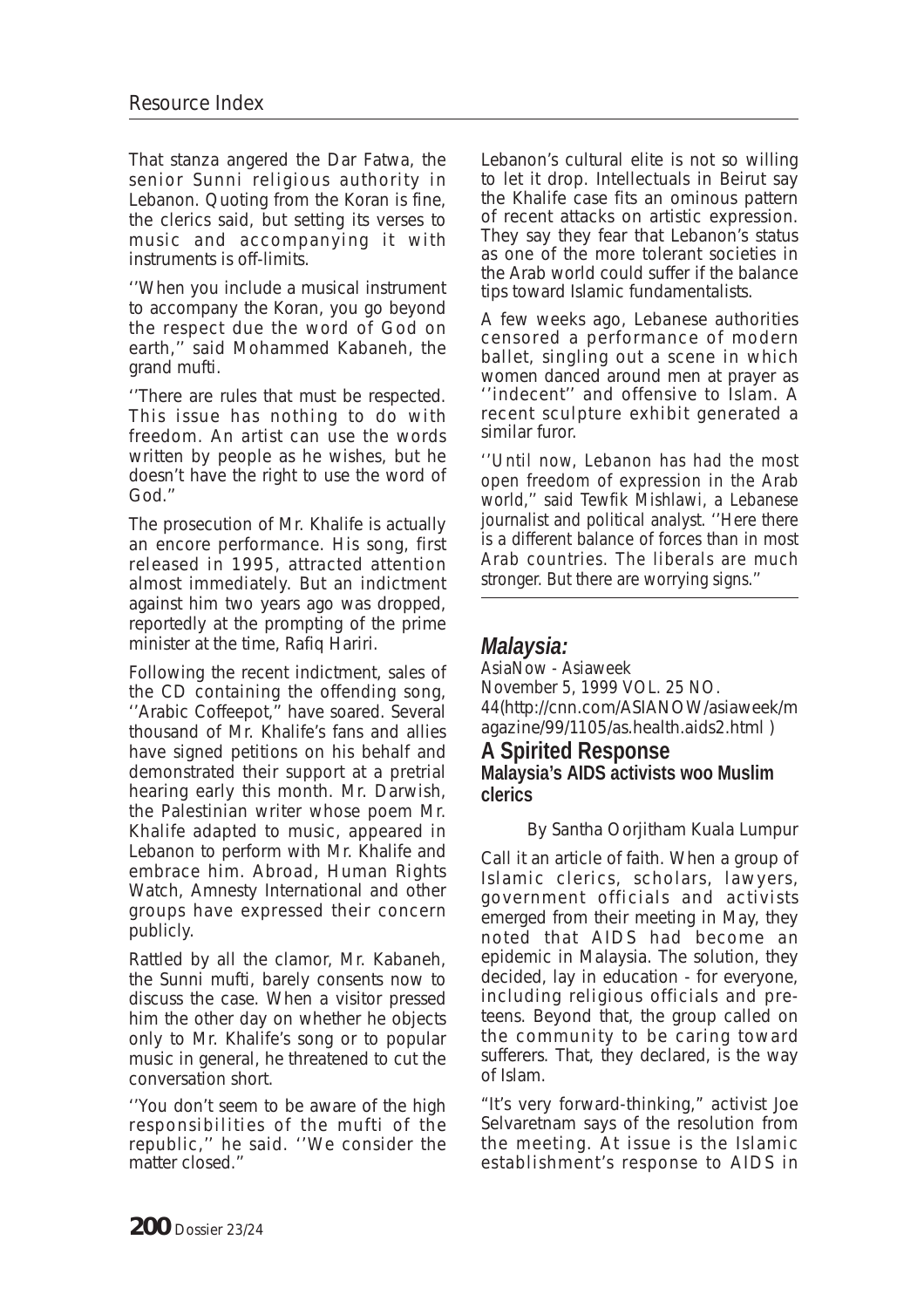predominantly Muslim Malaysia. The religious officials recognized that they could do a lot to halt the epidemic. (More than 30,000 Malaysians are infected and another 2,800 have developed symptoms.) "The leaders recognize they have a frontline role in prevention: equipping people with spiritual values and teaching everyone compassion," says Selvaretnam, a member of the Malaysian AIDS Council headed by the premier's daughter, Marina Mahathir.

Mildly worded as it is, the resolution nonetheless challenges the orthodoxy in some Islamic circles where AIDS is regarded as a "manifestation of God's punishment." This unbending view makes some Muslim sufferers afraid to approach religious bodies, says Khartini Slamah, who volunteers at a community center offering support to AIDS patients. "Their past life is held against them, and requests for help may be rejected. They turn to religion but are turned away."

Fatimah knows from painful experience. After she and her husband tested HIVpositive two years ago, they were evicted from their rented home, with a baby in tow. Soon Fatimah lost her job too. But when she sought help from a religious agency, the reply was "we don't entertain people like you here." Personal accounts from people such as Fatimah moved the Muslim leaders to take a more pro-active stance. And activists hope an international AIDS conference underway in Kuala Lumpur will add momentum to their prevention program. True, the muftis, or religious advisers, reached consensus on the need to "reduce harm." But still they had to get individual state authorities to back their call for full information about prevention, from urging abstinence and marital fidelity to promoting the use of condoms.

The last method is a potential problem since religious officials forbid sex outside marriage. Certainly, proposals for condom distribution and a needleexchange program for drug users are

drawing flak. Dr. Ishak Mas'ud of the Muslim youth movement ABIM attacks such plans as "promoting drug addiction and promiscuity." Not true, say activists. Selvaretnam points instead to declining HIV infections after needle-exchange was introduced in the West.

Still, activists are making headway. An invitation from Islamic officials to set up an information booth at a K.L. mosque is one example. "A milestone," says Selvaretnam. Next on the AIDS council wish list: a project to raise awareness in state religious departments. And they have just the tool: AIDS Education Through Imams. The booklet was produced for a Uganda program which trained prayer leaders to reach out to families. The council hopes to replicate this in Malaysia, eventually tying in Friday sermons and counseling for engaged couples. Faith, they say, works wonders.

© 1999 Asiaweek. All Rights Reserved.

Source: IPS Gender and Human Rights Bulletin, 29 November, 1999

# **Malaysia: Women Wary in 'Most Islamic' States**

### *By R Mageswary*

KOTA BAHRU, Malaysia, Nov 23 (IPS) - Dressed in black from head to foot, a young woman scurries across the main street in the capital of Kelantan state, with her eyes the only parts of her body visible to an onlooker. Just a few feet away, another young woman walks hand in hand with a male friend, her thick glossy hair uncovered, and she garbed in a shirt and denims.

Like most other places in Malaysia, Kelantan has a healthy mix of modern and conservative Muslim women.

But since this north-eastern state came under the rule of the Parti Islam se-Malaysia (PAS) in 1990, there has been no shortage in predictions that Kelantan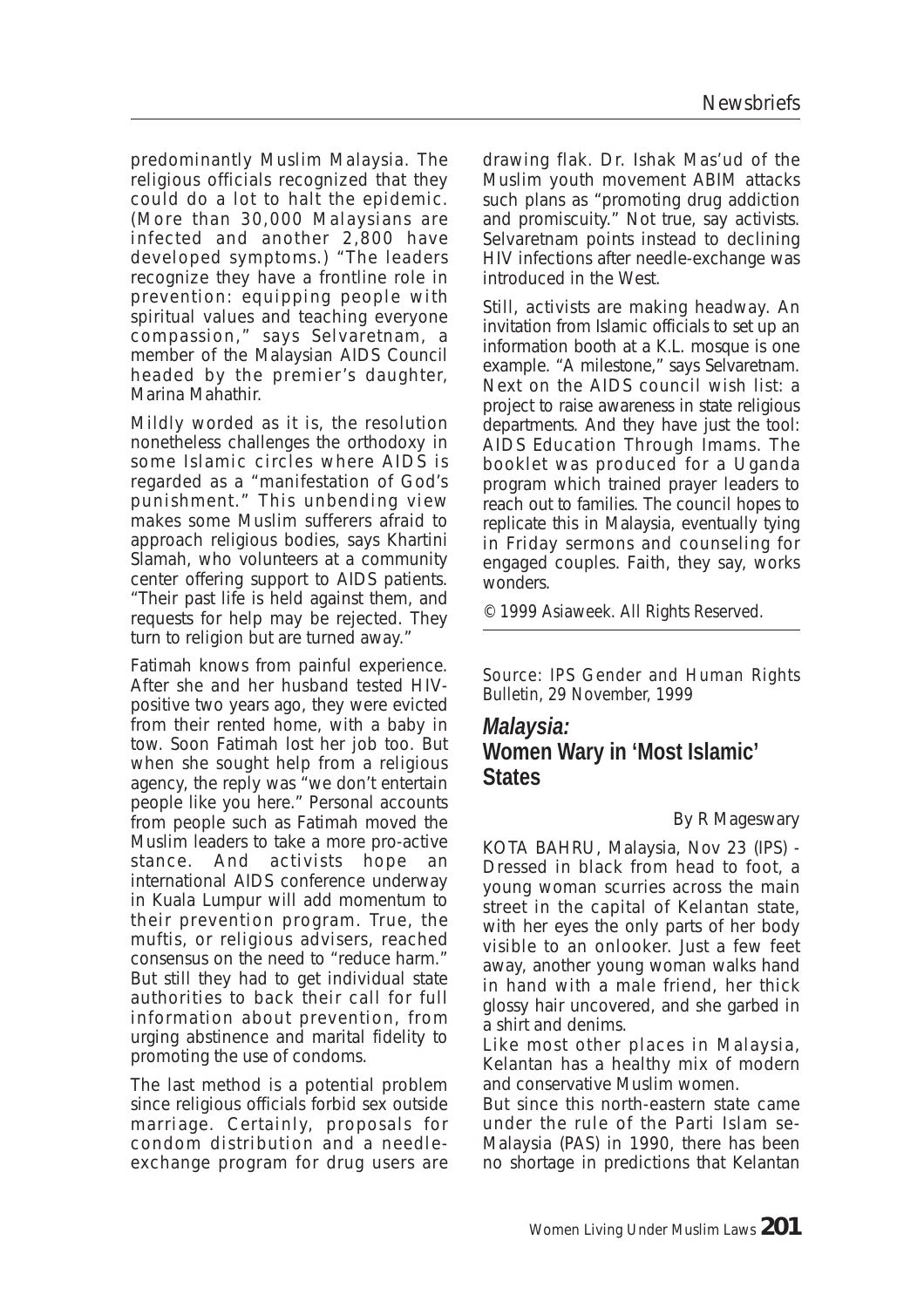would become as ultraconservative as the organisation that holds sway over it, and that the state's women may have to deal with more restrictions in daily life.

So far, none of the predictions have come true. But some women here say they sometimes feel the pressure to act according to certain norms that are perceived to be Islamic. One woman born and bred in Kelantan says, for example, that while wearing a veil is not compulsory here, there is pressure on the Muslim women to do so.

PAS officials have also banned beauty contests and bodybuilding competitions in Kelantan, declaring these un-Islamic. It has separate supermarket check-outs for women and men.

Kelantan is the only one among Malaysia's 13 states in which PAS is the ruling party. PAS, which holds a minority eight seats in Parliament, makes no secret that its goal is to establish an Islamic state. This is despite the fact that its two main allies in the opposition Alternative Front do not share the same aim. In fact, some critics cite this as a sign that the opposition coalition's unity is tenuous. Why it won here in Kelantan is largely due to the fact that this state, whose capital is about a hour by plane from Kuala Lumpur, has always been more "Islamic" than the rest of Malaysia. (PAS also led Kelantan in 1959 to 1978.)

But many locals at that time were also concerned with what they call the growing social and moral decay, and they apparently saw an antidote of sorts in the simple lifestyle of PAS leader Nik Aziz. In the ongoing election campaign ahead of the Nov 29 election, Kelantan has become a keenly watched state.

Critics say the ruling National Front, led by Prime Minister Mahathir Mohamad, has been trying to cultivate fear of a government with major PAS influence and feeding the unease already felt by many Muslims about the Islamic party.

The opposition parties are fielding common candidates for Parliament under the Alternative Front, and many of these are from PAS, the other parties being the

mainly Chinese Democratic Action Party and the National Justice Party led by the wife of former deputy premier Anwar Ibrahim. Likewise, PAS is mounting an aggressive campaign to wrest neighbouring Terengganu, one of Malaysia's poorest states despite its petroleum and natural gas resources, from the rule of the United Malays National Organisation (UMNO), which leads the National Front. PAS is seeking to gain more support by taking advantage of a split in the ranks of Malays, who have traditionally been UMNO's power base, in the light of the government's arrest and conviction of Anwar for corruption, which he says is part of a high-level conspiracy to oust him. So far, PAS leaders have not limited the women in Kelantan from working. But Mirwais Khan, an expert on Islamic law, points out that allowing women to work should not be used as a yardstick to measure just how much freedom women actually enjoy.

While women work in Saudi Arabia and Afghanistan, for instance, they do not enjoy many rights, Khan says. Among other things, Saudi women are not allowed to drive and have inferior property rights. Afghan women cannot leave their homes without a male relative accompanying them, and can only do so garbed in a thick 'chador', black gloves and stockings, even in sweltering heat.

Kelantan women, for their part, say they cannot see themselves not working. Says a representative from the Sisters of Islam, a non- government organisation (NGO) working for the betterment of Muslim women: "Kelantan women have been liberated for centuries. Even the British were surprised to see them as breadwinners rather than housewives." Indeed, women here are much a part of the workforce as those in other parts of the country, with many women entrepreneurs practically monopolising many market sectors in this still predominantly rural state. But Subkhy Latif of PAS says, "Working women must behave and must not mix freely with men. They must dress properly according to Islamic customs.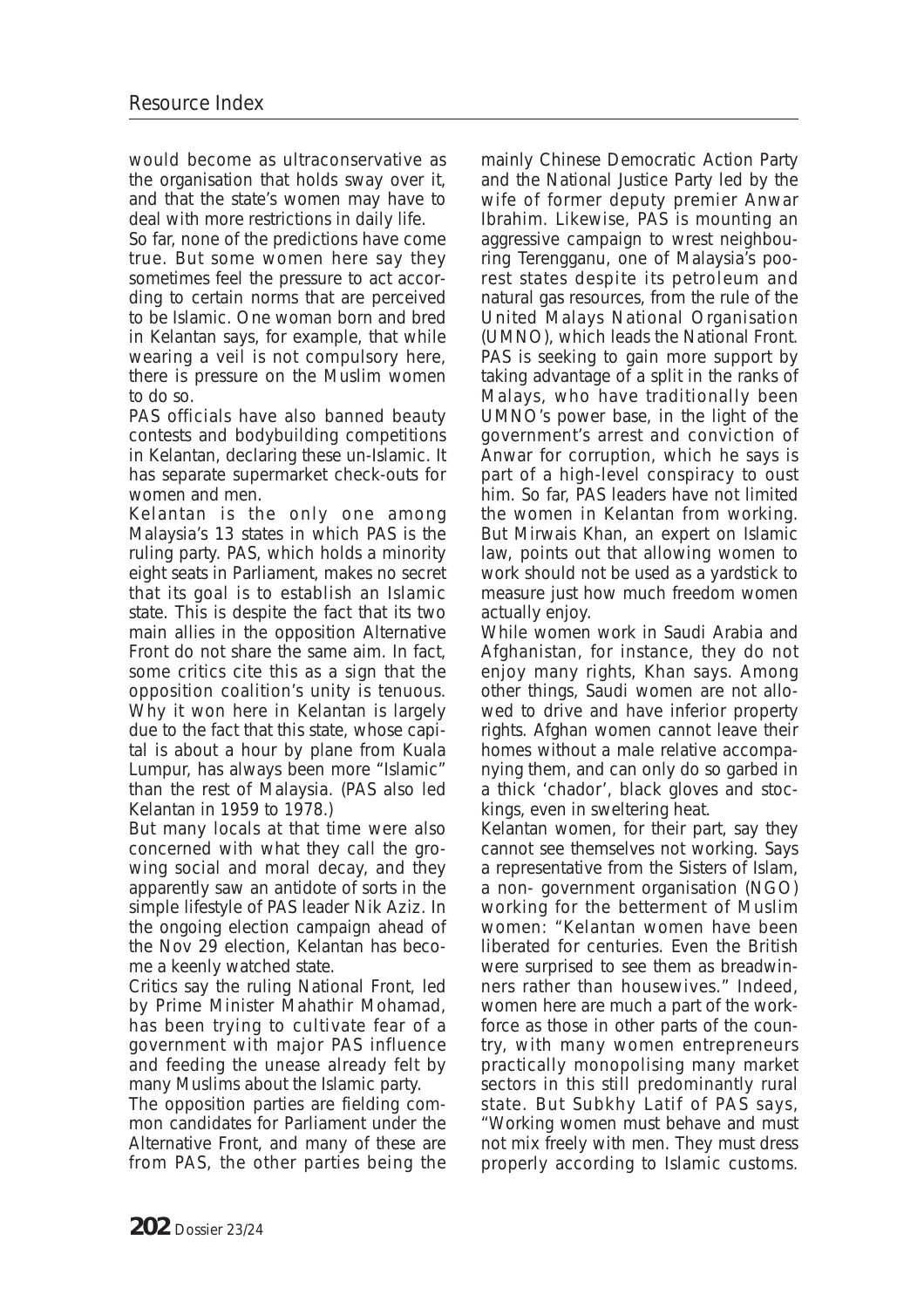We also discourage the use of lipsticks and nail polish because apart from seducing men, they also tarnish the original beauty (of women)." In PAS' political rallies alone, the party has separate seating areas for women and men. And while women are allowed membership in the party, they are not allowed to stand as candidates in elections because then they would have to mix with the opposite sex.

This is despite the fact that women make up half of PAS's 700,000 members, admits Latif. Likewise, he adds that three women have been appointed to the party's Central Working Committee.

Some say the problem is that PAS seems to confuse Islam with Arab culture. This concerns people like the Sisters of Islam member who declined to be named. "For example, male dominance is an Arab culture and not an Islamic culture," she says. "Islam is intended to liberate women." While PAS has not attempted to put too many restrictions on women here, observers worry that there is no guarantee that it will continue to do so in the futureespecially if it gains more clout nationwide. But while PAS' clout would seem to be boosted by its key participation in the anti-Mahathir opposition, it will be no easy task it to boost its parliamentary presence from the mere eight seats it now has. And even if it wins, putting up an Islamic state would have to mean amending the Malaysian Constitution which guarantees freedom of religion. (END/IPS/RM/ap-ip-hd/ccb/js/99)

The Straits Times Interactive: Asia - Malaysia Status: March 21, 2000 (http://straitstimes.asia1.com.sg/asia/mal1 \_0321.html )

# **Malaysia: Fined for not wearing headscarves**

KUALA LUMPUR — Authorities in Kelantan, ruled by Malaysia's PAS Islamic

party, have fined 23 Muslim women workers for not wearing the tudung or headscarves in public places, a state government official said yesterday.

"The action taken is to remind everyone that Islamic dress-code rules are still being enforced in the state," said Mr Ahmad Yakob, an executive council member of the north-eastern state's government.

Kelantan has been ruled since 1990 by the Parti Islam (PAS), which last November also captured neighbouring Terengganu and tripled its seats in the federal parliament to 27.

Mr Ahmad told AFP the women workers were fined RM30 (S\$13) each by the local municipal authority, which enforces the rules.

Separately, the Trengganu government announced yesterday that like Kelantan, it will also introduce a dress code which will require Muslim women to wear the tudung and to cover their bodies, except for their hands and faces.

In the first stage of implementation, the state government will educate Muslim women about the move.

The proposed regulations will be similar to those introduced by Kelantan in 1995. The ruling, which carries a maximum fine of RM250, applies to workers both in the government and private sectors.

Kelantan also bars non-Muslim female workers from wearing mini-skirts or dresses which expose their figures.

In the latest cases, the 23 women fined were working without headscarves at several food stalls and video-rental outlets around Kota Baru, the state capital.

Mr Ahmad denied that the action was part of a crackdown.

"This is not something we do all the time, but periodic checks are necessary to uphold the image of Islam in the state," he said.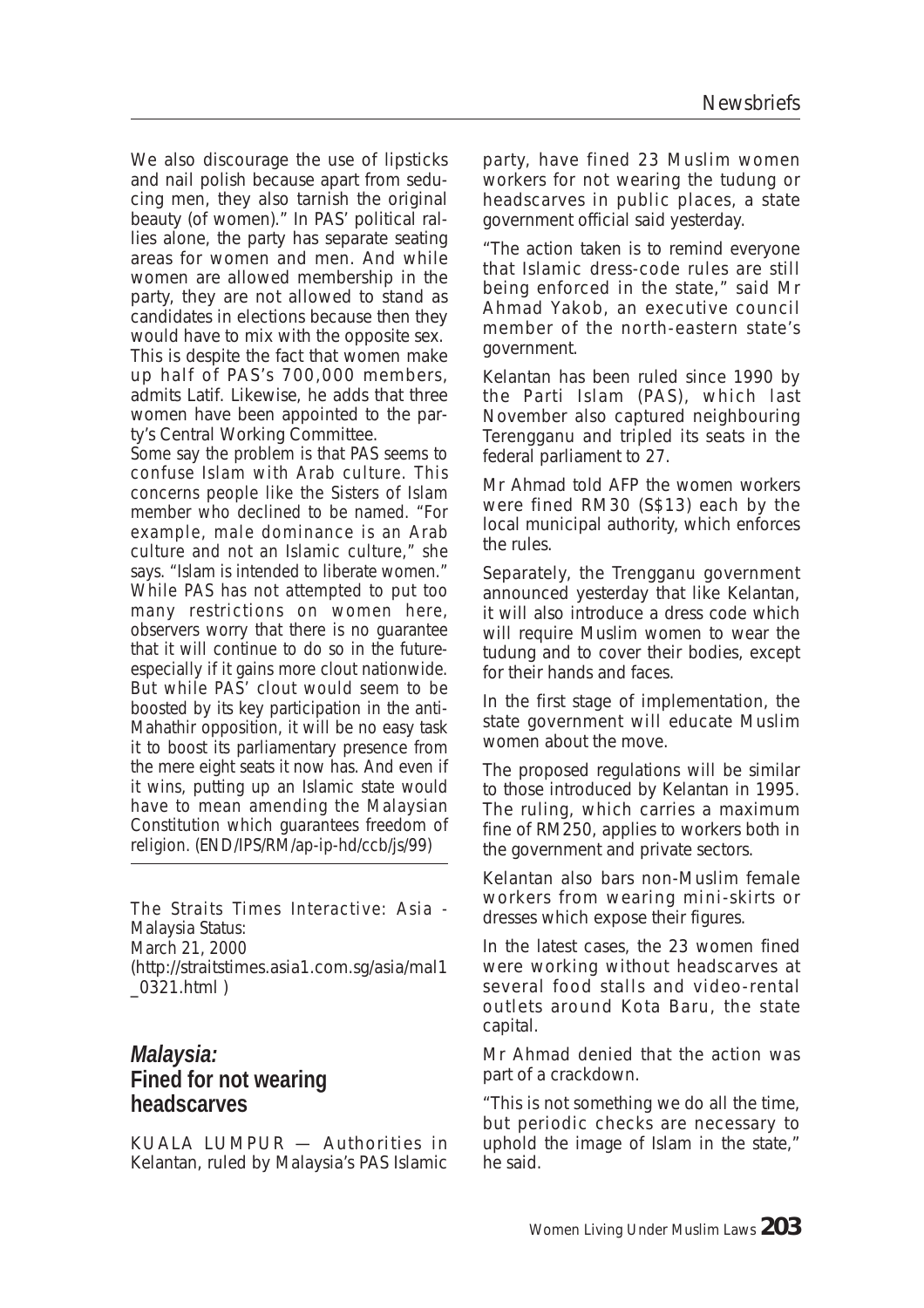All municipal councils in the state, he added, had the discretion to decide on the timing of such checks.

"We have had no complaints from the people so far.

"After all, what we are doing is merely asking the public to dress responsibly," he said.

He said that so far, no non-Muslim had flouted the ruling, "and we are thankful for their cooperation".

The dress code was one of several measures introduced by PAS to implement an Islamic administration in Kelantan.

Local authorities also banned unisex hairdressing salons and massage parlours. Supermarkets had to install separate counters for men and women.

There are separate seating arrangements for all public functions. — AFP, The Star/Asia News Network

South China Morning Post Thursday, March 23, 2000

## **Malaysia: Women unite against enforced dress code**

### *Ian Stewart in Kuala Lumpur*

The imposition of a dress code for Muslim women in Terengganu, the eastern state won by the opposition Parti Islam se-Malaysia (PAS) in the last election, has sparked feminine outrage across the Malaysian political spectrum.

A women's organisation, Sisters in Islam, said the Koran did not clearly stipulate any specific form of dress. It added that imposing laws and regulations did not necessarily lead to more piety.

The ruling even resulted in two prominent women who are normally at loggerheads taking a similar stand on the issue.

Rafidah Aziz, the Minister of International Trade and Industry, said the move ignored the right of individuals.

Wan Azizah Ismail, president of the opposition National Justice Party, said wearing the tudung - wrap-around headgear which is now a must in Terengganu was a woman's choice.

The second state to fall into the hands of PAS, Terengganu announced that women would have to wear the tudung and cover all other parts of their bodies except their hands.

A similar dress code was applied in Kelantan in 1995, five years after PAS took control of that state. On Monday, a Kelantan official said 23 Muslim women had been fined M\$30 (HK\$62) each for not wearing the tudung in public.

The common stand of Ms Rafidah and Dr Azizah on the new dress code contrasts with their opposing attitudes on most other matters. Ms Rafidah is a rapid-fire and forceful speaker, while Dr Azizah speaks softly and hesitantly.

Dr Azizah always wears the tudung in public. The minister seldom wears even a head scarf.

But the women are diametrically opposed on the subject of Anwar Ibrahim, former deputy prime minister and Dr Azizah's husband. He is an old political foe of Ms Rafidah, who backs the Government over Anwar's sacking and jailing for corruption.

However, Ms Rafidah took a swipe at Terengganu's rulers, saying they should not make laws just to satisfy PAS leaders.

Dr Azizah, whose party formed an opposition alliance with PAS for the election, said simply: "There is no compulsion in religion.

"One should be wise in how to implement [the Terengganu ruling]."

Published in the South China Morning Post. Copyright ©2000. All rights reserved.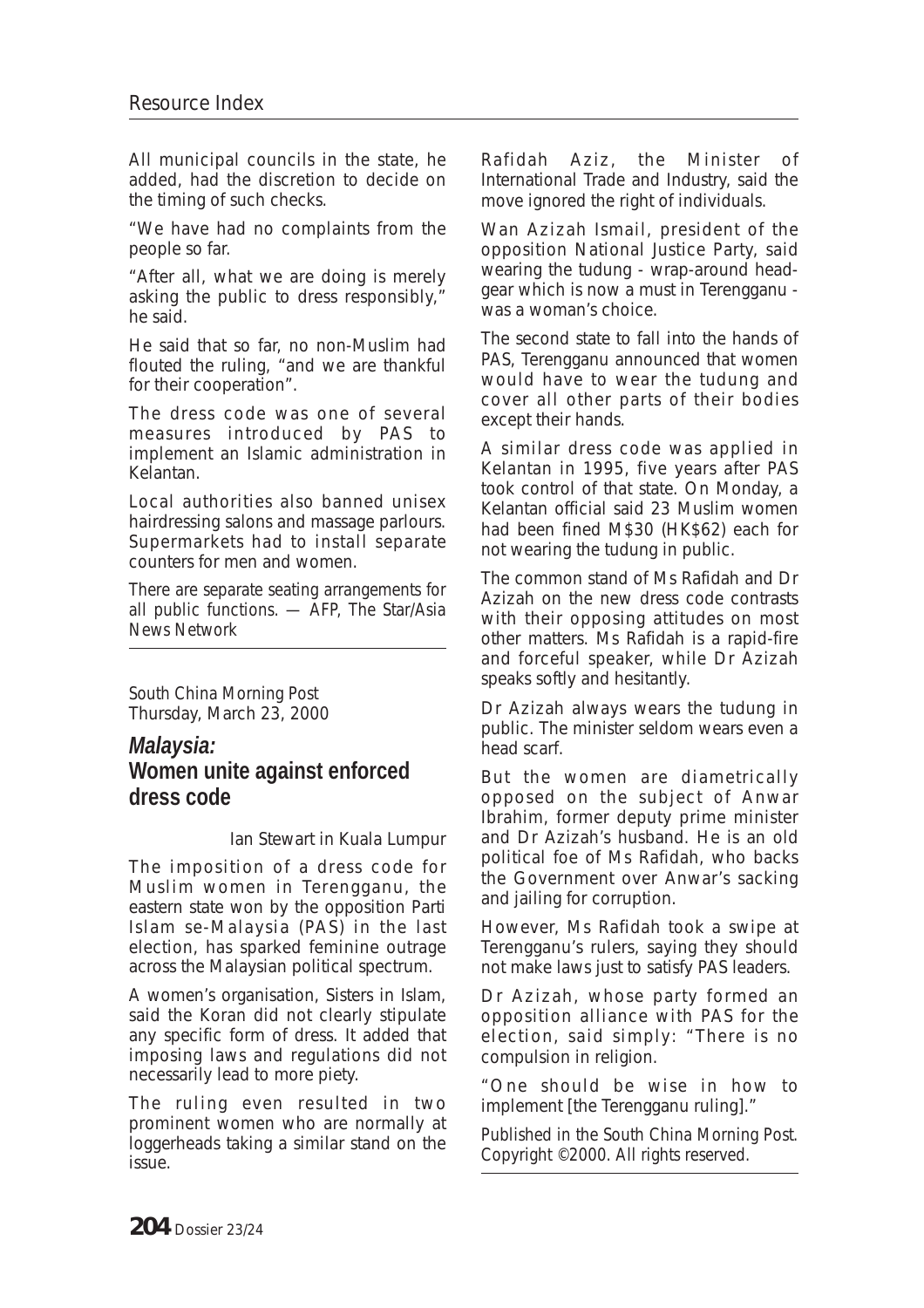## **Morocco:**

The Independent, London, February 3, 2000 http://www.independent.co.uk/news/Wor ld/Africa/2000-02/morocco030200.shtml

## **Fury as 'King M-6' reforms status of Moroccan women**

*By Rupert Cornwell*

#### 3 February 2000

A rise in the legal age of marriage from 15 to 18; polygamy only with the permission of a man's first wife; an equal right to divorce, and a fair

division of assets between the parties. What could sound more reasonable? In Morocco, these notions are enough to have wise men warning of civil war. January 2000 will go down as when the new Moroccan revolution woke up to reality. It was when Islamic activists shouted down ministers in the capital, Rabat, and when a government plan to haul the treatment of women

>from the Middle Ages to somewhere near the 21st century became the litmus

test of King Mohammed VI's ambitions for his country. This was the month one of the most stable Arab countries became a battleground between modernisers and the forces of conservative Islam. Little was expected from a shy and untested crown prince, when he succeeded King Hassan II last July. But "M-6" has transformed the mood of his country. He allowed the return from exile of Abraham Serfaty, the country's most prominent dissident and erstwhile political prisoner, and then sacked his father's dreaded Interior Minister, Drissi Basri. He has twice travelled to the desperately poor Rif region, the largest source of cannabis for Europe, within which Hassan II never set foot in 38 years on the throne. On the Western Sahara dispute, which has weighed on Moroccan international relations for a quarter of a century, the King hints at a new flexibility.

Unprecedented in the Arab world, he has launched a commission to examine human rights abuses. Thus far, the King has governed by dramatic gesture. But the clash with militant Islam over women's emancipation will be a first, perhaps decisive challenge. The Prime Minister, Abderrahmane El Youssoufi, warned: "If this fails the whole reform project fails." Morocco's Islamists are a minority, but a determined one. They have the backing of conservatives in Mr Youssoufi's eight-party coalition, and a natural recruiting ground in the mosques and universities. The ingredients that have stoked Islamic movements elsewhere are only too visible here: massive unemployment, \$19bn (£12.5bn) of foreign debt whose mere servicing consumes one-third of the annual budget, rampant corruption and vast disparities between a tiny, super-wealthy elite and masses who live in grinding poverty.

The illiteracy rate is 50 per cent; as many live on £1 a day or less. Among women in the countryside, deprived of schooling, jobs and basic legal rights, those figures rise to 80 per cent or more. The Islamists claim emancipation of women would lead to the collapse of the family, destruction of Islamic values and debauchery of every sort. The government is not sure of victory. Hamstrung by differences within its own ranks, it has not dared challenge to the Islamists head-on. All roads lead back to the King, change's best guarantee. The youth of Mohammed VI – he is 36 – could be a vital asset in a country where half the population is under 25.

But not only does he wield vast temporal powers in his semi-feudal kingdom. He is also Morocco's supreme religious authority: directly descended from the Prophet, and such a man religious activists will take on at their peril. To show commitment to Islam, the King has grown a beard since he ascended the throne.

Unlike his father, who survived at least two attempted military coups against him, the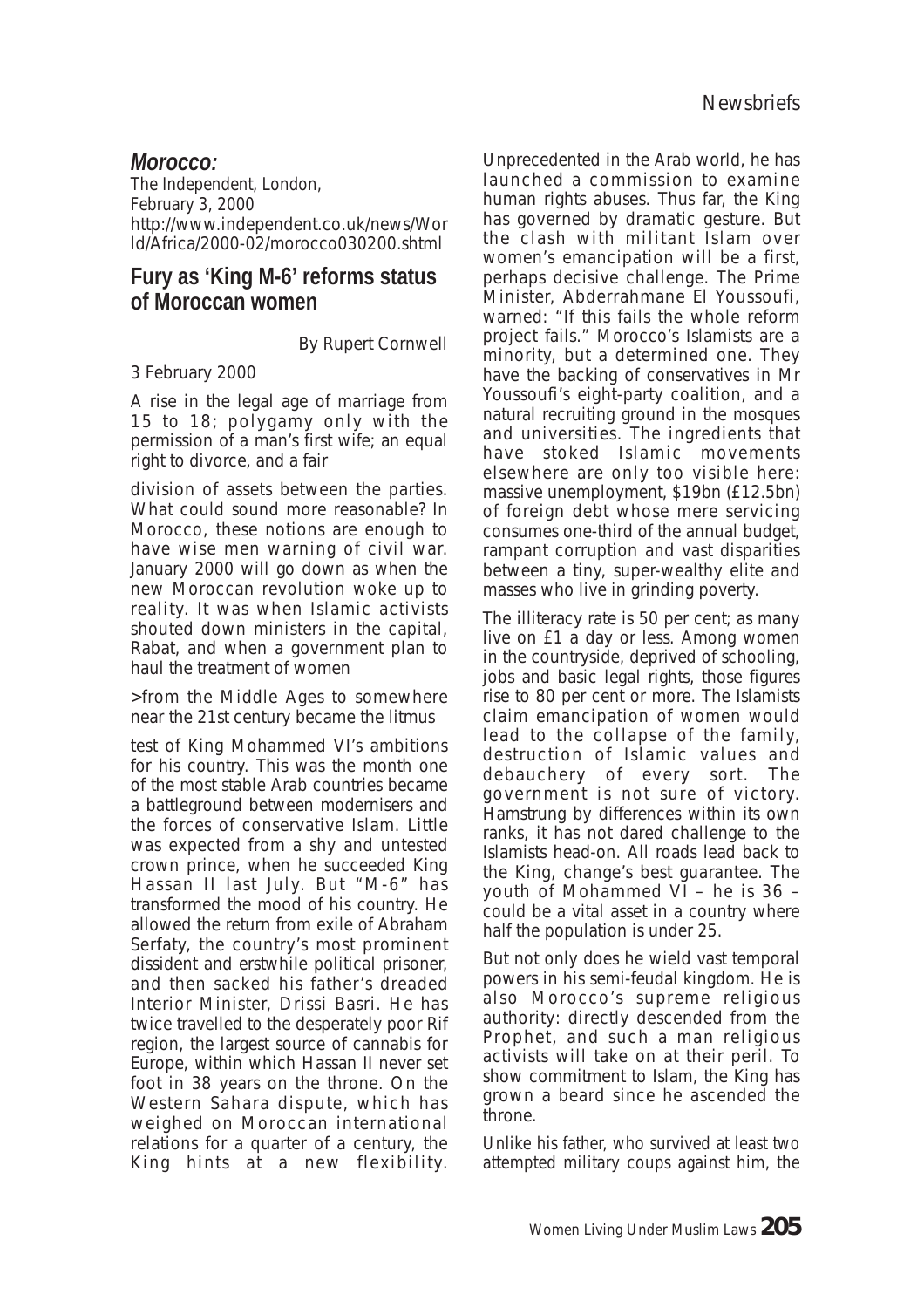King so far has the full loyalty of the army and the police: without it, he could never last. But the plan to help women will be his sternest test. "I am not exaggerating," insists Mr Serfaty. "This is capable of leading us into civil war."

### **Somaila:**

New York Times November 29, 1999 Hargeisa Journal

## **A Somali Woman of Firsts and Her Latest Feat: A Hospital**

*By Ian Fisher*

ARGEISA, Somalia — "I'm a crazy old woman," Edna Adan Ismail said only a minute or two after introducing herself. "You might as well know that from the start."

If that must be one's fate, one might as well do it as Ms. Ismail has. She looks wonderful, to begin with — a queenly woman of 62, beautiful in her gold Ghanaian gown and head wrap.

She clearly tries to be humble, but still the superlatives of her life spill out. First woman in Somalia with Western nursing training. First woman in Somalia with a driver's license. First woman of Somalia, period, because she was the first wife of Mohammed Ibrahim Egal, prime minister of Somalia from 1967 to 1969.

(She shows off some photos of President Lyndon B. Johnson, in a tuxedo, towering over all 5 feet 2 inches of her at a White House dinner. "Oh, he was great fun," Ms. Ismail said.)

She broke a lot more ground in Somalia, and at the moment she is vying for a new title, noble but frustrating: first woman no, first person — in Somalia to build a maternity hospital for poor women, using her own money and not getting much help.

The hospital is going up in a place most people in the world would avoid: in the

poorest part of Hargeisa, a big city in what some people see as the former Somalia, a place with no central government and one of the highest rates of infant mortality.

The hospital site itself was once a military training ground under the sometimessocialist rule of Mohammed Siad Barre. He overthrew Egal in 1969 and remained in power until 1991.

"If someone had a very strong urge to quote Marx, Lenin or Engels, this is where you did it," she said. "And if, after you were done saluting, you had an urge to kill someone, this is where you did it."

In the last two years, she says, she has poured about \$300,000 of her savings into the "monster," as she calls it: 31,500 square feet of raw concrete, which she hopes will someday become the hospital's birthing rooms, surgical theater and library.

She is, by Somali standards, a rich woman.

A British-trained maternity nurse, she had a long career in the United Nations and retired two years ago as the World Health Organization's representative in Djibouti.

But her money is running out. And finishing the hospital is turning out to be difficult.

Some fans of Ms. Ismail say that the problems of her hospital are a likely symbol for the problems of the place where it located: in the self-proclaimed Republic of Somaliland, which declared independence from the rest of Somalia in 1991.

Egal now leads Somaliland, and they are still friends. "We've both matured," said Ms. Ismail, now widowed by the death of her third husband.

Somaliland has accomplished much since then — peace and the very first stirrings of prosperity — even though it receives little international help, largely because it has not been recognized by any outside powers as a nation.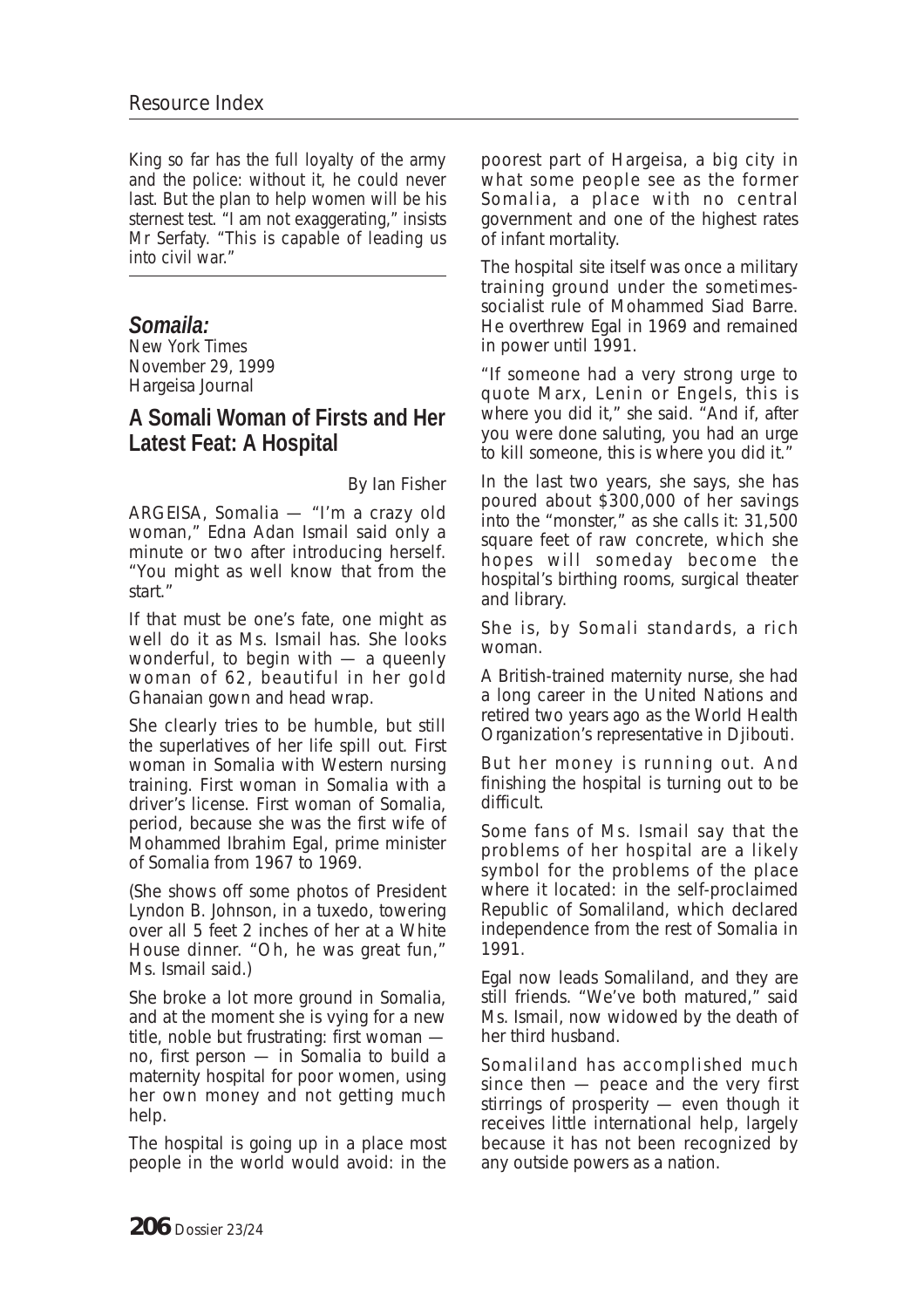Ms. Ismail has managed to raise her hospital three stories high, receiving from international groups, she says, only four wheelbarrows, three buckets, four picks and a wheelchair from Greece, still in bubble wrap.

Somaliland has been trying to convince international aid programs that it needs help to build on what it has accomplished.

In the case of her hospital, Ms. Ismail says, she could finish the job in only a few months if she had \$150,000.

But neither Ms. Ismail nor her potential nation seems likely to get much help soon. Ms. Ismail says the reasons are similar in both cases: "They are suspicious of Somalis."

The notion of "donor fatigue" — a drop in aid money when the donors feel that little is being accomplished — gained currency after the United Nations fled Somalia in 1994 after trying to help people suffering from civil war and famine, but leaving the nation no closer to stability.

Many outside nations, including Somalia's neighbors, also hope that Somalia may reunite, and no one wants to help Somaliland too much until that happens or the dream dies.

"Everybody who comes to Hargeisa visits my hospital," Ms. Ismail said. "They come. They cry. They go.

"They are giving us lip service. People coming here shed tears but when it comes to help, it doesn't come."

Dr. Romanus N. S. Mkerenga, the local Unicef representative, said it is nothing personal, at least as far as his agency is concerned. His agency is likely to donate equipment and even put the hospital under contract to provide medical services once it is finished, he said, but it has no funds for construction.

"It's not our mandate," he said. "We don't do buildings in any of our projects."

Another United Nations official said there is some doubt about the project itself: that it is simply too ambitious.

Ms. Ismail would not dispute the ambitious part.

"I am an ambitious old woman," she said as she tromped around the construction site on a recent afternoon. Sometimes the word "crazy" slips out to describe the vision of her hospital.

She wanted at first to open only a hospital for mothers and babies, which might have meant a modest, one-story building.

But there are few nurses in Somaliland. So she decided she would have to open a school in the hospital to train nurses.

That means teachers. Teachers mean classrooms and books. Teachers and student nurses need a place to live, so that means dormitories.

And when her own money runs out, the place will still need money. So that means the small cluster of shops she is building around the hospital's periphery, which will pay rent.

To save more money, she is building herself an apartment in the hospital with a view of Hargeisa, including the deranged man who lives in a rusted truck cab a few empty lots over.

With help or not, she is determined to finish the hospital sooner rather than later. Ms. Ismail, who delivered her first baby in 1960, wants to be spry enough to teach. She seems determined to do it, too, with a measure of humor, evident in at least every other sentence of her perfectly idiomatic English.

She likes, for instance, the word "bingo," as in: "Bingo! My 1992 P.C.!," which she exclaims while pulling back a dust cover to reveal a diplodocus of a computer with a cracked screen, donated by a friend. Or: "Bingo! They are making bread! We have light!" to explain that the only electricity the hospital has at the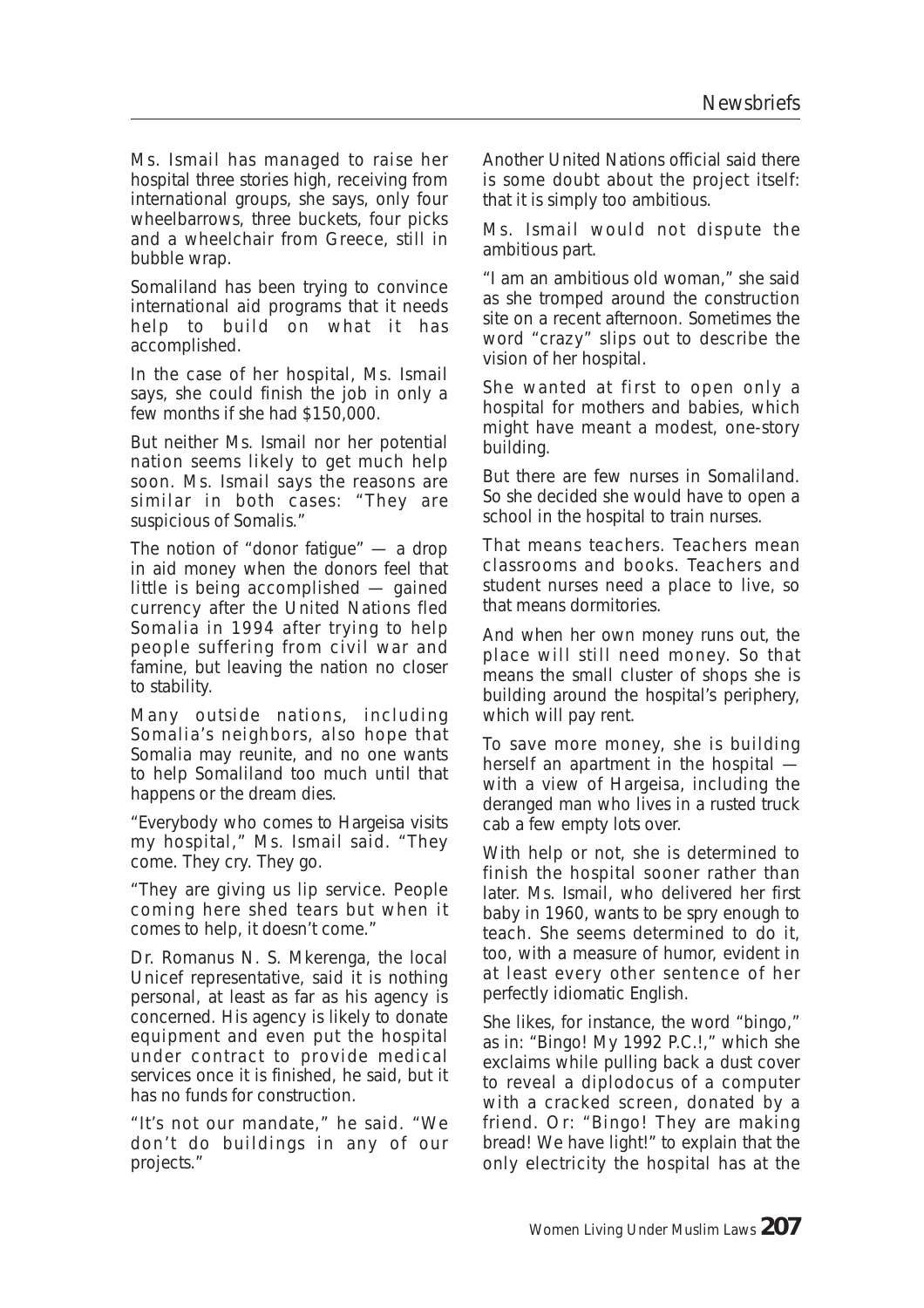moment comes, erratically, from the bakery down the street.

She may, too, be the first woman in Somalia to boss around so many men the masons and other builders, who take a pledge not to fight or chew khat, a mildly narcotic leaf popular in Somalia, while working for her. She has, by necessity, also become an expert in the male-dominated art of construction.

"I've learned so much," she said. "In my next reincarnation, I think I will become a mason."

## **Sudan: Sudan To Require Islamic Attire For All Women**

05:19 a.m. Jan 05, 1999 Eastern

*By Alfred Taban* 

KHARTOUM (Reuters) - Sudan has imposed a new dress code on women requiring them to wear Islamic attire and

a headscarf and will deploy public order police to ensure that it is observed, the official news agency SUNA said

Tuesday.

It said the decision was taken by the Public Order and Appearance Committee, set up to ensure behavior conforms with Islamic law which took effect in Sudan in 1991.

``Women who enter Sudan through any ports and entry points should be dressed in a manner reflecting Islamic values. This condition for entering should be implemented in coordination with the aviation and external affairs ministries,'' it said.

``We are committed to ensuring that Islamic values are reflected on the life of society in Sudan and this does not contradict what others call human rights.''

The more than 300 tribes in Africa's largest country include Muslims, Christians and animists.

The Islamist government is fighting a war with rebels who say they want more autonomy for the mostly Christian and animist south over the Muslim and Arab north.

Residents say most Northern Sudanese women are Muslim and have complied with the rules but southern women are hostile to the new dress code and many are expected to resist it.

In general, Islamic attire for women is a long flowing robe or dress covering the arms and legs and a head scarf.

SUNA quoted the head of the committee, Majzoub Khalifa, as saying that Christianity was stricter in ensuring modest dress.

The committee called for dresses and gowns to be provided to non-Muslim women at entry points and said special police are to be deployed at bus stops and stations to ensure the new rules are observed. It was not clear when they would take effect.

The rules said women in the private and public sectors should wear Islamic dress at work and it directed banks, companies and ministries not to serve women customers unless they were dressed in Islamic attire.

Khartoum state, one of 26 in Sudan, has donated 500 million Sudanese Pounds (\$210,000) to subsidize Islamic dress for its women university students.

In addition, the committee ruled that the first 15 seats in public buses be reserved for women and ``all indecent expressions in means of public transport be removed and replaced with Koranic verses and the sayings of the Prophet.''

``All inappropriate songs and unfit pictures should be removed from offices and public buildings,'' the committee said.

Copyright 1999 Reuters Limited.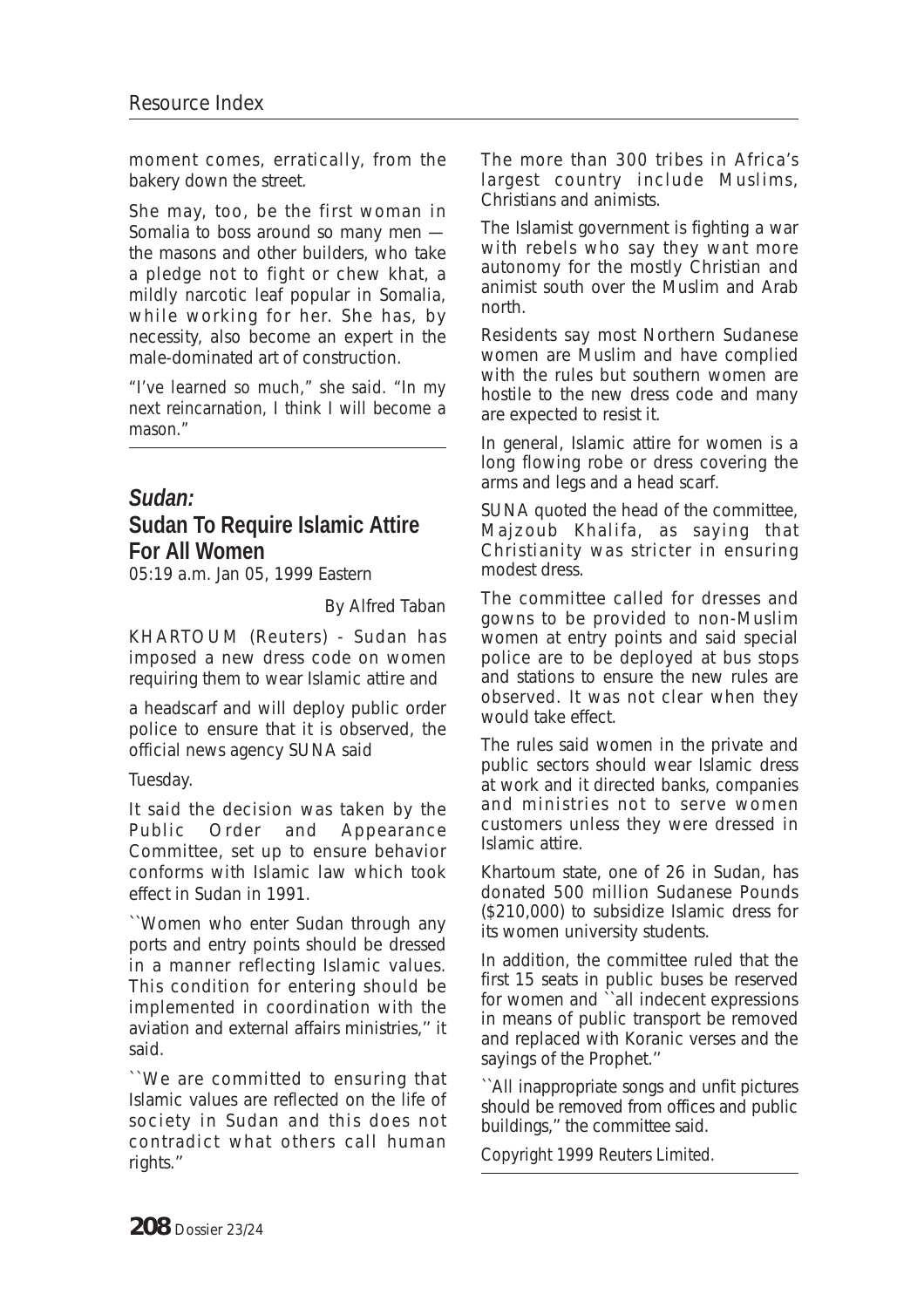## **Violence against women seen rife in Syria**

10:13 p.m. May 30, 1999 Eastern

*By Sultan Sleiman* 

DAMASCUS, May 31 (Reuters) - Fourteen-year-old Aisha picked dirt from beneath her fingernails and calmly recounted how her father used to rape her six years ago whenever they were alone at home.

``I used to think this was the way fathers expressed their love to their daughters until my uncle did the same to me,'' said the Syrian teenager, who asked that her real name not be used.

``I told my mother who challenged my father. But he just shouted at her and said that he owned me and had the right to do whatever he wanted to me.''

Physicians, lawyers and activists say domestic violence, sexual or physical, and discrimination against women is common among conservative Syria's 16.7 million people, particularly in rural areas.

Ignorance, machismo and tribal customs which favour men fuel the violence and combine to make the lot of many Syrian women a miserable one.

### **Violence against women on the rise**

Although there are no official estimates of domestic violence or rape, activists say the victims number in the thousands.

Mustapha Habash, head of the emergency department at Al-Muwasat hospital in Damascus, says he sees three to four victims of violence each month. Few take that step, since it draws in the police.

Aisha grew up watching her father beat her mother. ``I know that she kept silent because she was afraid of getting divorced or thrown out onto the streets. Once he even divorced her and remarried her,'' she whispered, her head bowed.

After trying to commit suicide and at first failing to escape, she succeeded in reaching a police station where she was taken to an institution for juvenile delinquents. She has lived there for a month, under police protection. Her mother occasionally passes by for a brief visit.

Discrimination against women is also a serious problem in Syria, activists say. Many girls are denied education and proper health care by parents who favour their brothers.

``Our society is very violent. It is maledominated, aggressive and suppressive,'' said cardiologist Ahmad at-Taqi, a former deputy.

``The number of girls who suffer heart problems is equal to the number of boys but 92 percent of surgery is performed on boys simply because traditions say that a girl child can be replaced,'' he added.

The pro-government General Union of Women (GUW) in Syria recently published a 1995 survey that showed 35.27 percent of Syria's population were illiterate and most of those — 25.87 percent — were female.

Some women feel the only way they can keep their husbands in a society that believes it is better to be with any man than alone is to place themselves under the surgeon's knife.

Mayyada Hinaidy, a female plastic surgeon, said more than half the women she operates on come to her under psychological pressure from their husbands.

``Imagine a woman after 20 years of marriage, during which she bore 10 kids, coming to you and asking you to restore her youth because her husband has started to complain about her shape,'' she said.

``It's tragic because this woman's future relies on my ability to fix what was destroyed by nature," Hinaidy added.

### **Laws do not favour women**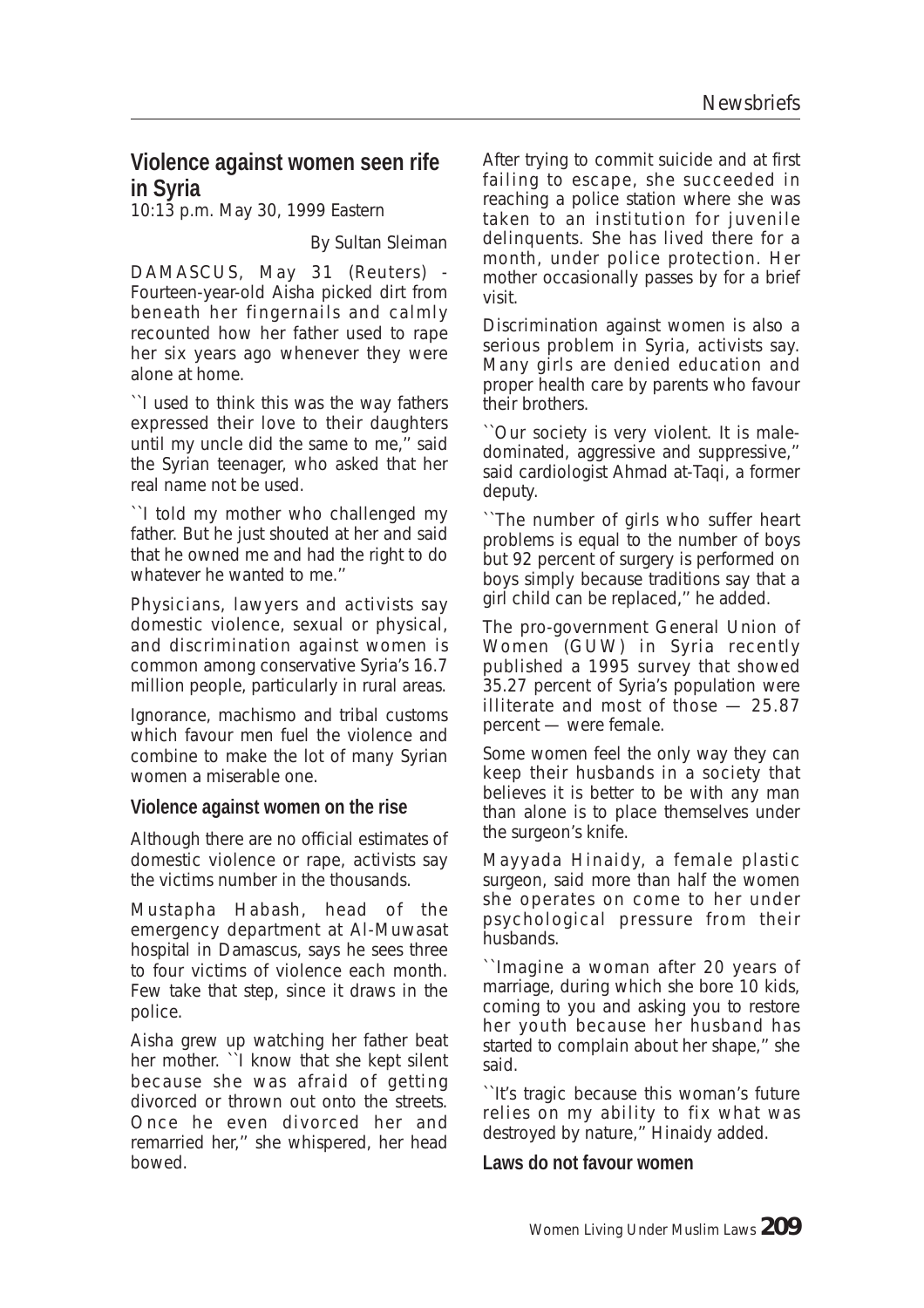Hanan Nijmeh, a lawyer and women's rights activist, said Syrian laws do not offer much protection. Lax legislation on domestic affairs, such as divorce and rape, ease the path of violence against women.

``Syrian society, like other Arab societies, is a patriarchy in which there is a struggle between what is traditional and what is new. So violence against women in places where illiteracy is high is more than in areas where education is widespread,'' she said.

Nijmeh said a woman in Syria always feels threatened by divorce, as a husband can just dispense with her without giving compensation. She cannot grant her children Syrian nationality if she marries a foreigner even if they were born there.

But perhaps the most controversial law against women, and one common in Arab countries, says a rapist can be acquitted if he marries his victim, Nijmeh said.

``This way, the woman suffers three times. First when she was raped, secondly when she is married to her rapist and thirdly when he inevitably divorces her after a few months,'' she added.

While activists and GUW officials slam some Syrian legislation as unfair to women, they say things have improved during the 30-year term of President Hafez al-Assad.

``Though we are satisfied with the woman's situation we have passed many proposals to parliament to change unfair laws,''

GUW member Raghida al-Ahmad told **Reuters** 

``We have 26 women in the 250-member parliament and two ministers in the 36 member cabinet. There are 132 women judges and 16 percent of lawyers and 44 percent of teachers are women,'' Ahmad said.

Copyright 1999 Reuters Limited.

# **Turkey:**

New York Times January 26, 2000 International

## **Turkish Terror Victim Espoused a Tolerant Islam**

#### *By Stephen Kinzer*

ISTANBUL, Jan. 25 — With Turkey in shock over the discovery of dozens of savagely tortured bodies beneath the hide-outs of a religious terror group, much of the outrage and grief has been focused on the case of the only female victim.

The woman, Konca Kuris, was often described as a Muslim feminist. In books, articles, lectures and television appearances, she had described Islam as a religion that guarantees women's rights, and asserted that male commentators over the centuries had twisted its essence in ways that led to the oppression of women.

In July 1998, Ms. Kuris was kidnapped from the street in front of her home in the Mediterranean city of Mersin. There were no clues to her fate until her burned and disfigured body was exhumed on Saturday from a shallow grave in Konya, 220 miles northwest of Mersin.

Her body was one of 33 that have been found so far at properties used by Hizbullah, or the Party of God, a group dedicated to overthrowing the secular Turkish state and establishing an Islamic republic in its place. Police investigators are searching for more bodies.

Hizbullah is not believed to be connected to the similarly named group that has fought against the Israeli occupation of southern Lebanon. Both groups, however, proclaim loyalty to a fundamentalist interpretation of Islam.

According to press reports, the police team that uncovered Ms. Kuris's body also found a videotape containing scenes of torture sessions she endured over a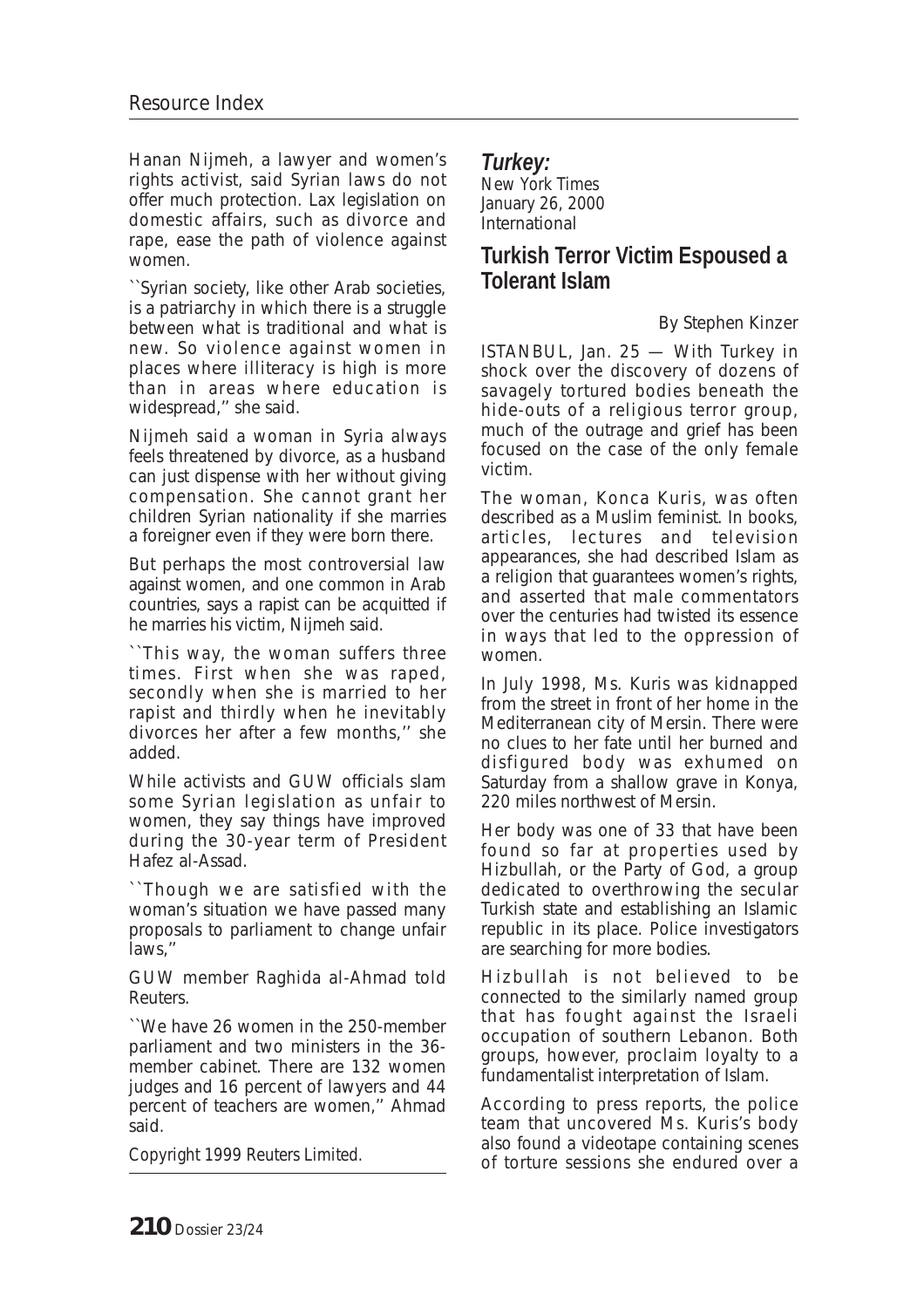period of weeks. During one of the sessions, her captors are said to have accused her of seeking to become Turkey's version of Salman Rushdie or Taslima Nasrin, writers whom some Muslims consider heretics deserving of death.

"She had a great influence on Turkish women," said Ayse Onal, who has written several books on feminism in Turkey. "She showed that it's possible to be completely modern and still be faithful to Islam. That's why she was killed. Hizbullah, which is a very sick and deeply violent group, could not tolerate her point of view."

Ms. Kuris was the only intellectual among the Hizbullah victims found so far. Most of the others are believed to have been Kurdish businessmen from war-torn provinces in the southeast.

After the first bodies were found last week, several politicians, news commentators and others charged that the Turkish military had collaborated with Hizbullah in the early 1990's, encouraging its death squads to kill Kurds considered favorable to the cause of Kurdish nationalism.

President Suleyman Demirel rejected that charge, but appeared to agree that some government agents or agencies might have had connections to Hizbullah.

"The state does not commit murders or order murders to be carried out," Mr. Demirel told reporters in Ankara on Sunday.

"There may be forces belonging to the state that act illegitimately, but they are committing a crime."

Military commanders issued a statement denying that they or their predecessors had sponsored or aided Hizbullah.

"The general staff is closely following operations against the Hizbullah terror organization and shares the public's justified outrage at the horrors that have recently been uncovered," the

commanders said. "Directly linking this merciless murder network to the Turkish armed forces is a senseless and illogical slander."

Turkey is arguably the world's most secular Muslim country, and many people here, especially women, considered Ms. Kuris an exemplar of their tolerant brand of Islam.

Born in 1960, she was married at 17 and had five children.

At a young age she became interested in Islam, but quit the first religious sect she joined after being asked to wash its leaders' clothes. Later she made a trip to Iran with a Hizbullah delegation, but returned disillusioned with the organization because, she said, it supported a brand of Islam that was hostile to women.

After reading the Koran and various works of commentary, she began challenging religious orthodoxy, asserting that Islam does not require women to cover their hair with scarves and does not require the separation of the sexes at funerals or in schools.

She also urged that public prayers be offered in Turkish rather than the traditional Arabic.

"Konca used her mind, her emotions and her conscience to interpret God's message," said Gonul Tufekci, a lawyer who is prominent in Islamic feminist circles here.

"This approach challenges the ideology that tries to use Islam as a tool to keep women down. It is based on the concept of an open mind. This concept is repugnant not only to groups like Hizbullah, but to many institutions in this part of the world."

#### Related Article

\* Mass Graves in Turkey Put Attention on Terror Cell (Jan. 23, 2000) http://www.nytimes.com/library/world/euro pe/012300turkey-graves.html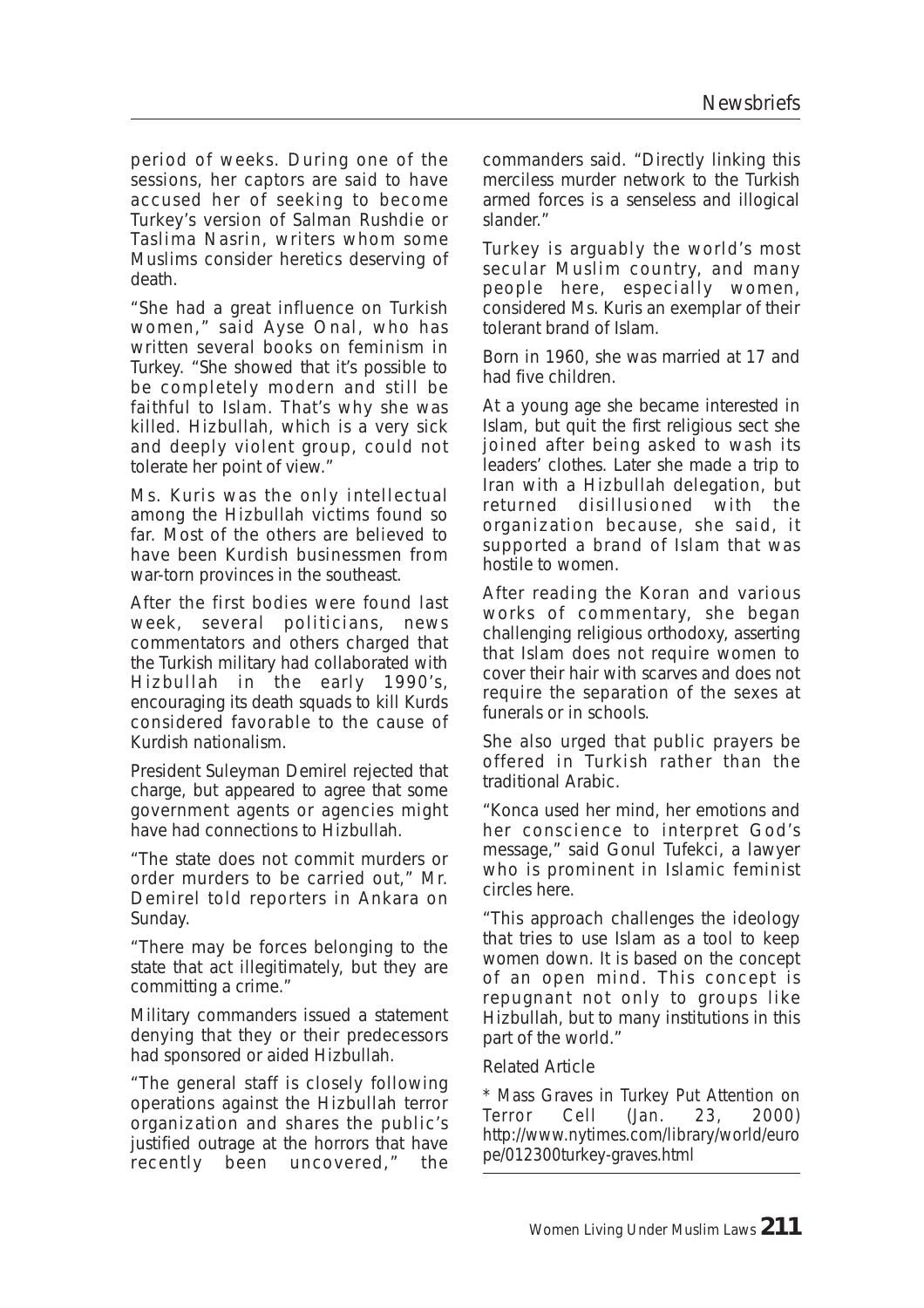## **U.S.A./ Bangaldesh:**

Rediff on the Net June 11, 1999

# **Bangladeshis Denounce Activist As 'Hindu Agent'**

### *By Alysha Sideman in New York*

Mina Saha Farah, a Bangladeshi dentist and businesswoman, has been causing constant irritants to conservative Bangladeshi Muslims. About a month ago, when a Bangladeshi imam was arrested for allegedly sexually molesting two young boys, Farah posed a question: If the imam is found guilty, would be stoned in public as per the Islamic law (shurya)? And now with the imminent publication of her book, God On Trial she is causing a bigger uproar among fellow Bangladeshis. There are about 20,000 people from Bangladesh living in and around New York City.

To the supporters of the imam including two Bengali weeklies with over 8,000 readers — Farah is a troublemaker, who writes extensively in New York Bengali papers about the plight of women and related issues, just to embarrass Islam.

"She is a Hindu, she was born a Hindu and she could be an agent of India," said one Bangladeshi businessman, speaking anonymously. "She has no business to talk about the imam — or about Islam for that matter."

"Could she have said all this in her own country?" he said, quickly adding, "I mean Bangladesh."

"There are too many enemies of Islam in America — and she will be of help to them."

Farah says she is a believer in one God, and does not follow any religion but being a Bangladeshi, she says she has a right to discuss about issues that affect people from her country.

The conservative Bangladeshis are upset by the publicity she received recently with an article in The New York Times about her book, criticizing Islam and other religions for not respecting women. Though copies of her book — with English and Bengali text — have been circulating for several weeks, many of her critics have not read the book. But some have been quick to dub her as Salman Rushdie's "sister."

"Has she also written a novel like that... (expletive deleted)?" asked a Bangladeshi cabbie, adding that if the book contained "serious" and "false" attacks on Islam, not just the Bangladeshi Muslims but the "entire" Muslim community will protest.

Farah has widely spoken on issues that anger the conservatives. She is a firm supporter of Bangladeshi writer Taslima Nasreen, an outspoken critic of Islam, who was forced to flee her country.

'Mina Farah should spend her money and her talents to help her community, not to divide it,' Showkat Ali, the president of the Bangladesh Journalists Association of North America, told The Times. 'We all have a responsibility to our culture.' Farah agrees fully with Ali's sentiments and says she is doing precisely that exposing the negative aspects of the culture.

Farah says she is not daunted by threats — mostly telephone calls including obscene messages. Threats have also been made against her husband and children. Some callers have said they know she has family members in Bangladesh.

''People should have the freedom to speak and to think,'' she says. ' Is it not unfortunate that as we are entering the 21st century, we are becoming more of a mosque-based society rather than a freeminded society.''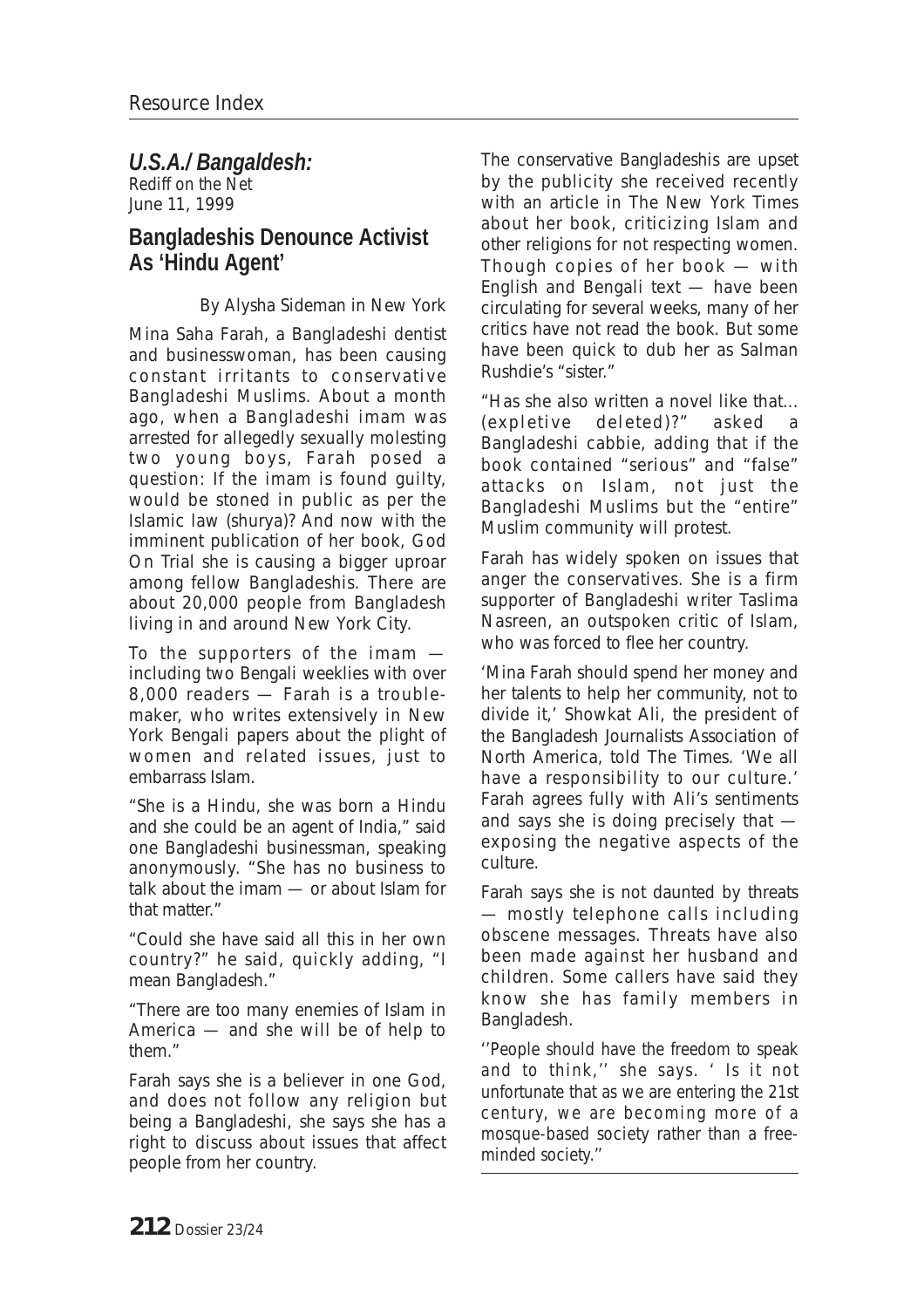**Uzbzekistan:** The Guardian Weekly

### **Letter from Uzbekistan Tashkent terror**

*By Jennifer Balfour*

Wednesday March 3, 1999

I suppose a couple of days of international news coverage was as much as we could have expected.

Uzbekistan is small fry compared with Yugoslavia and Turkey, and while the world's attention moved on to Kosovo and the Kurds, we were left to ruminate about the day they tried to kill the president.

Uzbeks are not great news watchers. Faced with evenings of official speeches, massaged facts and party lines, one can understand why. But this was no ordinary cotton-picking scandal, this was news that everyone wanted to hear. And once the world's media focus had shifted, the state propaganda machine cranked up ready to sell the story it really wanted the people to hear.

Once the bombs had razed six major government buildings in the capital, Tashkent, missing President Islam Karimov by minutes, the selective information service could not continue in denial for long. Early attempts to pass off the event as a gas explosion or military manoeuvres collapsed when confronted with the terrible truth: the most peaceful state of the former Soviet Union was at war - but no one yet knew with whom. The superficial calm everyone had treasured for eight years was blown apart in one shattering hour.

I'll never have the stomach for war. The nearest I've ever been to a bullet was in Bucharest on Boxing Day 1989 after the tanks had done their stuff, and that was pretty frightening. So when, without warning, the ground shuddered and windows crashed, black mushroom clouds filled the sky and bombs exploded

around me, I realised while drinking coffee in a nearby caf\* that something awful was happening. But the eeriest thing about a dictatorship is the silence. Until the official story could be released, despite obvious signs of a crisis, the message from smiling police on the streets of Tashkent was not to worry and to continue with life as usual.

President Karimov's appeal from the outset was for calm. With the official death toll by the first night standing at only one - even now it is only 17 - it was obvious that the state machinery had been grinding firmly forward. One would have needed a hard heart to resist the impassioned three-hour appearance of a beleaguered president on TV during the first evening. Orphaned at an early age, and now living in humble circumstances - not in splendour as we supposed - he convinced us it was not his choice to be president, but his duty, and we had to stand with him. Selected images of the bomb sites shocked but did not overwhelm, interviews with hand-picked casualties inspired pity without causing distress. Widely publicised compensation of \$300 for each affected family and generous offers to rebuild devastated houses received wide acclaim, and the president's popularity had soared by the end of the day.

Every school, university, office, medical clinic and factory has held compulsory meetings to disseminate the message that "evil" foreign elements were responsible for the outrage, and mosques have been closed to drive extremists to

#### ground.

"True" Islam has been defended on the radio by mullahs condemning the act as anti-Islamic.

Teachers have offered formulas on TV to cultivate law-abiding children, and politicians have backed the president all the way, claiming the future of democracy depends on his survival alone. Police chiefs have publicly sprung to his defence swearing to apprehend the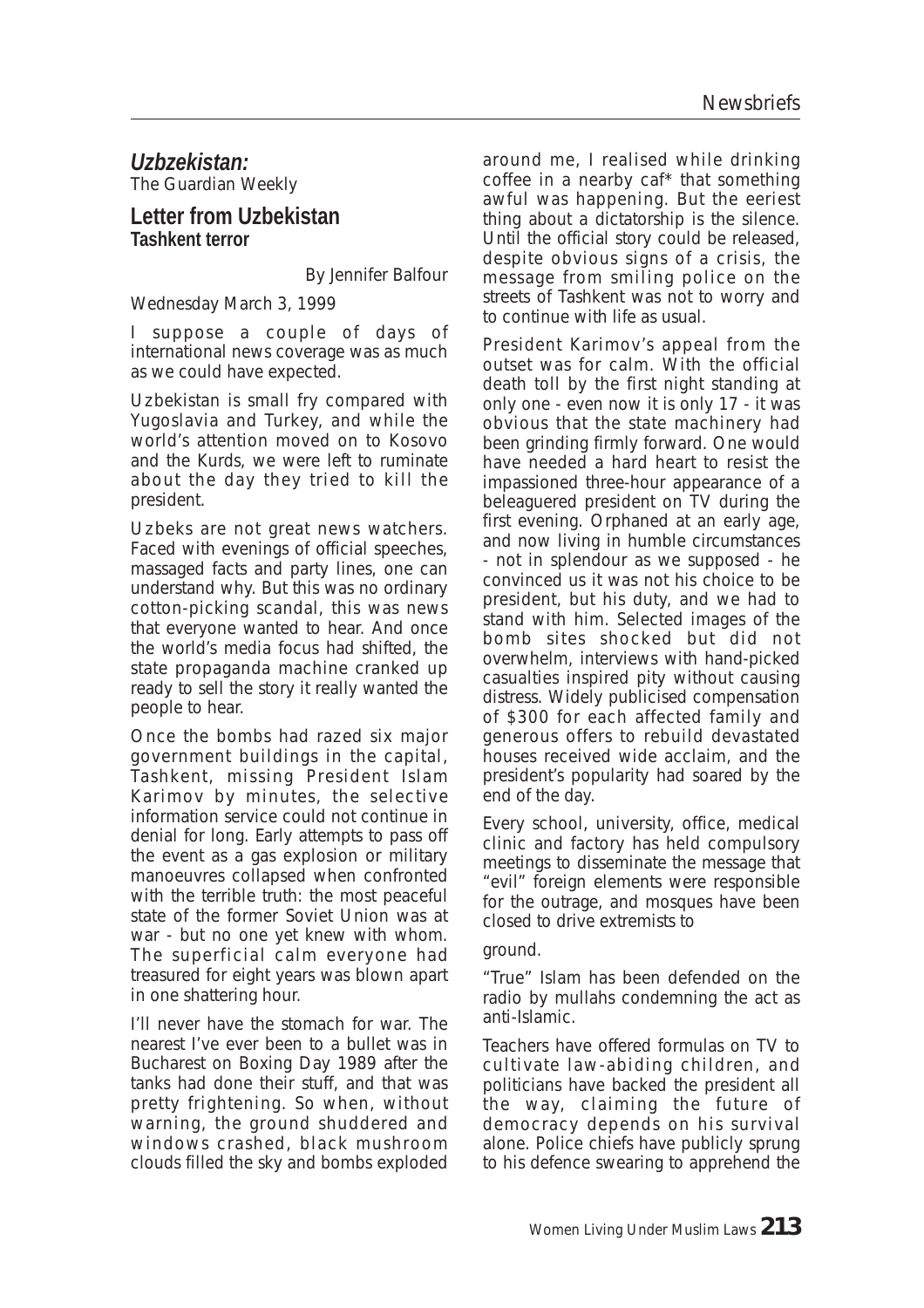"thugs" within a month, and the president has vowed to chop off their hands personally.

There are of course many theories about who is responsible, but these are never aired in public. To venture a non-party line at this sensitive time would be a heinous crime on a par with the event itself. And while the platitudes and witchhunts continue in public, the real debates rage in private. They will never be heard.

Instead we hear angry outbursts from President Karimov, usually coupled with threats, and occasionally the imposition of draconian measures, such as the antireligious laws introduced last summer. President Karimov knows well that people united in hatred of a common enemy seldom divine the identity of the real instigator of ill.

The Guardian Weekly, 75 Farringdon Road, London EC1M 3HQ, UK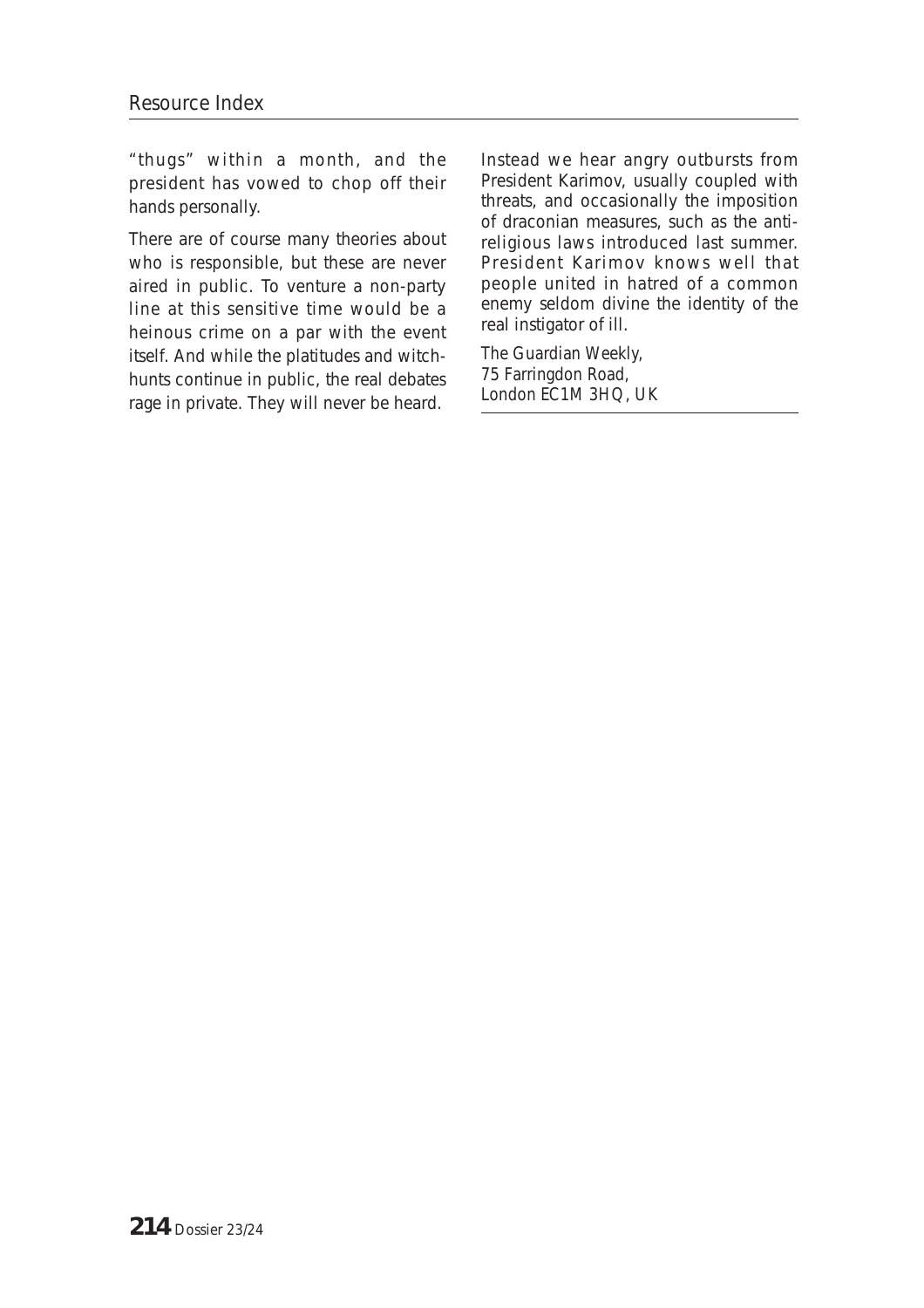# **Organisations**

## **Women's Alliance for Peace and Human Rights in Afghanistan (WAPHA)**

WAPHA is a nonpartisan, nonprofit and independent organization founded by Zieba Shorish-Shamley, Ph.D. Its main goal is to promote awareness of the tragic human rights situation in Afghanistan and to advocate for social, political, economic and civil rights of the Afghan women and girls in that country. Gross violation of basic human rights continues to occur in Afghanistan.

### **WAPHA purposes are:**

• To bring world, a attention to the plight of the Afghan people and the predicament of the forgotten Afghan women and children. • To promote peace and peace process activities both outside and inside Afghanistan. • To advocate human rights on behalf of the Afghan people with an emphasis on women and children's rights.

WAPHA is dedicated to fight for the Afghan women's rights. We raise public consciousness and keep the issues alive by speaking to magazines, newspapers, radio, television and others public sources. We participate and present papers in academic seminars and conferences. We organize demonstrations and write appeal letters to the United Nations, United States Congress, Department of States, the White House, international human rights organization and foreign governments who are involved in Afghanistan.

We have done research on the general condition of the Afghan refugees in Pakistan in January 1998. We have testified three times on behalf of the Afghan People to the United States congress. We have participated and presented papers at the Commission on the Status of Women meetings at the United Nations, New York City, NY, March 1998. We also participated, presented papers and worked with Women's Caucus for Gender Justice, at the International Criminal Court conferences both in New York City, in March 1998 and in Rome, June and July 1998.

On December 9-10, 1998 WAPHA joined the celebration of the 50th anniversary of the Universal Declaration of Human Rights at the United Nations, New York City, NY. On December 10, 1998, the representative of WAPHA met with His Excellency Kofi Annan, Secretary General to the United Nations; Ms. Angela King, Assistant Secretary General and Special Adviser to Gender Issues and Advancement of Women, the United Nations; and Mrs. Mary Robinson, the High Commissioner for Human Rights. In these meetings, Shorish-Shamley raised the Afghan issues such as war, human rights violations, genocide, war crimes, crimes against humanity, aggression and others. She asked the United Nations for more action rather than rhetoric regarding the Afghan misery.

Our Internet contacts include hundreds of organizations in the world. We send news and keep the people of the world informed on the human rights violations in Afghanistan.

### **ZIeba sHorish-Shamley, Ph. D.**

*Women's Alliance for Peace and Human Rights in Afghanistan Website: http://www.wapha.org*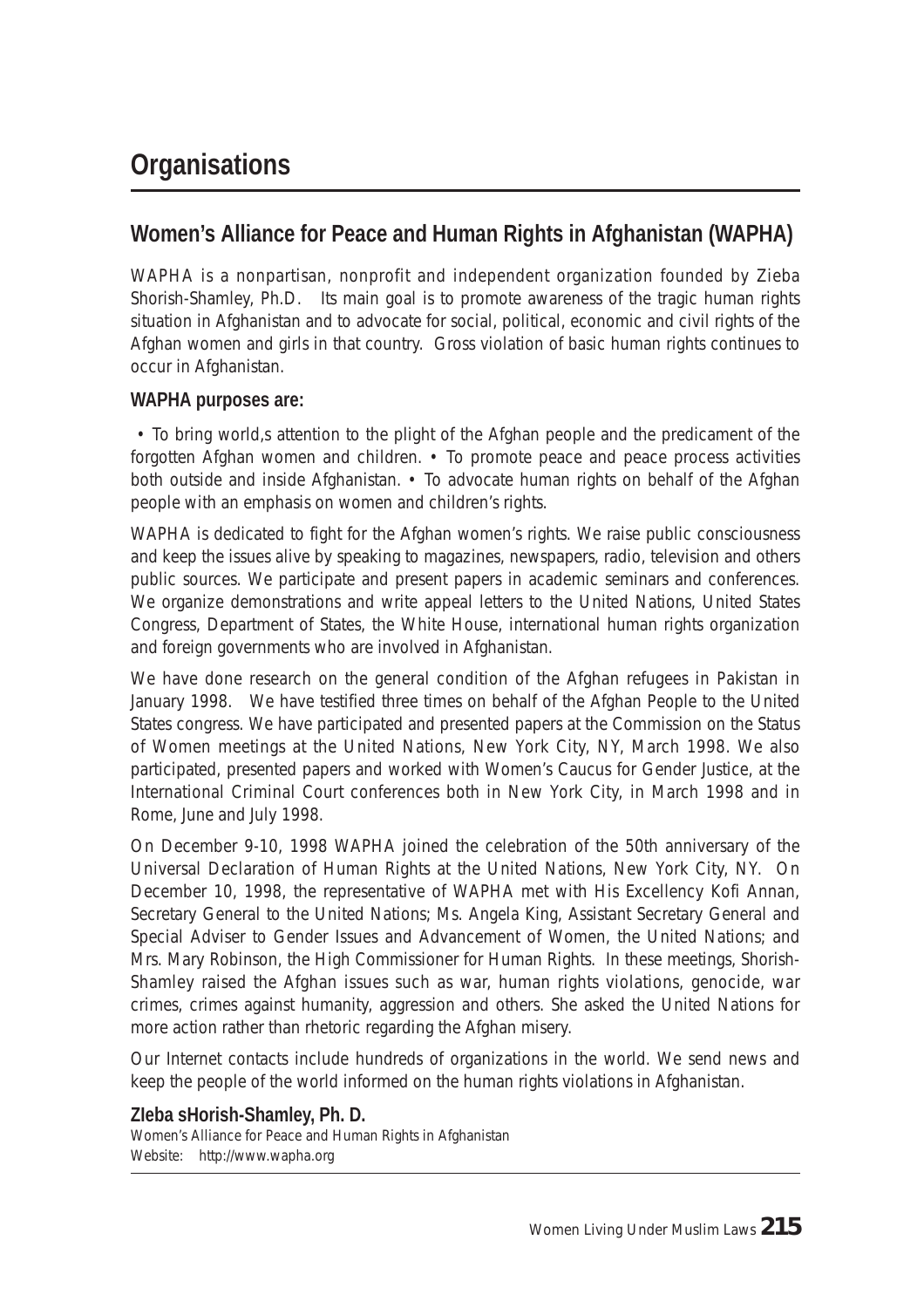### **Uzbekistan: Khujand Women's Center**

Letter From: Gulbahor Mahkamova

Date: Mon, 18 Oct 1999 10:28:11 +0500 (TST)

Subject: Recent study on violence against women in Tajikistan

I represent the Women's Center "Gulruhsor" in Khujand, Tajikistan. We run a telephone hotline; provide psychological, medical and legal consultations; assist women at court hearings; participate in legislative work; distribute printed matters on the problem of violence; conduct sociological surveys and training seminars; and train volunteer hotline operators and social service workers. In addition, the center is involved in assistance in protecting women's reproductive rights and the strengthening of marriage and family institutions.

There is another opportunity for the leaders of women's movement to discuss such complex problem as preventing violence against women, another possibility to share ideas and strategies for eliminating violence in the society. In many countries of the world, including my home country, violence against women remains an important and serious problem. Social and economical difficulties, as a rule, produce only violence in the society. This, in turn, tells upon the relations between people, changes their psychology, especially among youth, which causes an increase in the rate of negative social phenomena, such as sexual demoralization, beatings, bodily injuries, insults and cruel treatment of women, children and the elderly.

In April 1998 a sociological survey was conducted among young women of the Leninabad Region, Republic of Tajikistan, on the topic of violence. As a result of their unprotected position, young women are subjected to violence in a larger degree. The main forms of violence towards girls and women in our society are their low social position (from a young age they have to carry all the burden of housework), beatings and insults from their fathers and brothers, deprivation of their right to freely communicate with representatives of the other sex, forced marriage, absence of choice "whether to give birth or not", economic dependence and absence of right to use family budget, limitation on social contacts, limits on communicating with relatives and friends, no right to choose work, prohibition to leave the house, to choose clothes, and other kinds of moral, physical and verbal violence.

80% of women surveyed said they have been subjected to verbal violence;

14% of young women were threatened with violence and physically abused by strangers in the street and in public transportation; 2% were sexually harassed at work; 21% admitted to being subjected to physical violence in their families.

The analysis of answers and observations revealed that women most often are subjected to violence in their families rather than elsewhere. To the question "Have you sought help from medical institutions?" 16% admitted they had to seek medical help after cases of cruel treatment, 10% remarked they did not consider it necessary, 74% of women would not address medical institutions in any circumstances. Female victims of violence do not find compassion and understanding from medical workers and fear publicity of such facts. Besides, they see no way out of the situation and do not know where to look for protection. There are no services where women in need would be provided qualified moral and psychological support, medical and legal advice and help. Analysis of questionnaires and personal conversations disclose the fact that young women who have been morally humiliated or physically abused cannot reveal their capabilities, they lose faith in themselves and self-esteem. Some are unable to control their behavior and drop out of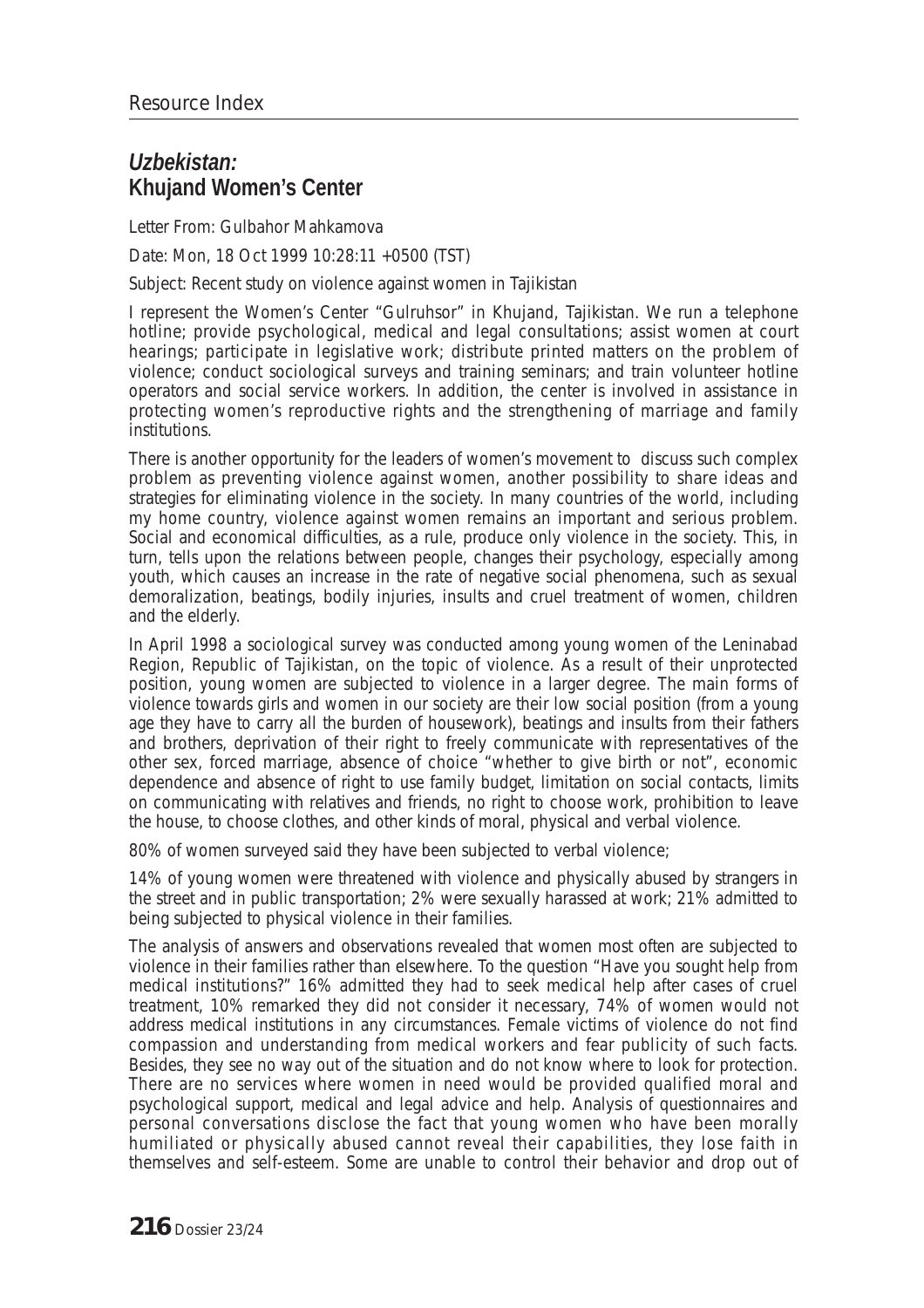schools or leave their work in order to avoid conflicts in the family. In some cases parents are afraid that their daughter can face violence in the street or at the place of their study, that is why they force her to get married as soon as possible. When asked whether they felt protected in the society, more than 60% of women answered negatively.

With the present situation in the republic, a growing number of young women feel disappointment, depression, fear of future, and disbelief in people. There are many reasons for this: family problems, absence of place to live, economical dependence from their parents, husband, etc. Many feel helpless, unable to change their life, depressed and uncertain. In recent years, a sharp increase of the number of suicides is taking place, especially among women. Only in 1996 and in the first nine months of 1997 fifty-four suicidal attempts among women have been registered in Khujand. The Crisis Center in Khujand conducted an analysis of the facts of committed and attempted suicide. Each of the facts is thoroughly investigated by the

City Procurator's Office in order to disclose and prosecute the persons who lead the victim to suicide. However, not a single lawsuit was filed in the above-mentioned period.

The main reasons that make women commit suicide are: family problems, difficult interpersonal relations, loneliness, and nervous stress.

Suicidal thoughts are most often among young women of 20 to 25 years of age, who have just married or have been married for 3-4 years, who experience psychological or physical violence from their husbands or mothers-in-law.

A valuable analytical resource is the work of a telephone hotline operated

by the Crisis Center of Khujand. This service entered the life of the women

of Khujand since April 1997. During eight months, from April 1997 to January 1998, 341 consultations were conducted. Analysis of calls indicates main causes of stressful situations for women using the hotline services:

\* domestic violence against women and children - 30 cases;

\* conflicts between the spouses - 46 cases;

- \* rape 4 cases;
- \* unemployment 31 cases;
- \* legal problems 25 cases;
- \* conflicts between parents and children 5 cases;
- \* health problems 37 cases;
- \* forced marriage 14 cases;
- \* feeling of loneliness, desire to get acquainted with others 6 cases.

The present survey revealed a number of problems, ranging from social and economical difficulties to imperfection of legislation. The numbers presented above require urgent action, not further research.

At the state level, it is necessary to:

\* design measures for social protection of women;

\* to prevent violence against women in all areas of life in accordance

with the UN Convention "On the Elimination of All Forms of Discrimination against Women", adopted on December 10, 1993;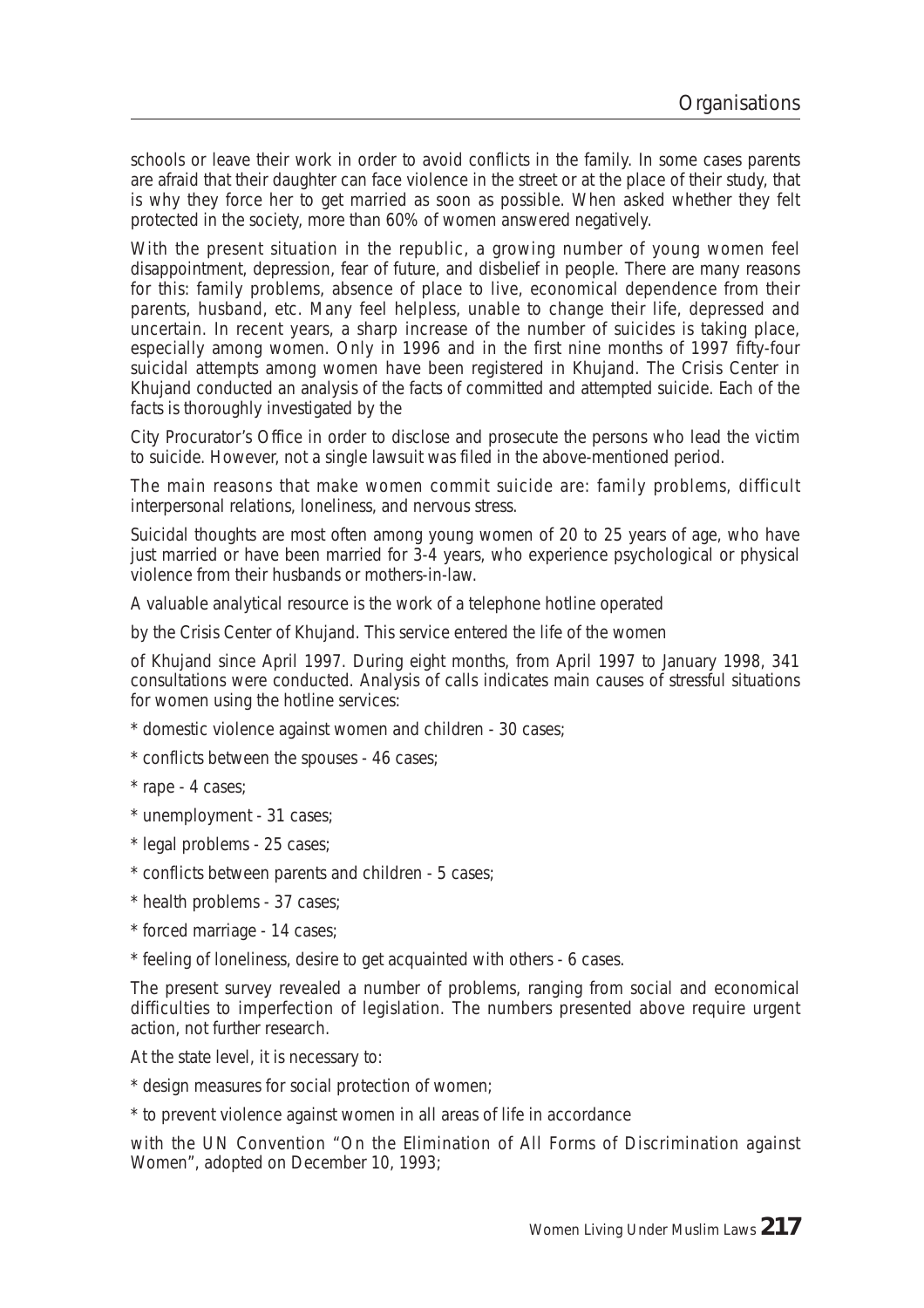\* to work out legal, civil, labor and administrative sanctions of punishment for violation of laws and compensation of damage to women - victims of violence, including domestic violence;

\* to develop a wide network of services providing help to the victims of violence;

\* to improve statistical reporting in order to receive complete and objective information about all forms of violence against women.

Numerous countries have been fighting for several decades to eradicate any kind of discrimination against women. They have achieved significant results, which gives us a good reason for hoping. This is the first time the problem of violence in Tajikistan has been publicly discussed. Until recent times, this topic was a sealed book, on which no research or statistical data were available. Only in 1996 the first Crisis Center for victims of violence and a telephone hotline were organized in Tajikistan. Due to efforts of many non-governmental women's organizations, the problem of violence ceased to be a personal matter and became a government's concern. Today, an open discussion of the problem of violence is possible in our society. We consider this an important step ahead, since it is only possible to find a solution to a problem when it can be discussed publicly.

#### **Khujand Women's Center**

*"Gulruhsor" 12 Lenin St., Apt. 15, Khujand Republic of Tajikistan 735700 Contact person: Gulbahor Mahkamova, Director* 

### **Somalia: We Are Women Activists (WAWA)**

Daladda U Heelanayasha Danaha Haweenka

What is WAWA?

WAWA is a group of women's organizations who met in Bosasso, Somalia in March 2000 to form a network of activist women's groups working for peace and human rights. They chose the name WAWA to reflect their energy and enthusiasm (We Are Women's Activists) to work together. From its beginning WAWA was founded with the active participation of young women.

#### **Opportunities for Women and Girls in Somalia**

Even in the best of times, Somali women and girls did not get their fair share of resources whether from family, clan, or government, in any of the areas of human needs and rights, including education and health. Ten years of civil war has meant a generation of youth have lost what opportunities previously existed for education and employment. For young women and girls the results have been even more devastating

Some activist Somali women have struggled, mainly in the fields of education and heath, to try to provide opportunities for all, including girls and women. However, the Somali women activists see that their efforts, though large in respect to the meager financial resources they are working with, do not even come close to providing the needed opportunities for women and girls.

Although capable and well respected in their communities, many activist Somali women sometimes feel powerless to help make necessary changes, because women are not decision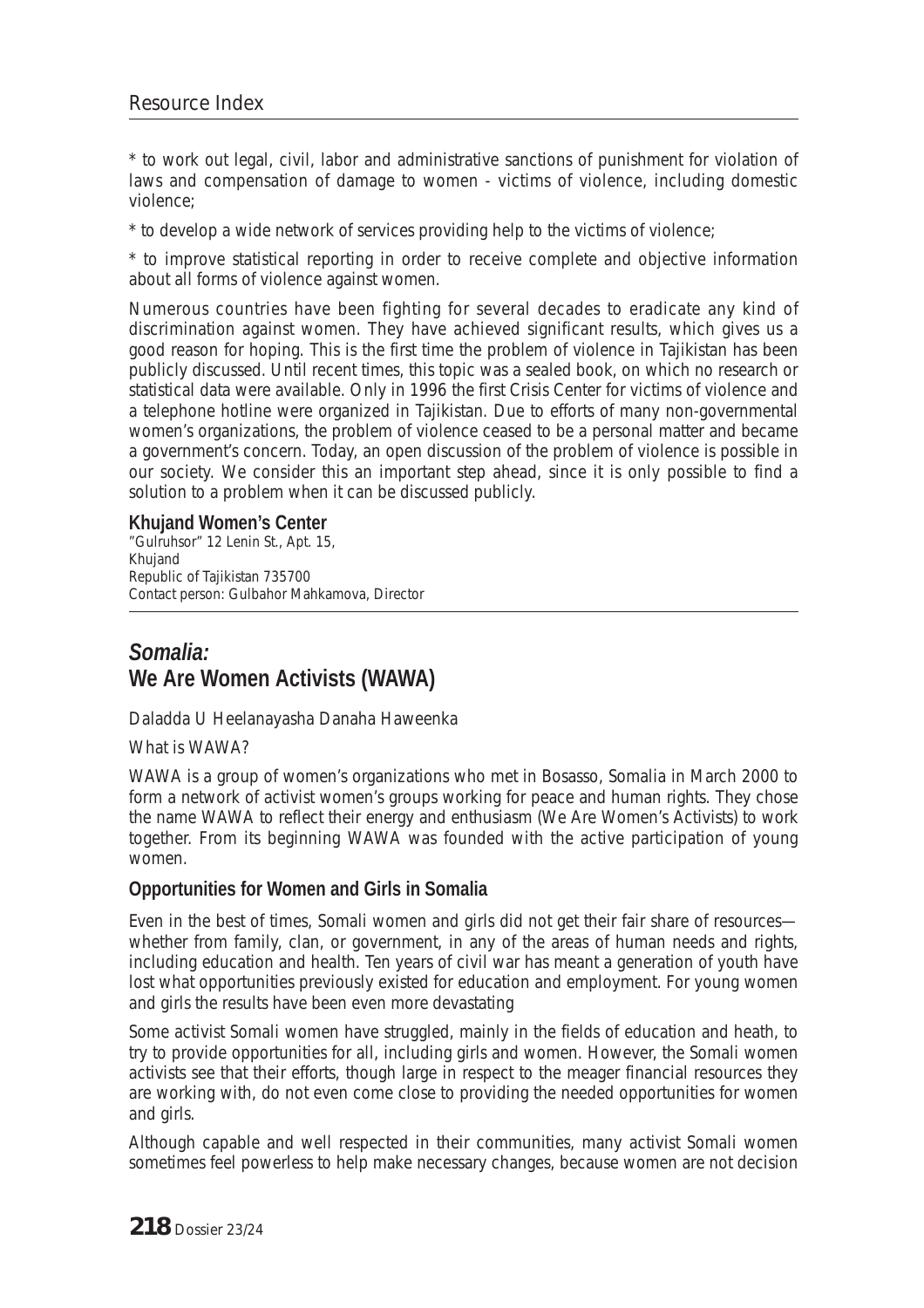makers at any level of civil society or government. Decisions that effect their lives are made by local authorities and internationals without women even being consulted.

Formation of the WAWA Network

Out of this experience, a group of women activist leaders in northeast Somalia (Puntland) came together in Bosasso in late March 2000 to set up a network to advocate for women's participation as decision makers at all levels of civil society and government. They call their network "WAWA" , an acronym for We Are Women Activists, or in Somali, Daladda U Heelanayasha Danaha Haweenka.

The founding organizations included groups that were formerly part of the Bari Women's Confederation. They decided to dissolve BWC to form a larger network. Other organizations involved in the formation of WAWA, included Horn Relief, Somali Women Concern and Galkayo Education Centre for Peace and Development.

WAWA hopes to join with other organizations throughout the world who are working for peace, human rights and women's political participation. The WAWA Network is open to membership by women's groups and associate membership of any interested groups or individuals. Although it started in the northeast of Somalia, WAWA hopes to reach beyond this region. WAWA is the result of a long struggle of Somali women activists who made their independent decision to form the network and then seek support. WAWA from the beginning has recognized that it cannot succeed without the integration of young women in all its work, its structure and decision making.

WAWA's vision is to institutionalize a network of activist Somali women's organizations to work for peace and human rights through women's participation in decision making at all levels of civil society, the economy and the state.

WAWA's mission includes

1) Training of Activists (TOA) among WAWA member women organizations, especially young women, in leadership, advocacy, civic education and decision making.

2) Increasing WAWA member organizations' access to information and communication on advocacy for peace and human rights especially through technology (email and Internet).

3) Mobilizing resources for training, communication and advocacy for the development of the WAWA network

4) Advocating for women's participation in decision making in civil society, the economy and the state (including policymaking and implementation)

5) Monitoring and evaluating activities regarding women's participation in decision making in government and civil society, including international organizations

6) Strengthening linkages of the WAWA Network with other women's organizations and networks, including international women's groups.

We need your help and support!

Become an Associate Member of the WAWA Network!!

#### **For more information**

*contact Hawa Isse Mohamud, in Bosasso, fax: 252-5-825025, or 252-523-4801 or c/o Horn Relief, Nairobi Office, tel/fax: 254-2-724193, email horn-rel@nbnet.co.ke Pamela Collett and Jim Lindsay, email: mukindu@nbnet.co.ke NEW ! telephone/fax (+254 2) 560910 Fax (+254 2) 444718, 442151 Postal address: P.O. Box 39341, Nairobi, Kenya.*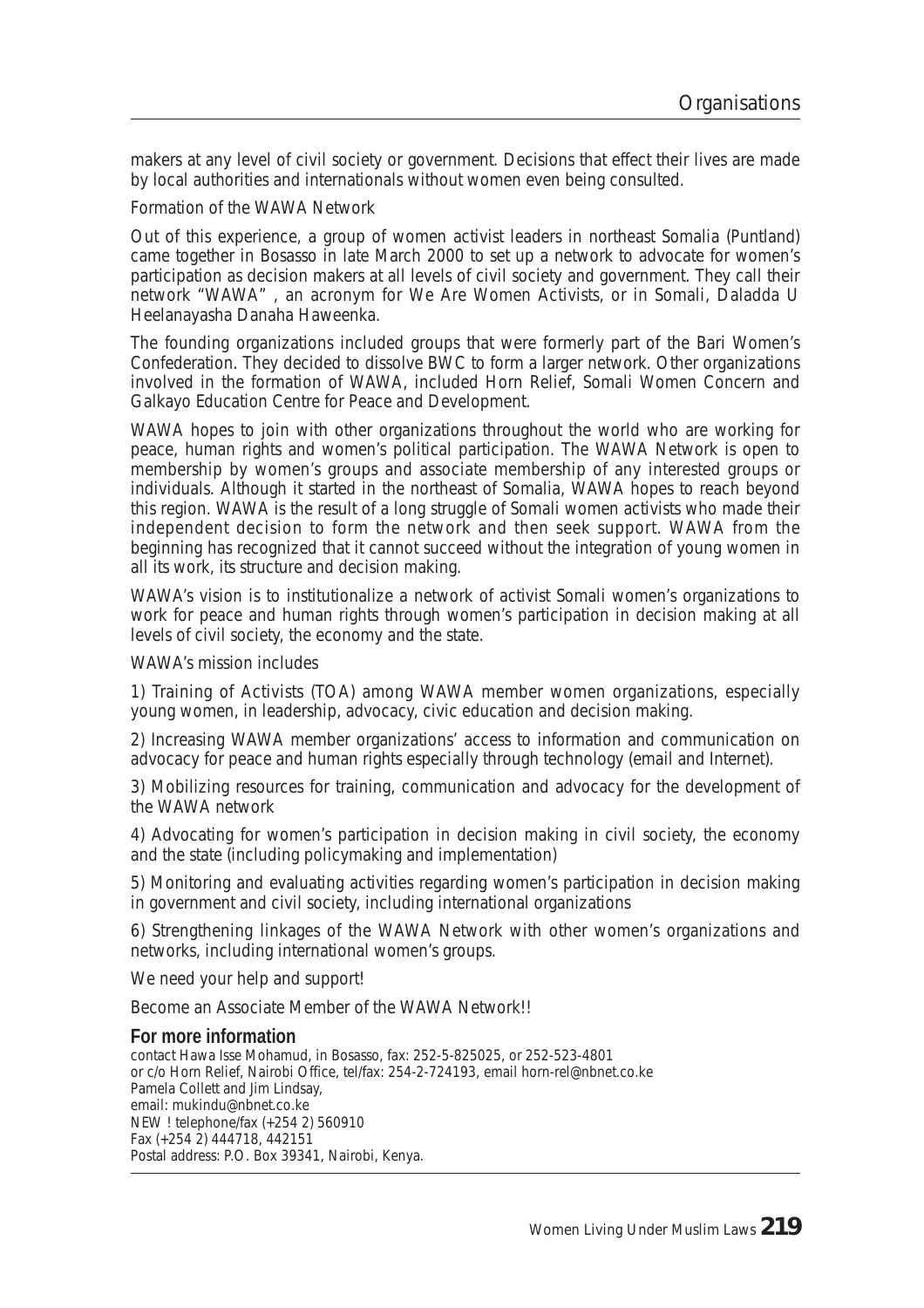### **Al-Fatiha Mission Statement:**

The Al-Fatiha Foundation is an international organization dedicated to Muslims who are lesbian, gay, bisexual or transgendered, those questioning (LGBTQ) their sexual orientation or gender identity, and their friends.

Al-Fatiha's goal is to provide a safe space and a forum for LGBTQ Muslims to address issues of common concern, share individual experiences, and institutional resources. The Al-Fatiha Foundation aims to support LGBTQ Muslims in reconciling their sexual orientation or gender identity with Islam. Al-Fatiha promotes the Islamic notions of social justice, peace and tolerance, to bring all closer to a world that is free from prejudice, injustice and discrimination.

Goals and Objectives

1. Support Muslims who identify themselves as lesbian, gay, bisexual or transgender, and those who are questioning their sexual orientation or gender identity.

2. Foster spirituality among LGBTQ Muslims. 3. Provide a supportive and understanding environment for LGBTQ Muslims who seek to reconcile their sexuality or gender identity with Islam.

4. Empower LGBTQ Muslims by creating safe spaces to share ind7ividual experiences and by providing information about institutional resources.

5. Advocate on behalf of LGBTQ Muslims in national and international forums

6. Encourage and initiate dialogue with Muslim communities around issues of sexuality and gender.

The Al-Fatiha Foundation aims to accomplish its mission, goals, and objectives by: - Establishing local support & discussion groups for LGBTQ Muslims in the U.S. and abroad. - Holding regional, North American, and international meetings.

- Outreach on the internet

*Al-Fatiha Foundation, USA Al-Fatiha, UK 405 Park Avenue, Suite 1500 #424, 37 Store Street New York, NY 10022 London, WC1 USA United Kingdom US Tel. 212-752-4242 UK Tel. 07747636010 Email: gaymuslims@yahoo.com Email: alfatiha\_london@hotmail.com Web site: http://www.al-fatiha.org*

#### **Contact Information:**

*Faisal Alam Adnan Ali Founder & Director - Al-Fatiha Co-Coordinator - Al-Fatiha, UK US Telephone: 212-752-4242 UK Telephone: 07747636010 Email: gaymuslims@yahoo.com Email: alfatiha\_london@hotmail.com*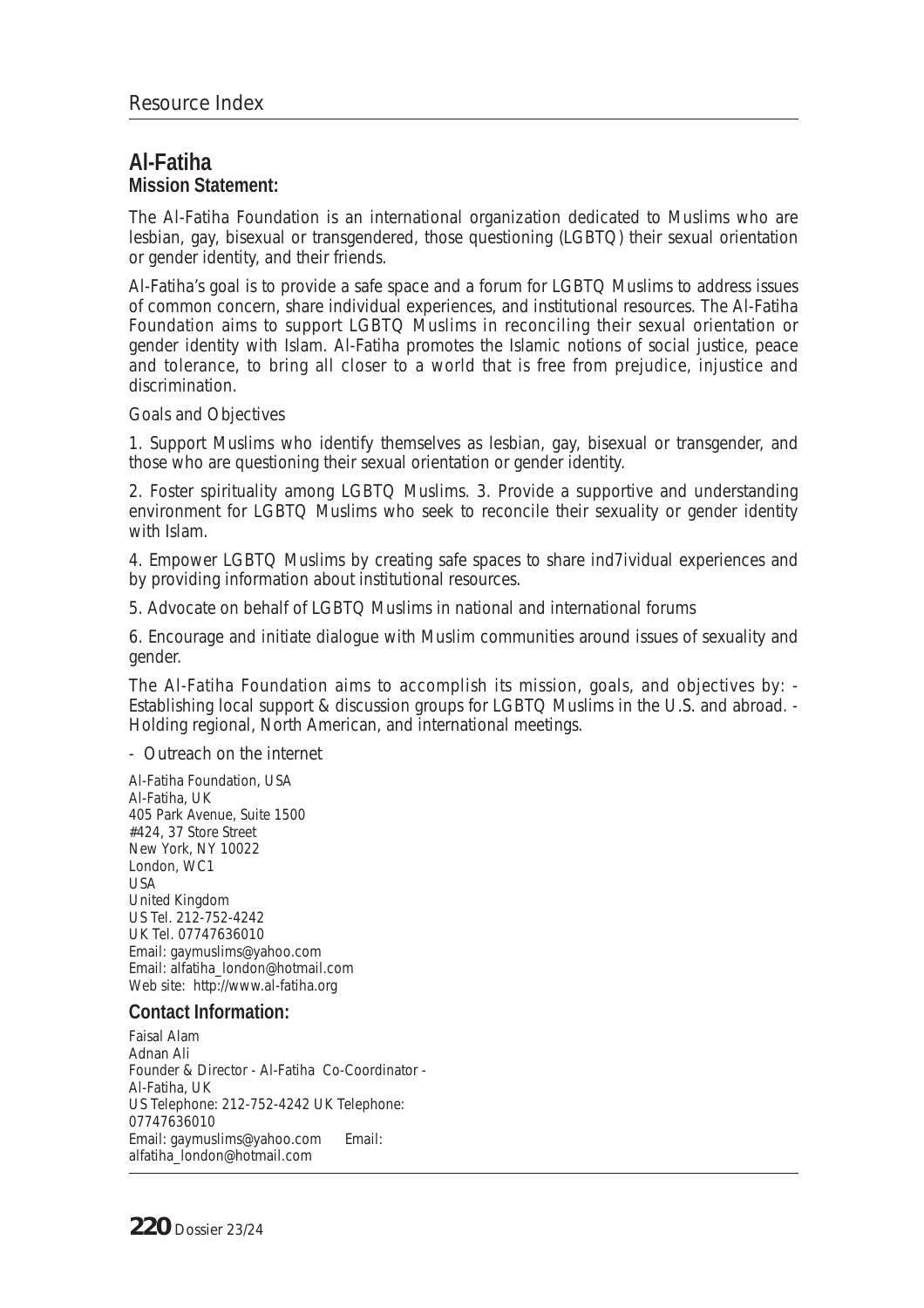# **Global Reproductive Health Forum: South Asia News**

### **What is Bol!?**

Bol is a space for people and organizations withinSouth Asia and outside to come together, discuss and work on issues ofgender, reproductive health and rights and legal developments pertainingto human rights within the region.

Bol is a bulletin board where you can post informationabout activities - conferences, workshops, rallies; and about resources- networks, people and organizations. You can also use this list to publicizeevents that would be difficult to publicize otherwise.

Bol is a forum to discuss problems and solutionsto the task of gender equality - you can use this network to meet otherpeople working in diverse disciplines online, linking you up with supportand information that would be difficult to access by traditional means.Every month, we will have a topic of discussion which will generate fromthe interests of the list. We also publish <http://www.hsph.harvard.edu/Organizations/healthnet/SAsia/frontpage.html> Re/productions,online journal for people to present ongoing works examining the issuesin more depth. The journal will also be a space to present and share researchand abstracts with a larger audience.

Recognizing that most public spaces within SouthAsia, off and online, is dominated by the discourse of men, we ask youto be aware that Bol! is set up as a forum where women and men can gettogether and discuss issues - we therefore ask you to join only if youthink you are going to be a supportive and co-operative member of the list.

This list is moderated - mails will be postedaccording to their relevance.

(Bol! is part of the <http://www.hsph.harvard.edu/Organizations/healthnet/index.html> GlobalReproductive Health Forum of the Harvard School of Public Health. TheGlobal Forum is set up to provide up-to-date information from a varietyof disciplines on reproductive health issues around the world, to helpusers access this information from diverse sources and to develop forumsfor active and democratic discussion. It is also dedicated to helping toreverse the flow of information generated by the North concerning the South,by helping to widely disseminate and distribute the work of Southern researchersand activists concerning reproductive health and rights.)

If you would like more information, please contactus at: Sushma Joshi and Tal Halpern Coordinators, Global ReproductiveHealth Forum in South Asia, Kathmandu, Nepal

Phone: 977-1- 520858 E-mail: <mailto:harvard@mos.com.np>harvard@mos.com.np

### **Whatis a mailing list?**

Mailing lists, more commonly known as listservs,are the electronic version of conferences and journals. A listserv is muchlike a subscription to a magazine, only the "contributors" arethe subscribers themselves, and the "issues" that are deliveredto you are the email messages of others. Listservs function through email:you use your email program to subscribe to a listserv, read postings, andreply to the list. Unlike regular email, however, you receive and readmessages posted to all subscribers, and when you post, you post to everyoneon the list.

Many professional and special interest groupsuse listservs to ask questions, carry on debates, or post information ofgeneral interest to their community. Some listservs are closed: you mustget permission from the list manager to subscribe. Postings are screenedfor suitability before being posted on moderated listservs; unmoderatedlistservs allow anyone to post anything.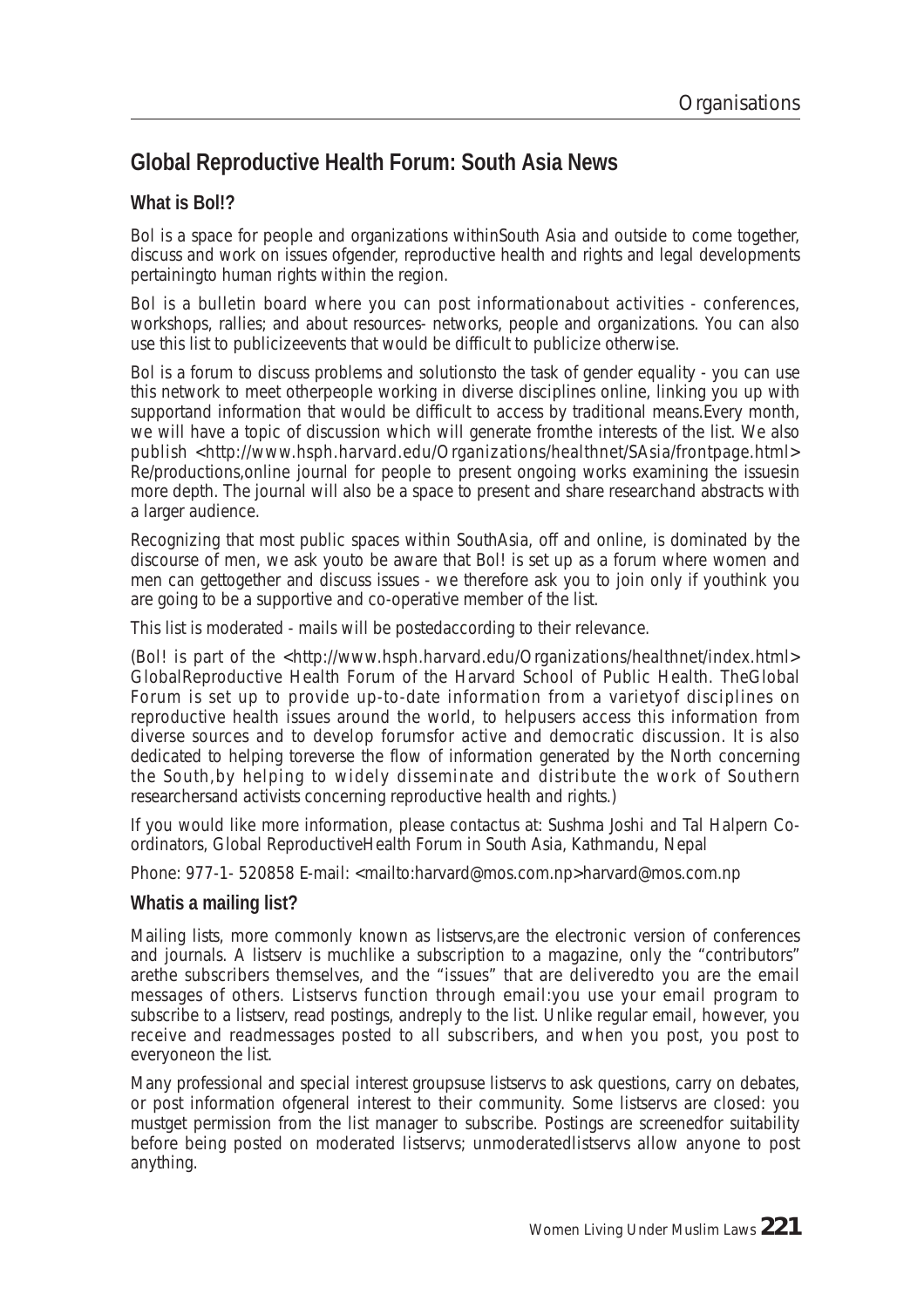Because listservs are public forums, you shouldtake care that your postings are relevant to the topic, well-considered,and not offensive. Don't post anything you aren't willing to defend publicly.Usually it is a good idea to monitor a listserv for some time before writingyour first post, in order to become familiar with the topics under discussion,what is appropriate and what isn't, and answers to frequently-asked questions.

Listservs are managed by listserv software: specialsoftware that adds and drops subscribers automatically, sends postingsto subscribers, and performs mundane administrative tasks. Each list hasits corresponding listserv software: you send requests for subscriptions,unsubscriptions, help, and so on to the listserv software, not the list.It is important to know the difference, because it is considered bad formto send administrative requests to the list itself.

To subscribe to the listserv, send a message tothe listserv software address: <MAILTO:majordomo@mos.com.np>majordomo@mos.com.np with the message: subscribe bol Leave the subject line blank. Put in the body of the message the simpleone-line command: subscribe bol . Send the message.

Remember, you are sending your request to a machine,not a person, and any extraneous material (such as a signature, for example)may result in your subscription request being ignored.

After subscribing, you'll receive an introductoryemail from the list, explaining how to unsubscribe, how to get help forvarious features of the list, and what the scope/purpose of the list is.Save this message for future reference.

Depending on the amount of traffic on the list,you should soon start receiving email from other list members. Some listsare very active: 40-50 messages a day is not uncommon. Other lists onlyhave occasional postings. In any event, be sure to check your email regularly,and consider carefully the lists you want to read; too many subscriptionscan result in hours in front of the computer, reading and deleting email,or, if you leave your account unattended too long, an overfilled mailboxand a frozen email account. Each list will have its own instructions forsubscribing; usually, instructions on how to subscribe will be includedwith the announcement about the list. The above instructions will workmost of the time, but not necessarily all of the time.

How to subscribe / post to Bol!

Please save this file for future reference. Itcontains useful information on how to use the list.

1. To subscribe, send a message to: <MAILTO:majordomo@mos.com.np

>majordomo@mos.com.np with the following command in the body of your email message: subscribebol

Leave the subject blank.

2. If you ever want to remove yourself from thismailing list, send mail to: <MAILTO:majordomo@mos.com.np> majordomo@mos.com.np with the followingcommand in the body of your email message: unsubscribe bol

3. To post a message which will be sent to theentire list, address it to: <MAILTO:bol@mos.com.np>bol@mos.com.np

To send a message to the list, simply addressan email and compose the message as you would for a person, only use thelistname as the address. For example: to send a message to the entire bodyof Bol! subscribers, you would address the message to bol@mos.com.np . Becareful when using "Reply" to reply to a message: some listsare automatically set to reply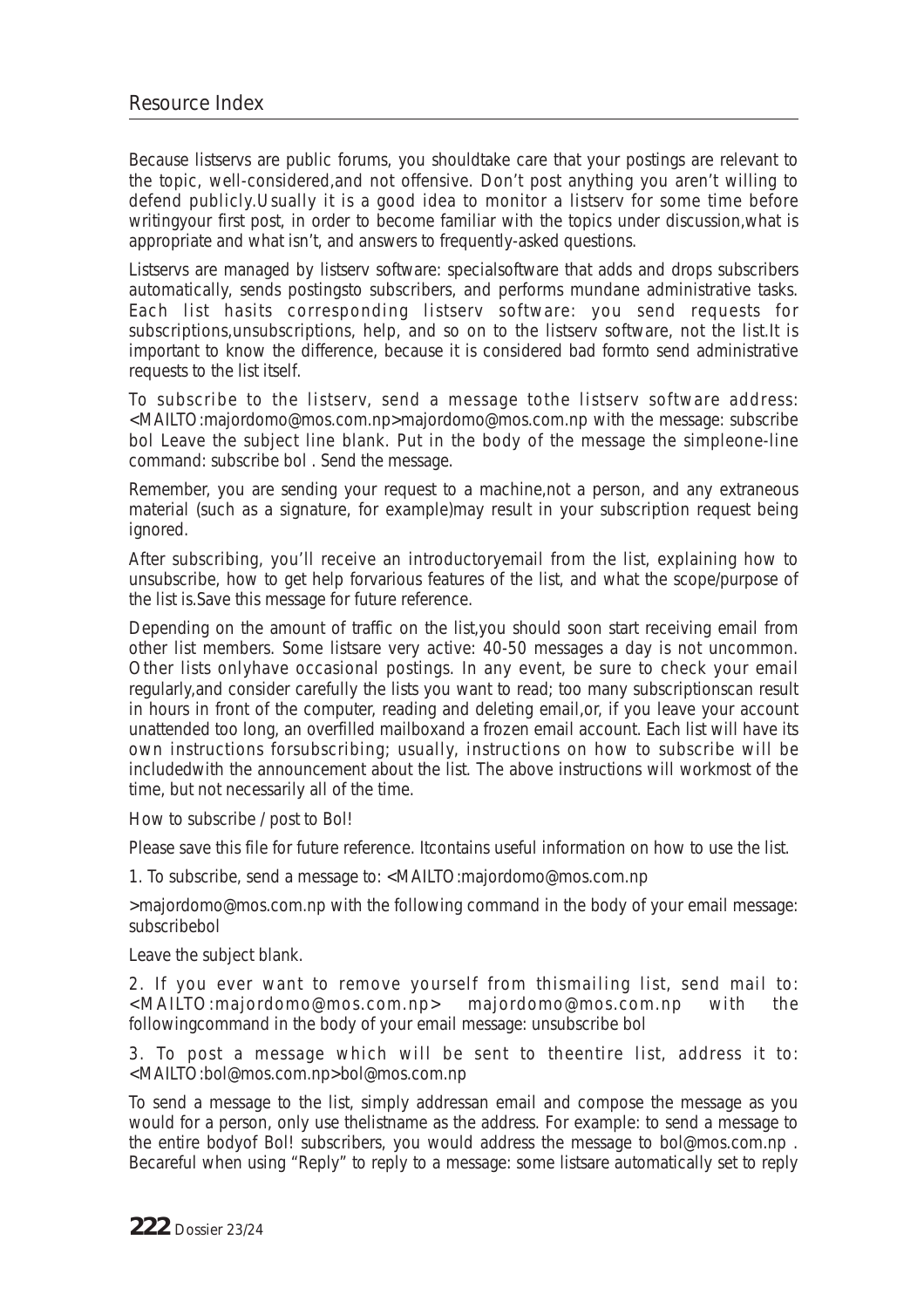to the entire list, while others send yourreply to the person who wrote the original message. Make sure your replyis going where you want it to go.

(not yet available)

Search the Bol! Archives

Keywords:

Words in Thread:

Option: search other sections of GRHF:

Bol! ArchivesCyber-fem ArchivesAll Sections of siteRT21 - Reproductive TechnologiesSouth Asia ProjectWest Africa ProjectGenderReproductive Health and RightsHIV/AIDS ServicesContraceptionAbortionPopulation/Family PlanningMaternal Health

#### **The Global Reproductive Health Forum in South Asia**

*(This list is made possible with the technicalsupport of Mercantile, Kathmandu, Nepal)*

# **Urgent Action Fund for Women's Human Rights**

Purpose

The Urgent Action Fund, a global network of women and men committed to a world of equality and social justice, provides immediate financial support for unanticipated and timeurgent opportunities to advance the human rights of women within the context of the Beijing Platform for Action.

#### **Focus**

The focus of the Urgent Action Fund is the human rights and full participation of women in:

- Areas where armed conflict has recently occurred or where there is a significant threat of armed conflict.
- Closed environments where women's freedom of movement and access to information are severely restricted by government policy or customary laws.
- Unusual breakthrough opportunities that may emerge in areas outside our focus.

#### **Response**

The Urgent Action Fund responds to most requests within 72 hours.

Only requests endorsed by members of our broad global network of trusted friends and colleagues are considered.

Grants are provided in support of individuals or groups but must be transferred through nongovernment or religious organizations.

The Urgent Action Fund does not provide grants for general hmanitarian support or emergency relief. The Fund will consider requests for protection of individual women's human rights defenders in leadership positions who are threatened because of their activism.

The Fund makes grants ranging from \$ 100 to \$ 5,000 US.

#### **Applying for a Grant**

Requests may be made directly (by phone, fax, or email) or through individuals and organizations in our advisory network. Requests received without endorsement may require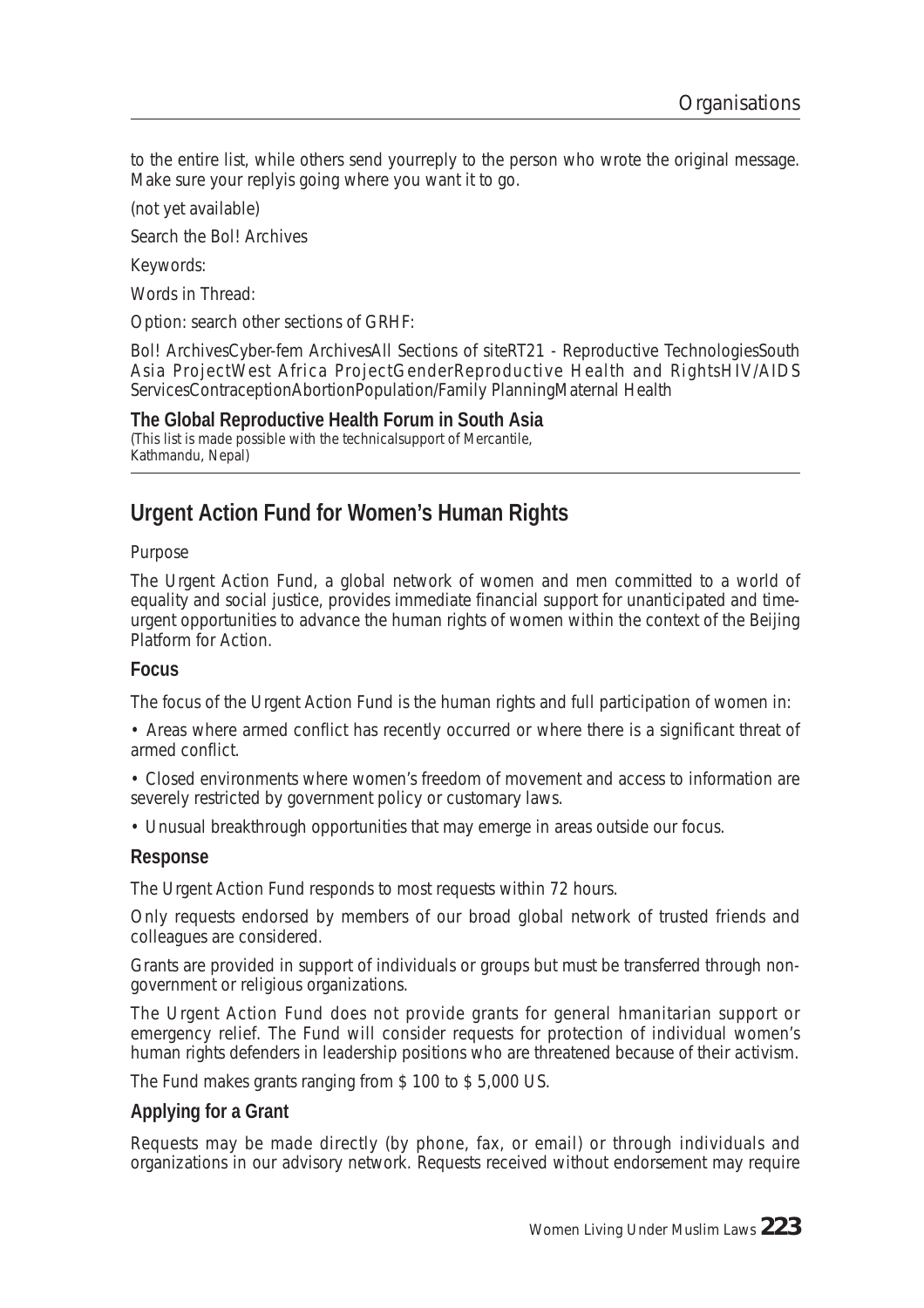additional response time. Formal proposals are not necessary, however, the request should include the following information:

1. Name of the group who will accept responsibility for the grant including the name of a contact person, address, telephone, fax and email numbers.

2. The amount requested and how the funds will be used.

3. A description of the urgent opportunity, of how the grant will be used to take advantage of the opportunity, and, most important, of how the grant will support a broader strategy to advance the rights of women in the region or globally.

#### **Criteria**

Requests meeting the following criteria will receive consideration by the Board.

• The request is strategic, that is, related to a pre-determined strategy or plan to advance women's human rights or equality.

• The request is unanticipated and time urgent demonstrating that if funds are not allocated quickly the opportunity will pass.

• The request shows that other funding is not likely.

• The request represents a defining issue, event or opportunity for affecting structural change that will advance women's human rights.

• The request has the support of others involved in the women's human rights or related fields locally, globally or both.

• The request demonstrates the grantee's capacity to build from the opportunity.

Grants can pay for but are not limited to: legal support, media campaigns and public education, transportation, language services, emergency personal support related to the strategy. Brief reports are required.

#### Confidentiality

Information about the circumstances of the request will be kept confidential at the request of the grantee.

All grants are made anonymously through the Tides Foundation.

Sample Grants 1997-98

#### **Women in Solidarity in Haiti (SOFA):**

In April 1998, armed uniformed Haitian police destroyed a women's health clinic in Portau-Prince looking for weapons supposedly smuggled in with medical supplies. The attack came at a time when right-wing forces influential in the police department were trying to intimidate community organizers in anticipation of upcoming elections. Despite hundreds of calls and letters of protest clinic doors were padlocked and no action was taken against the police. The Urgent Action Fund made a grant to help SOFA mobilize women around the country to demand justice and re-open the clinic. More than a thousand women marched in a show of solidarity in Port-au-Prince and the clinic was re-opened.

#### **Center for Women War Victims/Croatia**

Following a televised presentation by five women's rights groups about the increase in domestic violence in Croatia since the war, a well-known journalist attacked the activists in a State-owned newspaper calling them "traitors, witches" and "Serb sympathizers." The groups used a grant from the Urgent Action Fund to file individual lawsuits against the paper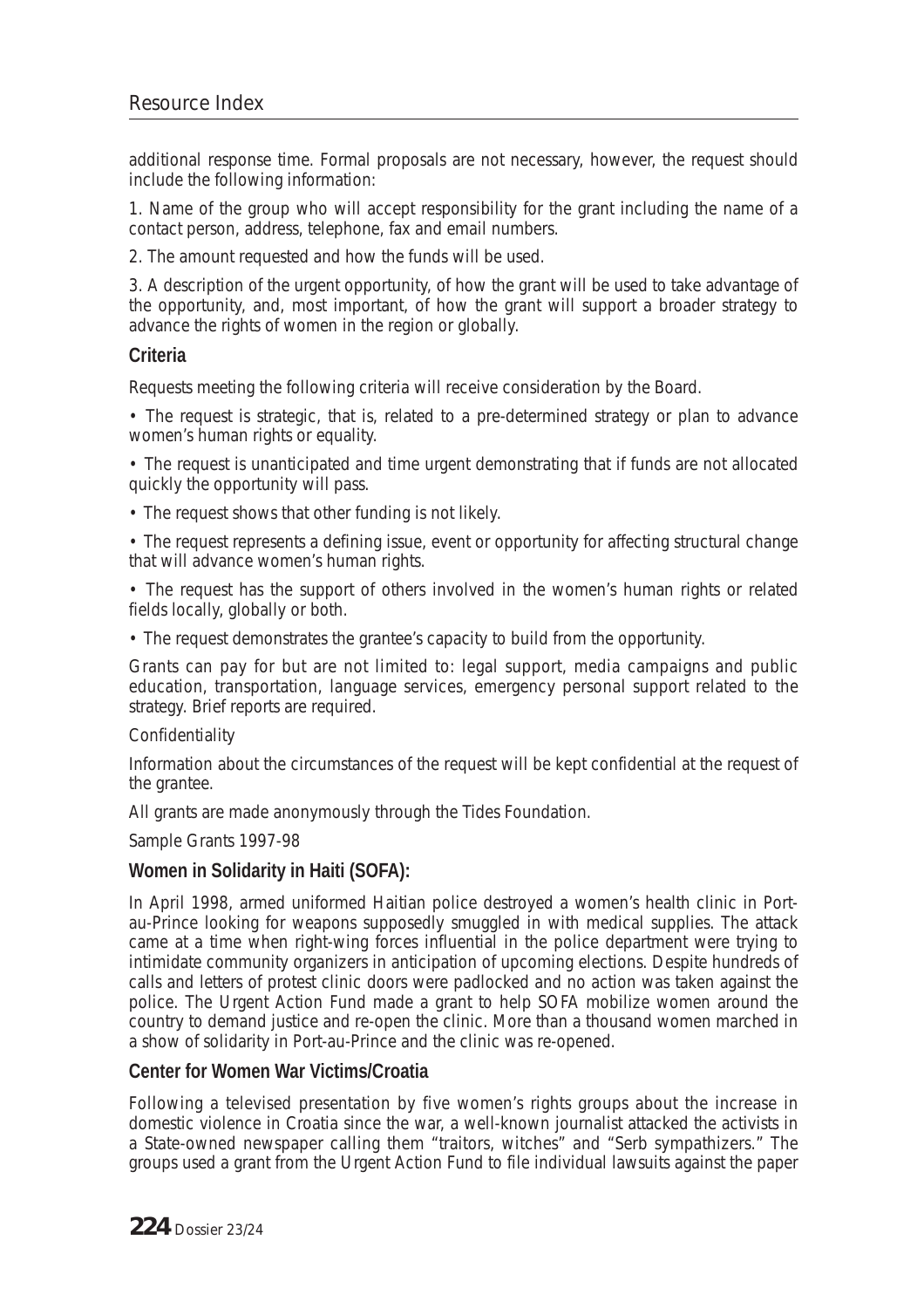and the journalist, and to launch a campaign against sex discrimination in the media. This is the first lawsuit of its kind in the Balkan region.

### **International Needs/Ghana:**

As compensation for the crimes of family members, young women and girls are given as slaves to fetish shrines in the ancient practice called Trokosi. Over the past eight years International Needs Ghana has worked to eliminate the practice by educating families, working for national legislation, convincing fetish priests to release the girls, and providing rehabilitation services. As pressure mounted for legislation to be signed into law, 18 priests agreed to release 115 women. Money from the Fund helped to pay for rituals conducted by the priests to reassure families and communities as the women were released.

NOTE: The Urgent Action Fund has made grants that cannot be publicly described to protect the safety of the individuals involved. Several of these involve violence or threats of violence because of sexual orientation.

#### Advisory network

The Urgent Action Fund relies on the advice and recommendations of trusted friends and colleagues throughout the world who assist with the distribution of information about the Fund, identify potential grantmaking situations, advise about grant requests, outreach efforts, and the needs and priorities of women in their areas of expertise.

#### **The Urgent Action Fund is a project of the Tides Foundation, San Francisco, California, USA.**

*Urgent Action Fund PO Box 1138 Fairfax, CA 94978-1138 USA phone: 415/460-0571 fax: 415/460-6667 email: urgentact@aol.com*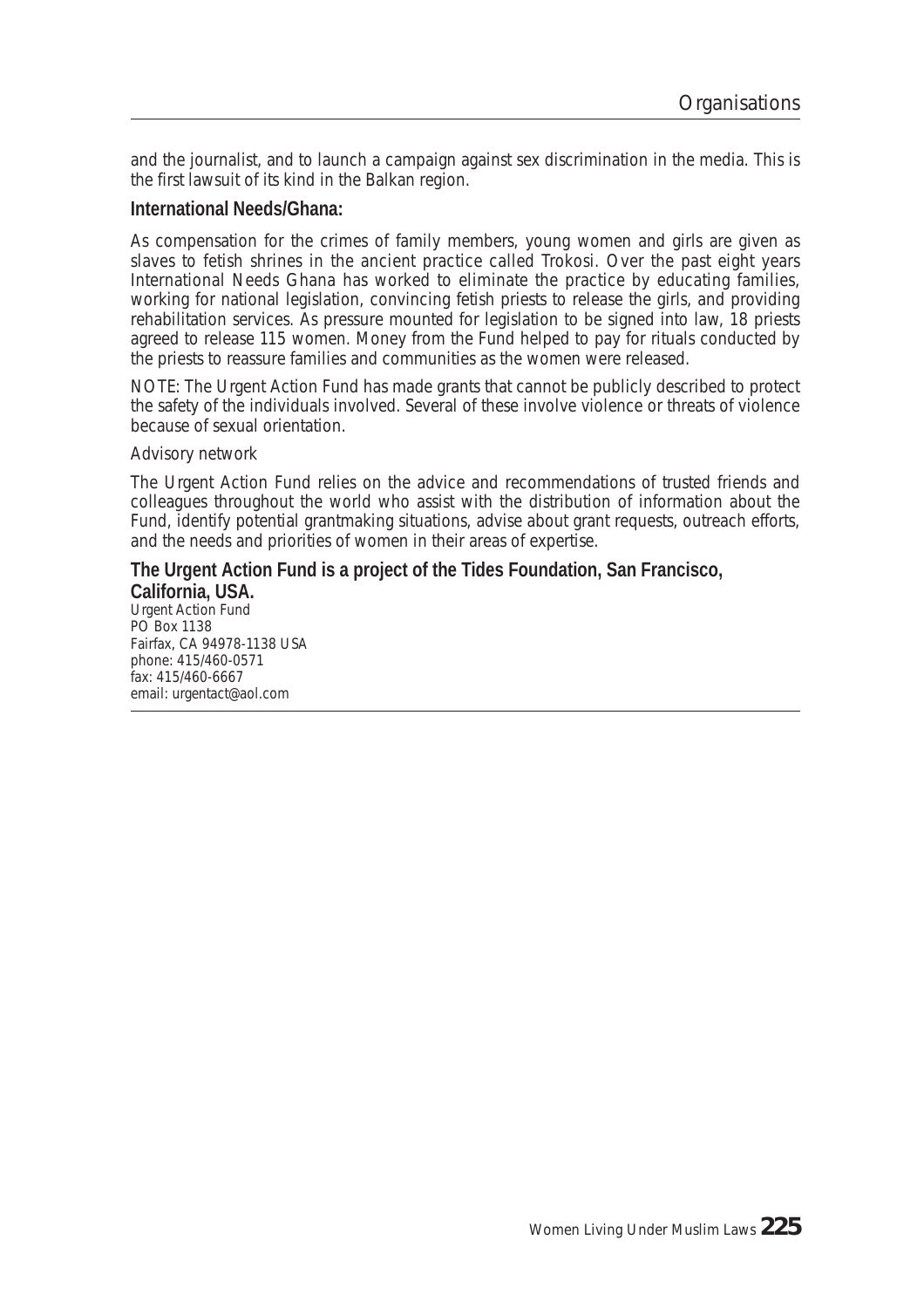### **Return to Childhood: The Memoir of a Modern Moroccan Woman**

Leila Abouzeid

**Centre for Middle Eastern Studies of University of Texas** *Texas U.S.A.*

### **The Story of the Daughters of Quchan: Gender of National Memory in Iraninan History**

Afsaneh Najmabadi

1998

**Syracuse University Press** *Syracuse, NY U.S.A*

### **Bibliography of Arab Women's Literature**

Masadir al-Adab al-Nisa'i fi al-'Alam al- 'Arabi al-Hadith (Bibliography of Women's Literature in the Modern Arab World) by Dr. Joseph T. Zeidan has recently been published by al-Mu'assasah al-'Arabiyah lil-Dirasat wa-al-Nashr. This is an updated and much expanded version of the work with the same title published by al-Nadi al-Adabi al-Thaqafi in Saudi Arabia in 1986. This new edition has entries for 1271 Arab women literary authors from 1800 to 1996, listed alphabetically by last name. Each entry contains biographical information, a bibliography of the woman's writings, and a bibliography of critical works on her in Arabic and Western languages. The work concludes with a list of general sources on the topic in Arabic and Western languages. The book [783 p.] has been published in hardback and is of excellent production quality.

Copies may be ordered directly from the author by mail, fax, or e-mail for \$49.95. Shipping and handling charges in the U.S., \$3.50; to other countries, by airmail US \$18.30; by surface mail US \$ 9.55; by book rate US \$ 5.25.

### **Dr. Joseph T. Zeidan**

*3054 Hamden Court Dublin OH 43017 fax 614-292-1262 e-mail zeidan.1@osu.edu*

Joseph T. Zeidan is Associate Professor of Near Eastern Studies at The Ohio State University. His publications include Arab Women Novelists: The Formative Years and Beyond (SUNY, 1995), named as one of the Outstanding Academic Books of 1995 by Choice Magazine; The Unknown Works of Mayy Ziyada (UAE, 1996).

### **Gender and Human Rights Violations Manuals to be Published**

OTTAWA ñ November 24, 1999 ñ Two innovative manuals on a standardized gender-sensitive methodology for documenting human rights violations will be published tomorrow by Amnesty International ñ Canada and the International Centre for Human Rights and Democratic Development.

A Methodology for Gender-Sensitive Research and a companion booklet Documenting Human Rights Violations by State Agents: Sexual Violence are being launched on November 25 to coincide with the beginning of the 16 Days of Activism Against Gender Violence ñ which continues until December 10, International Human Rights Day.

ìWe are very proud to be contributing to the global efforts to recognize womenís rights as human rights and to join with Amnesty International to better document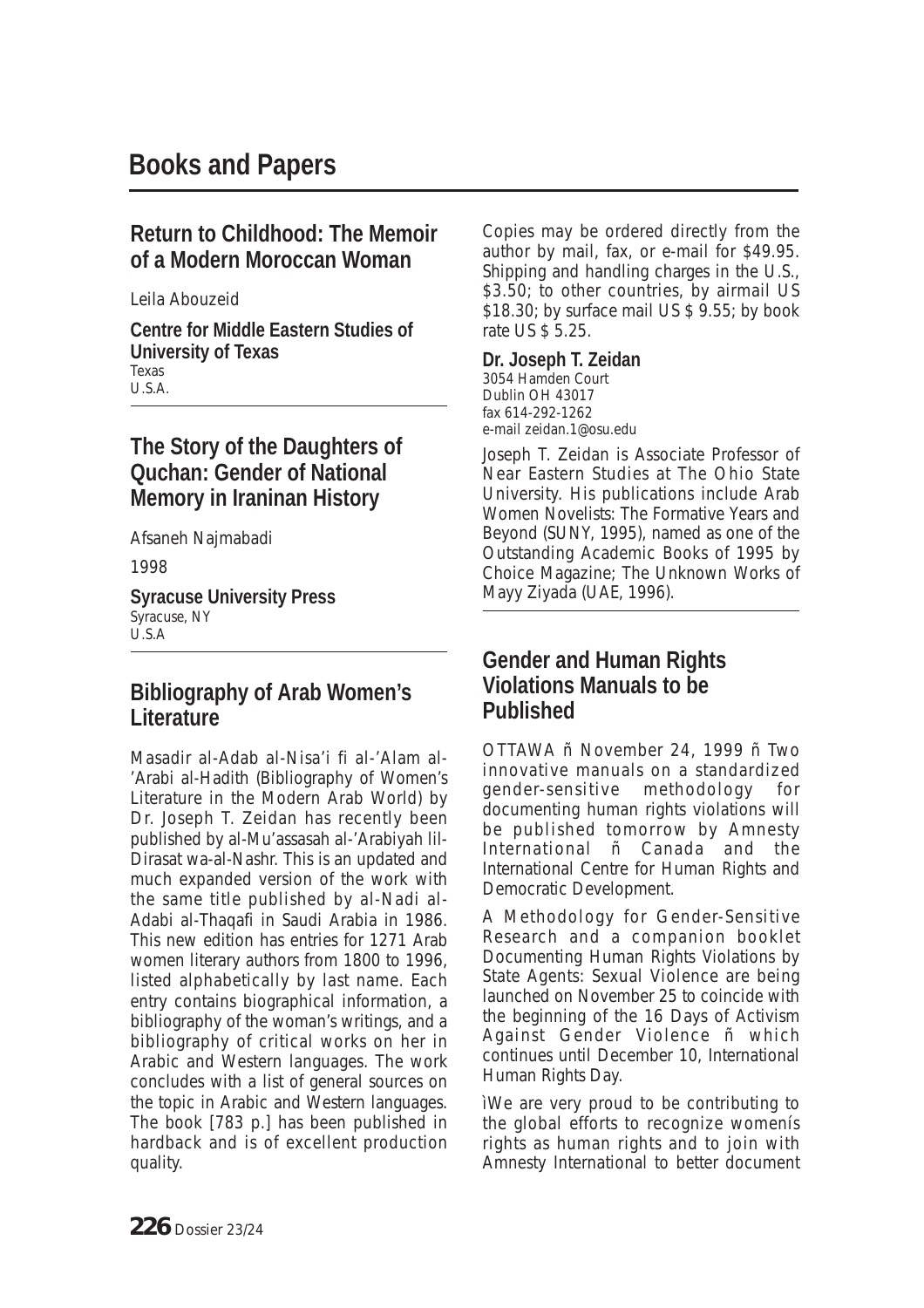human rights violations against women,î said Warren Allmand, the President of the International Centre for Human Rights and Democratic Development (ICHRDD).

ìIt is important to have accurate and consistent documentation of womenís rights violations, in monitoring the adherence of governments and the international community to agreements and treaties,î noted Roger Clark, the Secretary General of the English Branch of the Canadian section of Amnesty International.

AgnËs Callamard of Amnestyís International Secretariat in London wrote the manuals while the Womenís Rights Programme of the ICHRDD coordinated by Ariane Brunet, oversaw the research project and sponsored its publication in French and English.

For the first time Amnesty International ñ Canada, the Secretariat of Amnesty International in London, and the Montrealbased International Centre have pooled their expertise and resources in this project designed to assist local activists, nongovernmental organizations and other agencies to collect, analyze and disseminate information on violence against women.

The companion booklet Documenting Human Rights Violations by State Agents: Sexual Violence provides a step-by-step description of a gender-sensitive approach to research and suggests ways of addressing the specific challenges faced by womenís rights workers. It focuses on the monitoring and documenting of specific categories of womenís rights violations, helps the reader prepare for fact-finding missions and provides guidelines for the collection and analysis of evidence.

Three more booklets are planned. They will address the issue of documenting human rights violations in the family, in the community and in armed conflict.

For further Information on the launch and to obtain copies of the books for review:

John Tackaberry - Media Relations ñ Amnesty International (613) 744-7667 #236 or

Patricia Poirier ñ Director of Communications ñ ICCHRD (514) 283- 6073

The ICHRDD is an independent and nonpartisan Canadian institution with an international mandate, working with citizens and governments in Canada and abroad to promote human rights and democratic development through dialogue, capacity building, advocacy and public education. It focuses its programmes and activities in four themes: womenís human rights, indigenous peoplesí rights, globalization and human rights and democratic development and justice.

Communiqué pressrelease

### **Centre international des droits de la personne et du développement démocratique**

### **International Centre for Human Rights and Democratic Development**

*63, rue de Brésoles, Montréal, Québec, Canada H2Y 1V7 TEL. : (514) 283-6073 Télécopieur/Fax (514) 283-3792 HYPERLINK mailto:ichrdd@ichrdd.ca ichrdd@ichrdd.ca ——- http: //www.ichrdd.ca*

## **Women, work and islamism**

### **Ideology and resistance in Iran**

Maryam Poya, Visiting fellow at the Open Univesity and visiting lecturer at Birkbeck and SOAS

Based on original research into women's participation in the workforce, this book is the most up-to-date study of women in Iran available. The Islamisation of state and society which followed the 1979 revolution involved an attempt by the islamic state to seclude women within the home. However, the power of the state was constrained by many factores, - the Iran - Iraq war, economic restructuring and women's own responses to opression. In spite of continual attempts by the state to strengthen patriarchal relationships, women's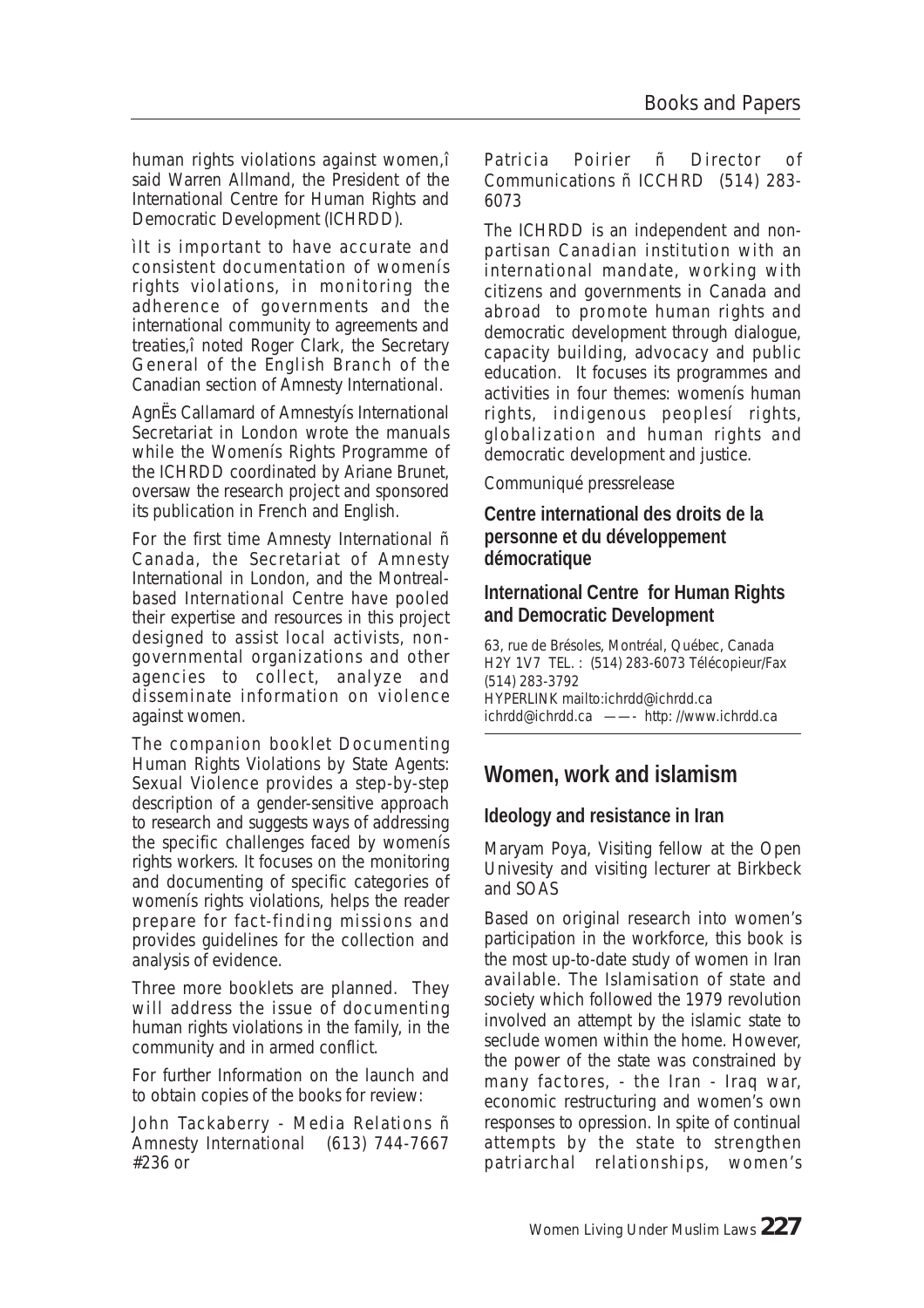participation in the labour force in 1999 is greater than it was before the revolution.

Women's participation in the economy and in political movements has led to a much greater level of gender consciousness in the 1990s than at the height of westernisation in the 1960s and 70s. Religious and secular women in urban areas have demanded reforms and forced the islamic state to return to the position of the pre-1979 reforms.

Providing a history of Iran, an introduction to Islamism and an analysis of the women and Islam debate, this book will be necessary reading for students and academics of Middle East studies, women's studies and labour studies.

"Timely, readable and well informed... This book offers a rare account of changing policies on women's employment in the Islamic Republic, examines the complex interplay between state ideology and economic realities and vividly illustrates the contradictory outcomes for women themselves"

#### Deniz Kandiyoti

### **School of Oriental and African Studies, University of London**

*September 1999 Rights: All Women's Studies/Middle East Studies/Islamic Studies/Sociology of Work Hb 1 85649 681 3 £ 39,95 \$ 55,00 Pb 1 85649 682 1 £ 13,95 \$ 19,95 208 pages Notes Charts Tables Bibliography Index*

# **Her Honor: An Islamic Critique of the Rape Laws of Pakistan from a Woman-Sensitive Perspective**

by Asifa Qureshi.

*The website address at which the above paper may be read is given below: http://www.karamah.org/karamah/publications/rape \_main.htm*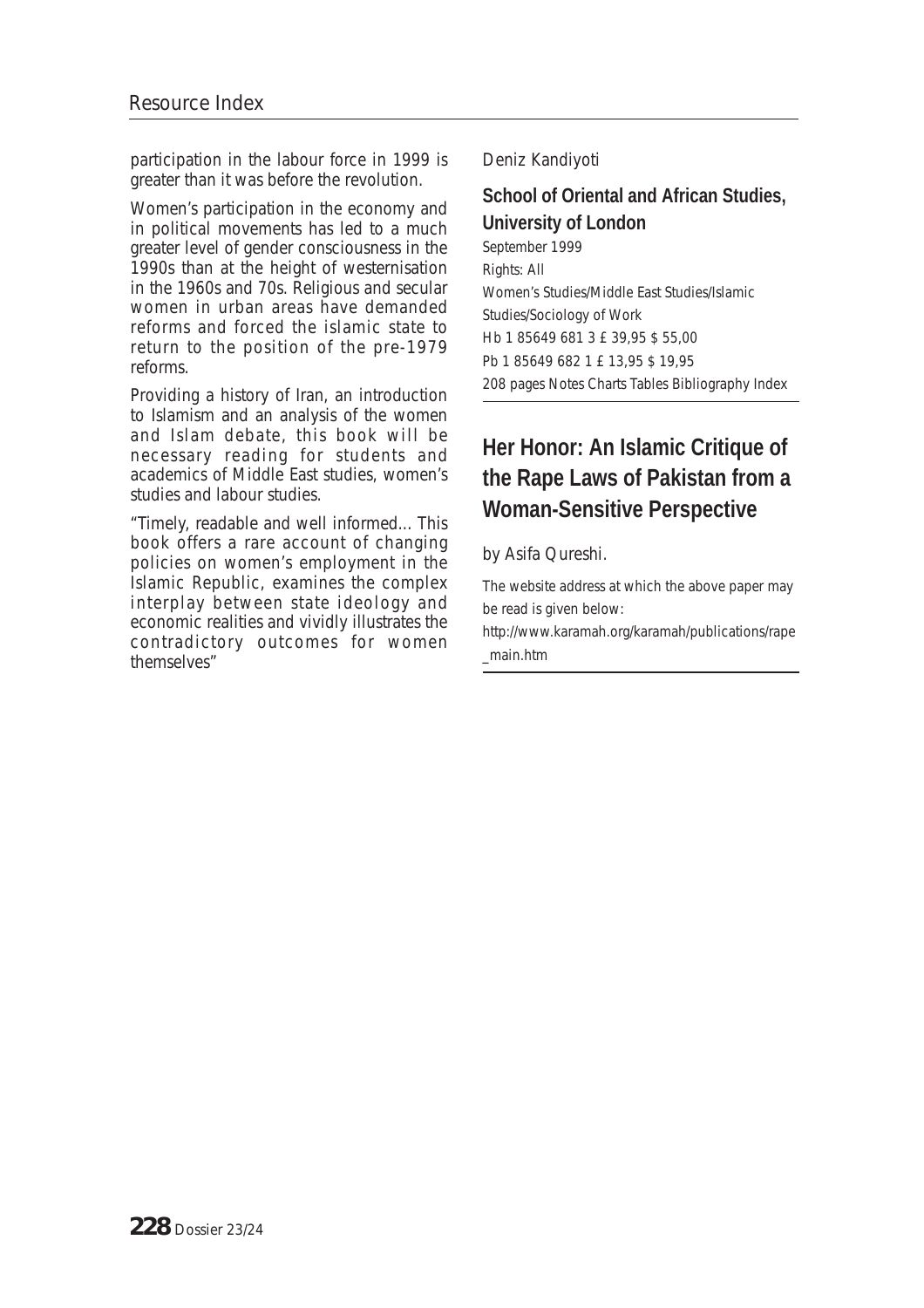# **Periodicals**

### **Social Politics: International Studies in Gender, State, and Society**

Edited by Barbara M. Hobson, Sonya Michel, and Ann Shola Orloff

Published by the University of Illinois Press Social Politics is an interdisciplinary, international, English-language journal edited by three distinguished scholars. It features articles on gender and social policy, citizenship, and the role of states in constructing and organizing relations in the family, workplace, and society. Up-to-date briefings on gender and social policies in specific countries are also included.

Frequency:

Three times a year: Spring, Summer, and Fall

Bibliographic Information:

ISSN 1072-4745 (vol. 3, 1996)

Subscribers:

Scholars, students, and professionals interested in gender studies, history,

sociology, political science, economics, philosophy, and law.

Annual Subscription:\$22.00 Individuals, \$40.00 Institutions

Foreign: Please add \$6.00 for foreign surface or \$12.00 for foreign air postage

SINGLE ISSUES:\$8.00AGENCY:

10%SAMPLE ISSUES:

Available upon request

Payment Policy:

Prepayment required in U.S. funds drawn on a U.S. bank. Checks for moneyorders should be made payable to the University of Illinois Press. U.S.institutions may pay by pro forma invoice.

Send orders to:

*University of Illinois Press 1325 South Oak Street Champaign, IL 61820, U.S.A. Tel: (217) 244-0626Fax: (217) 244-8082 E-mail: uipress@uiuc.edu*

### **Harvard Middle Eastern and Islamic Review**

The Harvard Middle Eastern and Islamic Review appears annually.

Two year subscriptions are \$33.00 plus postage for institutions, \$23.00 plus postage for individuals, and \$13.00 plus postage for students and harvard affiliates.

Those interested in subscribing should contact the review by email at editor@mideast.fas.harvard.edu or visit our website at http://www.fas.harvard.edu/ ~mideast/hmeir/

SAMAR: South Asian Magazine for Action & Reflection

SAMAR magazine addresses South Asians in Northern America, but also seeks to engage readers of progessive disposition and wide sympathies who do not necessarily identify themselves as South Asian. We believe that issues concerning the South Asian community can neither be understood nor resolved by focusing exclusively on this community alone. We encourage informed criticism and deeper insights into ongoing events in South Asia and in the U.S. that concern South Asians.

At the same time, we highlight the changing character of the South Asian community itself. We draw energy from the scholarly as well as the activist communities, and seek to formulate analyses of ongoing social forces and to highlight alternatives, progressive and visionary, to prevailing ideas and institutions. We invite you to join us in nurturing a critical community that can engage with South Asians within and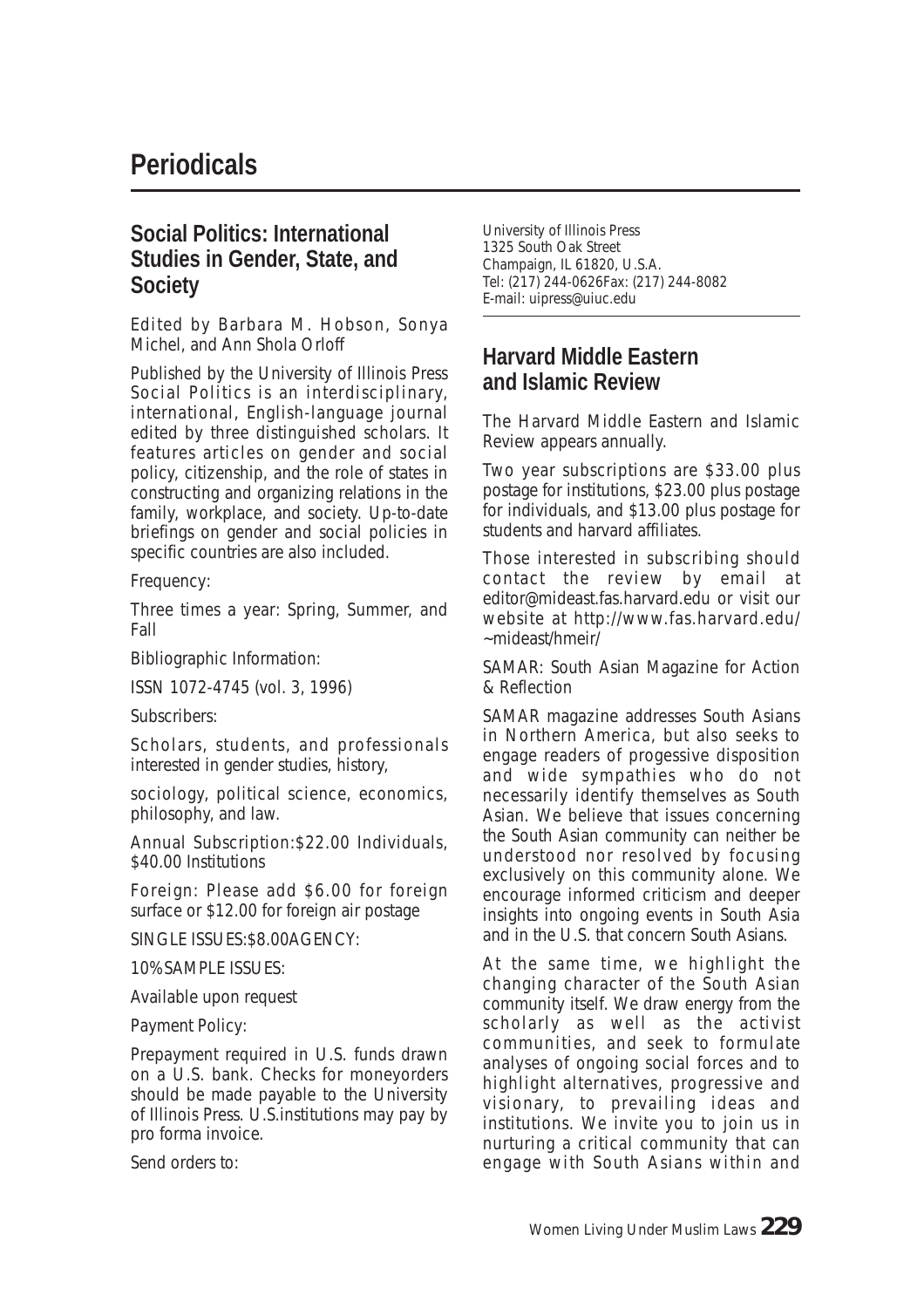without the subcontinent, and help promote arguments for social and economic justice.

Latest Issue is available for \$5.

*Mail cheque to SAMAR, P.O. Box 1349, Ansonia Station, New York NY 10023, U.S.A. Individuals: 1 year= US \$9, 2-year=US \$18. Institutional: 1 year= US \$32.* 

# **Journal of Feminist Studies in Religion**

The Journal of Feminist Studies in Religion is a channel for the publication of feminist scholarship in religion and a forum for discussion and dialogue among women and men of differing feminist perspectives.

The Journal has two parents: the academy, in which it is situated, and the feminist movement, from which it draws its nourishment and vision.

Its editors are committed to rigorous thinking and analysis in the service of the transformation of religious studies as a discipline and the feminist transformation of religious and cultural institutions.

#### Co-editors

Elisabeth Schüssler Fiorenza, Harvard Divinity School

Emilie M. Townes, Union Theological Seminary

Please visit our new website at http://www.hds.harvard.edu/jfsr

### **Journal of Feminist Studies in Religion**

*Andover 404 Harvard Divinity School 45 Francis Avenue Cambridge, MA 02138 USA Tel. 617-495-5751 Fax. 617-496-3996*



# **Social Research**

### **Editor: Arien Mack**

Editorial Board: Robert Heilbroner, James Miller, Alan Ryan, Charles Tilly, Yirmiyahu Yovel

Managing Editor: Cara N. Schlesinger

Social Research (ISSN 0037-783X) is published quarterly by the Graduate Faculty of Political and Social Science of the New School University, 66 West 12th Street, New Yorrk, N.Y. 10011

http://www.newschool.edu/centers/socres E-mail socres@newschool.edu

Subscriptions \$30 a year individuals

\$80 libraries and Institutions

Individual issues published within the last two years may be ordered direct from Social Research, 65 fifth Avenue, Room 354, New York, NY 10003. [USA]. Back issues and complete volumes of Social Research, so far still available, may be ordered from

*Periodicals Service co., 11 Main St., Germantown, N.Y. 12526. [USA]*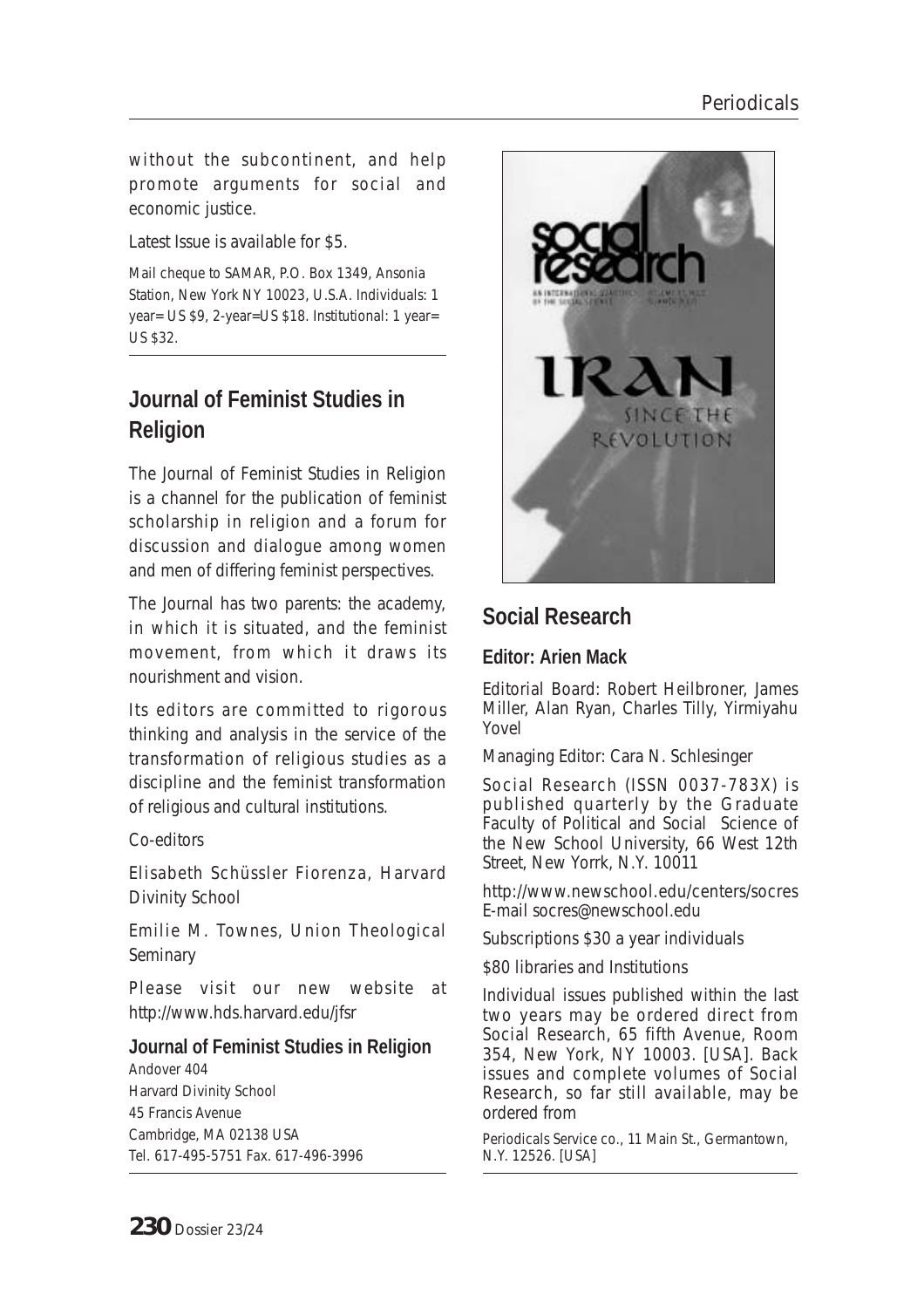## **Social Text**

Advisory Board: Brent Edwards, Licia Fiol-Matta, Phillip Brian Harper, Dorothy Hodgsson, Marciczkiewicz, Rany Martin, Tobby Miller, Fred Moten, Jose Eteban Munoz, Gyan



Prakash, Bruce Robbins, Trish Rosen, Andrew Ross, Neil Smith

Editors of Social Text Collective: Randy Martin and Tobby Miller

Managing Editor: Monica Marciczkiewicz

World Wide Web: Visit the journal's web site at : www.nyu.edu/pubs/socialtext and Duke University press's web site at: www.dukeupress.edu

Subscriptions: Social Text (ISSN 0164-2472) is published quarterly by Duke University Press, Box 90660, Durham, NC 27708- 0660. Subscription prices: \$30.00 individual; \$15.00; \$99 institutions; overseas, add shipping \$12.00 shipping. Single copies, \$12.00 individual; \$26.00 institutions; overseas, add \$3.00 shipping Double issue copies \$22.00. All back volumes \$99.00

Business Correspondence: Duke University Press and subscription reqquests to Duke University Press, Box 90660, Durham, NC 27708-0660 [USA]

*Correspondence: Direct all editorial correspondence to Social Text, 8 Bishop Place, New Brunswick, NJ 08903 [USA]*